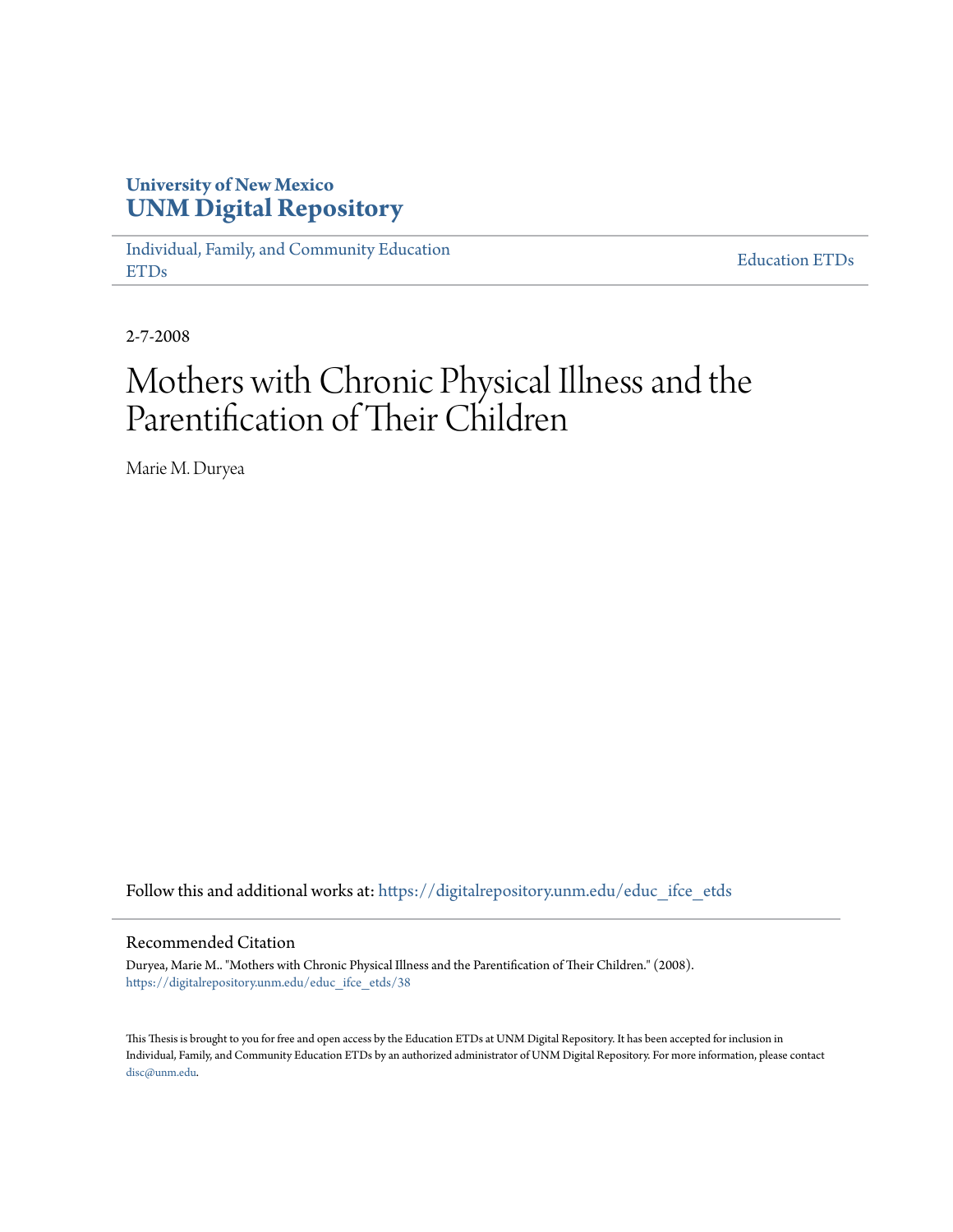#### **MOTHERS WITH CHRONIC PHYSICAL ILLNESS AND THE PARENTIFICATION OF THEIR CHILDREN**

**BY**

#### **MARIE MALNATI DURYEA**

B.S., Home Economics, Syracuse University, 1972 M.S., Home Economics Education, Syracuse University, 1972

#### DISSERTATION

Submitted in Partial Fulfillment of the Requirements for the Degree of

**Doctor of Philosophy**

**Family Studies**

The University of New Mexico Albuquerque, New Mexico

**December, 2007**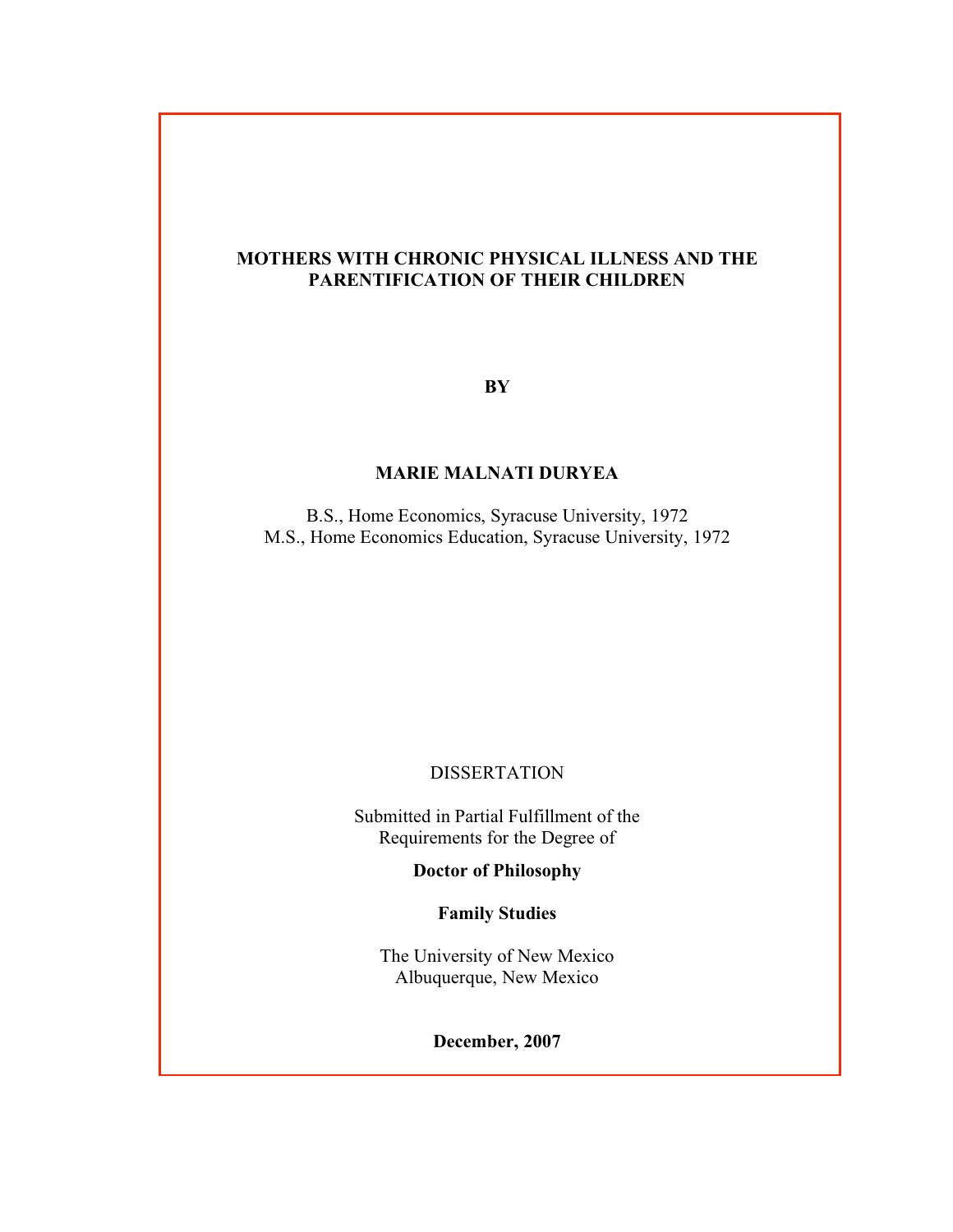©**2007**, **Marie M. Duryea**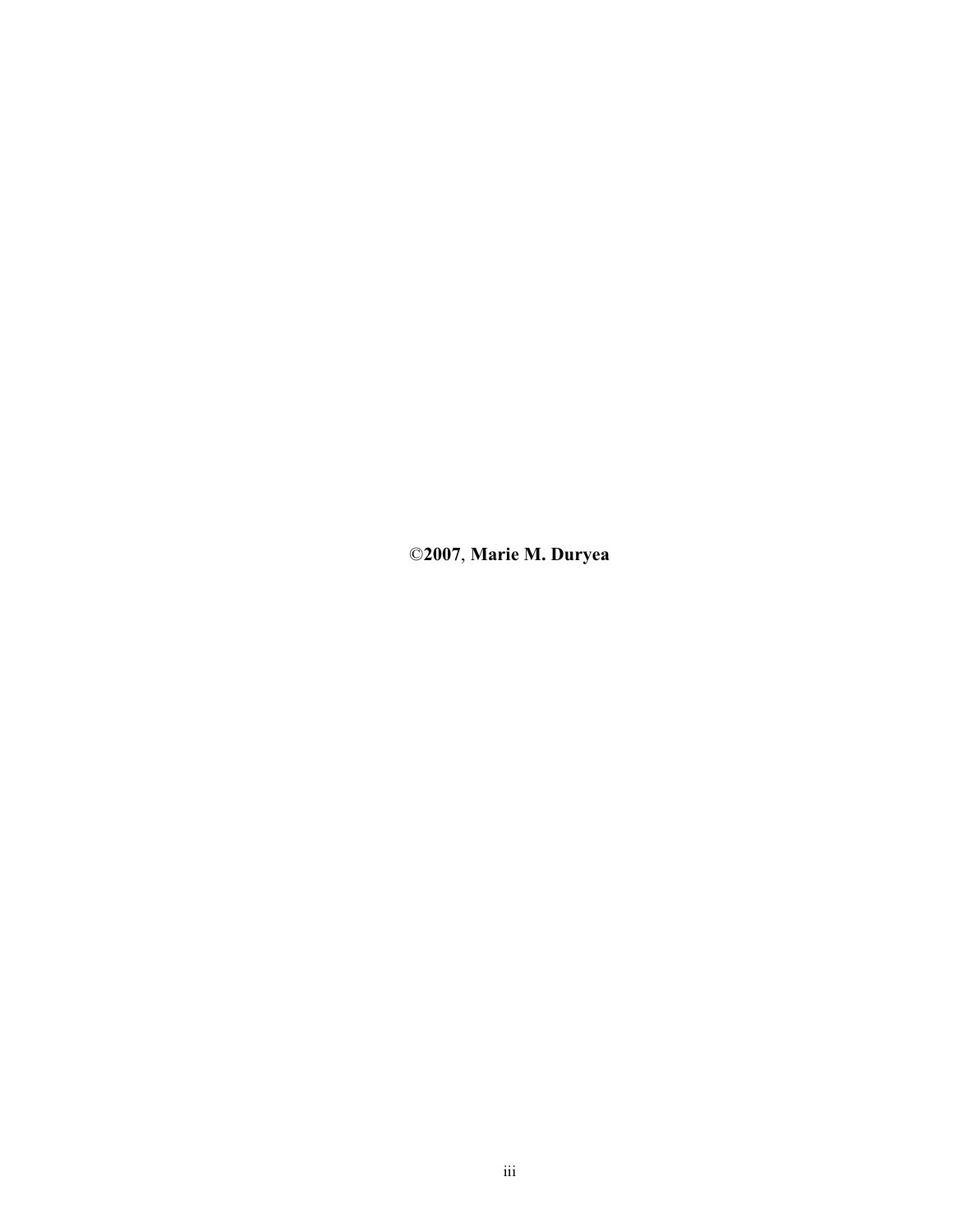#### DEDICATION

This dissertation is dedicated in loving memory to my parents, Joseph and Erma Malnati. Your unending passion for learning, deep appreciation of education, and continual quest for knowledge has been passed on to me. I only wish that you both had been allowed to seek your educational dreams the way that you encouraged me to achieve mine.

I also dedicate this dissertation to my husband, Bob. Without you, this "tome" never would have been completed. Your unwavering love, never-ending faith in my abilities, and unfaltering support kept me going when times were bleak. So often this dissertation was my "partner" and took precedence over "us", yet you never complained – not once. Thank you for helping me achieve my one and only impossible dream.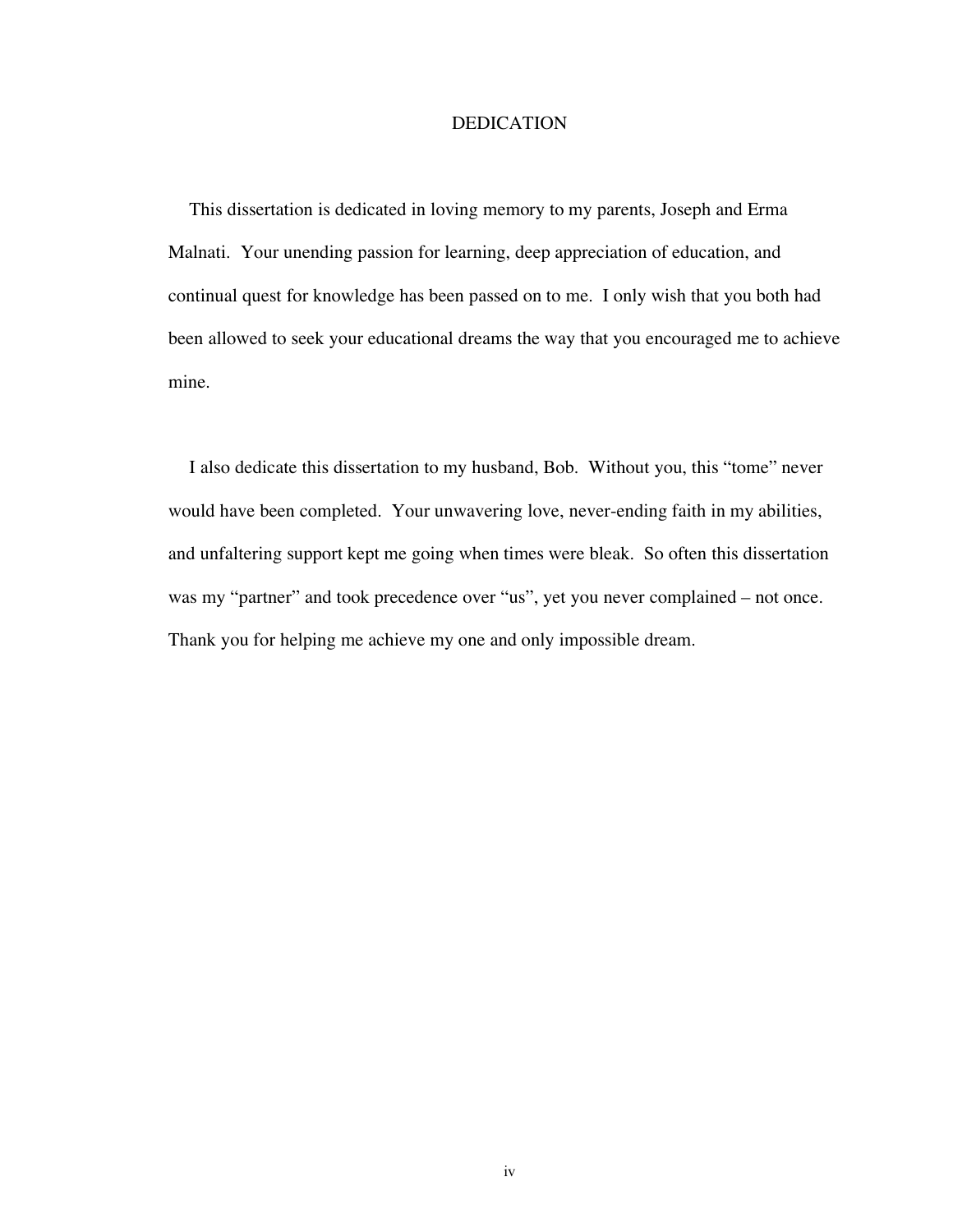#### ACKNOWLEDGMENTS

This dissertation could not have been completed without a plethora of teamwork, support, and assistance from my committee. Therefore, I would like to sincerely thank:

Dr. Virginia Shipman - for your unending support, guidance, brilliance, and most excellent proof-reading. We started this long process as student-professor and ended up true friends. The time we have spent together has been very special to me. Thank you for agreeing to be the Chair of this committee. Little did we realize how lengthy this commitment would become!

Dr. Liza Nagel – for the many, many support and guidance sessions you have provided over the years. Your dedication to shoring me up and seeing me through this process was a treasured gift and always will be remembered. Without you, this dissertation could never have been completed.

Dr. Deborah Rifenbury-Murphy – for your complete faith in and understanding of me. You knew I could do this, even when I didn't. You understood how deeply I valued family and why I needed, so often, to put them first. Time and again you supported these decisions and therefore made the completion of this dissertation a reality.

Dr. Zia Hossain – for your enthusiasm and willingness to join this committee so late in the process. I have learned a tremendous amount from you in the very short time that we have met. I deeply appreciate your abilities as an author and researcher and I hope that we can continue to work together.

Many other people encouraged and supported me along this journey, and I am very grateful for their help. I would like to thank them:

Andrew and Ryan (our sons) and Mara (our daughter- in-law) listened, commiserated, encouraged, and cheered as I worked my way through this adventure. Thank you for being so patient, understanding, and supportive! You are the best children!

Nancy Mattern provided excellent statistical counseling and guidance and then, during the process, became a very good friend.

Dr. Mark Cohen, Chief of Rheumatology at Lovelace Health Systems, spent hours explaining rheumatological issues and research procedures to me.

Tamara Liller, Editor and Senior Writer of Fibromyalgia Frontiers, personally helped me design ads for the journal and kept in contact to see how I was progressing on this project.

Carla Rogers, my Australian Ph.D candidate counterpart, supported and encouraged me to continue this adventure. I still hope that she finishes her excellent parentification scale!

Pauline Boss, Nancy Lackey, Connie Siskowski, and Judith Stein (well-known authors in fields relevant to this study) personally provided information that helped me design this study.

This dissertation was extremely expensive to complete. I would like to thank the Student Research Allocations Committee and the Graduate Research Project and Travel for their grants that helped to finance this study.

"Virtually every great accomplishment or movement was started by someone who believed passionately in something – and someone who believed passionately in that person." (Margaret Warren – author). I want to thank all of you for believing in me.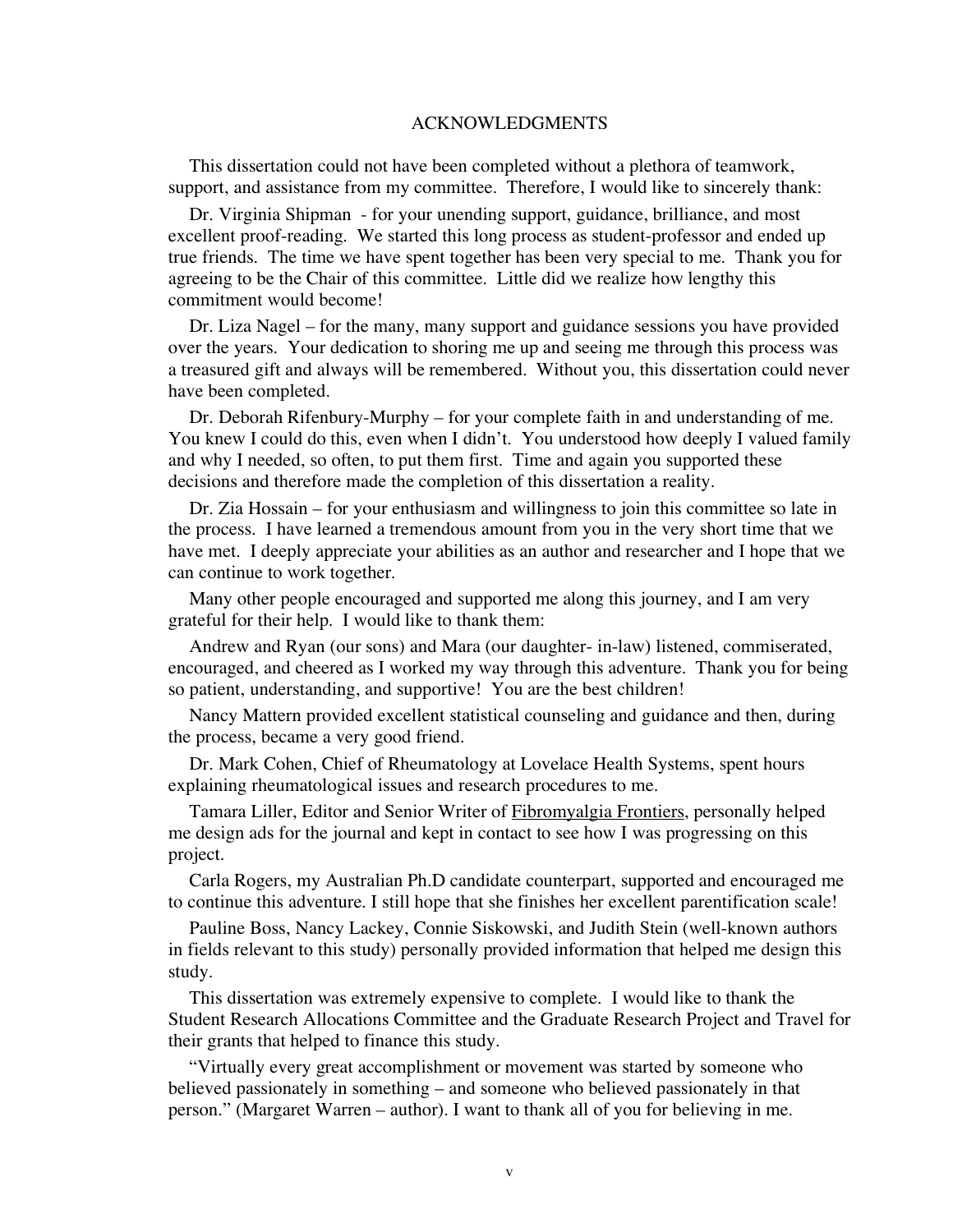#### **MOTHERS WITH CHRONIC PHYSICAL ILLNESS AND THE PARENTIFICATION OF THEIR CHILDREN**

**BY**

#### **MARIE MALNATI DURYEA**

ABSTRACT OF DISSERTATION

Submitted in Partial Fulfillment of the Requirements for the Degree of

**Doctor of Philosophy**

**Family Studies**

The University of New Mexico Albuquerque, New Mexico

**December, 2007**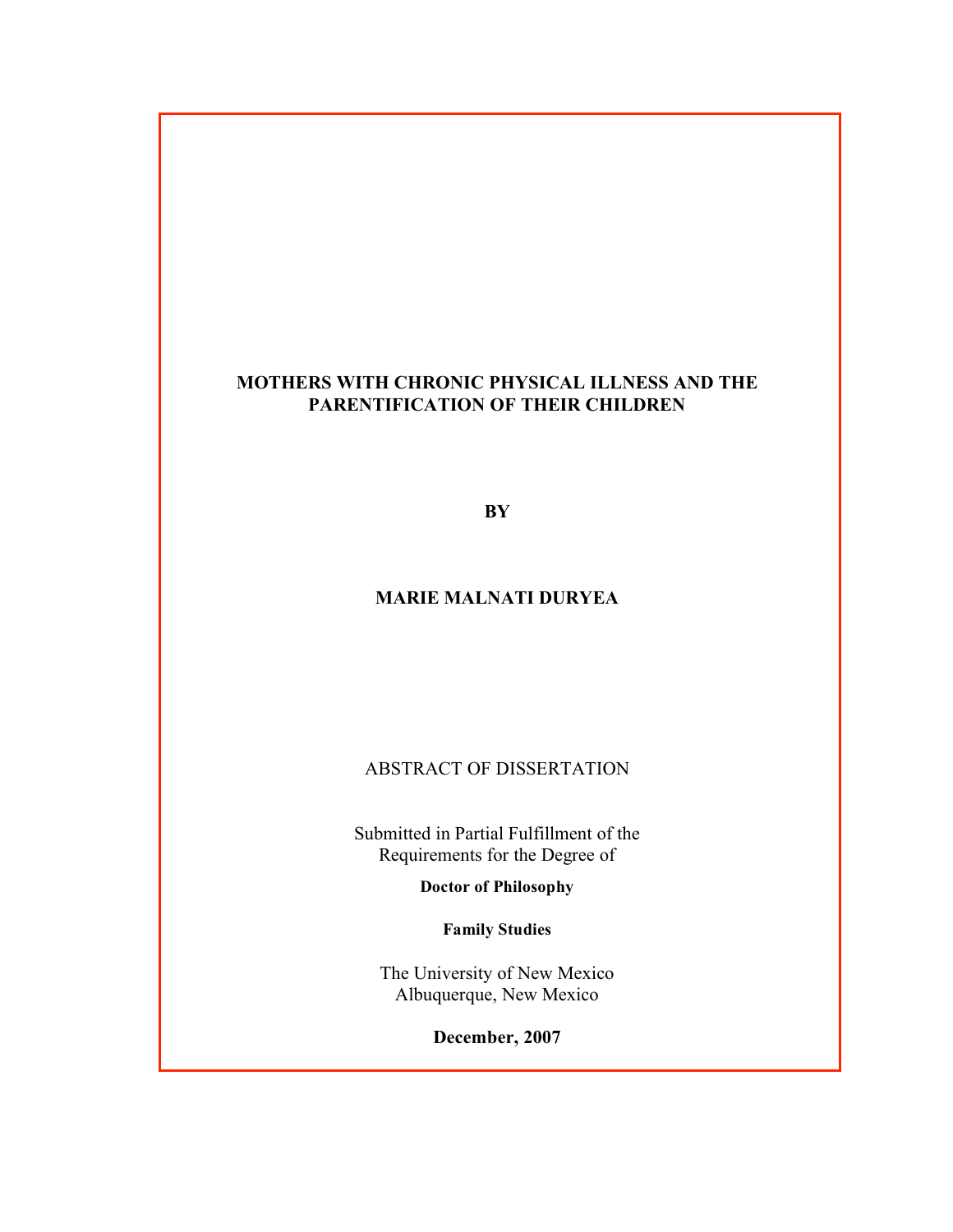#### **MOTHERS WITH CHRONIC PHYSICAL ILLNESS AND THE PARENTIFICATION OF THEIR CHILDREN**

**by**

#### **Marie Malnati Duryea**

# **B.S., HOME ECONOMICS, SYRACUSE UNIVERSITY, 1972 M.S., HOME ECONOMICS EDUCATION, SYRACUSE UNIVERSITY, 1972 PH.D., FAMILY STUDIES, UNIVERSITY OF NEW MEXICO, 2007**

#### **ABSTRACT**

More than 133 million Americans are living with chronic conditions and this number continues to rise (Partnership for Solutions, 2004); by 2020, it is estimated that 157 million people will suffer from chronic illnesses (Anderson, 2003), a large percentage of whom are in their child-rearing stage of life.

Incorporating concepts from family systems and family development theories, this exploratory study examined the impact of maternal chronic physical illness on children. Specifically, it examined the extent to which length of illness and symptom severity of fibromyalgia and rheumatoid arthritis; mother's age, educational level, and marital status; perceived effects of the illness on parent, child, and parent-child interactions; and parent and child's perceived availability of and satisfaction with support are related to the child's parentification.

Two-hundred mothers and their oldest child, aged 11-17 years, answered the researcher-developed questionnaire that had been mailed to them; youths also completed the Parentification Questionnaire – Youth. Results indicated that parentification was

vii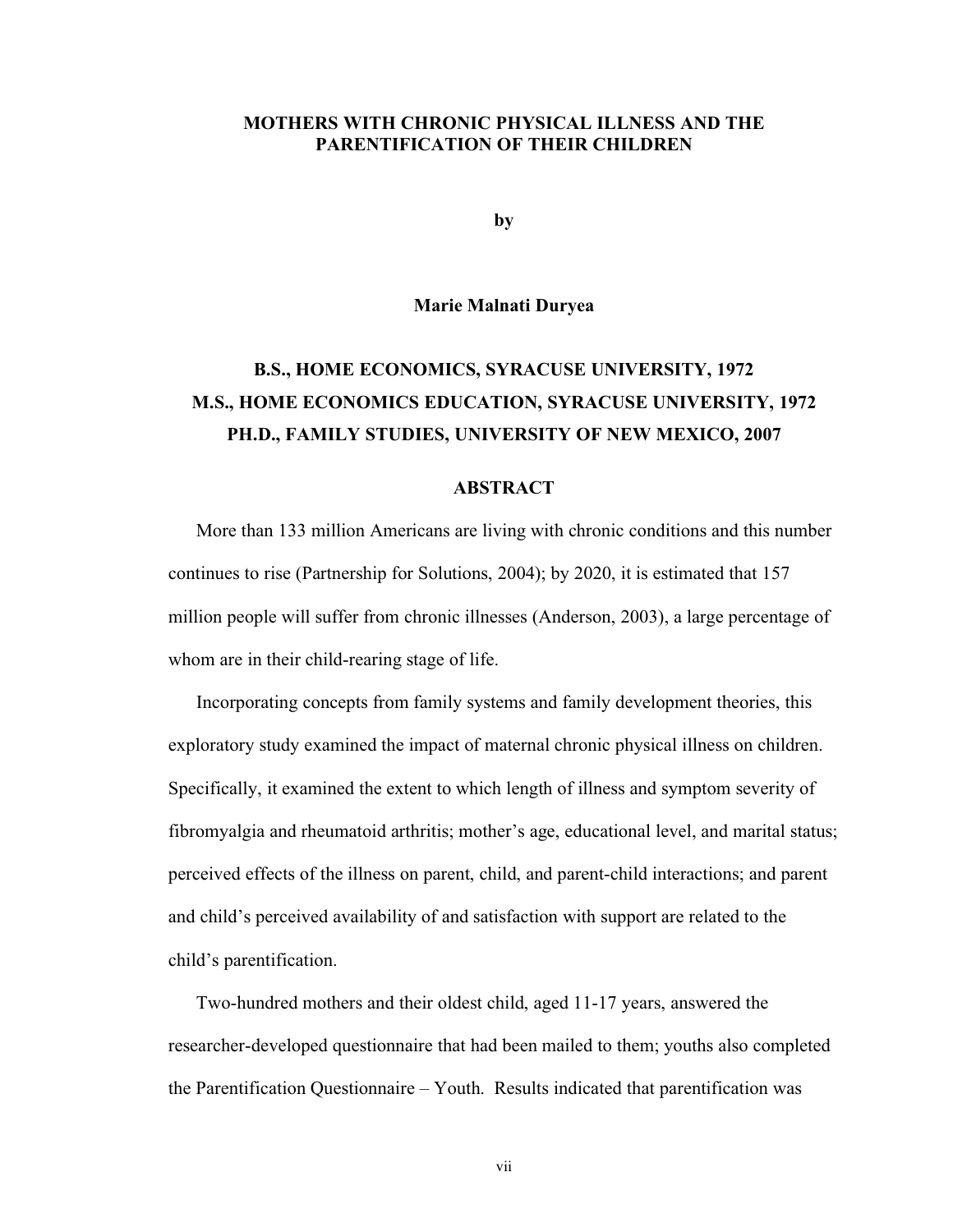greater for older children, females more than males, and boys whose mothers had the illness longer. Higher parentification scores also were obtained by children whose mothers reported lower satisfaction with support and who felt more burdened by their illness. Lower parentification scores were obtained by children who reported greater satisfaction with their support, said that they felt closer to their mothers, and whose mothers reported that they felt closer to their children.

Implications of these findings for preventative strategies and intervention are discussed and suggestions for future research presented. To date, little attention has been paid to the impact of mothers' chronic illness on their children. This study suggests that to reduce parentification in children whose mothers are chronically ill, increased support needs to be offered at all levels of the family system - the mother, the child, the motherchild dyad, and the family as a whole.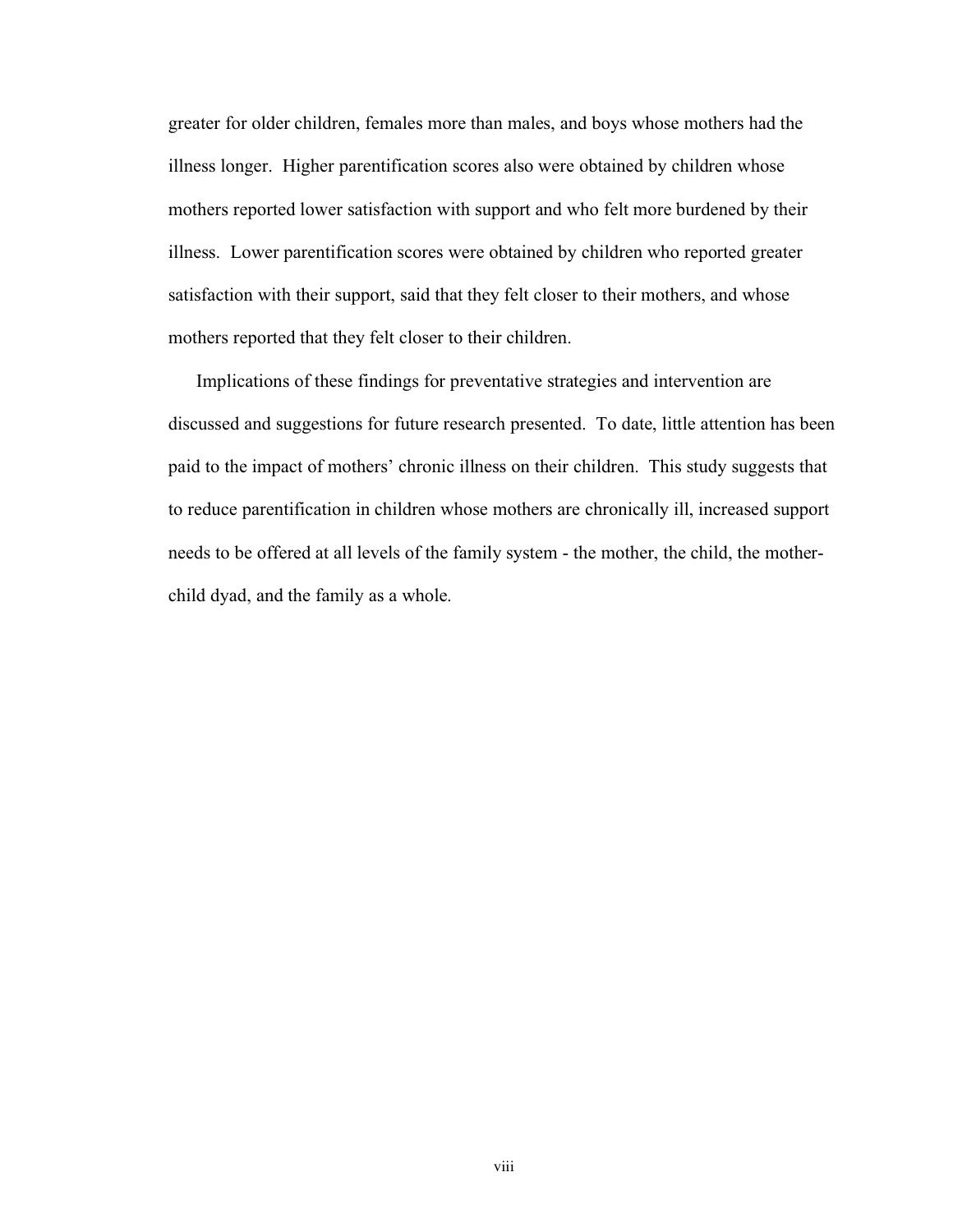## **TABLE OF CONTENTS**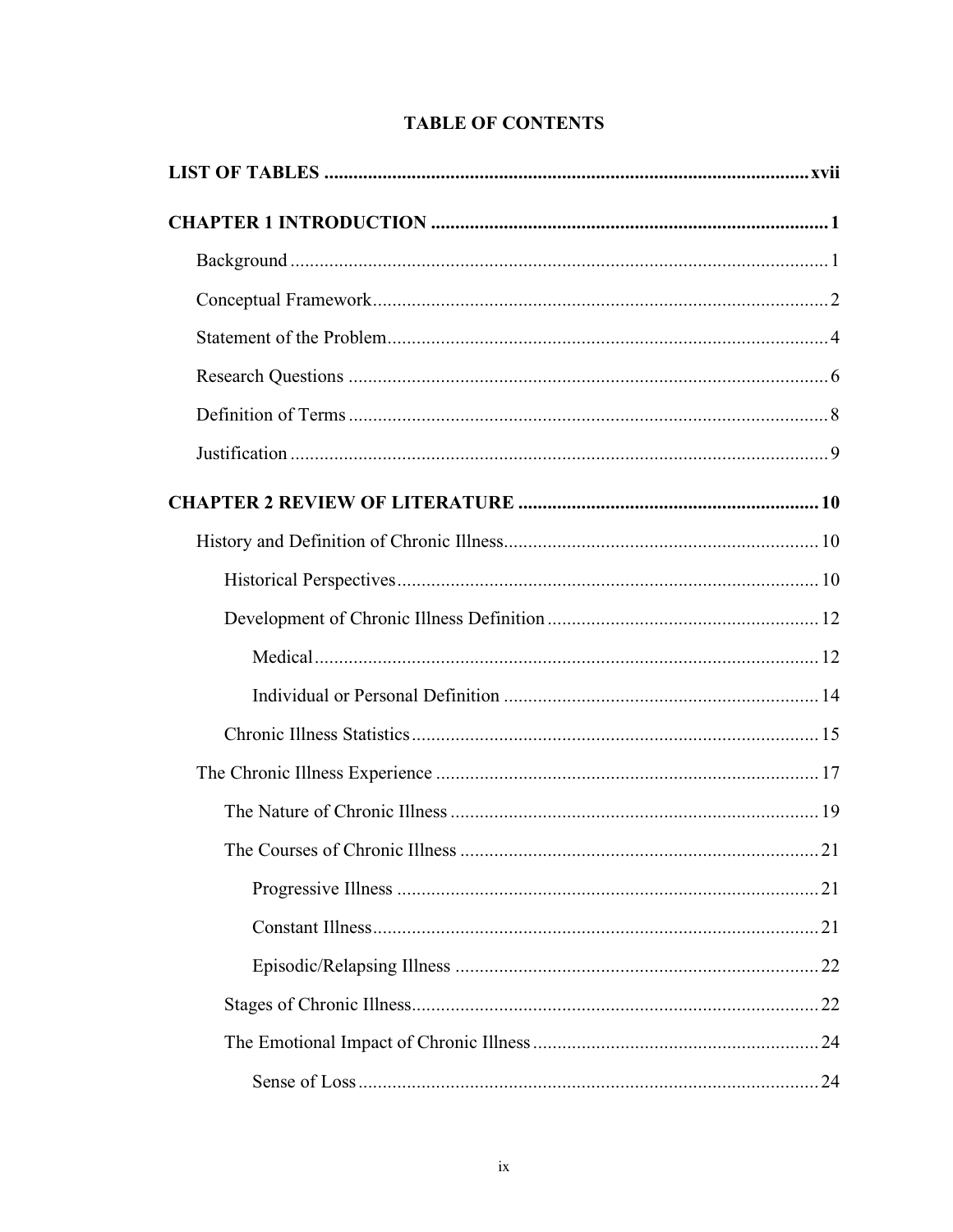| . 53 |
|------|
|      |
|      |
|      |
|      |
|      |
|      |
|      |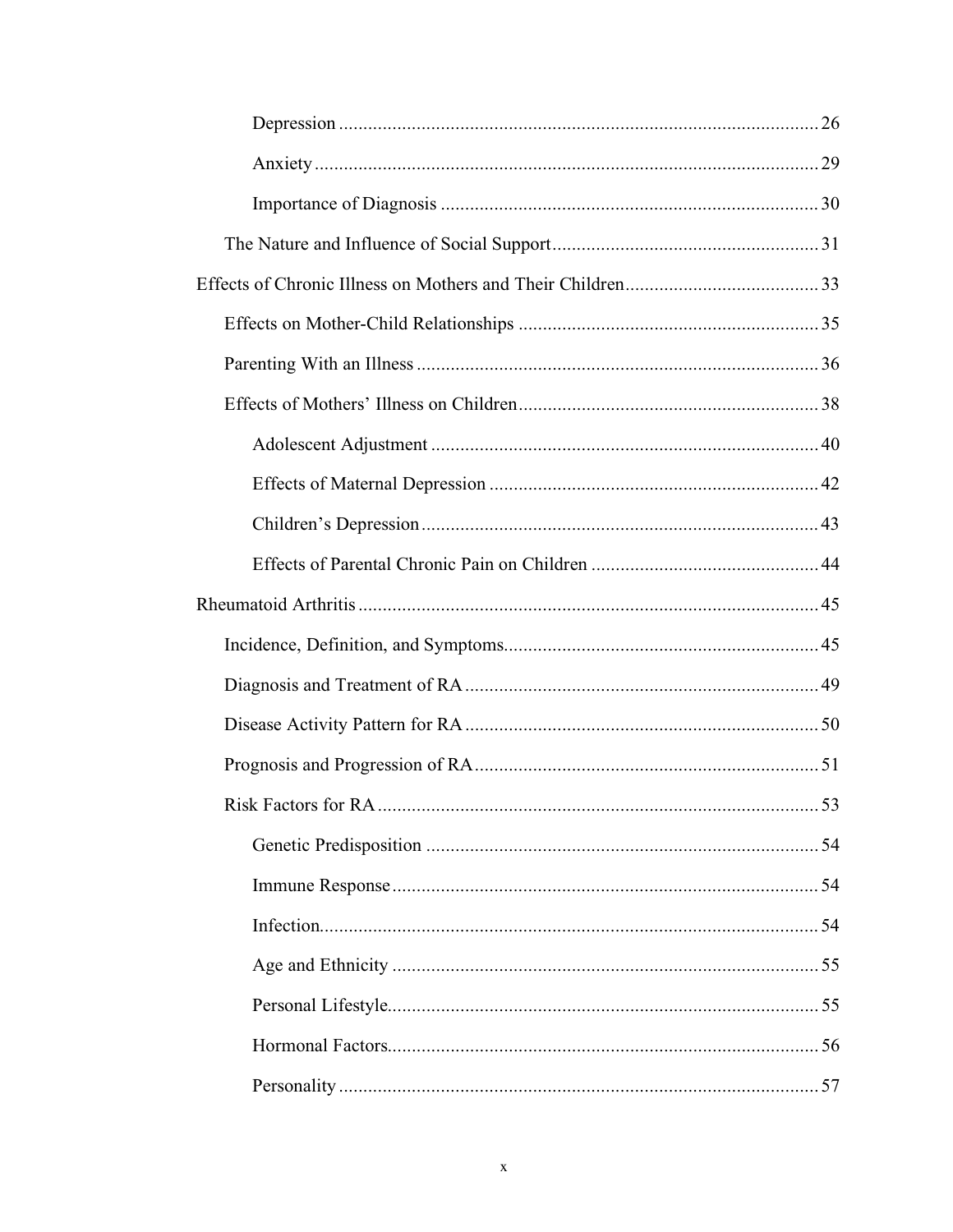| Selected Theoretical Frameworks<br>74                              |
|--------------------------------------------------------------------|
|                                                                    |
|                                                                    |
| Characteristics of Family Systems and Their Application to Chronic |
|                                                                    |
|                                                                    |
|                                                                    |
|                                                                    |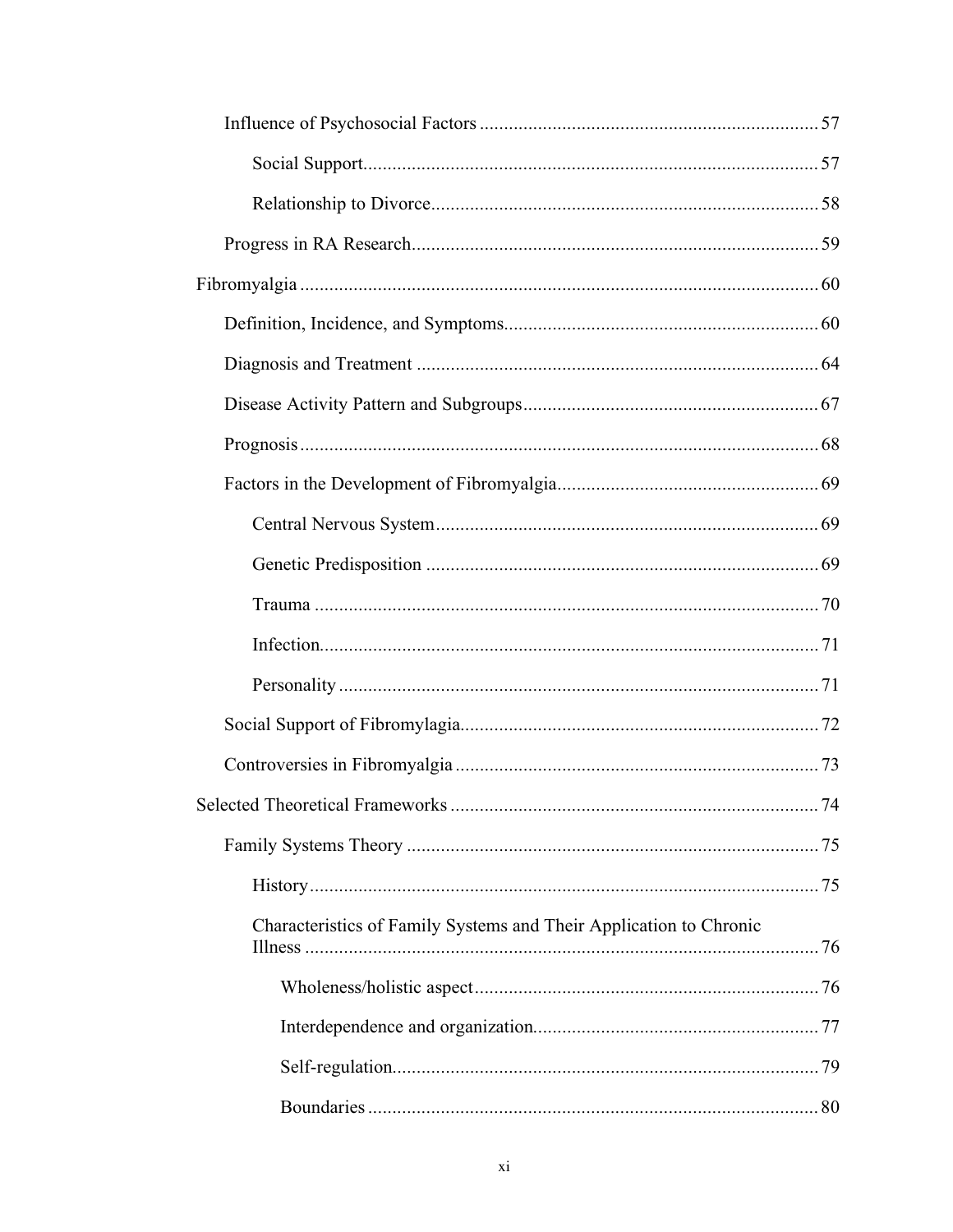| Characteristics of Family Development and Their Application to Chronic |  |
|------------------------------------------------------------------------|--|
|                                                                        |  |
|                                                                        |  |
|                                                                        |  |
|                                                                        |  |
|                                                                        |  |
|                                                                        |  |
|                                                                        |  |
|                                                                        |  |
|                                                                        |  |
|                                                                        |  |
|                                                                        |  |
|                                                                        |  |
|                                                                        |  |
|                                                                        |  |
|                                                                        |  |
|                                                                        |  |
|                                                                        |  |
|                                                                        |  |
|                                                                        |  |
|                                                                        |  |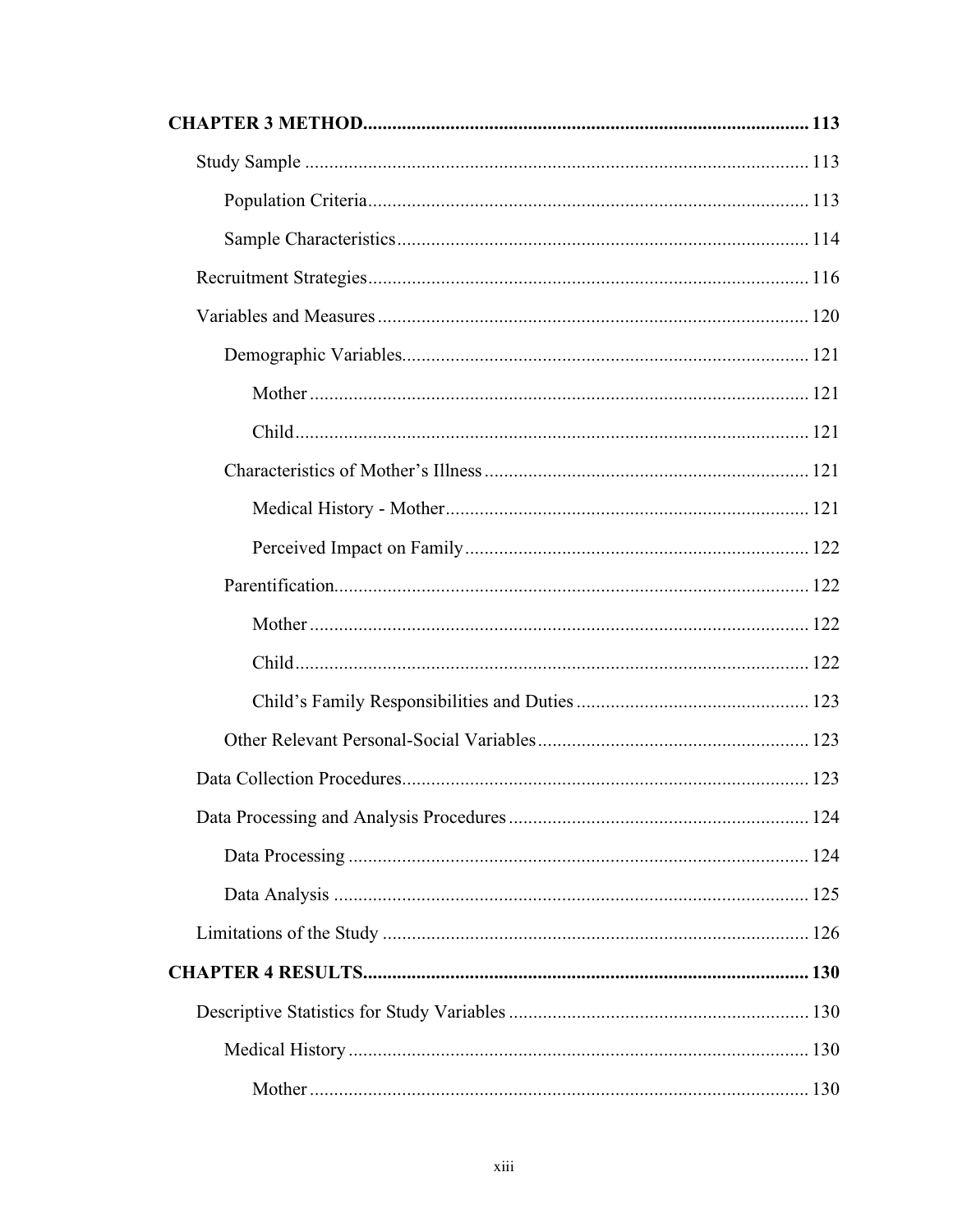| Perceived Changes in Child's Life Due to Mother's Illness 137 |  |
|---------------------------------------------------------------|--|
|                                                               |  |
|                                                               |  |
|                                                               |  |
|                                                               |  |
|                                                               |  |
|                                                               |  |
|                                                               |  |
|                                                               |  |
|                                                               |  |
|                                                               |  |
|                                                               |  |
|                                                               |  |
|                                                               |  |
|                                                               |  |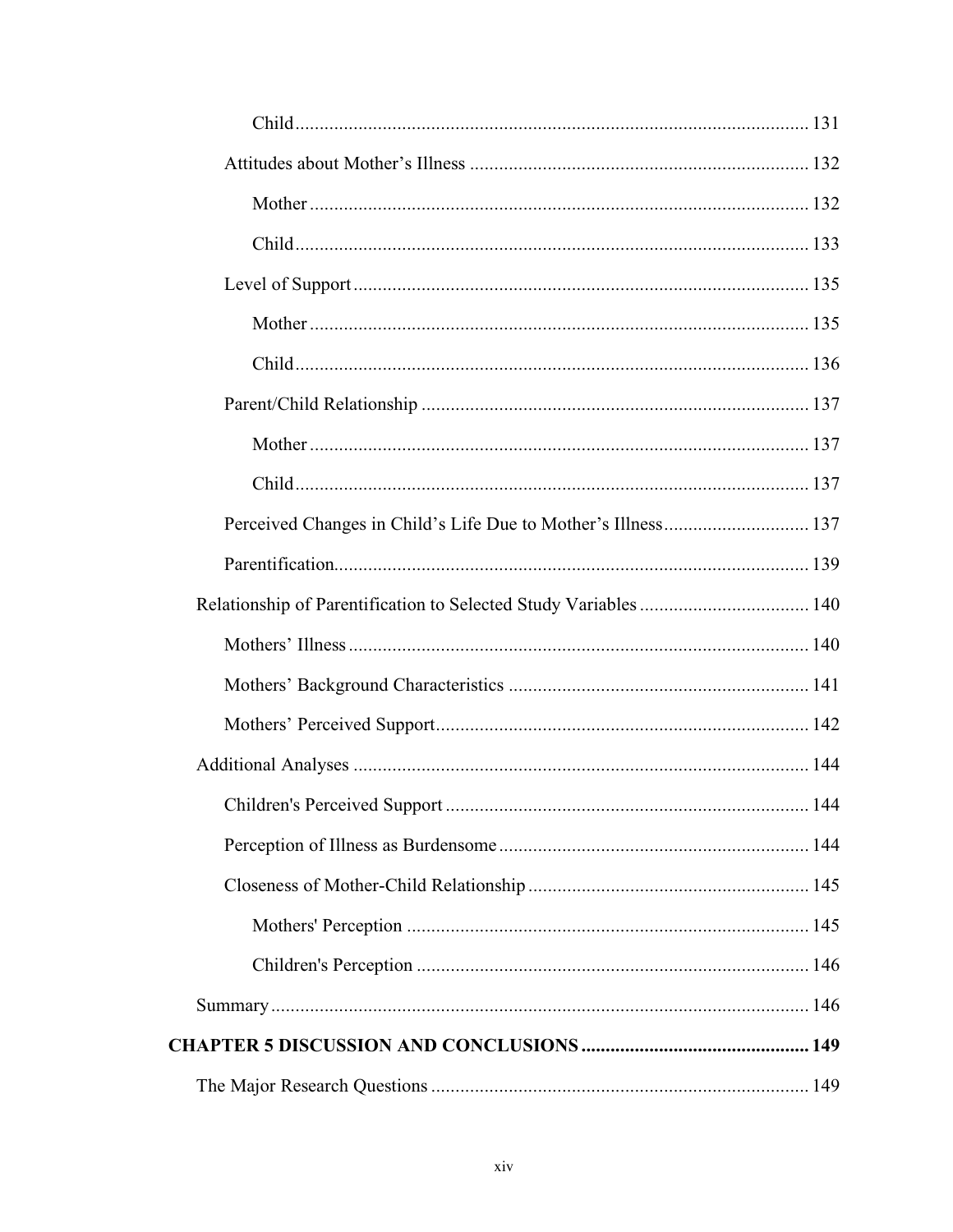| Parentification and Characteristics of Mother's Background  152       |  |
|-----------------------------------------------------------------------|--|
|                                                                       |  |
|                                                                       |  |
|                                                                       |  |
| Relationship of Parentification to Mother's Satisfaction with Support |  |
|                                                                       |  |
|                                                                       |  |
|                                                                       |  |
|                                                                       |  |
|                                                                       |  |
|                                                                       |  |
|                                                                       |  |
|                                                                       |  |
|                                                                       |  |
|                                                                       |  |
|                                                                       |  |
|                                                                       |  |
|                                                                       |  |
|                                                                       |  |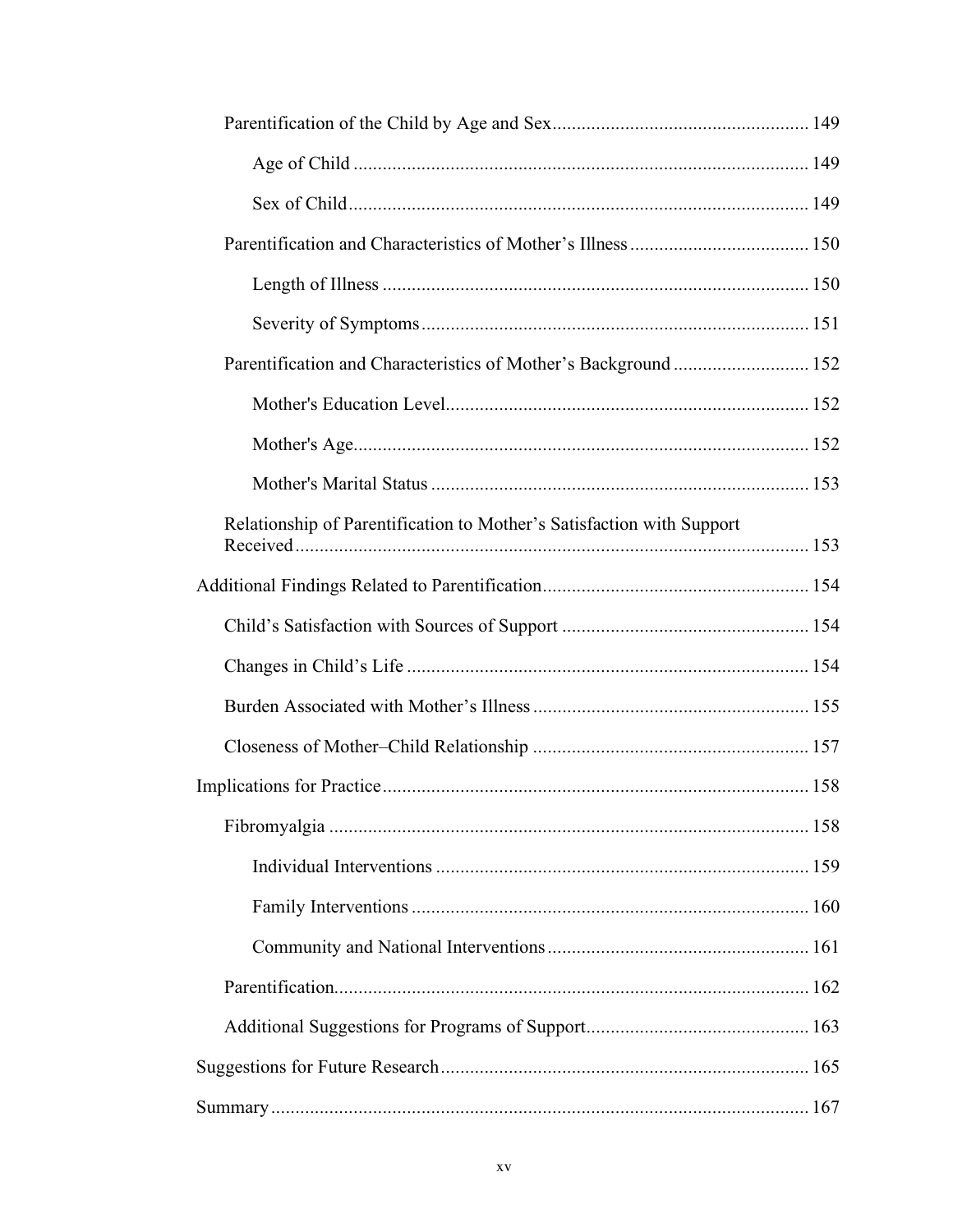|                   | APPENDIX A FLYER - SEEKING MOTHERS FOR STUDY 170 |
|-------------------|--------------------------------------------------|
|                   |                                                  |
|                   |                                                  |
|                   |                                                  |
| <b>APPENDIX E</b> | CONSENT TO PARTICIPATE IN RESEARCH 177           |
| <b>APPENDIX F</b> | ASSENT TO PARTICIPATE IN RESEARCH  179           |
|                   |                                                  |
|                   |                                                  |
| <b>APPENDIX I</b> | MOTHER'S PACKET INSTRUCTIONS 197                 |
| <b>APPENDIX J</b> | PARENT/LEGAL GUARDIAN CONSENT FOR                |
|                   | APPENDIX K NOTIFICATION OF STUDY RESULTS 199     |
|                   |                                                  |
|                   |                                                  |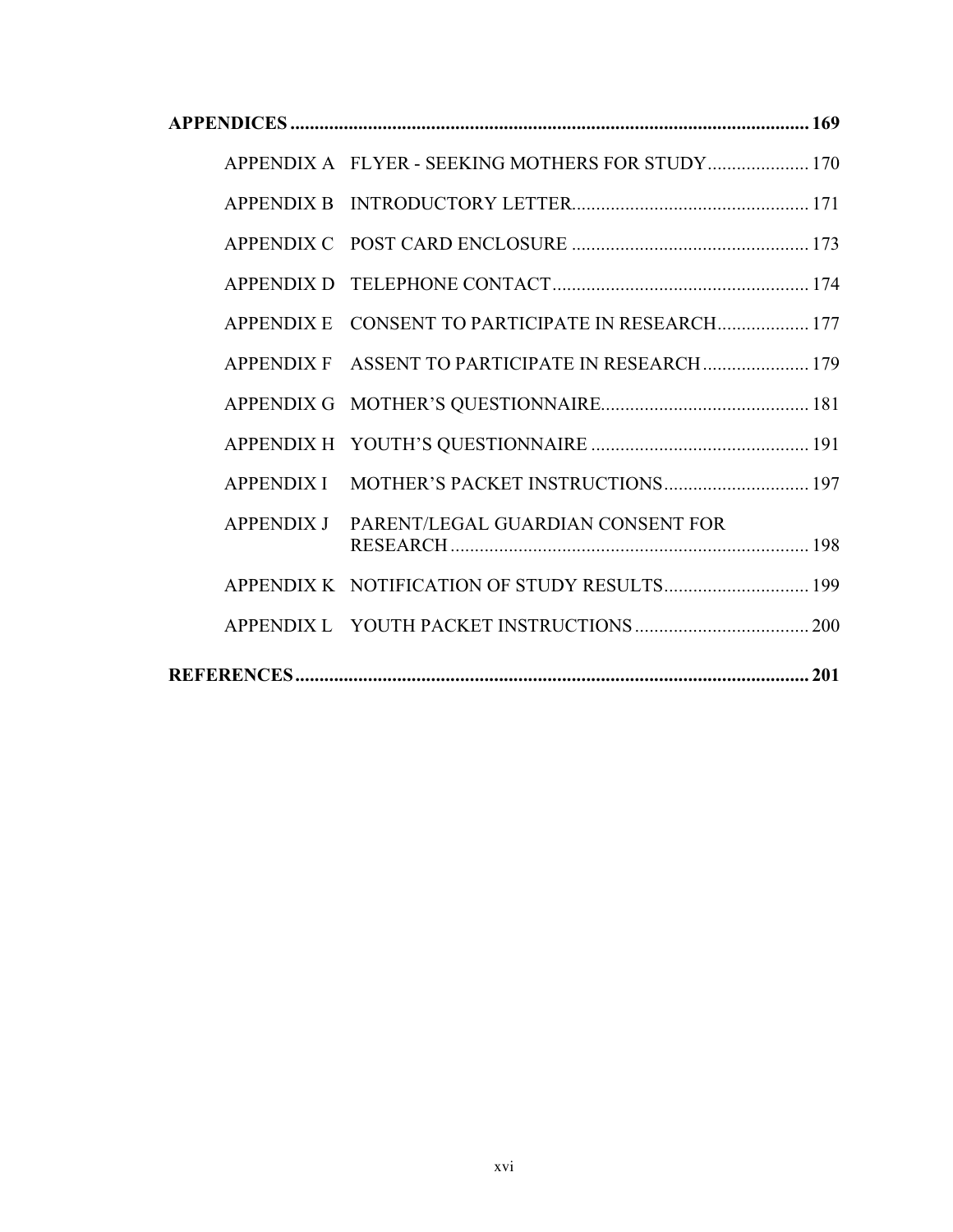### LIST OF TABLES

| Table 3. How Burdened by Mother's Illness the Mother and Child Reported Feeling133    |  |
|---------------------------------------------------------------------------------------|--|
| Table 4. Perceived Positive and Negative Effects of Mother's Illness on Child 135     |  |
| Table 5. Mothers and Children's Reported Changes in Child's Life due to Mother's      |  |
| Table 6. Parentification Scores (with Means Substituted for Missing Data)  140        |  |
| Table 7. Relationship of Mother's Length of Illness and Severity of Symptoms to       |  |
| Table 8. ANOVA Results Examining Child's PQ-Y Score by Mother's Educational           |  |
| Table 9. Relationship of Mother's Satisfaction with Support to Child's PQ-Y Score 144 |  |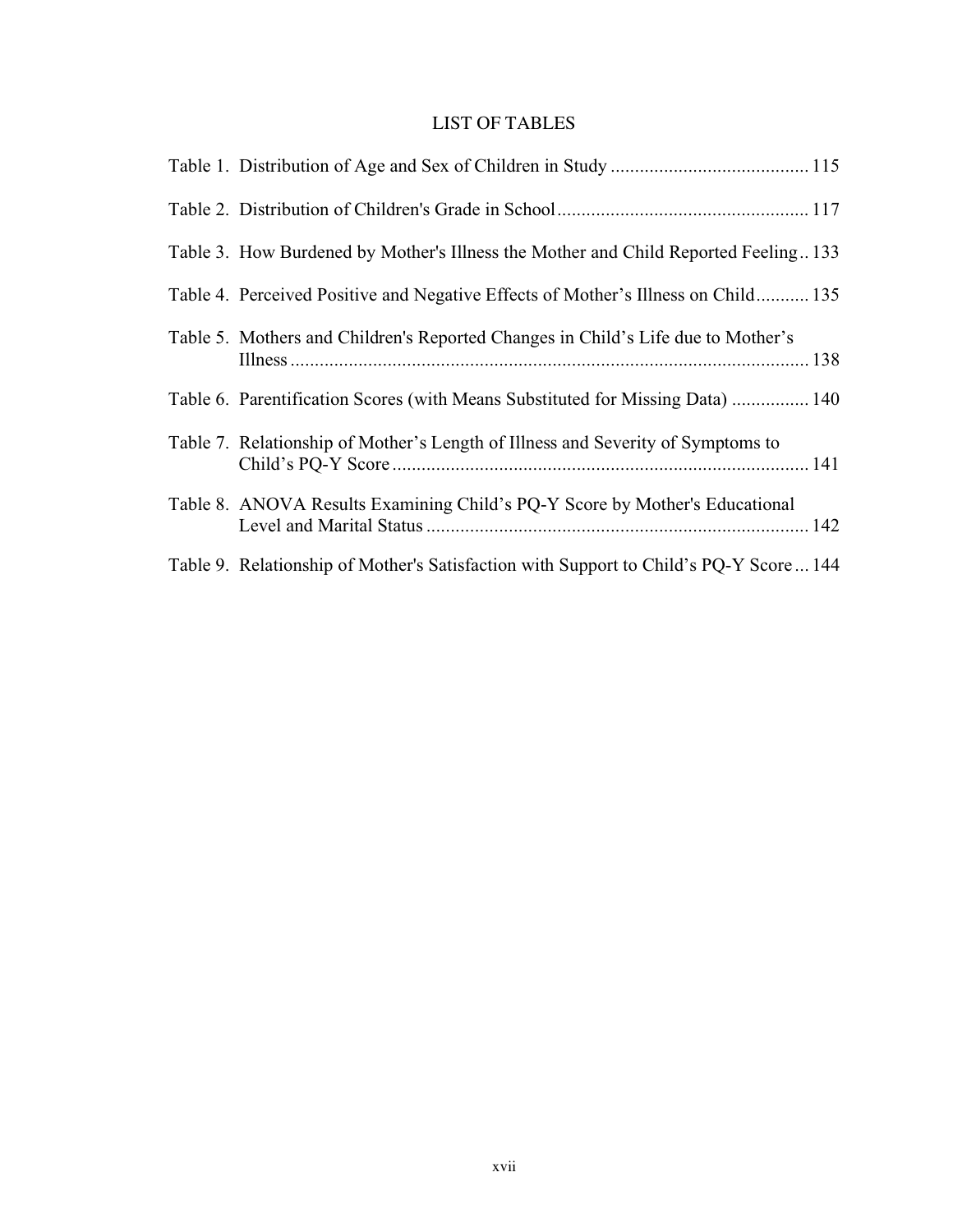## CHAPTER 1 INTRODUCTION

The purpose of this chapter is to provide a general overview of the area of study to be investigated, present the two theoretical frameworks (family systems and family development) to be used in this research, briefly describe chronic illness and the importance of this topic to family studies, and introduce the research questions that were studied. A list of pertinent definitions also is provided.

#### Background

More than 133 million Americans are living with chronic illnesses and this number continues to rise (Partnership for Solutions, 2004). By 2020, it is estimated that 157 million people will suffer from chronic illnesses (Anderson, 2003). Part of this is due to the changing nature of illness. At the beginning of this century, people frequently died from infectious diseases and parasites. With improved sanitation, living conditions, nutrition, and medical technology, people now are living longer and are able to survive illnesses that previously would have caused them to die (Partnership for Solutions, 2004; Thorne, 1993). However, increased longevity brings an increase in the amount of chronic illnesses such as arthritis, asthma, Alzheimer's disease, cardiac conditions, diabetes, obesity, and liver diseases (Fierro, 2006).

Although chronic illnesses are not considered to be terminal, they are long-term or permanent without a cure. Often there are alternating cycles of remissions and flare-ups which produce a feeling of continual uncertainty in both ill individuals and their families. However, severe chronic illnesses have claimed many lives. In 1994, approximately 35% of all deaths between the ages of 25 and 44 occurred as a result of chronic illnesses such as heart problems, chronic liver disease, and diabetes (Armistead, Klein, & Forehand, 1995;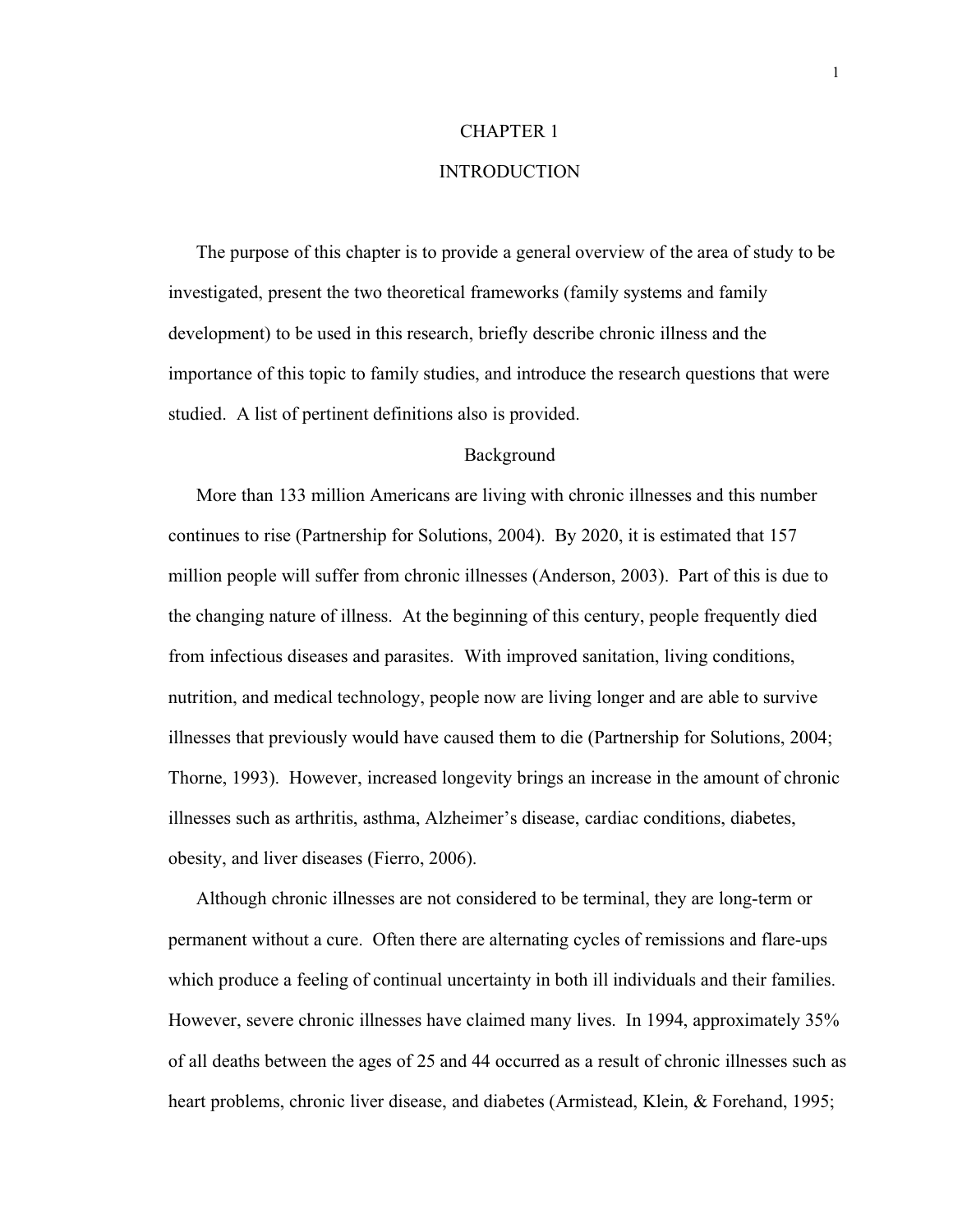Steele, Tripp, Kotchick, Summers, & Forehand, 1997). A large percentage of people in this age bracket are in their child-rearing stage of life. Therefore, many children, during their critical developmental years, may be living with chronically ill parents and coping with the stresses related to parental illness (Anderson & Smith, 2007; Worsham, Compas, & Ey, 1997).

It has been suggested that when mothers are diagnosed with a chronic illness, they report a deep sense of loss and may suffer from depression and anxiety. They often question their ability to parent (Allaire, 1988; Milbrand, 2006; Thorne, 1990). Maternal chronic illness also has been associated with children's depression, substance abuse, internalization of problems, and somatic symptomatology (Brody, Flor, Hollett-Wright, McCoy, & Donovan, 1999; Fisher & Chalder, 2003; Frankel & Harmon, 1996; Hamilton, Jones, & Hammen, 1993; Jacob & Johnson, 1997; Keller et al., 1986; Steele, Forehand, & Armistead, 1997). Children with chronically ill mothers may express anger or fear of being abandoned. Sometimes they suffer from physical or emotional neglect (Brenner, 1984). When parental illness coincides with a child's adolescent development, the child may struggle with typical developmental issues as well as problems produced by having an ill parent.

To provide stability for their families, children may be forced to assume inappropriate and premature adult roles before they are developmentally or emotionally able. This process is known as parentification. Concerns have been raised that parentification can jeopardize children's health and development and produce long-term effects that reach into adulthood (Bellow, Boris, Larieu, Lewis, & Elliot, 2005; Earley & Cushway, 2002; Stein, Riedel, & Rotheram-Borus, 1999).

#### Conceptual Framework

Two current theories (i.e., family systems and family development) appear especially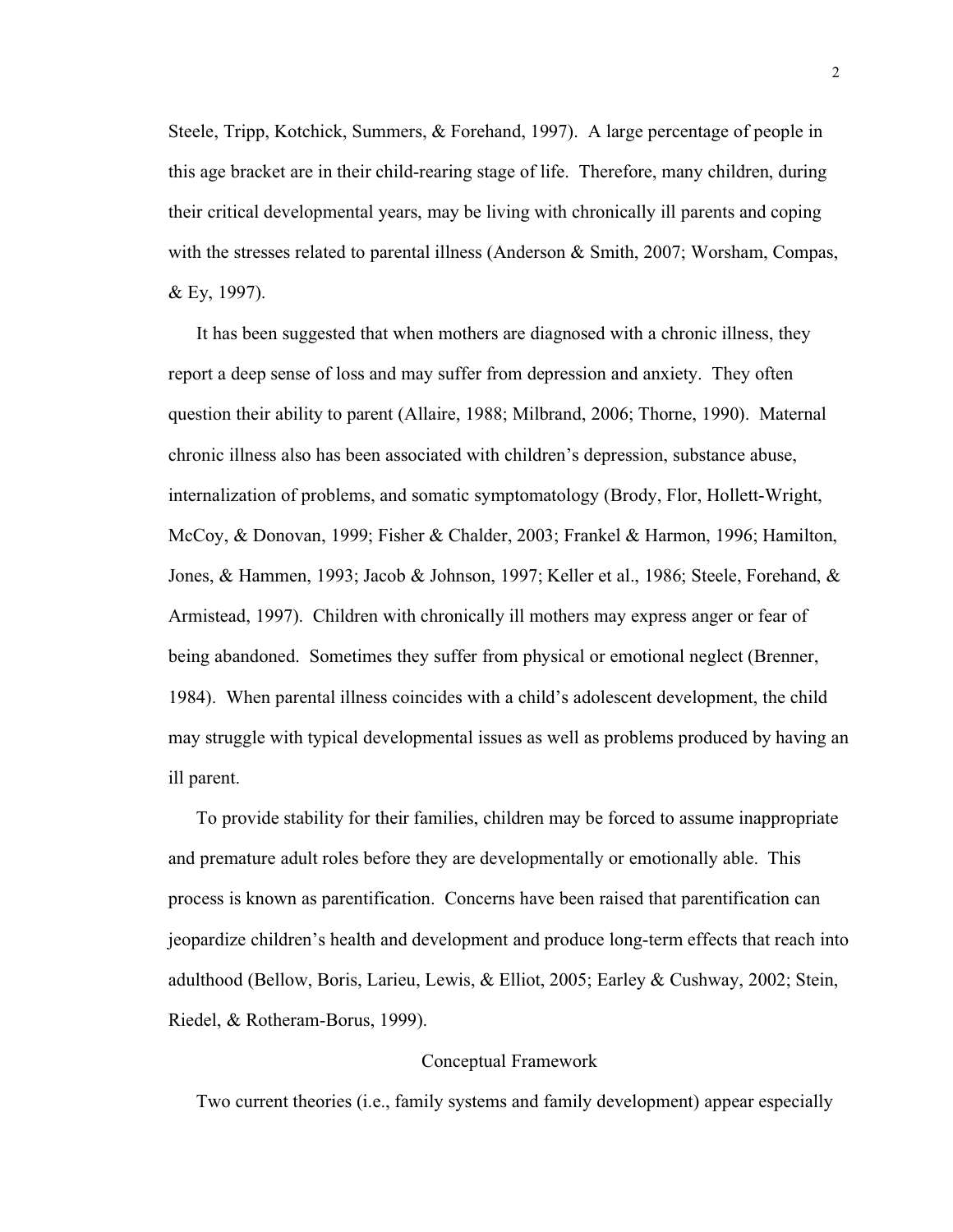relevant to supporting this research project. According to family systems theory, families are interacting, self-regulating entities that are composed of smaller units called subsystems. Families can contain marital (spousal), parental, and sibling subsystems (Klein & White, 1996). Each subsystem shares a unique level of interdependence along with relationship boundaries (Whitchurch  $& Constantine, 1993$ ). Family members often are dependent on each other for financial, psychological, and emotional support. Consequently, any event that significantly affects an individual family member also will affect all remaining members who identify themselves as part of the family system. The relational boundaries that existed between parent and child in maintaining family functioning prior to an unexpected illness may become altered when the parent becomes ill. The child may assume his or her parent's roles and responsibilities to compensate for the parent's inability to meet the demands of the family. On a broader level, the theory's concept of hierarchy of systems denotes that families are part of larger units such as kinship groups, communities, and the larger society (Whitchurch  $\&$  Constantine, 1993). A society's acceptance or rejection of chronically ill people affects not only that individual family member, but the entire family unit. Chronic illness experienced by a mother thus becomes a multilevel challenge for the entire family and for each of the subsystems as well.

Over the years, family development theory has evolved from a focus on family lifecycle stages to the study of changes in family structure and interrelationships. A primary emphasis of family development theory is an acknowledgement of a change in family dynamics with the occurrence of transitions. Using this theory, several levels of family analysis can be conducted - individual, dyadic, group, and societal (Rodgers & White, 1993). Several basic concepts used in family development theory are norms, roles, stages, events, developmental tasks, and transitions. The long-term course of chronic physical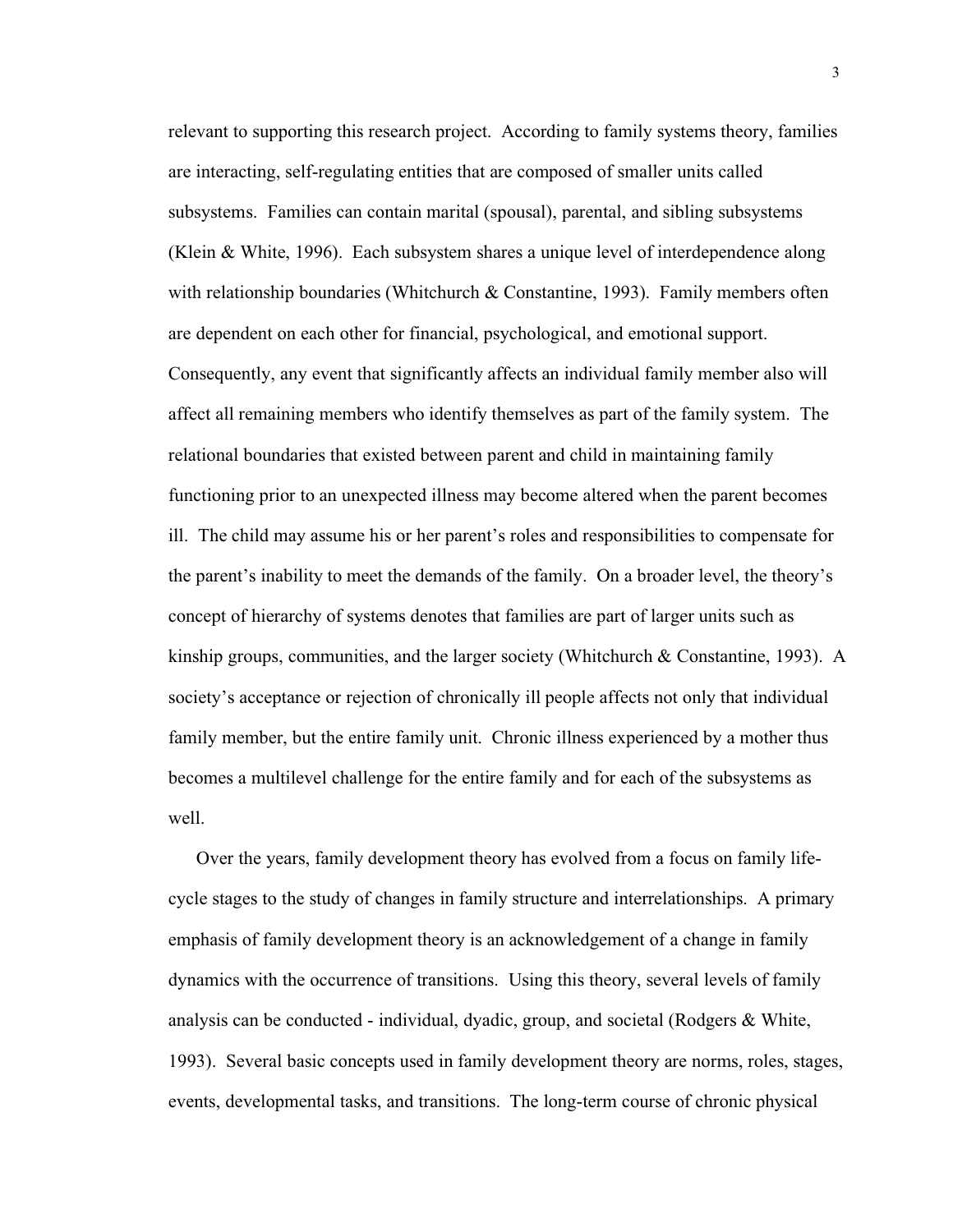illness experienced by a parent is likely to create continuing demands and changes within the family. When a mother is chronically ill, the burden of family care could result in a prolonged reversal of roles for the child as he or she tries to cope with adult tasks and mounting emotional stress.

Thus, the above two frameworks will be used to guide this study. Specifically, concepts from these theories, such as processes occurring in the parent-child subsystem and the nature of the roles and tasks of adolescents within the family, will be studied.

#### Statement of the Problem

In the past decade, research has shown that chronic illness of a family member affects the entire family system. Studies that have been conducted have focused on the family as a unit, the chronically ill individual, and/or the spouse of the ill member. However, there is a limited amount of material on children of parents with chronic illness. Information on children living with chronically ill parents - specifically those with physical illnesses - is almost nonexistent. Most of the research pertaining to parental illness and child or family functioning has investigated aspects of mental health. A gap in research on maternal chronic physical illness and child functioning exists. In August, 2007, a literature search (First Search – ArticleFirst and Medline) detected 27,312 articles pertaining to chronic illness. Of these, 1,895 pertained to women and chronic illness and of these, 293 pertained to mothers and chronic illness. Of these 293 articles, the majority were concerned with chronic mental illness or how mothers deal with their child's chronic illness. When investigating chronic illness with reference to parents and its effect on the functioning of children, two topics usually were presented - the roles of mothers in caring for chronically ill children or the experience of adult children caring for their elderly parents. There is a scarcity of research on the effects of chronic physical illness of mothers on their young children and adolescents.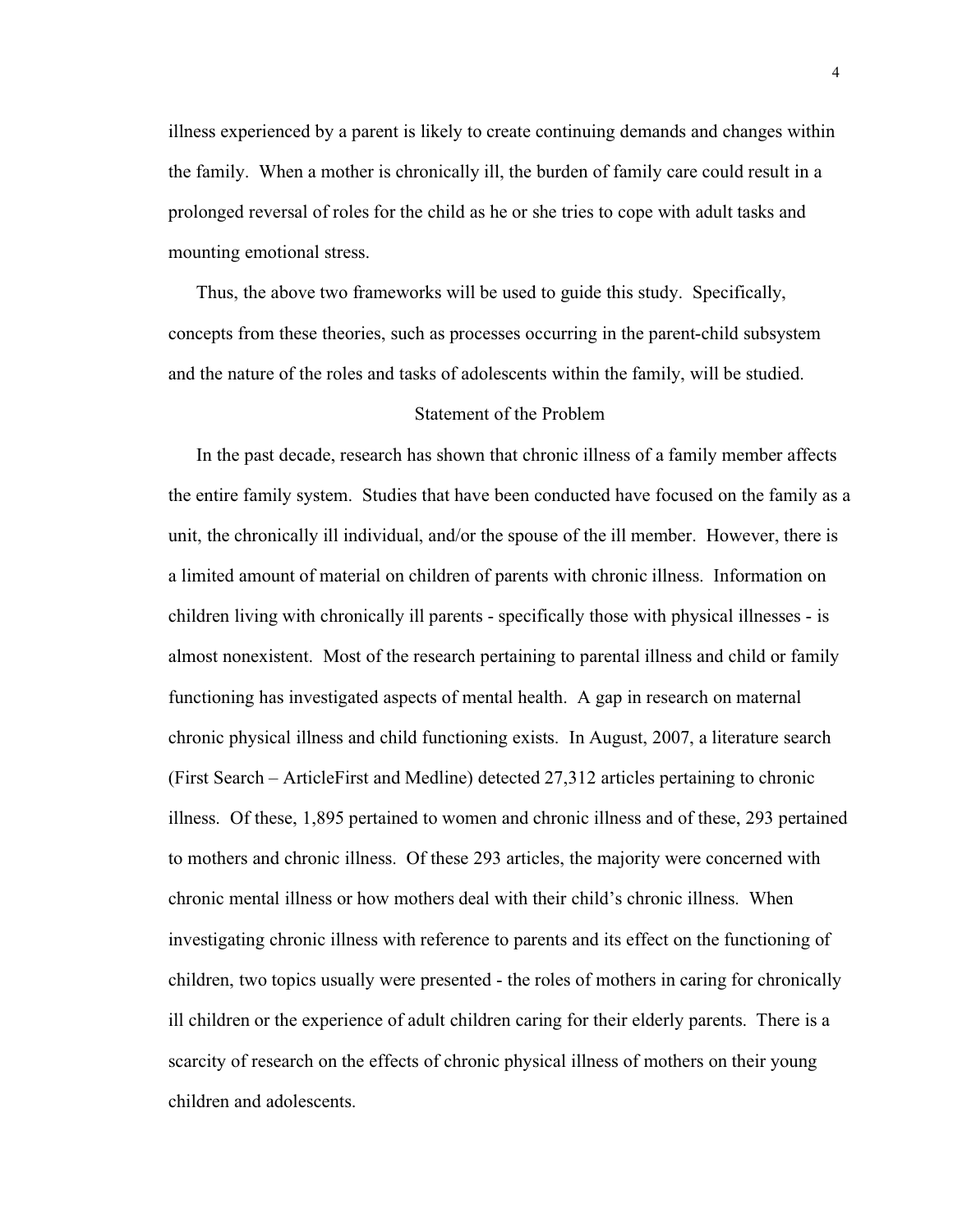Within the past century, the role of mothers in the United States has evolved from primarily that of housewife/caregiver to one of multiple roles. In our current society, "mothers are increasingly less likely to stay at home with their children, and more likely to enter the workforce and to be single parents" (Bernstein, 2001, p. 173). However, they still are generally seen as the traditional caregivers of children. When mothers become chronically ill, the stresses of juggling employment, parenting, and home responsibilities are elevated (Bernstein, 2001). To provide some relief, children may be asked to assume new or additional responsibilities. Temporary assumption of parental duties by children is part of normal family functioning. However, "when parental needs do not allow the child to focus on the developmental tasks of childhood, the process of parentification can take place" (Lazicki-Puddy, 2001, p. 3). If this process continues for an extended period of time or becomes the normal routine, it is viewed as detrimental to the child.

There is scarce research on maternal chronic physical illness and the parentification of children. An August 2007 literature search in ArticleFirst, Medline, PsychInfo, and CINAHL for the term "parentification" as part of a title (and, therefore, an apparent central focus of a study) yielded 23 items. Of these, many articles described clinical observations, evaluations, and treatment of parentification (Betchen, 1996; Caroll & Robinson, 2000; Chase, Deming, & Wells, 1998; DiCaccavo, 2006; Earley & Cushway, 2002; Hazen, Jacobvitz, & McFarland, 2005; Wells & Jones, 2000). Several articles described parentification of children with divorced, workaholic, alcoholic, or substance-abusing parents (Burnett, Jones, Bliwise, & Ross, 2006; Caroll & Robinson, 2000; Chase et al., 1998; Godsall, Jurkovic, Emshoff, Anderson, & Stanwyck, 2004; Jurkovic, Thirkield, & Morrell, 2001; Kelley et al., 2007; Martin, 1996; Risman, 2002; Robinson & Chase, 2001; Schimming, 2001; Shifflett & Cummings, 1999; Teyber, 2001; Veronie & Fruehstorfer, 2001; Walker, 2001).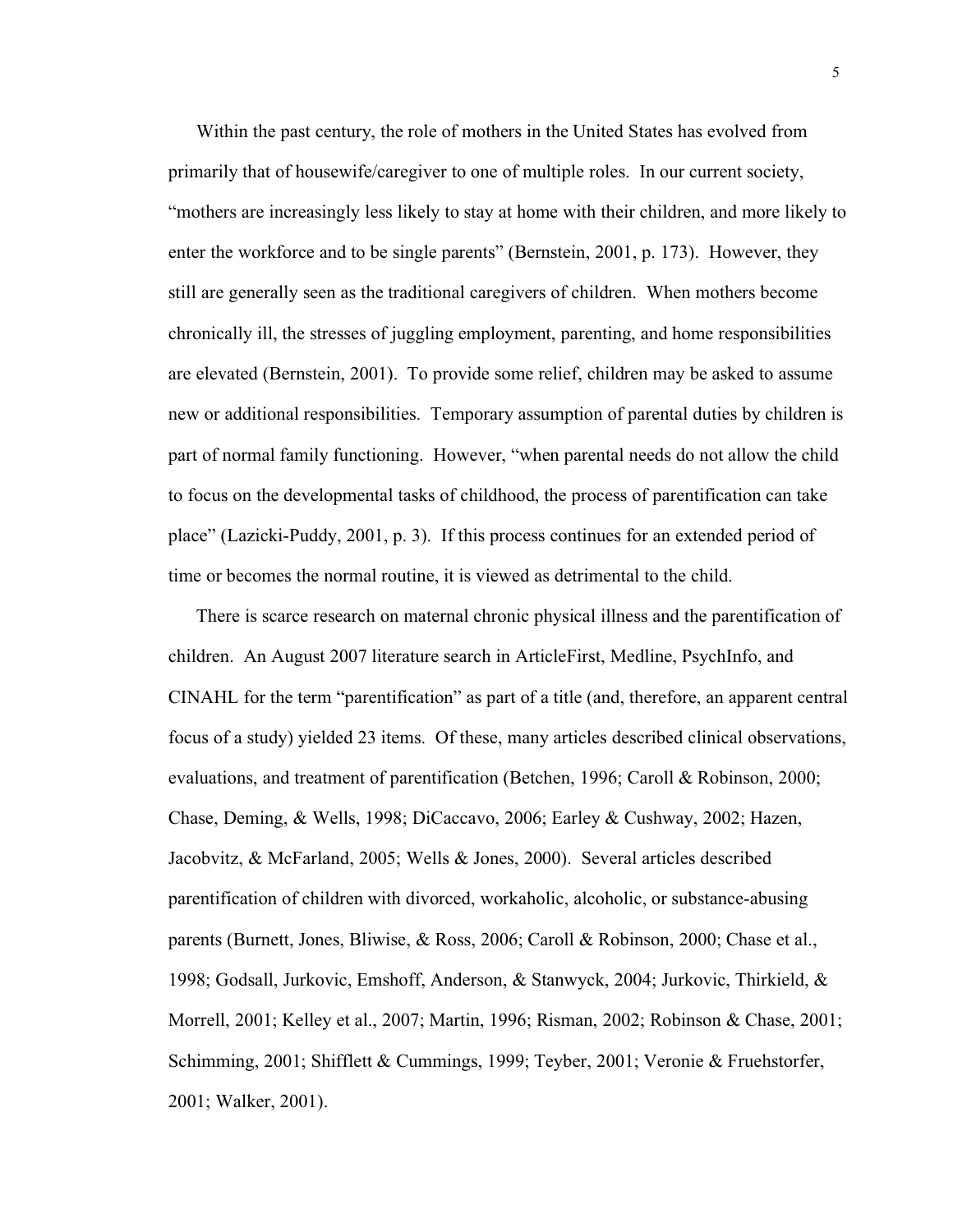There were two articles that specifically referred to the concept of parentification in the title and pertained to physical illness. One article (Lackey & Gates, 2001) focused on adults who, as children, had cared for chronic physically ill parents and the other article (Stein et al., 1999) described adolescent parentification when living with parents with AIDS. Neither of these studies addressed the relationship between chronic physical illness of mothers and parentification of their children. At this time, as far as this researcher knows, there have been no studies investigating mothers' chronic physical illness and the extent of parentification of their children. Given the increasingly high incidence of chronic disease and its differing presentation (as opposed to acute or terminal disease), it is important that we examine its impact on children in terms of parentification. Also, to add to what is already known about correlates of parentification, and thereby provide suggestions for preventative strategies, factors that may act as a buffer against parentification also need to be examined.

#### Research Questions

Thus, this study concentrated on mothers who have a non-terminal, cyclic, chronic physical illness - rheumatoid arthritis and/or fibromyalgia - and investigated (a) the extent to which parentification of their pre-adolescent and early adolescent children occurs during the flare-ups and remissions associated with this disease, and (b) the influence of selected variables on that effect. Specifically, for pre-adolescents and early adolescents, did their mothers' chronic physical illness affect their family roles and responsibilities? And, did the extent of that effect vary in relation to selected background characteristics of the mother and child as well as characteristics of the mother's disease? A review of the research literature indicates that influences such as mother's age, educational level, number of children in the household, and marital status as well as the child's age and gender are related to parenting differences in adolescence (Hamner & Turner, 2001) as well as to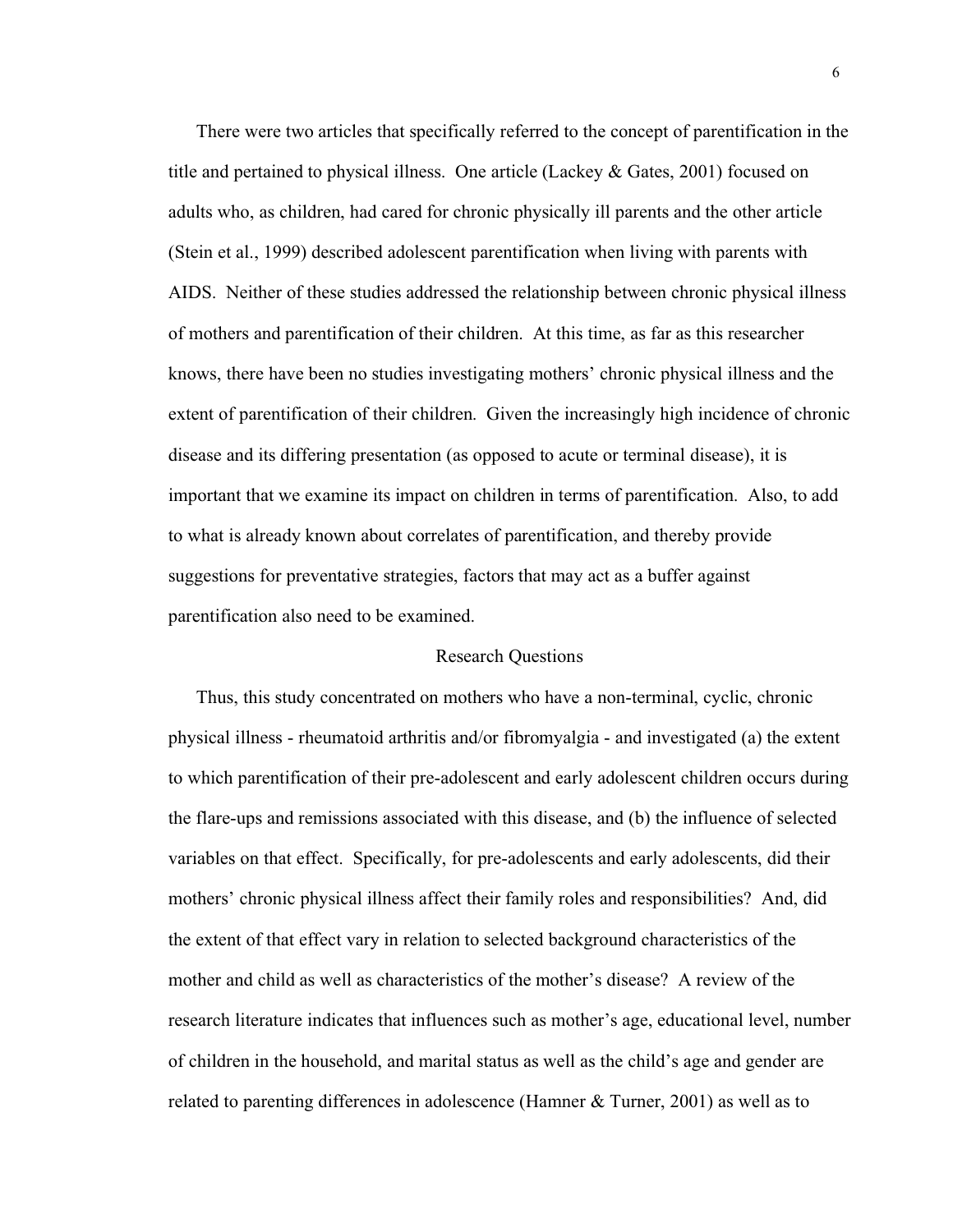"increased or decreased opportunities for children to become parental or parentified children" (Winton, 2003, p. 61).

Accordingly, the researcher examined various factors that may contribute to the extent of parentification associated with the mother's chronic physical illness such as maternal background characteristics (e.g., age, educational level, employment status, marital status, and number of children); characteristics of the illness (e.g., age at onset, length of illness, and severity of symptoms); adolescent background characteristics (e.g., age, employment status, gender); and affective-social variables such as level of illness burden and perceived availability and satisfaction with sources of support as reported by both the mother and youth. Also, a detailed description of the youth's family responsibilities (i.e., the nature of the roles and responsibilities that they may assume such as household tasks, caring for siblings, and disease-related caregiving of the mother), and the similarity of perceived positive and negative aspects of the disease by mothers and their children were studied.

When reviewing the literature for variables associated with the experience of fibromyalgia and rheumatoid arthritis that might be related to the extent of parentification, educational level, severity of illness, social support and past parentification of mothers were found to have been identified in the literature as being important. Low educational level has been found to be related to the severity of both illnesses (Brekke, Hjortdahl, & Kvien, 2003; Eberhardt & Fex, 1995; Pincus & Callahan, 1993; Young, 1992; Verbrugge, Gates, & Ike, 1991; Vliet Vlieland et al., 1994). Social support has been associated with decreased pain and improved adherence to medical regimens (Evers, Kraaimaat, Geenen, & Bijlsma, 1998; Keefe, Affleck, et al., 1997; Schoofs, Bambini, Ronning, Bielak, & Woehl, 2004). Parentified mothers are more likely to parentify their children through intergenerational perpetuation of parentification (Robinson, 1999). Given these potential associations, it appeared promising to further investigate these variables and their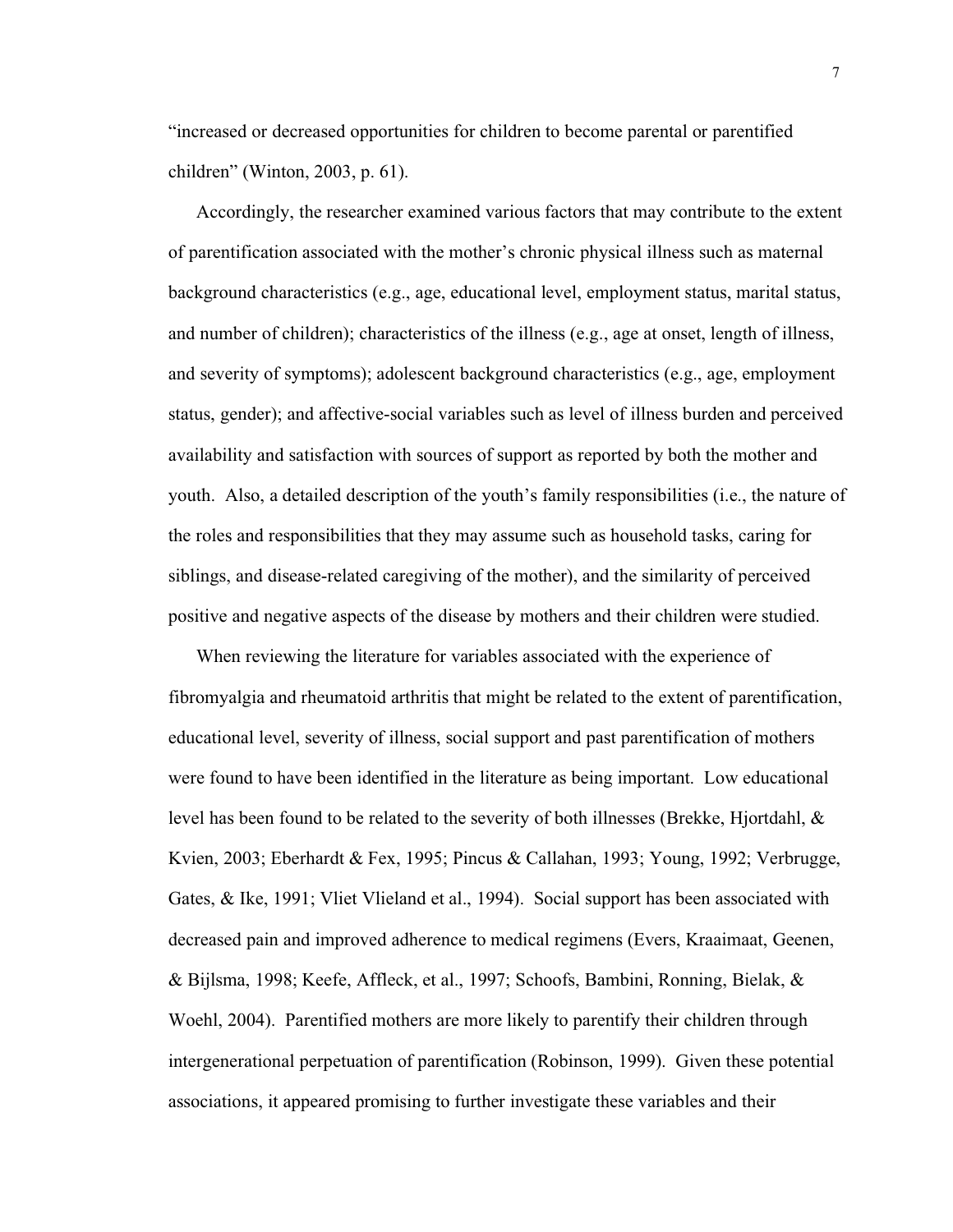relationship to the extent of parentification of ill mothers' children.

Specifically, the following research questions were addressed:

1A. Do children's scores on the PQ-Y differ significantly by the child's age?

1B. Do children's scores on the PQ-Y differ significantly by the child's sex?

2A. Are children's scores on the Parentification Questionnaire - Youth (PQ-Y)

(Godsall & Jurkovic, 1995) significantly related to their mothers' length of illness, severity of the symptoms, and cyclic nature of her rheumatoid arthritis or fibromyalgia as reported on the Parent Questionnaire?

2B. Does this relationship differ significantly according to the child's age or sex?

3A. Are children's scores on the PQ-Y significantly related to their mothers' educational level, age, or marital status as reported on the Parent Questionnaire?

3B. Does this relationship differ significantly according to the child's age or sex?

4A. Are children's scores on the PQ-Y significantly related to their mothers' perceptions of availability of satisfactory sources of support as reported on the Parent Questionnaire?

4B. Does this relationship differ significantly according to the child's age or sex?

#### Definition of Terms

Chronic illness. Chronic illness is a long-term illness, permanent disability, or disease that is treatable but not curable and interferes with the person's normal physical, psychological, and/or social functioning. It is characterized by relatively stable periods of time that are interrupted by periods of acute episodes of illness which may require medical attention (Braden, 1993; Campbell, 2002; Zarski, West, DePompei, & Hall, 1988).

Fibromyalgia. Fibromyalgia is defined as a chronic illness exhibiting widespread body pain and extreme fatigue (National Institute of Arthritis and Musculoskeletal and Skin Diseases, 2004a).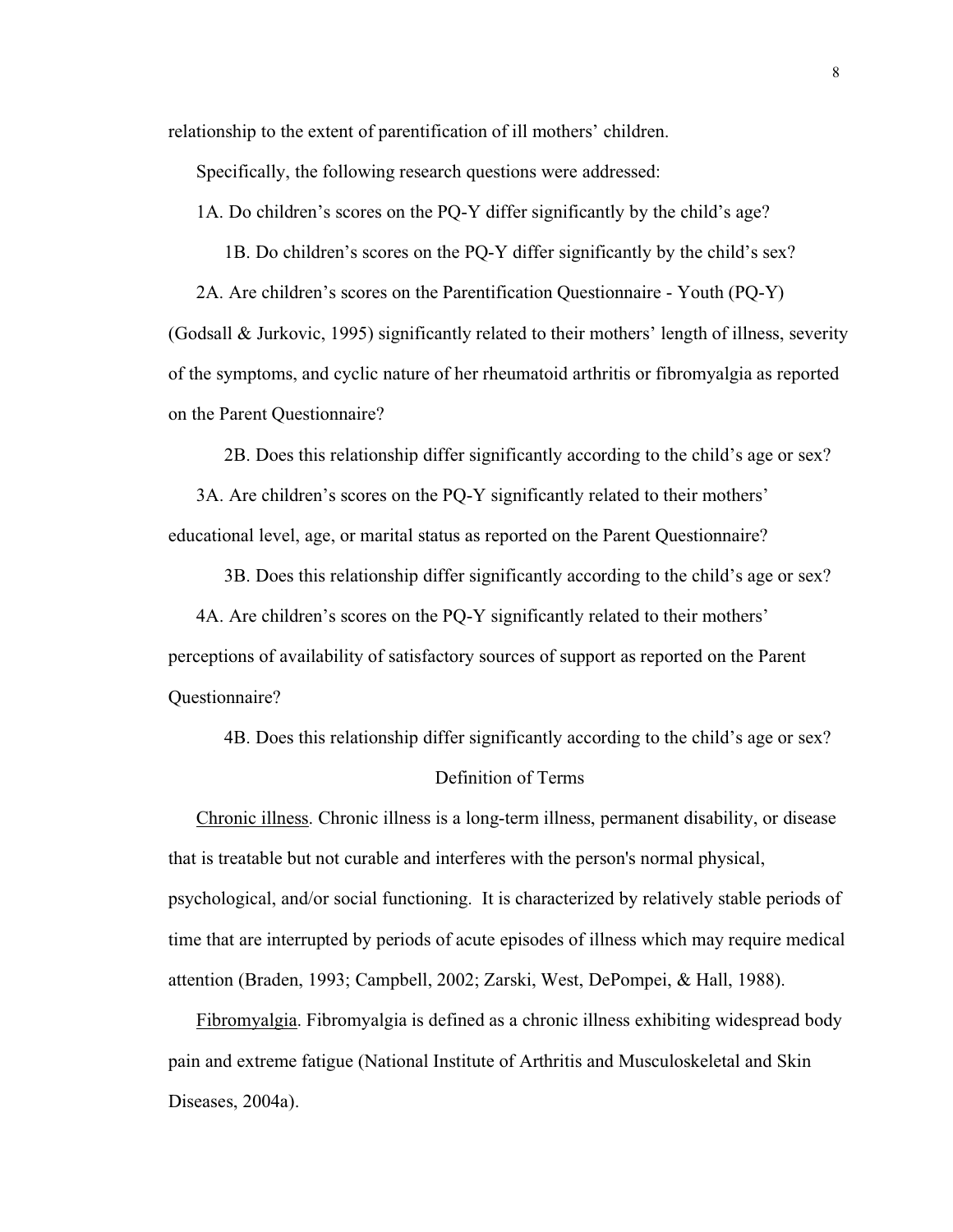Parental child. A child who acts as parent to their sibling(s) (Winton, 2003).

Parentification. Parentification is defined as a situation in which children assume the roles and responsibilities of their parent(s) and has been categorized as: a) expressive or emotional, providing emotional caregiving of parents by their children; b) instrumental, providing physical caregiving by children to their parents; and c) intergenerational or transgenerational, comprising two or more generations of parentification in one family (Chase, 1999; Jurkovic, 1997).

Parentified child. A child who acts as a parent to his or her own parent(s) (Winton, 2003).

Rheumatoid arthritis. Rheumatoid arthritis is defined as a chronic systemic disease characterized by inflammation and progressive deformity of the joints (King, 2003). Pain and swelling of joints with resulting limited bodily movement accompany this illness.

Social support. Social support refers to interpersonal relationships with specific groups or people such as family, friends, neighbors, professionals, and/or clergy who furnish assistance during times of need (Cigrang, Hryshko-Mullen, & Peterson, 2003; Lackner, 1999; Parker & Wright, 1997; Primomo, Yates, & Woods, 1990; Wills & Fegan, 2001).

Social network. Social networks consist of individuals or groups of people (i.e., family, friends, neighbors, professionals, clergy) who provide social support (Fyrand, Moum, Finset, & Glennas, 2002).

#### Justification

It is hoped that findings from this study will provide new information regarding mothers with fibromyalgia and rheumatoid arthritis (both chronic, physical illnesses) and the extent and type of parentification that occurs in their families. Furthermore, this research attempted to discover what factors may help to reduce any potential negative effects from extensive parentification.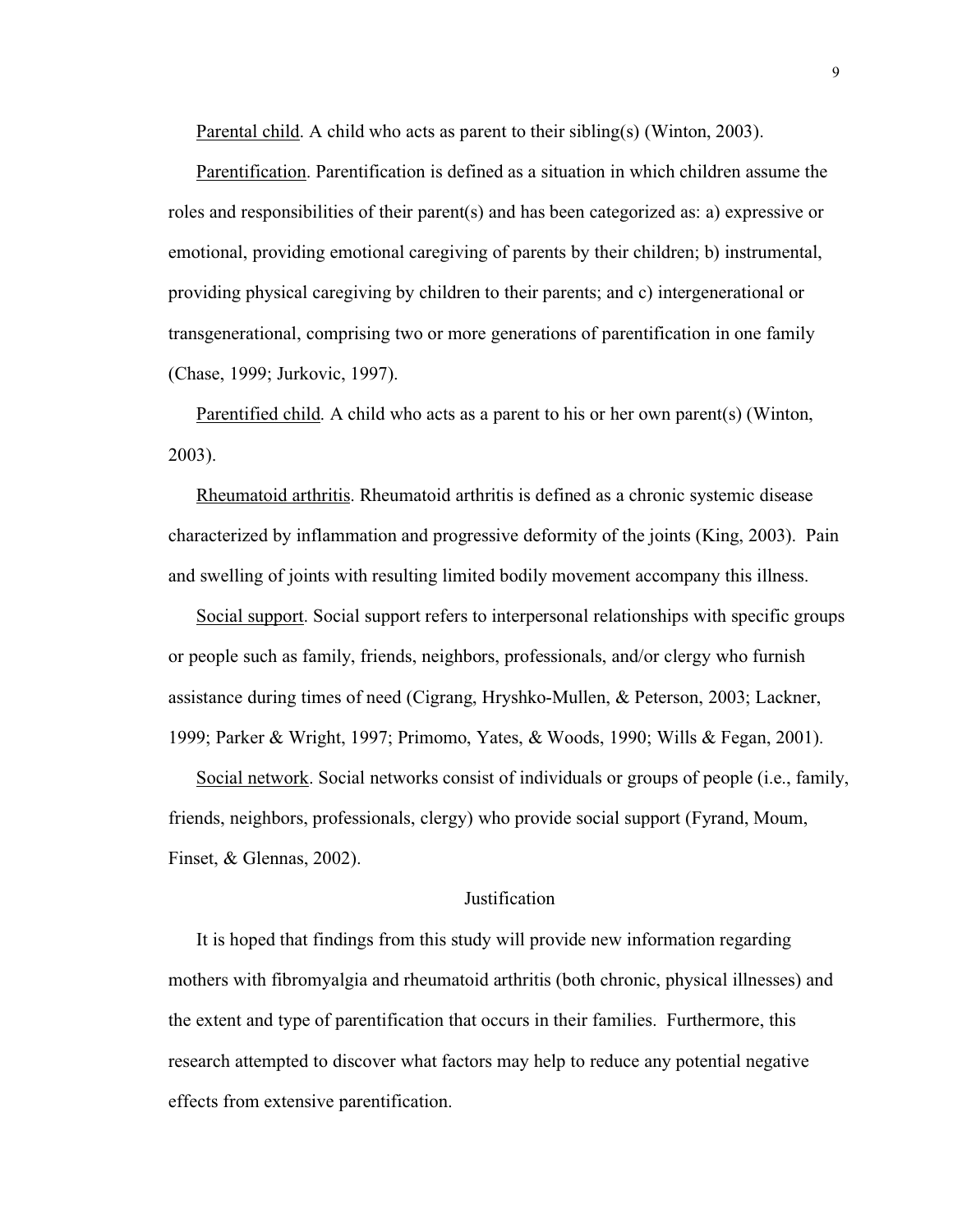#### Chapter 2

#### REVIEW OF LITERATURE

This chapter provides background information and describes the findings from current research on those variables and concepts that are germane to this study - chronic illness, in general, rheumatoid arthritis and fibromyalgia specifically, and parentification. A historical perspective of chronic illness is presented, including the development of its definition and evolving social acceptance. Pertinent details of the chronic illness experience, particularly maternal chronic illness, mother-child relationships, and adolescent adjustment are provided. A description of rheumatoid arthritis and fibromyalgia (the illnesses specified for this study), including their incidence, symptoms, diagnosis, treatment, prognosis, and correlates follows. Concepts from two theoretical frameworks (family systems and family development) are introduced as they are seen to apply to chronic illness. This is followed by a discussion of parentification encompassing its history, definition, and factors influencing its occurrence and impact as suggested in current research. The chapter concludes with a summary of the information provided, thereby leading to the questions being posed by this research.

#### History and Definition of Chronic Illness

#### *Historical Perspectives*

Throughout the recorded history of all cultures and societies, special attention always has been provided to the sick and disabled. Whether this attention is positive or negative depends on how society views their ill members, and in turn, how chronically ill individuals view themselves. Many ill individuals have had to adapt to their illness within a social climate that frequently is far from supportive (Gordon, Feldman, & Crose, 1998; Schilling, 1981).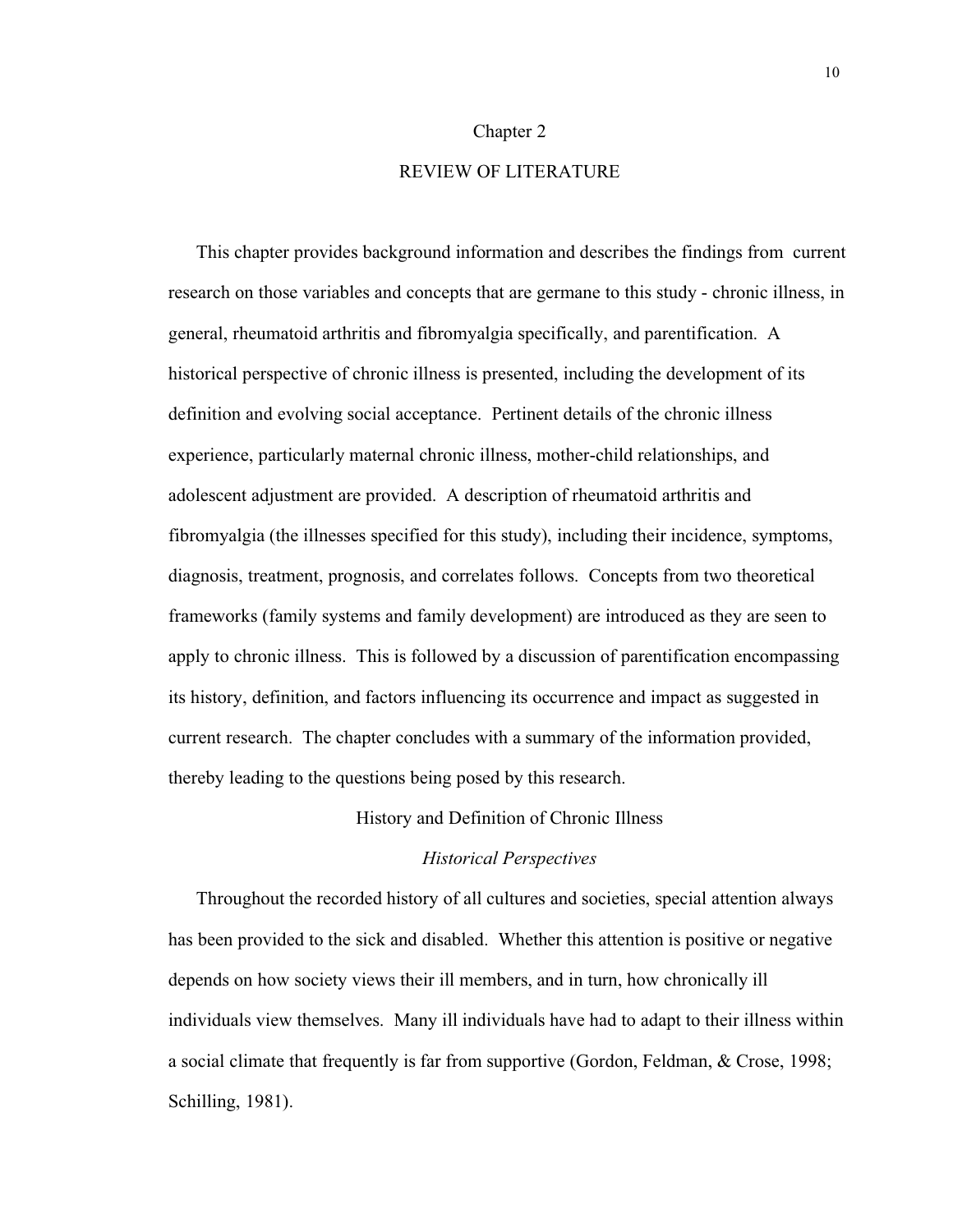Society is the larger economic, political, and social system under which other systems such as the individual, family, and community function. "[C]hronic conditions have a significant measurable impact on the community and the society in which the individual lives, and in turn, that society has an effect on the chronically ill person" (Grey, 1992, p. 82). According to Dimond and Jones (1983), society's acceptance or rejection of chronically ill people is based on several factors which influence its response to illness:

1. Society's beliefs about the origin of the disability or illness. If people are thought to be ill because of something they have or have not done (e.g., committed sins, social inferiority), society considers them to be outcasts and ostracizes them. If illnesses are attributed to natural causes beyond the control of people, then society attempts to help these people during their illness and suffering. Our current society reflects an amalgamation of both perspectives.

2. Society's present socioeconomic status and rate of unemployment. When economic survival depends on healthy workers, society is likely to develop a negative view of their ill members. In technologically advanced societies, less physically and mentally competent people still can be contributing members. Yet in the United States, there also is a firmly embedded functionalistic work ethic that fosters prejudicial treatment of less competent people.

3. Society's beliefs about the origins of poverty and the government's role in its alleviation. When laziness, lack of motivation, or immorality is attributed to causing poverty, society is reluctant to intervene. "Disabled people (usually poor) either have been left to shift for themselves or have been rounded up and placed in institutions funded by the government for the purpose of reforming and training" (Dimond & Jones, 1983, p. 32). This was a prevalent practice in the seventeenth and eighteenth centuries.

4. Degree of illness stigma. This depends on the type of illness; body parts affected;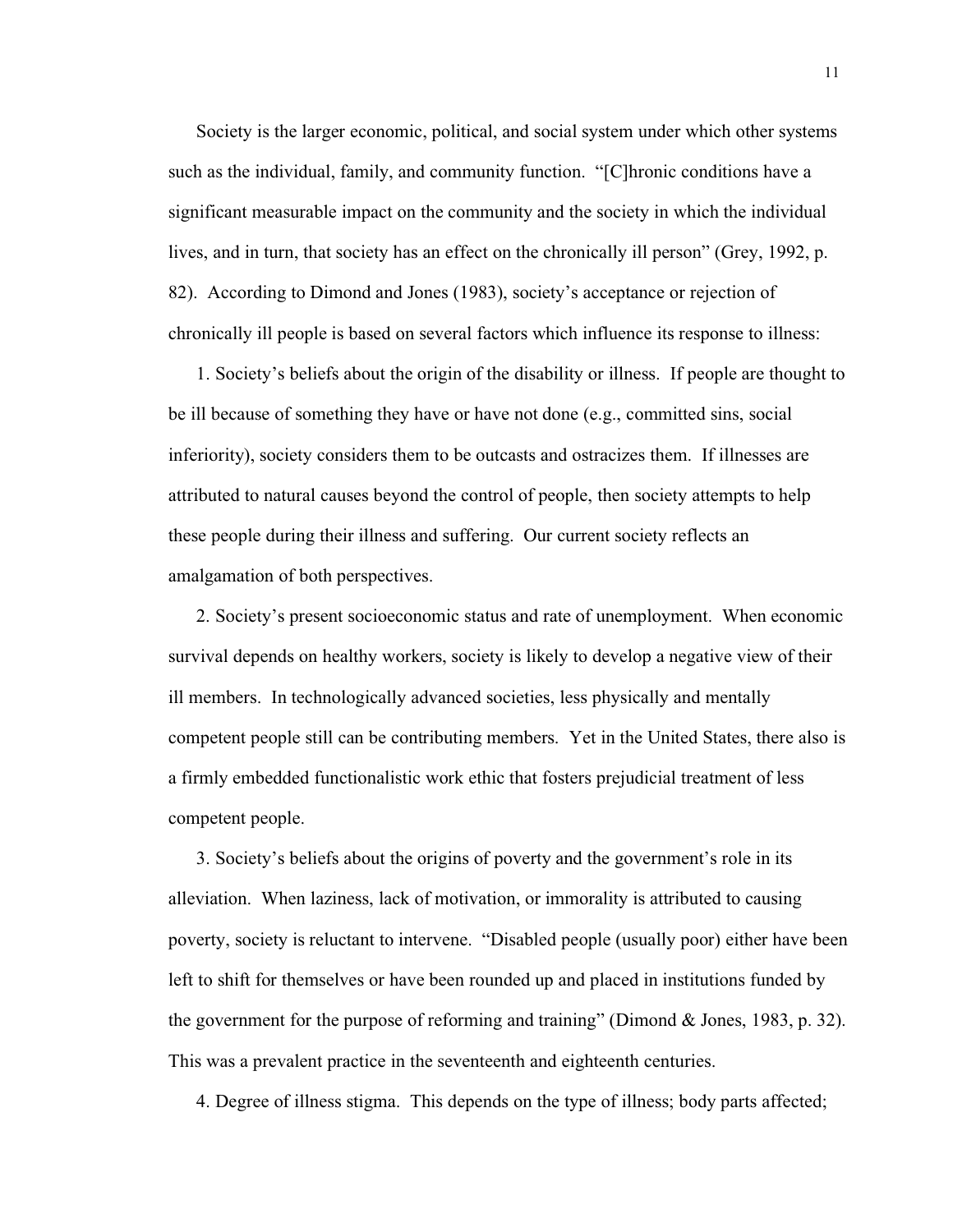whether the illness is emotional or physical, curable or incurable, visible or invisible; and the extent to which ill people embarrass or create discomfort in others. Chronically ill people are stigmatized because, in some way, they are different from people who are designated as normal (Joachim & Acorn, 2000; Royer, 1995).

5. Lobbying efforts and media coverage. At the conclusion of World War I, veterans' groups participated in large-scale actions to lobby for rehabilitation and integration back into society. They were successful in obtaining special opportunities and privileges. However, nations only support specialized programs for disabilities if they feel the situation has merit. In the United States, veterans returning from the unpopular Vietnam War were treated with much less gratitude and respect than veterans returning from more popular wars.

Currently, our society in general values people who are productive, rugged individuals as well as people who are beautiful, strong, and youthful. Those who do not meet these values often are considered to be economic and social burdens. People with chronic illnesses frequently have a reduced capacity to work. Therefore, the public has a less favorable view of the value of chronically ill people (Schilling, 1981).

In addition, media portrayal of people with specific illnesses creates and/or enhances societal impressions. Public awareness of disabilities increased with the March of Dimes (polio). It now includes numerous other conditions. While public awareness of people's illnesses and disabilities affects society's acceptance of them, it does not necessarily affect the way these people are individually perceived in social settings. This is contingent on the definitions and labels assigned to the illness and to the individual.

#### *Development of Chronic Illness Definition*

#### *Medical*

In the 1920's, the United States became concerned about the increase of chronic illness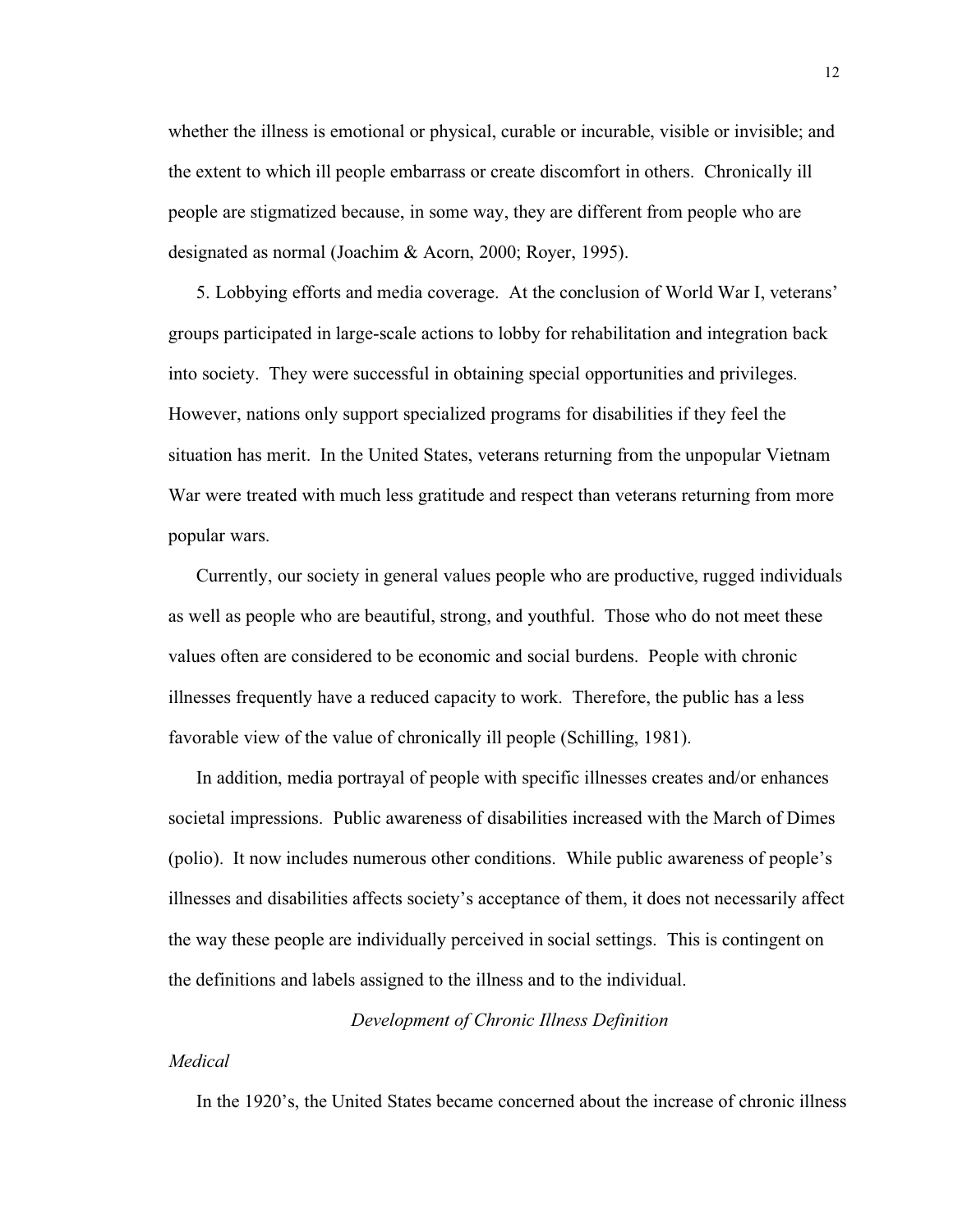and disability and the ensuing social and economic costs (Anderson & Bauwens, 1981). During the economic depression of the late 1930's and into the 1940's, our country realized that there was a need for a national program to deal with chronic health problems. In 1947, the American Hospital Association, the American Medical Association, the American Public Health Association, and the American Public Welfare Association issued a joint statement advising that prevention should be considered the basic approach to chronic illness. This spurred the formation of the National Commission on Chronic Illness in 1949 (Anderson & Bauwens, 1981).

In 1956, this commission issued a classic definition for chronic illness that still is in use today. This definition states that chronic illness is "any impairment or deviation from normal that has one or more of the following characteristics: it is permanent; leaves residual disability; is caused by a nonreversible pathological alteration; requires special training of the patient for rehabilitation; or may be expected to require a long period of supervision, observation, or care" (Anderson & Bauwens, 1981, p.3). This definition was based on a medical model that emphasized people's needs created by physical illness and caregiving roles. Illness over a period of time was an important feature of this definition of chronic illness.

During the 1970's , definitions of chronic illness still emphasized physical pathology and excluded mental illness. However, chronic illness was viewed in relation to how it affected the whole person as opposed to specific diseases or body parts (Donnelly, 1993).

In the early 1980's, chronic illness definitions broadened to include mental illness as well as physical illness. It was acknowledged that chronically ill people could not be cured, required supportive care, and needed to assume self- responsibility. Expanded health-care roles of families and patients were encouraged. Other professions, in addition to physicians, took part in planning and caring for the chronically ill.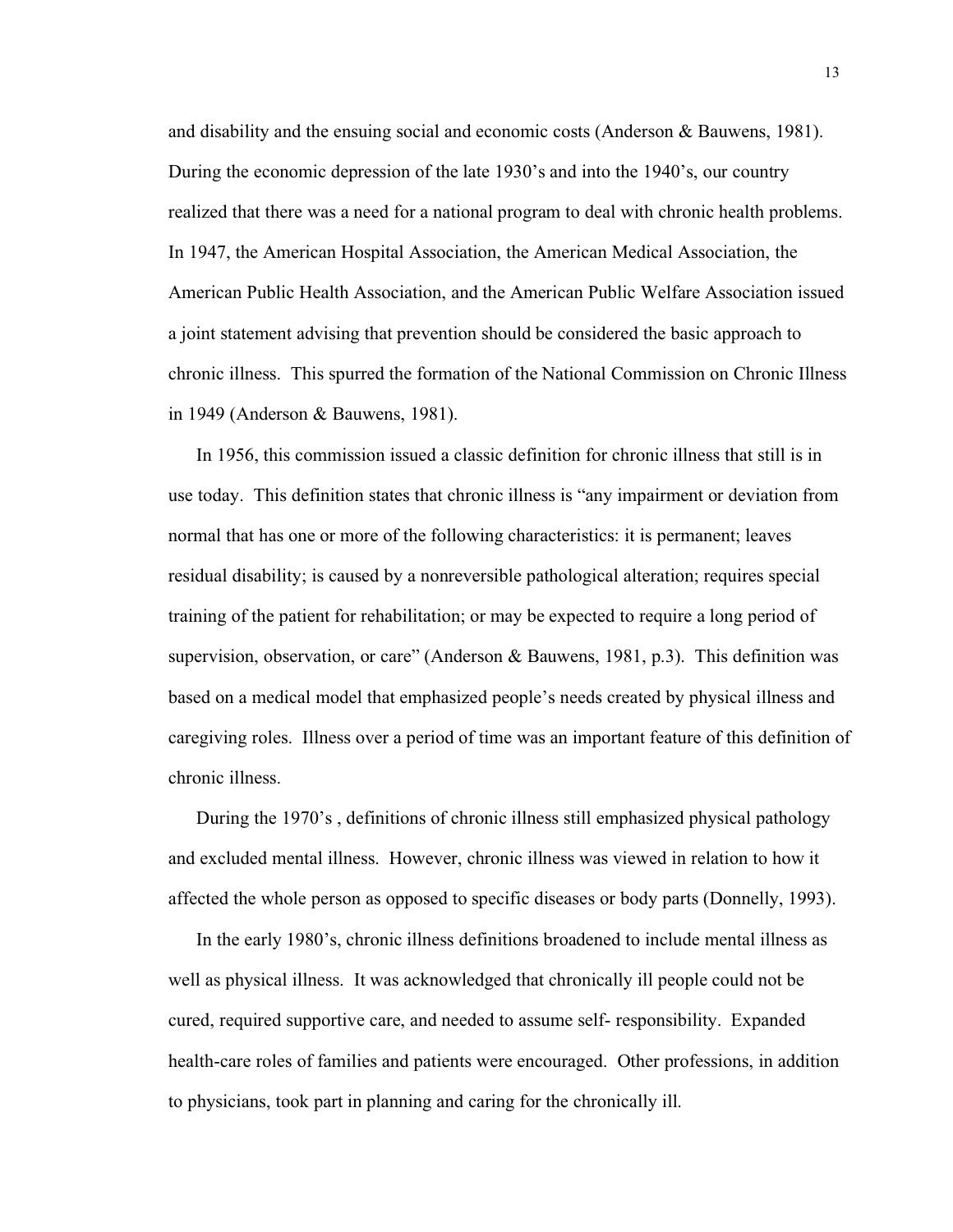During the 1980's, the focus of chronic illness was on "specific concepts (e.g., reconstitution of self; family intervention) in specific populations (e.g., children) rather than the totality of the experience" (Thorne & Paterson, 1998, p. 173). The use of individually-focused frameworks to view chronic illness gave way to focusing on the broader impact of chronic illness on families and societies (Armistead et al., 1995; Lewis, Hammond, & Woods, 1993). By the end of the decade, developmental and family systems perspectives were being applied to chronic illness. This new format produced complex models for understanding chronic conditions. Rolland (1987a) developed a model of chronic illness which included dimensions of illness - onset, course, outcome, and degree of incapacitation caused by the illness. This model focused on the "relationships among the progression of the illness and the individual's and family's development and responses" (Donnelly, 1993, p. 3). It has been used to explore systems created by the interaction of chronic illness with individuals, families, and other biopsychosocial systems (Collier, 1990).

#### *Individual or Personal Definition*

Individuals define themselves - not just by age, body appearance, behavior, values, and social class - but as other people perceive them (Steinmetz, Clavan, & Stein, 1990). Chronically ill people respond not only to the way their family, friends, and health care and social service providers see them, but they incorporate the definitions placed on them by their disabilities (Sakalys, 1997). Their personal disabilities are a function of the interaction of clinical, personal, and social definitions:

1. Clinical definition: This is an anatomical or physiological definition by which people are seen as the disease. The treatment they receive is related only to the illness or disease activity and includes medication, diet, or surgical intervention (Dimond & Jones, 1983; Schoenfeld-Smith et al., 1996).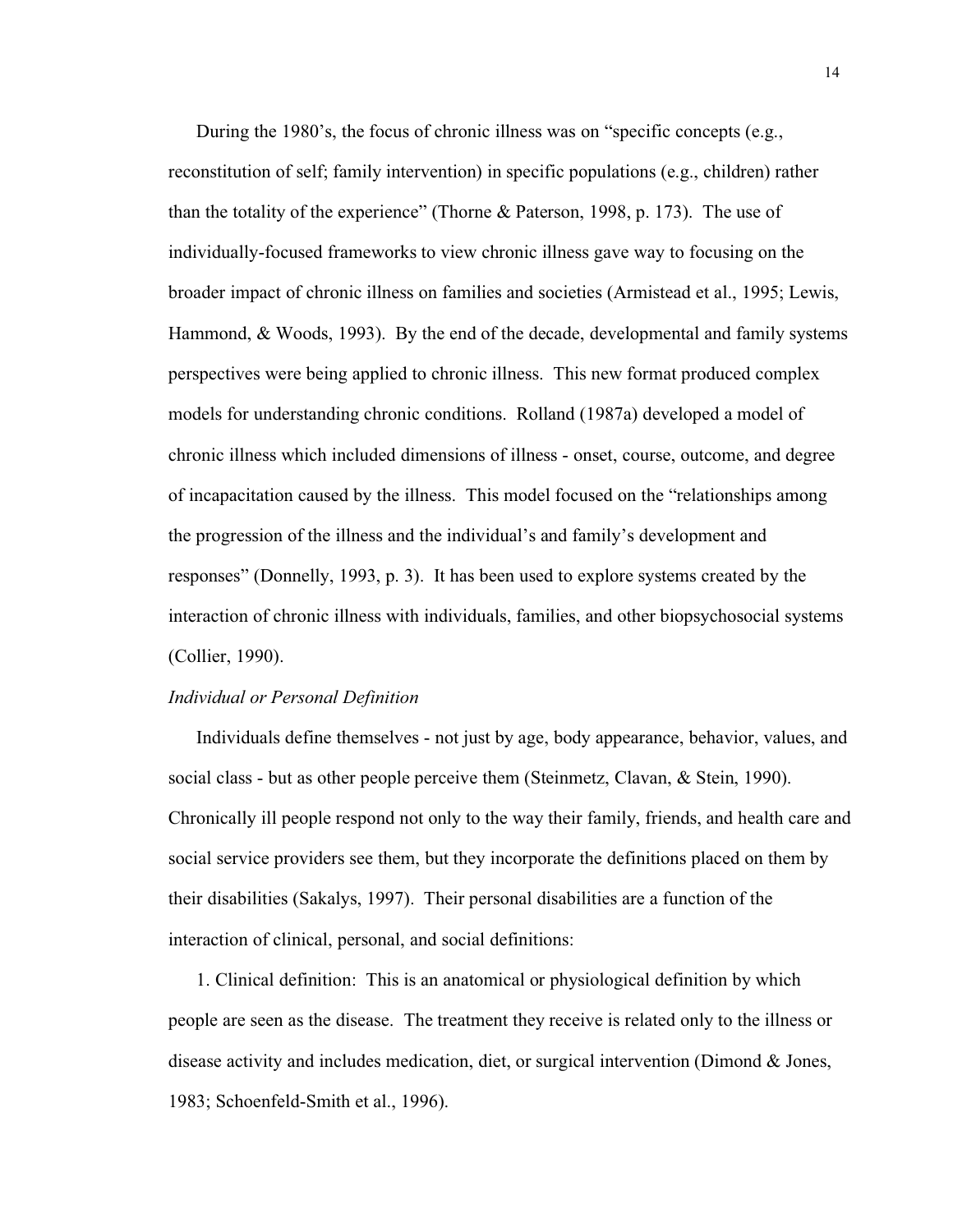2. Personal definition: This definition centers on the way people view themselves with the disease and the way they appraise their ability to cope with the disease. Their perspective becomes a key element in their management of the illness. This self-definition is developed from the ill person's view of her/his age, sex, culture, social role, loss of functions, changes in life style, and activity level. The way in which the illness affects people depends on the point in the life cycle when it occurred; the type and extent of the limitations; the degree of visibility and stigma attached to the disease; and the prognosis, symptoms, and treatment that is needed (Dimond  $&$  Jones, 1983; Schoenfeld-Smith et al., 1996).

3. Social definition: This definition is provided (either implicitly or explicitly) by the person's family, friends, health care providers, and society. When a person deviates from what is considered normal, others respond. As Dimond and Jones (1983) have pointed out, this action has a profound impact on the way the ill person manages the social situation.

The interactions of these three definitional systems become the major factors which determine how the person with chronic illness will behave. Therefore, the effect of chronic illness is viewed as a function of the interaction of the clinical, personal, and social definitions.

#### *Chronic Illness Statistics*

During the last century, the changing nature of illness and death has contributed to larger numbers of people living with chronic health conditions. At the beginning of the 20th century, people in the United States frequently died from infectious and parasitic diseases. These deaths often were due to limitations in medical technology and lack of public health information. With improved health care, nutrition, and advances in medical technologies, the average life expectancy continues to increase, resulting in a larger population of elderly and chronically ill.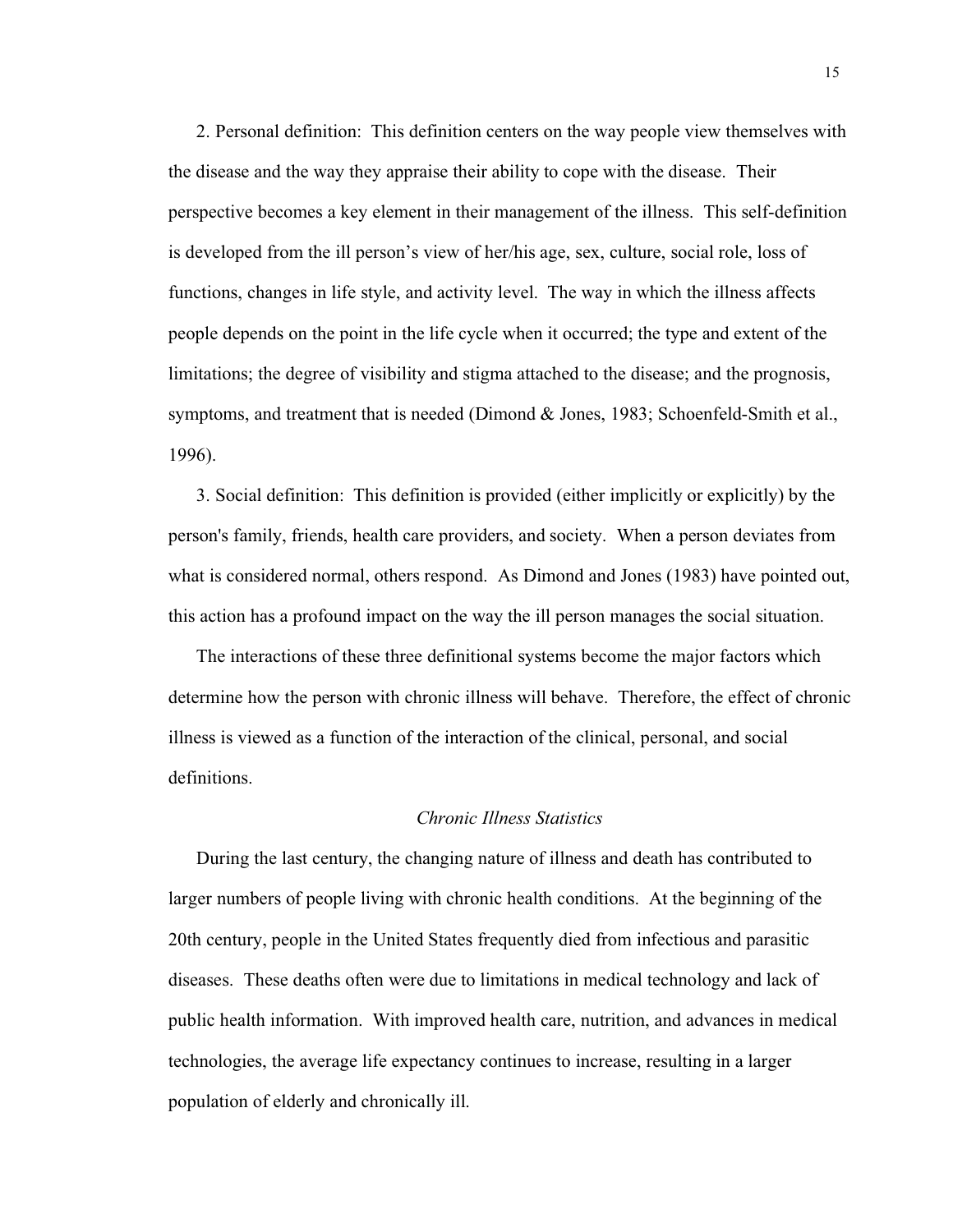An increase in longevity also has created a rise in the number of chronic illnesses such as arthritis, cardiac conditions, diabetes, hypertension, obesity, Alzheimer's, liver, and respiratory diseases (Robert Wood Johnson Foundation, 2006). While deaths from infectious diseases have decreased, deaths from complications arising from chronic conditions have increased. People who die from chronic illnesses usually have lived with the illness for a long period of time (Institute of Health and Aging, 1996).

Chronic illnesses have replaced infectious diseases as the leading causes of death (Navarro, Voestch, Liburd, Giles, & Collins, 2007). The chronically ill now have become the largest health care consumer population (Fierro, 2006; Stuifbergen, 1987; Thorne, 1993). In 2005, the nation's total health care cost was almost \$2.0 trillion – an average of \$6,697 per person (Catlin, Cowan, Heffler, & Washington, 2007). It is estimated that national health spending will reach \$3.1 trillion by 2012 (Heffler et al., 2003; Smith, Freeland, Heffler, & McKusick, 1998).

Currently, 133 million Americans are living with one or more chronic conditions (Partnership for Solutions, 2004**)**. Nearly 60 million Americans live with multiple chronic illnesses. Two and one-half (2.5) million women and 750,000 men are living with five or more of these diseases (Partnership for Solutions, 2001**)**. Future projections estimate that by 2020, there will be approximately 157 million chronically ill people (one-half of our population), with 81 million having 2 or more chronic conditions (Anderson, 2003).

"Chronic, disabling conditions cause major limitations in activity for 1 of every 10 Americans, or 30 million people" (CDC, 2003, p. 2). In 2004, arthritis and other musculoskeletal conditions were the most frequently reported cause for limiting activity among working-age adults (National Center for Health Statistics, 2006). More than \$230 billion was lost in productivity (National Institute of Nursing Research, 1997). Chronic illnesses cost businesses an estimated \$33.6 billion annually in caregivers' lost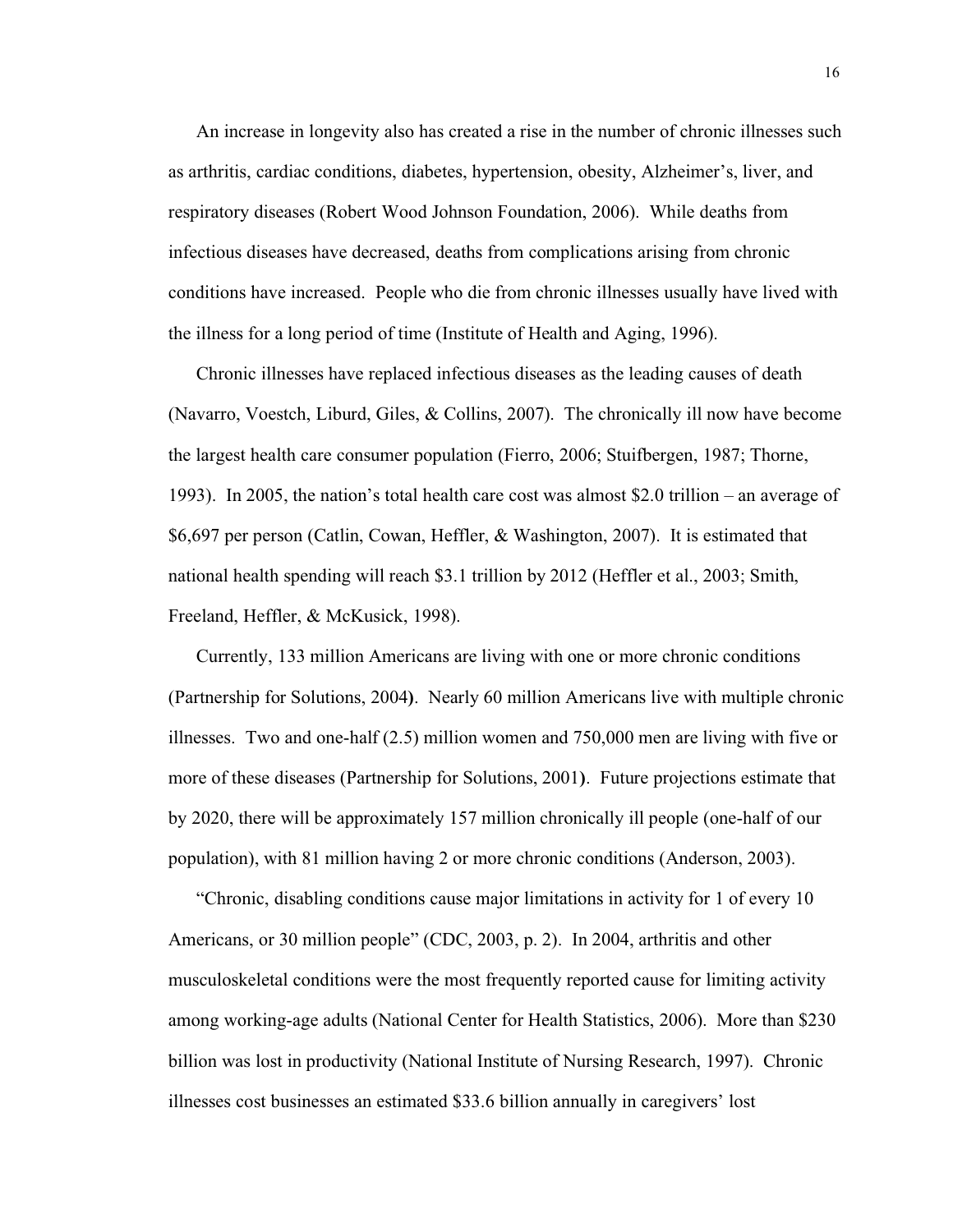productivity (MetLife Mature Market Institute & National Alliance for Caregiving, 2006). In 2004, approximately 28.9 million caregivers provided uncompensated care to chronically ill and disabled people at a market value of \$306 billion (Arno, 2006).

Although we have made enormous advances in improving the lives of people with chronic diseases, these conditions still account for 70% of all deaths in the United States (CDC, 2003). In 1994, approximately 40% of all deaths between the ages of 25 and 44 occurred as a result of chronic illnesses such as cancer, chronic liver disease, heart problems, and diabetes (Armistead et al., 1995; Steele, Forehand, et al., 1997; Steele, Tripp, et al., 1997).

A large percentage of people in this age bracket are in their child-rearing stage of life (Anderson  $\&$  Smith, 2007). It has been estimated that while in their developmental years, as many as 5% to 15% of children and adolescents may be living with chronically ill parents (Worsham et al., 1997). And at the same time, these children are coping with the stresses related to parental illness. The psychological, physical, and economic impacts are of special concern because of their effects on children and families (Aldridge & Becker, 1999; Drotar, 1994; Mukherjee, Sloper, & Lewin, 2002; Pakenham, Bursnall, Chiu, Cannon, & Okochi, 2006; Pedersen & Revenson, 2005).

#### The Chronic Illness Experience

As a society, we appear to be obsessed with health. Annually, millions of dollars are spent on health club membership fees, diet foods, visits to physicians, and pharmaceutical prescriptions. The media provides unending information on how we can attain the ideal body, live more healthy lives, and achieve a near perfect state of health (Thorne, McCormick, & Carty, 1997). The assumption of our society is that people are basically healthy; this is our normal, desired state. Yet, despite society's obsession with health, people do become ill. When this happens, these people no longer meet society's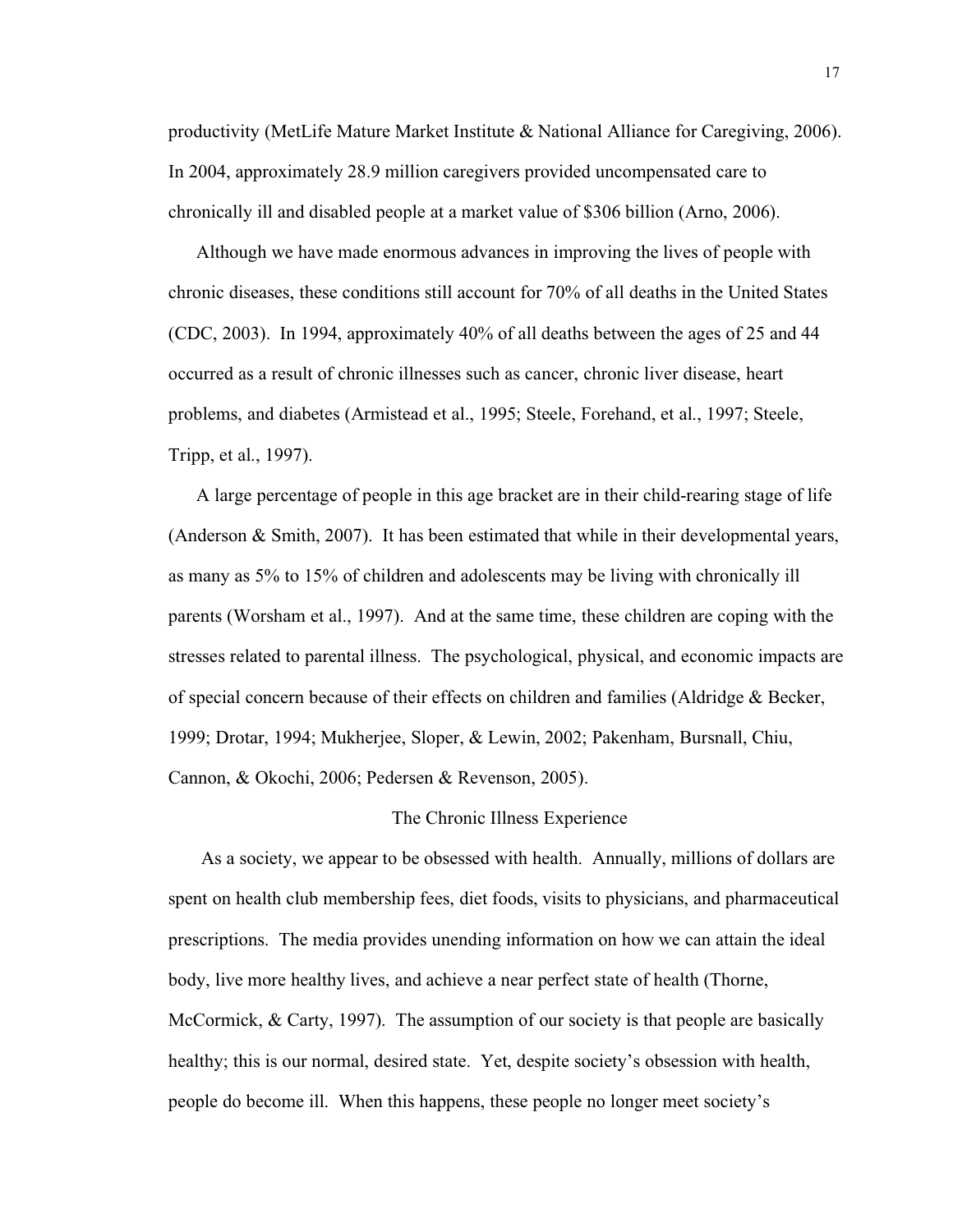expectations.

Illness is more than a collection of physical symptoms and signs. According to Toombs (1993), when people become ill, they experience a sense of global disorder, "a disorder which incorporates not only specific bodily dysfunction but a concurrent disruption of one's self and of the surrounding world" (p. 223). This creates turmoil and change throughout all areas of their lives. Dekkers (2001) described the upheaval of chronic illness as follows:

Chronic physical disorders can be incapacitating due to their "nature", that is due to problems of cognition, reality disturbances, restrictions of movement, reduced levels of energy, not to mention the demands of treatment and lack of necessary support to enable the individual to maximize his bodily functions. (p. 186)

Chronic physical illness affects all aspects of a person's life. Problems may include physical disabilities, negative body image, restrictions in daily activities, decreased selfsufficiency, work restrictions, social stigmata, and changes in one's sense of identity and self-esteem (Dekkers, 2001).

The changing and progressive nature of chronic illness sets it apart from other diseases. Chronically ill people do not face only one crisis at the time of diagnosis; they contend with a series of crises throughout the course of their illness. The uncertainty and unpredictability of when these episodes will occur adds to the burden of the illness. Furthermore, adjustments must repeatedly be made as the illness progresses and additional developmental changes occur in patients and their environments.

Thus, chronic illness is not static. The restructuring of one's life caused by chronic illness is not a one-time experience (Delmar et al., 2005; Delmar et al., 2006). Over time, there are changes in the nature of the illness, developmental differences in the individual, management of the disease, sources of social support, and nature and extent of coping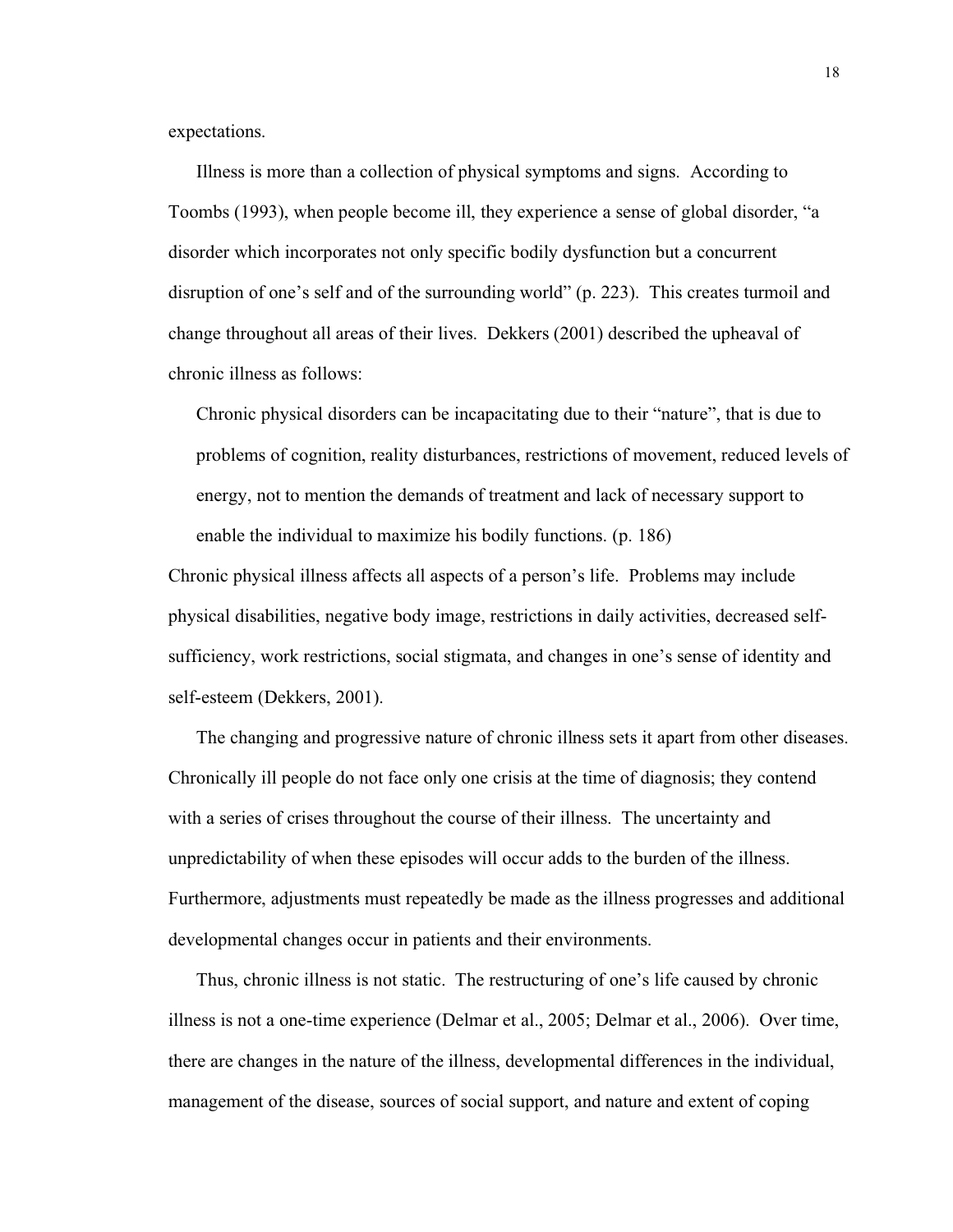strategies. Adjustments to chronic conditions must be made repeatedly as the disease changes, waxes, and wanes (Paterson, 2003). Final adjustment is never achieved. Instead, chronically ill people are continually in the process of accommodating to change and this process is never completed (Altschuler, Dale, & Byng-Hall, 1997; Anderson, Blue, & Lau, 1991; Gregg, Robertus, & Stone, 1989; Lyons, Sullivan, & Ritvo, 1995; Telford, Kralik, & Koch, 2006).

Chronic illness delivers both short- and long-term effects for people. A few of the personal areas affected by chronic illness are self-concept, emotional resources, marriage and family relationships, sexual behavior, social adjustment, career adjustment and planning, recreational and leisure activities, and financial planning (Gregg et al., 1989; Stanton, Revenson, & Tennen, 2007). Changes in functioning and appearance, major assaults on self-esteem and self-image, disruption of future plans, and disappearance of social roles also are included (Abraido-Lanza & Revenson, 2006; Devins, 2006; Eberhardt, Larsson, Nived, & Lindqvist, 2007; Heijans, De Ridder, & Bensing, 1999). Whatever the process of the disease, all chronically ill people undergo psychological struggles to understand, control, and adjust to the illness (Goodheart & Lansing, 1997; Kocaman, Kutlu, Ozkan, & Ozkan, 2007; Livneh, Martz, & Bodner, 2006).

#### *The Nature of Chronic Illness*

Illnesses can be categorized as acute, chronic, or terminal. In acute illnesses, people become sick, seek medical care and/or rest, and recover. While there is a period of disability, people can expect a cure with full resumption of normal activity. During this type of illness, people usually are relieved from the responsibilities of completing their normal duties and activities. Their primary objective is to obtain medical care where diagnosis, treatment, and cure of the illness can be achieved. There often is time off from work for being sick. Support from employers, friends, and family usually is strong. Any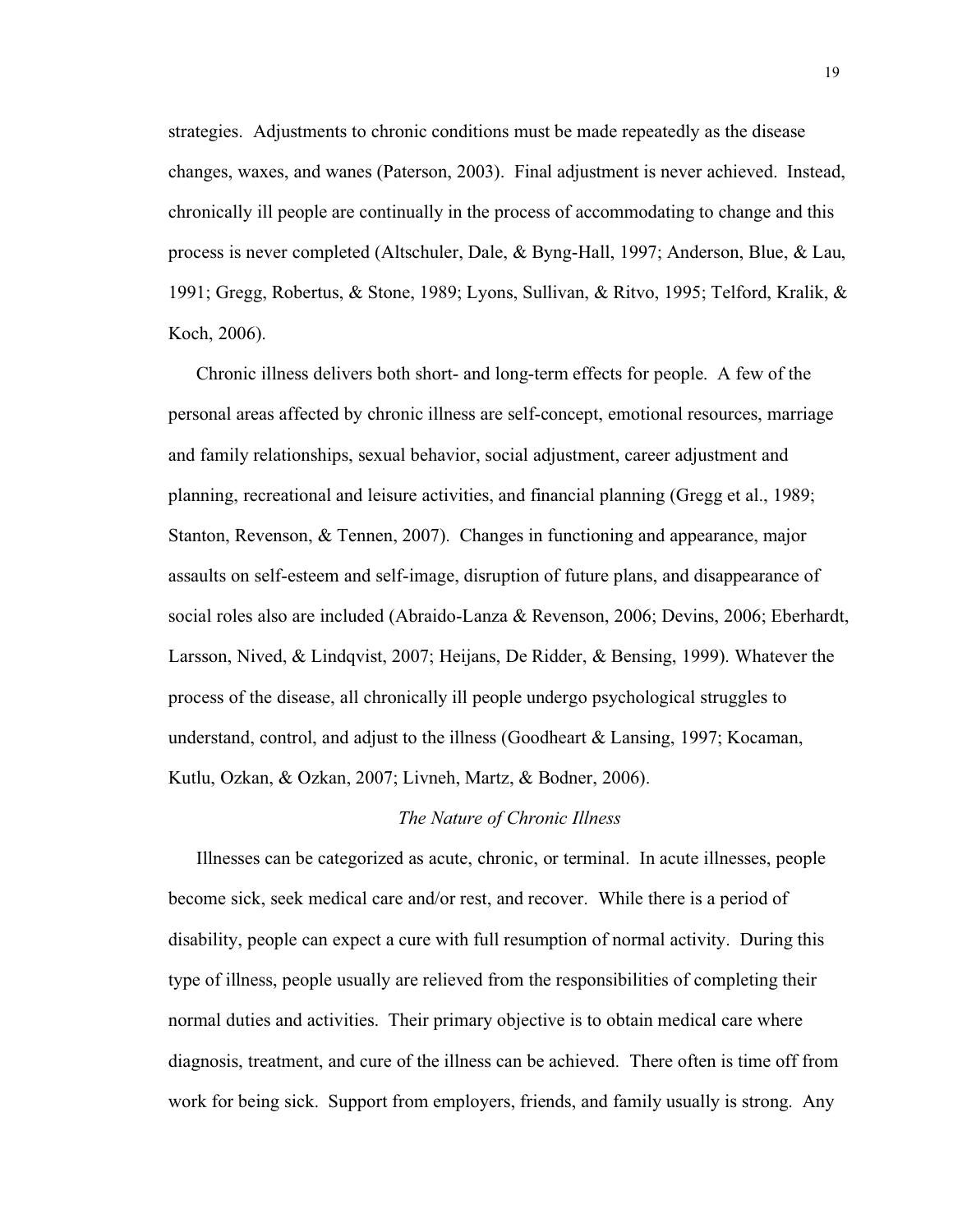impairment, loss, or changes in life are temporary. After recovery, people can resume their normal life style (Sapp, 1992).

During terminal illnesses, people become sick, seek medical care, and establish new life patterns. This type of illness is an ongoing health problem with no cure. Terminal illnesses, such as AIDS, and some cancers and heart diseases, can shorten one's life span and cause an earlier death. With terminal illnesses, there is no recovery and people never resume their previous, normal lifestyle. These expectations of loss (anticipatory loss) make it difficult for ill persons, their family, and their friends to interact (Rolland, 1999). There can be structural, emotional, and psychological alienation and isolation (Mann  $\&$ Dieppe, 2006; Rolland, 1987a). Illnesses that are deemed fatal have more profound psychosocial impact than those conditions that do not result in significantly impaired health and/or death (Rolland, 1984).

Chronic illnesses are ongoing health problems. They are treatable but not curable, with their own characteristics, visibility, and prognosis. The severity may vary over time. Any changes in the methods of treatment, care, prognosis, or functioning of the patient affect every family member. These changes create stress within the individual and family because they must be managed through individual and family efforts (Zarski et al., 1988).

Learning to live with chronic health problems is a challenge. When people are diagnosed with chronic illnesses, they most likely will never be able to return to the levels of health and activity they had enjoyed prior to the onset of their illness. While some people may be granted long periods of remission over the course of their disease, most chronically ill people will be faced with continual challenges of loss of function, episodic pain, additional medical costs, inconvenient long-term medical treatment, and the "threat of more serious medical problems as their illness progresses" (Gregg et al., 1989, p. 4).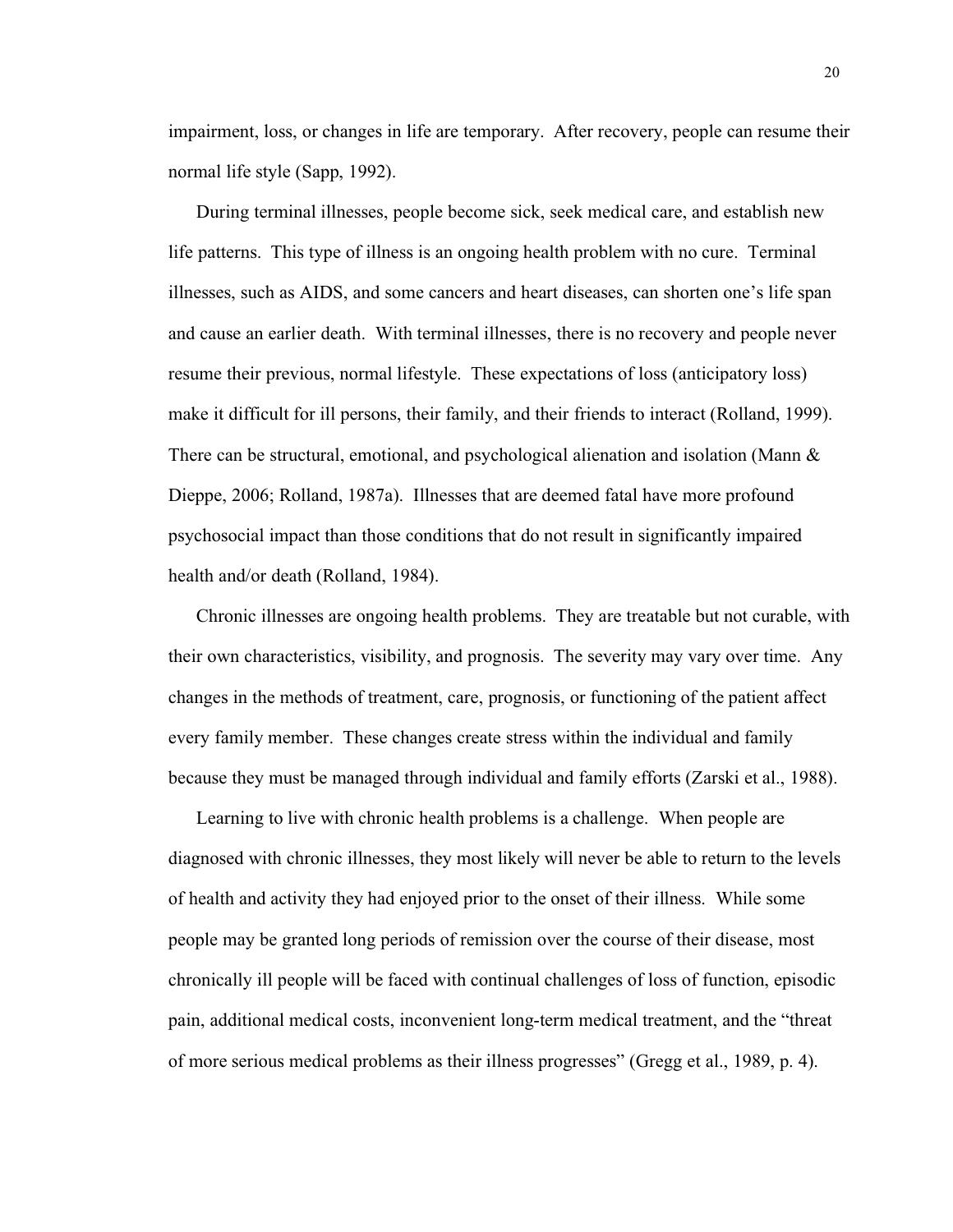#### *The Courses of Chronic Illness*

There are three general courses of chronic illness: progressive, constant, and relapsing/episodic (Papadopoulos, 1995; Rolland, 1987a; Thorne, 1993).

# *Progressive Illness*

In progressive illness, such as cancer, people who are not treated continually experience symptoms of the disease as it increases in severity. Family members constantly face role adaptations and new responsibilities as the disease continues. There is little relief from the demands of the illness. Continual adaptation and role changes increase strains on the family. Whether the disease progresses slowly or rapidly also determines the amount and severity of the stress that the family experiences. "The pace of adapting to ever new demands of a rapidly progressive disease mounts as the time course shortens. By contrast, a slowly progressive illness may place a higher premium on stamina rather than adaptation" (Rolland, 1987a, p. 38).

#### *Constant Illness*

In constant chronic illness, the state of a person's health changes; there is an initial recovery; and then stability occurs over time. Examples of constant chronic illnesses are trauma resulting in amputation, stroke, blindness, or spinal cord injury with paralysis. After the initial illness event and recovery period, the person experiences a definite deficit in functioning such as paralysis, speech loss, or cognitive impairment. Yet this change is stable and predictable over a considerable time span. Initially, the family faces the person's illness deficits and adapts to their new role changes and tasks demanded by the illness. Since the disease is constant, the family does not re-experience new role demands and tasks. Change is relatively predictable and stable over time (Papadopoulos, 1995; Rolland, 1987a).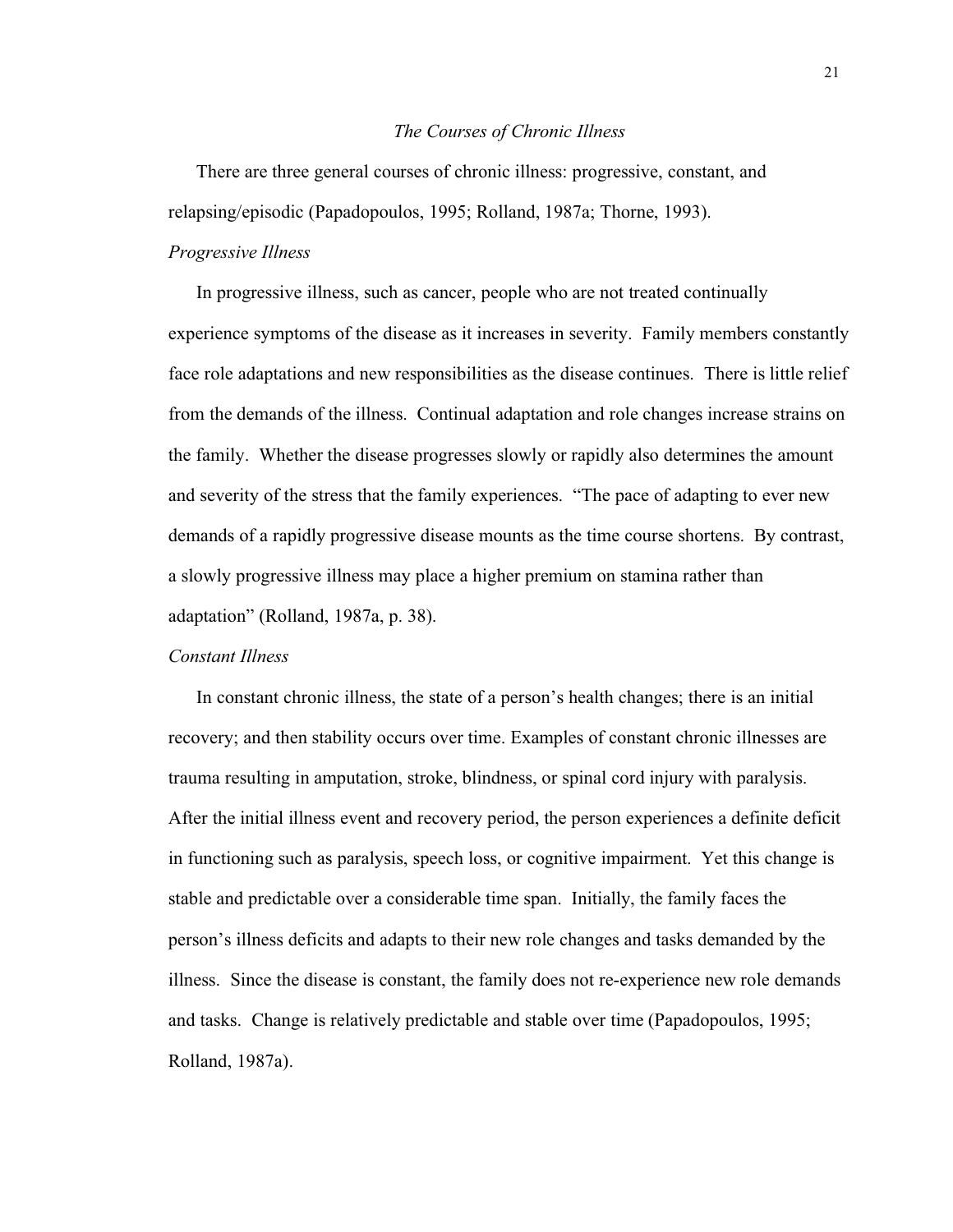## *Episodic/Relapsing Illness*

In episodic or relapsing chronic illness, the person alternates between periods of a lowlevel illness or absence of symptoms to an exacerbation or flare up of illness. Examples of these illnesses are Crohn's disease, asthma, peptic ulcers, arthritis, fibromyalgia, and multiple sclerosis. During the stable, low-level phase, the person and family can engage in periods of "normal life". When there is a flare up, "normal life" ceases and new tasks and roles are assumed by the person and the family. It is the uncertainty of when the next recurrence will happen (and it will happen) and how long it will last that places additional, continual strain on everyone (Campbell, 1995).

This type of chronicity requires an extremely flexible family. They must be able to move back and forth between the noncrisis, stable time and the crisis, flare up time of the ill person (Patterson & Garwick, 1994). In episodic/relapsing chronic illness,

[s]train on the family system is caused by both the frequency of transitions between crisis and noncrisis, and the ongoing uncertainty of when a crisis will next occur. Also, the wide psychological discrepancy between periods of normalcy and illness is a particularly taxing feature unique to relapsing chronic illness. (Rolland, 1987a, p. 39)

Families living with chronic illness confront the same types of challenges as other families, plus there are additional demands inflicted upon them because of the illness. Financial strains, loss of family spontaneity and privacy, problems with health care providers and insurance companies, caregiving strains, worries about the future, and constant decision-making routinely need to be dealt with (Ahlstrom, 2007; Patterson  $\&$ Garwick, 1998). These demands vary according to the type and nature of the illness.

# *Stages of Chronic Illness*

One of the most pervasive facets of chronic illness is the experience of strong emotions. These emotions arise due to the sense of loss that may be experienced in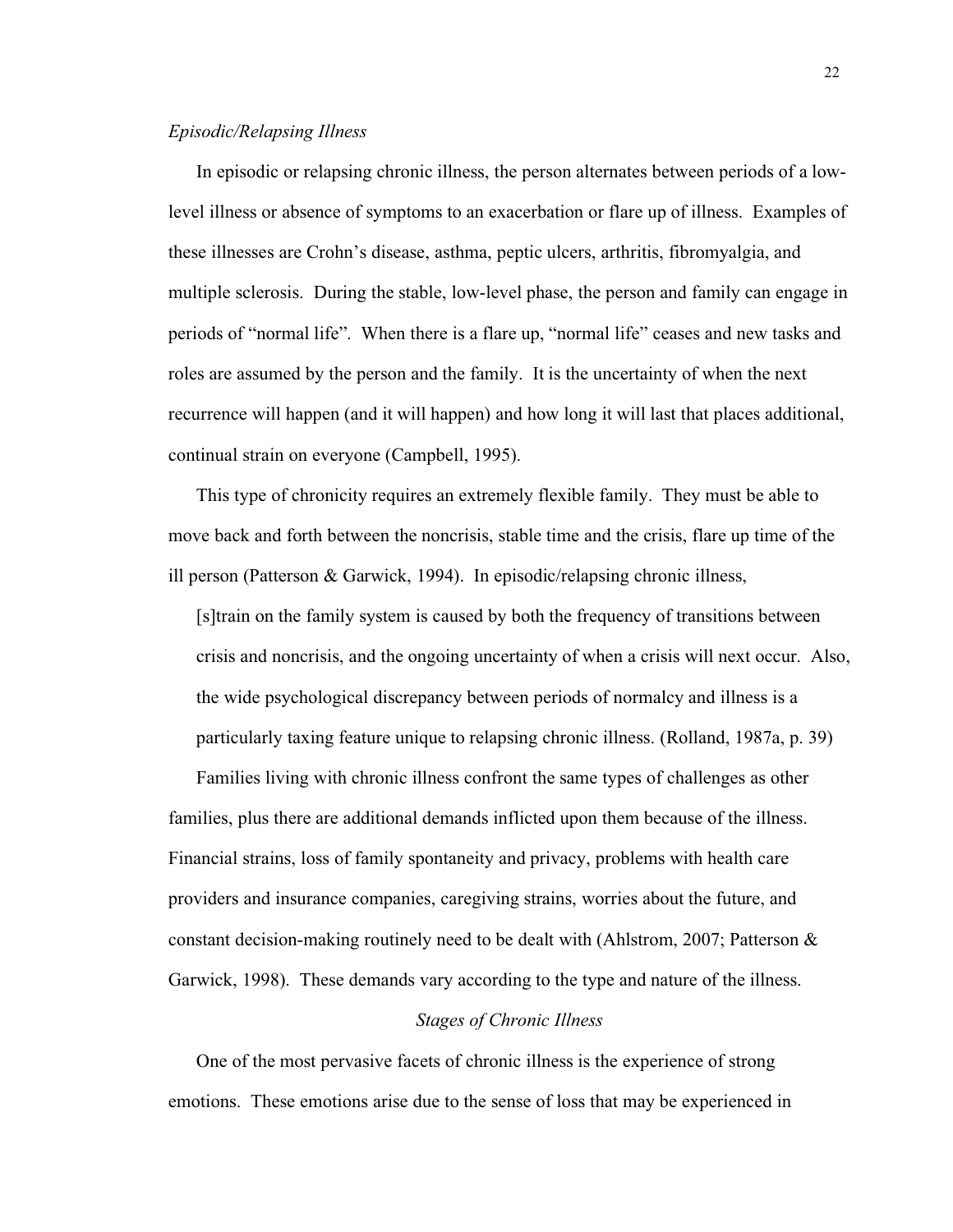chronically ill people's lives and by a number of fears associated with chronic illness such as death, incapacitation, pain, and abandonment. Several researchers have developed or applied "stages" to chronic illness that attempt to incorporate these emotions.

Kubler-Ross' (1975) proposed stages of grief (denial/shock, anger, bargaining, depression/mourning, and acceptance) often are used to describe the process that chronically ill people follow after the initial diagnosis. (It must be emphasized that people may never experience some stages, and there is no right or wrong way to pass through them.) With each recurrence of chronic illness, the person may again feel loss. Once a person is diagnosed as chronically ill, he/she may never go back to the way he/she was. With each new session of illness, there may be further change and loss.

Kane (1991) stated that illnesses consist of three predictable phases (acute, subacute, and chronic) that are composed of emotional experiences. The acute phase of chronic illness usually occurs when people experience the initial realization that they are ill. This is often the most uncomfortable phase and it is unique to every individual. During this time, intense emotions, mood swings, disorientation, shock, confusion, and helplessness are noted. This process is perceived by Kane as meaningful and therapeutic. It is not a time for action. Instead, "[c]onsider this period as an invisible bridge between who you were and who you will soon be" (Kane, 1991, p. 38). Personal definitions are reviewed and redefined. While this phase is finite, it can recur with disease progression and remissions.

The subacute phase occurs when the emotional swings of the acute phase subside into more steady, distinguishable emotions such as depression, anxiety, fear, or anger. This is the time to act, to move forward in accepting/treating the illness. "Lingering depression can represent real grief for the loss of your former self-image" (Kane, 1991, p. 43). Adequate support and expression can help to shorten this time period.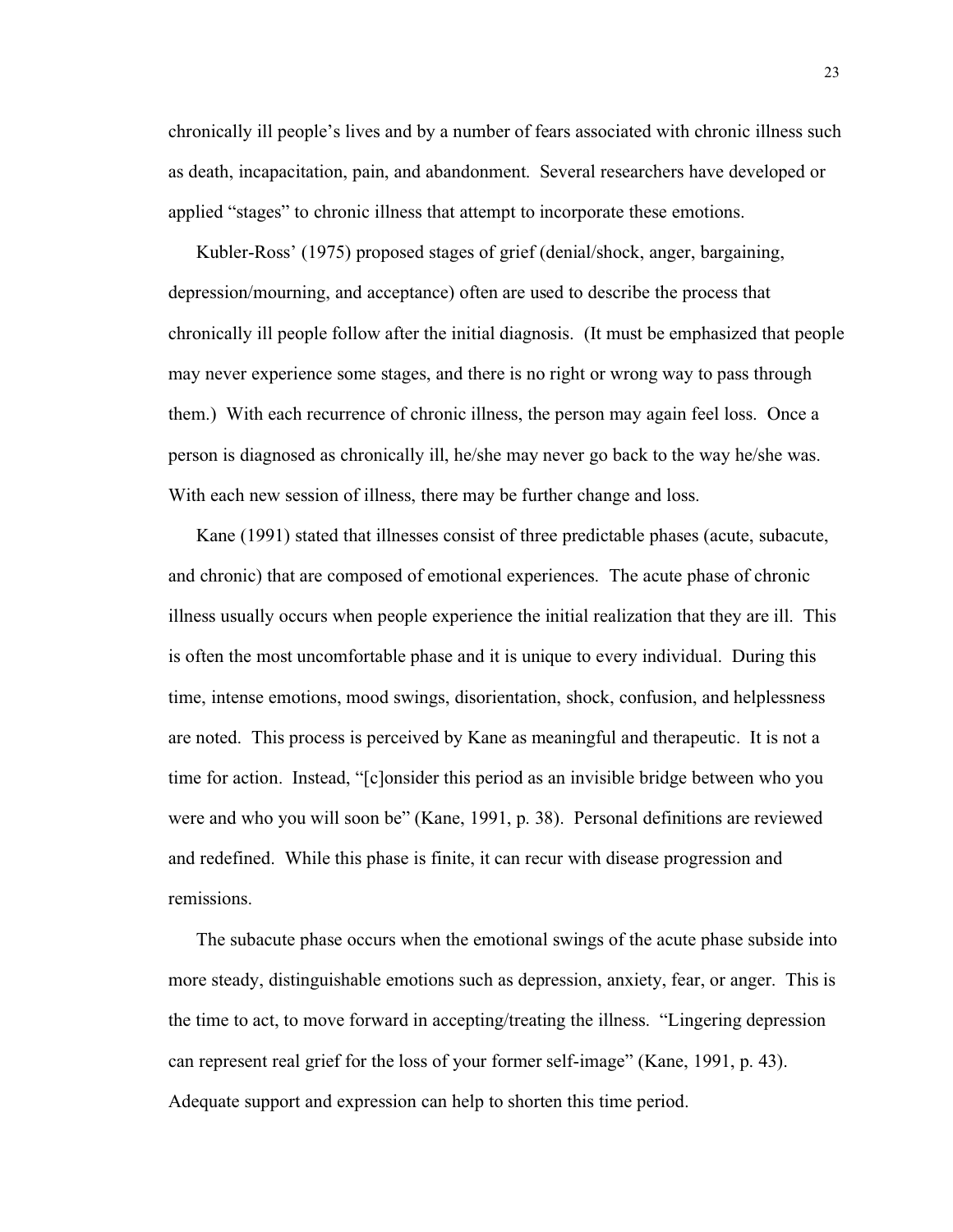The chronic phase is long-term. Emotions surface and recur over longer time periods. Kane (1991) reported that the most common feeling is that of guilt. People feel remorse because the illness has disrupted their home, workplace, and social relationships and it has affected other people. Blame is another facet of this phase. People try to determine whose fault it is that they are sick. Kane suggested that instead of concentrating on the cause of the illness, people should take this opportunity to learn about themselves and change for the better.

LeMaistre (1985) also embraced this approach to illness. While traditional methods of handling illness usually are gloomy resignation or Pollyanna denial, she suggested a "wellness approach" that stresses both the experiences of loss and the responsibility to look beyond oneself to re-establish quality in life. Adaptation is the necessary key. According to LeMaistre, the whirl of emotions triggered by chronic illness can be separated into stages - crisis, isolation, anger, reconstruction, intermittent depression, and renewal. Each stage in wellness progression involves acknowledgement of internal pain, loss, and grief. Also, the order of the stages of illness can vary and may be repeated as symptoms return or include additional losses.

# *The Emotional Impact of Chronic Illness*

#### *Sense of Loss*

Chronic illness creates emotional trauma due to the loss of a valued level of functioning. "The chronically ill person not only suffers the loss of immediate competency but is deprived of an expectable future" (LeMaistre, 1985, p. 17). With these losses, it is common for people to experience anger, fear, depression, grief, and anxiety (LeMaistre, 1985; Mikulincer & Florian, 1996; Primomo, 1989).

Change in any aspect of one's life (birth, promotion, marriage, illness) may produce a sense of loss - loss of what life previously had been and what life will not be in the future.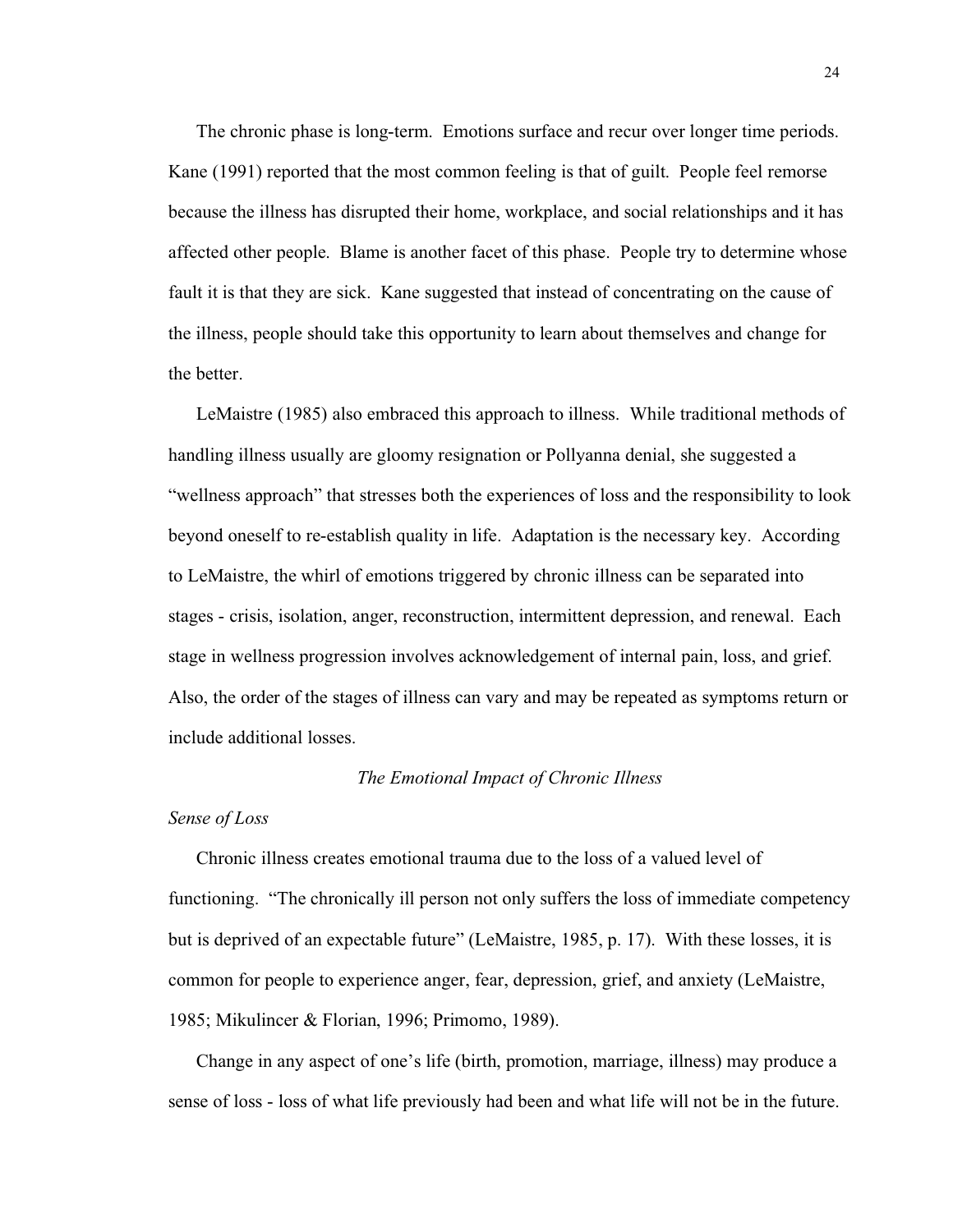According to George and Cristiani (1986), each loss/change, whether tangible (property or personal items) or intangible (divorce or friendship), involves a grieving process. Therefore, when people are diagnosed with an illness, they experience physical, psychological, and social losses and grief (Kralik, van Loon, & Visentin, 2006). The losses may happen all at once or they may occur with more gradual deterioration as the chronic illness progresses. Implicit with physiological loss is "the loss of the opportunity to accomplish normal developmental tasks, ...a loss of a sense of mastery, competence, and self-esteem, ...and the actual or perceived loss of the ability and opportunity to live independently" (Patterson, 1988a, p. 91).

Boss and Couden (2002) applied the theory of ambiguous loss to chronically ill individuals and their families. Ambiguous loss is defined as "a situation where a loved one is perceived as physically present while psychologically absent, or physically absent but kept psychologically present…" (p. 1352). Chronically ill people often experience ambiguous loss because "[t]hey are here, but no longer as they once were" (Boss  $\&$ Couden, 2002, p. 1352). Family members also can experience ambiguous loss when their loved one is physically present, but psychologically absent. Because the symptoms of chronic illness are cyclic, it is difficult for families to adapt to the fluctuating absence and presence of the ill person. Ambiguous loss blocks the ability of people to cope and grieve. This contributes to anxiety, hopelessness, conflict, and depression in the ill person and his/her family.

Schaefer (1995b) wrote about chronic illness as a paradox of loss and discovery. Chronically ill women have reported losses of independence, livelihood, friends, relationships, self, health, support, control, function, truth, and spontaneity. Yet, chronic illness also has provided chances for discovery of new information (particularly about the disease), control, true friends, self, a higher power, personal strength, humor, and hope.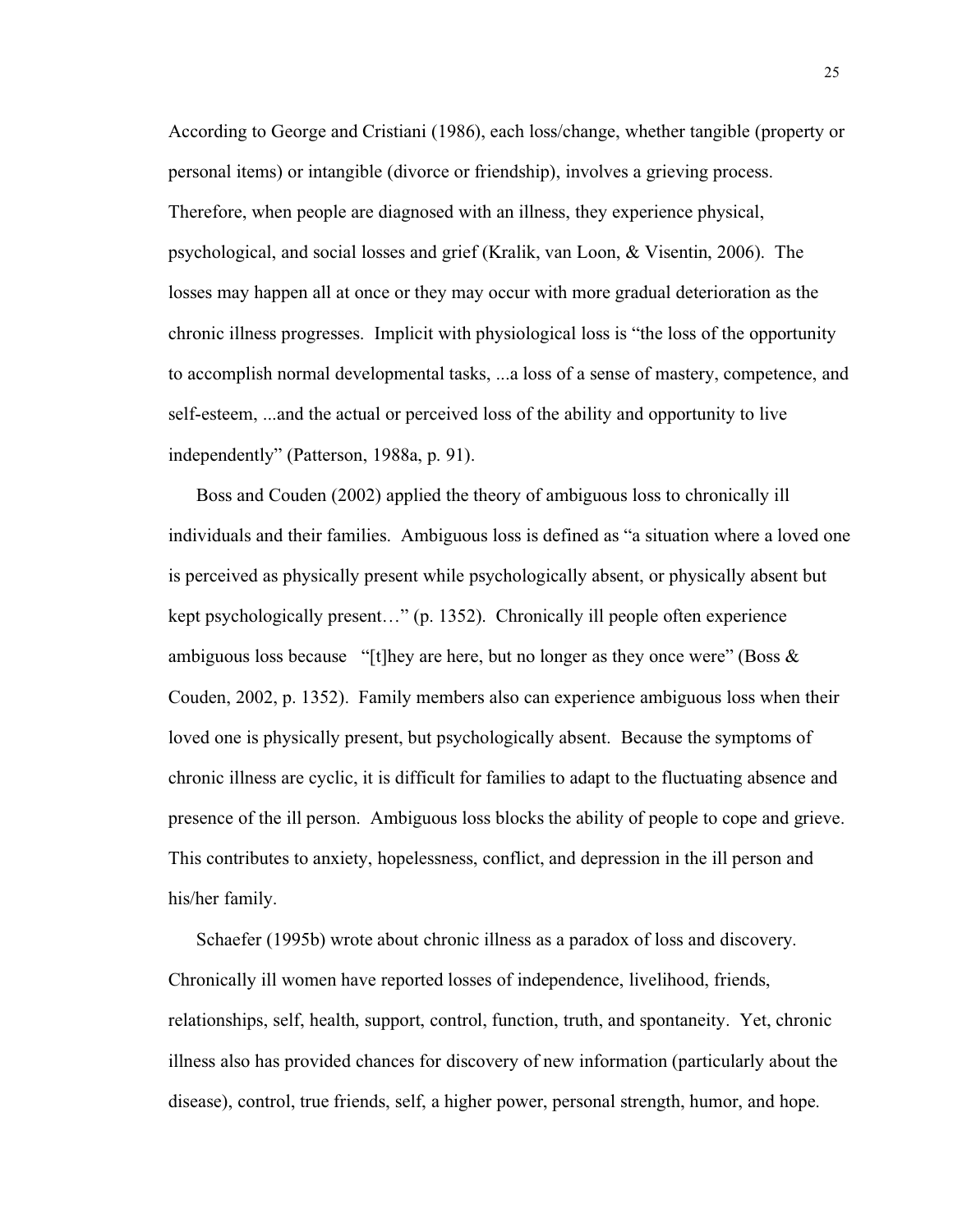Life with chronic illness is a paradox of opposing forces with highs and lows, loss and discovery, and good days and bad days. The art of surviving chronic illness is to learn to negotiate the roller coaster pattern of life.

# *Depression*

Depression is a common occurrence in chronically ill people (Chapman, Perry, & Strine, 2005; Davis & Gershtein, 2003; Simon, Von Koroff, & Lin, 2005) and in those who experience chronic pain (Tennen, Affleck, & Zautra, 2006). The number of lifestyle disruptions (e.g., physical incapacitation, chronic pain, decreased stamina and strength, new medical regimens) leads to increased emotional distress. Physical disabilities, anatomical changes, and functional deficits lower people's access to positive daily experiences and decreases personal feelings of control (Devins et al., 1993). Depression occurs when there are "long duration of episodes, high rates of chronicity, relapse and recurrence, psychosocial and physical impairment... and the likelihood of recurrence is more than 50%" (Angst, 1999, p. 5). Depressive symptoms may include apathy, changes in appetite, disturbed sleep, fatigue or decreased energy, hopelessness, irritability, sadness, and thoughts of death (Kahan, Mitchell, Kemp, & Adkins, 2006).

Unfortunately, despite its high prevalence and adverse effects on people's lives, depression often is not accurately diagnosed or effectively treated (Angst, 1999; Katon & Sullivan, 1990; Stein, Cox, Afifi, Belik, & Sareen, 2006). Devins et al. (1993) found that the more peoples' life styles, activities, and interests were disrupted by illness, the greater the severity of depression.

Researchers agree that depression is prevalent in FM. Bazzichi et al. (2007) reported that 54% of the FM patients in their study "showed symptoms of depression, a result that is in accordance with the strong comorbidity observed between fibromyalgia and major depression" (p. 229). Several different explanations have been provided for this co-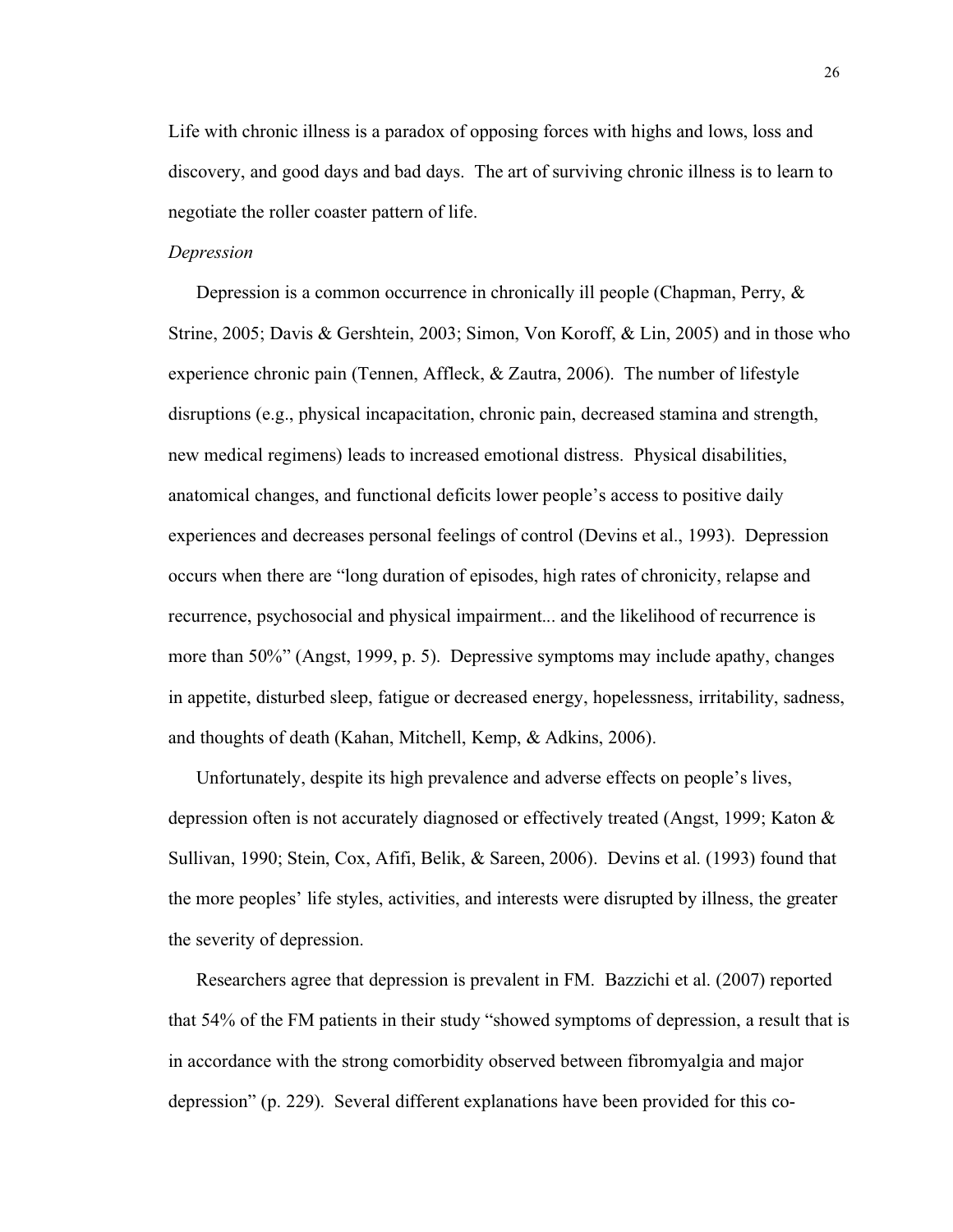occurring problem. In some studies (Raphael, Janal, Nayak, Schwartz, & Gallagher, 2004; Thieme, Turk,  $\&$  Flor, 2004) researchers proposed that FM is associated with a high degree of depression because FM is a variant of a depressive disorder - i.e., a psychiatric disorder. However, Okifuji, Turk, & Sherman (2000) argued that not all people with FM are depressed. If FM were a variant of a depressive disorder, then the presence of depression would be near 100%. "While a lifetime history of depression has been reported in 50-70% of patients with FM, current major depression was found in only 18-36% of patients with FM" (Gur, Cevik, Nas, Sarac, & Ozen, 2006, p.71). To differentiate between FM and major depression, Fassbender, Samborsky, Kellner, Muller, & Lautenbacher (1997) suggested a simple clinical exam where tender points (found only in people with FM) are palpated. The occurrence of tender points can differentiate FM from major depression.

Additional studies suggest co-morbidity of FM and depression is related to a family history of or tendency toward alcoholism or depression (Gruber, Hudson, & Pope, 1996; Hudson, Arnold, Keck, Auchenbach, & Pope, 2004; Kassum & Patten, 2006; Katz & Kravitz, 1996; Michielsen, Van Houdenhove, Leirs, Vandenbroeck, & Onghena, 2006; Palomino, Nicassio, Greenberg, & Medina, 2007; Tot, Sahin, Oral, & Verimli, 2004). According to Raphael et al. (2004), people with FM and major depressive disorder "have a genetic and/or biologically mediated vulnerability to respond to stressful or traumatic events with psychological and pain-related symptoms" (p. 458). Other studies have found that depression is a reaction to living with FM (Antai-Otong, 2005; Gur et al., 2006; Herken, Gursoy, Yetkin, Virit, & Esgi, 2001; Nordahl & Stiles, 2007; Okifuji et al., 2000; Raphael et al., 2004; Robinson et al., 2004; Schaefer, 1995a). "…Living with constant widespread pain with no known pathology and no universally effective treatment may trigger depressive moods" (Okifuji et al., 2000, p. 213).

There are several areas of opposing research findings concerning depression and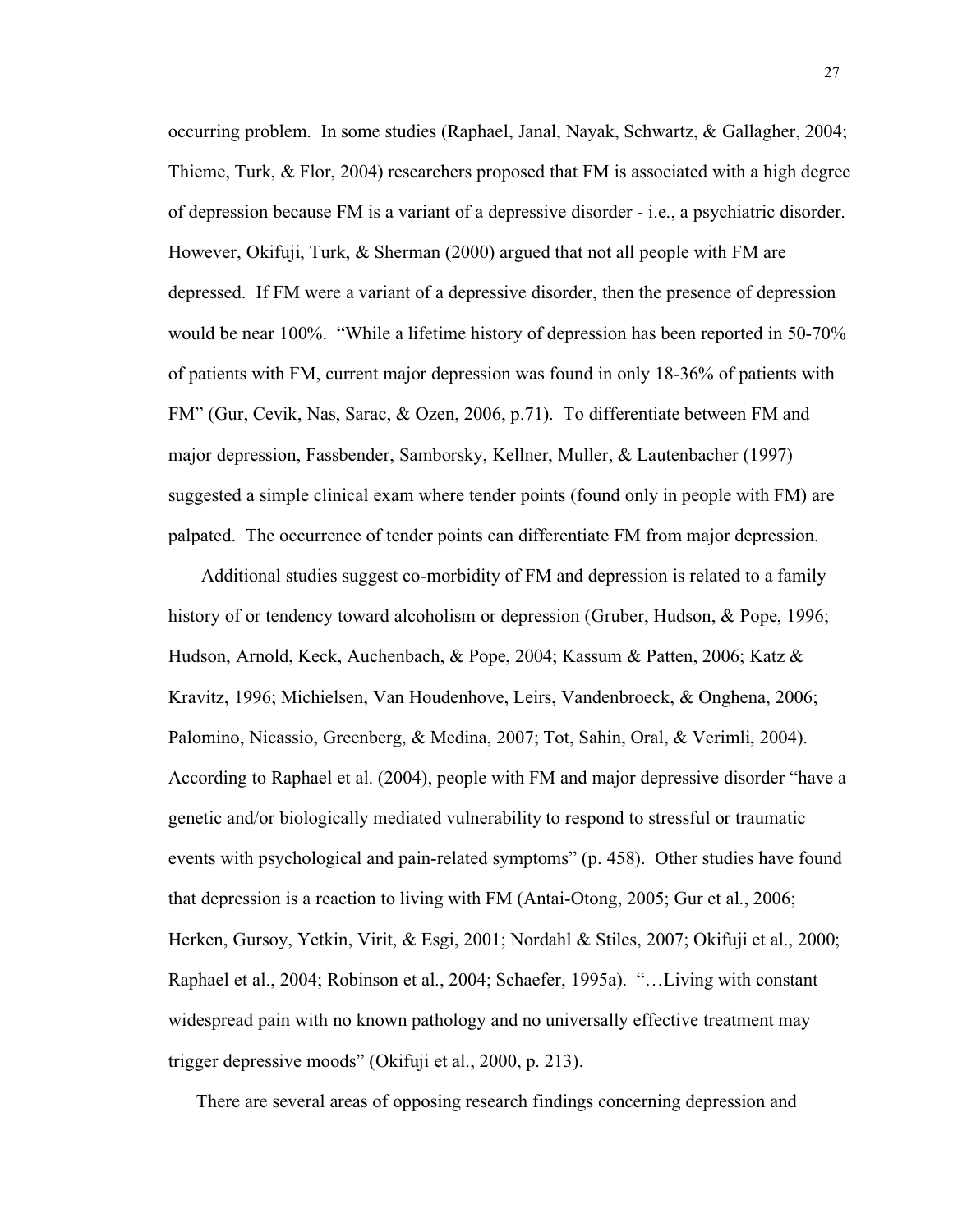rheumatoid arthritis (RA). For example, estimates of the prevalence of depression in RA patients vary greatly from 5%-46% (Dickens & Creed, 2001; Dickens, Jackson, Tomenson, Hay, & Creed, 2003; Dickens, McGowan, Clark-Carter, & Creed, 2002; DeVellis, 1995; Hawley & Wolfe, 1993; Katz & Yelin, 1993). This may be due in part to the difficulty of assessing depressive symptoms among people with chronic conditions. Insomnia and fatigue are symptoms of both depression and RA. "...[S]everal well known and widely used measures of depression, including the Minnesota Multiphasic Personality Inventory, the Beck Depression Inventory, and the Center for Epidemiologic Studies Depression Scale, are sensitive to the somatic aspects of RA, and consequently, persons with RA may be inappropriately classified as depressed" (Katz & Yelin, 1993, pp. 790-791).

There also is discrepancy as to whether the incidence of depressive disorders and symptoms in people with RA is equivalent to those found in other people with chronic diseases (approximately 20%). Barlow, Cullen, Foster, Harrison, and Wade (1999) stated that people with RA may experience depression at the same rate as people with other chronic illnesses. In a ten-year longitudinal study of people with RA, Hawley and Wolfe (1993) found that depression was not higher in RA patients as compared to those with other rheumatic disorders. "The notion that patients with RA have increased depression or are somehow more susceptible to depression is not supported by the data and should be abandoned" (Hawley & Wolfe, 1993, p. 2025). Yet, Katz and Yelin (1994) found that "there is a higher rate of depression among persons with RA" (p. 69). This finding has been supported in other research studies (Katz & Yelin, 1993; Katz & Yelin, 1995). According to Dickens and Creed (2001), "RA patients are twice as likely to suffer from depression as members of the general population" (p. 1327).

Several researchers have found that depression associated with RA often is a result of increased levels of pain and functional disability (Chaney et al., 2004; DeVellis, 1995;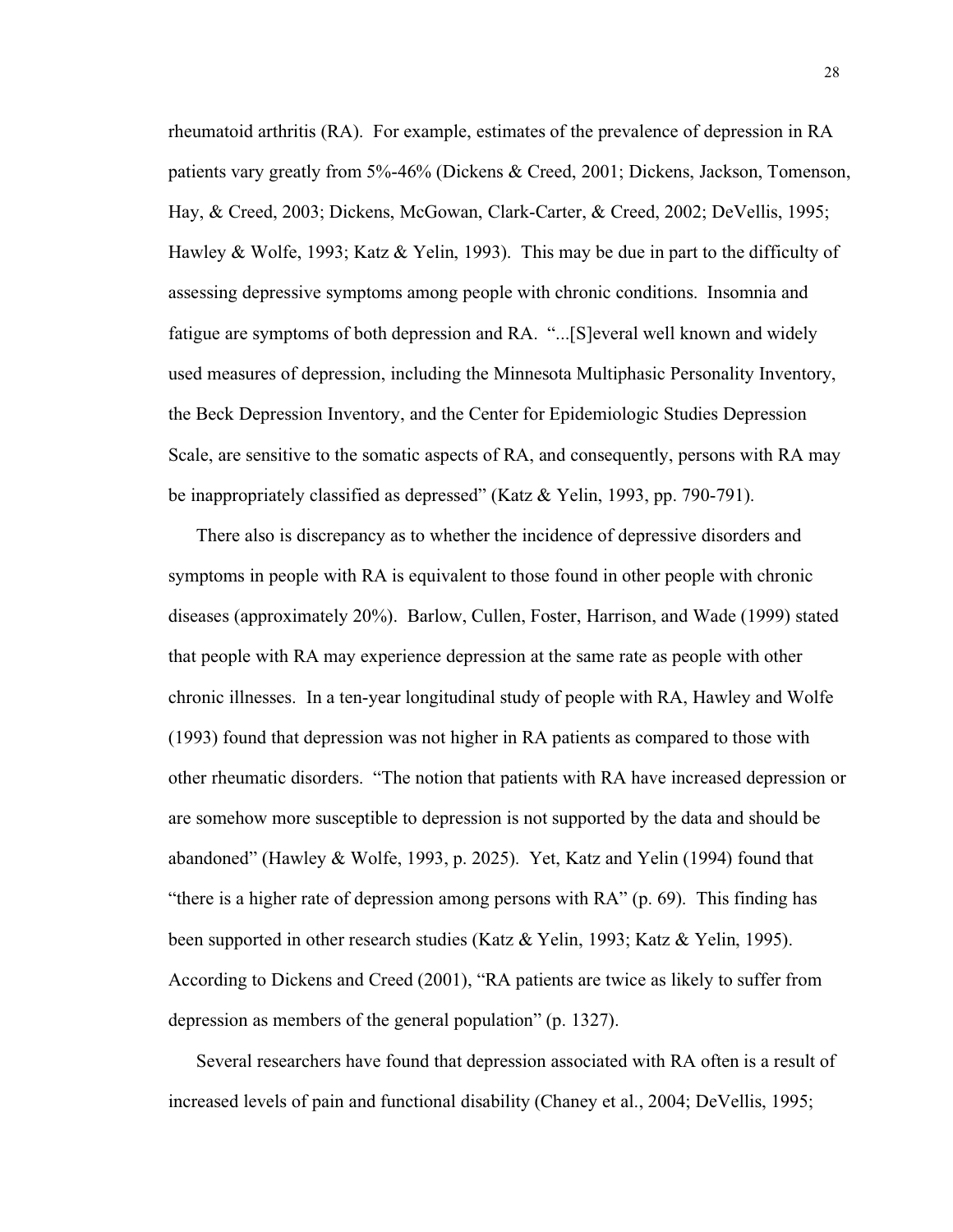Dickens & Creed, 2001; Dickens et al., 2003; Dickens et al., 2002; Katz, 1995; Katz & Alfieri, 1997; Katz & Yelin, 1993; Katz & Yelin, 1994; Katz & Yelin, 1995; Neugebauer, Katz, & Pasch, 2003; Ryan, 1999; Wolfe & Hawley, 1993). Furthermore, "depression in RA has been linked to older age, low levels of physical activity, morning stiffness, grip strength, pain, fatigue, helplessness, poor perception of health, increased use of health services, social stress, lack of support, low level of education, low income, unemployment, and chronic health conditions" (Soderlin, Hakala, & Nieminen, 2000, p. 177). In addition, Ang, Choi, Kronke, and Wolfe (2005) found that depression increases the risk of mortality in people with RA.

# *Anxiety*

Chronically ill people frequently experience feelings of anxiety (Katon & Ciechanowski, 2002). According to Klein and Landau (1992), the anxious feeling may abate, but it seldom goes away because chronic illness is always there. Its pattern is repetitive, overlapping, and erratic. These random dosages of illnesses are likely to create high anxiety and a state of constant tension. Whereas most medical situations have a beginning, middle, and end, chronic illness does not provide the closure.

According to Strine, Chapman, Kobau, & Balluz (2005), anxiety and depression often occur together, and anxiety has been associated with a higher prevalence of other diseases such as angina, migraines, ulcers, hypertension, and thyroid. Several researchers have found comorbid anxiety and depression in FM (Armstrong et al., 2007; Ledingham, Doherty & Doherty, 1993; Kurtze & Svebak, 2005; Thieme et al., 2004). "[A]nxiety as well as depression is strongly related to the severity of fibromyalgia symptoms, with high levels of both anxiety and depression among the patients with more severe disease" (Kurtze, Gundersen, & Svebak, 1998, p. 192). Comorbidity of anxiety and depression also is prevalent with RA (Isik, Koca, Ozturk, & Mermi, 2007; VanDyke et al., 2004;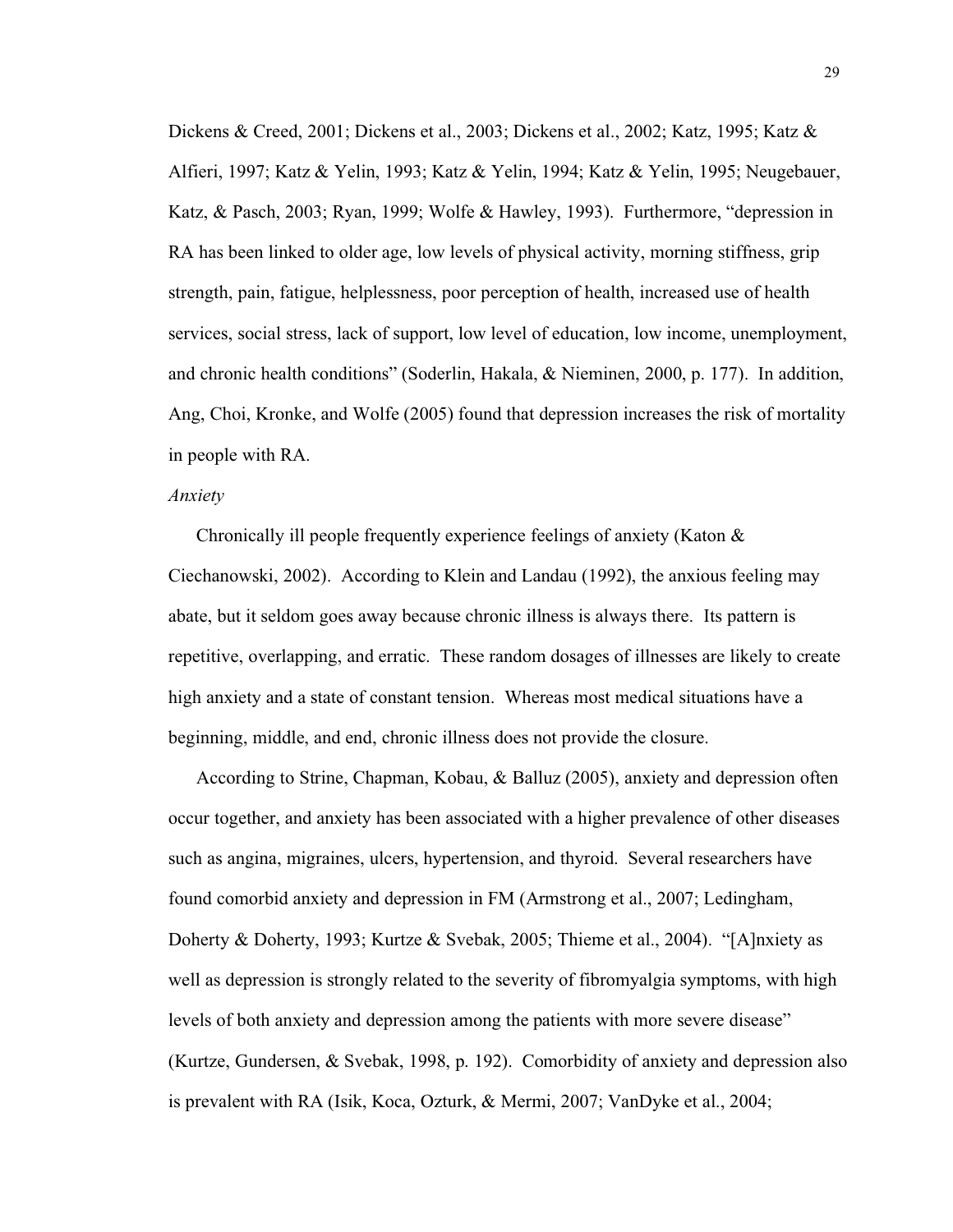Zyrianova, Kelley, Gallagher, & McCarthy, 2006). Norman and Lang (2005) found that when anxiety is associated with chronic physical illness, there is greater impairment in functioning than with chronic illness alone.

# *Importance of Diagnosis*

Chronic illness does not have a single onset pattern. Instead, the onset of illness can range from slow, insidious, progressive development of symptoms over a period of time to sudden, acute illness or injury from which there is not a full recovery.

For both chronically ill people and their families, it seems extremely important to be able to identify a definite point in time when the illness began. The actual medical diagnosis often is a major milestone, "a turning point in the process for becoming chronically ill" (Thorne, 1993, p. 17). The early chronic illness period, when people first enter into this experience, is built around the diagnosis process: the diagnostic testing, receiving the diagnosis, the meaning attributed to the diagnosis, and the impact of the diagnosis. Once the illness is named, the future can be planned.

The importance of having a diagnosis or a label for a person's health problem needs to be recognized. From a medical point of view, the diagnosis (or labeling) of a disease is of primary importance because this dictates treatment planning and management of the chronic condition (Bedson, McCarney, & Croft, 2004; Rolland, 1987b). From a personal point of view, a diagnosis eliminates the unknown and provides a sense of relief, validity, and hope (Hayden, 1993; Sakalys, 1997; Schaefer, 1995b).

Nevertheless, to the patient, the diagnosis process also can be threatening, especially when it fails to discover the problem (Thorne, 1993). When ill people cannot get "health care professionals to validate the health problem by giving it a diagnosis, the patients [have] a very difficult time explaining their illness to others in their family and social worlds" (Thorne, 1993, p. 25). Sometimes the lack of a label makes it difficult for people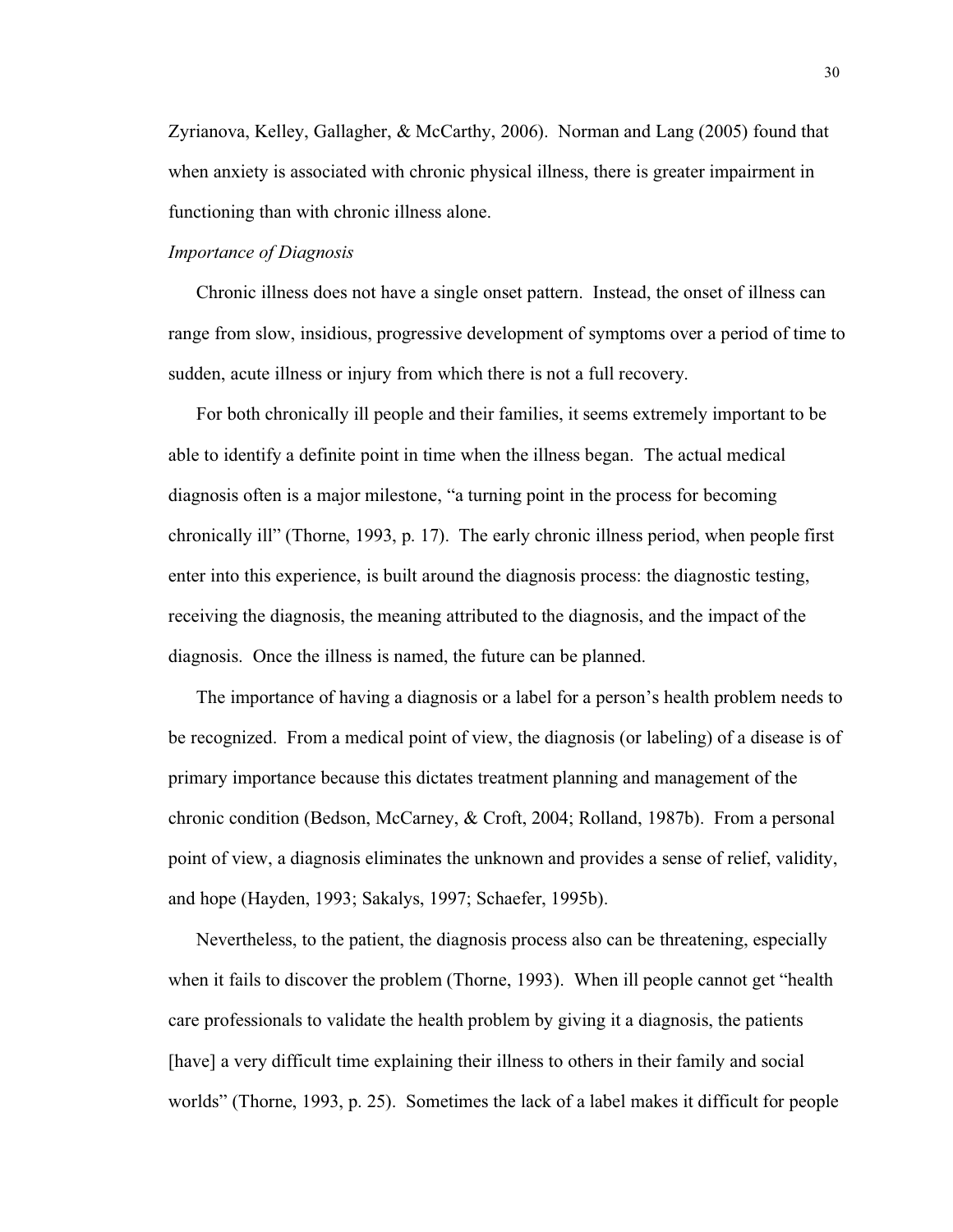to feel comfortable and believe in themselves. Many patients and their families consider the diagnosis to be a critical turning point in their lives. It ends the dilemma of having no explanation or validation for their illness. It brings about acceptance and support from family, friends, co-workers, and society. People who do not receive a definite diagnosis remain in limbo and often are looked upon negatively and doubtfully by others.

This is particularly true for people with FM because this disease is not outwardly visible and it is difficult to diagnose. Women with FM have reported adverse medical encounters when trying to obtain a diagnosis for this illness. There is discordance between patients' and physicians' health perceptions (Dobkin et al., 2003; White, 2004). Patients "repeatedly find themselves being questioned and judged either to be not ill, suffering from an imaginary illness or given a psychiatric label" (Werner, Isaksen, & Malterud, 2004, p. 1036). This makes it difficult to credibly convince family members and others that their pain/illness is real and not imagined or psychological. They become labeled as lazy, crazy, weak, or hypochondriacs (Cunningham & Jillings, 2006).

Because of the lack of observable physical pathology, physicians become frustrated when caring for patients with FM complaints (Dobkin et al., 2003; Johnson & Johnson, 2006; Wainwright, Calnan, O'Neil, Winterbottom, & Watkins, 2006). According to Walker, Katon, Keegan, Gardner, & Sullivan (1997), physicians were "most frustrated with patients who had ongoing preoccupation with multiple medically unexplained physical symptoms as well as the perception of greater impact and lack of control over their illness" (p. 315).

# *The Nature and Influence of Social Support*

Social support can have a positive influence on chronic illness management by providing a psychological buffer against stress, depression, and anxiety associated with illness (Danoff-Burg & Revenson, 2005; Fyrand, Wichstrom, Moum, Glennas, & Kvien,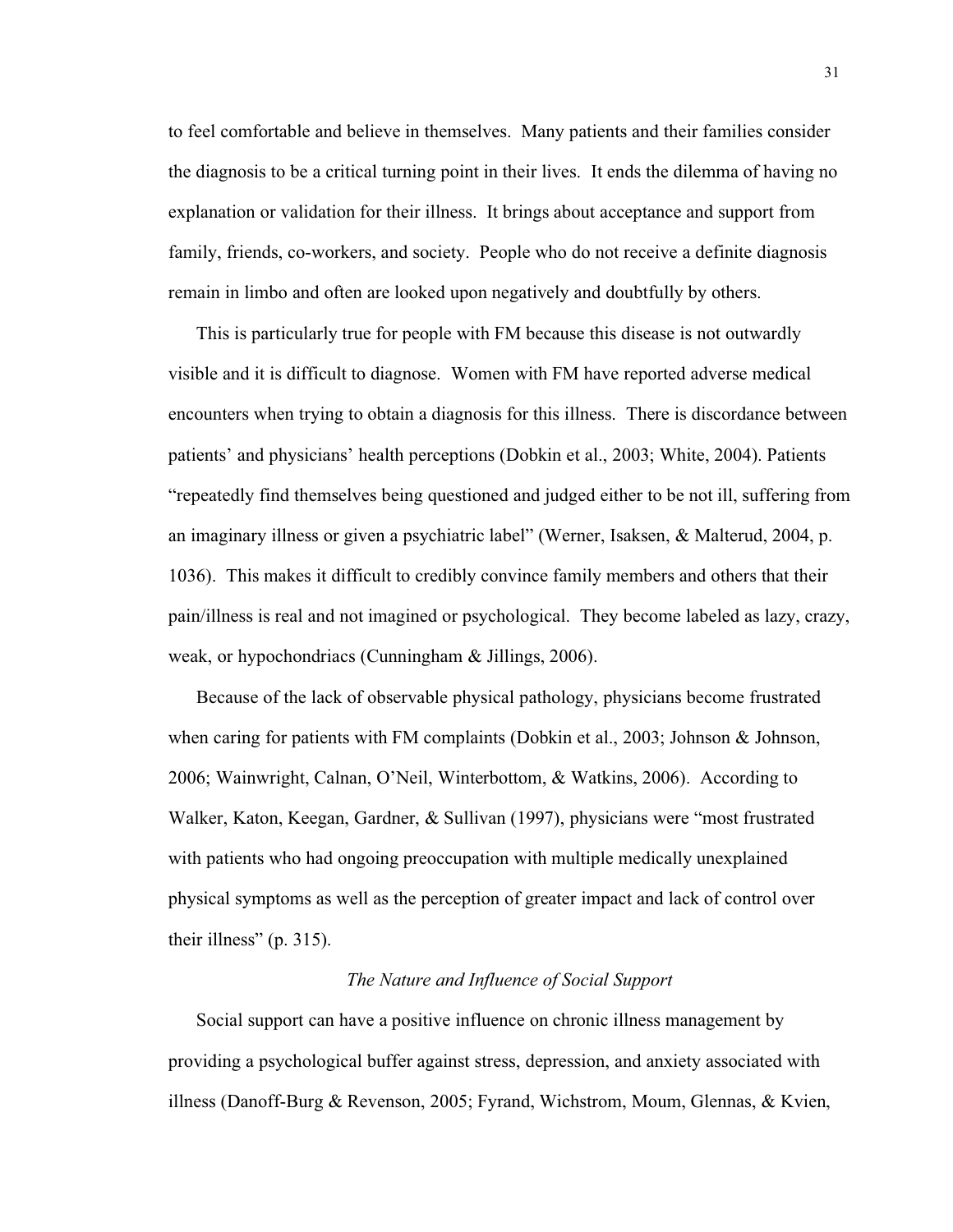1997; Heijmans et al., 1999; Huyser & Parker, 1998; Mayo Foundation for Medical Education and Research [MFMER], 2006; Penninx et al., 1997; Pollachek, 2001; Symister & Friend, 2003; Weinert, 2000; White, Richter, & Fry, 1992). Social support refers to assistance provided by social networks during times of need (Berkman, 1986; Cigrang et al., 2003; Lackner, 1999; Parker & Wright, 1997; Primomo et al., 1990; Wills & Fegan, 2001). Social networks refer to interpersonal relationships with specific groups or people such as family, friends, neighbors, professionals, and/or clergy (Fyrand et al., 2002). Social support and social networks provide "positive impact on somatic and mental health and quality of life... for patients with chronic disease" (Fyrand, Moum, Finset, & Glennas, 2003, p. 71).

Types of social support include: (1) emotional/expressive - things that people do that make one feel cared for and loved, usually non-tangible (e.g., providing positive feedback or encouragement, talking over problems), (2) instrumental - various forms of tangible help provided by people (e.g., childcare, house keeping, money, transportation), and (3) informational (sometimes included in instrumental support) - a type of help that others provide through sharing knowledge and/or factual information (DesRosier, Catanzaro, & Piller, 1992; Gallant, 2003; Goodheart & Lansing, 1997; Hatchett, Friend, Symister, & Wadhwa, 1997; Revenson, Schiaffino, Majerovitz, & Gibofsky, 1991; Sylvain & Talbot, 2002). Since peoples' "experiences of illness both influence, and are influenced by, the social fabric that surrounds them" (Davison, Pennebaker, & Dickerson, 2000, p. 205), it only is natural that a new format for obtaining health information and support has developed. Recently, computers have become sources of a multitude of online support groups for people coping with illness (Weinert, Cudney, & Winters, 2005). In addition to emotional and instrumental social support, Fyrand, Moum, Finset, Wichstrom, and Glennas (2001) add the component of social companionship described as "social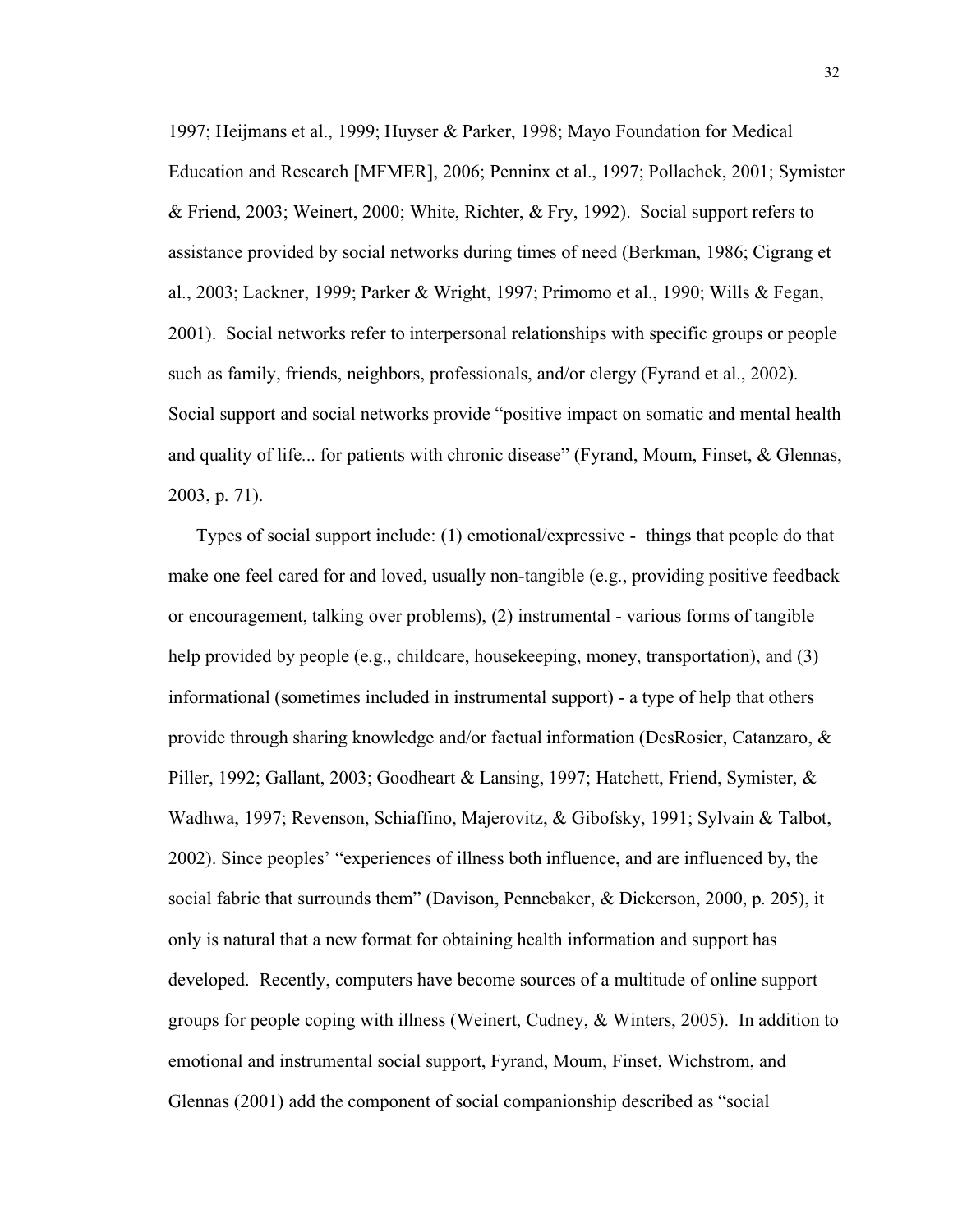interaction for mutual enjoyment" (p. 430).

The perception of adequate support is an essential factor in health outcomes and the amount of social support that people receive affects their quality of life. However, the actual type and amount of social support is less important than how the person perceives the adequacy of social support (Schoofs et al., 2004). Health outcomes may be determined more by the person's perception of adequate social support, rather than the amount and type of support (Parker & Wright, 1997).

While increased social support may enhance one's health and reduce stress, too much social support can increase depression and stress (Salovey, Rothman, Detweiler, & Steward, 2000; Cumsille & Epstein, 1994; Penninx et al., 1998; Treharne, Lyons, Booth, & Kitas, 2007). Specifically, receiving instrumental support has been found to be associated with an increase in depression. It may be that "depressed people receive more instrumental support because they arouse sympathy [or] ...receiving considerable instrumental support causes feelings of helplessness or dependency, both of which may cause depression" (Penninx et al., 1998, p. 556).

Effects of Chronic Illness on Mothers and Their Children

Traditionally, mothers have been stereotyped as caretakers and nurturers (Almeida, Wethington, & Chandler, 1999; Bernstein, 2001; Bigatti & Cronan, 2001; Blackford, 1998; Pedersen & Revenson, 2005). They tend to have more responsibility for their children through such activities as preparing meals, involving them in organized activities, and monitoring school and homework (Jacob  $&$  Johnson, 1997). Their roles in the family are based on a set of social rules (Almeida et al., 1999). Societal expectations of mothers as the primary caretaker of husbands, children, and aging parents lead to feelings of guilt in chronically ill mothers when they are unable to carry out these functions (Rolland, 1991; Walsh & McGoldrick, 1991). Today, mothers are less likely to stay at home with their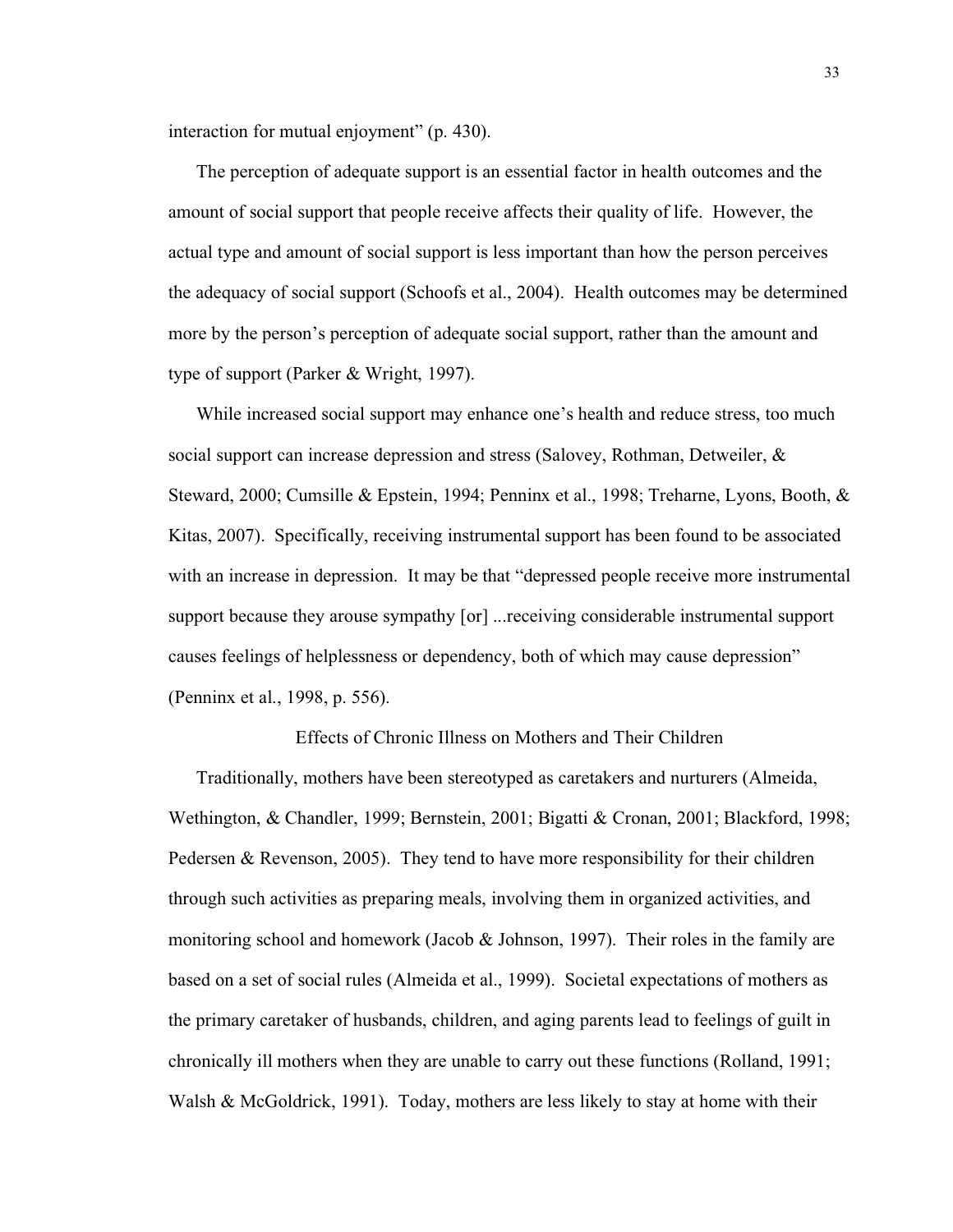children and are more likely to work outside the home and be single parents. They experience increased stress by juggling home, childcare, and employee responsibilities. Adding chronic illness to these already taxing responsibilities augments stress levels. Revenson (1994) stated that "women with illness... feel a responsibility to keep the family and home intact, but at a great personal cost" (p. 128). Even when ill, women assume a disproportionate amount of the responsibility for providing nurturance and organization for the family.

Furthermore, Thorne (1990) noted that mothers with a chronic illness experience opposing role expectations. As chronically ill people, society requires that they "act normal", vigilantly monitor their symptoms, and accommodate their life to their illness. "Those with chronic illnesses are not supposed to clutter their lives with extraneous family obligations" (Thorne, 1990, p. 218). However, as mothers, society requires that they be constantly available, entirely unselfish, and totally responsible. Clearly, these two role expectations are not compatible. Thorne (1990) found these conflicting role obligations are prevalent not only in society as a whole, but among health care professionals. She suggested that health care professionals who work with chronically ill mothers learn to guide their patients to compromises in their dichotomous, conflicting roles.

A diagnosis of chronic illness requires mothers to adopt life style changes which can be as simple as taking a daily medication or as life altering as becoming unemployed due to the inability to work. When chronic illness strikes, mothers must change behaviors which directly affect their illness, learn to live with chronic illness, redefine social and personal self-concepts, compensate for dwindling resources, manage illness symptoms, and participate in health treatments (Garrison, Norem, & Malia, 1996; Hatchett et al., 1997; Rolland, 1991; Ryan, 1992). Such changes can produce a sense of loss that may lead to mourning and grieving.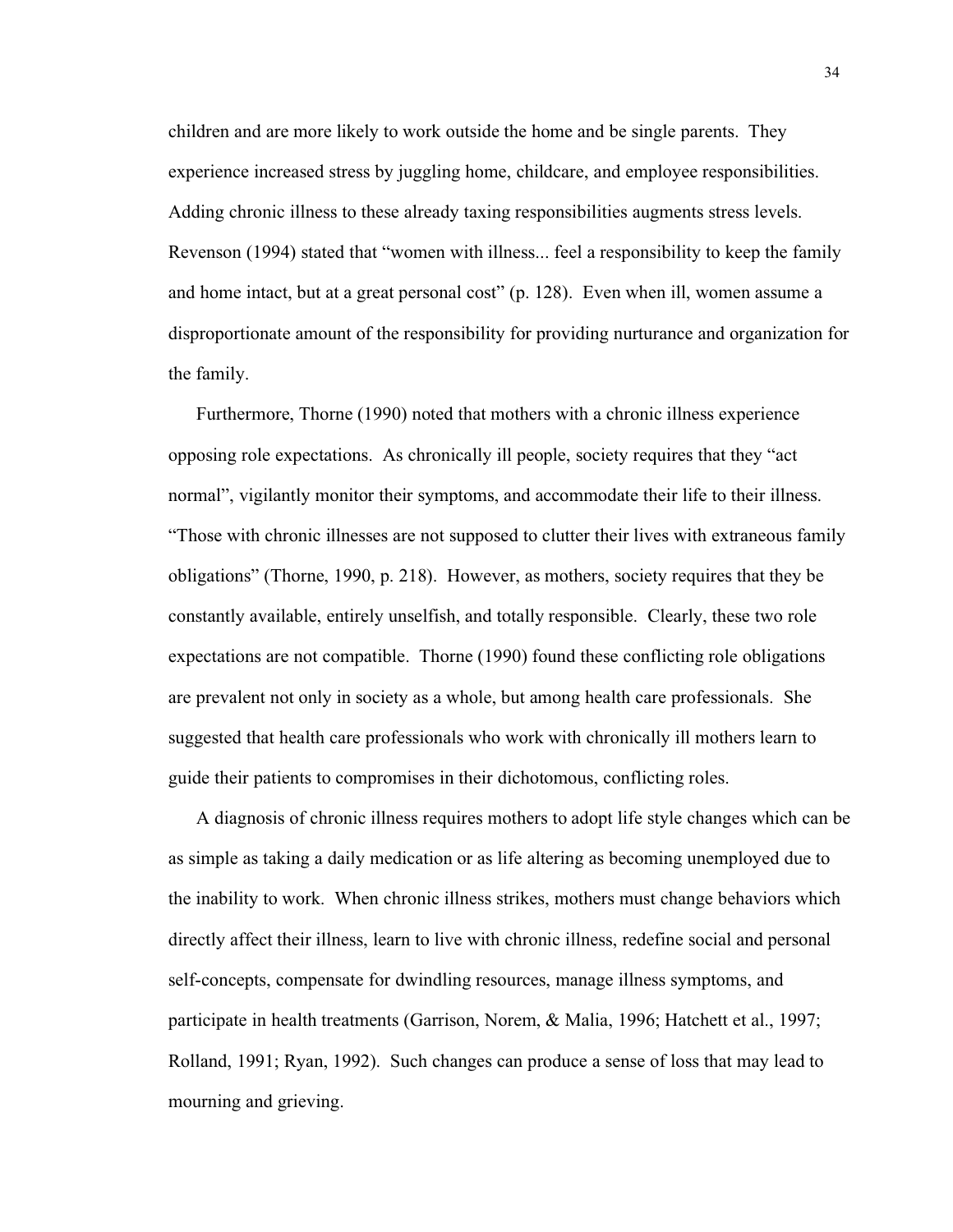# *Effects on Mother-Child Relationships*

"Human illness and disability occur in the context of a complicated web of interpersonal relationships" (Power, 1977, p. 70). When a mother is chronically ill, she finds it difficult to maintain her own normal role while also trying to fulfill her obligations as a parent. Physical and mental changes plus the uncertainty she experiences can affect the mother-child relationship. Typical or routine ways of relating to each other may be altered by pain, fatigue, and anxiety (Altschuler & Dale, 1999; Lewis et al., 1993; Morgan, Sanford, & Johnson, 1992). Instead of providing their children with security and nurturance, mothers may feel responsible for exposing them to grief, pain, and uncertainty. Disruptions in parenting have been associated with child conduct problems; compromised child adjustment; and antisocial, delinquent behavior (Pascoe, Stolfi, & Ormond, 2006). "Parenting practices and interactions of stressed parents with children are more likely to be hostile, irritable, coercive, and inconsistent than those of nonstressed parents" (Klein, Forehand, Armistead, & Long, 1997, p. 62).

In Zahlis and Lewis' (1998) study, mothers with breast cancer reported that there were four major times when it was most difficult for their children to deal with their illness. These times occurred when: "(1) dealing with real or symbolic separations, (2) experiencing uncertainty at the beginning of treatment, (3) seeing their mother sick or upset, and (4) seeing marks or being reminded of their mothers' illness" (Zahlis & Lewis, 1998, p. 30). Mothers also observed seven categories of behavior when their children were having difficult times. These children would change the way they talked (amount and content), need closeness and reassurance, retreat (withdrawn and quiet), distance themselves from the disease, check on mother, feel bad (angry, hopeless, friendless, negative), and act differently (e.g., misbehave or over-behave, difficulty at school). Unfortunately, several factors prevented these mothers from helping their children. They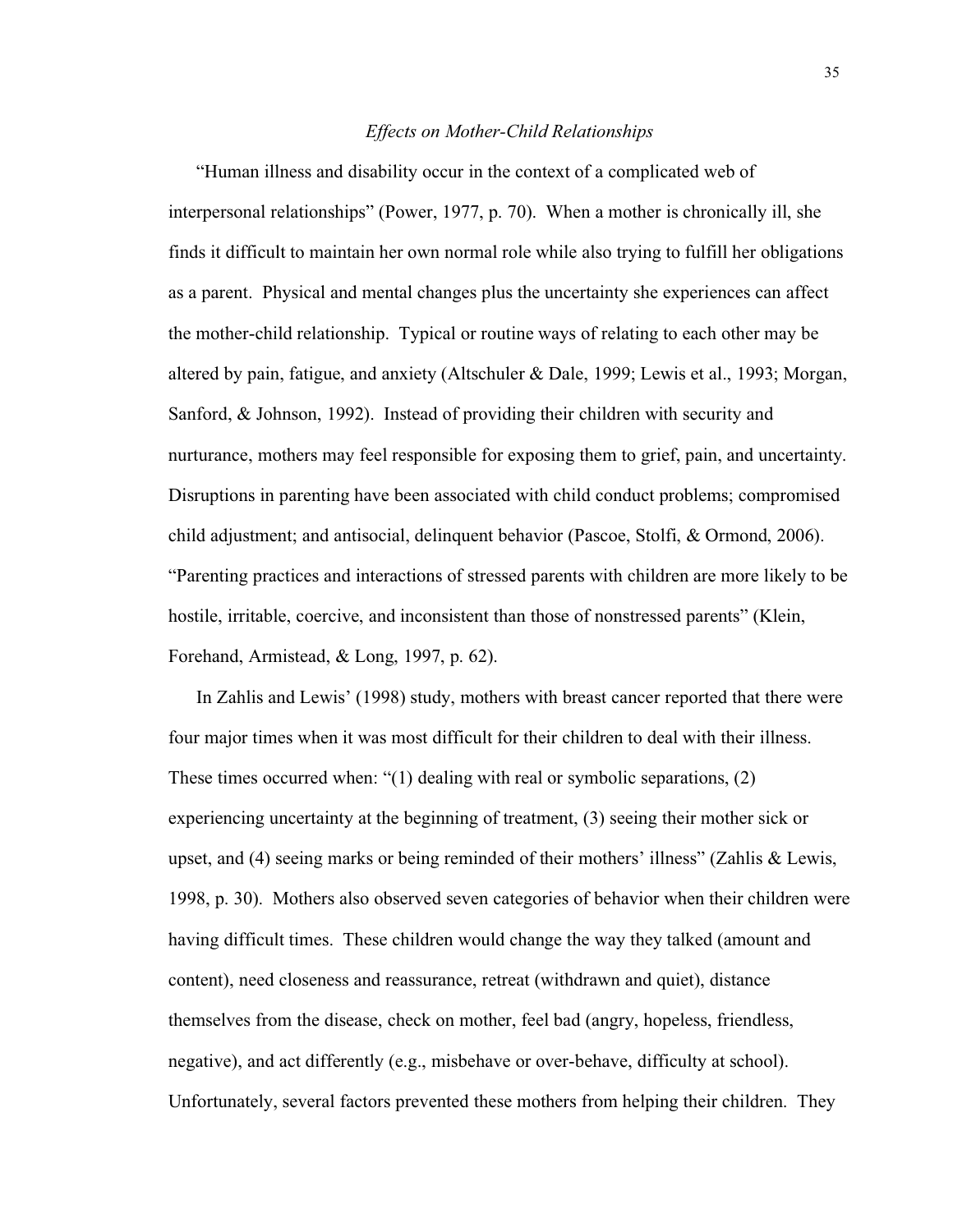did not know what to say or do; they were too involved in their own personal struggles; or they were too fatigued and ill (Zahlis & Lewis, 1998).

In their study of adolescent stress, Hartos and Power (2000) reported that adolescents feel closer, disclose more information, and talk more often to their mothers than fathers or other adults. They also seek their mothers' advice and guidance. These authors believe that typically mothers tend to spend more time with and are more involved in socializing their children. In Paulson and Sputa's 1996 study on changes in parenting across adolescence years, both adolescents and parents perceived mothers more than fathers as being more directly involved in parenting, especially with school and homework. Parental connectedness still is vital to adolescents (Resnick et al., 1997). This seems to support Thorne's (1990) study where chronically ill mothers are concerned that they are not available for their children. These concerns appear valid.

#### *Parenting With an Illness*

According to Allaire (1988) and Thorne (1990), chronically ill mothers are apprehensive about their abilities to parent. Four main issues of concern reported by Thorne (1990) are:

1. performance - The effects of illness restrict their abilities to perform certain parenting tasks. Fatigue, stamina, and mobility are common problems that interfere with them providing safe environments, appearing or acting like "normal" mothers, or preparing meals and doing housework.

2. availability - Unpredictable physical limitations and energy levels cause these chronically ill mothers to be less consistently available to their children than other healthy mothers. Not being able to participate in special occasions or being present during their children's special times is particularly difficult. These mothers worry about their inconsistent availability for their children's special events, daily needs, and permanent care.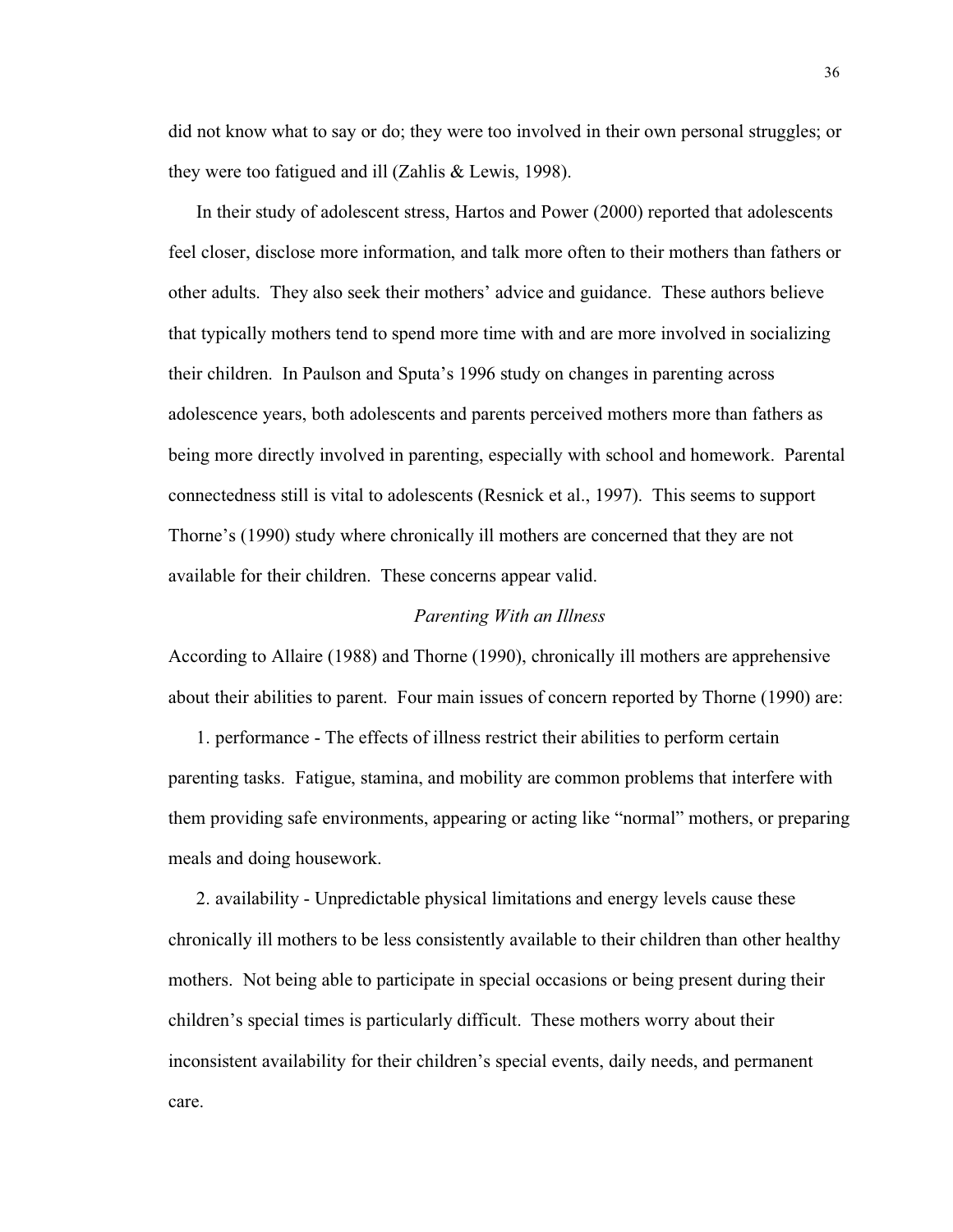3. dependency - Mothers explained how difficult it is for them to need to rely on their children for physical and emotional support. While they realize that their dependency is necessary because of their illness, they still are considerably concerned about being overly dependent.

4. socialization - Mothers worry about what their children are learning from dealing with the mother's chronic illness. They believe that the chronicity of illness within their homes forces children to learn in detail about sickness - more so than their peers. Over the years, mothers feel that communication is affected because the family becomes tired of hearing about illness. They worry that the continual flare ups desensitized their children to suffering around them. Yet, many mothers noted that their chronic illness heightened their children's capacity for compassion.

Chronically ill mothers worry about the quality of their parenting (Milbrand, 2006). Simons, Chao, Conger, and Elder (2001) found that "low parental control during late childhood predicted increases in affiliation with deviant peers and delinquency during adolescence" (p. 77). Parenting practices (monitoring, punishing, and structuring of peer affiliations) continue to influence children's behavior during their adolescent years. Mothers who are ill may find it difficult to provide effective parenting. Disciplinary styles may need to be altered to accommodate the ill mother's changing abilities; her participation in her child's activities also may be compromised (Catanzaro, 1990; van Mens-Verhulst, Radtke, & Spence, 2004).

Breastfeeding, which is considered a symbol of nurturing mothers, also can be difficult for women with FM. Schaefer (2004) conducted research on a small group of mothers with FM who breastfed their infants. Due to the stiff and sore muscles and "unremitting fatigue" of FM, they were not successful in their breastfeeding attempts and this failure created a feeling of depression and sadness for them.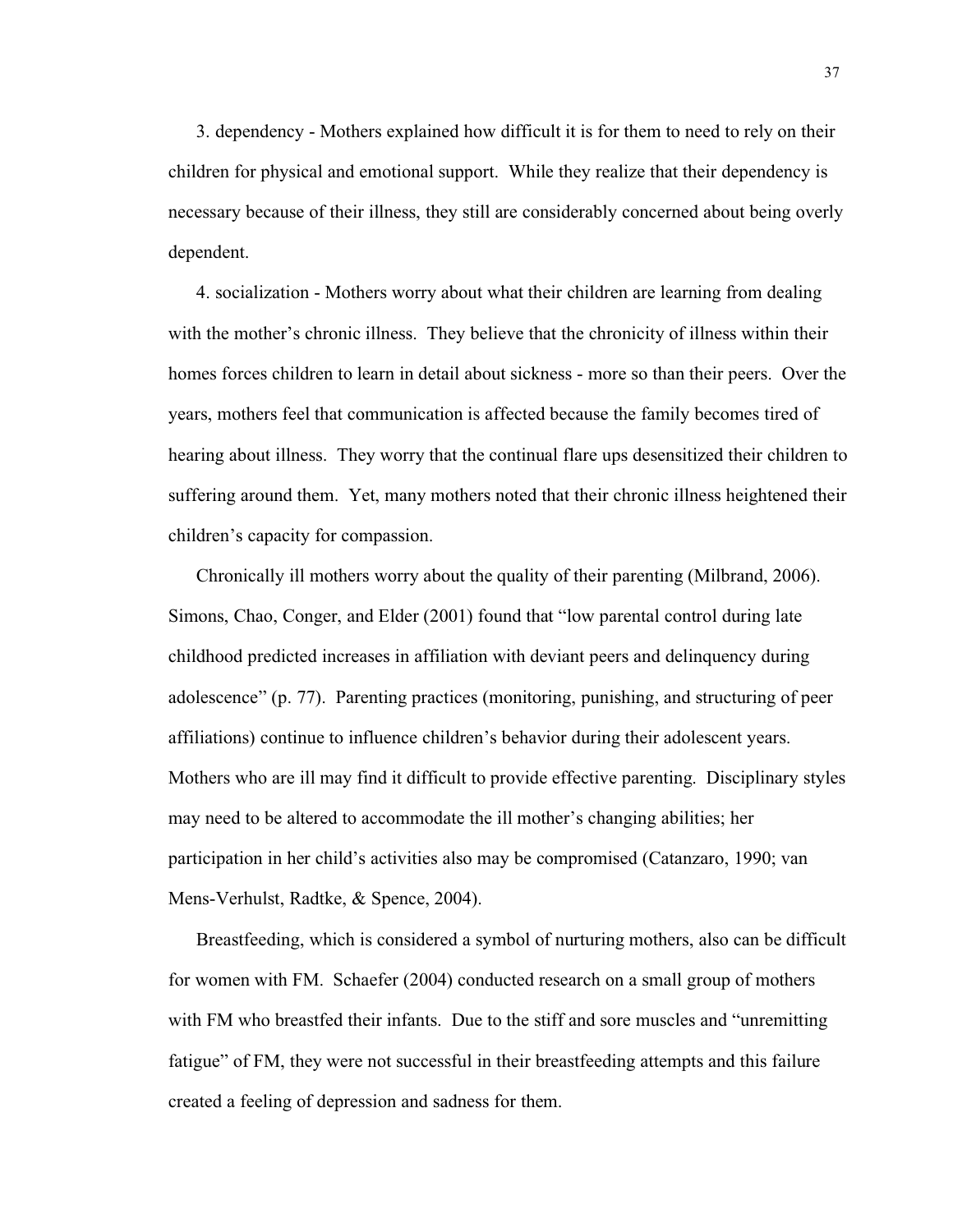In their research report on parents with arthritis, Foster, Wade, Harrison, and Barlow (1998) found that the role of being parents increased the difficulties already experienced by people with arthritis (i.e., loss of function and roles). Parents with arthritis especially were concerned with "the change in roles of parents and children, such as small children carrying out activities normally reserved for much older children; expectations of parenthood; inability to do things as 'normal'; and associated feelings of guilt" (Foster et al., 1998, p. 438). They also found that many parents were reluctant to ask for help in their parenting duties. In another study on parenting with arthritis (Barlow et al., 1999), participants reported that fatigue, pain, and restricted physical functioning interfered with their ability to parent that resulted in feelings of guilt, frustration, anger, and depression. Katz (2006) found low birth rates among women who had RA. Those who were diagnosed at an early age (age 18 years or younger) had the fewest pregnancies. Approximately 20% reported that having RA was a factor they considered when making childbearing decisions.

## *Effects of Mothers' Illness on Children*

Children's adjustment to parental illness is dependent on many factors which include: (1) the type and severity of the parent's disease, (2) whether the disease is acute or chronic in nature, (3) gender of the ill parent and child, (4) age of the child, (5) time of the onset of the parent's illness (prior to child's birth, during childhood, during adolescence), (6) degree of physical impairment of the patient, (7) whether the illness is heritable or nonheritable, (8) degree of the patient's cognitive impairment and emotional distress related to the illness, and (9) characteristics of treatment (e.g., lengthy hospitalizations, presence of severe side effects). (Worsham et al., 1997, p. 197)

Overall, a parent's medical illness seems to have an adverse impact on children's psychological adjustment, mainly through internalizing problems or negative affect. Age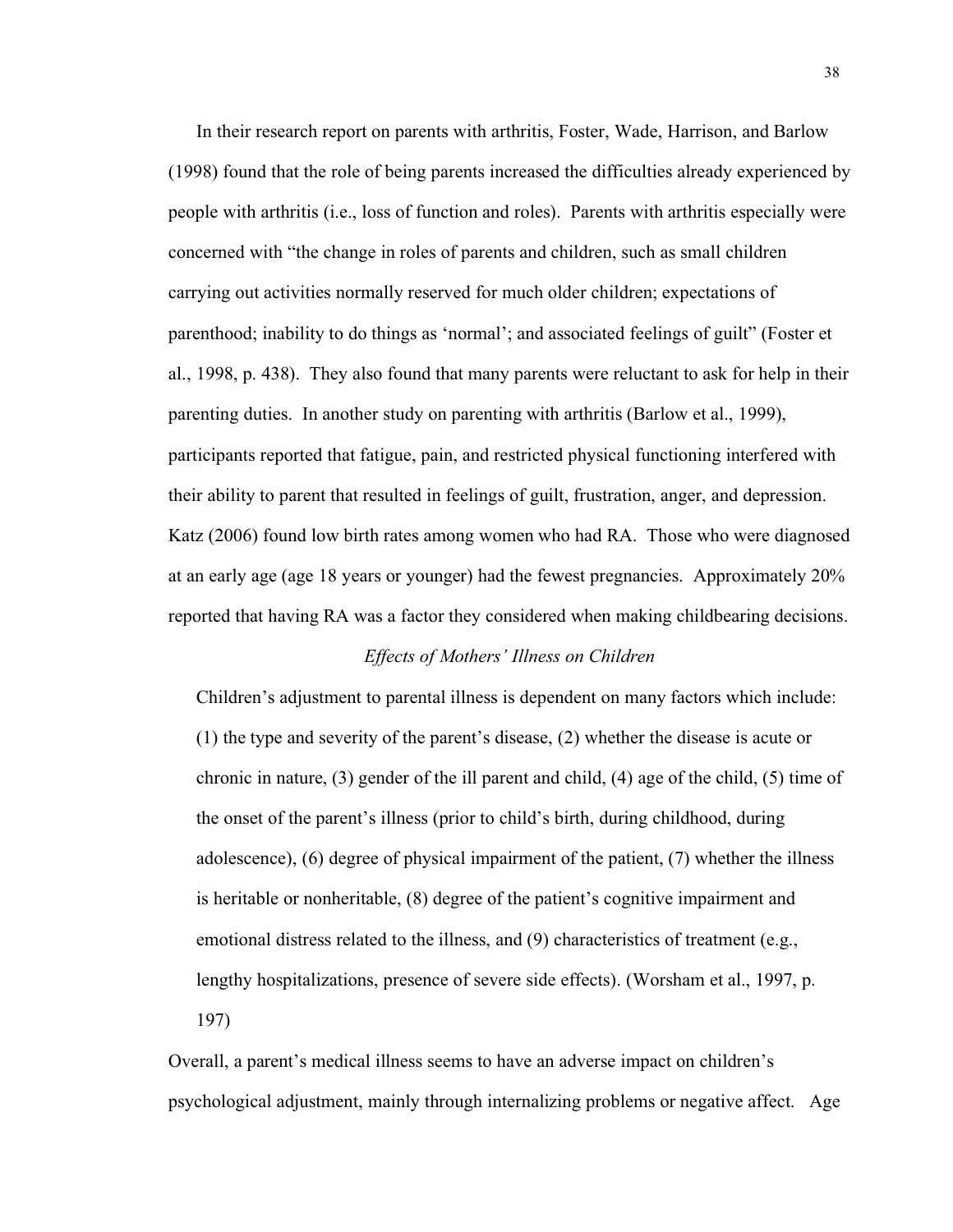or developmental level of the child seems to be an important factor; adolescents report more adjustment difficulties than younger children. However, children of physically ill parents still tend to fare better than those with psychologically ill parents (Worsham et al., 1997).

According to Howes, Hoke, Winterbottom, and Delafield (1994), studies suggest that parental illness can impact children's psychosocial adjustment. "...[T]he greater the parent's physical impairment, the greater the risk for adjustment problems in the children" (p. 3). Also, greater illness and more intensive medical treatments lead to poorer child functioning. If temporary separations between mother and children are necessary, anger at being abandoned and fear of losing their mother are typical reactions (Brenner, 1984). Ryan (1999) reported that most children of RA parents appear to adjust well. Those children with difficulties had parents who were not able to accept their medical condition and/or the children "resented their parent's illness, and showed little consideration or compassion" (Ryan, 1999, p. 511).

Segal (1998) found that the illness of one parent can seriously undermine the children's trust of both parents. "Consciously or unconsciously, the child may blame the 'healthy' parent for the illness or may fear they will turn against the child" (Segal, 1998, p. 502). These feelings may force children to take on the role of the ill parent because they believe that they are now alone or that they are the only caregiver for the ill parent. Children with ill parents may develop aggressive and guilty feelings toward both parents and/or other caregivers.

Often chronically ill mothers mention that they are not capable of meeting the needs of their children and they feel as though they neglect them. Child neglect can be defined as children whose caretakers "are unwilling or unable to become involved with them and who are emotionally and sometimes physically absent" (Brenner, 1984, p. 115). Three forms of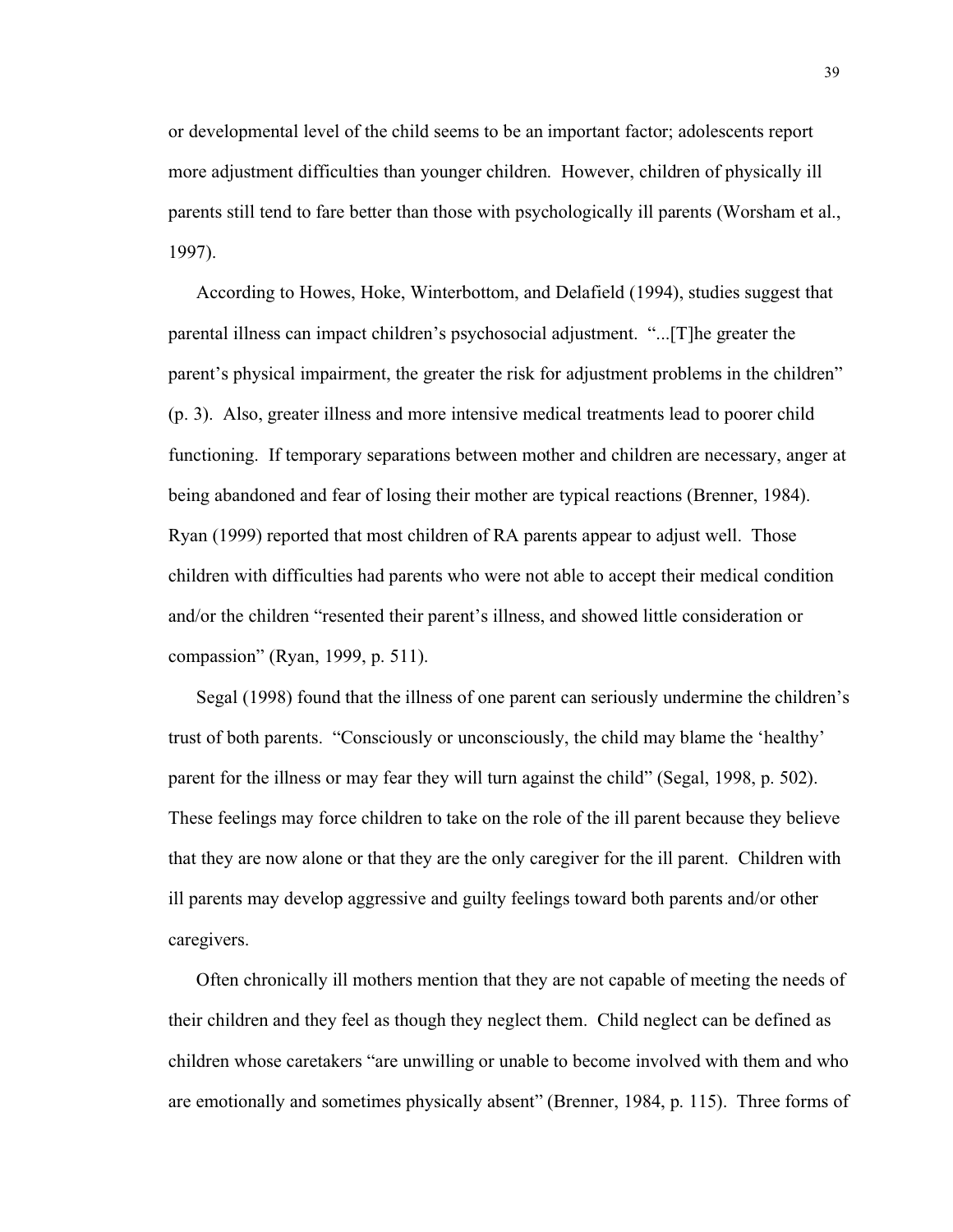child neglect are: physical, educational, and emotional. Physical neglect occurs when living conditions are unhealthy (unsanitary) with lack of sufficient food in the dwelling. Often children are unbathed and dirty. Educational neglect occurs if children are not registered for school or if they are kept at home for three or more days per month to earn money or care for siblings (Brenner, 1984). Emotional neglect occurs when parents ignore or are passively indifferent to their children's requests for attention and affection. There are varying degrees of each form of neglect. However, unintentional parental neglect is a concern for chronically ill mothers.

Early exposure to illness, "either directly or within the family, has been linked to the development of medically unexplained symptoms both in childhood and adult life" (Fisher & Chalder, 2003, p. 439). There may be a transmission of illness behaviors and beliefs from one generation to the next through learned experiences (Crane & Martin, 2004). *Adolescent Adjustment*

Adolescence is a stage in life where extensive physical, social, and psychological changes occur. Some adolescents embrace these changes and view this as a time for further growth as they seek to discover their identity and separate from their parents. Others find the changes overwhelming and have difficulties adapting to new demands and expectations (Rice, Herman, & Petersen, 1993).

These reactions are consistent with Power's (1977) study of adolescents with chronically ill parents. He discovered that adolescents displayed either positive or negative reactions to their parent's chronic illness. Negative adolescent reactions included resentment and flight. Increased hypochondrial symptoms also were reported. Other studies reconfirmed this (Allaire, 1988; Hirsch, Moos, & Reischl, 1985; Morgan et al., 1992). Positive adolescent reactions included utilizing the parent's illness as an opportunity for personal growth, developing a more cohesive parent-child relationship,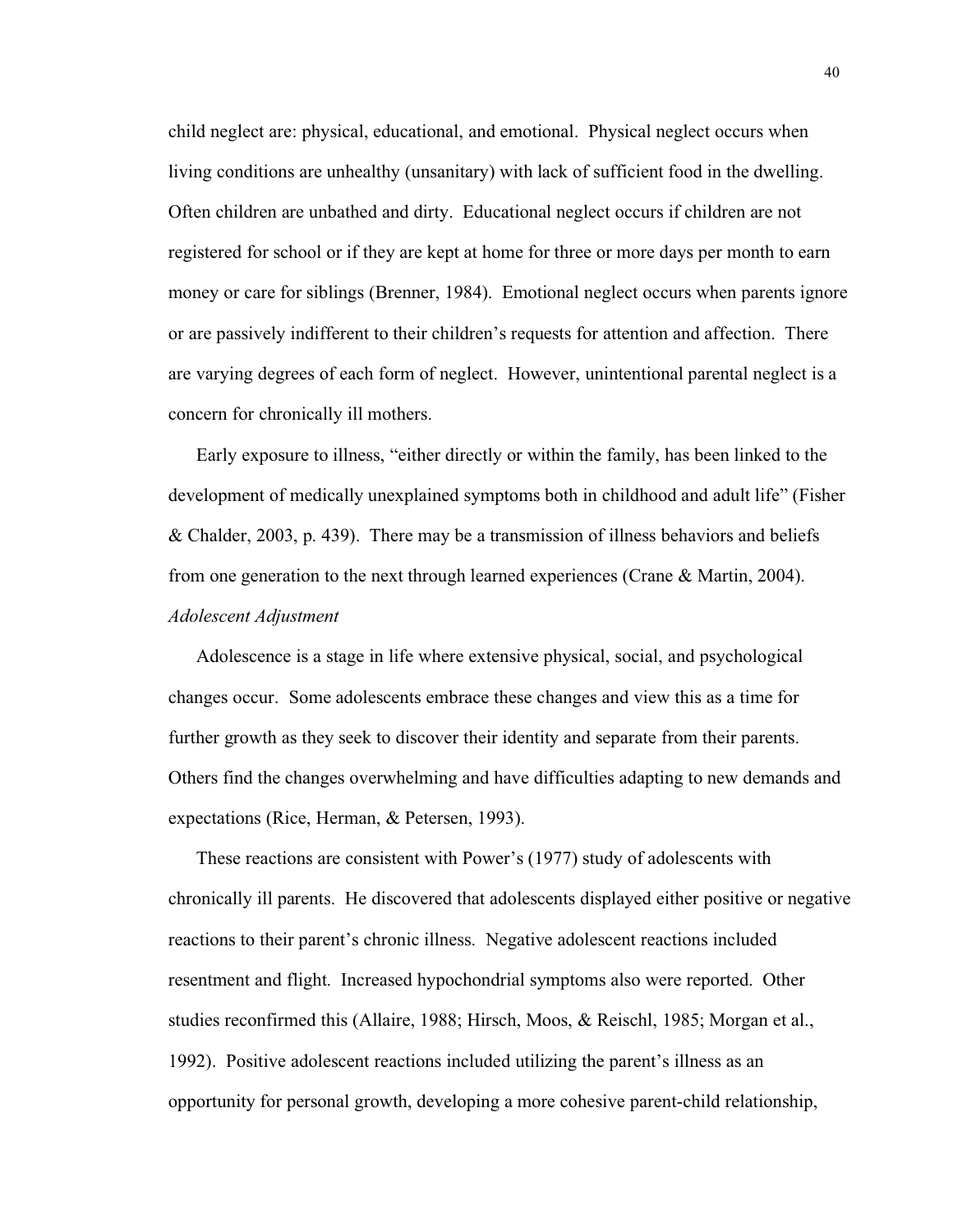increasing sensitivity toward others, and instilling a feeling of accomplishment (Blackford, 1992; Johnston, Martin, Martin, & Gumaer, 1992; Mukherjee et al., 2002). The ability to assume additional family responsibilities and care for ill parents developed a sense of hope in the adolescents. They felt that their efforts were important to the parent and other family members. However, continual feelings of anxiety and mourning of gradual family loss were common to all adolescents (Power, 1977).

Older children are more mature than younger children in their thinking. They can identify with parental illness and better understand the resulting difficulties. Their reactions tend to be closer to those of an adult with feelings of apprehension, loneliness, helplessness, anger, and "disappointment about the future for self and the family" (Johnston et al., 1992, p. 227). They may feel anger toward the ill parent and then guilt because of this. Embarrassment and shame about the illness is a common reaction. Personal feelings may be internalized because they feel a need to act grownup.

Morgan et al. (1992) studied the impact of physically ill parents on adolescents. These adolescents exhibited greater somatization and hyperactivity than peers with non-ill parents (Mikail & Baeyer, 1990). Furthermore, longitudinal data from the National Survey of Health and Development (Resnick et al., 1997) has indicated that adolescents with physically ill parents attend school less regularly, score lower on academic tests, and drop out of school sooner. The authors listed potential factors that could provide protection to these children such as clearly defined roles, a return to the best possible physical functioning of the affected parent, ample financial resources, a good premorbid marital relationship and effective coping mechanisms. Drotar (1994) suggested that adaptive temperament, socializability, and IQ (which have been shown to be protective factors against stress for children) also may provide a positive impact when dealing with the stress of parental health problems.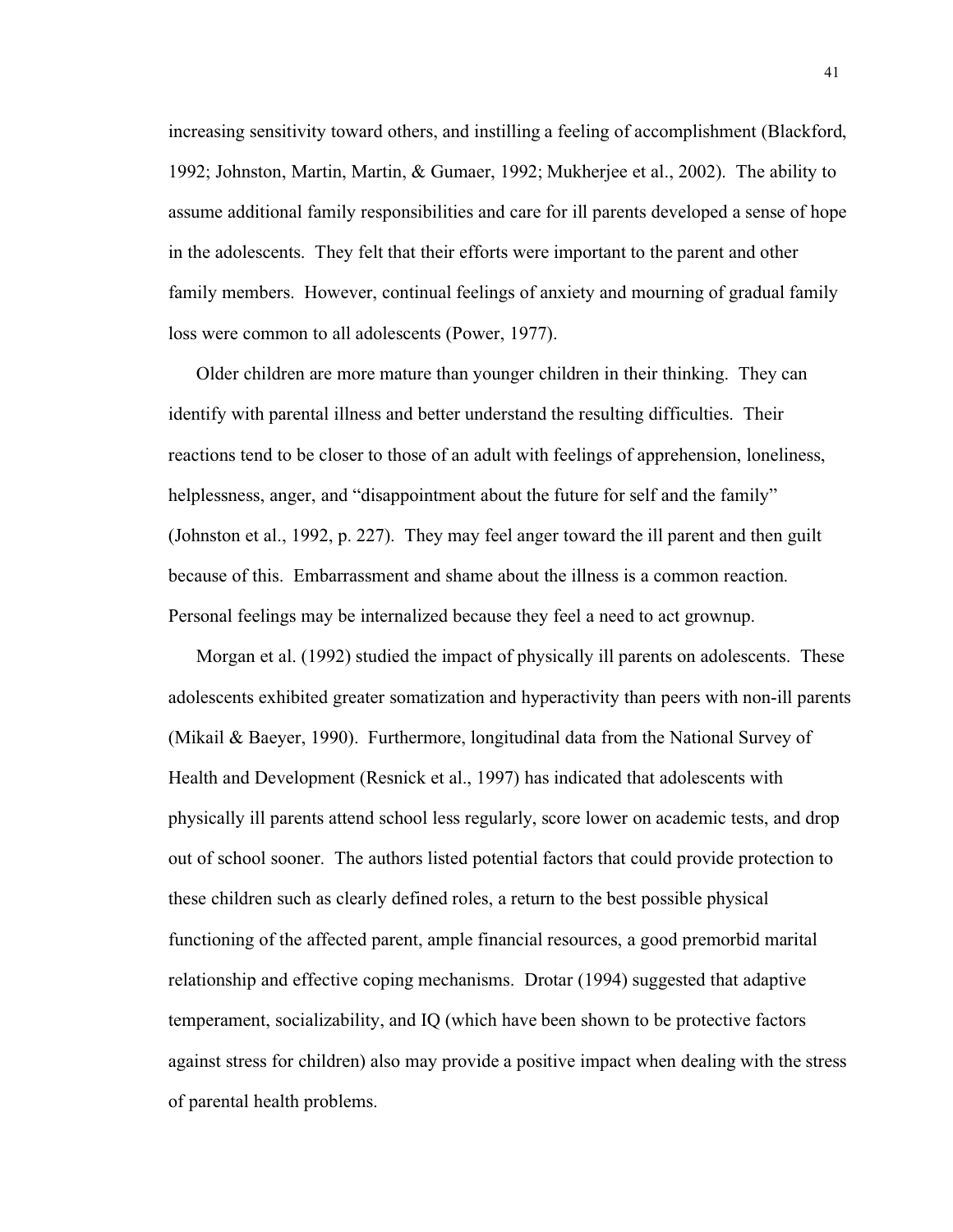## *Effects of Maternal Depression*

Depression is common in chronically ill mothers. It can greatly interfere in their ability to perform their daily functions which may lead to interpersonal, financial, and occupational difficulties (Gordon et al., 1989). Maternal depression has been linked to impaired parenting because mothers may become unresponsive, hostile, critical, intrusive, withdrawn, or inattentive to their children (Bigatti & Cronan, 2001; Blackford, 1992; Brennan, Brocque, & Hammen, 2003; Burge & Hammen, 1991; Burt et al., 2005; Hamilton et al., 1993; Pascoe, Stolfi, & Ormond, 2006; Whiffen, Kerr, & Kallos-Lilly, 2005; Zahlis & Lewis, 1998). Maternal depressive symptomatolgy "also may increase the probability that parental tension will spill over into negative interactions with children" (Almeida et al., 1999, p. 50).

Parental depression has been shown to be related to child adjustment and development (Henderson, Sayger, & Horne, 2003; Thomas, Forehand, & Neighbors, 1995). Woods and Lewis' (1995) study on women with chronic illness found that depressed behavior of mothers affected their children's development, particularly in areas of peer interaction and self-esteem. Maternal depression also has been correlated with depression in children (Burke, 2003; Hammen et al., 1987; Hammen & Brennan, 2003; Robila & Krishnakumar, 2006). Children's cognitive, emotional, and behavioral problems such as aggression, lower intellectual competence, hyperactivity, antisocial behavior, and social inhibition have been associated with parental and maternal depression (Conrad & Hammen, 1989; Kim-Cohen, Moffitt, Taylor, Pawlby, & Caspi, 2005; Leftwich & Collins, 1994; Nelson, Hammen, Brennan, & Ullman, 2003; Spence, Najman, Bor, O'Callaghan, & Williams, 2002). Parental depression also has been associated with increased risks in their children for depression, substance abuse, somatic symptomatology, internalizing problems, school problems, and behavioral impairment (Brody et al., 1999; Conrad & Hammen, 1989;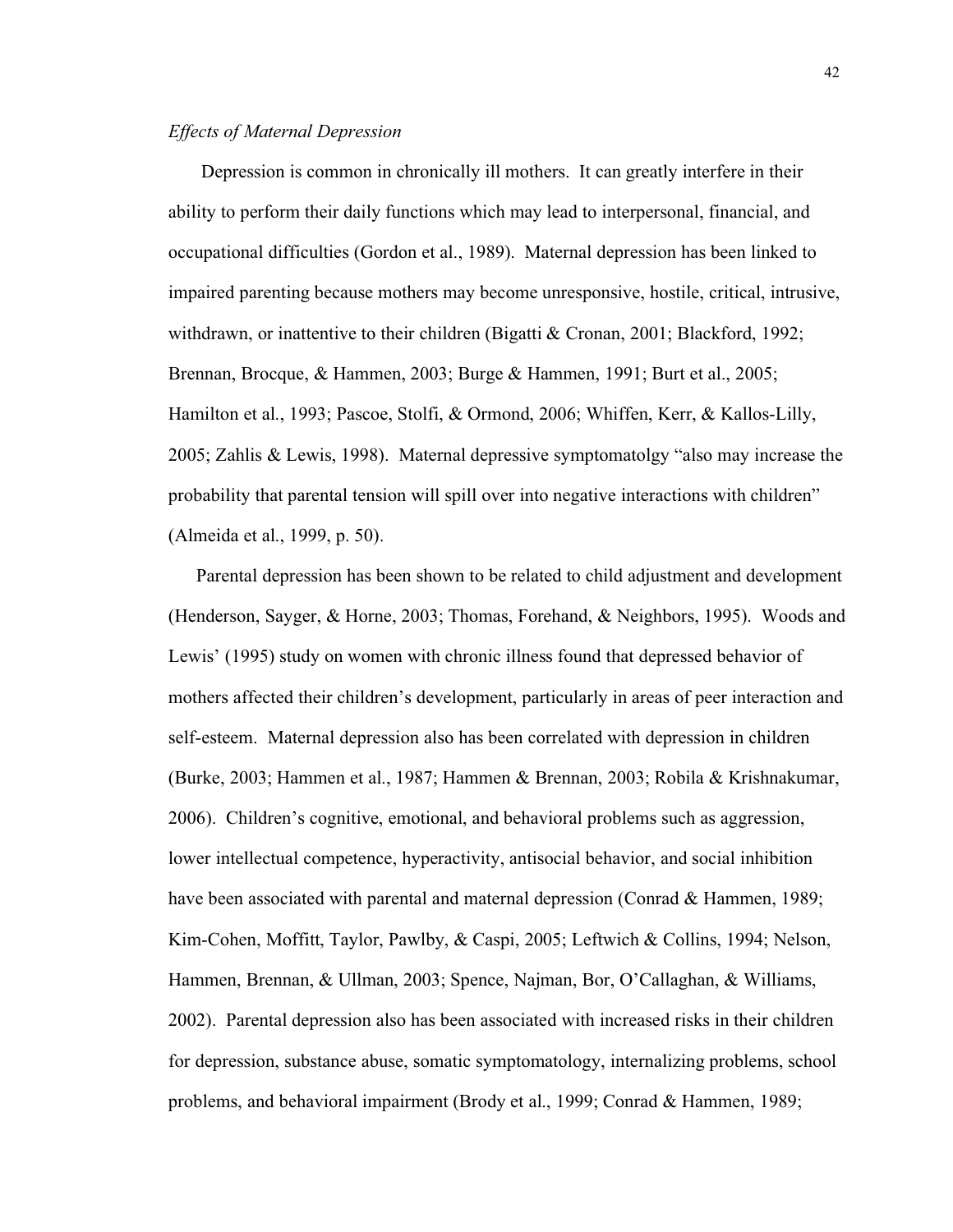Frankel & Harmon, 1996; Hamilton et al., 1993; Hirsch et al., 1985; Jacob & Johnson, 1997; Keller et al., 1986; Murray, Halligan, Adams, Patterson, & Goodyear, 2006; Steele, Forehand, et al., 1997).

Jacob and Johnson (1997) described the effect of parental depression on children as a "family systems model of depression" since the parent's depression impacts relationships within the family. "Parental depression may have broader influences on the family than previously acknowledged" (Jacob & Johnson, 1997, p. 404). When a depressed mother is not accessible to her children, the nature of their relationship is changed. This alteration in the family structure is described as a form of morphogenesis by Woods and Lewis (1995).

# *Children's Depression*

Prior to adolescence, girls and boys have the same rate of depressive symptoms. However, beginning in adolescence and continuing into adulthood, females have significantly higher rates of depressive symptoms than males (Burt et al., 2005; Lyons, Carlson, Thurm, Grant, & Gipson, 2006). Rice et al. (1993) also reported that during adolescence, the rate for depression abruptly increases with it being much higher for girls than for boys. This may be due to the different challenges that emerge during this time, such as gender stereotypical expectations and role conflicts, but it also may be due to adolescent girls' higher frequency for disclosing affective responses than boys (Hankin, Mermelstein, & Roesch, 2007). In addition, "[c]hildren of depressed parents are at greater risk for developing depression, both from their increased genetic vulnerability and from the lack of availability and stability of their ill parent" (Hendren, 1990, p. 259).

Symptoms of adolescent depression can vary. Typically, they include indecisiveness, social withdrawal, low self-esteem, pessimism, fatigue, loss of interest or pleasure in activities, persistent sadness, inability to sleep, and decreased appetite (Bernt & Zinn, 1988). However, atypical symptoms may include increased appetite and sleeping, weight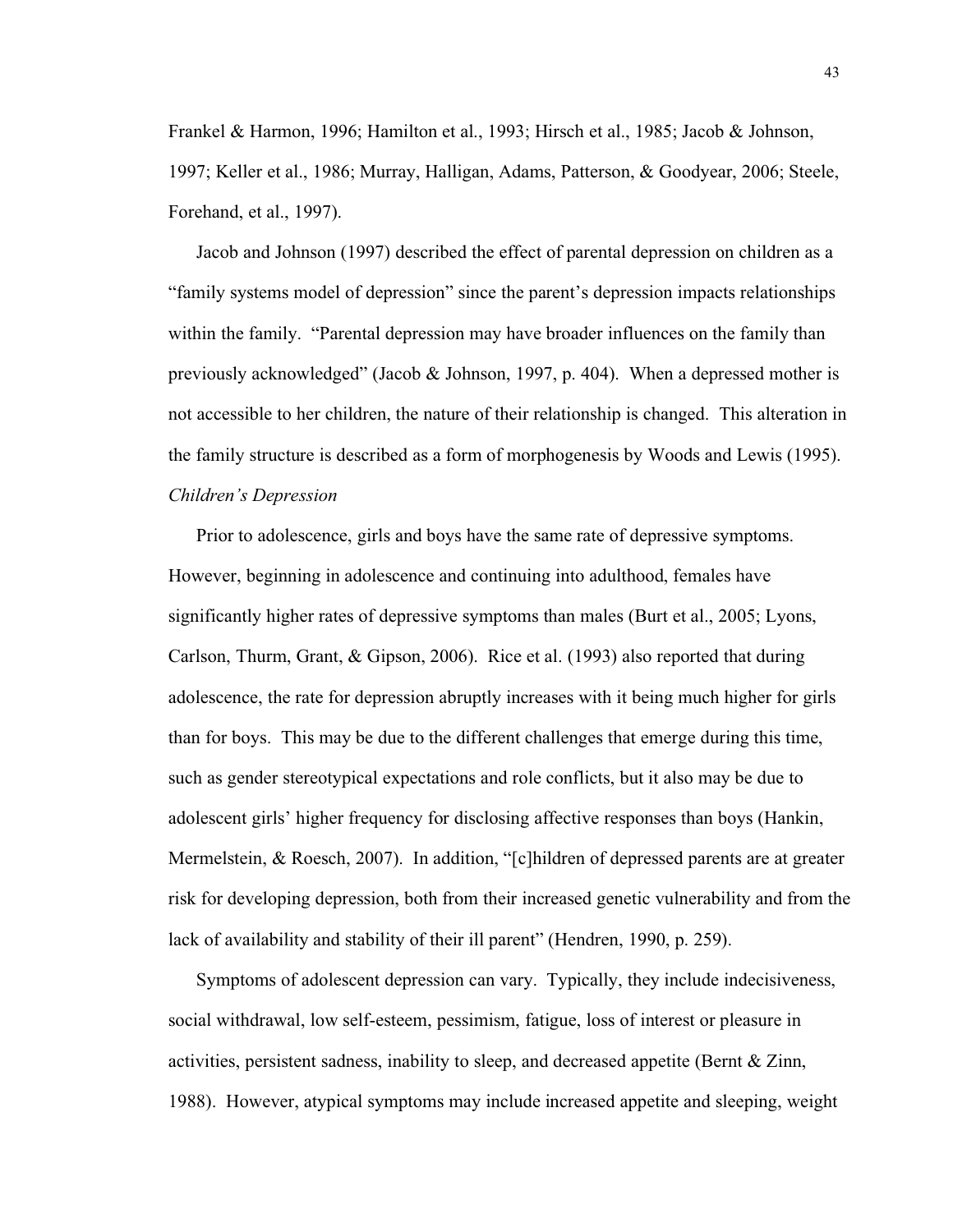gain, not feeling better in response to pleasurable activities, slow reactions and movement, and difficulty engaging in conversation (Powell, Denton, & Mattsson, 1995; "Depression in Children and Adolescents", 2000). A 10-year follow-up study of children with depressed parents revealed a higher incidence of depression, panic disorder, phobias, and alcohol dependence than for those with non-depressed parents. As adults, these children had lower levels of functioning in their work, home, marriage, and their own families (Beardslee, Versage, & Gladstone, 1998).

#### *Effects of Parental Chronic Pain on Children*

Research regarding the influence of parental chronic pain on children has provided mixed results. Some studies have found an association between parental and child pain (Evans & Keenan, 2007). Saunders, VonKoroff, LeResche, & Mancl (2007) found that specific pain conditions, such as back, head or stomach pain, co-occurred in mothers and their children. Mikail and Baeyer (1990) stated that " as many as 78% of individuals with chronic pain come from families in which at least one family member has chronic pain" (p. 51). The results of their study on the relationship between parental chronic pain and children's general adjustment showed that children of chronic headache sufferers had more somatic concerns than children of headache-free parents. Jamison and Walker (1992) found that parents with higher levels of emotional distress, pain behavior, and disability had children who reported more frequent episodes of pain. They concluded that "children of parents with chronic pain may be at risk for illness behavior, especially when the parents exhibit reactions to their pain" (p. 329).

However, other studies have found no association between parental and child pain. In their study on the impact of parental chronic pain on children, Roy, Thomas, Mogilevsky, and Cook (1994) concluded that there was little evidence of parental chronic pain affecting the psychosocial well-being of their children. Similarly, Jones, Silman, and Macfarlane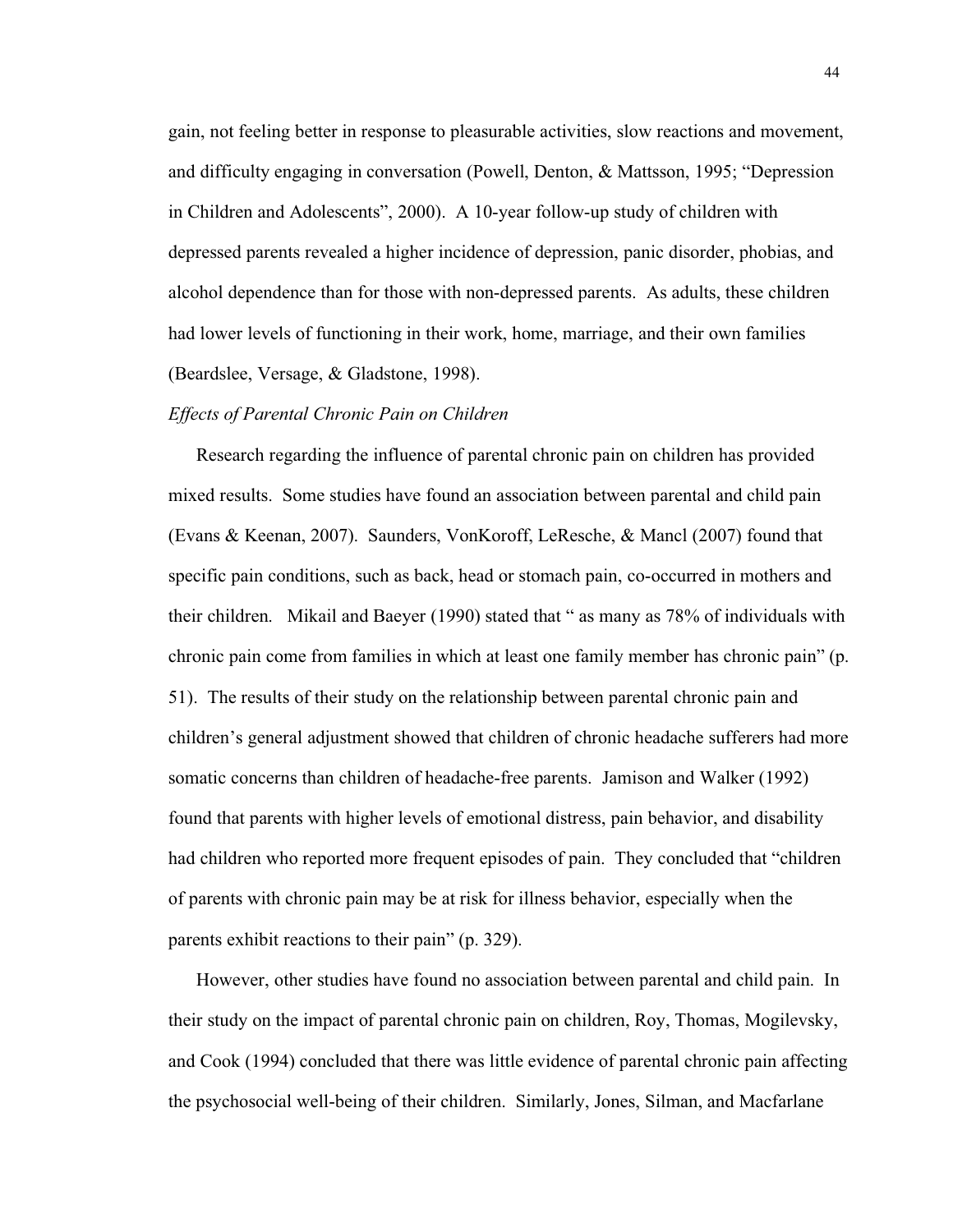(2004) concluded that "[p]arental pain is not a risk for child pain. Pain behaviour is not learned. Rather, child pain is probably attributable to individual factors and the social environment" (p. 1152). More research is needed to resolve this conflicting evidence.

# Rheumatoid Arthritis

## *Incidence, Definition, and Symptoms*

According to data from the National Health Interview Survey for 2003-2005, an estimated 21.6% (46.4 million or approximately 1 in 5) U.S. adults have doctor-diagnosed arthritis (CDC, 2007; Hootman, Bolen, Helmick, & Langmaid, 2006). Arthritis is the leading cause of disability in our country. Although it is associated with substantial activity limitation, reduced quality of life, high health-care costs, and work disability, nearly two-thirds of affected people are less than 65 years-old. Arthritis-attributable work limitation "is highly prevalent, affecting millions of Americans and one-third of adults with doctor-diagnosed arthritis" (Theis, Murphy, Hootman, Helmick, & Yelin, 2007). During 2003-2005, nearly 19 million people reported arthritis-attributable activity limitations, and in 2003, direct medical costs for this disease were \$81 billion (CDC, 2007; Hootman et al., 2006). RA occurs in approximately 1% of the U.S. population or 2.1 million people. "[S]ome recent studies have suggested that the overall number of new cases of rheumatoid arthritis actually may be going down" (National Institute of Arthritis and Musculoskeletal and Skin Diseases (NIAMS), 2004a, n.p.). Seventy percent of those affected by RA (1.5 million) are women (Arthritis Foundation, 2007c; MFMER, 2006; NIAMS, 2004a). Work disability is a serious problem in RA (Eberhardt et al., 2007; Verstappen et al., 2007). RA is estimated to economically cost the United States approximately \$65 billion per year in lost productivity and medical care (CDC, 2003; Orengo, Wei, Molinari, Hale, & Kunik, 2001). "The cost of medical care for RA patients is reported to be three times higher than that for persons of the same age and gender who do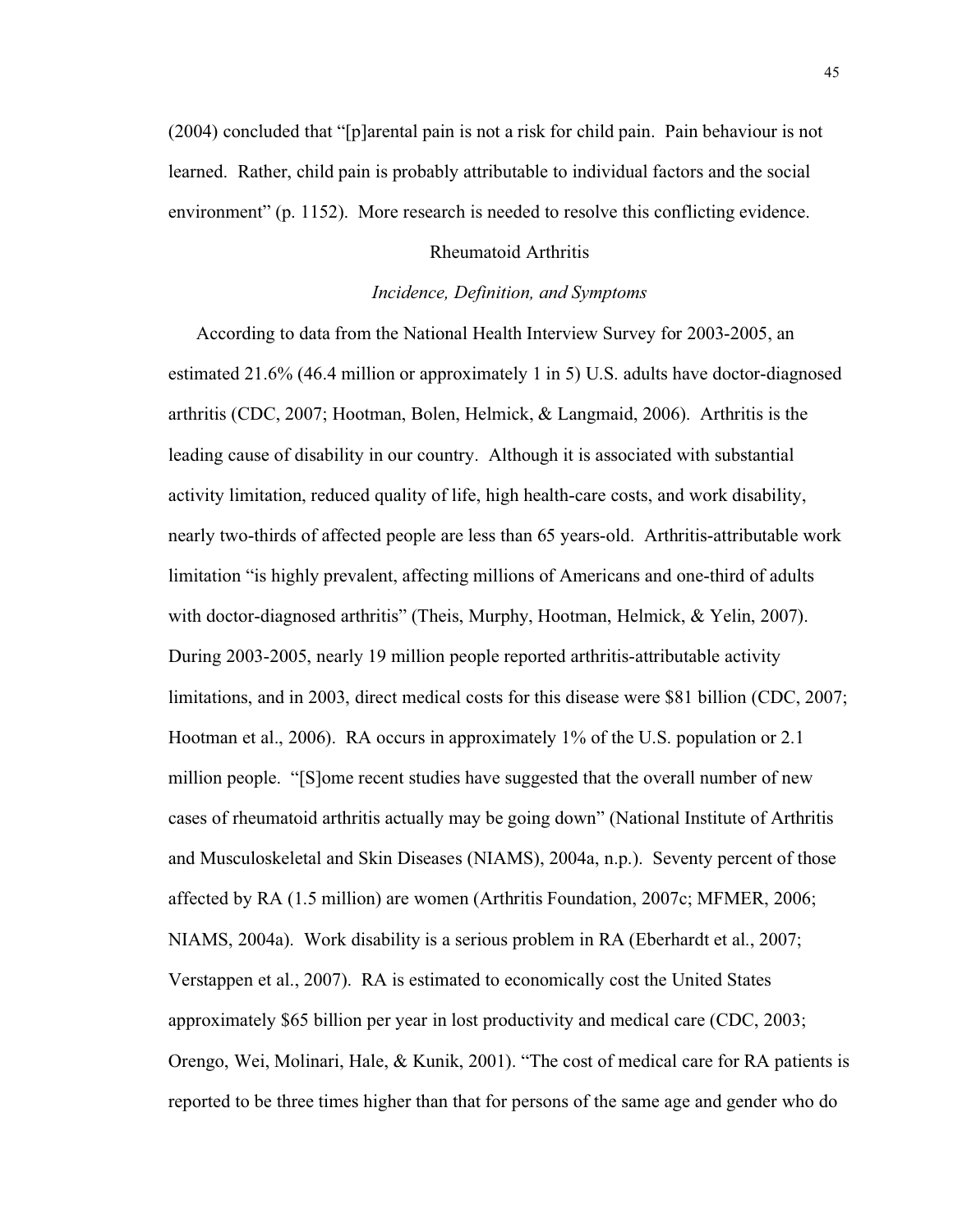not have RA" (Orengo et al., 2001, p. 46).

The term "arthritis" encompasses over 100 different diseases and conditions whose primary characteristics include aches, pain, swelling, and stiffness in or around joints (CDC, 2007; Sacks & Sniezek, 2003**)**. Rheumatoid arthritis (RA) is one of the four most common forms of arthritis (CDC, 2007). (Osteoarthritis, fibromyalgia, and gout are the other three conditions.)

RA meets the requirements of a chronic illness since it is a long-term illness (sometimes with permanent disability), is treatable but not curable, and interferes with the person's normal physical, psychological, and/or social functioning. It also is characterized by relatively stable periods of time that are interrupted by periods of acute episodes of illness which may require medical attention. RA is a chronic, systemic, inflammatory disease that leads to restricted joint mobility and pain upon movement (Hagen, Smedstad, Uhlig, & Kvien, 1999; Holm, Rogers, & Kwoh, 1998; Moran, 1996). Beyond the typical symptoms of arthritis (pain, stiffness, swelling, and loss of joint function), RA has several unique features that differentiate it from other types of rheumatic diseases or conditions (MFMER, 2006; NIAMS, 2004a): These include:

1. Tender, swollen, warm joints with redness. RA is an autoimmune disease; the immune system attacks the person's own cells within the joints. In response, the body's defense system sends white blood cells (a normal part of one's immune system) to the joint lining or synovium. This causes a reaction or inflammation known as synovitis and it results in red, warm, swollen, puffy, painful joints that are typical symptoms of RA.

2. Symmetrical patterns of inflammation. Usually, RA occurs in both sides of the body at the same time. For example, if the right knee is affected, then the left knee will be as well.

3. Wrist and finger joints closest to the hand often affected. Although RA can affect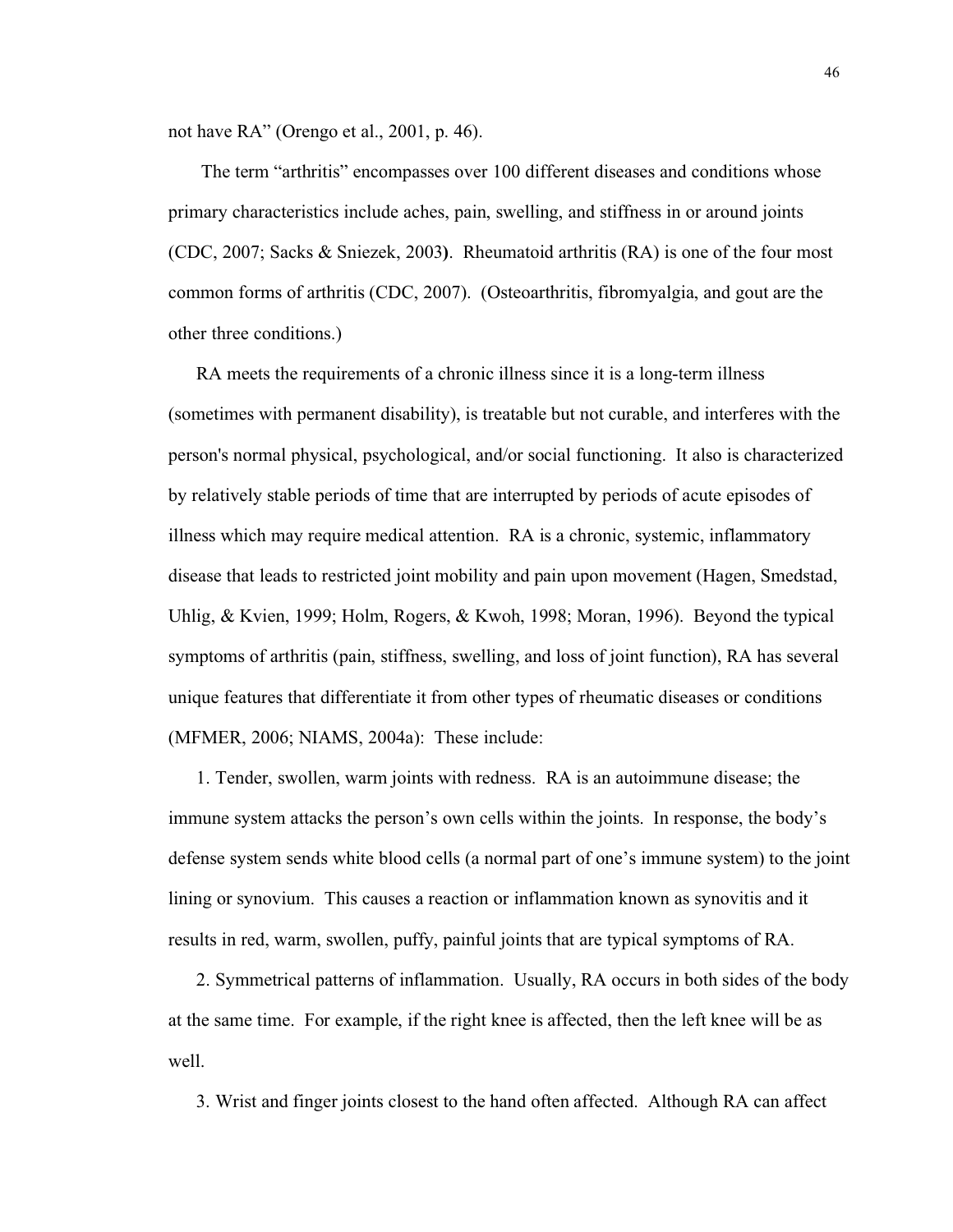many of the joints in the body, it frequently occurs in wrists, hands, feet, and ankles.

4. Fatigue, occasional fever, malaise ( general feeling of weakness or not being well).

5. Pain or stiffness in the joints or muscles especially in the morning or after periods of inactivity that last longer than 30 minutes. Inflammation and pain create loss of strength resulting in atrophied muscles (Shaul, 1995).

6. Symptoms in other body parts besides the joints. Some people with RA may develop rheumatoid nodules - bumps under the skin near the inflamed joint(s), anemia, dry eyes and mouth from inflamed tear and salivary glands, neck pain, and/or inflammation of the lining of the lungs, blood vessels, or the sac enclosing the heart (pericardium).

Pain is the most frequently reported symptom of RA (Edwards, Bingham, Bathon, & Haythornthwaite, 2006). In a 2003 nationwide survey among adults, 19% reported that they had experienced arthritis/joint pain within the past year (Research America, 2003). Often RA is accompanied by fatigue (Mancuso, Pincon, Sayles, & Paget, 2006). These two symptoms of RA are strongly associated with people's quality of life and they can affect participation in psychological intervention, medical treatment, and physical therapy (American Chronic Pain Association, n.d.; Stone, Broderick, Porter, & Kaell, 1997). According to Mengshoel and Forre (1993), there are two components to pain: (1) sensory related to somatic sensations, and (2) affective - related to people's reactions against pain. Together these comprise the pain experience.

Pain is reported more frequently by people who suffer from depression, emotional stress, fatigue, and anxiety (Croft, Rigby, Boswell, Schollum, & Silman, 1993; Snelling, 1990; Ward, 1994; Zautra, Parrish et al., 2007). According to Minnock, FitzGerald, and Bresniham (2003), women perceived pain as the predominant impairment of their health status. However, even with high pain levels, the quality of women's social roles as wife, mother, employee, friend, and homemaker influences their psychological well-being.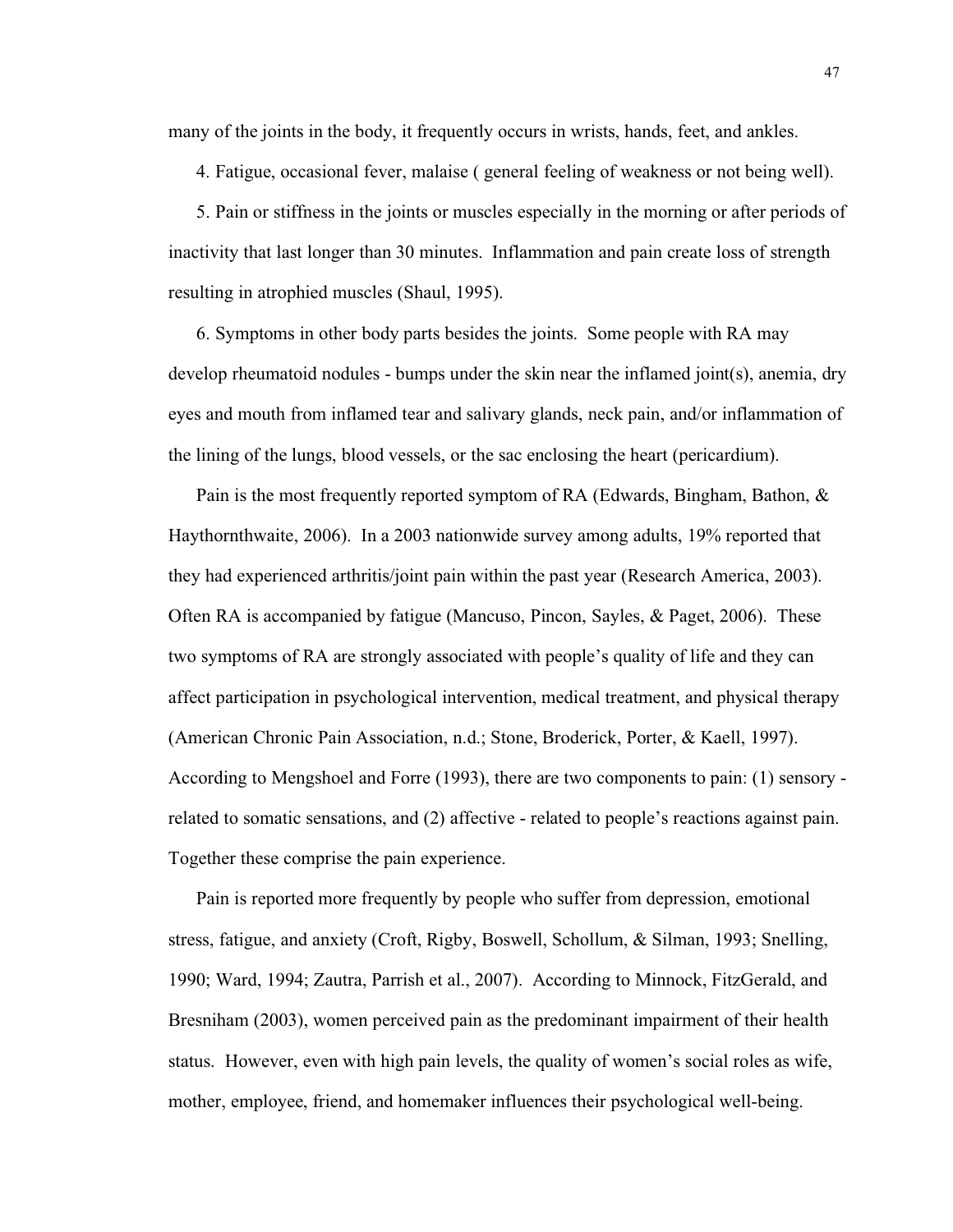Those with high pain level and high role quality experience more purpose in life and less depression than women with high levels of pain and low role quality (Plach, Heidrich, & Waite, 2003; Plach, Napholz, & Kelber, 2005). Self-efficacy ("the belief that one has the capability to manage the demands of a challenging situation in such a way as to attain a desired outcome") also has been attributed to lower levels of pain and negative mood, and higher levels of positive mood (Lefebvre et al., 1999, p. 425). Successful pain coping strategies may be attributed to greater self-efficacy (Keefe, Kashikar-Zuck et al., 1997).

"Up to 98 percent of people with rheumatoid arthritis (RA) report fatigue… . The percentage grows higher when depression or conditions like fibromyalgia,… are present, too" (Arthritis Foundation, 2007c, p. 1). One in five to one in seven people with RA also have FM (Leeb, Anedl, Sautner, Nothnagl, & Rintelen, 2004; Naranjo et al., 2002; Richards & Siegfried, 2006). This fatigue can be long-lasting and unwarranted because there has been no excess activity and the joints may be feeling fine (Arthritis Foundation, 2007c). To reduce fatigue, Carty, Conine, Holbrook, and Riddell (1993) recommended that women pace themselves to provide both systemic and joint rest, wear braces to support their joints, have two rest periods per day, sleep 8-10 hours per night, and sit when possible during the day. Periods of exercise also should be incorporated in this regimen.

Joint stiffness is another highly reported symptom of RA. Its nature and cause remain unclear. A study by Haigh, McCabe, Halligan, and Blake (2003) provided evidence that stiffness is not caused exclusively by destructive physical changes in joints. Three patients who experienced perceived joint stiffness (PJS) still reported stiffness in a limb even after it was amputated. The authors hypothesized that changes in the central nervous system also may contribute to joint stiffness.

In general, women with chronic illness report more physical symptoms and poorer physical health, seek health care later, and have greater functional limitations than men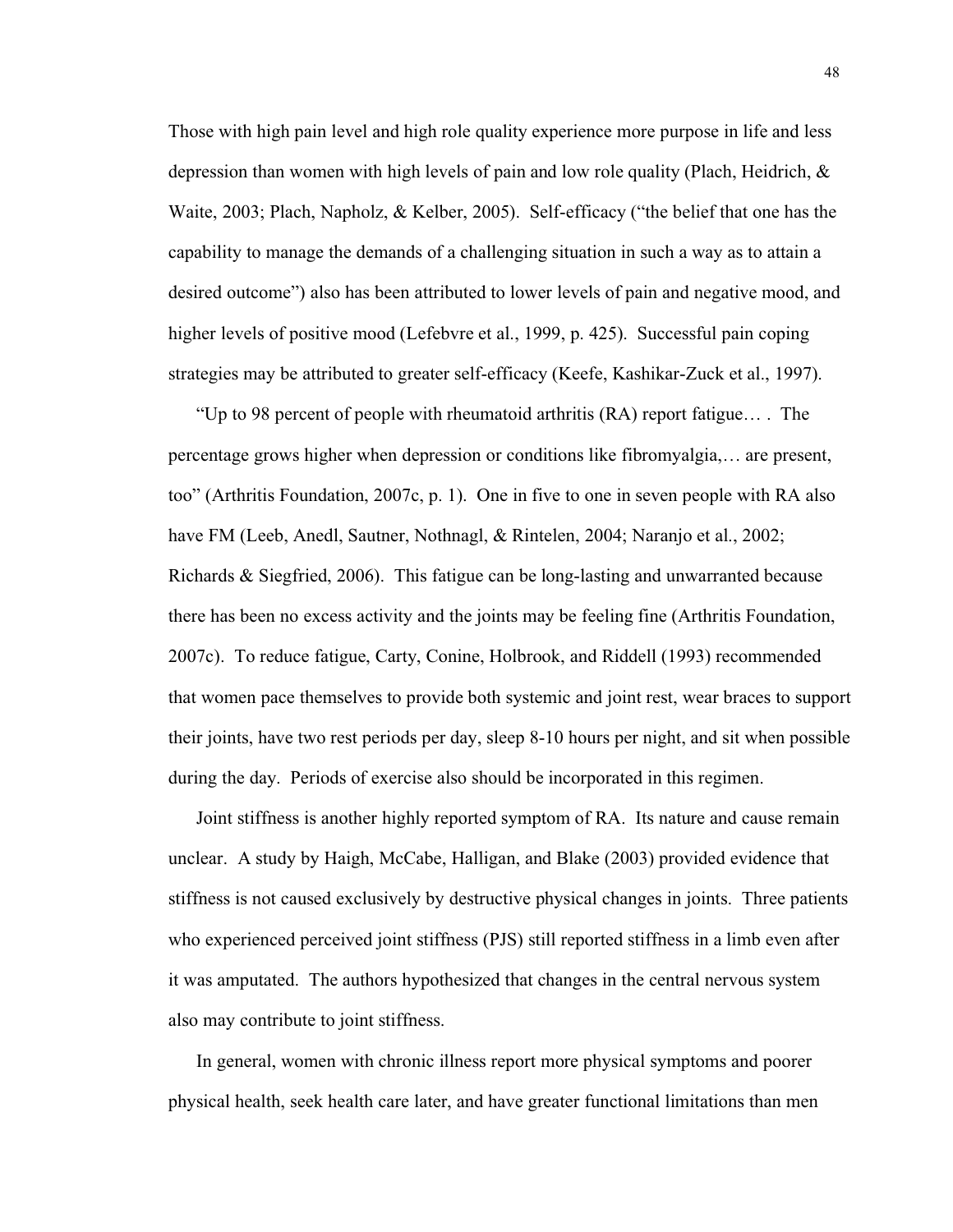(O'Neill & Morrow, 2001). Differences between genders in reporting symptoms, including those of RA, may be due to socio-cultural values whereby it is more acceptable for women to be ill and discuss it. Women report more severe RA symptoms than men. This may be due to their experiencing more severe disease, having greater symptom perception, feeling less societal pressure to be "brave", or hormonal factors. "The issue of symptom reporting is important in RA because physicians rely heavily upon symptom reports to make treatment decisions" (Katz & Criswell, 1996, p. 441).

## *Diagnosis and Treatment of RA*

RA may be difficult to diagnose in its early stage because symptoms vary from person to person and they can mimic other conditions. Since there is no single test for this disease, physicians diagnose RA based on a variety of tools such as self-report of symptoms, physical exam, medical history, x-rays, and lab tests including an erythrocyte sedimentation rate (ESR) and rheumatoid factor antibody (Arthritis Foundation, 2007c; MFMER, 2006). People are diagnosed with RA when they meet at least four of the following seven criteria established by the American College of Rheumatology (ACR): (1) morning stiffness in and around joints lasting at least one hour before improvement, (2) arthritis in three or more joint areas with soft tissue swelling, (3) arthritis of hand with at least one swollen area, (4) symmetric swelling of same joint areas on both sides of the body, (5) rheumatoid nodules subcutaneous, over bony areas, (6) presence of serum rheumatoid factor in blood test, and (7) radiographic changes (erosion or bony decalcification) in hand or wrist joints. The first four criteria must have been present for at least six weeks (Arnett et al., 1988).

Early diagnosis of RA is essential so that treatment can be initiated as soon as possible in the course of the disease to prevent or limit the destruction of joints (Barrett, Scott, Wiles, & Symmons, 2000; Eberhardt, Larsson, & Nived, 1993; Moorehead & Fye, 2005;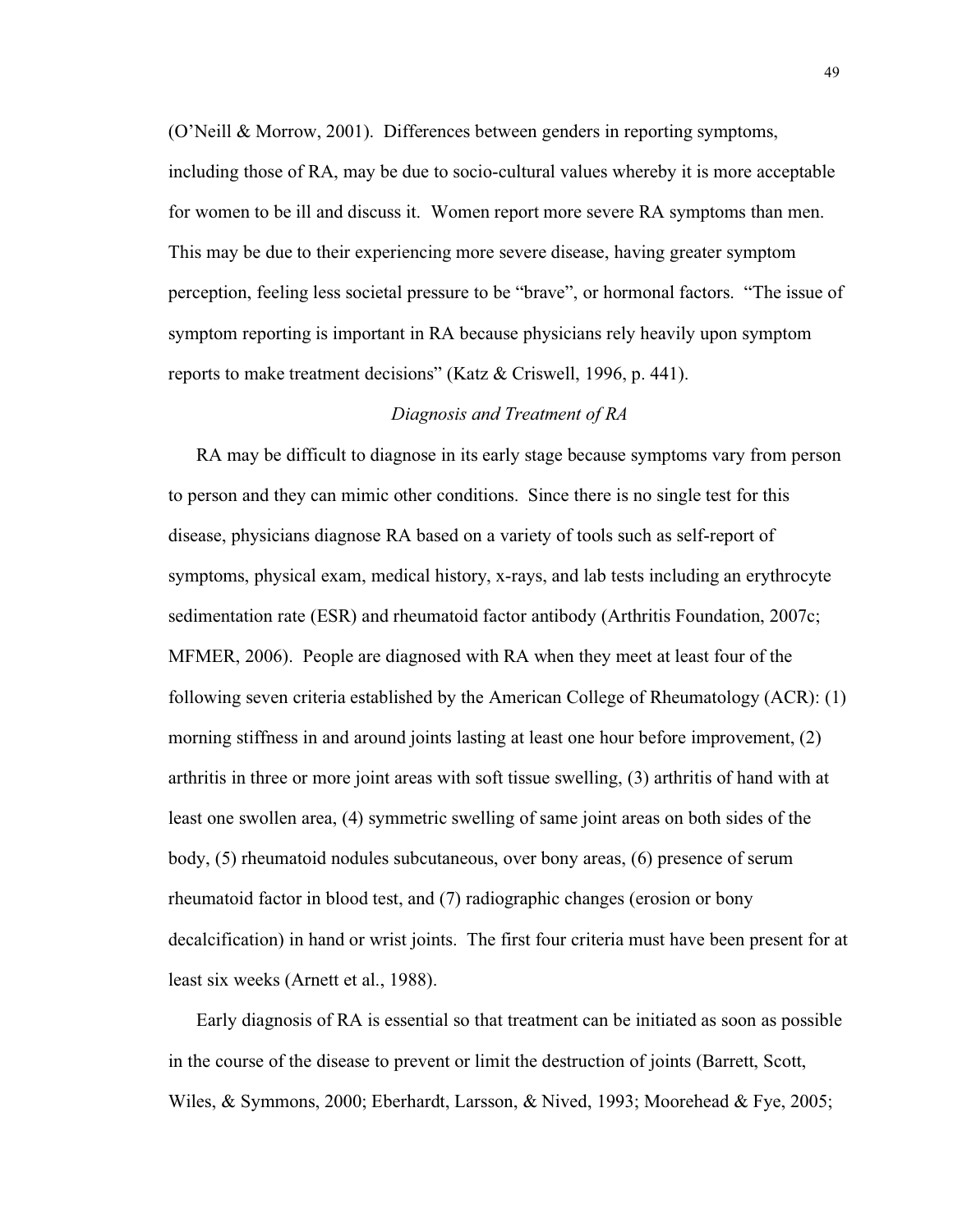NIAMS, 2004a; Wise & Isaacs, 2005). "Researchers studying rheumatoid arthritis now believe that it begins to damage bones during the first year or two that a person has the disease, one reason why early diagnosis and treatment are so important" (NIAMS, 2004a, n.p.). In many cases, the use of disease-modifying antirheumatic drugs (DMARDS) can slow or control the progression of this condition (Machold et al., 2002; MFMER, 2006). Typical goals of treatment for the physician and patient are to relieve pain, reduce inflammation and fatigue, slow or eliminate joint erosion, improve one's sense of wellbeing, gain control over the unpredictability of the disease, and increase mobility and the ability to function (Carr et al., 2003; Ryan, Hassell, Dawes, & Kendall, 2003). This is done through a variety of approaches such as medications, surgery, and lifestyle changes (i.e., physical therapy, rest and exercise, weight control, healthy diet, stress reduction) (Choi, 2004; MFMER, 2006; National Library of Medicine, 2005). However, some of these treatments produce unwanted side effects that reduce the quality of life and the physical and mental functioning of people.

## *Disease Activity Pattern for RA*

The activity level of this disease fluctuates and is uncertain. Unpredictable periods of remission often are followed by acute, painful exacerbation. These flare ups (flares) and relapsing episodes can occur without warning and if they are prolonged, there often is loss of function, significant work disability, and disfigurement (Barlow, 1998; Barlow, Turner, & Wright, 1998; Kennedy & Stokes, 2002; Potter & Zautra, 1997; Smith & Wallston, 1992). During periods of remission, the pain, swelling, difficulty in sleeping, and weakness decrease or disappear.

Shaul (1997) stated that rheumatoid arthritis is "prototypical of many chronic illnesses because it has a profound impact on activities of daily living. It frequently occurs during a person's most productive years and continues throughout life" (Shaul, 1997, p. 199).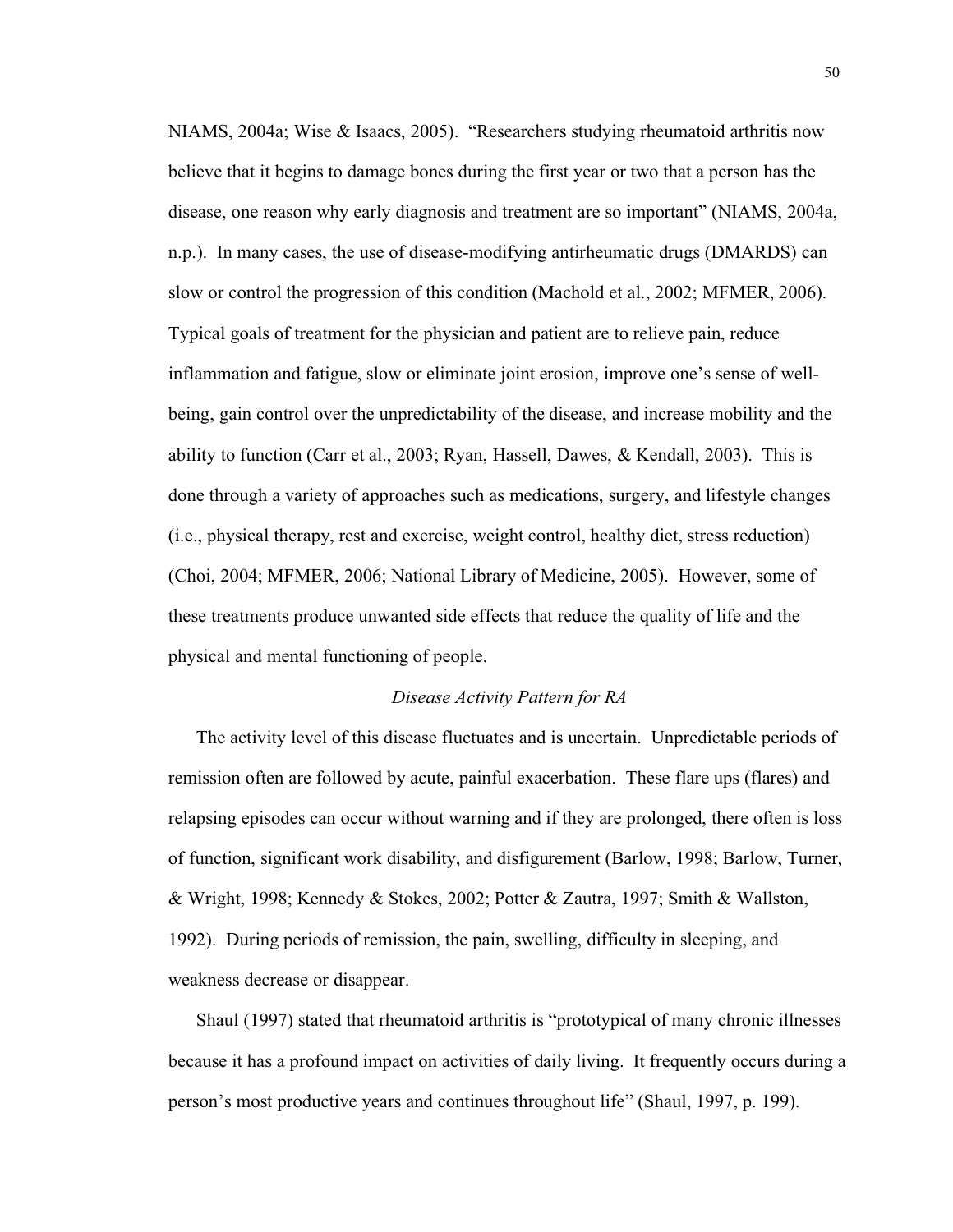Structural damage and functional loss appear to be greatest in the first five years of the disease (Kroot et al., 2000; Meenan, Kazis, Anthony, & Wallin, 1991). Yet, there is a progressive course to this disease (Moran, 1996; Zautra & Manne, 1992).

It has been thought that stressful life events, including negative childhood events, may play a part in the development of RA. However, current research does not support this (Arango & Cano, 1998; Carette et al., 2000; Dougall & Baum, 2001; Potter & Zautra, 1997). Instead, it appears that increases in daily stressors (e.g., demands of RA care, pain, fatigue, functional impairment) and interpersonal stress are associated with increased RA symptoms and disease activity (Affleck, Urrows, Tennen, & Higgins, 1997; Katz, 1998; NIAMS, 2004a; Zautra et al., 1998; Zautra et al., 1997). Women with strong marital relationships were less likely to be vulnerable to interpersonal stress (Zautra et al., 1998).

# *Prognosis and Progression of RA*

In terms of joint destruction, the progression of the disease occurs at a median rate of about 2% to 3% per year (Jantti, Kaarela, Belt, & Kautiainen, 2002). Between 50% to 70% of people with RA remain capable of full-time employment, but little is known about how job stress affects them (National Library of Medicine, 2005; Reisine & Fifield, 1995). However, after 10 or more years of RA, those people with severe RA may experience occupational disability and be unable to perform even simple activities of daily living such as dressing, eating, toileting, washing or household chores (Katz, 1995; Moran, 1996; National Library of Medicine, 2005; Wright et al., 1996). "[W]ithin approximately 10 years of disease duration, 50% of patients with RA who had been working during the year of diagnosis become no longer employed, mostly because of the RA" (Vliet Vlieland et al., 1994, p. 803). When a person with RA also has FM, there is even a worse prognosis for functional ability (Naranjo et al., 2002).

The progression of RA can be divided into three stages. During the first stage, white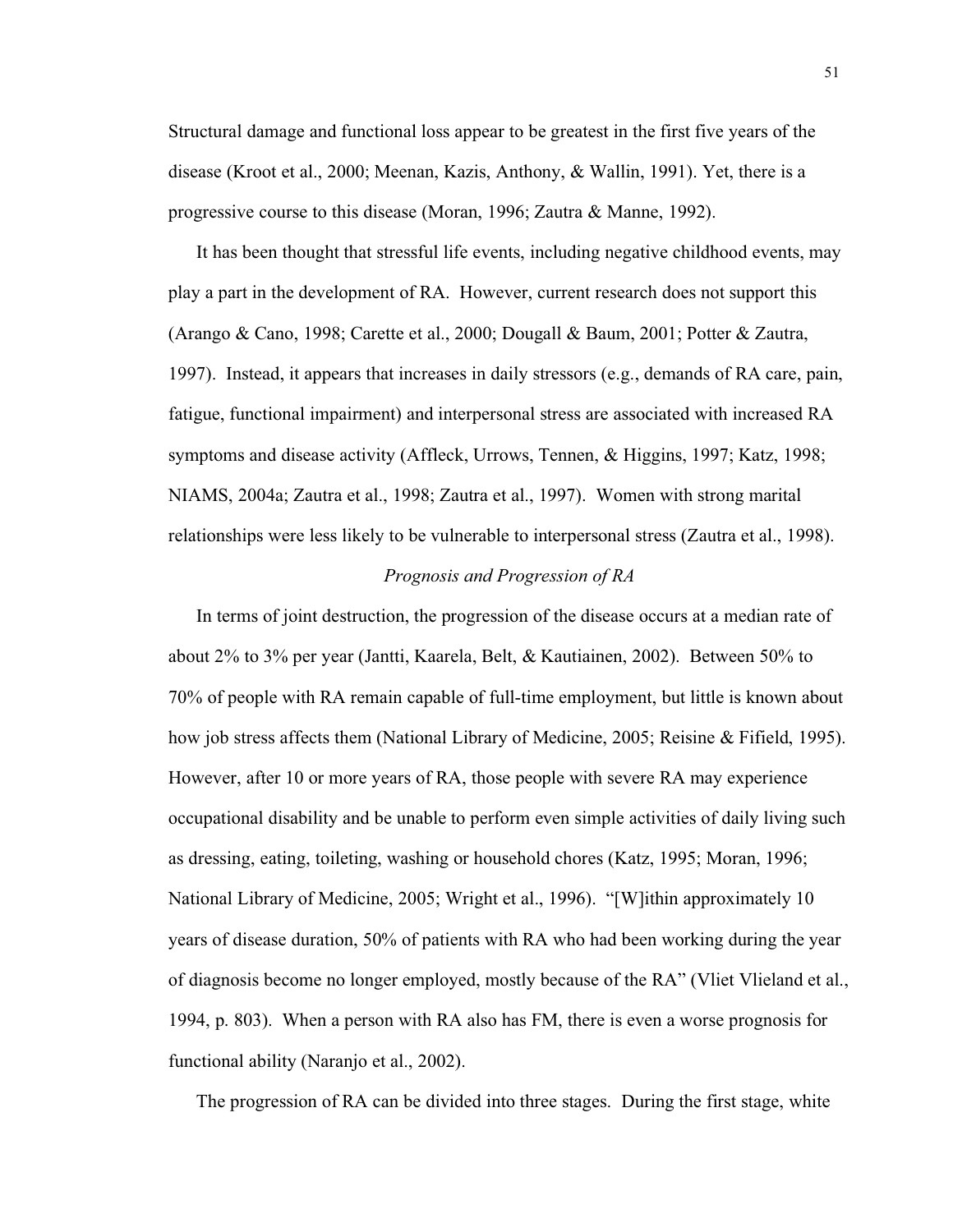blood cells travel to the synovial lining of the joint where redness, stiffness, warmth, and pain occur. In the second stage, abnormal growth of the synovial cells causes the membrane to become thicker which makes the joint swollen and puffy. In the third stage of RA, the inflamed synovial cells release enzymes that invade and destroy cartilage and bone within the joint. The joint then loses its shape (deformed) and alignment, becomes weak and incapable of working normally, and pain increases (Abbott Laboratories, 2007; Arthritis Foundation, 2007c; MFMER, 2006; NIAMS, 2004a).

The disease course of rheumatoid arthritis varies considerably from person to person. Early in the disease, people may notice general fatigue, occasional fevers, soreness, stiffness and aching (National Library of Medicine, 2005; NIAMS, 2004a). For some people, this may last only a few months to a year or two and then disappear, leaving no apparent damage (NIAMS, 2004a). Remission is most likely to occur during the first year with the probability decreasing as time progresses (Moran, 1996; National Library of Medicine, 2005). Other people may experience a mild or moderate disease course with alternating periods of worsening and remission of symptoms. For other people (approximately 30% of those with RA), this disease will be progressive and severe with nearly continual symptoms that last many years and lead to serious disability, joint damage, and deformity (King, 2003; NIAMS, 2004a). However, even with this severe form of RA, people can retain flexibility in many joints. Young (1992) explained that:

[a]though 10 to 20% of patients have a monocyclic disease course of mild symptoms, with remission occurring within 2 years, and an additional 10 to 15% experience a progressive, disabling disease course in spite of appropriate therapy, most RA patients (approximately 70%) experience unpredictable exacerbations and remissions of disease activity with progressive deformity and disability. (p. 619)

A topic that is not often mentioned with RA is the reduction in life span of people with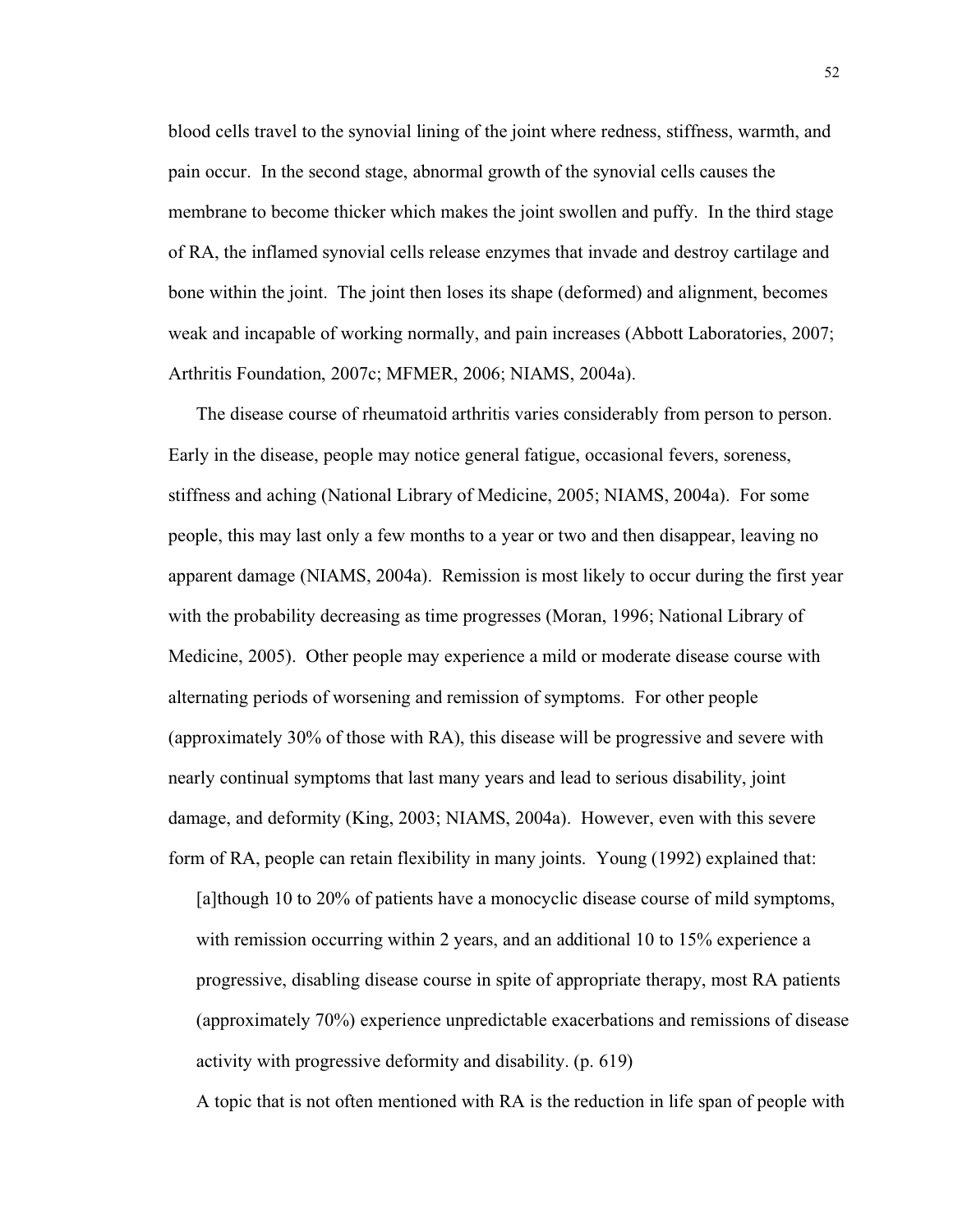this disease. People with RA have a shortened life expectancy by 3 to 7 years compared with the general population of the same age and sex. "Those with severe forms of RA may die 10-15 years earlier than expected. However, as treatment for rheumatoid arthritis improves, severe disability and life-threatening complications appear to be decreasing" (National Library of Medicine, 2005, p. 4).

Since RA is a systemic, chronic disease that creates inflammation throughout the body, the relationship between RA and cardiovascular disease recently has gained attention (Book, Saxne, & Jacobsson, 2005; Dedhia & DiBartolomeo, 2002; Janssen, Karnad, & Guntupalli, 2002; Klocke, Cockcroft, Taylor, Hall, & Blake, 2003; Soloman et al., 2003; Watson, Rhodes, & Guess, 2003; Wolfe, Freundlich, & Straus, 2003). An increased risk for cardiovascular disease has been associated with RA (Dessein & Joffee, 2006; Farragher & Bruce, 2006; Wolfe et al., 2003). However, at this time, the reasons for this are not completely understood although many believe that it is related to the systemic inflammatory burden of RA (Farragher & Bruce, 2006; Watson et al., 2003).

Besides the greater incidence of cardiovascular mortality in RA patients, "mortality from lung disease in patients with RA is about twice that of the general population" (Dedhia & DiBartolomeo, 2002, p. 844). In addition, there is evidence of early bone loss in premenopausal women who have RA (Tourinho, Stein, Castro, & Brenol, 2005) and of RA being triggered by *Proteus mirabilis* microbes that cause urinary tract infections (Ebringer & Rashid, 2006). Chronic systemic inflammation also seems to predispose people to both insulin resistance and diabetes mellitus (Doran, 2007).

### *Risk Factors for RA*

While a specific cause of RA is unknown, it is suspected that there are several interacting factors involved in developing this disease. These may include: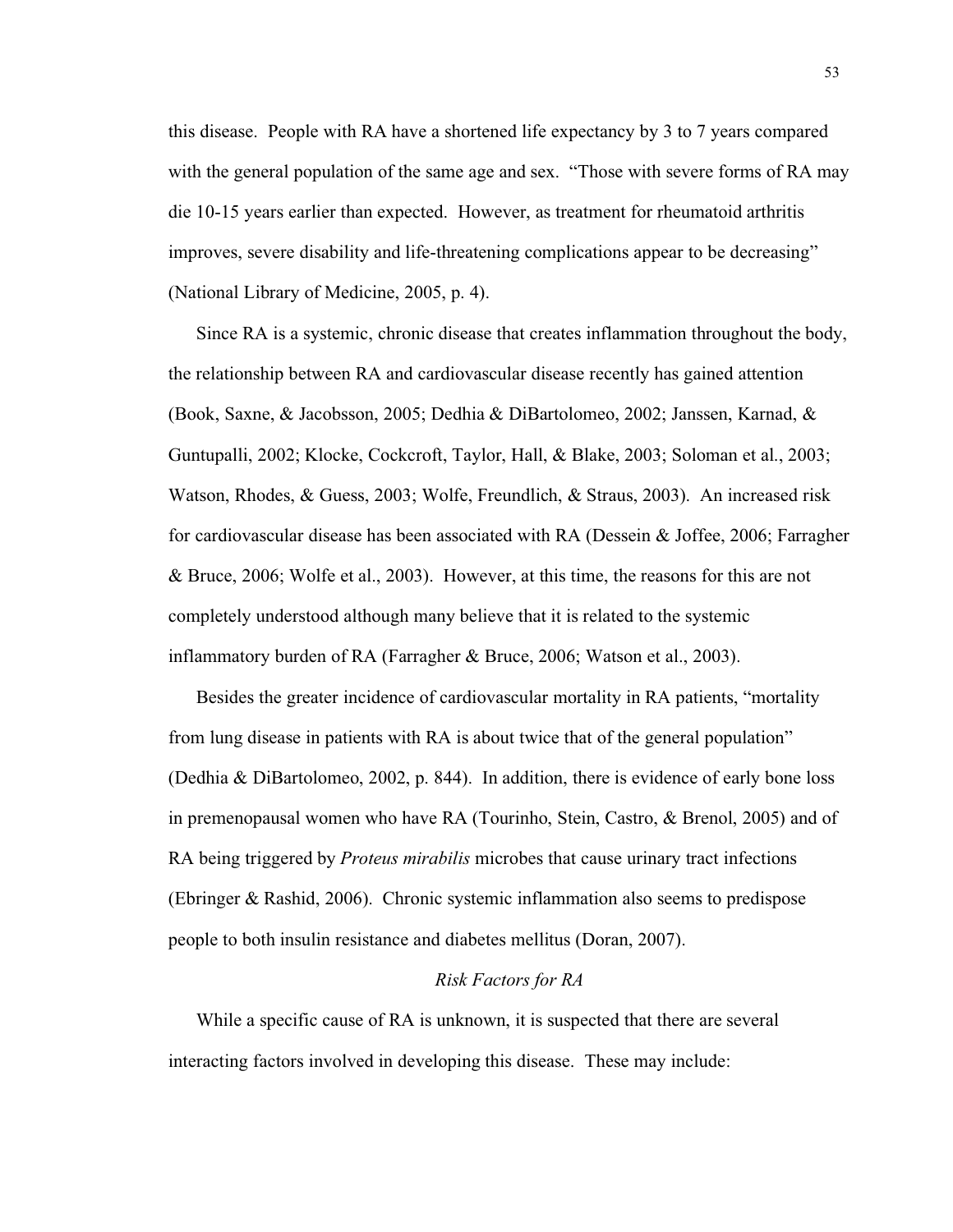## *Genetic Predisposition*

Researchers have determined that when one identical twin has RA, the other sibling has a 15% chance of developing the disease. This is substantially higher than the 0.08% risk in the general population. Also, certain genes (HLA-DR4) connected with the immune system have been associated with the tendency to develop RA. Yet some people with RA have these genes and others do not. Researchers still are trying to find specific genes that are responsible for the susceptibility, persistence, and severity of RA and believe that more than one gene is involved (Arthritis Foundation, 2007c; NIAMS, 2004a; Reveille, 2005; Symmons, 2002).

# *Immune Response*

RA is known as an autoimmune disease because the immune system attacks its' own body tissues. Researchers do not know what triggers this type of response, but chronic joint inflammation causes a release of proteins that, over time, can create thickening of the synovium (joint lining). This leads to joint destruction and damaged cartilage, tendons, ligaments, and bones (MFMER, 2006). Potter and Zautra (1997) reported that stressful life events can affect the disease activity of RA. "Major life events such as family death, divorce, and catastrophic illness... [can] suppress some immune parameters" and produce a large decrease in disease activity (Potter & Zautra, 1997, pp. 319, 322). Small life events, defined as "frequent, minor, short-lasting daily stressful conditions such as family arguments, financial concerns, and general hassles associated with daily life...[can] enhance other important immune responses" (Potter & Zautra, 1997, pp. 319, 322). These can cause an increase in RA symptoms.

# *Infection*

Some researchers believe that RA is triggered by viral or bacterial infections. While there is no single organism that is responsible for all cases of RA, a substantial number of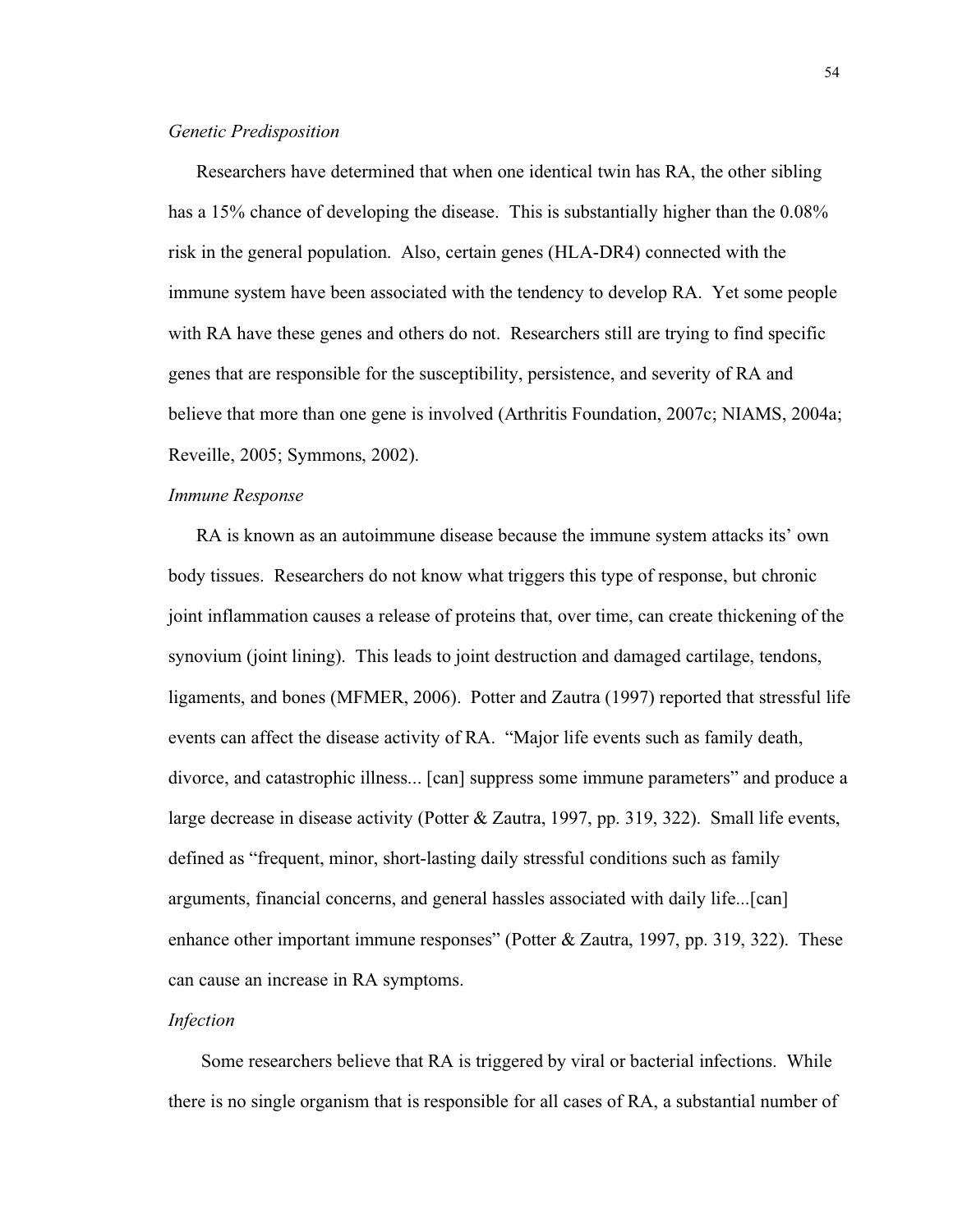people do develop this disease within a few weeks of an infection. This may be more likely in people with an inherited predisposition for RA (Arthritis Foundation, 2007c; MFMER, 2006). However, RA is not a contagious disease (NIAMS, 2004a). "Immunizations can also act as a trigger for RA in some people" (Symmons, 2002, p. 715). *Age and Ethnicity*

Although RA can occur at any age and there is not a firm agreement about the age of peak onset, typical ages of onset range between 20 and 55 years (King, 2003; MFMER, 2006; NIAMS, 2004a; Smith & Zautra, 2002). Although children and young adults can develop RA (known as juvenile rheumatoid arthritis), most cases occur during the childrearing years. Prevalence increases until by age 65, 5% to 7% of the population may have RA (Walsh, Blanchard, Kremer, & Blanchard, 1999). It occurs in all races and ethnic groups ranging from 0.5% to more than 5% (King, 2003; NIAMS, 2004a). Native American people have the highest frequency of this disease ((NIAMS, 2004a; Padilla & Perez, 1995; Symmons, 2002). A recent study by Yazici, Kautiainen, and Sokka (2007) indicated that of the Hispanic, Caucasian, and African-American patients with early RA, Hispanic patients "scored worst in all self-report measures …, with statistically significant differences in MHAQ [Multidimensional Health Assessment Questionnaire] functional score, psychological distress, and morning stiffness" (p. 311).

#### *Personal Lifestyle*

Several researchers also have noted a relationship between lower formal education level and higher prevalence and severity of RA (Brekke et al., 2003; Eberhardt & Fex, 1995; Pedersen, Jacobsen, Klarlund, & Frisch, 2006; Pincus & Callahan, 1993; Verbrugge, Gates, & Ike, 1991; Vliet Vlieland et al., 1994; Young, 1992). A hypothesis offered by Pincus and Callahan (1993) proposes that lower formal education level is a "composite/surrogate variable that identifies behavioral risk factors" associated with a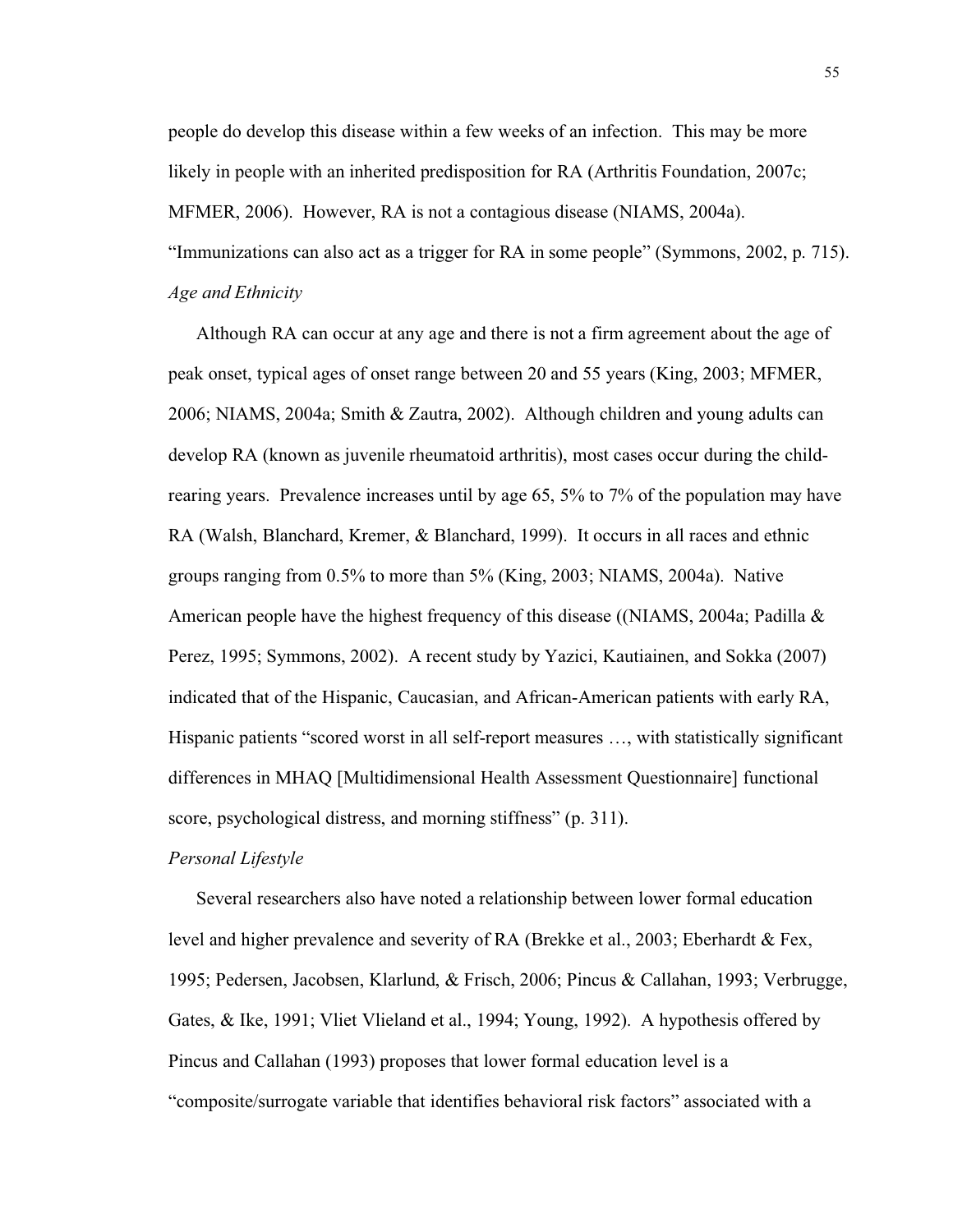predisposition to developing most chronic illnesses and having a poorer prognosis for chronic diseases (p. 144). These risk behaviors may include "diet, smoking, compliance, efficiency in using medical services, problem-solving capacity, sense of personal responsibility, capacity to cope with stress, life stress, social isolation, health locus of control, and learned helplessness" (Pincus & Callahan, 1993, p. 144). Additional research is needed before the mechanisms by which lower levels of education increase the risk of RA can be fully understood.

Symmons (2002) noted that for more than 25 years, smoking has been associated with production of the rheumatoid factor in men. While recent studies show that cigarette smoking increases the risk of RA, Krishnan, Sokka, and Hannonen (2003) found that a past history of smoking increased the risk of rheumatoid arthritis in men but not women. In contrast, alcohol consumption may provide modest protection against this disease. Many studies have been conducted to associate specific foods (olive oil, tea, fish oil, coffee, meat) with the onset of RA (Oliver & Silman, 2006). Additionally, poorer living conditions and stress are associated with a higher incidence and poorer prognosis of RA (Padilla & Perez, 1995; Rupp, Boshuizen, Roorda, Dinant, Jacobi, & van den Bos, 2006). However, the research findings have been contradictory and further studies are required. *Hormonal Factors*

Since RA is more common in women throughout the world, hormonal factors are assumed to play a part in the development of this disease (Oliver & Silman, 2006). Sixty percent of all arthritis cases occur in women ages 15 and older (CDC, 1999). RA affects women three times more often than men and is rare before menarche (Dwyer, 1997; Hannan, 1996; King, 2003; Symmons, 2002). The incidence of RA is nearly half in women who have taken oral contraceptive pills (Symmons, 2002). It is rare for RA to begin during pregnancy; the onset of this disease is reduced by 70% during this period and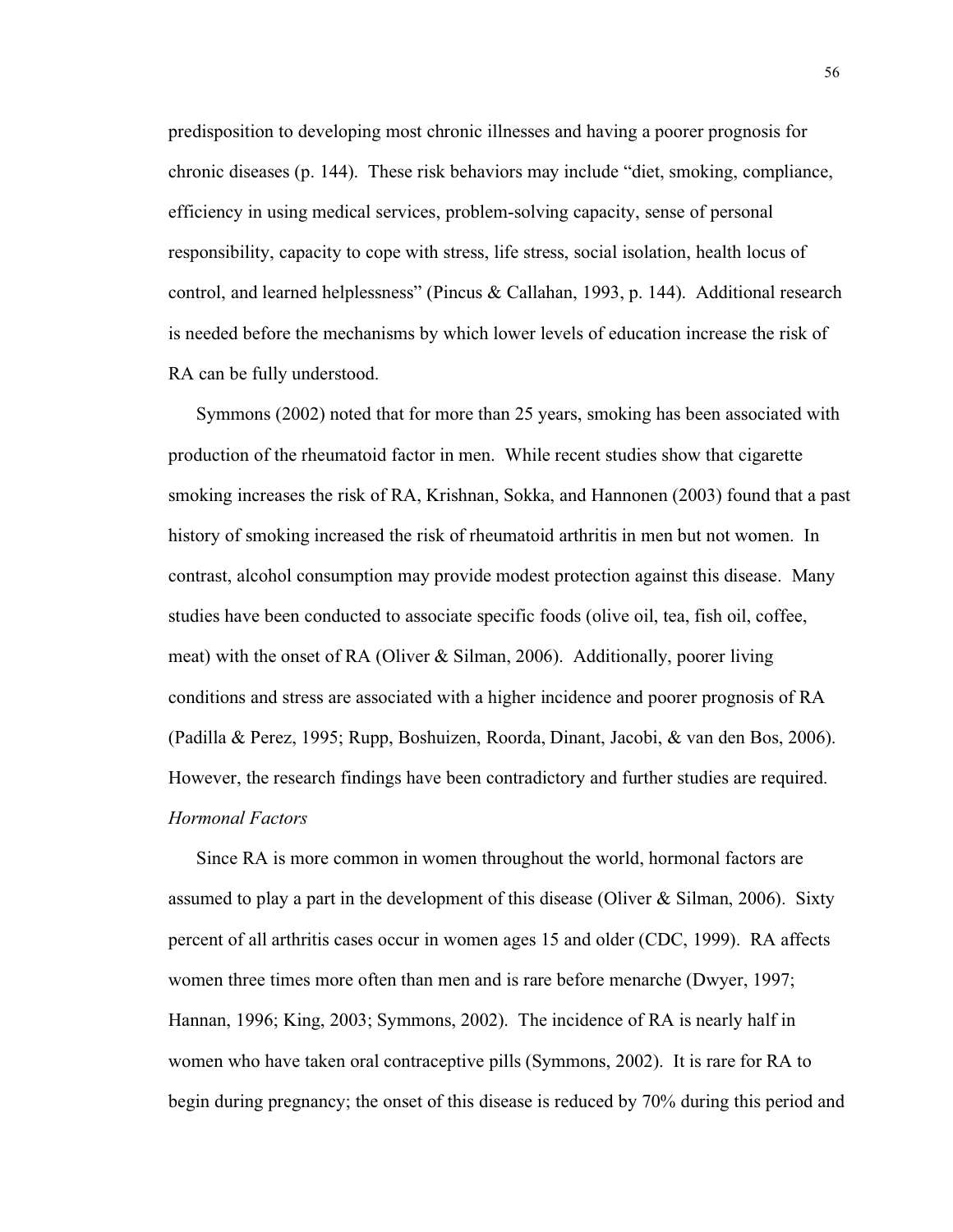its activity frequently subsides during pregnancy (Oliver  $\&$  Silman, 2006). However, there is a much higher incidence of developing RA or experiencing a flare in the weeks following delivery (Fiddler, 1997; Hannan, 1996; Symmons, 2002). Some researchers believe that deficiencies or changes in certain hormones may trigger RA, especially in a genetically susceptible person who has been exposed to a triggering agent in the environment (NIAMS, 2004a). To date, there is no evidence hormone replacement therapy affects the development of RA.

#### *Personality*

Approximately two decades ago, the propensity to develop RA was attributed, in part, to people who had an "arthritis personality" and exhibited anxiety, anger/hostility, and depression. The idea that a person's overall personality causes the development of RA has since been abandoned due to lack of supporting research (Friedman & Booth-Kewley, 1987; Young, 1992). However, as indicated earlier, various affective and cognitive behaviors have been found to affect the severity of symptoms in chronic illness and the person's functioning.

## *Influence of Psychosocial Factors*

# *Social Support*

RA has been described as a disease that affects both social and physical health. Decreased pain and increased mobility in RA have been associated with social support (Evers et al., 1998; Keefe, Affleck et al., 1997). RA not only leads to physical disability, but it also can affect social roles and interactions (Bediako & Friend, 2004; Walker, 2007). Bolwijn, Van Santen-Hoeufft, Baars, and Van der Linden (1994) found that the size of social networks for RA patients did not differ from the general population, but networks did differ in composition because they contained fewer intimate friends and family members. Most social networks seemed to "consist of neighbors and partners from the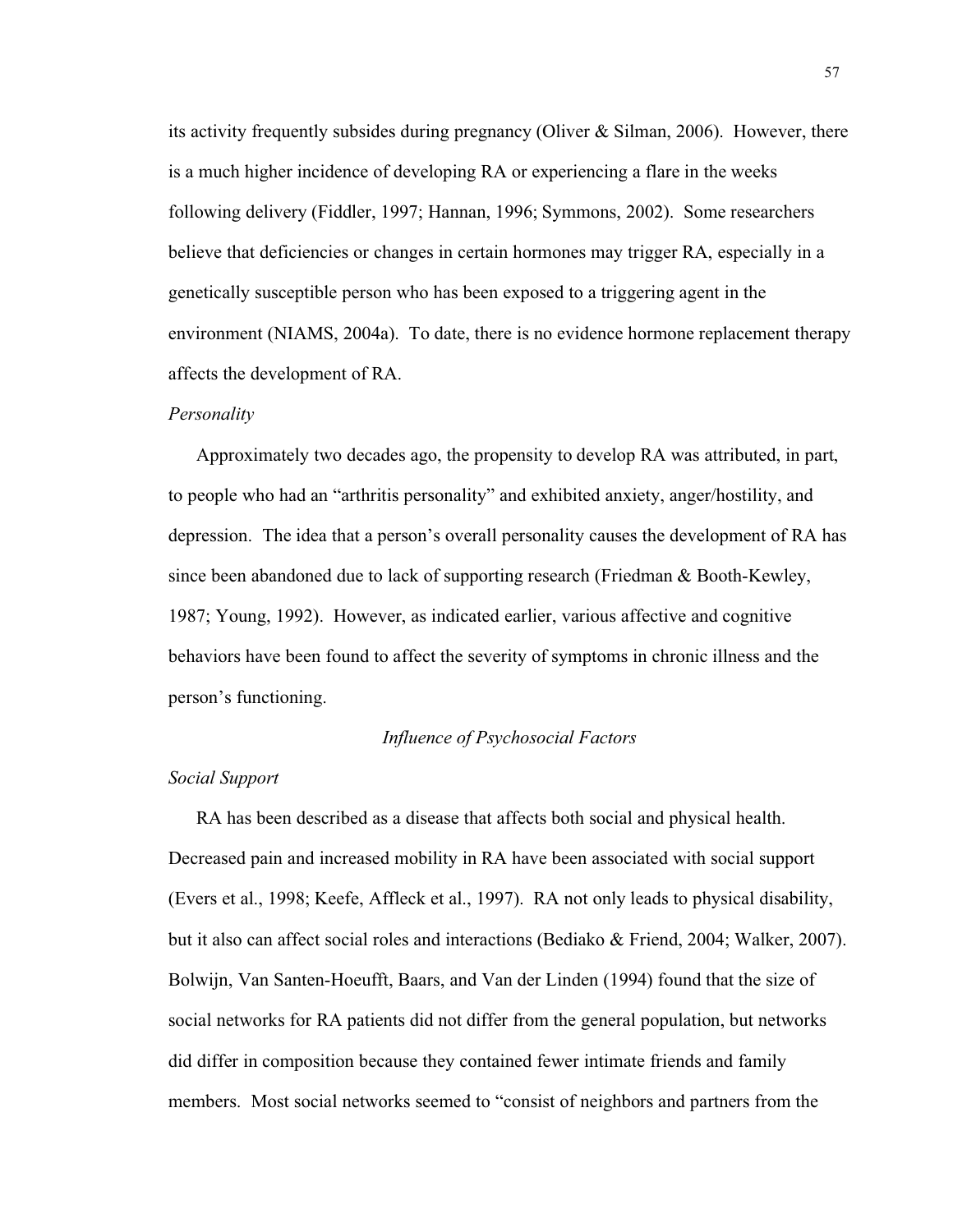spouse's colleagues; people who are not part of the network because of the patient's own choice, but merely as a coincidence" (Bolwijn et al., 1994, p. 49). It appeared as though people afflicted with RA were unable to or did not want to take the initiative to meet new people. This left them dependent on only a few people in their social network to meet their psychosocial needs.

When people are newly diagnosed with RA, one of their first concerns is employment. People with RA face an earlier retirement and/or decreased annual income due to the impact of this disease (Barrett et al., 2000; Eberhardt et al., 1993; Reisine & Fifield, 1995; Yelin & Callahan, 1995). The workplace has been identified as a "critical locus for social support" (McQuade, 2002, p. 212). In her study of job performance of hypothetical workers with varying health problems, McQuade (2002) found that workers with RA were perceived more negatively than paraplegic or healthy workers. RA workers were deemed to have poorer overall job performance and interpersonal job skills. This suggests that people with RA may leave work not only because of the changes in their health, but also because of the lack of social support in the workplace.

## *Relationship to Divorce*

It is widely assumed that there is a higher rate of divorce in couples where RA is present. However, conflicting findings on the relationship between RA and the rate of divorce have been observed by this researcher. Several studies have reported an association of RA with a higher rate of divorce (Katz & Yelin, 1994; Medsger & Robinson, 1972; Reisine, 1995). McDuffie's (1985) research found that the rate of divorce for the RA patients in his study was 70% higher than that for the general population. Medsger & Robinson (1972), in their comparative study of divorce status in RA and other rheumatic conditions, reported that a higher prevalence of divorce in RA couples was due to a lower rate of remarriage; women with RA who divorced were less likely to remarry.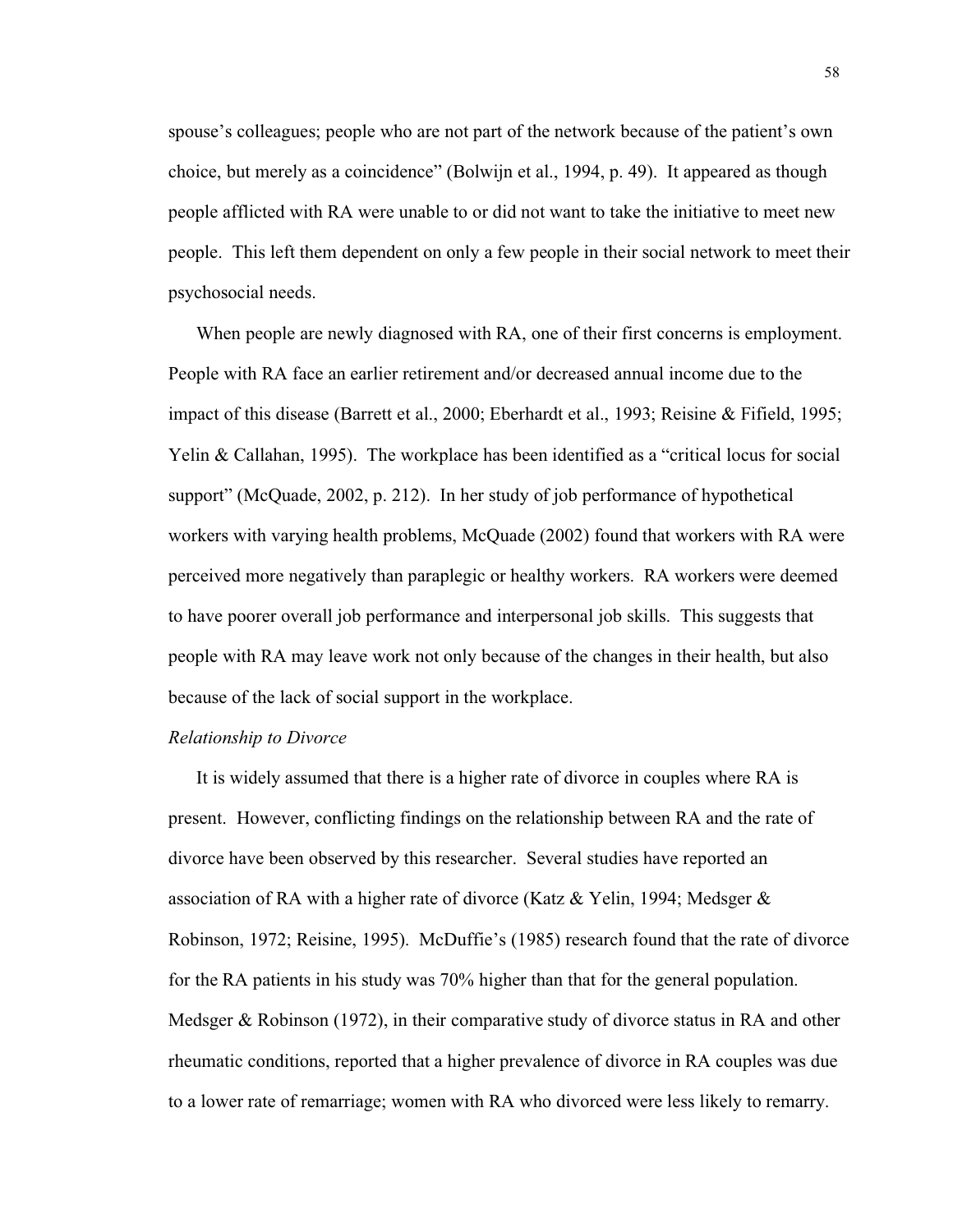In the marriages that ended in divorce, "[e]ducational achievement discrepancy between marital partners" was a significant factor (Medsger & Robinson, 1972, p. 274).

Hellgren (1969) reported that when participants were matched for age, sex, occupation and geographical areas in Sweden, the research findings did not support a significant association between RA and divorce. Additionally, in a study examining the marital status of more than 7,000 rheumatic disease patients, Hawley, Wolfe, Cathey, and Roberts (1991) concluded that divorce was not more common in RA patients. However, remarriage after divorce was "2 to 5 times less common in patients with RA than in controls. These observations suggest... that the illness *per se* does not play an important role in marital break up, but that once divorce occurs, RA is a major factor in preventing marriage" (Hawley et al., 1991, p. 660).

# *Progress in RA Research*

During the past few years, several medical advances have occurred in the area of RA, one of which is the rapid advancement of genetic decoding. Since approximately "60% of the variation in population occurrence of [RA] has been attributed to genes", it is hoped that genetic coding will transform clinical management of this disease (MacGregor & Steer, 2006, p. 2377). Biological response modifiers or biologic medications are new drugs that are more directed, defined and targeted than the DMARDs. They have a more targeted and rapid onset of action that powerfully reduces inflammation and stops progressive structural damage (Fleischmann, 2005; Shiel, 2007b; NIAMS, 2004a). Recently, researchers have theorized that because the effects of RA vary greatly from individual to individual, this condition may actually be several different diseases that share common characteristics or features (Arthritis Foundation, 2007c). This will be a new direction of research in RA.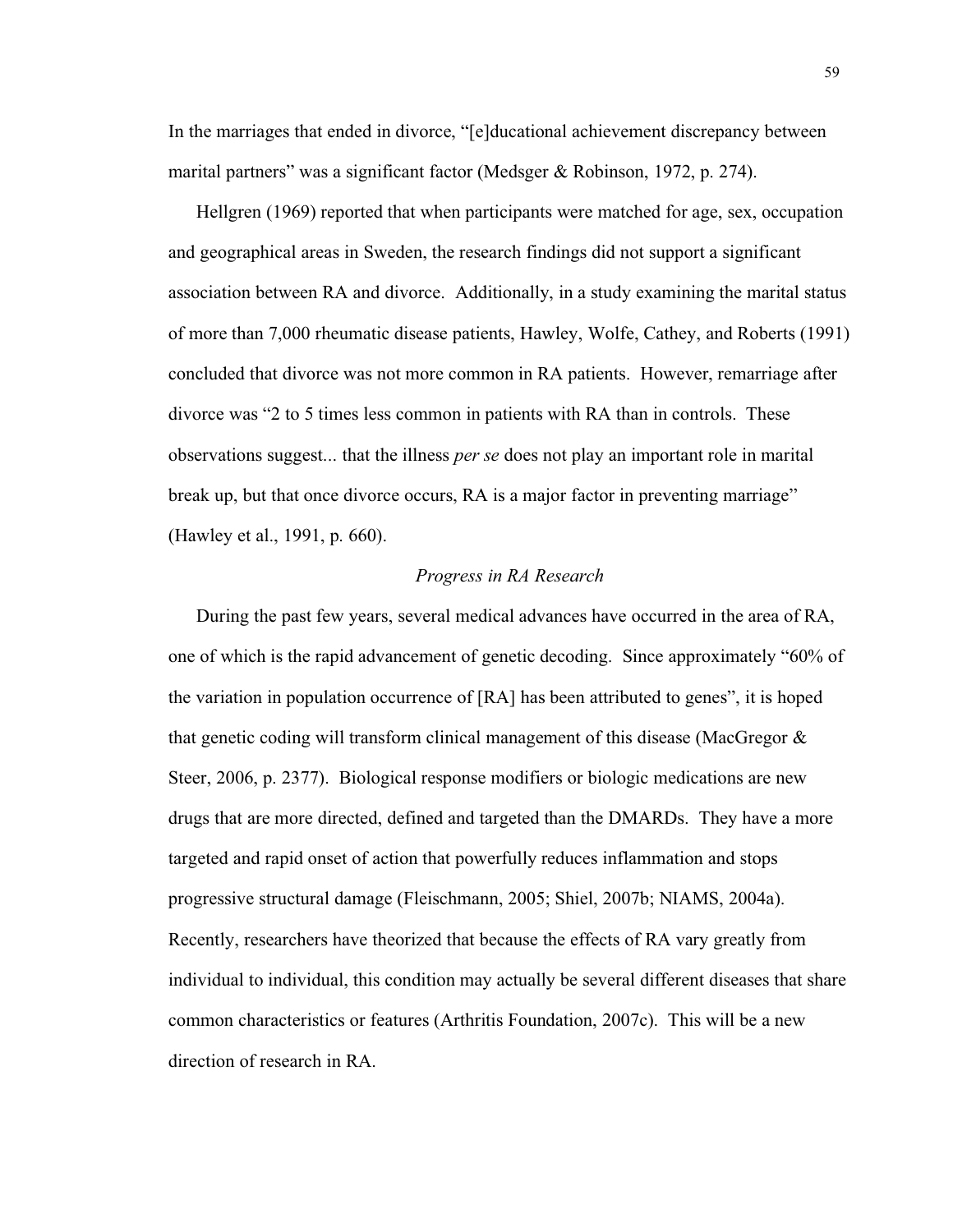#### Fibromyalgia

## *Definition, Incidence, and Symptoms*

European literature dating back to the late  $16<sup>th</sup>$  century has described musculoskeletal aches and pains similar to the illness known today as fibromyalgia (FM) (Inanici & Yunus, 2004; Kurtze, Gundersen, & Svebak, 1999). The term fibromyalgia comes from the Latin word *fibro* meaning fibrous tissue and the Greek words *myo* for muscle and *algia* for pain (NIAMS, 2004b; Powers, 1993). In the past, fibromyalgia has been known by other terms such as fibrositis, fibromyositis, lumbago, muscular rheumatism, chronic muscle pain syndrome, tension myalgias, myofascial pain syndrome, and psychogenic rheumatism (Harth & Nielson, 2007; Reynolds, 1983; Smythe, 1986; Wolfe, 1988). FM is a common condition of widespread body pain in muscles, tendons, and ligaments with multiple tender points. "Tender points are specific sites or pressure points on the body - neck, shoulders, back, hips, and upper and lower extremities - where people with fibromyalgia feel pain in response to slight pressure" (NIAMS, 2004b, n. p.). Although FM is considered to be an arthritis condition, it is not a true form of arthritis (disease of the joints) because it does not cause damage or inflammation of joints, muscles, or other tissues.

Between 3 and 6 million (or as many as one in 50) Americans are affected by FM. "This translates to approximately 2% of the general population, 2% of all patients seen in general practice settings, and 10%-25% of patients seen in rheumatology settings" (Leake, 2001, p. 41). Ninety percent of those affected by FM are women (Leake, 2001; National Library of Medicine, 2006; NIAMS, 2004b; Shiel, 2007a; Weir et al., 2006). They range in age from 20 to 55 years with the peak age occurring during the childbearing years (Leake, 2001; National Library of Medicine, 2006; NIAMS, 2004b; Shiel, 2007a; Weir et al., 2006). However, men and children also can be affected by this illness. "[Twenty-eight percent] of children with mothers who have fibromyalgia also develop it, with close-knit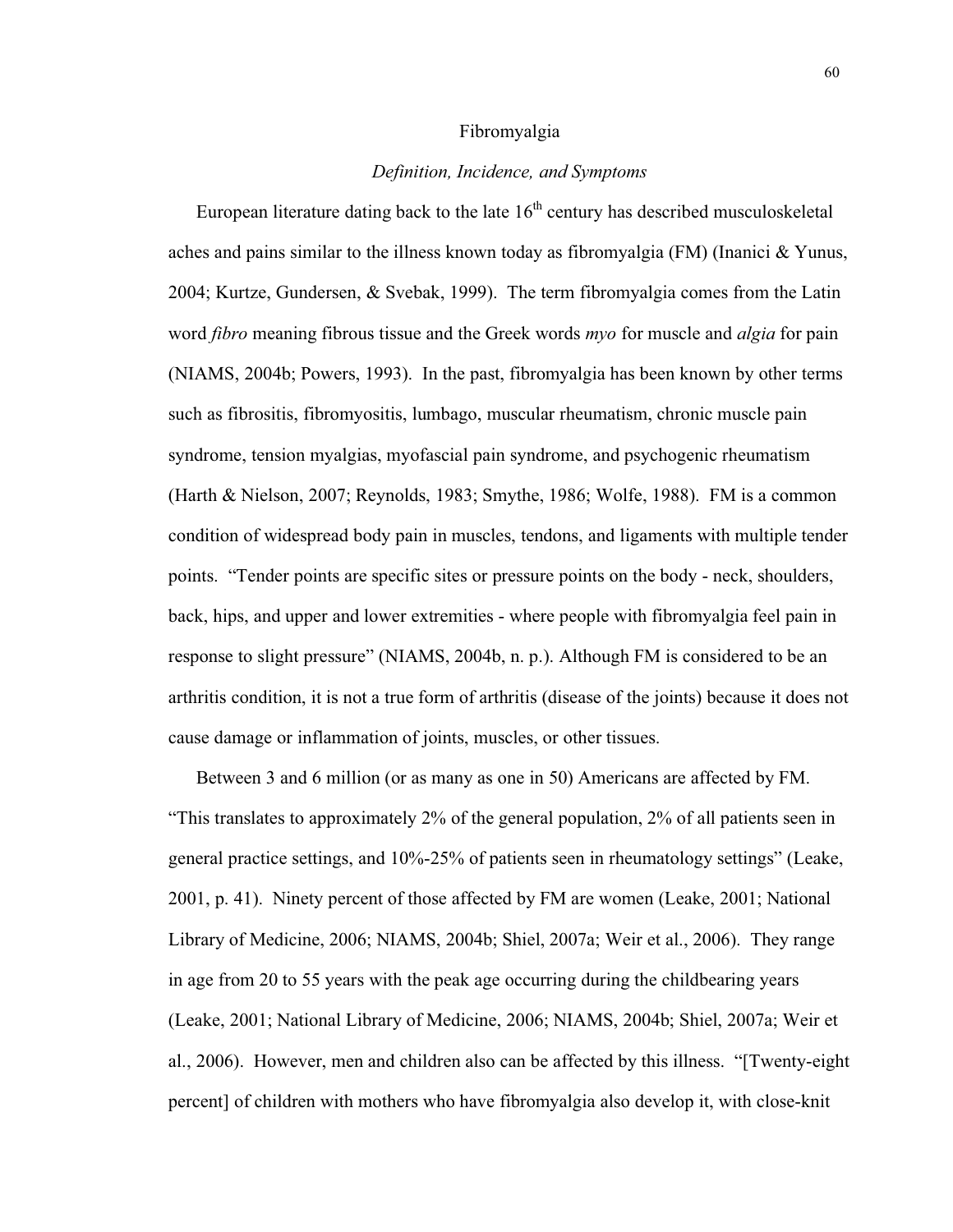families reporting more severe cases" (Leake, 2001, p. 41). All races are affected (National Fibromyalgia Association [NFA], 2007a). Gansky and Plesh's 2007 study involved African-American and Caucasian women with FM and the findings suggested that racial differences exist. "C [Caucasian] women had significantly increased tenderness while AA [African-American] women had more widespread pain" and depression and pain were stronger in African-American women (p. 810). These differences emerged relatively early in life.

FM is associated with significant societal and health care costs. "Women with FM are high consumers of both conventional and CAM [complementary and alternative medicine] services" (Penrod, Bernatsky, Adam, Baron, Dayon, & Dobkin, 2004, p. 1391). Walen, Cronan, and Bignatti (2001) found that higher healthcare costs for women with FM were associated with specific factors such as more comorbid conditions, lower self-perceived health status, worse health status, higher disease severity, less self-efficacy for functioning, higher depression, and less social support. For example, if women with FM also had depression, they were more likely to be higher users of health care services than if they had only FM (Robinson, Birnaum, Morley, Sisitsky, Greenberg, & Wolfe, 2004). A study conducted on health care costs of 33,176 FM patients revealed that "[m]ean (SD) total healthcare costs over 12 months were about three times higher among FMS patients [\$9573 (\$20,135) vs. \$3291 (\$13,643);… median costs were fivefold higher (\$4247 vs. \$822)" (Berger, Dukes, Martin, Edelsberg, & Oster, 2007, p. 1498). In addition, the economic cost of FM was increased greatly when hidden costs of disability and comorbidities were taken into account. It's estimated that 10% to 40% of FM patients either stop working or change jobs due to FM symptoms (Goldenberg, 1999; Leake, 2001). Robinson, Birnaum, Morley, Sisitsky, Greenberg, and Claxton (2003) reported "[t]he prevalence of disability was twice as high among FM employees … . For every dollar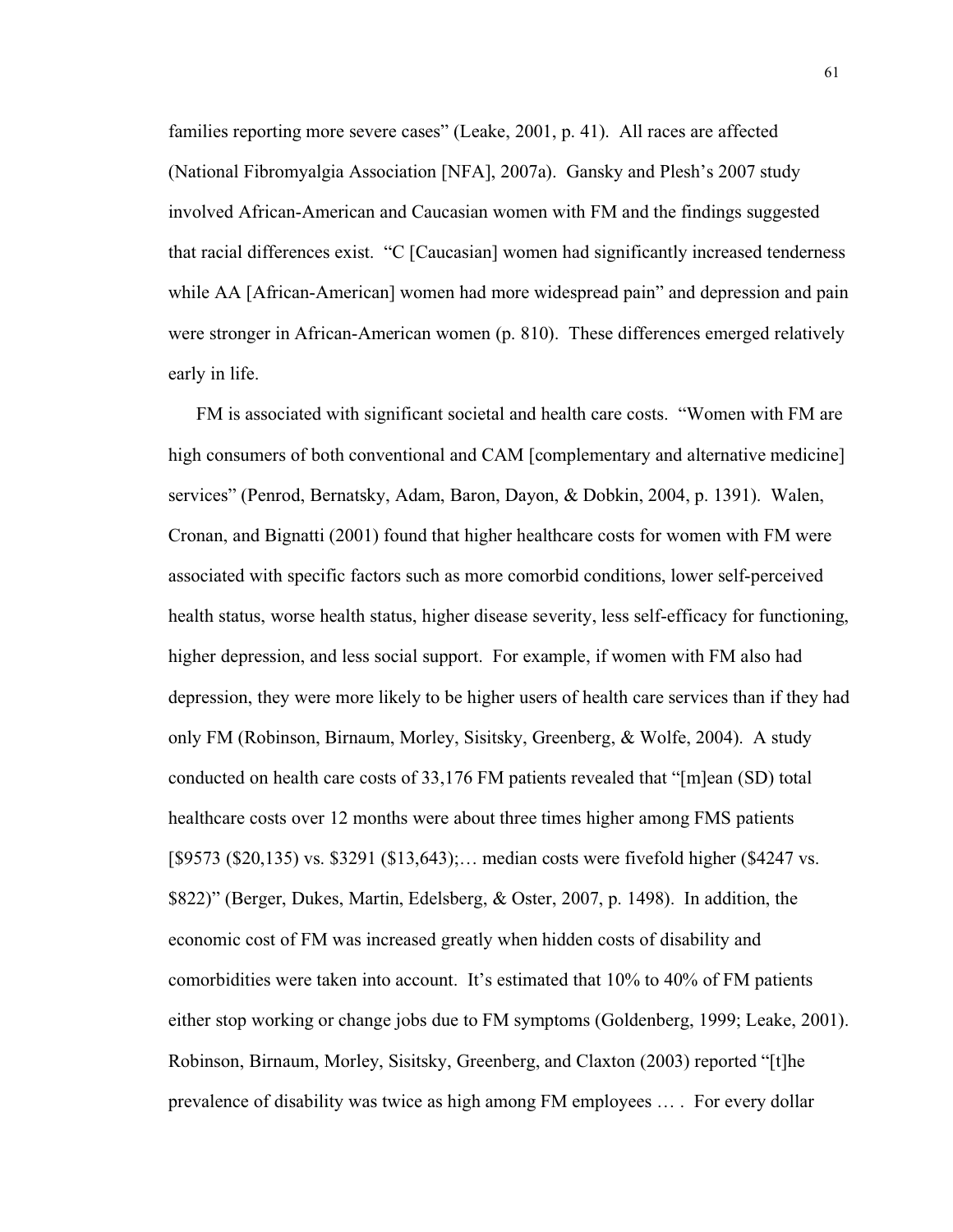spent on FM-specific claims, the employer spent another \$57 to \$143 on additional direct and indirect costs" (p. 1318). Direct costs were calculated from medical and pharmaceutical claims and indirect costs were calculated from disability claims and amount of absenteeism.

FM can severely hamper women's ability to be productive members of their families and society (Crooks, 2007; Kaplan, Schmidt, & Cronan, 2000; Schoofs et al., 2004). Pain, fatigue, memory and concentration problems, and workplace accommodations affect their ability to remain employed (Bennett, 1996; Crooks, 2007; Lofgren, Ekholm, & Ohman, 2006; Mahalik, Shigaki, Baldwin, & Johnstone, 2006). Although employed women with FM report better physical health and quality of life than those who are not employed, employment has little effect on the mental health aspect of their quality of life (Reisine, Fifield, Walsh, & Dauser, 2004; Reisine, Fifield, Walsh, & Feinn, 2003).

FM is not known as a disease because it does not have an established pathological cause; instead, it is considered to be a syndrome – a group of symptoms occurring together that are characteristic of a specific condition (Arthritis Foundation, 2007a; Wallace, 1997). FM is similar to other arthritic conditions, such as RA, because it causes significant fatigue, pain, and interference with completing daily activities (NIAMS, 2004b). People with FM are 2.14 to 7.05 times more likely to have one or more of the following comorbid conditions: depression, anxiety, headache, RA, chronic fatigue syndrome, irritable bowel syndrome (IBS), and systemic lupus erythematosus (lupus) (Weir et al., 2006). It is estimated that "the majority of those with fibromyalgia also experience chronic fatigue" (Richards & Siegfried, 2006, p. 1). Other common signs and symptoms of FM include: sleep disturbances; facial pain; heightened sensitivity to noise, odors, bright lights and touch; concentration difficulties (sometimes referred to as "fibro fog"); numbness or tingling in hands and feet (paresthesias); mood changes; chest pain; dry eyes, skin, and

62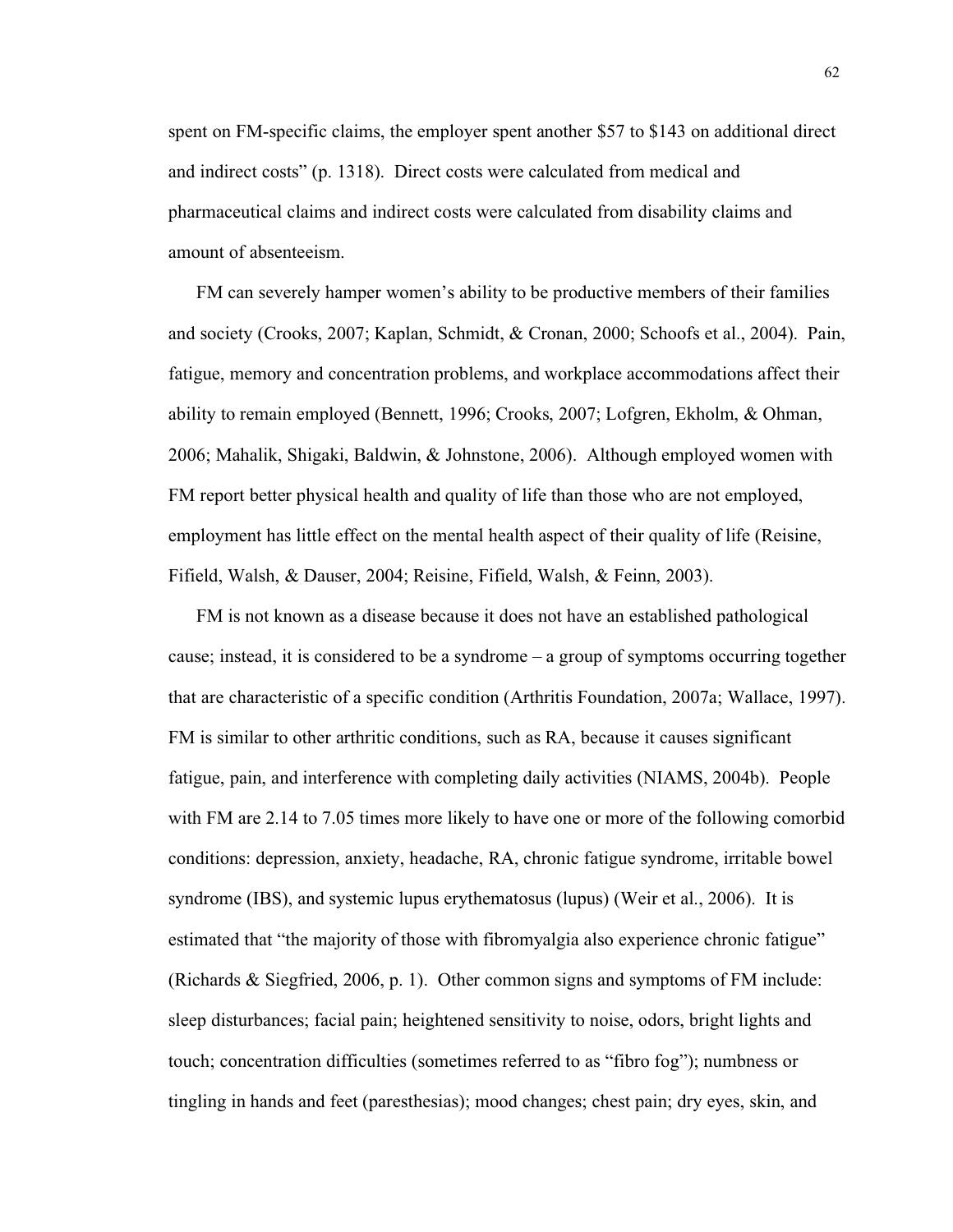mouth; irritable bladder; painful menstrual periods; and dizziness. (Arthritis Foundation, 2007a; Fan, 2004; MFMER, 2007; NIAMS, 2005; Petersen, 2007; Thieme et al., 2004). These symptoms can be triggered or aggravated by stress, cold or humid weather, infectious disorders, non-restorative sleep, physical inactivity, and/or physical/mental trauma and they vary considerably between and within patients (Buesing, 2005).

Pain, fatigue, sleep disturbances and cognitive problems are predominant symptoms of FM. The pain of FM is profound, chronic, and often severe; it varies in intensity, affects all areas of the body, and has symmetrical patterns (NFA, 2007a; Shiel, 2007a). Women with FM often describe their pain with thermal-terms such as hot, on fire, boiling, or burning and as stabbing, shooting, deep aching, throbbing, and twitching (NFA, 2007a; Soderberg & Norberg, 1995).

Complaints of fatigue are shared by both RA and FM individuals with approximately 40% of patients with RA and 76% to 90% of those with FM complaining of significant fatigue (Arthritis Foundation, 2007b; Fan, 2004; Zautra, Fasman, Parish, & Davis, 2007). FM fatigue is described as total exhaustion that interferes with the most minor daily activities and feels as though every drop of energy has drained from the body (NFA, 2007a). It is common to experience exhaustion from even minimal activity. "A review of FM symptoms in 50 patients revealed that 15% were bedridden and could do virtually nothing, 10% were homebound and could not do even light housework and 75% were easily fatigued by normal activity" (Fan, 2004, p. 221).

Sleep disturbances are reported in conjunction with fatigue as well as pain (Onen, Onen, Courpron, & Dubray, 2005). While they frequently accompany rheumatic diseases, more than 75% of FM patients (and 25% to 42% of RA patients) report sleep issues (Drewes, 1999; Theadom, Cropley, & Humphrey, 2007; Wolfe, Michaud, & Li, 2006;). Non-restorative sleep patterns are linked to disease activity, mood, and pain. For FM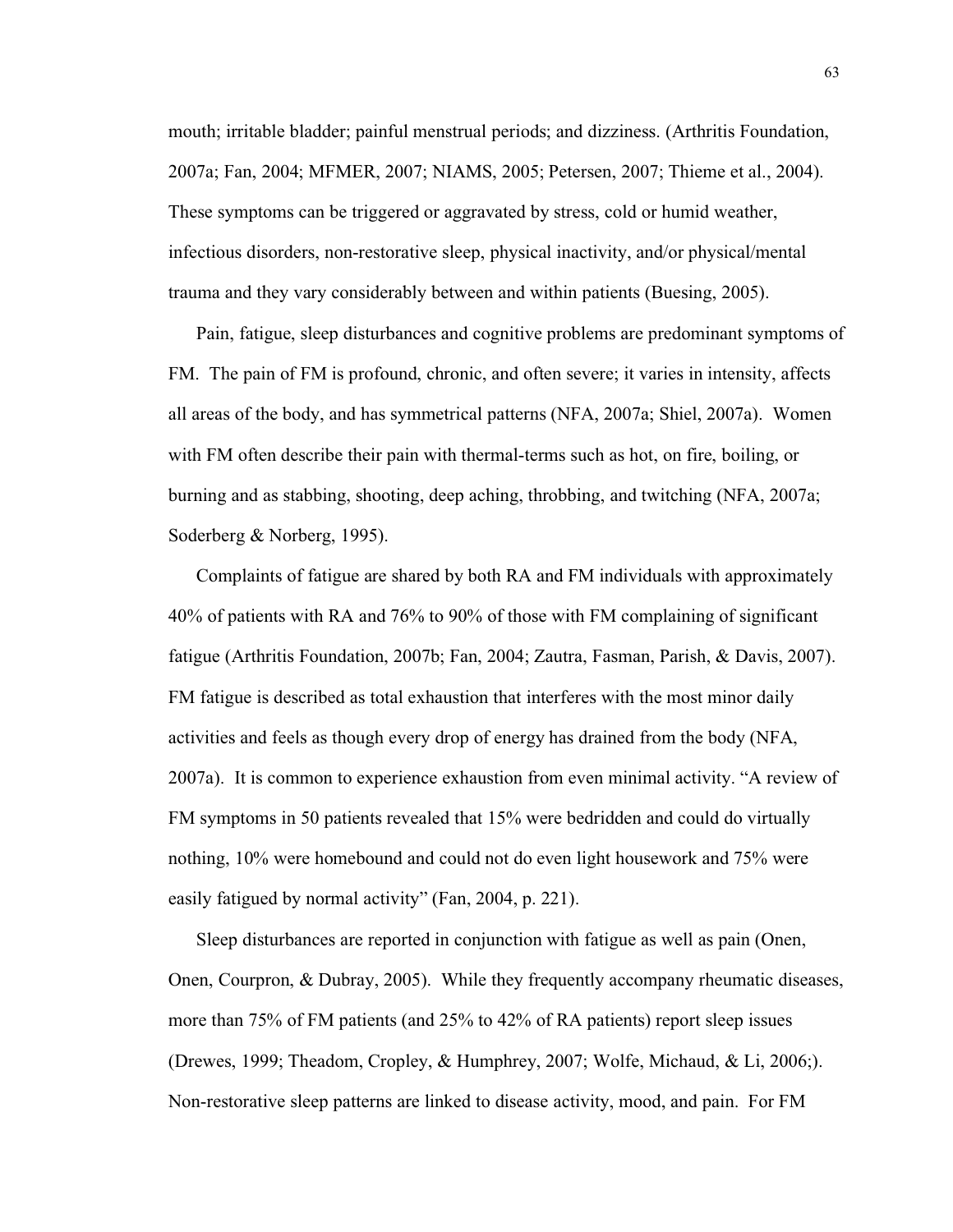patients, sleep disturbances prevent them from getting restful, restorative, deep sleep because their sleep patterns are interrupted continually by "bursts of awake-like brain activity" that limit the amount of time they spend in stage 4 (deep) sleep (NFA, 2007a). A new area of research that is just beginning to be explored is sexual dysfunction in FM women (Aydin, Basar, Keles, Ergun, Orkun, & Batislam, 2006; Shaver, Wilbur, Robinson, Wang, & Buntin, 2006). This may be associated with sleep disturbances or depression – both common symptoms of FM.

More than half of FM patients report mental or cognitive disturbances that result in poor concentration, mood changes, depression, anxiety, forgetfulness, and irritability (NFA, 2007a). Memory loss is 2.5 times greater in FM than in other rheumatic diseases. This symptom is so common to FM that it is sometimes referred to as "fibro fog" (Arthritis Foundation, 2007a; Thieme et al., 2004). According to Dick, Eccleston, and Cromez (2002), many chronic pain patients have attentional functioning deficits and they suggested that this causes impaired cognitive functioning in FM patients. However, Leavitt and Katz (2006), in their study on distraction, found that FM patients' short-term memory problems occurred when they were exposed to a source of distraction while trying to retain new information.

### *Diagnosis and Treatment*

Fibromyalgia produces widespread pain so severe that it often is incapacitating. Yet, "it is also characterized by the total absence of any definable pathophysiologic or laboratory abnormality, even under the most intense scrutiny" (Fan, 2004). Physicians diagnose FM "by conducting physical examinations, evaluating symptoms, and ruling out other medical conditions" (United States Food and Drug Administration, 2007, n. p.). However, since many diseases frequently occur in combination in FM patients, the diagnosis of another disease still does not rule out the presence of FM (Leake, 2001).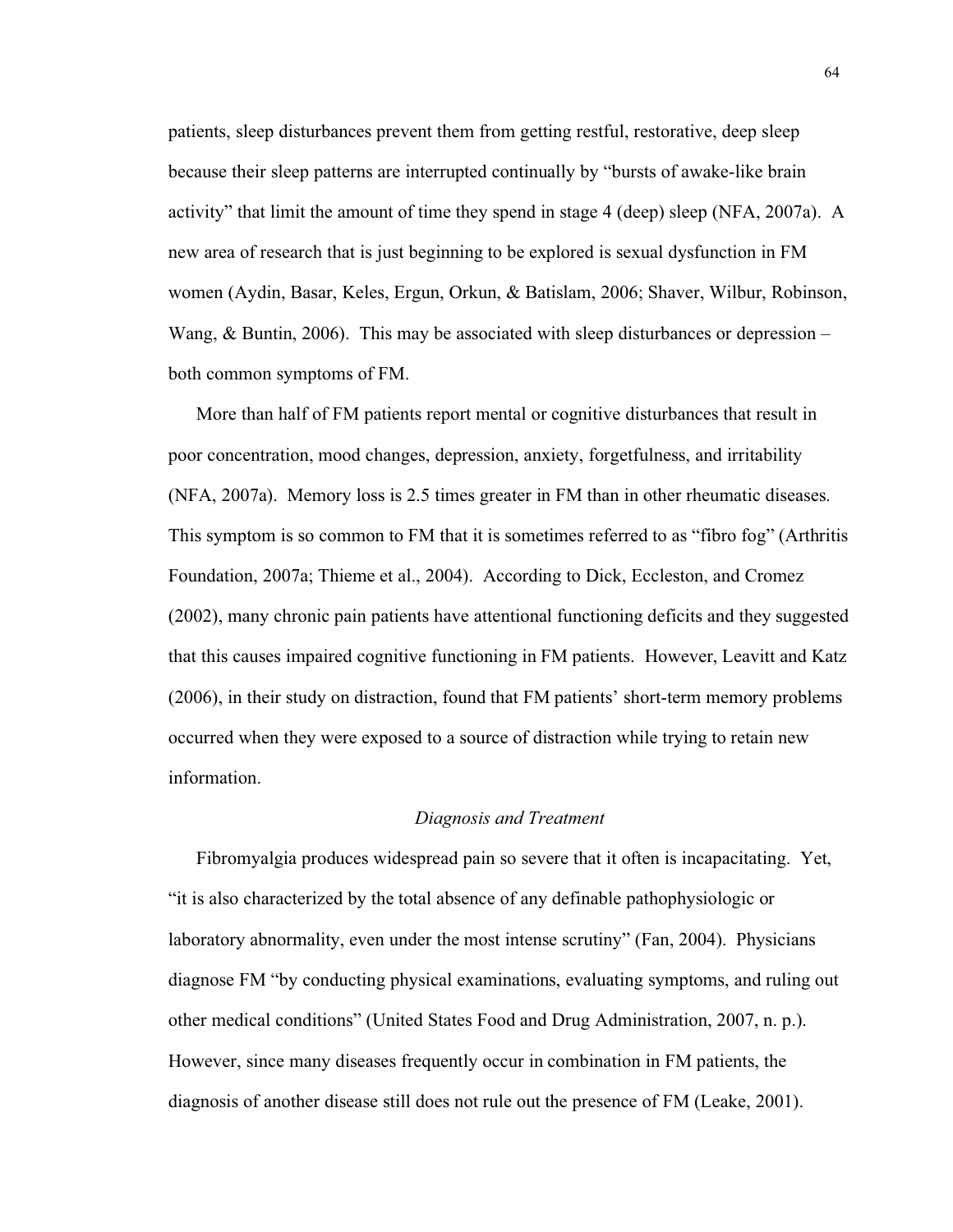In the 1970s, researchers found that when people with FM were examined physically, there were symmetric points in the muscles, tendons or bony areas that were tender and painful to pressure. Subsequently, many studies have reconfirmed the existence of tender points in FM patients (Fan, 2004). To develop criteria for the classification of FM as an illness, a committee of rheumatologists from the American College of Rheumatology (ACR) conducted a four-year, multicenter study. From this study, the ACR 1990 criteria for the classification of FM emerged. The "criteria for the classification of fibromyalgia are (1) widespread pain *in combination with* (2) tenderness at 11 or more of the 18 specific tender point sites" (Wolfe et al., 1990, p. 160). In addition, the committee abandoned the distinction between primary and secondary FM and adopted the new term fibromyalgia rather than the older term fibrositis.

Unfortunately, not all researchers and physicians agree with these guidelines. Some believe that the criteria for number of tender points is too rigid; people can have FM even if the requisite number of tender points are not found. Other physicians question the validity and reliability of tender points as a diagnostic tool (Fontaine, 2007; Leake, 2001). If physicians are new to diagnosing this illness, they may not palpate the correct area with the appropriate amount of pressure and the examination results will not be valid. Symptoms of FM vary greatly from day-to-day and within the day; patients may not experience their typical pain during the time of diagnosis. "Unfortunately, given the difficulties of diagnosing FM, it is estimated that it takes an average of 5 years from the time the patient first reports symptoms to the time when FM is formally diagnosed" (Fontaine, 2007, p. 1). This does not take into consideration the amount of time that the person may have had the illness prior to reporting it to a physician. Goldenberg (1999) reported that "[m]ost patients with FM have had the symptoms 5 to 7 years before a diagnosis is made" (p. 782).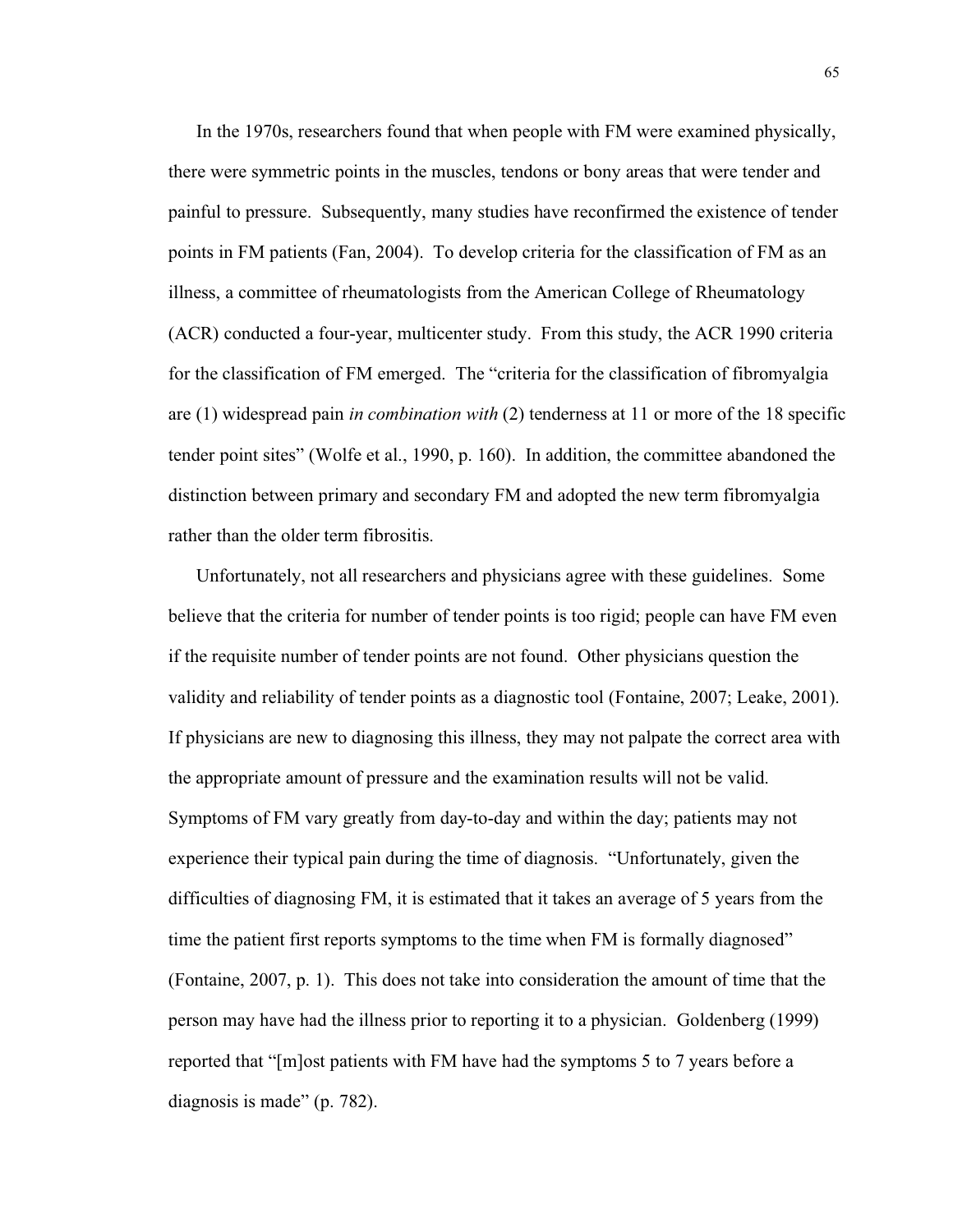The major goals of treating people with chronic illnesses are to preserve their quality of life, maintain independence, and minimize functional loss (Strombeck, Ekdahl, Manthorpe, Wikstrom, & Jacobsson, 2000). For people with FM, treatment goals need to include decreasing or eliminating the symptoms (particularly pain and sleep disturbances) and promoting positive health behaviors to improve physical and emotional well-being (Rooks, 2007). Physicians are finding that this requires a multifaceted approach that includes pharmaceutical and non-pharmaceutical strategies. "The wide variety of treatments attests to the complex nature of the disease (Clayton & West, 2006). Often it is necessary to combine treatments to achieve maximum relief from FM symptoms (Burckhardt, 2006; Lemstra & Olsznski, 2005; Pfeiffer et al., 2003; Wallace, Clauw, & Hallegua, 2005; Yousefi & Coffey, 2005).

The following drugs have been used to treat FM symptoms, either alone or in combinations: antidepressants, selective serotonin reuptake inhibitors, muscle relaxers, non-steroid anti-inflammatory drugs, pain medications, anti-anxiety and sleep agents, estrogen replacement therapies, oral corticosteroids, ointments, and tender point injections. Some of these may not be effective in reducing FM symptoms (Lautenschlager, 2000). On June 21, 2007, the U.S. Food and Drug Administration approved the first drug for treating FM. Lyrica (pregabalin) reduces pain and improves sleep for some FM patients (Mann, 2007).

Exercises such as aerobics, strength training, and stretching often are recommended to FM patients (Leake, 2001). Due to widespread chronic pain (particularly in muscles), many FM patients do not feel comfortable exercising. This leads to decreased strength and added fatigue (Richards & Cleare, 2000). Yet, significant improvement in functional capacity can be seen in those who do exercise; however, it is difficult to get FM patients to adhere to this (Da Costa et al., 2005; Dobkin et al., 2006; Dobkin, Sita, & Sewitch, 2006).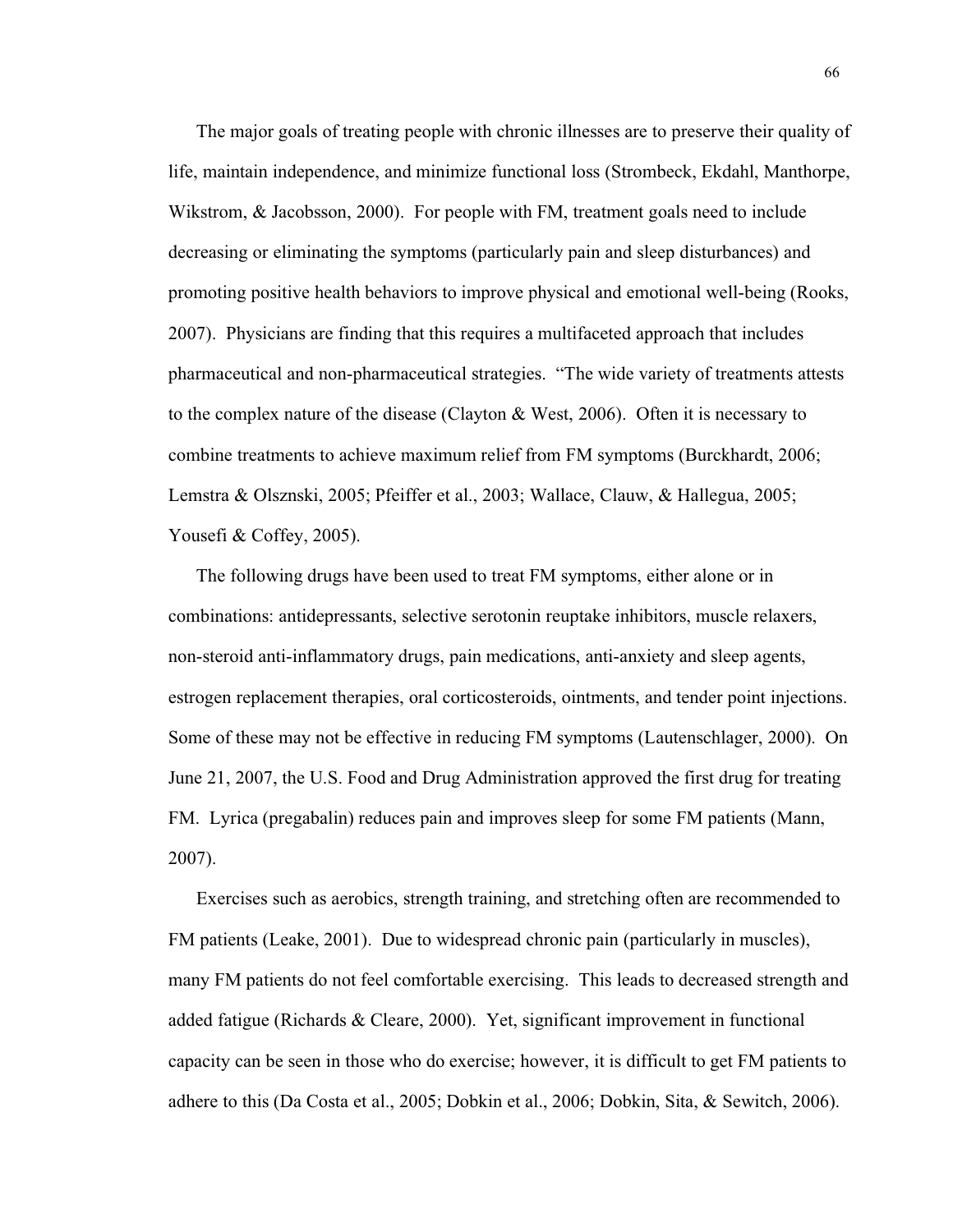In an attempt to improve the quality of life of FM patients, other therapies have been tried such as cognitive-behavioral (learning to think differently about pain), physical, occupational, water, relaxation, stress reduction, magnet, massage, ultrasound, acupuncture, nutritional supplements, chiropractic, yoga, Tai Chi, aromatherapy, breathing techniques, biofeedback, myofascial release, hypnosis, guided imagery, and behavioral weight loss (D'Arcy & McCarberg, 2005; Edinger, Wohlgemuth, Krystal, & Rice, 2005; Fontaine, 2007; Leake, 2001; Menzies, Taylor, & Bourguignon, 2006; Millea & Holloway, 2000; Shapiro, Anderson & Danoff-Burg, 2005; Singh et al., 2006). Newer approaches to helping those with FM are support groups and online chat rooms (Hughes, Robinson-Whelen, Taylor, Swedlund, & Nosek, 2004; Skouen, Grasdal, & Haldorsen, 2006). Many individuals benefit from discussing their life with FM with others in similar situations (Millea & Holloway, 2000).

# *Disease Activity Pattern and Subgroups*

FM is an extremely complex condition that involves multifactorial aspects of physical and psychological functioning (Okifuji & Turk, 2002). Unlike RA that has distinct stages or progression, FM has no predictable patterns or progression (Reich, Olmsted, & Puymbroeck, 2006). Since not all FM patients experience the same symptoms, the syndrome does not follow a predictable course. Due to this huge variability in FM, researchers are beginning to look for subtypes or subgroups of FM patients that are based on psychosocial and behavioral characteristics.

Turk (2002) compared FM patients on physical functioning, perceived functional limitations, depressive moods, and quality of interpersonal relationships. Three distinct subgroups emerged: (1) Dysfunctional - this subgroup was characterized by high levels of pain, functional limitations, and affective distress; (2) Interpersonally Distressed – this subgroup was similar to the dysfunctional group, but members also perceived low level of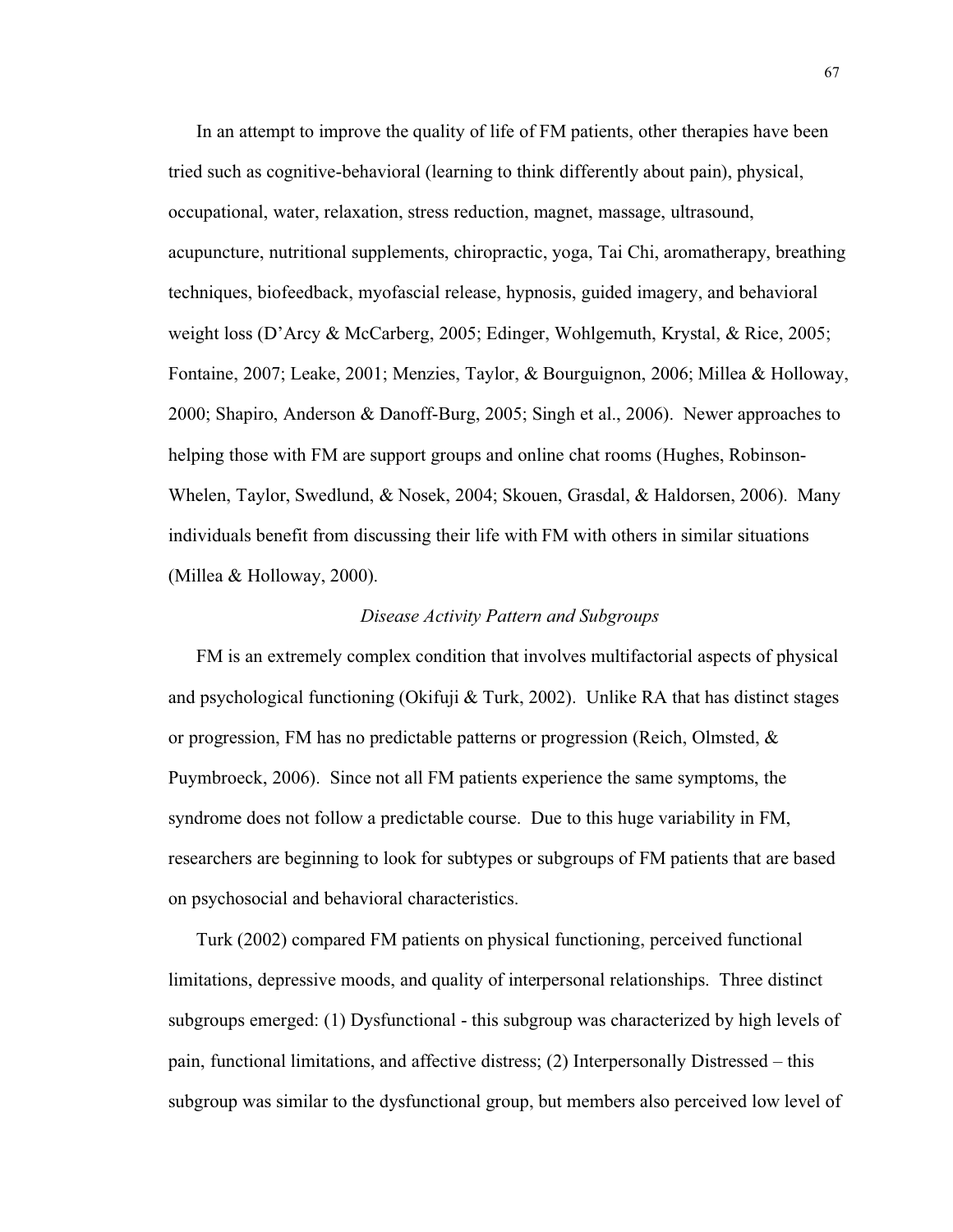support from their significant other; (3) Adaptive Coper – this subgroup reported lower levels of pain and emotional distress and higher levels of perceived control over symptoms. FM patients were "roughly distributed equally within each of the three profiles" (Turk, 2002, p. 92).

Giesecke et al. (2003) grouped FM patients according to their pressure-pain sensitivity (hyperalgesia/tenderness), cognition, and mood. They identified three distinct subgroups. Group 1 (the smallest group) exhibited extreme tenderness, but had no identifiable cognitive or psychological factors that would contribute to higher symptom reporting. Group 2 (next largest group) had high amounts of pressure-pain and significantly high presence of mood and cognitive factors that may influence their symptom reports. Group 3 (more than half of the study sample) had moderate pressure-pain sensitivity and mood ratings and average cognitive factors. This discovery of FM subgroups suggests the need for more individualized treatment targeting the different characteristics of each patient (van Koulil et al., 2007).

# *Prognosis*

The muscle pain and fatigue of FM is a chronic problem that waxes and wanes. Symptoms may improve, worsen, or stabilize and persist for years or over one's life time (Baumgartner, Finch, Cedraschi, & Vischer, 2002; Buesing, 2005; Cronan, Serber, Walen, & Jaffe, 2002; Henriksson, 1994; National Library of Medicine, 2006). Early diagnosis and treatment of FM can reduce the severity of the symptoms (Hallegua  $\&$  Wallace, 2005); currently, there is no cure for this condition (Bennett, 2007). Although FM is not a fatal illness, it does have a negative impact on one's quality of life (Bennett, 2007; Birtane, Uzunca, Tastekin, Tuna, 2007; Buesing, 2005; Burckhardt, Archenholtz, Mannerkorpi, & Bjelle, 1993; Ofluoglu, Berker, Guven, Canbulat, Yilmaz, & Kayhan, 2005). The efforts of medical professionals, FM organizations and support groups, and individuals are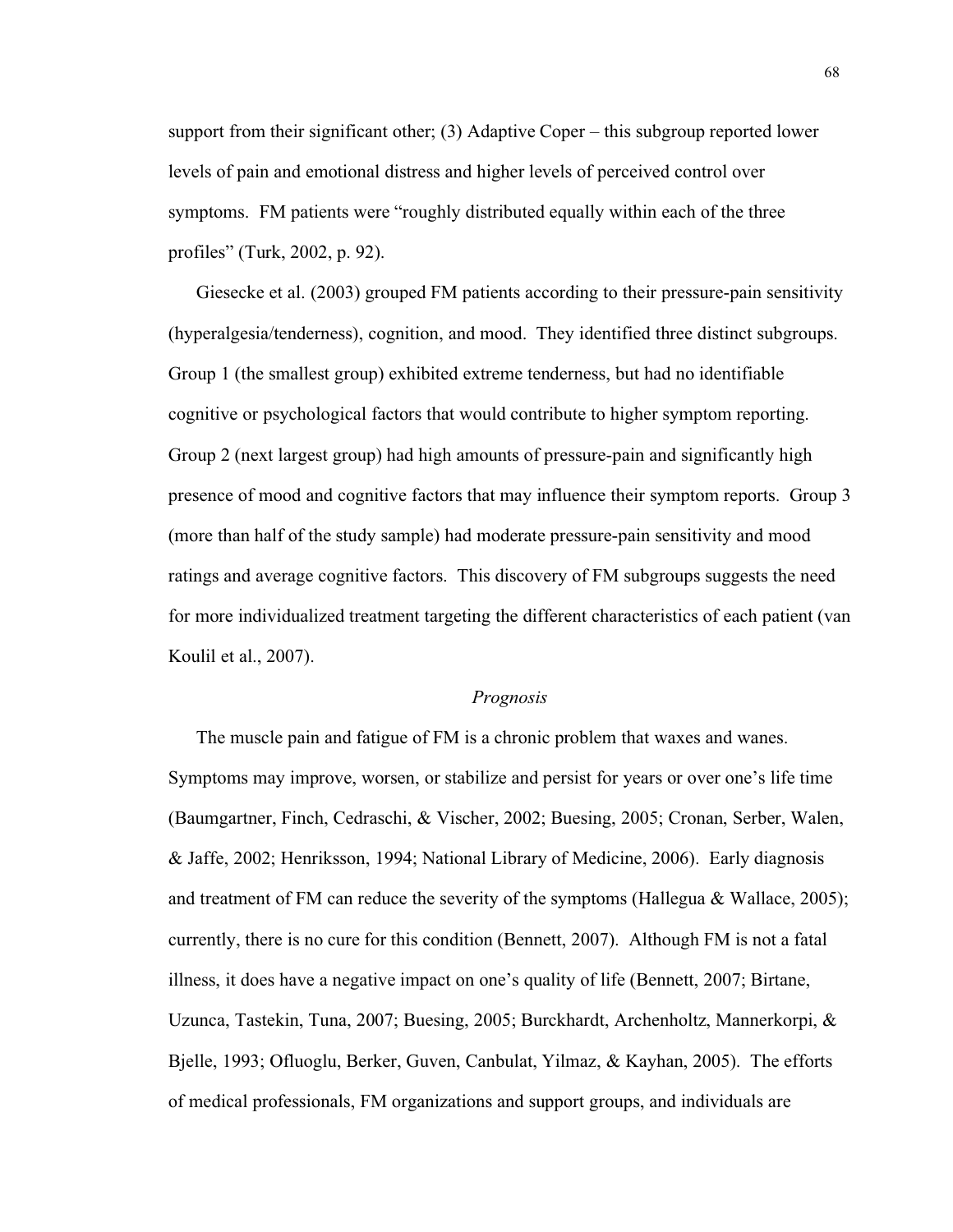helping to improve the quality of life for people with FM.

After centuries of existence, FM finally is being recognized as a true disease. This is evidenced by the recent approval of the first drug to treat FM and the 2001 inclusion of FM in the National Institutes of Health (NIH) Fiscal Year 2001 budget. The NIH is committed to identifying the causes of FM, improving the daily lives of people with FM, and finding new strategies for treating this illness (Katz, n.d.).

## *Factors in the Development of Fibromyalgia*

The root cause of FM still is unknown, but extensive research is being conducted in several areas. It is suspected that there are several interacting factors that are involved in the development of this illness. These may include:

### *Central Nervous System*

People with FM have been found to have disordered central pain processing and sleep (Jones, Deodhar, Lorentzen, Bennett, & Deodhan, 2007; Millea & Holloway, 2000). A current theory, called central sensitization, states that people with FM experience pain because they have increased sensitivity in the brain to pain signals (Dworkin & Fields, 2005; McLean & Clauw, 2005; MFMER, 2007; Price & Syaud, 2005). This can be caused by abnormal levels of several different chemicals in the brain (Jones et al., 2007; Shiel, 2007a). Additional physiological abnormalities also have been found in FM patients such as increased levels of substance P in the spinal cord, low levels of serotonin and tryptophan, hypofunction of the hypothalamic-pituitary-adrenal axis, and low levels of blood flow to the thalamus region of the brain (Katz, Greene, Ali, & Faridi, 2007; Mease, 2005; NFA, 2007a; Stratz, Fiebich, Haus, & Muller, 2004).

# *Genetic Predisposition*

Genetic and environmental factors may predispose people to FM (Ablin, Cohen, & Buskila, 2006; Clauw, 2007; Crofford, 2005). Estimates of FM mothers having children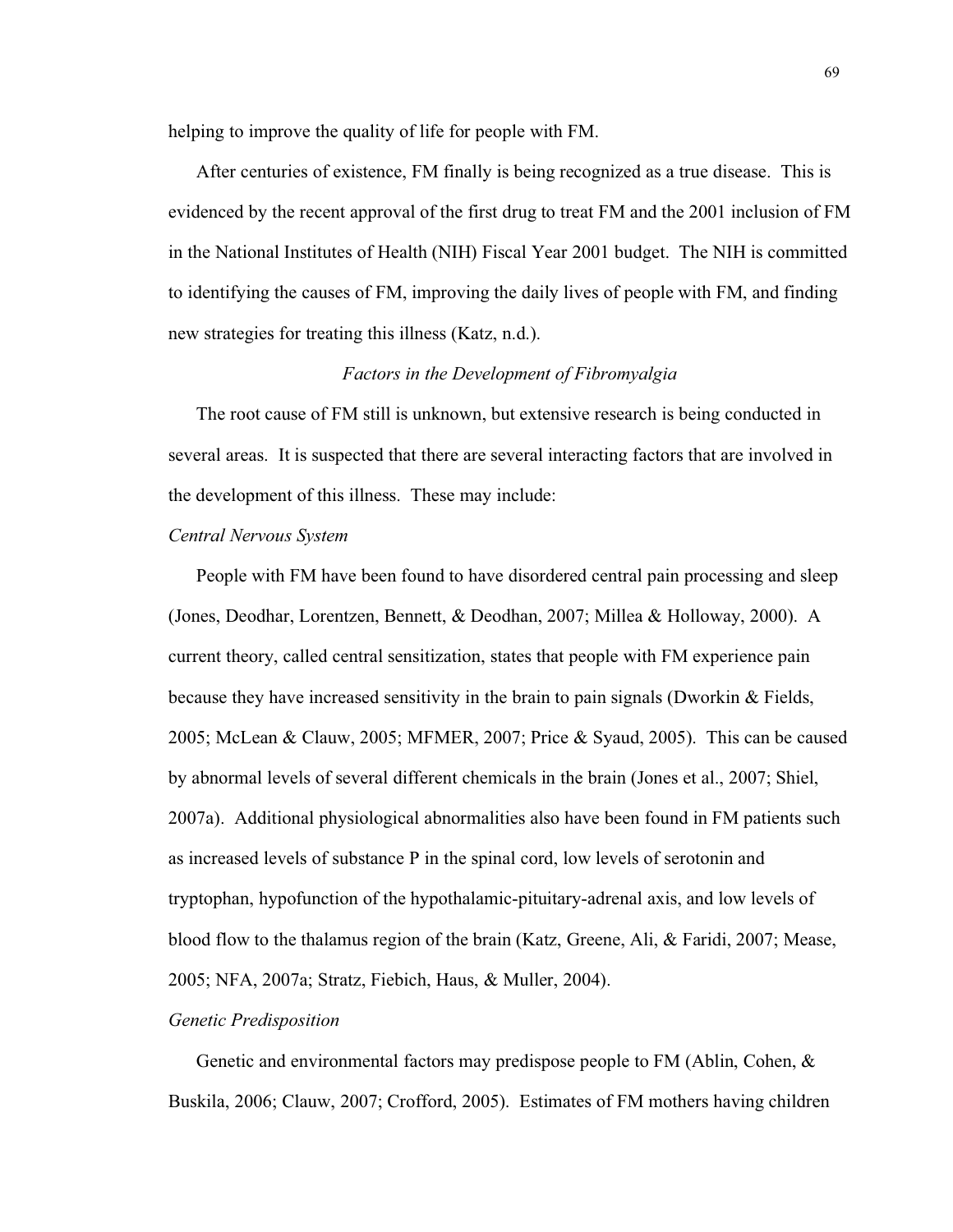affected by FM range from 28% to 70% (Buskila & Sarzi-Puttini, 2006). Children of mothers with FM "have approximately a 60% increase in odds of having a lifetime episode of major depression" (Raphael et al., 2004, p. 458). Findings presented at the International Congress of Neuroendocrinology on June 19-22, 2006 suggest that females born to mothers who were burdened or stressed during their pregnancies may be at a risk for FM (Rossi, 2006).

#### *Trauma*

A high percentage of people find that FM can be triggered by traumatic illness or injury particularly in the upper spinal region and neck (Hughes, 2006; Tishler, Levy, Maslakov, Var-Chaim, & Amit-Vazina, 2006). Yet, the role of whiplash trauma, often associated with the onset of FM, is debatable. According to Tishler, Levy, Maslakov, Bar-Chaim, & Amit-Vazina (2006), physical trauma is not a triggering event for FM. "Whiplash injury and road accident trauma were not associated with an increased rate of FM after more than 14.5 months of followup" (p. 1183). Severe traumatic experiences that occur in childhood (physical, emotional, or sexual abuse or emotional and physical neglect) also may be a factor in adults developing FM (Anderberg, Marteinsdottir, Theorell, & von Knorring, 2000; McLean, Clauw, Abelson, & Liberzon, 2005; Van Houdenhove & Luyten, 2006). Rates of childhood trauma in FM patients range from 32% to 64% (Weissbecker, Floyd, Dedert, Salmon, & Sephton, 2006). Childhood abuse also is associated with more severe physical symptoms (especially pain), greater psychological distress, poorer psychological adjustment, and greater functional disability (Davis, Luecken, & Zautra, 2005; Fillingim & Edwards, 2005; Weissbecker, Floyd, Dedert, Salmon, & Sephton, 2006). Sexual and physical abuse in women also is associated with FM (Bennett, Jones, Turk, Russell, & Matallana, 2007; Ciccone, Elliot, Chandler, Nayak, & Raphael, 2005; De Civata, Bernatsky, & Dobkin, 2004; Walker, Keegan et al., 1997).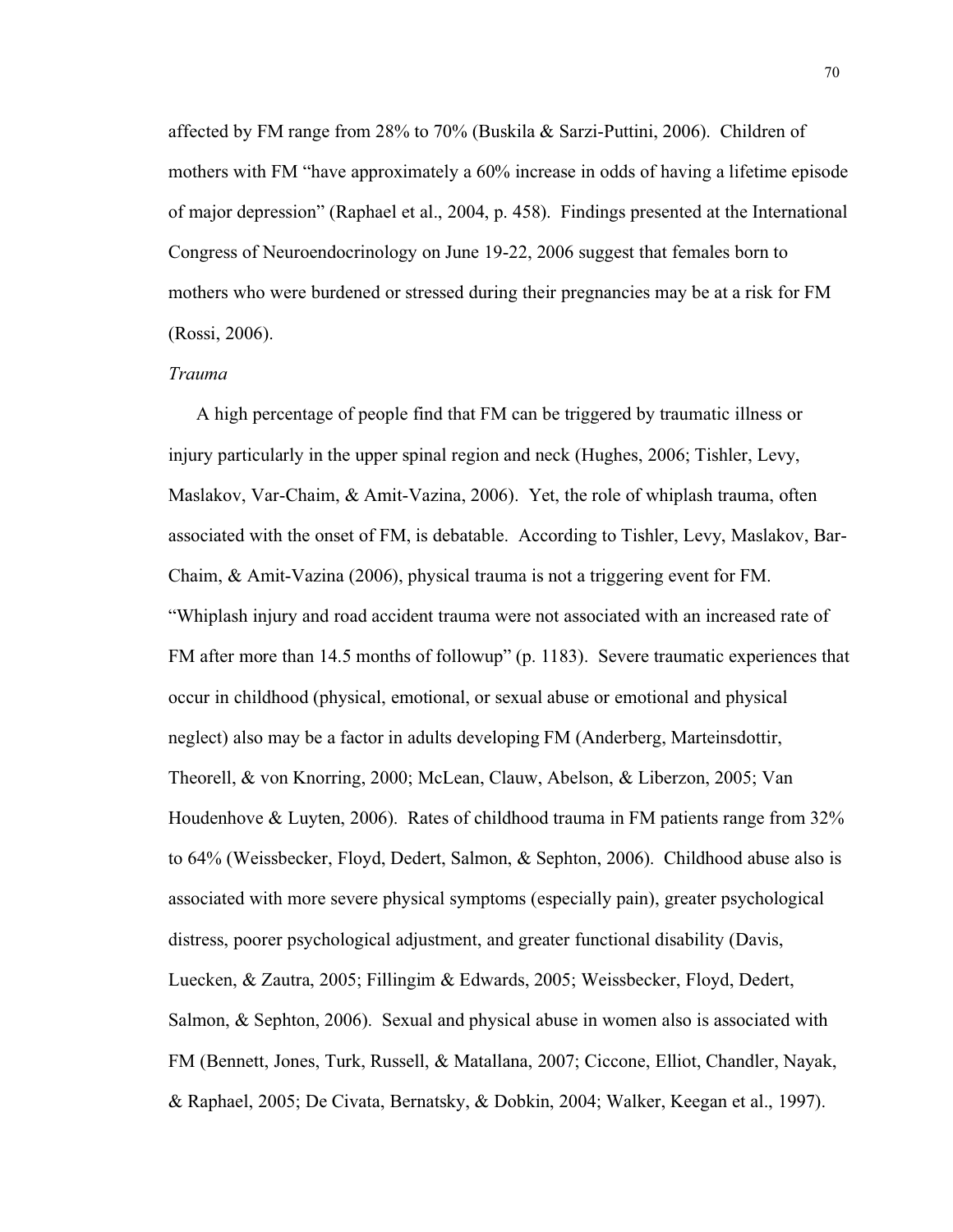## *Infection*

Viral or bacterial infections may trigger FM. Researchers have found that Lyme disease, Epstein-Barr, parvo-virus, HIV, hepatitis C, mycoplasmas, *Chlamydia pneumoniae* are associated with a greater prevalence of FM (Ablin et al., 2006; Cruz, Catalan-Soares, & Proietti, 2006; Endersen, 2003; Machtey, 1997). Four to 7% of people with these infections develop FM (Clauw, 2007).

#### *Personality*

For more than two decades, researchers have been suggesting that there is a "fibromyalgia personality" and the idea still has not been abandoned. Amir et al. (2000) described FM patients as having "distinct personality characteristics, such as being demanding towards themselves as well as towards others. They are conscientious, committed, honest, well-organized, and have high moral standards" (p. 8). Other characteristics attributed to this personality are: depression, hypochondriasis, anxiety, hysteria, social introversion, harm avoidance, low novelty seeking, pessimism, perfectionism, catastrophizing, phobias, and panic attacks (Anderberg, Forsgren, Ekselius, Marteinsdottir, & Hallman, 1999; Buskila, Cohen, Neuman, & Ebstein, 2004; Ekselius, Bengtsson, & von Knorring, 1998; Kendall, Elert, Ekselius, & Gerdle, 2002; Sansone, Levengood, & Sellbom, 2004; Scudds, Rollman, Harth, & McCain, 1987; Trygg, Lundberg, Rosenlund, Timpka, & Gerdle, 2002). A few researchers have attributed some of these personality characteristics, such as anxiety and depression, to genetic predisposition (Buskila, Cohen, Neumann, & Ebstein, 2004; Cohen, Busklia, Neuman, & Ebstein, 2002). Other researchers, however, question whether these characteristics cause or are the result of FM.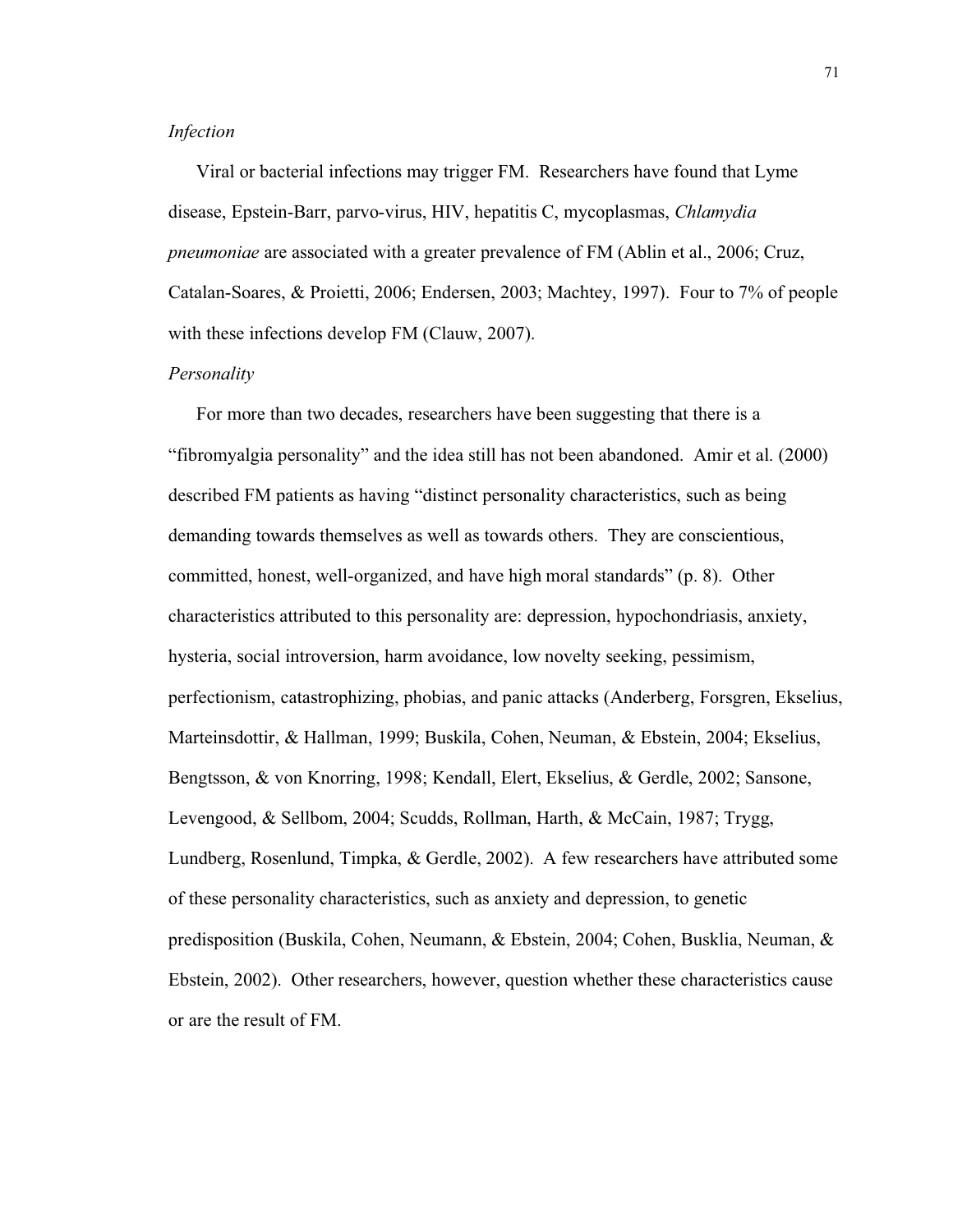### *Social Support of Fibromylagia*

Social support is crucial for those with FM. When compared to RA patients, FM patients considered their healthcare providers as intimate members of their social network and made fewer attempts to meet new people (Murray, Daniels, & Murray, 2006; Oliver, Cronan, Walen, & Tomita, 2001). In addition, the FM social networks were " closed networks within a small geographic area. These networks lacked initiative to establish and maintain relations, and [could] hardly fulfill the patient's psychosocial needs" (Bolwijn et al., 1994, p. 46). Social networks for FM patients are more restricted than RA networks; yet, FM patients do not perceive themselves as being lonely (Bolwijn, Van Santen-Hoeufft, Baars, & Van der Linden, 1996; Davis, Zautra, & Reich, 2001; Schleicher et al., 2005).

In a study by Bernard, Prince, and Edsall (2000), FM support group members ranked social support received from various family members. Their significant other and children were ranked highest and female relatives were ranked higher than male relatives (cited in Schoofs et al., 2004). Montoya, Larbig, Braun, Preissl, and Birbaumer's (2004) study on the effects of social support provided by the presence of a significant other showed that FM patients reported less pain and sensitivity to touch when their significant other was present.

Healthcare support is extremely important for FM patients and the quality of social support is important in determining illness outcomes in women with FM (Franks, Cronan, & Oliver, 2004). Therefore, having a physician who is empathetic, patient, knowledgeable, and understanding of the frustrations faced by those with FM is mandatory to help these patients cope with their illness. However, many FM patients do not feel that their physicians exhibit these qualities and some feel as though they are required to prove that they truly are ill. For those living with a chronic illness, a positive patient-physician relationship is crucial for a higher quality of life (Schoofs et al., 2004).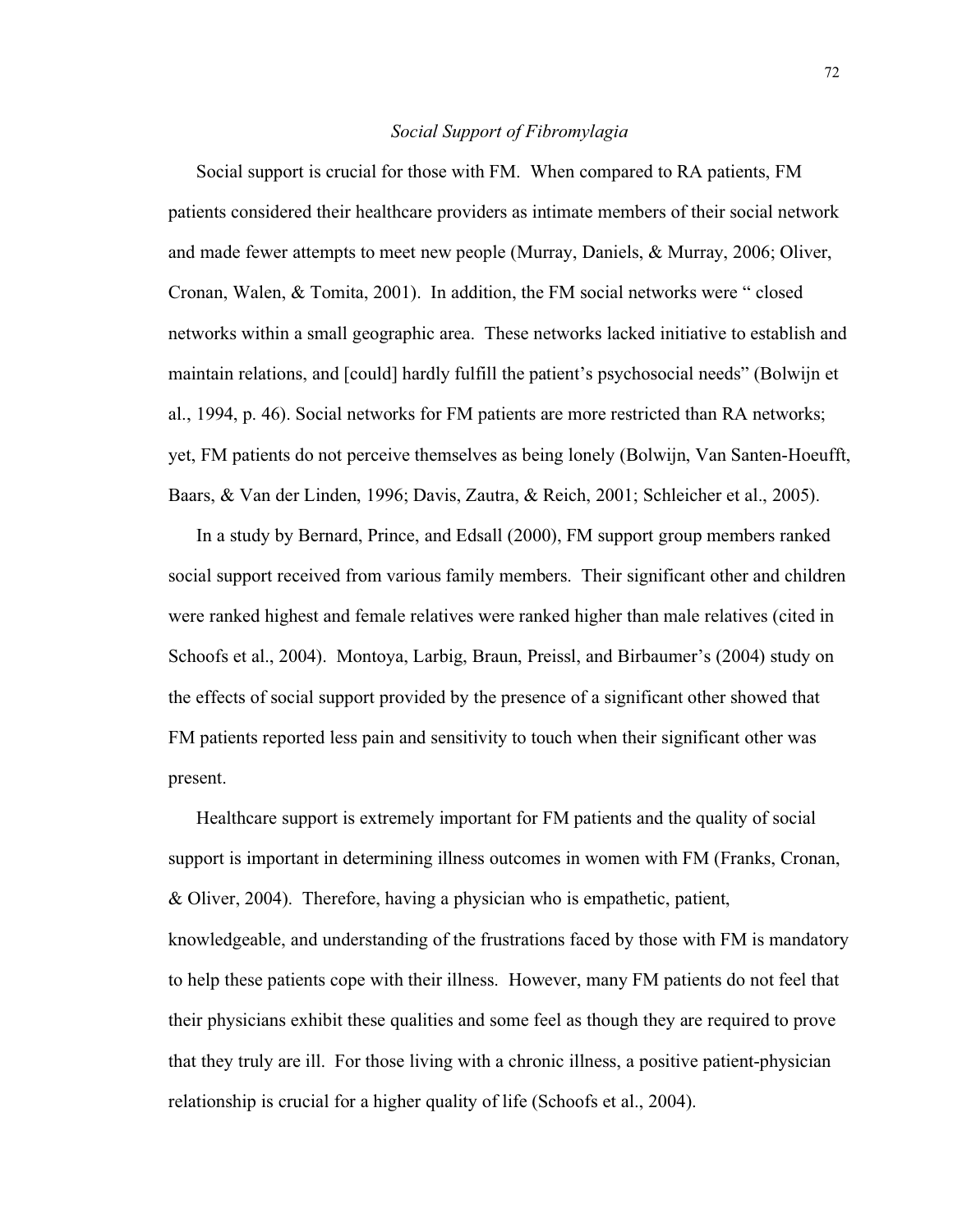### *Controversies in Fibromyalgia*

Over the course of the past 50 plus years, FM has provoked many controversies in the medical community. It would be remiss not to briefly discuss them here. FM often is referred to as a "mystery" disease because there is no known cause, standardized treatment, or predictable progression (Reich et al., 2006). Descriptions of this condition can be found in medical writings from more than four-hundred years ago; yet, as of 2007, many questions and issues still surround this illness:

1. Etiology: What causes FM? Is FM a psychosomatic or physical (somatic) illness? Is FM a manifestation of hysteria? Does FM cause depression or does depression lead to FM? Why are there no hard physical signs or laboratory evidence (Pearce, 2004; Powers, 1993)?

2. Diagnosis: Although in 1990 the ACR produced a set of criteria for classification of FM, this is not meant to be used as a diagnostic tool. What is the definition of FM? How can there be one definition when FM patients have a huge variety of symptoms and comorbidities? What criteria should be used to diagnose FM (Goldenberg, 1995)?

3. Treatment: Can a standard treatment be found? What works for one individual does not work for another, and therefore, the approval of Lyrica (pregabalin) for treatment of FM does not mean that all FM people will find relief, if they use it.

4. Acceptance: In 1986, Bennett stated that there was, "widespread acceptance of fibrositis by North American physicians" (p. 676). In 1990, Wolfe stated, "[o]ver the last decade [1980] fibromyalgia (fibrositis) has been transmogrified from a scientifically and clinically disreputable construct into a popular, accepted, clearly prevalent syndrome" (p. 681). In 1995, Goldenberg stated that some rheumatologists question the "very existence of fibromyalgia" (p. 3). "Fibromyalgia is thought to be such a society-driven disorder, an illness whose presentation is a metamorphosis of the distressed patient's problem into one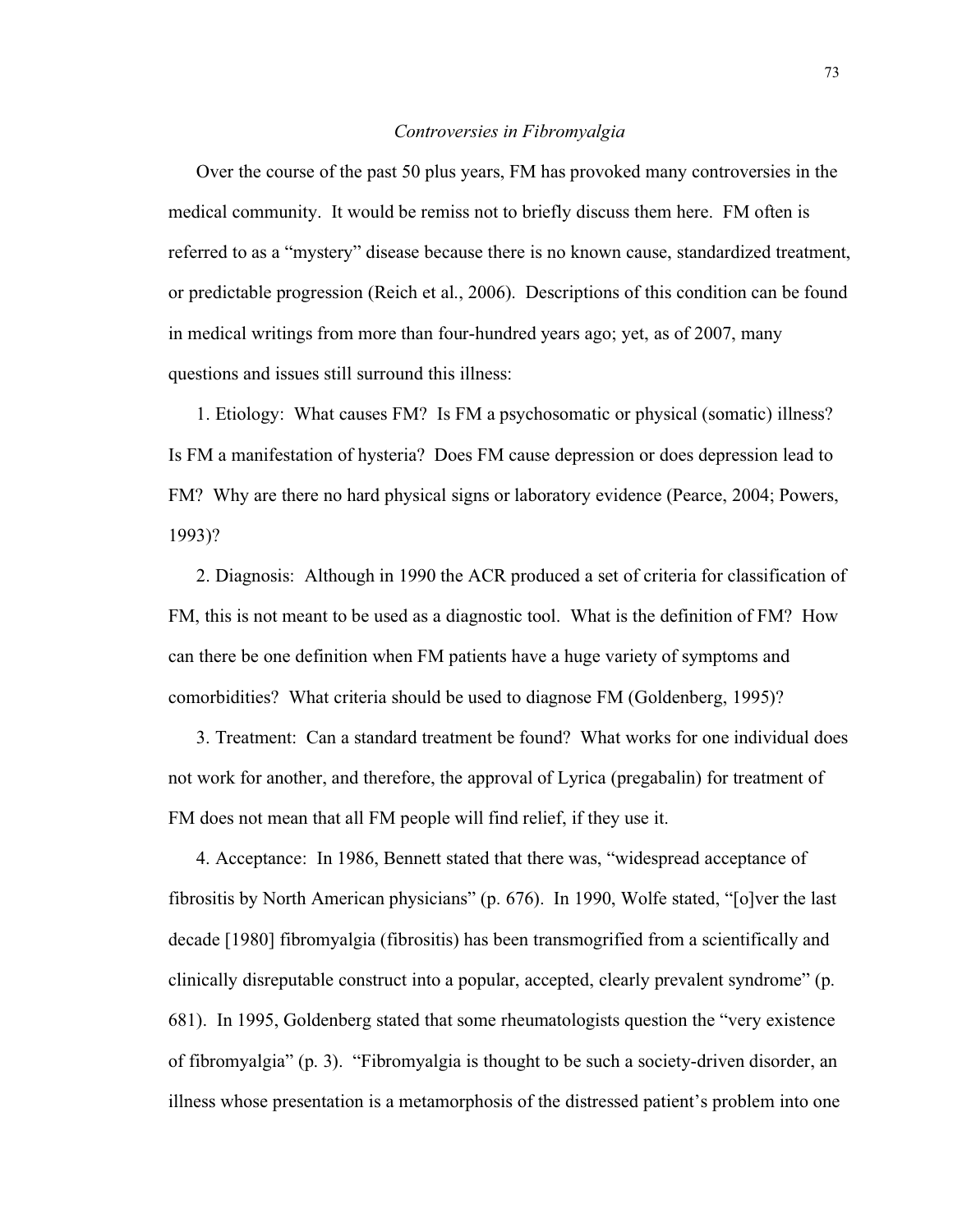that seems more like a 'disease' and thereby is more legitimate" (Ferrari & Russell, 2007, p. 62).

5. Disability: Wolfe (1997) warned that society must not encourage labeling FM patients as disabled. Yet, Goldberg (1999) asked whether pain can cause disability, and Robinson (2004) noted that FM patients are suffering and burdened by the cost of their disability.

6. Labeling of fibromyalgia as a disease: Will such labeling create a surge in those who collect disability payments? Labels of FM provide structure and understanding of the illness for patients. In 2004, Hadler and Greenhalgh stated that FM is one of the "most impenetrable and controversial labels in medicine today" (p.1) and with regard to FM, "[m]edicalization occurs whenever a set of social problems is reformulated as a medical problem" (p. 2).

In summary, as stated by Russell (2004), the medical community needs to find the cause(s) of FM, develop practical diagnostic criteria, find a common acceptable name, and establish effective treatment (s) for this illness.

## Selected Theoretical Frameworks

Chronic illness is experienced on many levels and in many systems. Within the person, chronic illness produces biochemical changes in and across various physiological subsystems. As changes in the person's functioning occurs, the family system is likely to experience shifts in roles, routines, and rules; and in the mother-child dyad, there may be changes in their relationship associated with the illness. An understanding of chronic illness and its effects is not complete unless one recognizes these various aspects of the illness and their interrelationships. The occurrence of chronic illness in a family member introduces a potential multitude of changes within the individual and family. Family systems and family development theories can be used as frameworks within which to study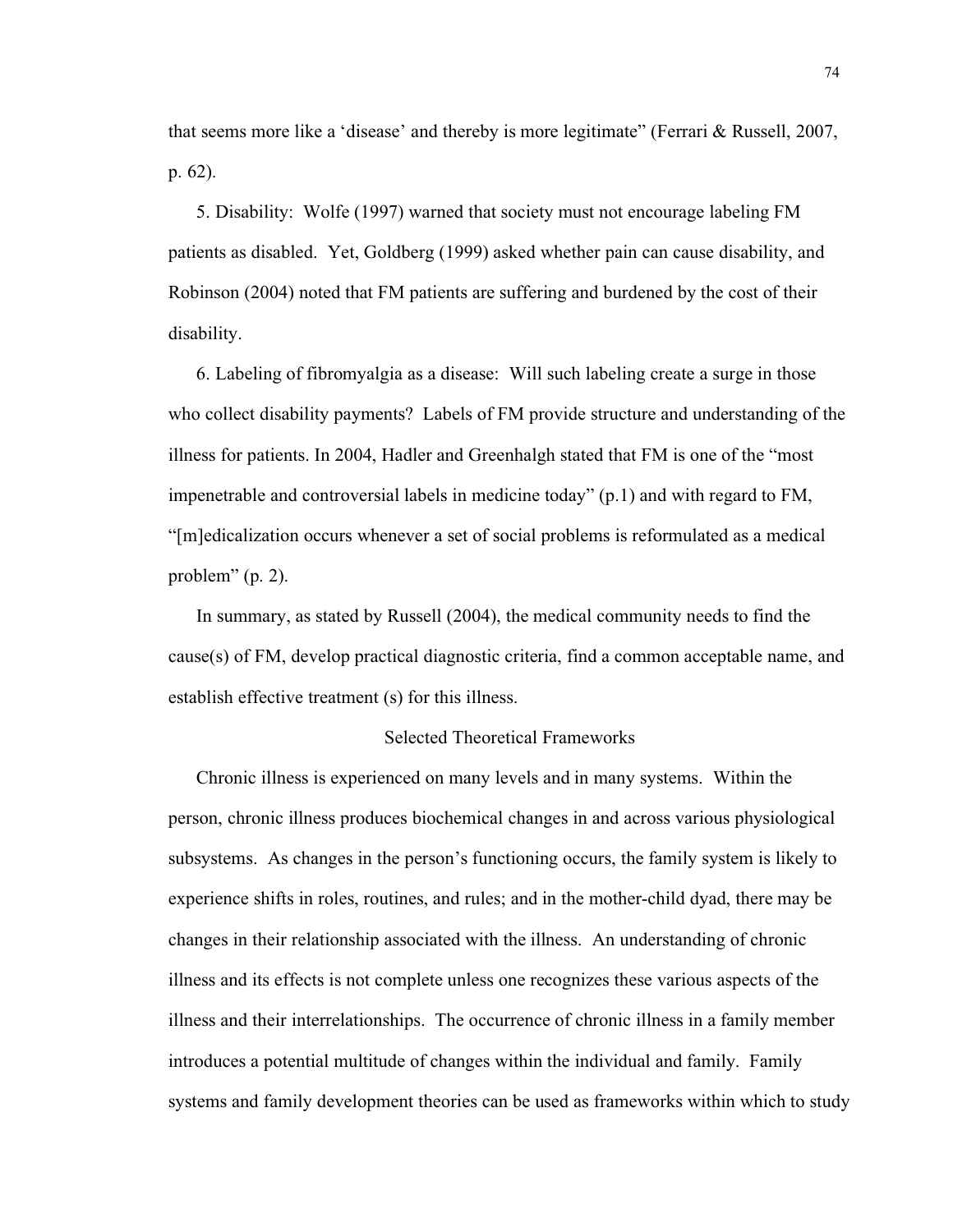these changes. Embedded in these theories are core concepts about the nature of change. Therefore, aspects from both of these theories will be used in this study to examine the effects of chronic maternal illness on children.

#### *Family Systems Theory*

# *History*

Before the development of general systems theory, the world was viewed by scientists primarily through mathematical and statistical models. During the 1950s von Bertalanffy, a biologist, changed this approach by formulating a general systems theory (Broderick, 1993). His new theory defined systems as "set[s] of elements standing in interrelation among themselves and with the environment" (Bertalanffy, 1975, p. 159).

A system refers to a set of components linked to each other by organized, predictable patterns and interactions. Systems theory holds that no matter how much information is known about the individual parts, it is impossible to understand the system without also understanding how the parts relate or interact with each other (Rothchild, 1992). Interactions within the system allow events that affect one part of the system to resonate throughout the entire system. Systems theory offers a way of explaining a unit as it relates to itself and its environment.

Around the same time, two other theoretical frameworks emerged - information and cybernetics theories. Information theory primarily is concerned with communication how messages are sent, processed, and received, whereas cybernetics theory is concerned with the "communication and manipulation of information in controlling the behavior of many kinds of systems such as physical, chemical, and biological systems, as well as families and other social systems" (Whitchurch & Constantine, 1993, p. 332). These three theoretical approaches intertwined and provided concepts for the development of social systems theory and the current dynamic systems theory of families. Family systems theory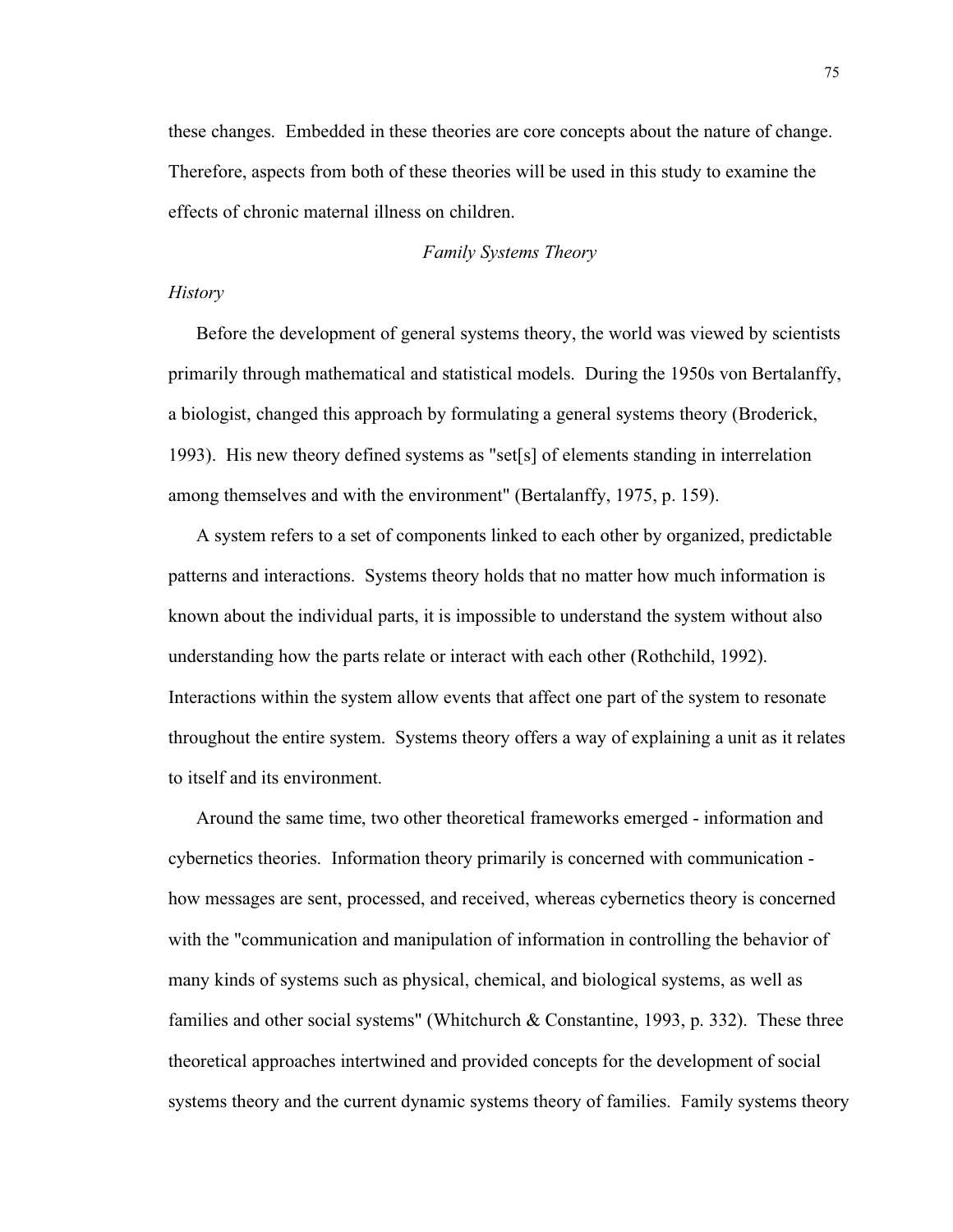incorporates concepts from ecology, biology, cybernetics, social science, and communication systems.

Family systems theory focuses on interpersonal and group processes and interaction, rather than on individual parts within the system. A critical aspect of this theory is that behavior by one family member influences and defines each and every other member of the family:

In family systems, any event that significantly affects an individual, such as the onset of a major illness, must also have an effect on that person's entire family system. The individual's response to the event will in turn be powerfully influenced by the family. How individuals and families affect each other will depend on the roles that each person plays within the family, the patterns of communication within the family, the family's rules for handling problems, and the flexibility of those rules. (Rothchild, 1992, p. 836)

#### *Characteristics of Family Systems and Their Application to Chronic Illness*

*Wholeness/holistic aspect.* Aristotle is credited with declaring that the whole is greater than the sum of its parts (Broderick, 1993). From a systems perspective, families and individuals are viewed holistically (as an entire unit) with attention to their interconnectedness rather than their separateness. "The interrelatedness of components in the family system gives rise to new qualities and characteristics that are a function of that interrelatedness" (Friedman, 1992, p. 118). When the family is viewed as a whole, it is greater than the sum of its parts (O'Connor, Hetherington, & Reiss, 1998; Whitchurch  $\&$ Constantine, 1993). In family systems theory, the main focus is on the family as being unique with its own character, strengths, weaknesses, and communications style that is more than the sum of its individual members ( Day, 1995; Roberts, 1987).

According to family systems theory, any event that significantly affects individual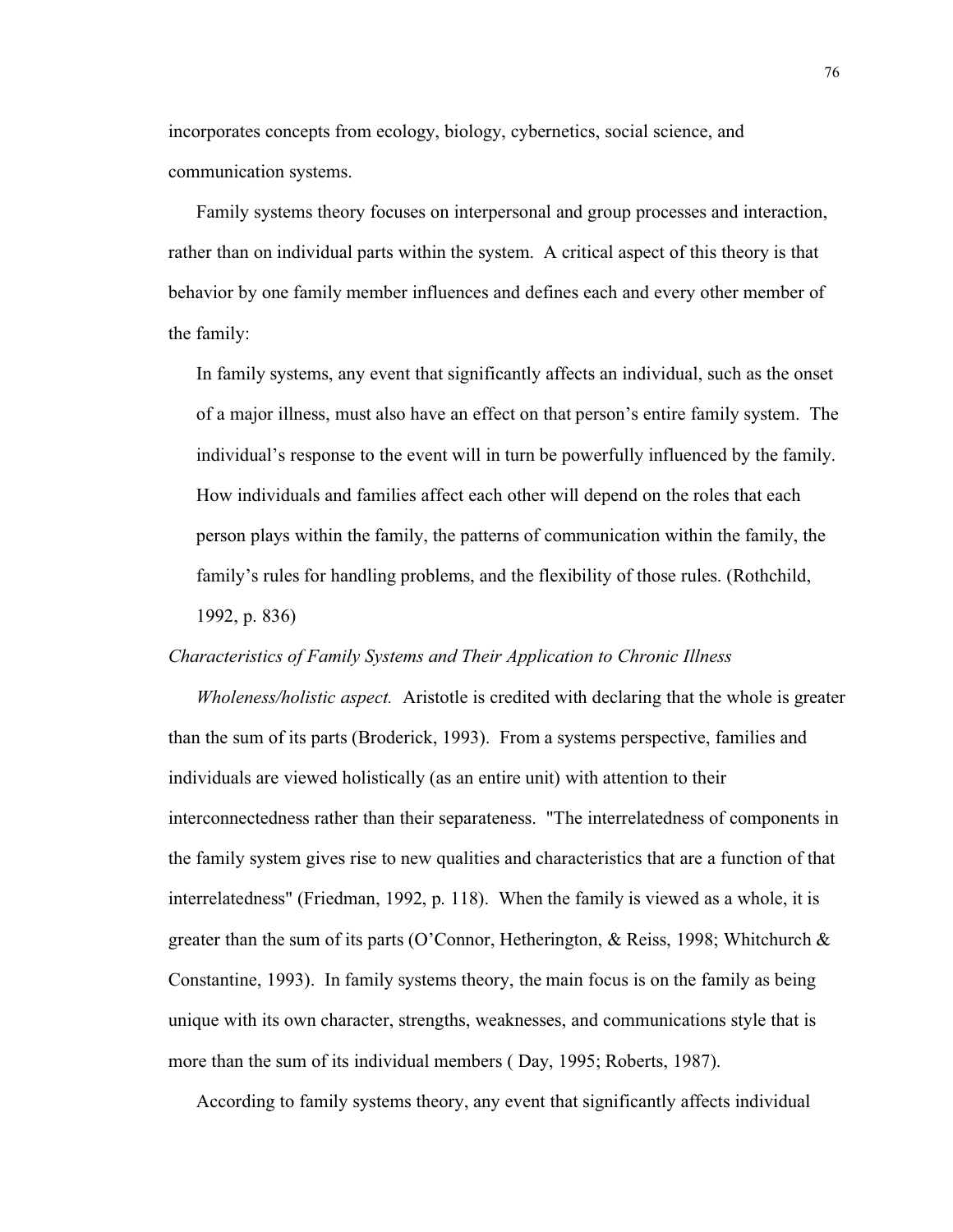family members also affects their entire family system. While chronically ill people must adapt to changes and loss, their families must adjust to the loss of the familiar person and learn to cope with "a new and frequently problematic individual" while assuming unfamiliar, new, and difficult roles (Bonder, 1986, p. 14).

The onset of a mother's illness presents crises and challenges to the family system (Johnston et al., 1992; Sholevar & Perkel, 1990). Chronic illness produces and creates permanent change; the family balance is forever different (May, 1992). Families must find new ways to regain a sense of equilibrium as the family's routines and roles are changed to accommodate the chronically ill mother (Patterson, 1988b). The roles of all family members may undergo frequent changes as the mother's ability to perform her various functions fluctuates with remissions and exacerbations (Blackford, 1992). Role changes create shifts in the division of labor. Some of the previous responsibilities of the mother may be given to children. In turn, increases in children's chores and household duties may decrease the amount of time they can spend on leisure activities or school work.

Within the past decade, health practitioners have recognized the importance of moving beyond an individual approach in chronic illness to include the entire family in the individual's health regime (Cannon & Cavanaugh, 1998). This "innovative, holistic, family-focused perspective on the care of those with chronic illness" emphasizes the interconnectedness of families and individuals (Butcher, 1994, p. 70).

*Interdependence and organization.* A system is made up of interacting, interdependent parts. For these parts to maintain a consistent relationship, organization is required (Nichols & Everett, 1986). This is achieved through the structure of the system (the arrangement of its parts) and through the function of the system (activities engaged in that allow survival, continuity, and growth of the system).

Family systems experience reciprocal patterns of interaction. It is impossible for one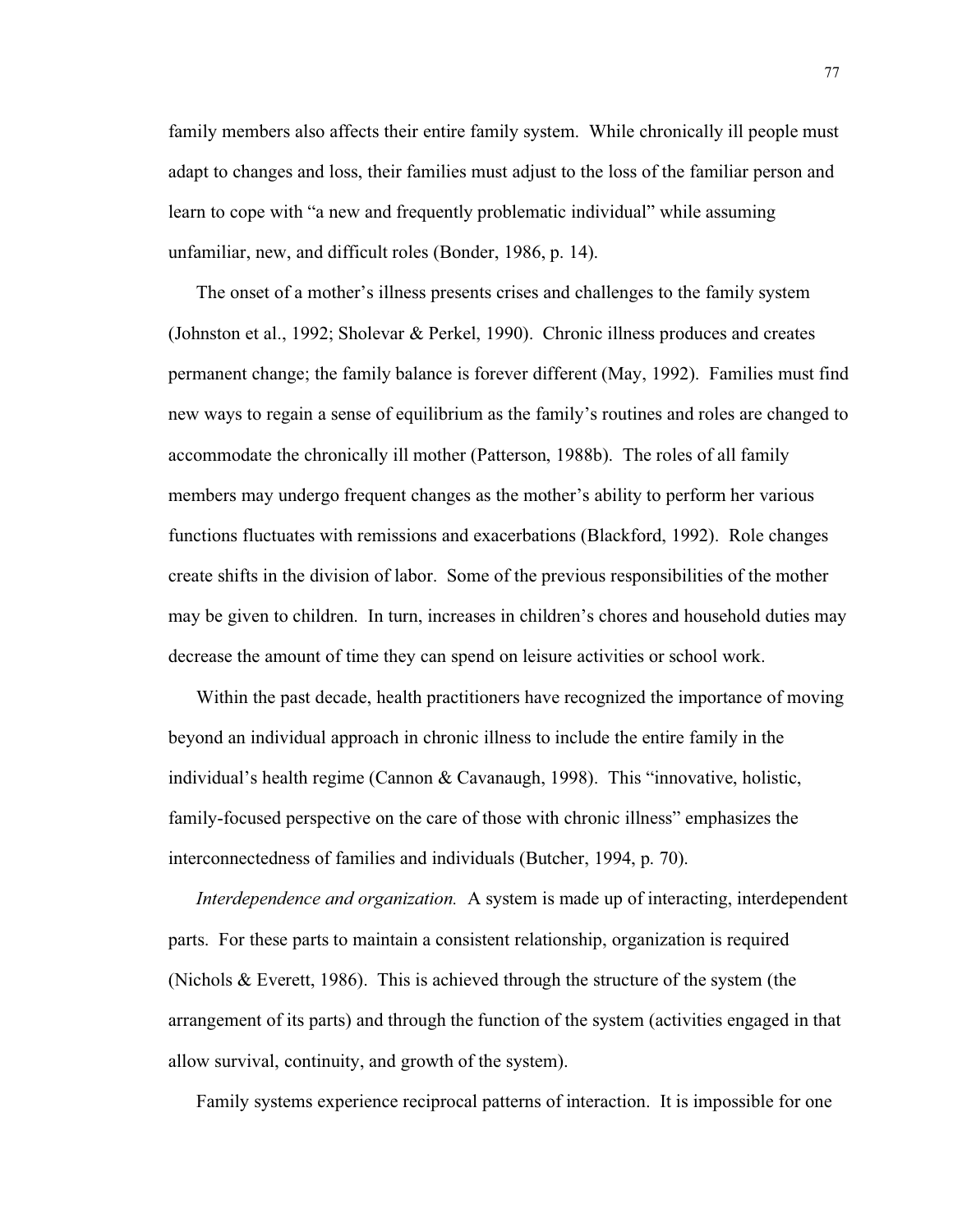person in the system to change without affecting the remainder of the family members. When a family member becomes ill, the family structure is disrupted. "Disruption of the family's organizational structure may precipitate a crisis (Patterson & Garwick, 1994, p. 298). Unfortunately, with chronic illness, these disruptions are cyclical and never ending. Therefore, "coping with chronic illness is not an episode but an ongoing process" (Johnston et al., 1992, p. 228).

Family structure (organization) is provided through roles. There is a systems implication to family roles since family definitions depend on the existence of at least one other family person. For example, a wife must have a husband, a mother must have a child, and a sibling must have another brother or sister. Yet, every family member has his/her own unique role or function that is developed through interpersonal transactions (Jacobvitz & Bush, 1996; Rosenblatt, 1994). While these roles are not static, they still exhibit a predictability or constancy.

Historically, women have been identified as the family's primary caregiver. This pattern continues today. "Many women in this society will spend the majority of their adult years caring for family members: children in the first half, followed by aging and ill parents and spouses in the second half" (Strozier, 1996, p. 259). When a mother becomes chronically ill, a role change may be necessitated. In turn, this requires complementary role changes in other family members (Friedman, 1992). Therefore, chronic illness in the mother may have a direct impact on the family's stability. If she is unable to fill the role of caretaker, then some family member who may be unfamiliar with this role needs to take over. Some disorganization in the family may then occur (Turk & Kerns, 1985). If she also has been the "main breadwinner", the entire survival, continuity, and growth of the family can be threatened. Role changes come with a cost to the involved individuals since the loss of any of these roles may represent a loss of power, status, finances, mastery,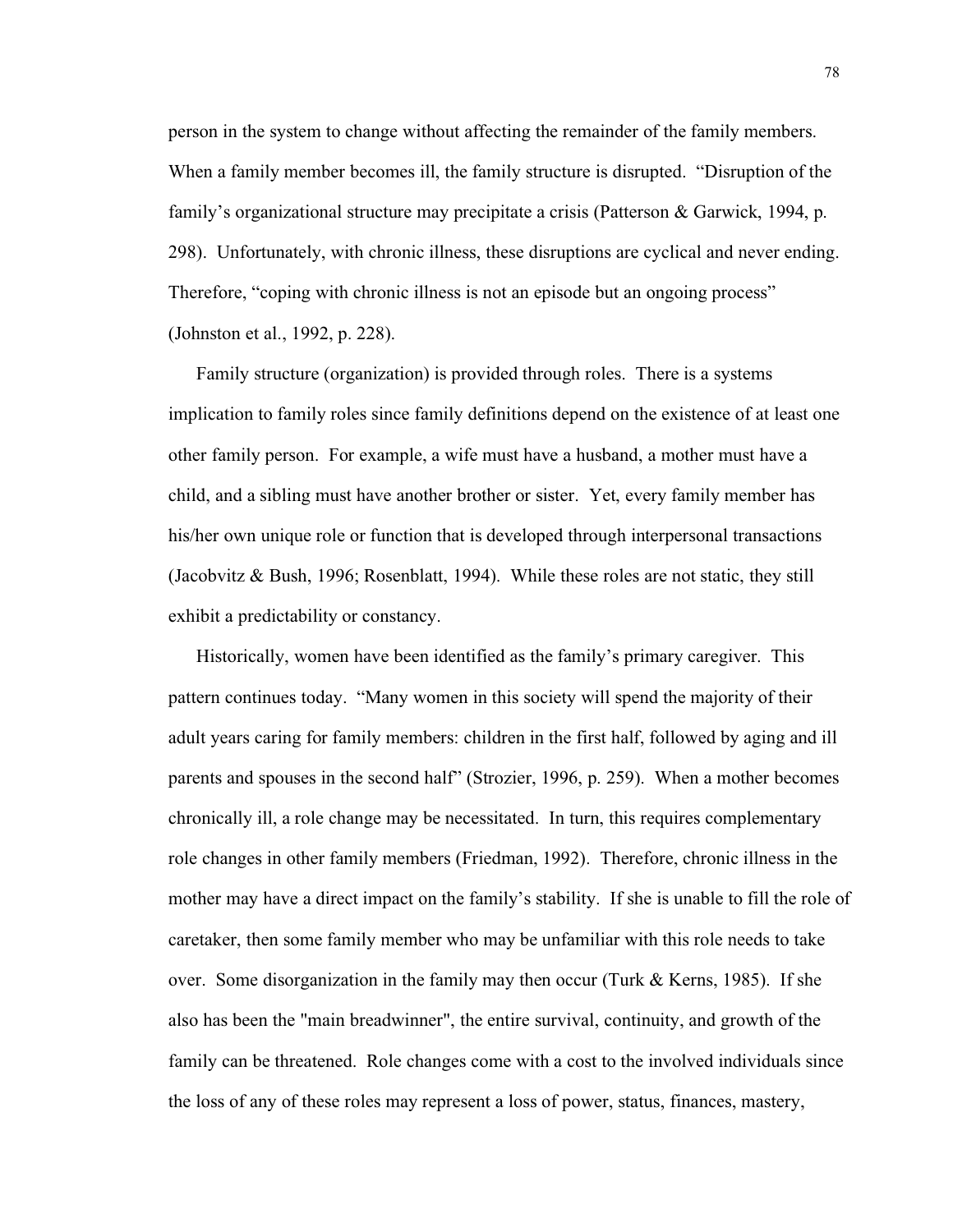competence, and/or contribution (Eberhardt et al., 2007; Goodheart & Lansing, 1997; Toombs, 1993). "When illness results in the vacancy of critical roles the family often enters a state of disequilibrium until new homeostasis is achieved" (Friedman, 1992, p. 227).

*Self-regulation.* Although there are fine distinctions between the terms self-regulation, steady state, and equilibrium, they are used rather interchangeably to describe how a system responds to processes of change. Through self-regulation, the system works at controlling and balancing its input and output via a feedback loop. Confluence, steady state, or equilibrium is the result of a system being in balance. However, this balance is not static. There is continuous exchange of information between the system and its environment (Hinde, 1989). The primary motivating factor in a family's response to change is the maintenance of stability (Kerns & Weiss, 1994).

Morphogenesis is defined as the ability of the system to change and develop in a positive manner. When families are faced with a new situation, they must be innovative and creative in solving problems and developing new strategies and approaches (Whitchurch & Constantine, 1993). Morphogenesis is required for families to change their rules and responses to each challenging situation.

Morphogenesis is counterbalanced by the principle of morphostasis - the system's ability to stabilize or return to a state of equilibrium. Too much or too little change is resisted by the family structure. Each family must find its own element of stability that is neither too rigid or too chaotic. This helps them return to an acceptable steady state.

In a family where the mother is chronically ill, equilibrium may be difficult to achieve. Coping with the demands and uncertainty associated with maternal chronic illness, the family system may find itself continually readjusting (Eriksson & Svedlund, 2006; Stetz, Lewis, & Primomo, 1986). With chronic illness, mothers may be available one day but not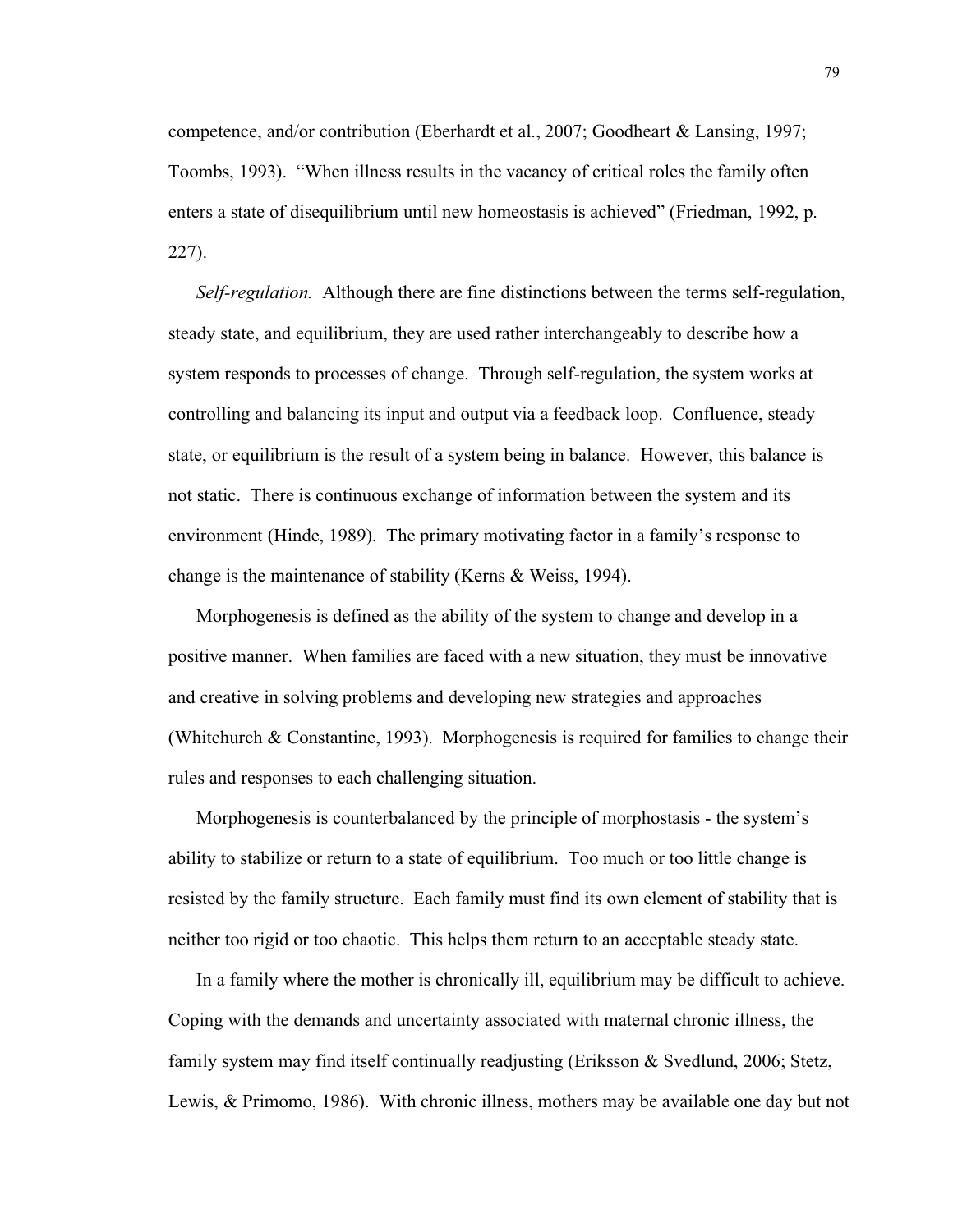available the next. Given such uncertainty, disequilibrium is likely to be frequent (Boss, 1986).

*Boundaries.* Boundaries can be defined as "a border between the system and its environment that affects the flow of information and energy between the environment and the system" (Klein & White, 1996, p. 158). The amount of permeability of the boundary helps define the system. For example, the less porous the boundary, the more isolated or closed is the system. In family systems, this concept is mainly metaphorical.

An open system refers to the degree of interaction that a system exhibits with its surrounding environment or the exchange of information and other material with the environment. This interaction is necessary for the survival of the system. The degree that a system is open determines the amount of interaction and influence that can occur with outside elements such as other individuals, groups, extended family, friends, colleagues, and community (Jones, 1993). "The family's perception of who is inside or outside the family system is significantly related to the interaction within that system as well as between that system and the outside world" (Boss, 1980, p. 445).

To survive, all systems must receive input from their environment. Input enters the system in the form of information, energy, and material which is processed by flowing through the system and is released by the system as output. When there is an underflow of information into a family system, the family is considered to be relatively closed. This threatens its stability. However, families with a constant flow of information into their systems may become disorganized and chaotic. "In the healthy family, boundaries adequately screen information input and output. When an excessive amount of information flows into the family, the boundaries are closed, and when an underflow of information occurs, the boundaries are opened" (Friedman, 1992, p. 120). Healthy boundaries are flexible, but have some definite limits - firm enough so one's priorities and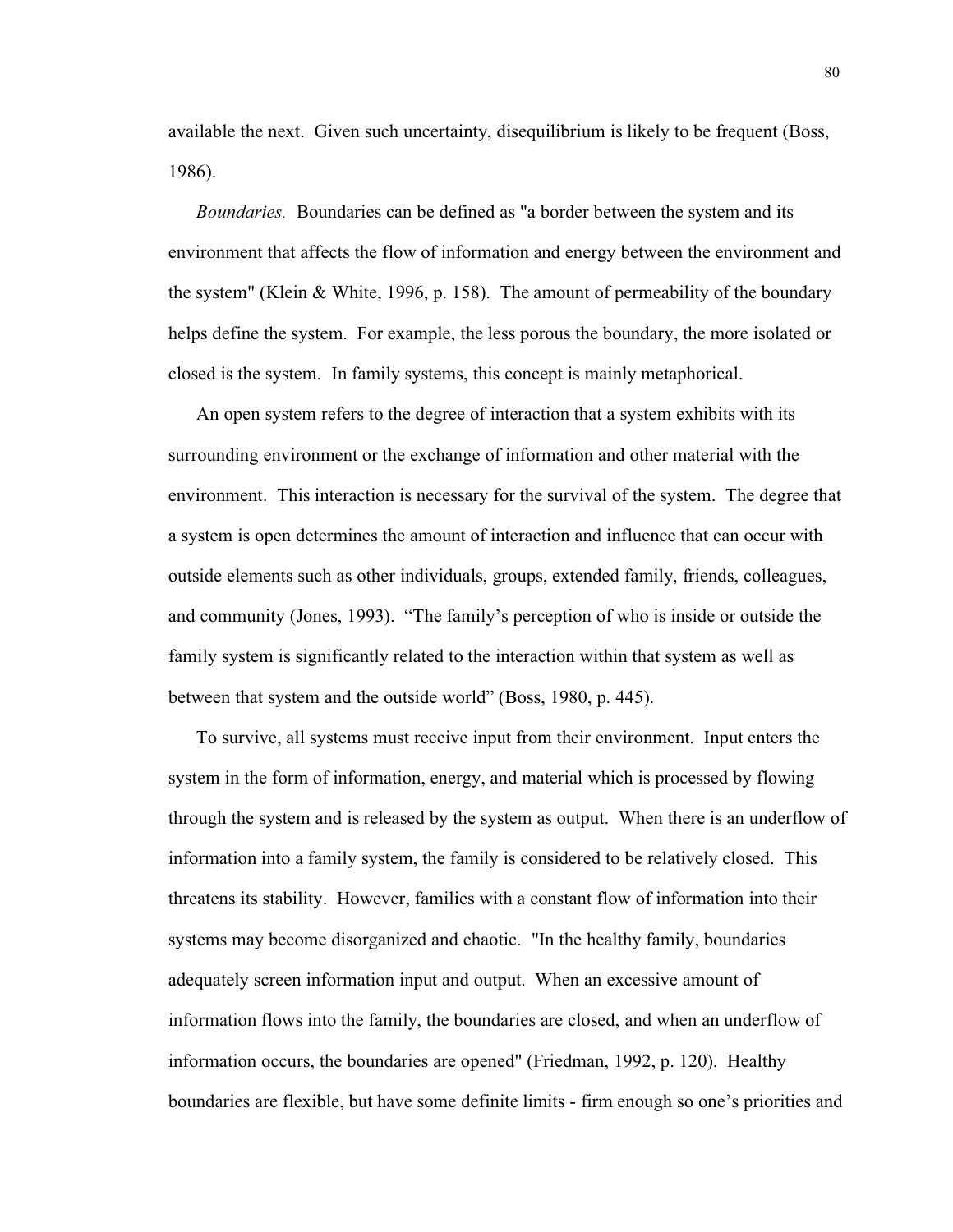values remain clear, but closed enough so outside assaults can be withstood; and distinct enough to allow individuality, but sufficiently open to permit new ideas and perspectives (Forrest, n. d.).

"Open systems are characterized by the concept of *equifinality*, or the ability of a system to achieve the same goals through different routes" (Whitchurch & Constantine, 1993, p. 334). Equifinality is found in family systems as well. Family/individual goals (such as seeking relief from chronic illness symptoms or lessening added burdens on family members) can be attained through a variety of different methods.

A closed system interacts minimally with its environment. A true example of this has never been found because total noninteraction implies that the system is dead. However, there are varying degrees of openness in systems. A family that maintains a very low exchange of information and interaction with other systems (e.g., school, workplace, church, health providers), is described as a relatively closed family system (Nichols  $\&$ Everett, 1986).

Since the nature of chronic illness is that it cannot be cured and may not improve, frequent reciprocal exchanges of information between the individual, family and medical sources outside the family are required. If flare ups of chronic illness are frequent and the person requires close attention, the constant change in illness demands may keep the family focused internally. Such a family may become a relatively closed system (Papadopoulos, 1995).

Internal family boundaries can be used to divide the family unit into smaller units or subsystems such as parental, sibling, parent-child, and spousal (Kerig, 2005). They may consist of "an individual or any combination of individual members that is less than the whole family system" (Roberts, 1987, p. 59). Identification of subsystems is based on what they do and who participates in them. This is important when trying to determine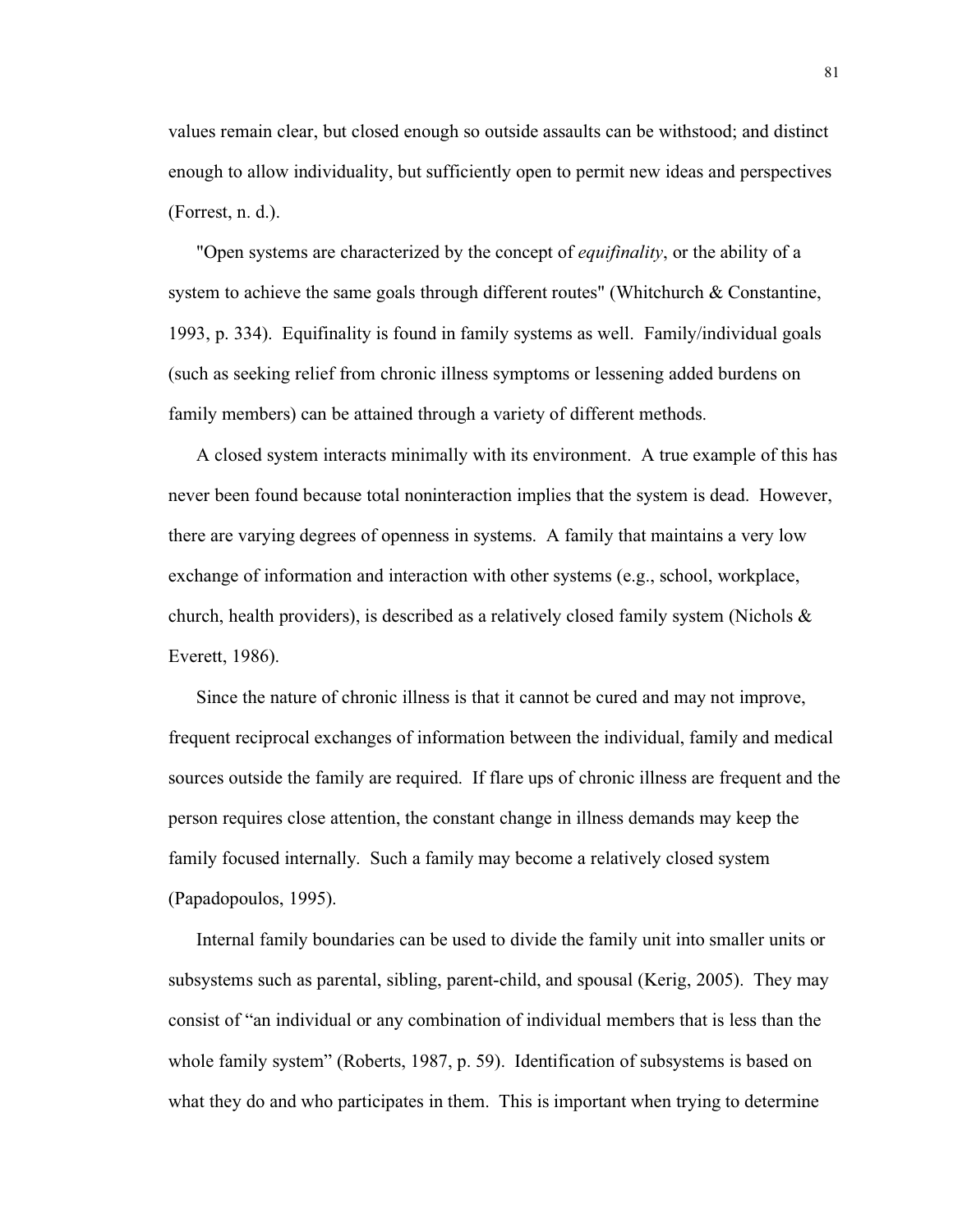how the family works and where the alliances reside. "Family systems theorists emphasize the importance of parents maintaining clear boundaries with their children such that the parent is responsible for nurturing and supporting their child rather than relying on the child for support" (Leon & Rudy, 2005, p. 112).

When a mother becomes ill, changes in family boundaries are likely to occur. During the ensuing process of reorganization, boundaries can become ambiguous. Boundary ambiguity can be defined as the family not knowing who is in or out of the family due to either physical or psychological absence (Boss, 1986; Boss, 1992; Boss, 2007; Buehler & Pasley, 2000; Hobfoll & Spielberger, 1992; Pasley, 1994; Rosenblatt, 1994). Mothers with chronic illness can be physically and/or psychologically absent from their families. This loss of a family member increases the amount of family stress. According to McLeod (1991), children who experience parental loss also are at a higher risk for depression in their adult years. "When family members cannot obtain clear facts surrounding their loss, the system is frozen into place; structural reorganization is blocked; systemic boundaries cannot be maintained. Individuals remain immobilized until they are able to construct a new reality of who is in and who is out of their family" (Boss, 1992, p. 113). According to Boss (1991), despite the added pressures of chronic illness on family members, boundaries must be maintained for the family system to survive:

The higher the boundary ambiguity in the family system, the greater the helplessness (low mastery) and the greater the likelihood of individual and family dysfunction (depression and conflict). Boundary ambiguity can result from the outside world not giving the family enough information about the event of loss *or* it can arise inside the family from its own denial of the loss. In either case, the ultimate indicators of who is in and who is out of the family are based on the family's collective perception, as well as individual perceptions, and most important, on the congruence among family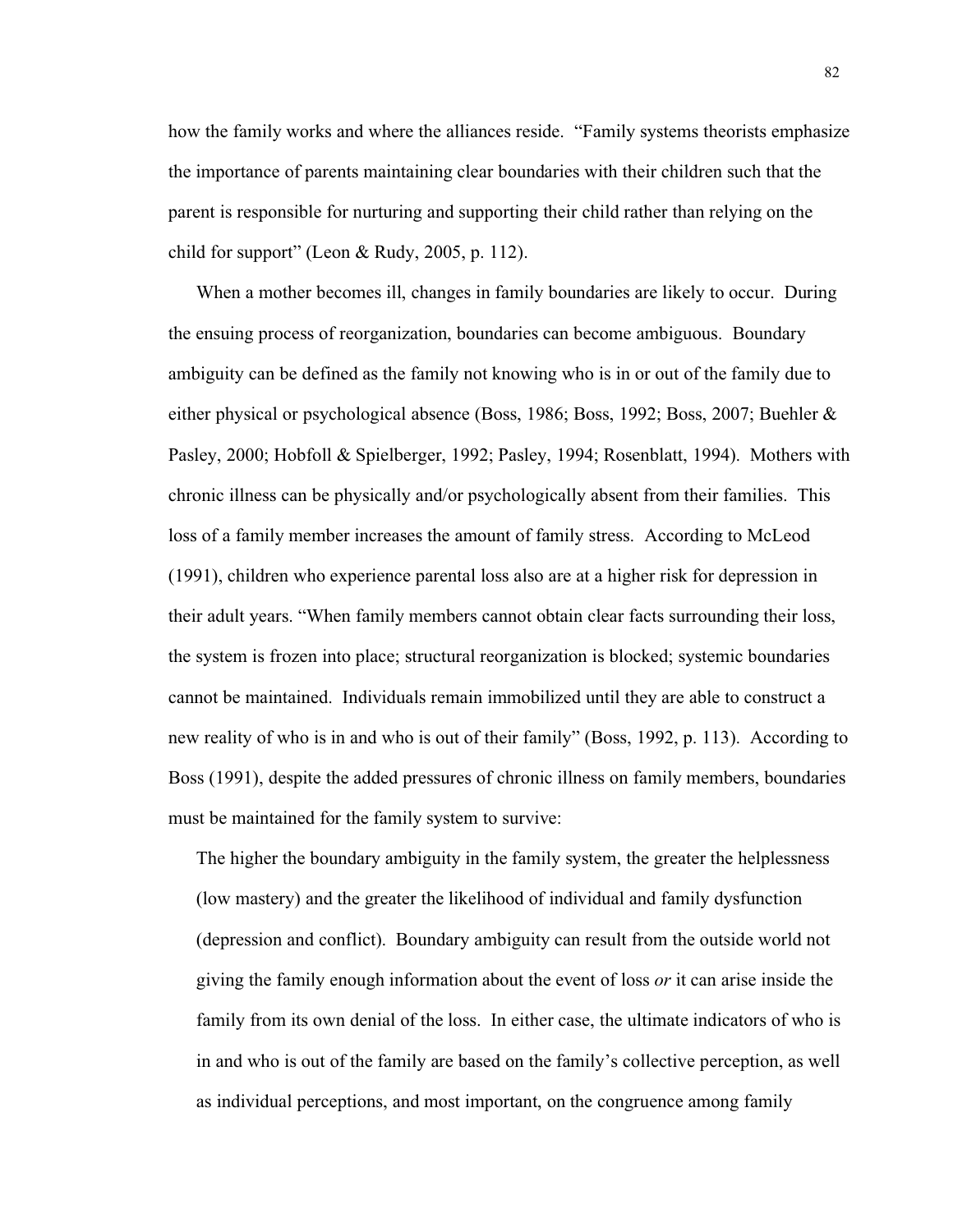members' individual perceptions. (p. 167)

If there is a persistent, high degree of boundary ambiguity, the family is at risk of becoming highly stressed and dysfunctional. Chronic illnesses with uncertain progress and outcome create a higher degree of family ambiguity than those that are more predictable and treatable ( Boss, 1992).

*Hierarchy of systems*. Systems have many levels of components; the more complicated, higher levels are composed of simpler, more basic levels. Living systems may be broken down into simpler to more complex levels such as cells, organs, organisms, groups, organizations, societies, and supranational systems. The family system can be conceptualized as the simpler individual, spousal, parental, and sibling subsystems; the more complex nuclear family system; and the even more complex intergenerational system (Nichols & Everett, 1986).

Family systems theory states that families interact with other systems. Some potential systems are listed in descending order: biosphere -> society-nation-> culture-subculture -> community -> family -> two-person -> person (experience and behavior) -> nervous system -> organs/organ systems -> tissues -> cells -> organelles -> molecules -> atoms -> subatomic particles (Goodheart & Lansing, 1997; Patterson & Garwick, 1998). Since illness is part of an individual, it must be included as a component of the individual's system (Leventhal, Leventhal, & Nguyen, 1985; Rolland, 1987b; Rolland, 1988; Rolland, 1998).

As Coyne (1995) stated, "[f]amily systems theory is an invaluable conceptual framework for understanding illness in close relationships" (p. 98). It explains the interconnectedness and interactional context of the family as members attempt to meet the challenge of chronic illness.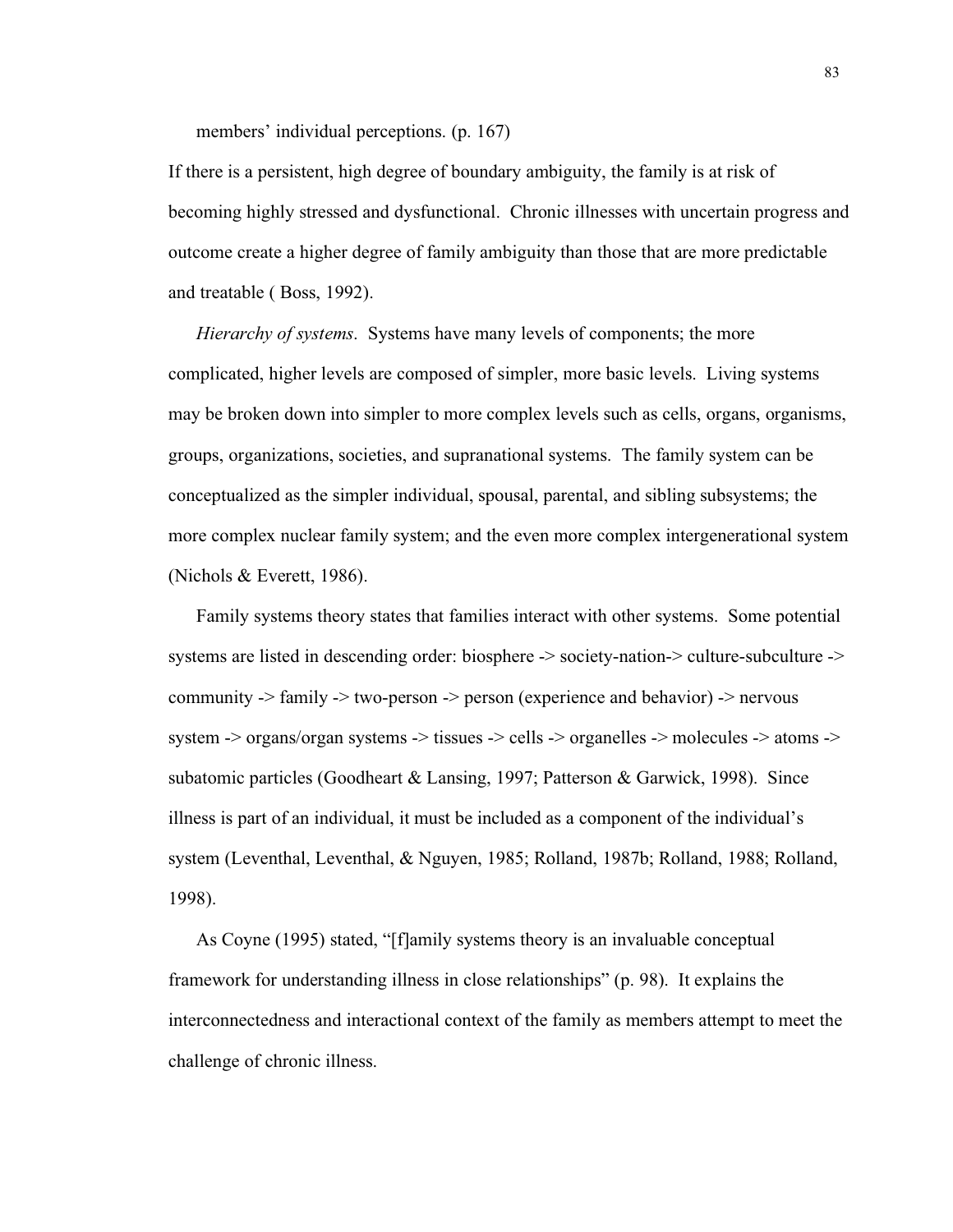# *History*

Since its introduction in the early 1900s, family development theory has moved through three distinct phases. During the Great Depression years, rural sociologists, demographers, and economists studied the impact of poverty on families and its application to social policy. The terms "family life cycle" and "family development" first appeared in their publications. These researchers' interests in the sociodemographics of marriage, reproduction, household structure, and employment histories led to the idea of stages in the family life cycle. This was the first phase of family development theory.

During the 1970s, Rodgers suggested abandoning the family life cycle concept and adopting the family career approach. According to Rodgers and White (1993), "family career becomes the sequential linking of family stages over the life history of the family system" (p. 238). It is composed of all the events and periods of time (stages) between events that a family travels (Klein & White, 1996). The conscious attempts to develop the theory and the introduction of both a life course perspective and the concept of family career marked the second phase of family development theory.

Since the 1980s, scholars have been re-examining family development theory. Arguments have ensued over the level of analysis. Aldous argued that the major difference is that the life course approach is focused on the individual and the family development approach is focused on the family. According to her, neither approach deserves to be called a scientific theory (Klein & White, 1996).

However, White and Rodgers believe that the family development perspective is a theory. They have attempted to answer critics by revising and simplifying concepts (such as change, family, role, stage) and developing formal propositions for the theory. In summarizing the history of family development theory, Klein and White (1996) noted: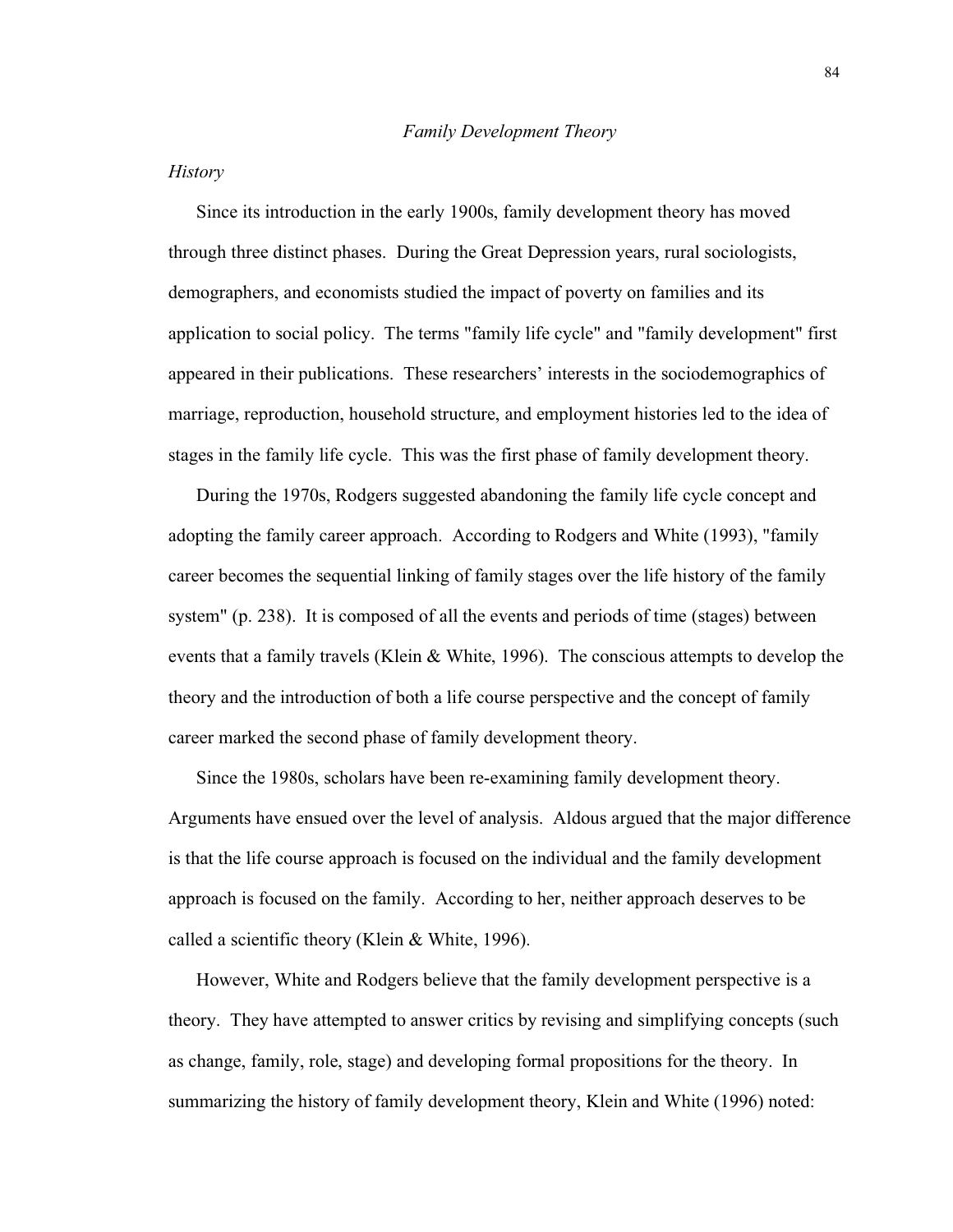The theory has gone through three phases of maturation: a descriptive phase in which the stages of the family life cycle were used to study families; a systematizing phase in which the theory received its first conscious statement as a theory; and an ongoing, formal phase in which, as a response to criticisms and new methodologies, the theory has been formally stated as propositions and formal models. (p. 123)

White further described family development theory as being concerned with "delineating patterned changes in families across time and [he] therefore emphasizes dynamics" (Nichols & Pace-Nichols, 2000, p. 12).

Currently, the approach in family development theory is to acknowledge that individual development is important, but to stress that the main focus is on the development of families as interacting groups of individuals who are organized by social norms (Nichols & Pace-Nichols, 2000). The main interest of family development theory is change in family dynamics over time (Olson & Lavee, 1989). In the past, family developmentalists did not differentiate between change and development. Today, many developmentalists accept a sociological definition that "family development is a process following age- and stage- graded social norms" (Klein & White, 1996, p. 127). Family development theory contains several basic concepts which are not unique to this theory as they have been used by sociologists in other areas of study (Newbrough, Simpkins, & Mauer, 1985). However, in this theory, these terms are used to "emphasize the structural aspect of the family" (Rodgers & White, 1993, p. 231).

# *Characteristics of Family Development and Their Application to Chronic Illness*

*Norms and roles.* Norms can be defined as common behavior expectations and rules held by members of a group which govern both the group and individuals; norms are the basic structural building blocks for the family "group". They can reflect expectations of the way something is to be accomplished at a specific stage in the family or at a specific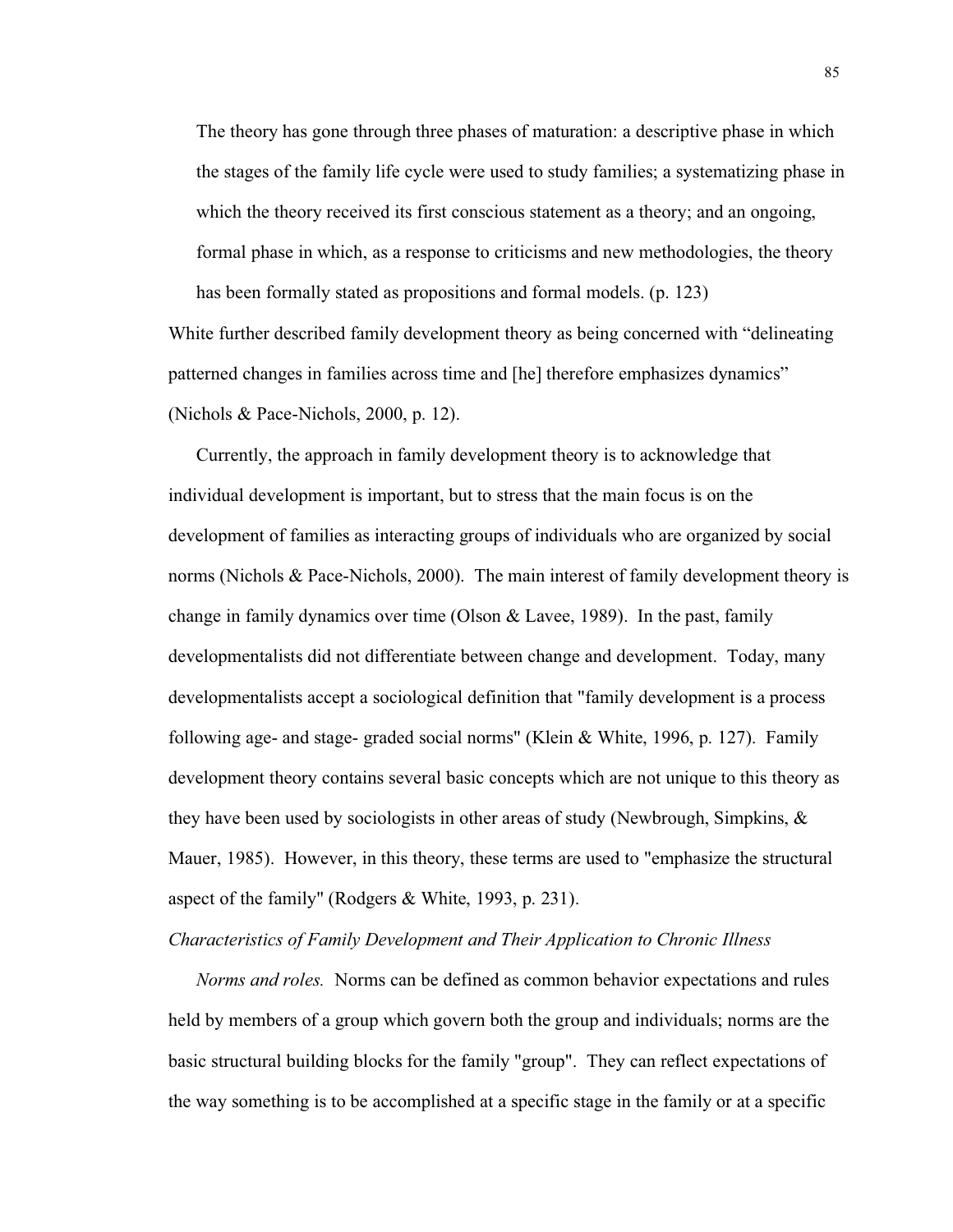age of an individual. Therefore, norms often are age- and stage- related.

Roles are all of the norms (behavior expectations/rules of the social group) attached to an individual's kinship position. Norms, and therefore roles, change over time. It is typical for norms and roles to change with a person's age and structure of the family. Family roles are related to the organizational structure and division of labor in the family. Typical family adult roles can include: child socialization, child care, financial provider, housekeeper, and/or sexual, therapeutic, and recreational provider (Johnson, 1988).

People also occupy role positions that can be defined as all of the roles that are applicable to a person at one point in time. Since families traditionally are imbedded in a kinship structure that is defined by gender, marriage or blood, and generational placement, basic family positions can include husband, father, son, brother, and wife, mother, daughter, and sister (Klein & White, 1996).

When illness strikes a mother during the child-rearing phase, it is occurring earlier in the life cycle than expected. Since the ability to meet normal individual and family goals can be thwarted, serious strains can be placed on family functioning (Rolland, 1999). The mother's roles of nurturing and caretaking may need to be assumed by other family members who are unfamiliar with them (Lewis, Woods, Hough, & Bensley, 1989; Litman, 1974). Significant stress can occur during these role transitions through role confusion, unhappiness, and anxiety (Friedman, 1992). "When children prematurely adopt adult roles, the do not have the opportunity to progress through age-normative transitional and developmental experiences, and their adult functioning as parents may be compromised" (Locke & Newcomb, 2004, p. 121).

*Stages, events, and developmental tasks.* According to family development theory, families move through stages of development. A stage can be defined as a segment of time when the structure of the family and roles of family members are distinct from time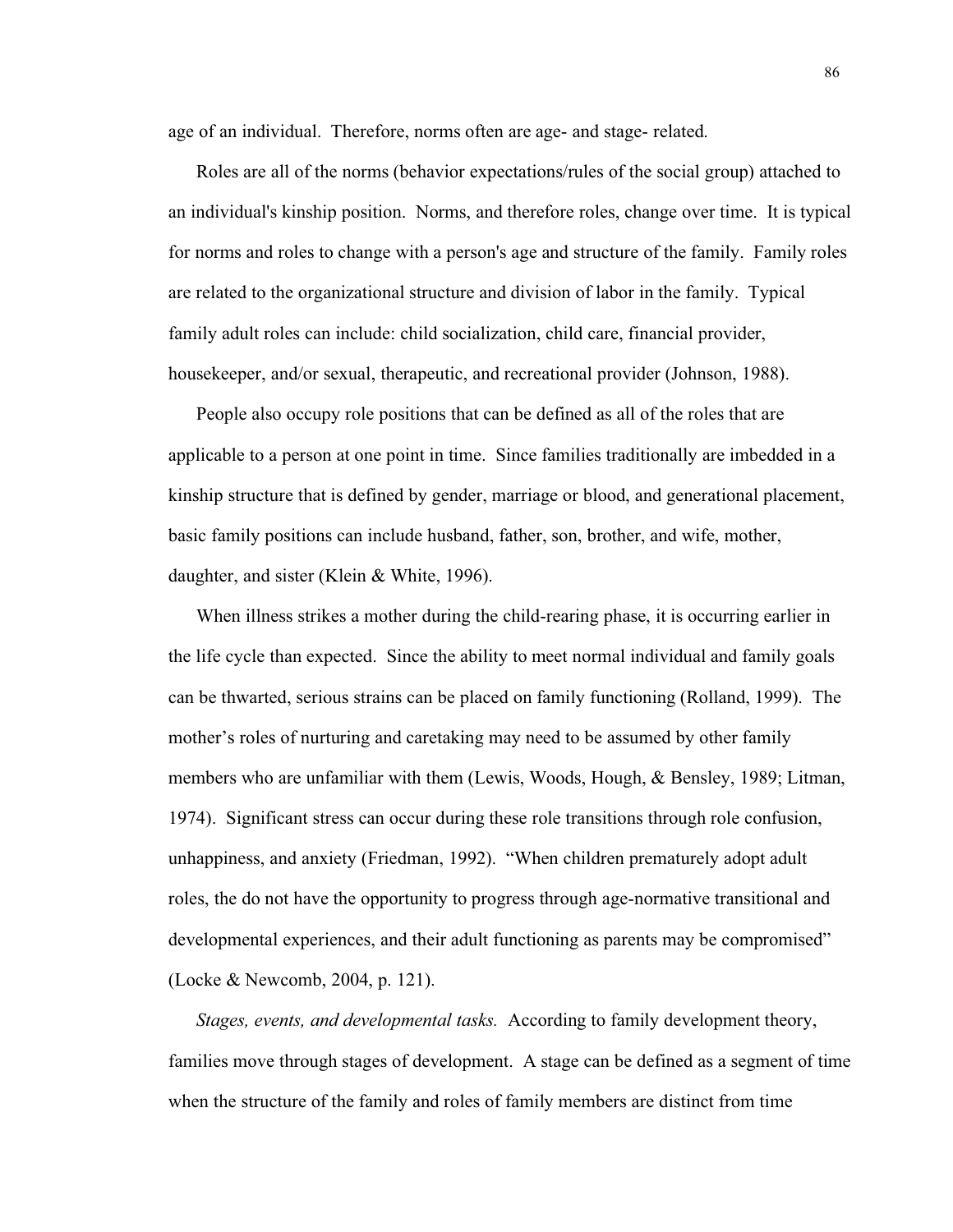periods prior to or after it. Movement to another stage requires an event that creates a change in the membership or organization of the family. Events are important occurrences in the family that produce change at a specific point in time. Chronic illness can be classified as an event which produces permanent change (May, 1992).

During each of the stages, developmental tasks - sets of norms (role expectations) performed at specific stages - are expected to be achieved. This concept was important during the life-cycle phase of family development theory. During each stage of the life cycle, specific tasks were to be accomplished for the survival of the family. Today, some researchers believe that this "concept is redundant with the age- and stage-graded notions of norm and role and [they] no longer include it among the core concepts of the theory" (Klein & White, 1996, p. 129). However, chronic illness does affect family relationships and the achievement of developmental tasks (Cannon & Cavanaugh, 1998; Pedersen & Revenson, 2005; Rankin & Weekes, 1989).

This study will concentrate on the interaction of chronically ill mothers and their adolescent children. Therefore, family development concepts of stages and developmental tasks appropriate for these periods will be reviewed.

Adolescence can be defined as the period between childhood and adulthood that involves certain social, biological, and cognitive changes. For most individuals, adolescence begins with early adolescence (10-13 years of age), moves toward middle adolescence (14-17 years of age), and ends with late adolescence (18-22 years of age) (Hendren, 1990). During this time, the range of biological, cognitive, and social changes moves from "the development of sexual functions to abstract thinking processes to independence" (Santrock, 1993, p. 29). This stage often is viewed as one of the most turbulent as adolescents struggle for autonomy and independence, develop a stronger peer social network, and forge a new role and identity (Borduin & Mann, 1988; Goodheart &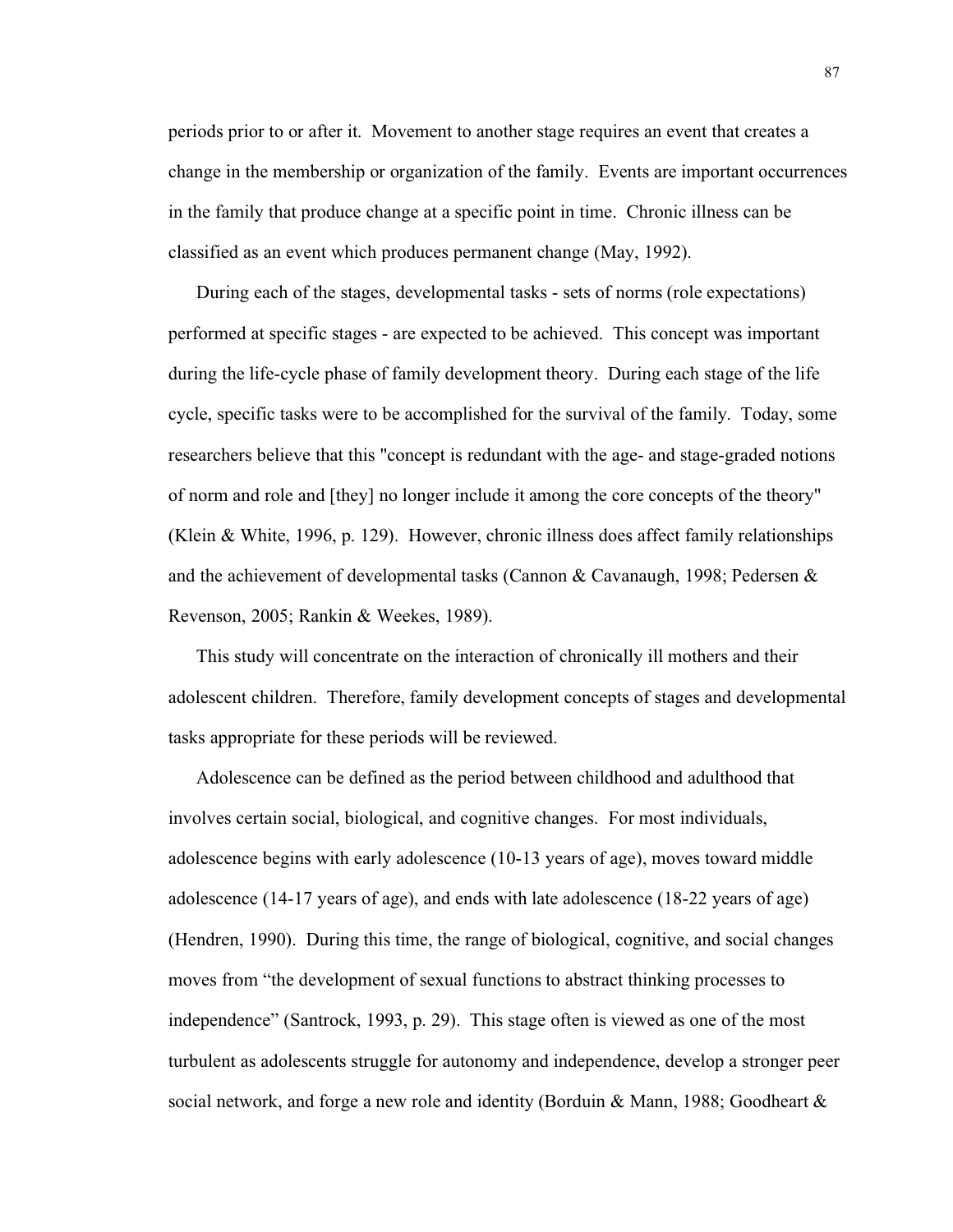Lansing, 1997; Hendren, 1990). Developmental tasks are centered around moving the individual from childhood to independent adulthood (Jepsen & Dickson, 2003).

[T]he developmental tasks of adolescents include accepting and learning to effectively use their changing body [sic], achieving a satisfying and socially acceptable sex role, developing more mature relationships with peers, achieving emotional independence from parents and other adults, establishing an identity as socially responsible, developing intellectual skills and social sensitivities necessary for civic competence, and preparing for marriage and family life. (Hymovich  $\&$  Hagopian, 1992, p. 47)

Adolescents' concerns about their place and function in society create additional stress. They worry about meeting personal goals, self-esteem, changing values, social standards, personal competence, abilities, and personal traits (Humphrey, 1998). Young adults' overall goal is independence. Devaluing parents helps them loosen their dependent ties. They must partake of educational or vocational preparation so they can become career ready and meet economic responsibilities (Brummel-Smith, 1994). Under normal circumstances, adolescence is a relatively unstable stage of life. This stage is even more difficult when adolescents also have to deal with chronically ill parents.

Many challenges face families with teenagers as both parents and children develop as individuals (Canary, Cupach, & Messman, 1995; Rankin & Weekes, 1989). As adolescents mature and seek more autonomy, the main family developmental task is to determine how to balance freedom with responsibility. While teens increasingly explore more of their world outside of the family, redefining boundaries becomes a continual process (Burt et al., 2005). Relationships between parents and adolescents progressively change as teens move from "dependence on and control by the parents and other adults, through a period of intense peer group activity and influence, to the assumption of adult roles" (Friedman & Miller, 1992, p. 93). Considerable friction, mistakes, and crises may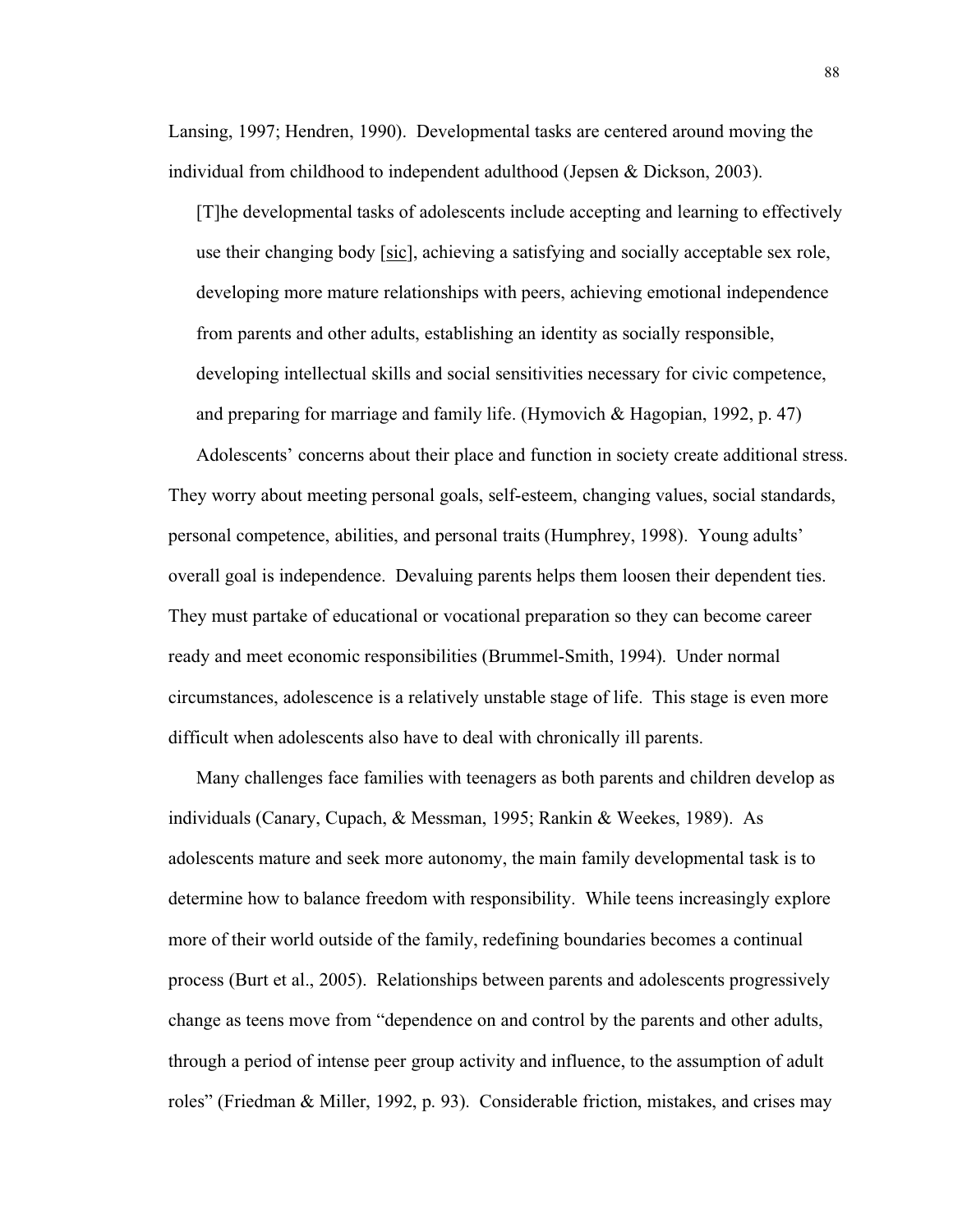be common in this stage.

At the same time, parents also are struggling with their own developmental tasks. Major system changes are occurring due to the new roles and norms wrought by adolescents. Parents of adolescents often are middle-aged and may be experiencing personal midlife crises; they are reassessing personal goals, reviewing successes and failures, and examining the direction their lives are taking. They are becoming more aware of the fragility of health and the decline of physical attractiveness (Berman & Napier, 2000; Macionis, 1987). This often is extremely stressful since these are greatly revered in our society.

According to Carter and McGoldrick (1989), for positive development to proceed in families with adolescents, there are specific changes required: (1) shifting of parent-child relationships to permit the adolescent to move in and out of the system, (2) refocusing on midlife marital and career issues, and (3) beginning shifts toward caring for the older generation.

If a mother develops a chronic illness during her child-rearing years, further revisions of one's life is needed. The illness becomes part of her own personal system and it is essential to recognize the reciprocal impact of the mother's chronic illness on the remainder of the family members. Rankin and Weekes (1989) stated:

In middle-aged families with adolescents where a member has a chronic illness, decreased family unity and cohesiveness affect achievement of family and individual developmental tasks. ...[T]he changes in roles that occur in families where members have major disabilities may affect cohesiveness to such an extent that achievement of developmental tasks is delayed for all family members. (p. 17)

*Transitions.* Transitions occur during shifts from one qualitatively distinct family stage to another family stage. A family's career consists of many transitions between stages.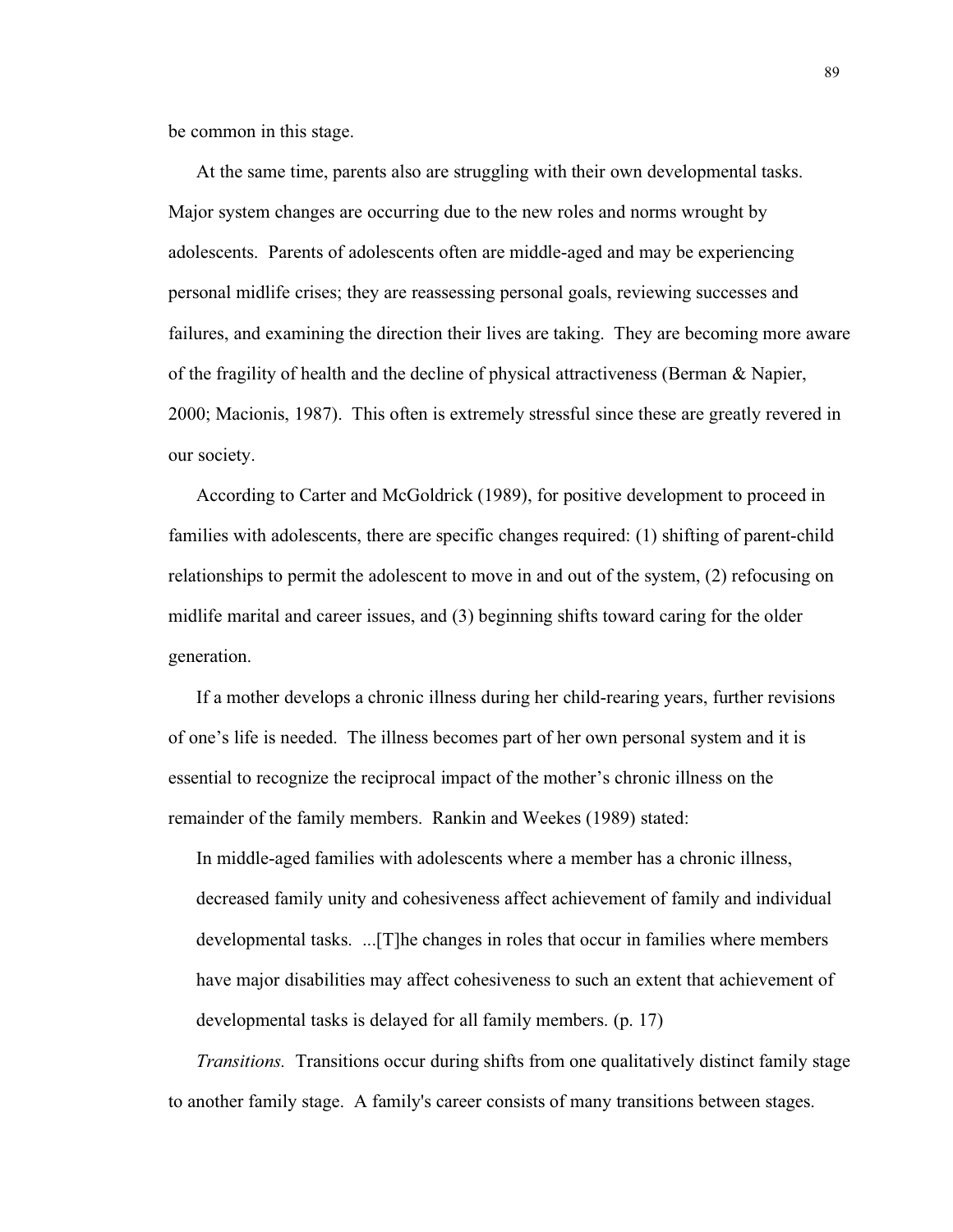When viewed over time, family transitions are seen as paths taken and not taken. They could be viewed as many branches on a tree with a series of branches depicting one family's path. Family transition combines the concepts of stage, event, and time. "Transitions from one family stage to another are indicated by the events between the stages" (Klein & White, 1996, p. 129). Transitions are marked by events and events are used to signal the beginning or end of a stage. However, events do not indicate what the next stage will be. There is no normative family stage sequence. The order of events and stages can vary.

Family stress is often greatest at transition points when moving from one stage to another (Carter & McGoldrick, 1989). During these transition periods, all levels of the family are in greater flux and changes in roles and family interactional patterns occur. "...[T]ransition periods are potentially the most vulnerable because previous individual, family, and illness life structures are reappraised in the face of new developmental tasks that may require discontinuous change rather than minor alterations" (Rolland, 1987b, p. 493). If the onset of chronic illness coincides with a transition period, serious disruptions in the family can take place.

# Parentification

### *History of Concept*

Throughout the history of family life, parents have expected and demanded adult-like behavior from their children (Jurkovic, 1997). Prior to the late 18th and early 19th centuries, the blending of child and adult worlds for social and economic reasons was common. Preformationism, a predominant theory during the Middle Ages, viewed children as miniature adults. By the ages of six to seven, they physically and socially were considered adults (Crain, 1992). Therefore, the concept of a "parental child" actually was a historical norm. The failure to recognize and delineate childhood as a separate stage of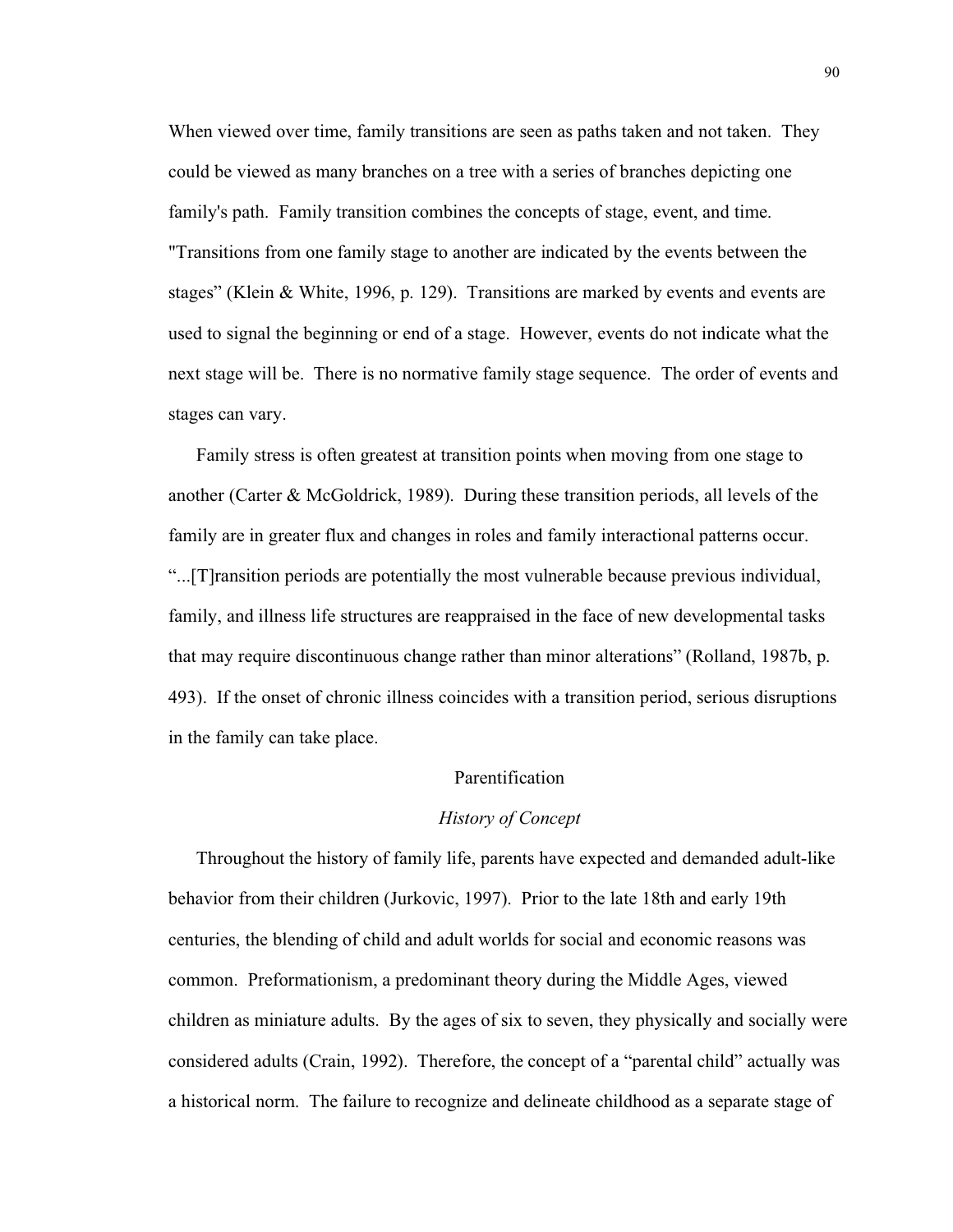human development continued for several centuries and it allowed various abuses of children, particularly physical abuse, abandonment, and excessive child labor.

In the early 1800's, separation of childhood from adulthood occurred. Over the course of the next two centuries, childhood increasingly became a period of carefree happiness with few responsibilities. Children changed from being contributors to their families' and communities' social and financial well-being to being non-contributing members of their society. By rendering its children economically valueless in family and community life, to some extent the United States and other highly industrialized nations made children and childhood a liability. Even though a huge number of economically disadvantaged children are excluded from this scenario, "their expendability is exhibited in high rates of accidental injury and death, violence, substance abuse, and gang involvement" (Chase, 1999, p. 24).

In more recent history, while child labor and abuse laws and developments pertaining to children in areas of legislation, education, medicine, and social services have begun to address the needs and rights of children, changes in the postmodern American family have increased the need for children to assume additional responsibilities (Jurkovic, 1997). Jurkovic (1998) stated:

For example, the rates of cohabitation, divorce, single parenting, out-of-wedlock births, and homeless families have risen significantly. Moreover, the traditional two-parent family, which once was the norm, is overtaxed emotionally and economically and is struggling to survive, frequently without the benefit of extended family ties. Deteriorating neighborhoods, joblessness, inadequate social services, and insufficient resources for diverse family forms are further stranding parents and couples in U.S. society. As a result, children are increasingly being called upon to serve as a primary support system for their parents, siblings, and families. (p. 237)

This situation is known by a variety of terms such as role reversal, parental child,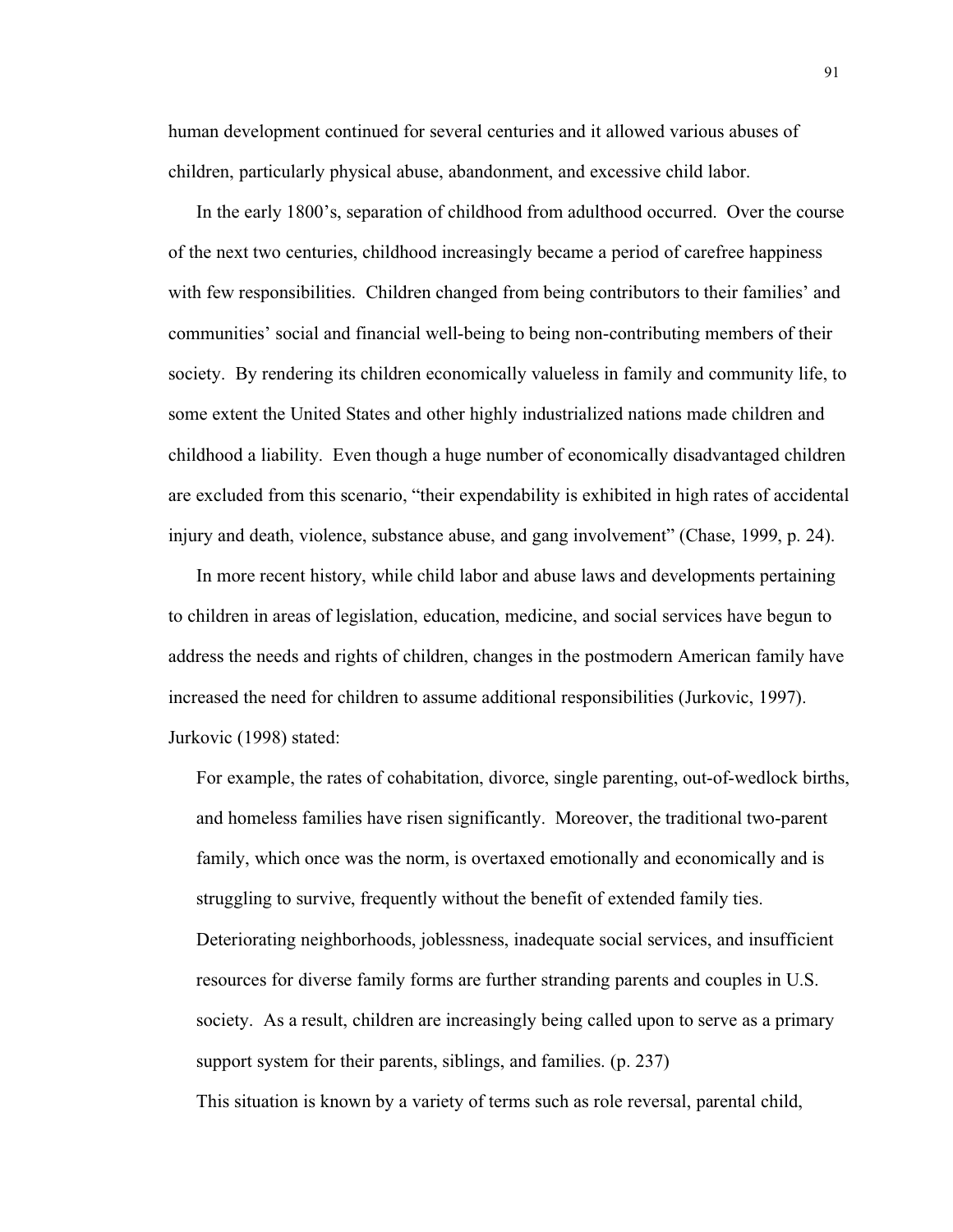hurried child, hero-child, overachiever, underachiever, adult-child, overburdened child, young carer, pseudoadult, generational boundary dissolution, spousification, family healer, and parentification (Chase, 1999; Jurkovic, 1998; Shaffer & Sroufe, 2005; Teyber 1992; Ward, n.d.).

Over the past few decades, the concept of parentification has been the focus of several theorists. Schmideberg, in 1948, was one of the earliest theorists to present the concept of parent/child role reversal. He noted that some degree of infantile level development is present in all adults. Those adults who were deprived of earlier interpersonal relationships may exhibit stronger and more compelling infantile needs. As parents, these emotionally deprived people may unconsciously rely on their children to be parental figures. In 1956, Mahler and Rabinovitch reported that children may assume a variety of roles to strengthen unstable marital and family ties. This becomes destructive if the child's normal emotional and social development is impeded. In 1965, Anna Freud observed that when there is a loss of a parental figure due to divorce, children often fill the vacated role (Chase, 1999; Goglia, 1982).

Minuchin, Montalvo, Guerney, Rosman, and Schumer (1967) made similar discoveries while working with families of delinquent youth in New York City ghettos. Due to the absence or underfunctioning of the fathers, many children had assumed the roles of parent. These children were responsible for child-rearing and other parenting functions and were labeled "parental children" by the researchers. While past descriptions of parental children emphasized negative aspects for the child, this research introduced a more positive aspect for children. Minuchin developed standards for problematic and non-problematic parentified children. Parentification was acceptable if: (1) parental responsibilities were shared by more than one sibling, (2) responsibilities were age appropriate, and (3) children received support and recognition for their part in the caretaking of the family.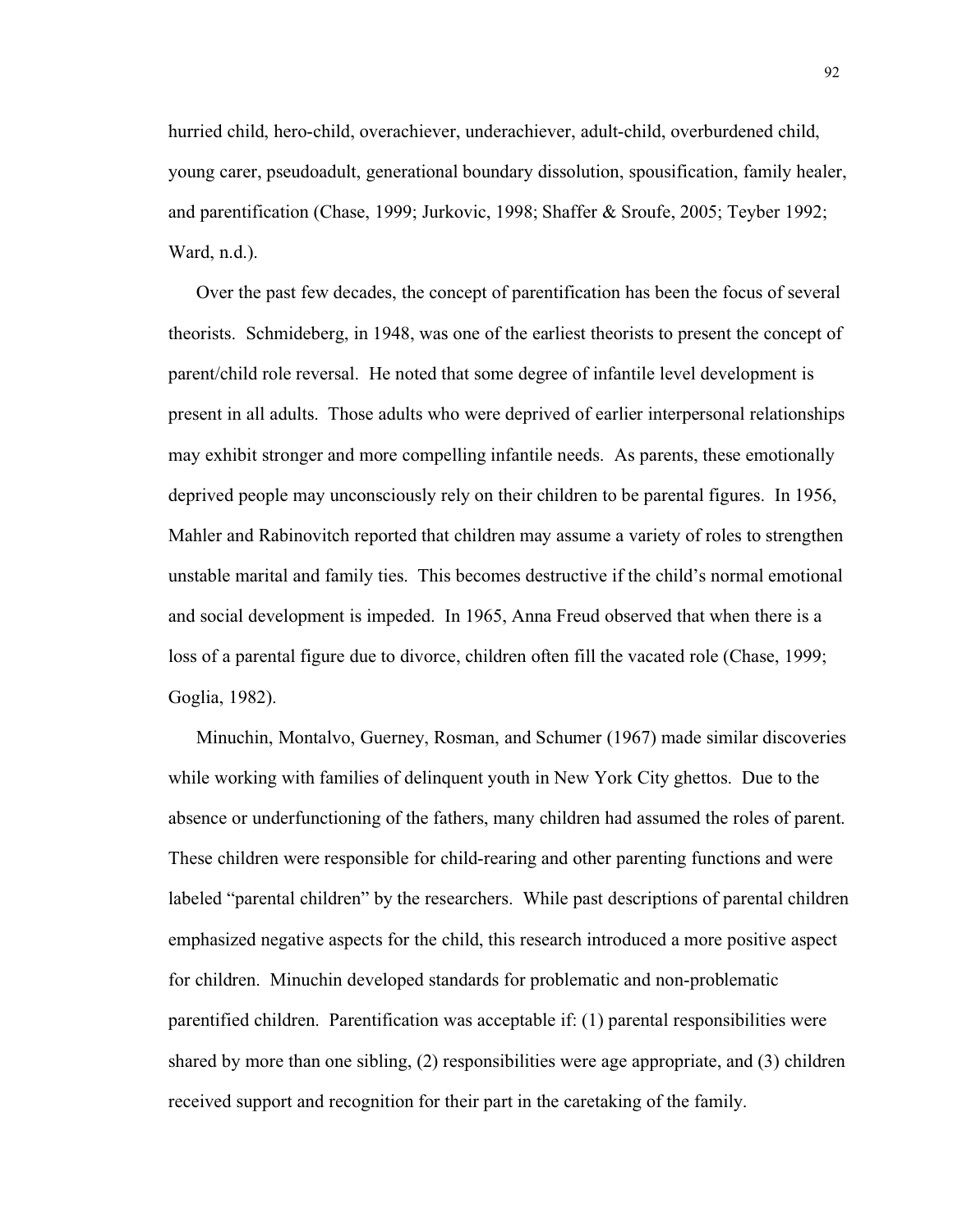Parentification was not acceptable if parental children did not receive support from adults in performing the responsibilities and if the family power structure and adult-child boundaries became too ambiguous.

Further research by Minuchin and his colleagues (1967) recognized parental children in other families as well. The inappropriate roles of these children violated the boundaries of parental and sibling subsystems. In turn, this led them to not being fully accepted in either subsystem.

Boszormenyi-Nagy and Sparks (1973) are credited with first using the term "parentification" to describe a component of all personal relationships - healthy or unhealthy. Parentification occurs when there is "the subjective distortion of a relationship as if one's partner or even children were his parent" (Boszormenyi-Nagy & Sparks, 1973, p. 151). Parentification, to some extent, is natural and inevitable in all parent-child relationships. It can contribute to healthy development of the child when it is a temporary and occasional event because it "helps prevent the parent from becoming emotionally depleted and allows the child to identify with responsible roles for his or her future" (Karpel, 1976, p. 2). Parentification is harmful when it interferes in the development of the child, occurs over a long period of time, is not acknowledged by the recipient, and does not meet the needs of the child (Walsh, 1998).

During the 1980s, researchers from Georgia State University became interested in parentification. Their work has provided much of the current information on this topic, including parentification as it is related to alcoholism, divorce, AIDS, workaholism, shame-proneness, self-esteem, career choice, long-term effects, and clinical treatment of parental children and their families (Chase, 1999; Chase et al., 1998; Godsall, 1995; Goglia, 1982; Jurkovic, 1997; Jurkovic, Jessee, & Goglia, 1991; Jurkovic, Thirkfield et al., 2001; Robinson, 2001; Robinson & Chase, 2001; Wells, Glickauf-Hughes, & Jones, 1999;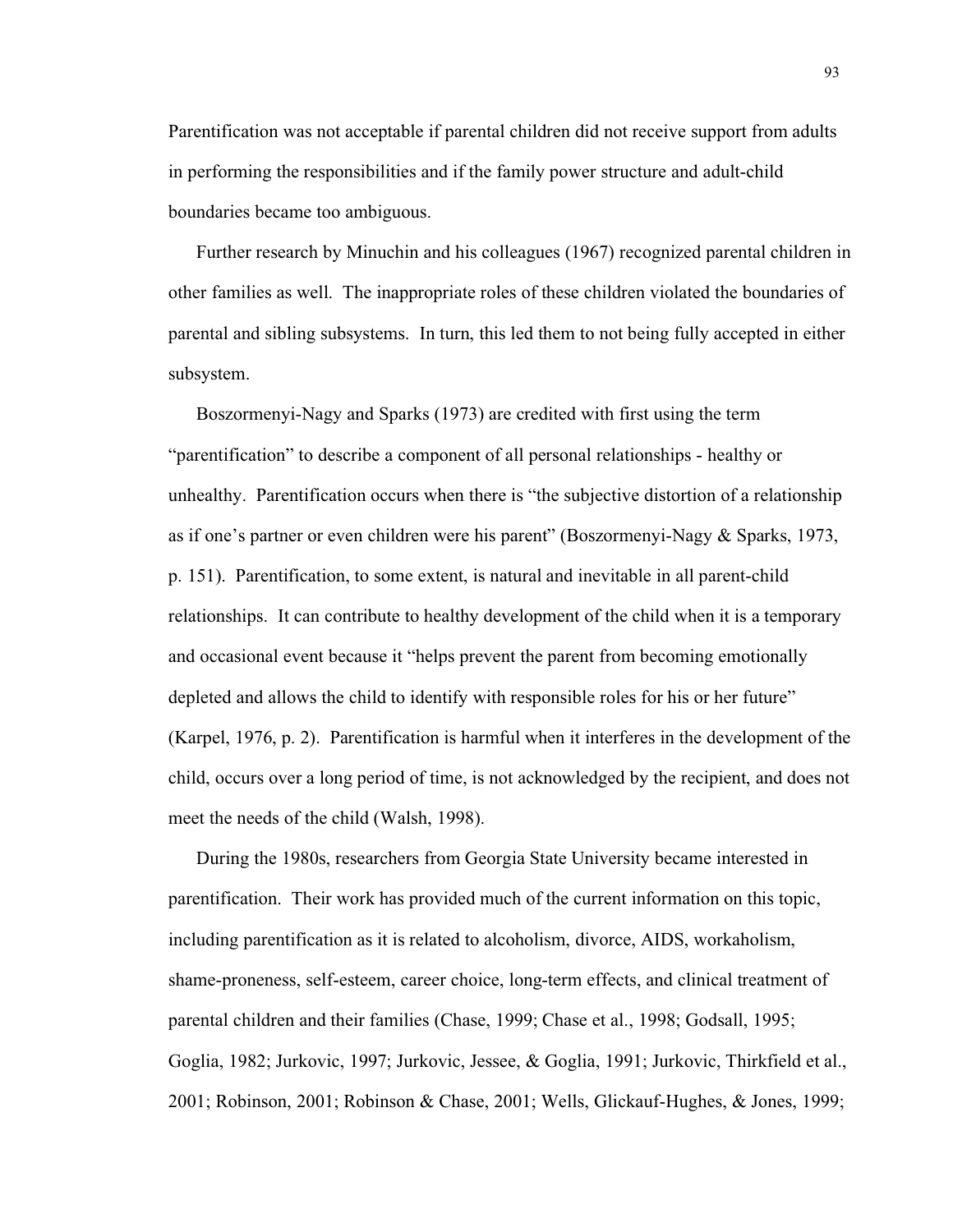# *Definition of Parentification*

In healthy families, parents assume the responsibilities of nurturing and guiding their children. Clearly defined intergenerational boundaries are present which delineate specific roles and responsibilities of adults and children. The parent(s) perform family leadership functions, make decisions and plans for the family, enforce rules and limits for the children, provide an organized household with predictable routines, and seek companionship and support primarily from same-generational peers rather than from the children (Teyber, 1992; Godsall, 1988).

Parentification is a natural characteristic of family life. In some "immigrant and minority families where interdependence is a real strength and all members are expected to contribute to the family", parentification is expected of the children (Keigher, Zabler, Robinson, Fernandez, & Stevens, 2005, p. 883). It occurs in various forms within families and it does not always lead to negative outcomes in children. Responding to parental needs can be healthy because it helps children develop sensitivities to the needs, feelings, and expectations of others (Chase, 1999; Jurkovic, Morrel et al., 2001). If children's parental responsibilities are fair and appropriate, then children "might find this role a bolstering, competence building one" (Chaney, 2002, p. 45). Jurkovic (1997) stated that "in the process, [children] often learn important social skills related to responsibility, independence, empathy, nurturance, and fair give-and-take in relationships" (p. 50). In turn, this can foster development of a healthy sense of identity and self-esteem (Karpel, 1976).

In healthy family systems, children are likely to practice parent roles since this is what they most frequently observe. For example, an older sibling may direct a younger sibling in some chore (Brock & Barnard, 1999). This is a normal part of the child's maturation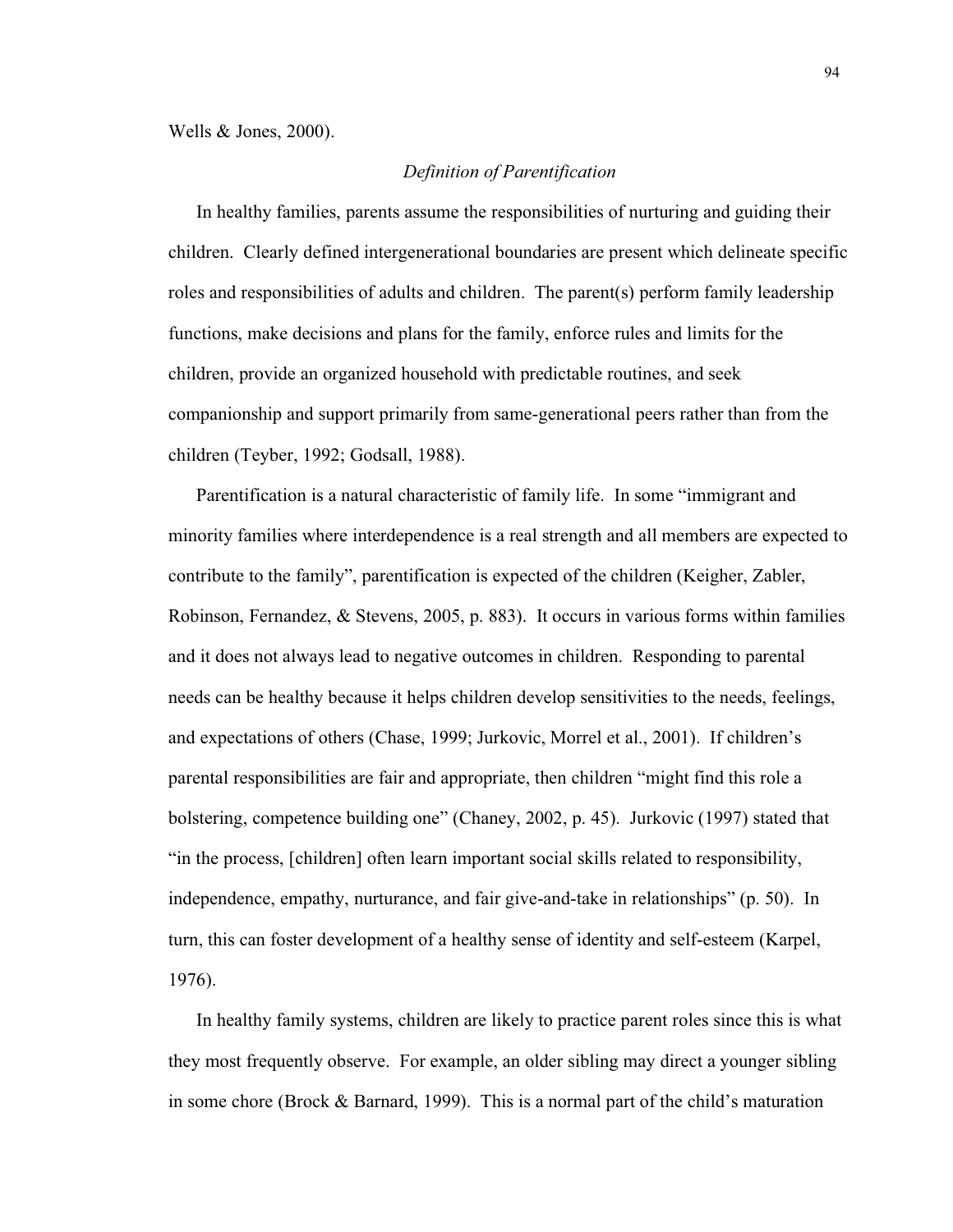process and is a healthy form of parentification. Jurkovik (1997) stated:

As a result of enacting a parental role, youngsters may... also gain trustworthiness and satisfy their needs to express caring and affection. ...[T]he occasional reversal of their roles provides youngsters with an opportunity to master socialization skills and to rehearse future role activities. (p. xiii)

Problems occur when adult and child roles are not clearly defined, boundaries are blurred between the adult and child generations, and too many of the adult personal needs are met by the children (Teyber, 1992). When children assume too many adult roles (such as family caretaking and emotional support) before they are emotionally or developmentally able, they become parentified. Children become parents to their own parents and provide care to them and/or other family members to the detriment of themselves. They fulfill the parental role in the family system (Barnett  $\&$  Parker, 1998; Caroll & Robinson, 2000; Peris & Emery, 2005).

All families, especially during times of crisis and stress, place "overfunctioning demands" on their children (Chase, 2001). During these times, parent-child roles may temporarily become less well-defined. In particular, children of parents with chronic illnesses may experience these changes. The roles of all family members "undergo frequent changes as the parent's capacity to perform previous functions fluctuates in remissions and exacerbations" (Blackford, 1992, p. 50). These unpredictable changes may lead to a blurring of boundaries between parent and child. When children assume too many of the parent's responsibilities or meet too many of the parent's emotional needs, role reversal or parentification occurs (Teyber, 1992). Parentification becomes unhealthy when children assume the role of parents to their own parents, forfeiting their personal needs for comfort, guidance, and attention (Godsall, 1995; Robinson & Chase, 2001). Other factors such as poverty, single-parent households, large families, or parental illness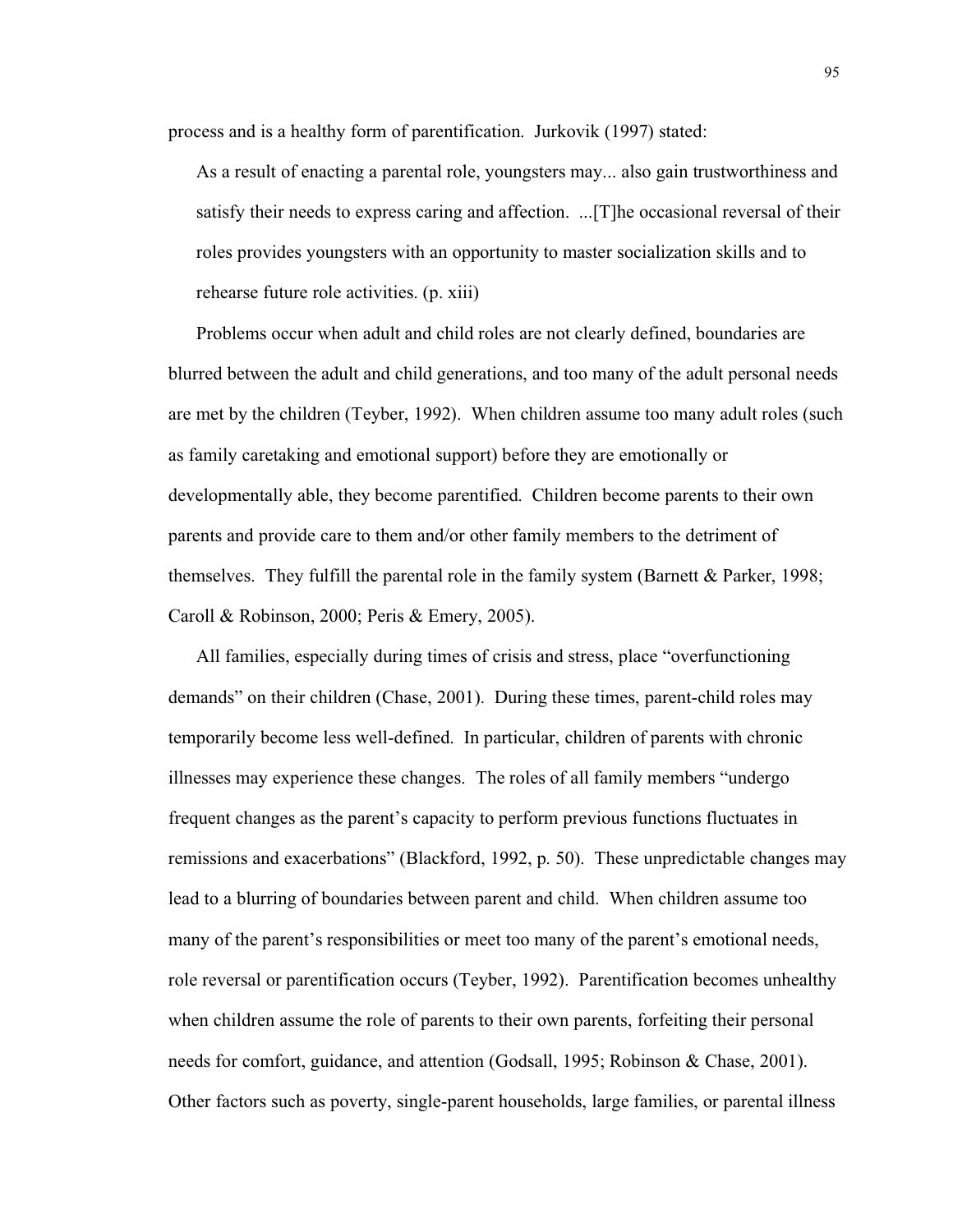also may affect parent-child functioning (Jurkovic, 1997).

# *Types of Parentification*

Jurkovic (1997) identified four major prototypes of parentification: (1) destructive parentification, (2) adaptive parentification, (3) non-parentification, and (4) infantilization. He suggested that parentification can be thought of as a continuum, with destructive parentification, adaptive parentification, healthy non-parentification, and infantilization as major markers. This view of parentification "provides a context for interpreting the process of parentification" (Winton, 2003, p. 51). Since all children are parentified to some extent, all of them fall somewhere along this continuum line.

Destructive parentification occurs when children assume caretaking responsibilities that are not age-appropriate, not supported by family members, and violate generational boundaries. Earley & Cushway (2002) explained that healthy functioning of families and their members requires clearly defined boundaries. When children are expected to act as mates and/or parents to their parents, the family balance is upset and the individual's growth and development is compromised. "An important criterion for destructive parentification is the way that parents and children interact... . Withholding acknowledgement of a child's help, coupled with guilt inducement, is an effective and damaging form of manipulation" (Ward, 1999, p. 3). According to Chase (1999), detrimental parentification occurs when children's normal developmental sequence of attachment, separation, and self-definition or identity is interrupted. Wells & Jones (1999) noted that parentified children attempt to bolster their parent's self-esteem by shaping their own personalities to match the expectations of their parents. Jurkovic, Morrell et al. (2001) stated:

whether parentification becomes destructive depends on the balance of give-and-take in the family. An imbalance develops when the beneficent activities of children ...are not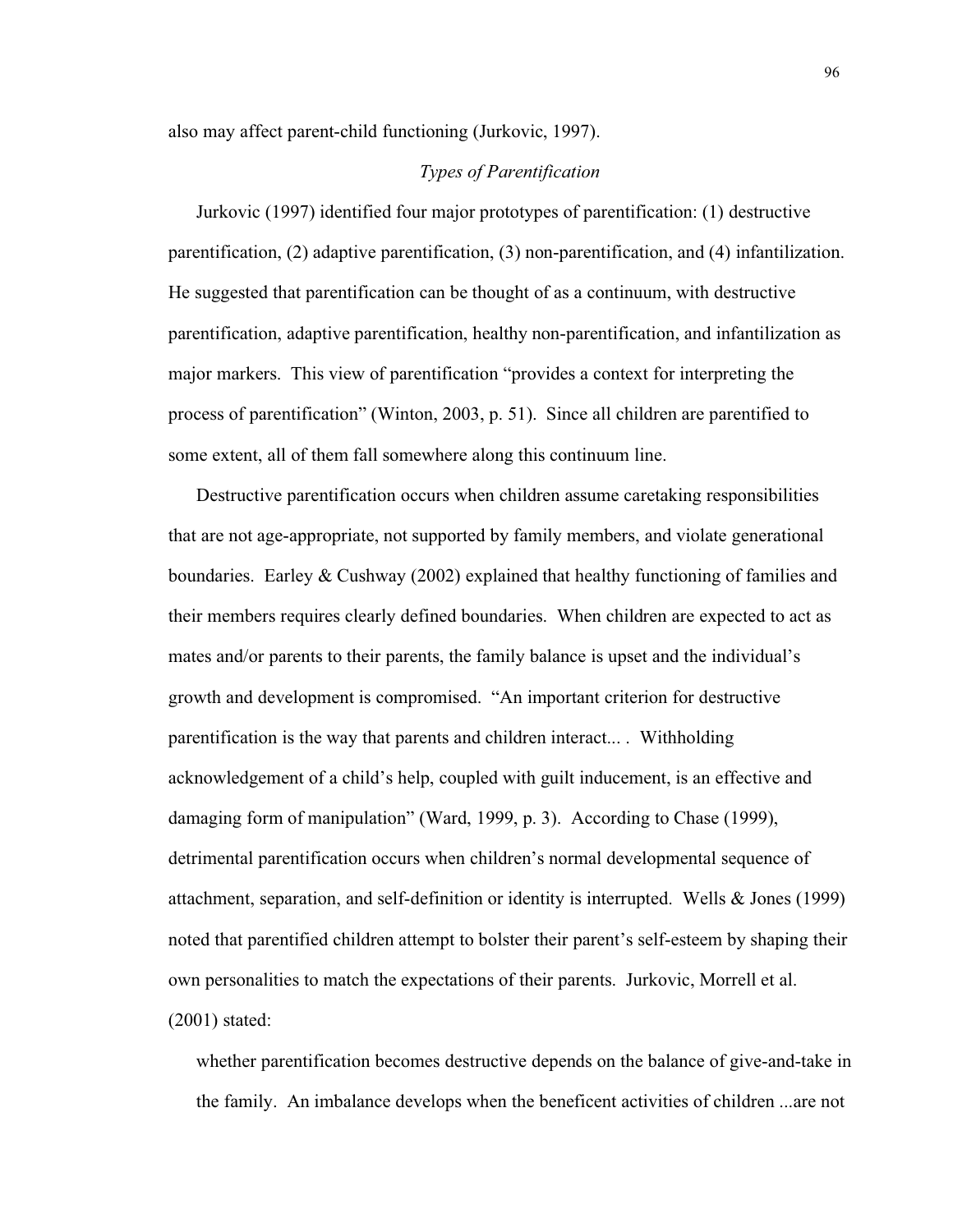acknowledged, legitimized, and reciprocated in the family, and the larger sociocultural context in which they live. Destructively parentified children often grow up in families plagued by substance dependence, workaholism, parental mood disorders, divorce, marital conflict, poverty, and other stressful conditions. They are at risk of suffering from various short-and long-term problems, for example, depression, anxiety, low selfesteem, and overfunctioning in relationships. (p. 130)

Adaptive parentification is said to occur when parents ask their children to contribute to the family's well-being, especially during a time of crisis or stress such as illness. This positive form of parentification is time-limited, not emotionally or physically overtaxing to the child, and is acknowledged or supported by the parents (Byng-Hall, 2002; Chase, 2001; Jurkovic, 1997). Because of this, children are able to provide caretaking for their family "without their personal identity being defined by their caretaking role" (Ward, 1999, p. 3).

Non-parentification is a healthy process where children are expected to assume a moderate level of age-appropriate family responsibilities. Their efforts are acknowledged, supervised, and reciprocated, and boundaries are maintained (Jurkovic, 1997; Winton, 2003). Parents are a trustworthy source of affection and support (Jurkovic, Morrell et al., 2001). This form of healthy parentification allows the child to develop a sense of competence, identity beyond that associated with the caretaking role, belonging, and trust and mutuality in relationships (Chase, 1999).

Infantilization refers to children who are developmentally underchallenged by their parents. Minimal, if any, responsibilities are required of them. Parents excessively meet their needs. Yet, like destructively parentified children, they experience boundary violations. These children are at risk of assuming an underfunctioning role in life (Jurkovic, 1997; Ward, n.d.).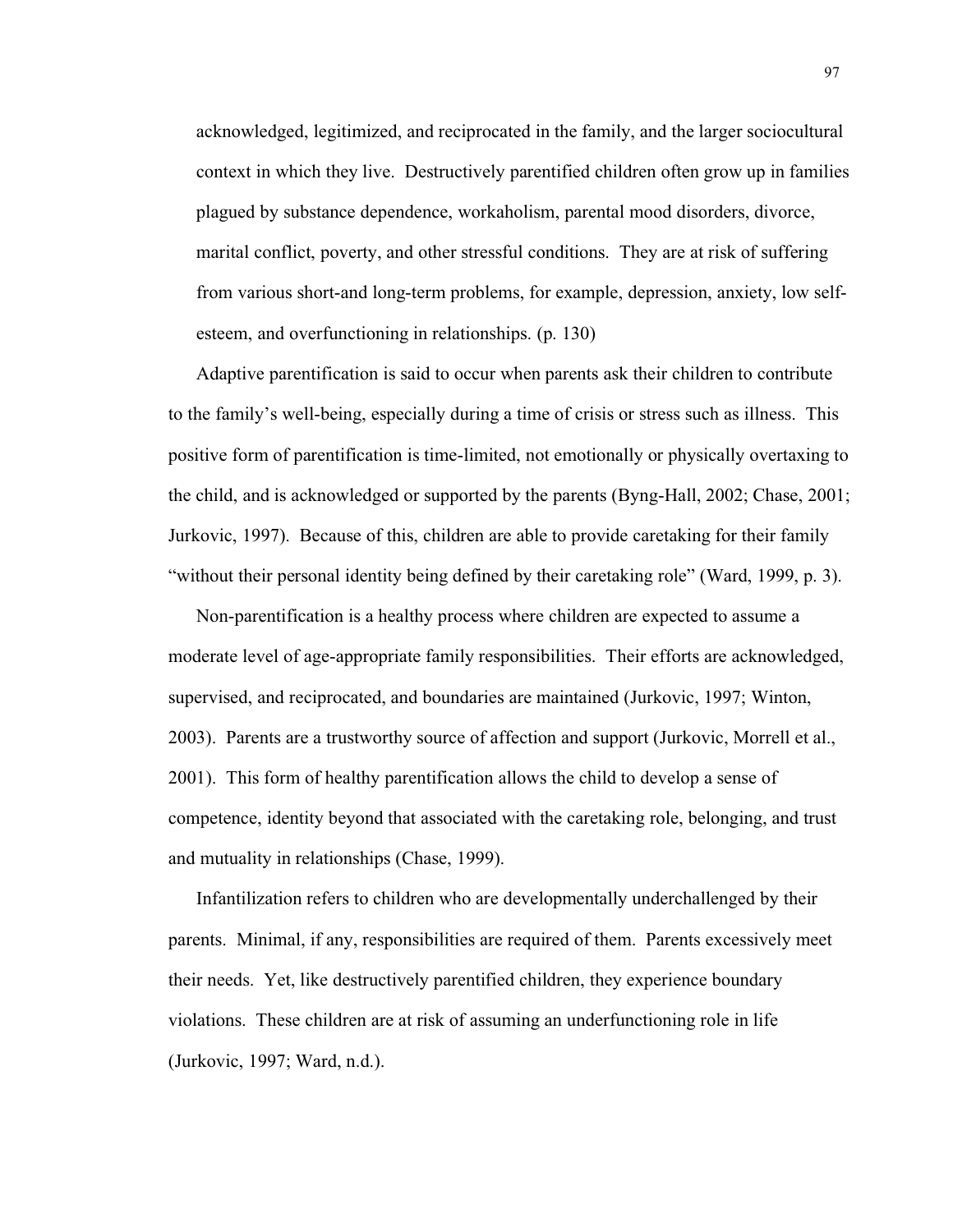#### *Characteristics of Parentification*

### *Intergenerational Perpetuation of Parentification*

Family systems theory suggests that "adult patterns of interaction have their roots in the family of origin" (Robinson, 1999, p. 60). One of the primary aspects of parentification is that it is an intergenerational family dynamic. Boszormenyi-Nagy and Spark (1973) used the term parentification to describe intra- and cross-generational processes that typically occur over three generations. Parentification occurs because of generational boundary distortions (lack of clearly defined generational boundaries or subsystems in a family) where children become parents or mates to their parents (Chase, 1999; Goglia, Jurkovic, Burt, Burge-Callaway, 1992). Jacobvitz, Riggs, & Johnson (1999) noted that "boundary disturbances generally can be characterized as a parent's failure to respect or encourage a child's autonomy, becoming overly involved, controlling, or intrusive, and even expecting the child to care for the parent" (p. 36). These inappropriate alliances upset the balance in family systems and compromise growth and development among family members (Earley & Cushway, 2002). Boundary disturbances may lead to children's development of social-emotional problems, internalizing and externalizing behavior, as well as anxiety, depression and low self-esteem in adolescence (Hazen et al., 2005).

Needy parents often are "individuals who did not have their own dependency needs met in their families of origin. These needy parents... may attempt to get their needs met in their families of procreation, by enlisting their children to take care of them" (Wells et al., 1999, p. 64). In turn, when these parentified children become adults, they are at risk of perpetuating the same relationship patterns (Bryant, 2006; Chase, 1999). Psychological autonomy in children, one of the central tasks of parenting, is thwarted by parentification (Zeanah & Klitzke, 1991).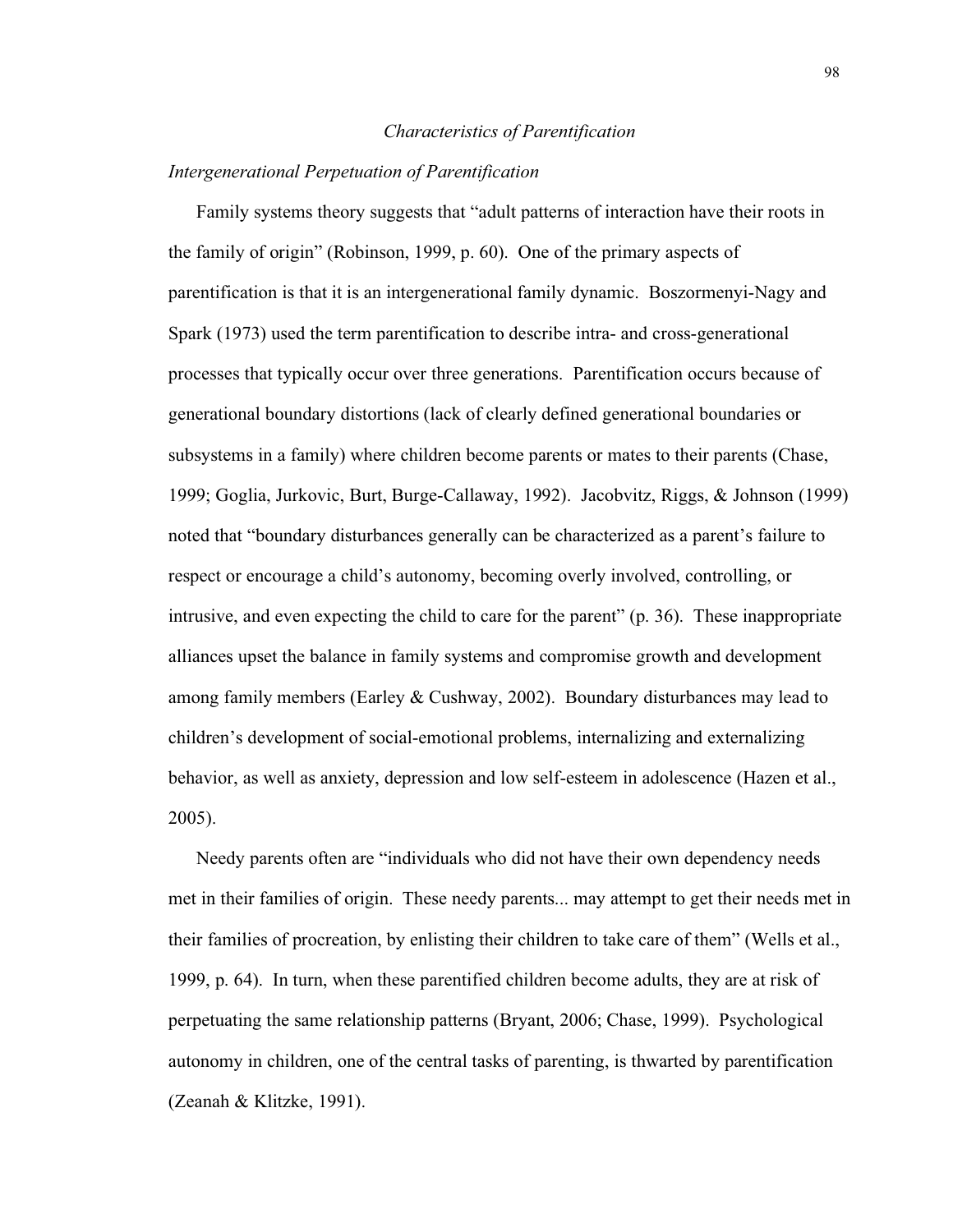Byng-Hall (2002) proposed that the parentification cycle can be broken if needy parents have secure relationships with their spouses. ..."[A]n insecure parent might feel sufficiently looked after in the marriage to be able to parent well. ...This helps to guard against a parent in need having to turn to a child in a crisis" (Byng-Hall, 2002, p. 381). The intergenerational transmission of destructive parentification could be thwarted or interrupted by increasing the mutual support between adult family members.

# *Object of Parentification and Sex of Child*

Parentified children primarily assume responsibility for their mother, father, and/or one or more siblings. "The effects of destructive parentification possibly vary as a function of the primary object of concern and the child's gender. For example, same-gender parentification between parent and child (mother-daughter, father-son) may differ from cross-gender parentification (mother-son, father-daughter)" (Jurkovic, 1997, p. 9).

When parentification exists between mother and daughter, the daughter may develop an identity that reflects her parents' expectations and values with regard to relationships and career. She is less likely to explore or question new and different directions from her parents. Mother-daughter alliances are associated with higher anxiety for daughters. When there is father-daughter parentification, the daughter is even less likely to develop an independent identity. Daughters who fulfill a companion or confidant role (surrogate spouse) to their fathers exhibit severely low levels of commitment to careers or relationships. Furthermore, they have been found to experience more depression, anxiety, and low self-esteem (Chase, 1999).

Parentified mother-son relationships often result in reversal of the parent-child role or treating their sons as spouses, including inappropriate touching and flirting. Sroufe and Ward (as cited in Lazicki-Puddy, 2001) noted that mothers' self-reported history of sexual and/or emotional exploitation by their fathers often is linked to their seductive behavior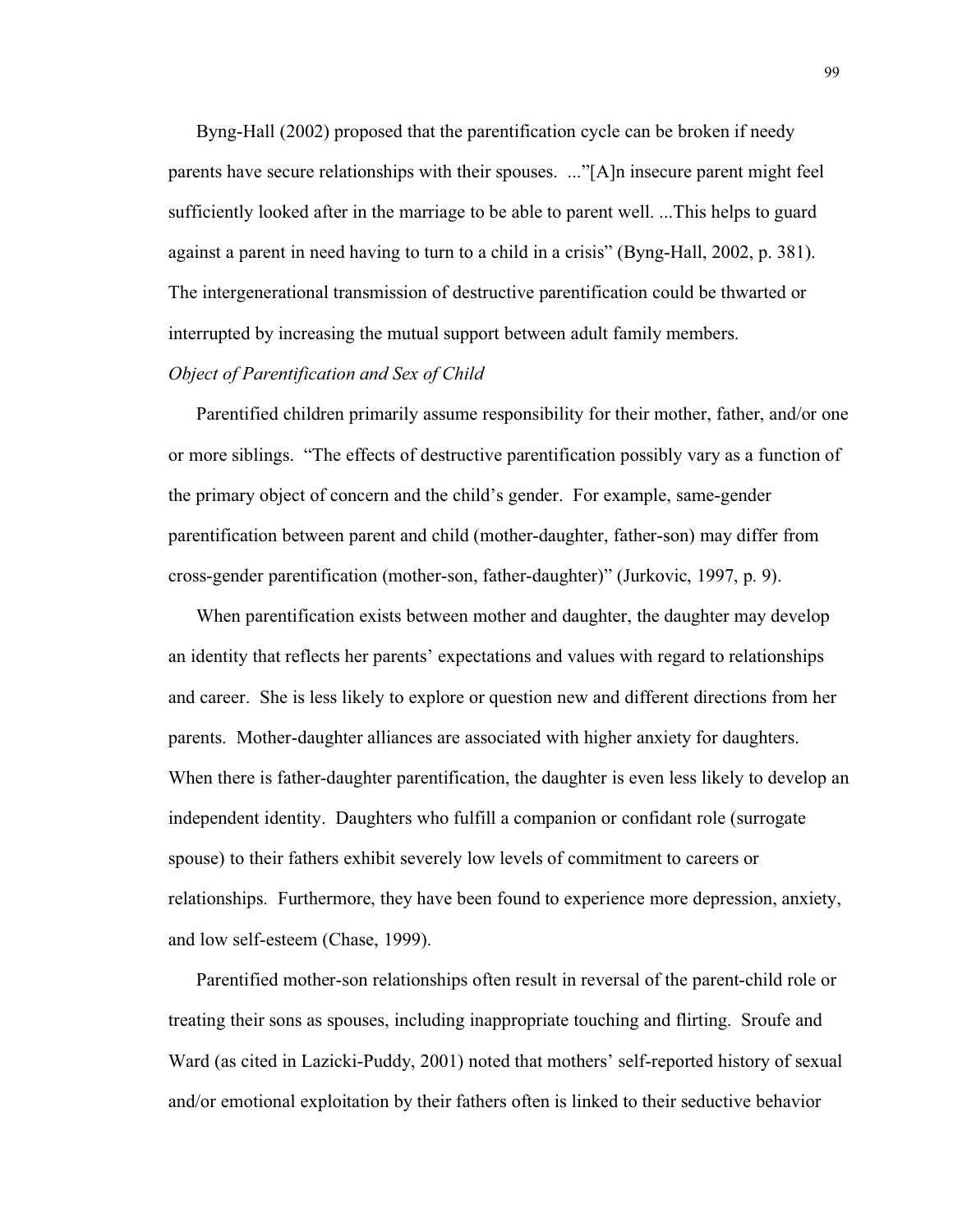toward their sons. The result is that "sons with a history of mother-son role reversal and spousification were less popular with peers during preadolescence and more often violated gender boundaries on the playground (Chase, 1999, p. 45). Less is known about father-son parentification relationships. Jacobvitz et al. (1999) have theorized that fathers may parentify their sons differently than mothers parentify their daughters. While they noted that more research is needed to explore father-son role reversal, they suggested

[p]erhaps fathers expect sons to take on major household responsibilities, such as holding a job at a younger age, attempt to live vicariously through their sons' athletic and academic achievements, and even encourage their sons to engage in sexual experiences at an early age. (p. 40-41)

When parentification involves emotional caretaking and child care, female children are more likely to assume these tasks and they may acquire more extreme traditional, feminine gender roles (Altschuler, Dale, & Sass-Booth, 1999; Jurkovic, 1997; Riedel, 1998**;** Wolkin, 1985). In families where mothers were ill, overwhelmed with childcare burdens, or disabled, fathers did not assume the nurturing parent role. The burden of the mother's unfulfilled duties often were taken over by the oldest daughter (Herman & Hirschman, 1981). By assuming the responsibilities inherent with sex-role expectations, daughters' self-esteem may be bolstered (Wolkin, 1985). However, since their sense of identity revolves around the needs of other family members, they may identify themselves as caretakers to the exclusion of experimenting with alternative roles. For male children, emotional caretaking and child-care duties may encourage a more androgynous orientation (Jurkovic, 1998). Also, Jurkovic (1997) noted that it is less emotionally upsetting for boys to be involved in their parents' difficulties.

# *Type of Role Assignments*

Parentification literature has identified two forms of parentified roles that children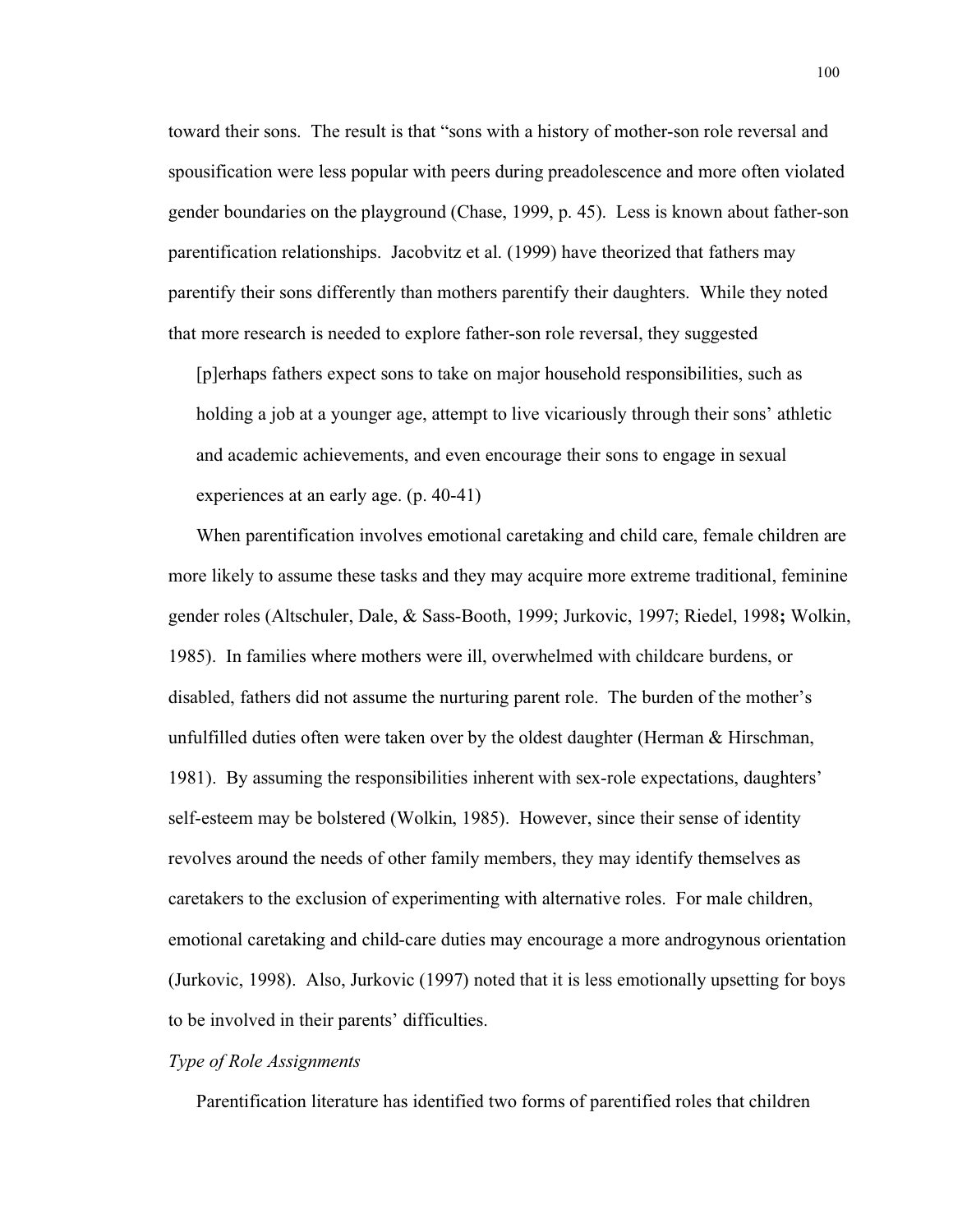fulfill in families - instrumental and expressive or emotional (Jurkovic et al., 1991; Peris, 2006; Wells & Miller, 2001). Each role assignment has different demands and role behaviors. "When parentified roles are expected from children, the children usually will do their best to fulfill them *even if they are impossible,* thereby damaging themselves and others in the process" (Coale, 1999, p. 139).

Instrumental role assignment occurs when children become responsible for concrete functional tasks that physically maintain and support their family. Examples of instrumental tasks are: child care, cooking, grocery shopping, cleaning, earning income, and providing nursing care to an ill or disabled parent or family member (Jurkovic, Kuperminc, Sarac, & Weisshaar, 2005).

Expressive role assignment occurs when children attend to the family's socioemotional needs. Examples of expressive parenting tasks undertaken by children are serving as a parental confidant, mediating family conflicts, acting as surrogate mate, protecting family members, and supporting, comforting, and nurturing family members (Chase et al., 1998; Jurkovic, 1997; Jurkovic, Thirkield et al., 2001). Jurkovic et al. (1991) suggested that expressive roles may be more detrimental than instrumental roles to the parentified child.

Often the line between these two forms of parentification roles is blurred. While children may perform one or the other role assignment, they also may perform both instrumental and expressive tasks in the family (Jurkovic, 1997). However, expressive roles are more covert and the role specifications are less identifiable. Therefore, ensuring the emotional well-being of parents probably is more stressful than completing instrumental demands (Sessions, 1987).

When the type of role assignment is not developmentally or age-appropriate, greater destructive parentification occurs. For example, assigning unsupervised family meal preparation to a four year old is developmentally and age inappropriate. The child's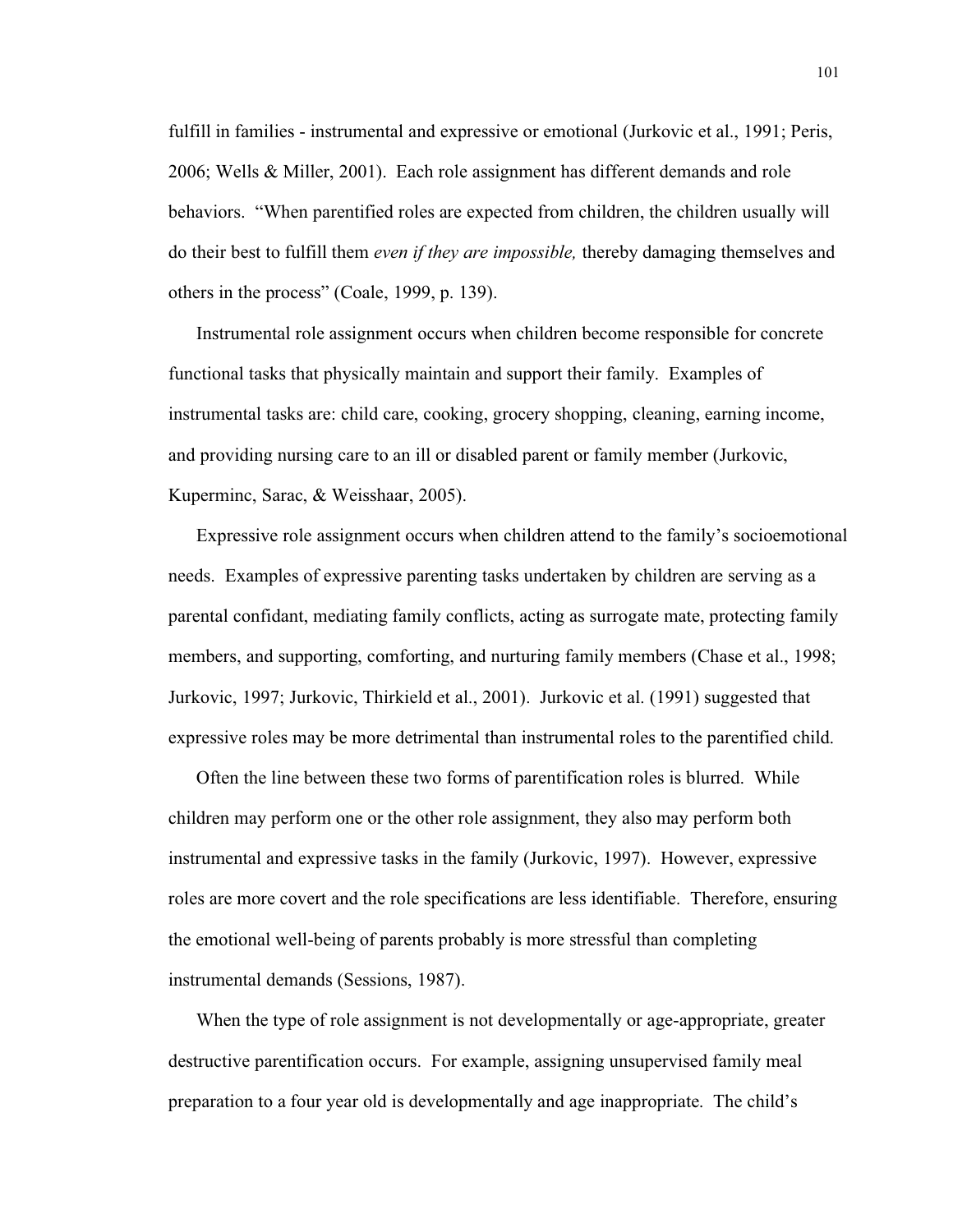inability to adequately fulfill this assignment disrupts the normal developmental task stages and may affect mastery of subsequent tasks (Jurkovic, 1997; Olson & Gariti, 1993). *Extent and Duration of Responsibility*

As children fulfill their instrumental and/or expressive responsibilities, the degree and duration of parentification is important to consider. To some extent, parentification is a natural, expected part of all parent-child relationships that can contribute to healthy, normal development of children. Occasional and temporary parental reliance on children prevents parents from emotional depletion and allows children to test their potential future roles.

However, when role reversal becomes the typical relationship and behavior pattern, a serious and potentially harmful process occurs (Karpel, 1976). Extensive caregiving by parentified children can lead to emotional and physical depletion (Jurkovic, 1997). Parentified children can be so overburdened that they do not have the time or energy to date, pursue friendships, or participate in age-appropriate activities with peers (Valleau, Bergner, & Horton, 1995).

### *Causes of Parentification*

The nature of parentification is multivariate and many factors are involved; it cannot be explained by a single variable. According to Winton (2003),

[d]ual-worker households, single-parent households, military families, families of chemically dependent persons, families of recent immigrants, families who experience divorce or widowhood, families in which a member is chronically physically or mentally ill, very large families, families is which there is an elderly parent, and families having an incarcerated parent all present greater opportunities for children to become parental or parentified. (p. 61)

However, the social structures of these families only present an opportunity for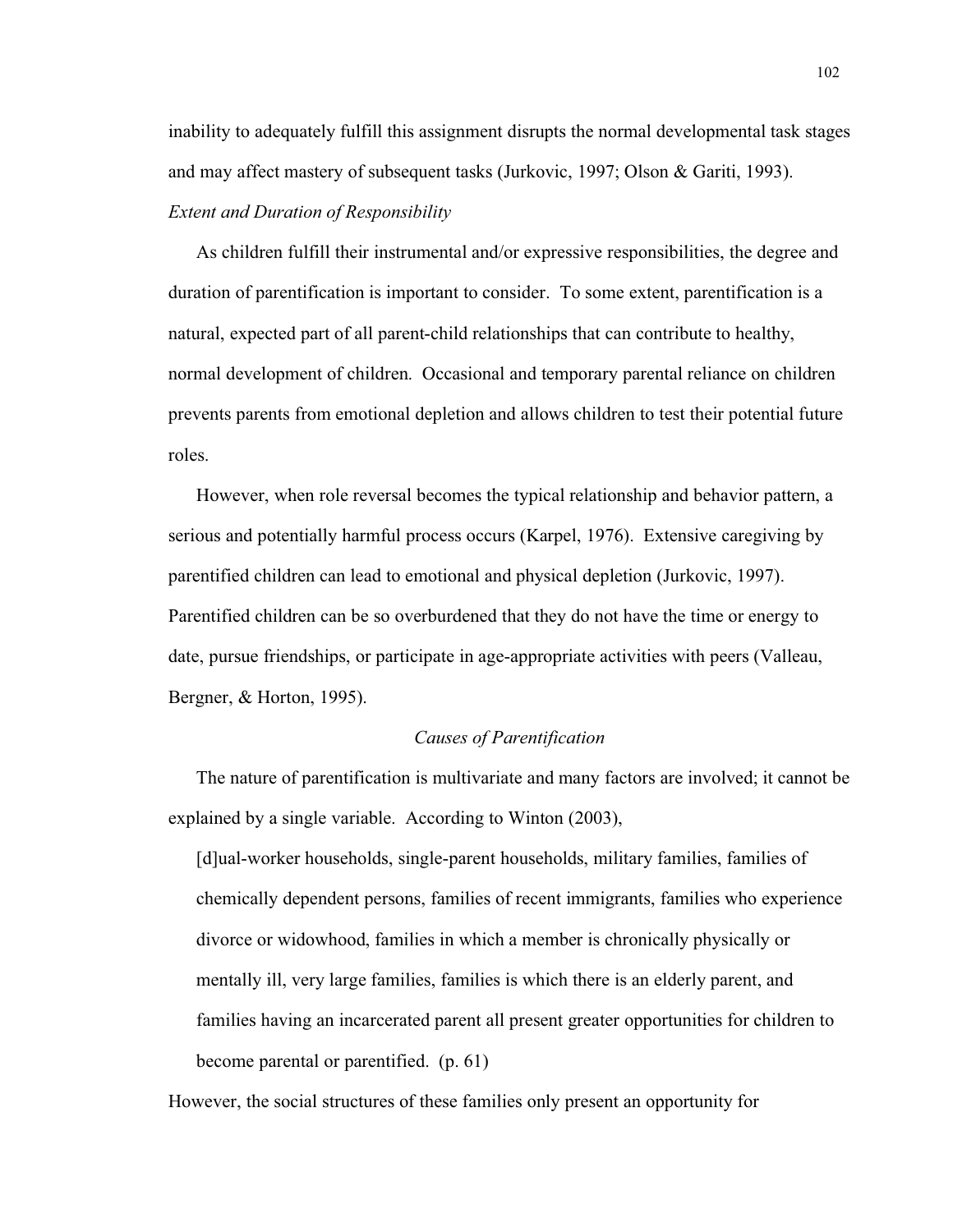parentification to occur; they do not guarantee that it will occur.

# *Parental Factors*

Parental background is an important factor in parentification, especially destructive parentification. Parents' experiences of being parented affect the quality of their parentchild relationships. "Supportive parent-child relationships have been identified as the single most important protective process operating to produce resilient outcomes across several, diverse populations at risk" (Walker & Lee, 1998, p. 528). Parents whose personalities and developmental histories make them needy for support, recognition, and nurturance from others often seek these from their children. "...[T]he operative factor in the histories of many parents of destructively parentified children appears to be the presence of some type of privation, exploitation, or boundary disturbance such as sexual abuse, neglect, pathological parentification, or overprotection" (Jurkovic, 1997, p. 20).

In many parentifying parents, early disruption in attachment to primary caregivers and early emotional deprivation occurred. The primary narcissistic needs for empathy and recognition are thwarted and a core sense of self does not develop. Upon parenthood, these people are more likely to neglect, exploit, or fuse with their children (Jurkovic, 1997). Early exploitation and deprivation also can lead to egotistical parents. Their greatest desire is to have their children fulfill their expectations without regard to their children's preferences and needs. Parental understanding and empathy may be compromised by anxiety caused by serious and prolonged environmental stressors such as single parenting, financial difficulties, and family disabilities or illnesses (Jurkovic, 1998). *Child Factors*

Jurkovic (1997) suggested that at least three variables exhibited by children can increase their susceptibility to parentification - temperament, capacity to care, and attachment behavior. Children with very shy or easygoing dispositions are vulnerable to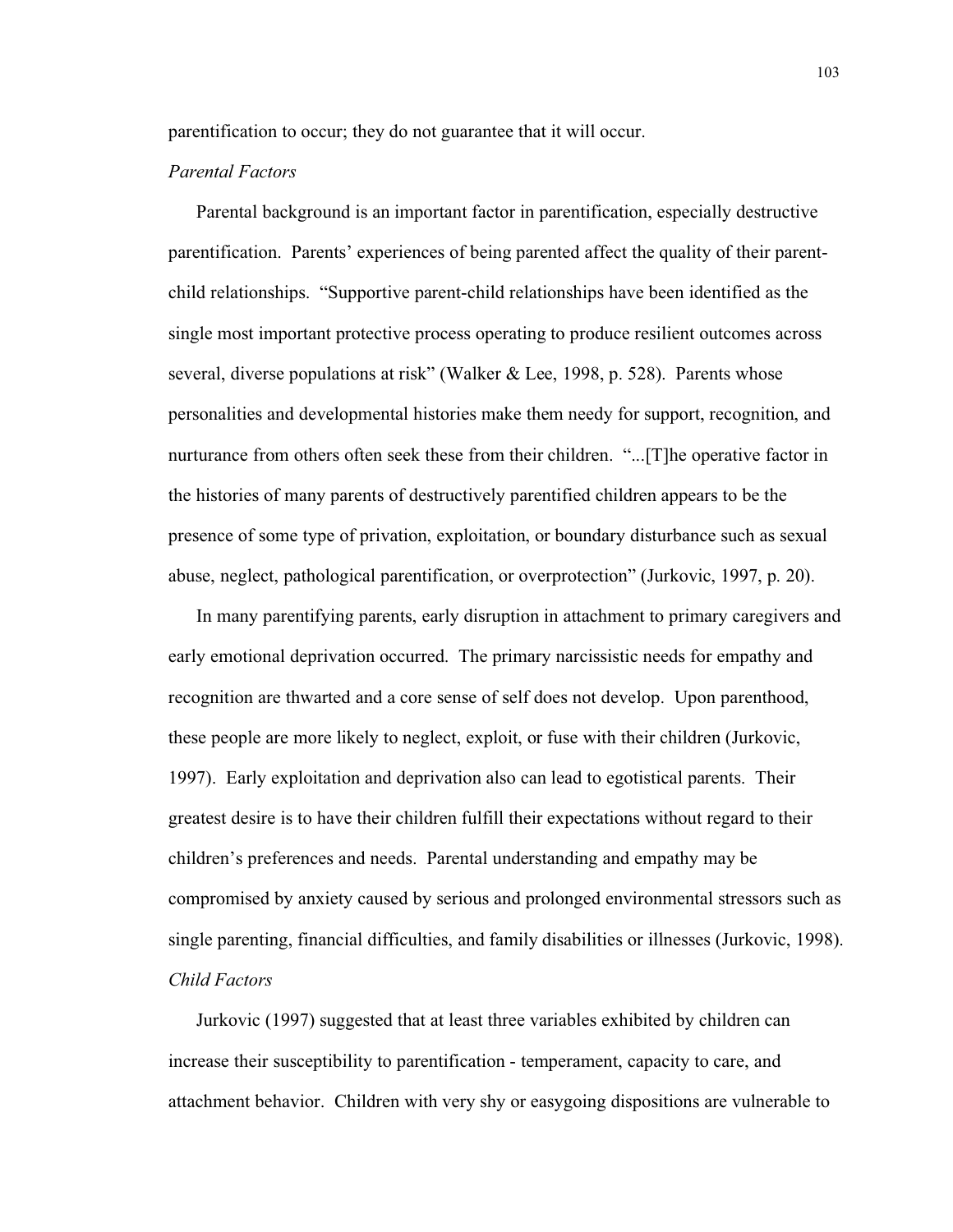parentification. Shy children seek refuge and interpersonal gratification from within their family. Parents of temperamentally easy children often overestimate their children's developmental capabilities and expect them to perform age-inappropriate duties. Children who have a developing ability to empathize and care for others often are parentified. The child's pseudomaturity complements the parent's immaturity (Karpel, 1976). As mentioned earlier, disruption of attachment to primary caregivers is a common characteristic of many parentified parents. Destructive parentification "can be seen as the intergenerational transmission of an insecure attachment" (Jurkovic, 1998, p. 241). *Stressors*

Stressors that affect the role patterns and structure of the family are likely to increase parentification. They can include the spacing, number, and birth order of the children. The oldest children, especially girls in large families, typically assume the parentified role in the family (Burnett et al., 2006). They provide more family caretaking responsibilities "while males are more likely to exhibit parentified behavior through deviance" (Winton, 2003, p. 56). Older siblings may function as parental surrogates providing supervision, protection, and nurturance for younger siblings. "Older girls are often given many of the household chores while older boys may be withdrawn from school or be expected to help support the family financially after school" (Winton, 2003, p. 114). Parental substance abuse (e.g., drugs and alcohol) also leads to a greater amount of parentification (Godsall et al., 2004; Goglia et al., 1992; Kelley et al., 2007). Children living with single parents are at risk of parentification - particularly those whose parents have divorced. "In addition to sharing responsibility with their parents and siblings for various instrumental tasks, they frequently perform expressive functions, such as serving as their parents' confidants, companions, and even supervisors" (Jurkovic, 1997, p. 29). A healthy marital relationship has been found to be a primary source for strong parental support. However, when there is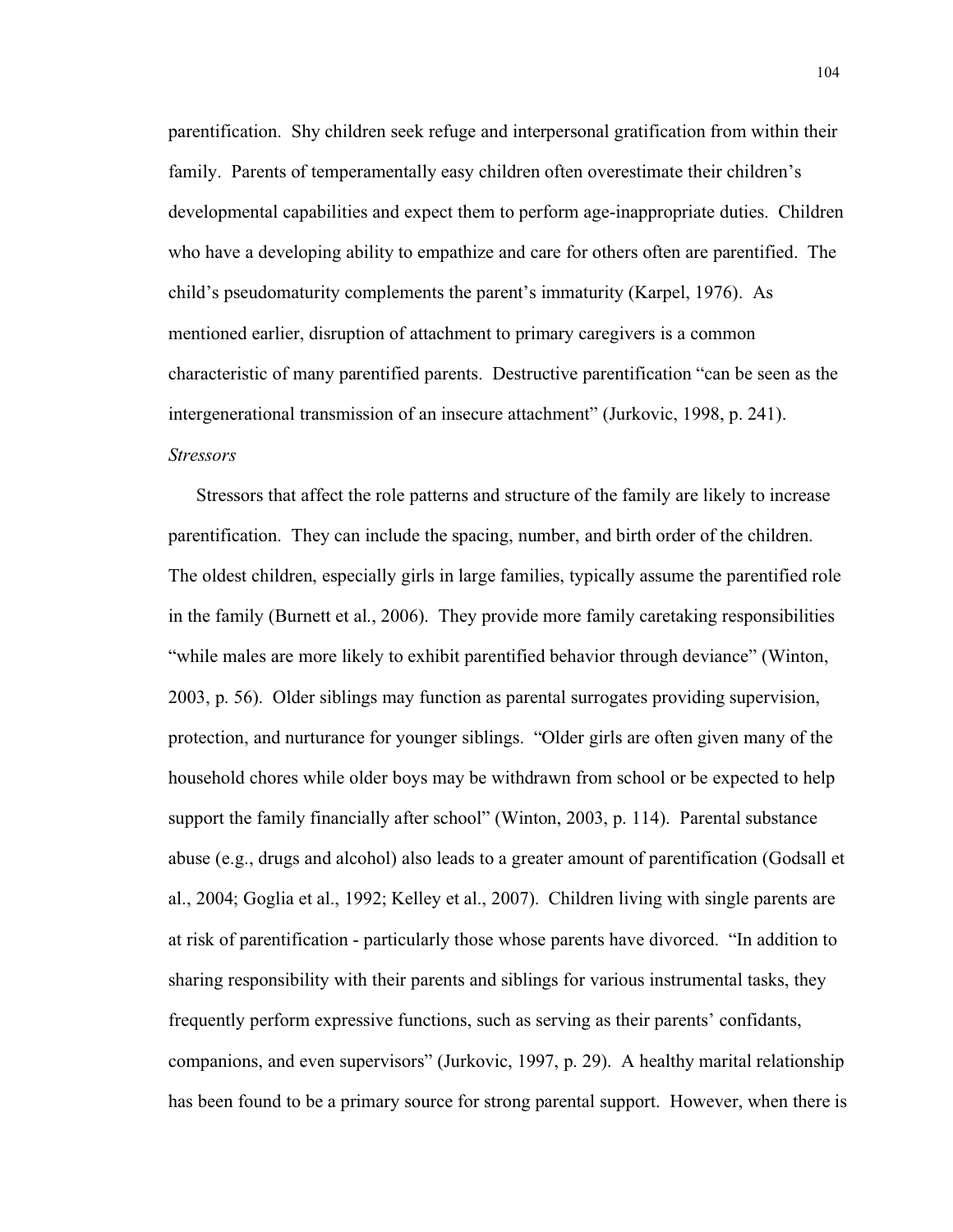marital dysfunction, one or more children may become the scapegoat for the family. Their job is to dissipate or remove the stress from the parental dyad.

#### *Consequences of Parentification*

Parentified children, regardless of their age or sex, may experience a variety of cognitive, emotional, and sociofamilial difficulties. As a result of their parentified roles, children frequently develop additional symptoms such as difficulty with selfdifferentiation, separation problems, school difficulties, depression, anxiety, and shame (DiCaccavo, 2006; Hazen et al., 2005; Nichols & Everett, 1986).

While loss is a normal part of growth and development, it appears to be particularly prominent in parentification. Loss of childhood may be most prevalent for parentified children. However, the disappointment, bitterness, and depression associated with this may not surface until later in life (DiCaccavo, 2006; Jurkovic, 1997; Olson & Gariti, 1993; Stein et al., 1999). Feelings of parental loss, whether physically and/or emotionally, also is common. Pauline Boss (1999) described the emotional or psychological withdrawal or distancing of parents as ambiguous loss. Parents still may be physically present, but they are not emotionally involved with their children. "Of all the losses experienced in personal relationships, ambiguous loss is the most devastating because it remains unclear, indeterminate" (Boss, 1999, pp. 5-6). Loss of trust (trust in parents and others in general) occurs concurrently with the feeling of loss of childhood and parents. The implicit ability of parents to care for children is violated and causes children to mistrust those around them.

Parentified children often feel abandoned or lonely but seldom express this because they are afraid of alienating their parents (DiCaccavo, 2006). However, children may unconsciously act out these feelings through promiscuity, overeating, or substance abuse. They may try to lure others to care for them by using hypochondriac or suicidal gestures

105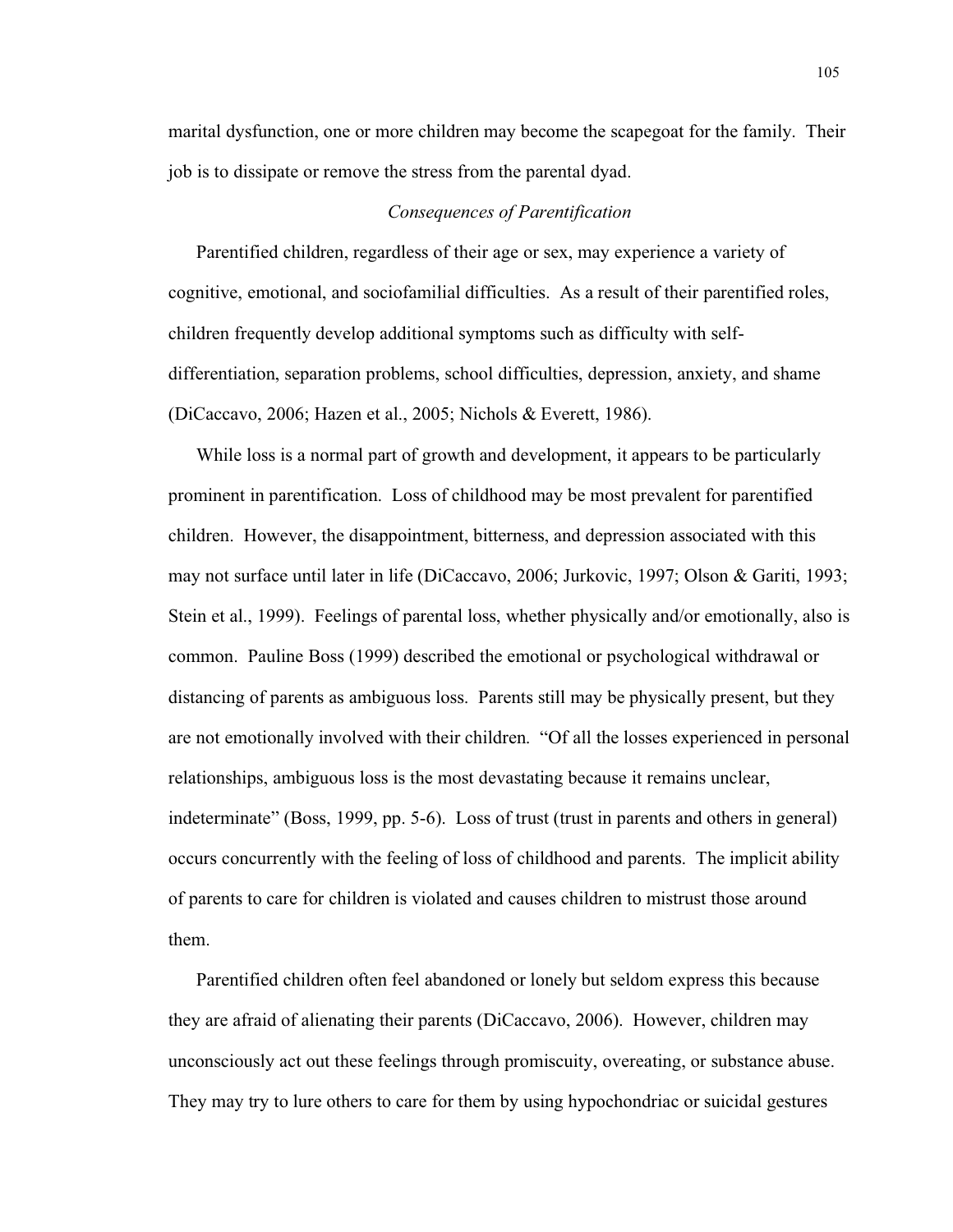(Jurkovic, 1997). Parentified children also often feel anger and resentment. These feelings typically are suppressed or remain dormant because to express them may hurt or overburden parents and/or threaten the fragile parent-child bond.

The overwhelming stress of handling excessive responsibilities without the necessary knowledge, maturity, or ability may be associated with anxiety, low energy, insecurity, and psychosomatic symptoms (Jurkovic, 1997). Children may feel guilt, shame, worthlessness, and disappointment in their parents because they are unable to fulfill their roles and solve the ongoing family problems. If parents should become ill or die, children may feel responsible; they feel they should have done more to prevent this. Sometimes parentified children may be physically abused because they cannot meet all the needs of their parents. Destructive parentification can lead to incest where parentified children are sexually abused by parents (Herman & Hirschman, 1981; Jurkovic, 1997).

Unhealthy childhood parentification has been associated with narcissistic as well as masochistic personality characteristics in adults (Wells & Jones, 1999). These characteristics occur when the child's "true self" is denied and a "false self" develops to meet the particular needs and expectations of parents (Buchholz & Haynes, 1983; Wells & Jones, 1998; Wells & Jones, 2000). In masochistic parentification, children develop compulsive caregiving because it provides closeness to parents who are emotionally detached, self-absorbed, or inconsistently available. These children may assume the roles of mediator, good listener, organizer, protector, and nurturer of their parents (Jones & Wells, 1996; Wells & Jones, 1999; West & Keller, 1991). In narcissistic parentification, children attempt to meet parental needs by fulfilling their parents' lifelong dreams.

According to Chase et al. (1998), parentified children and adolescents may experience long-term effects such as difficulties in developing a separate and true sense of self in work and adult relationships. "When children are forced prematurely and excessively into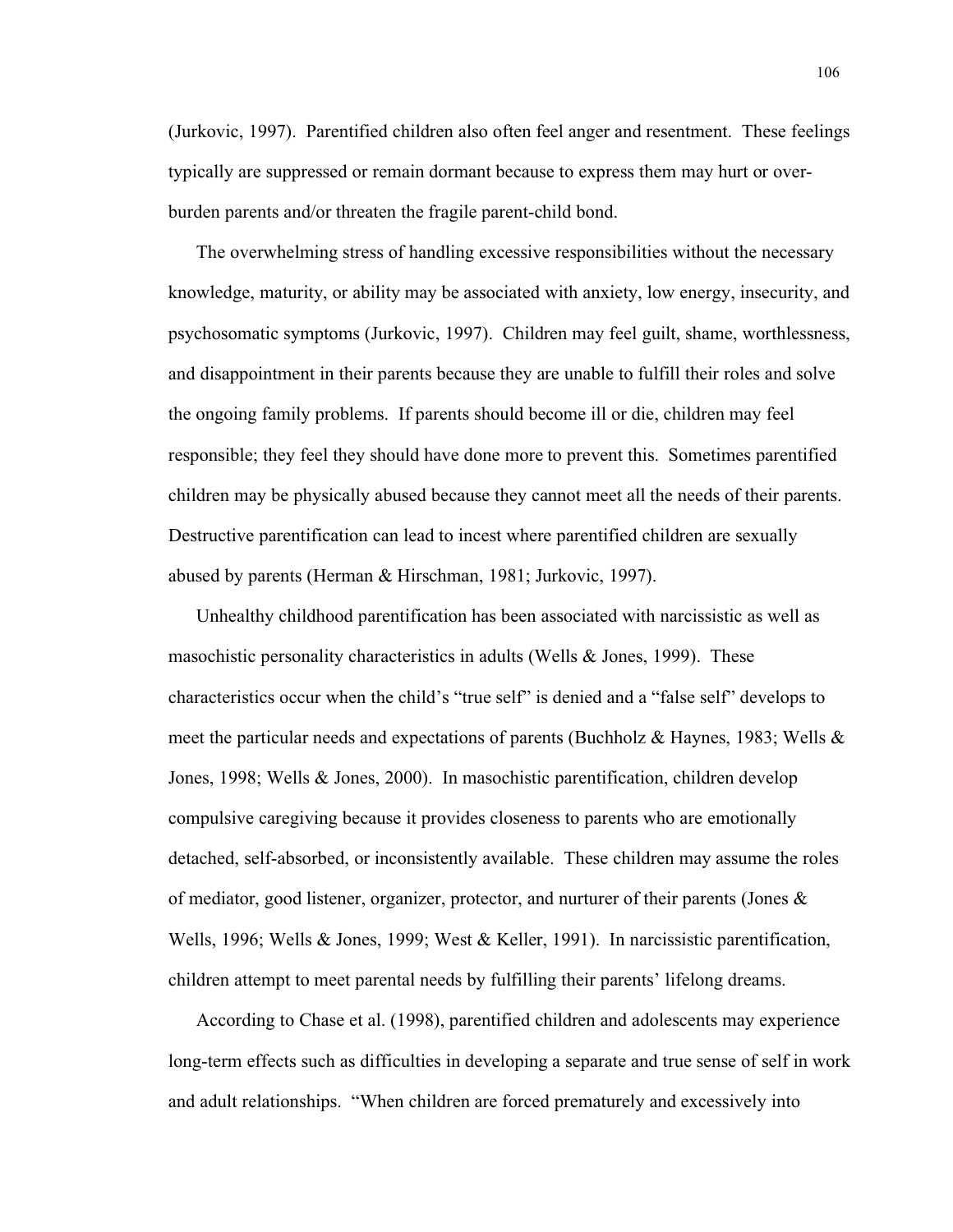fulfilling parental roles, those children frequently emerge from this experience as adults who are compulsively overfunctioning and caregiving in their relations with others" (Valleau et al., 1995, p. 157). Wells and Miller (2001) concluded that pathological childhood parentification can lead to "chronic overfunctioning, high performance, urgency addiction, and workaholism in parentified adult[s]" (p. 96).

Robinson (1999) stated that parentification in the early years can lead to workaholic children who mature into workaholic adults. A profile of the characteristics of workaholic children shows them to be "the most attentive, dependable, smart, and popular children in school. They follow the rules, always finish their schoolwork in the allotted time, and often are leaders in school government and extracurricular activities" (Robinson ,1999, p. 59). However, while their friends play and are carefree, workaholic children often are serious and contending with adult issues and low self-esteem. Overfunctioning provides them with good feelings about themselves, yet they have difficulties in relinquishing control, trusting, and being intimate (Robinson, 1999). Workaholic children also are known as resilient, transcendent, hurried, responsible, or invulnerable children.

Parentified children may have difficulties forming peer relationships and, therefore, may feel isolated. Often these children complain of not fitting in and view age-related activities and interests as childish. Parentified children may be seen by their peers as being too serious and adult-like. Peer interaction often is exploitive and non-reciprocal. Parentified children may be used by lonely peers for temporary companionship or advice, but peers fail to reciprocate this. Parentified children tolerate this one-sided relationship "because of the social contact and narcissistic gratification they provide" (Jurkovic, 1997, p. 57). Sometimes parents feel threatened if their children take interest in peer activities because this may lessen the amount of support that the children can provide.

To escape responsibilities and home pressures, parentified children may join peer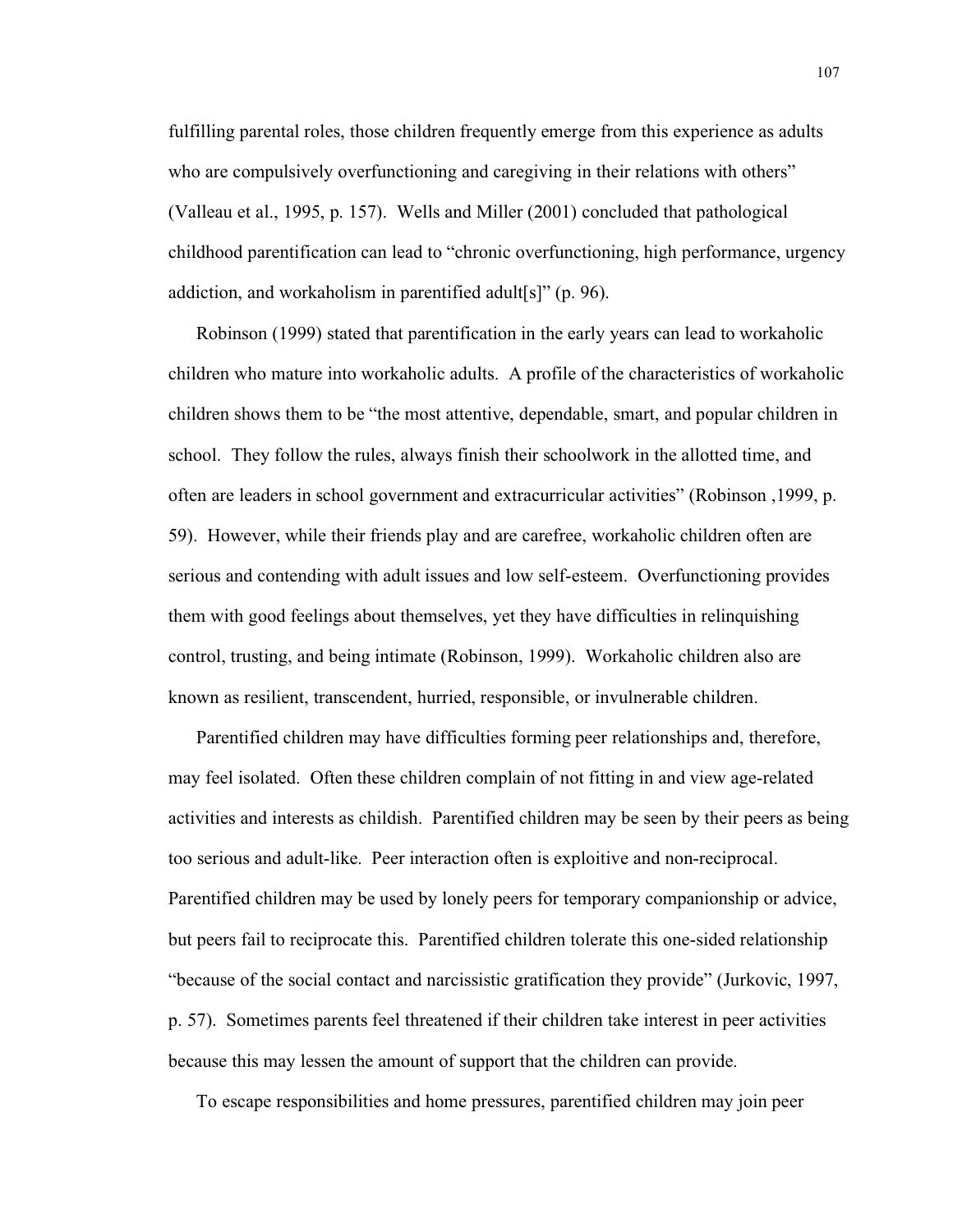groups where they may become involved with drug and alcohol abuse or delinquent activities. Parentified teen girls are at risk for early pregnancy. These rebellious behaviors can occur because many parentified parents do not monitor their children's activities. These parentified children signal problems at home and add to the already existing family difficulties. However, sometimes children's self-destructive behavior is a method to pull the family together.

Parentified children exhibit two extreme reactions to leaving home. If they have failed to form an independent identity and are extremely loyal to the family, they do not feel that they can leave the family and live away from home. If they do manage to leave, they may feel extreme shame, guilt, or disloyalty. Alternately, some parentified children attempt to escape the "prison of their childhood" by leaving home at an early age (Jurkovic, Morrell et al., 2001, p. 138).

Similarly, school performance of parentified children also may be dichotomous. If children function to please or meet the needs of their parents, they may be driven students and excel in academics and school activities. In other cases, the duties of parentification may interfere with school performance and attendance causing children to be tired, inattentive, or preoccupied. "[W]hile the overachievers may never be singled out, parentified children who are unable to balance home responsibilities with school endeavors may be recognized and receive assistance" (Chaney, 2002, p. 55).

According to Reeves (1999), parentified children are incapable of reciprocity in give and take relationships. They are most likely to be the givers in relationships as well as assume the roles of consoler, confident, and/or peacemaker, but they are not capable of fulfilling the roles of mate or companion. "The parentified child usually grows into adulthood psychologically groomed for a life of service to others" (Reeves, 1999, p. 179.) Sessions (1987) found that parentified children who carried extreme amounts of adult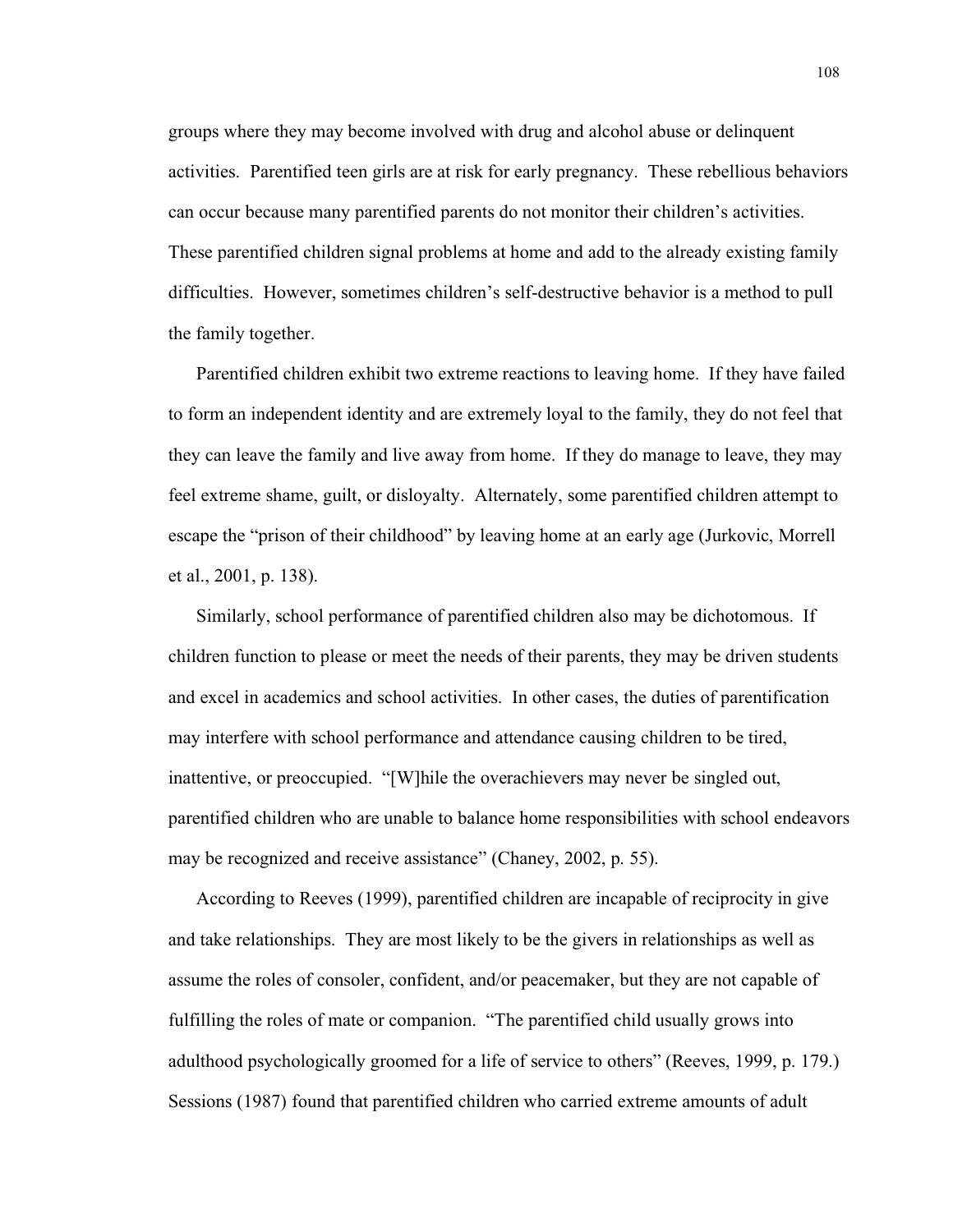responsibilities were more likely to choose a career from the helping professions, including those in the psychotherapeutic field. Jurkovic (1997) noted that therapists who had been destructively parentified at some point in their lives exhibited various professional, ethical, and personal problems in their therapist-client relationships. These difficulties ranged from high degrees of occupational burnout to boundary distortions (Jurkovic, 1997; Ward, 1999).

As parentified children reach adulthood, problems from their earlier years may create additional difficulties. Chronic worrying, anxiety, feeling overwhelmed, addictions (e.g., food, work, alcohol), inability to say no without guilt, inadequate self-care, orientation to pleasing others, depression, resentment, and bitterness are some of the liabilities and at-risk characteristics of adults who were parentified as children (Chase, 2001). Feelings of anger, sadness, loneliness, and fear of others' reactions; difficulty with decisions, leaving home, relationships, and parenting; and being overly compliant, controlling, and responsible are a few of the symptoms, behaviors, and issues that may be attributed to adults with histories of childhood parentification. These characteristics often become sources of pain, confusion, and problems for adults (Chase, 2001). For example, adults, who were parentified children, often will seek codependent relationships with other needy, addicted, or narcissistic partners in hopes of changing their partner's behavior (Jurkovic, 1997; Jurkovic, 1998).

# *Parentification and Divorce*

Recent research on divorce and parentification has shown that divorce does not have to lead to destructive parentification. Schimming (2001) noted that there were "few relationships between parentification and adolescents' psychosocial functioning, aside from the ability of adolescents from DSPFs [divorced single-parent families] to manage conflict and, to some extent, provide emotional support and advice in relationships" (p.iii).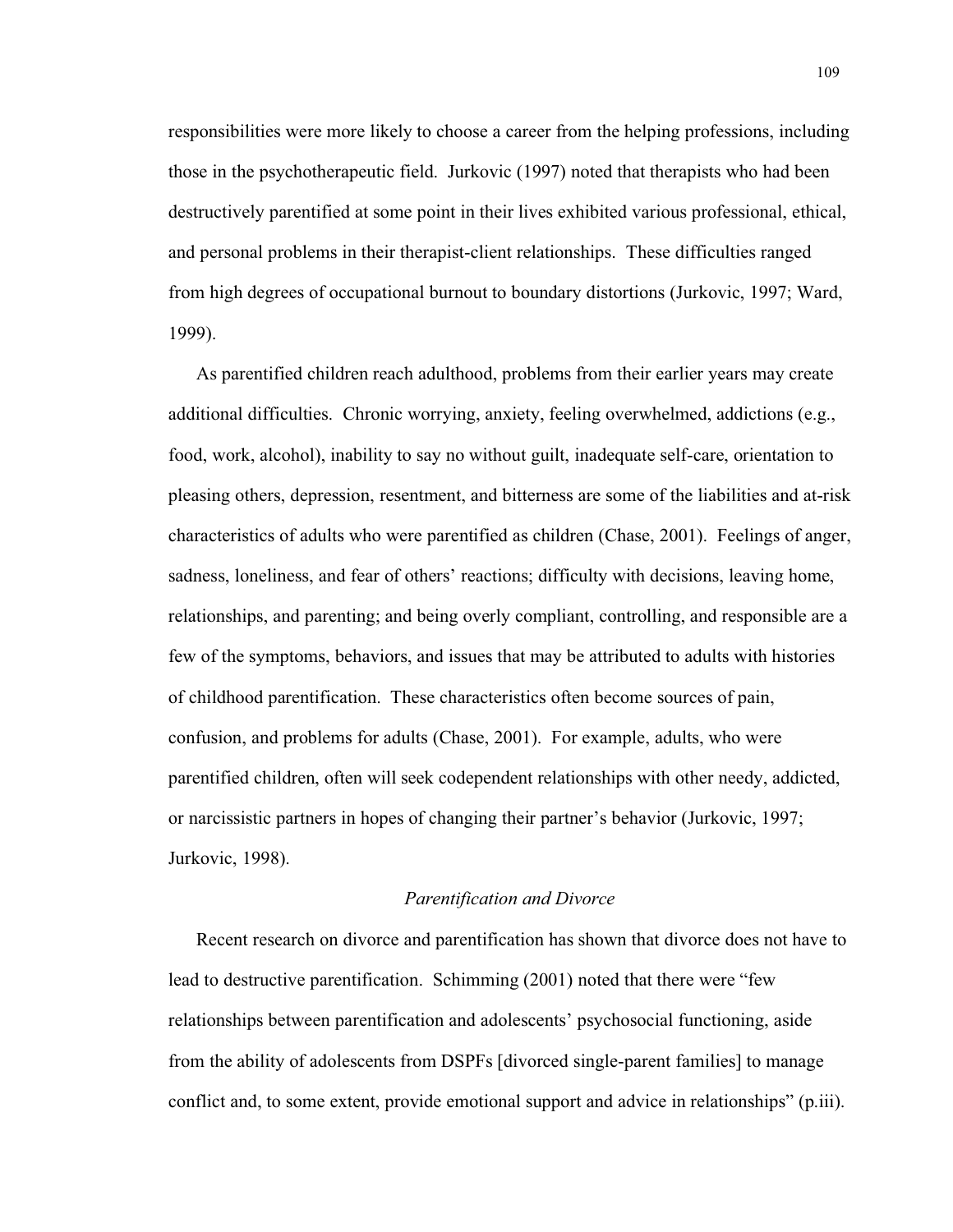In 2001, Jurkovic, Thirkield et al. reported in their research on adult children of divorce that no destructive parentification was noted in almost 50% of the participants from divorced families. They stated that with an appropriate balance of give-and-take in the family, even extensive caretaking responsibilities can lead to beneficial effects of divorce.

# *Current Research on Children as Caregivers to Ill Parents*

Children who are parentified also can be considered young caregivers. If women continue to give birth at older ages and the incidence of chronic diseases continues to rise, more children will become young caregivers by necessity. While there is no precise information on the prevalence of early caregiving in the United States, it is estimated that more than 1.3 million children between the ages of  $8 - 18$  are caregivers, with 31% between the ages of 8 to 11, 38% between ages 12 to 15, and 31% between ages 16 to 18. Child caregivers are evenly matched by sex (females 51%, males 49%) and live in singleparent households with lower incomes. Approximately 72% of child caregivers are caring for a parent or grandparent with 28% of them caring for their mother and 11% helping with a sibling (National Alliance for Caregiving, 2005).

Most of the research on young caregivers has been conducted in the United Kingdom in the 1990s and suggests that "individuals under 18 years old may be in a primary caregiving situation for a parent or older relative at a much higher rate than people imagine" (Shifren & Kachorek, 2003, p.339). However, there is little information or research being conducted in the United States on caregiving experiences of children and youth or "the long-term effects on the young caregivers' adult development" (Shifren & Kachorek, 2003, p. 338).

#### Summary

Chronic illness differs from terminal or acute illness in that is considered to be a longterm or permanent condition. More than 133 million people are living with chronic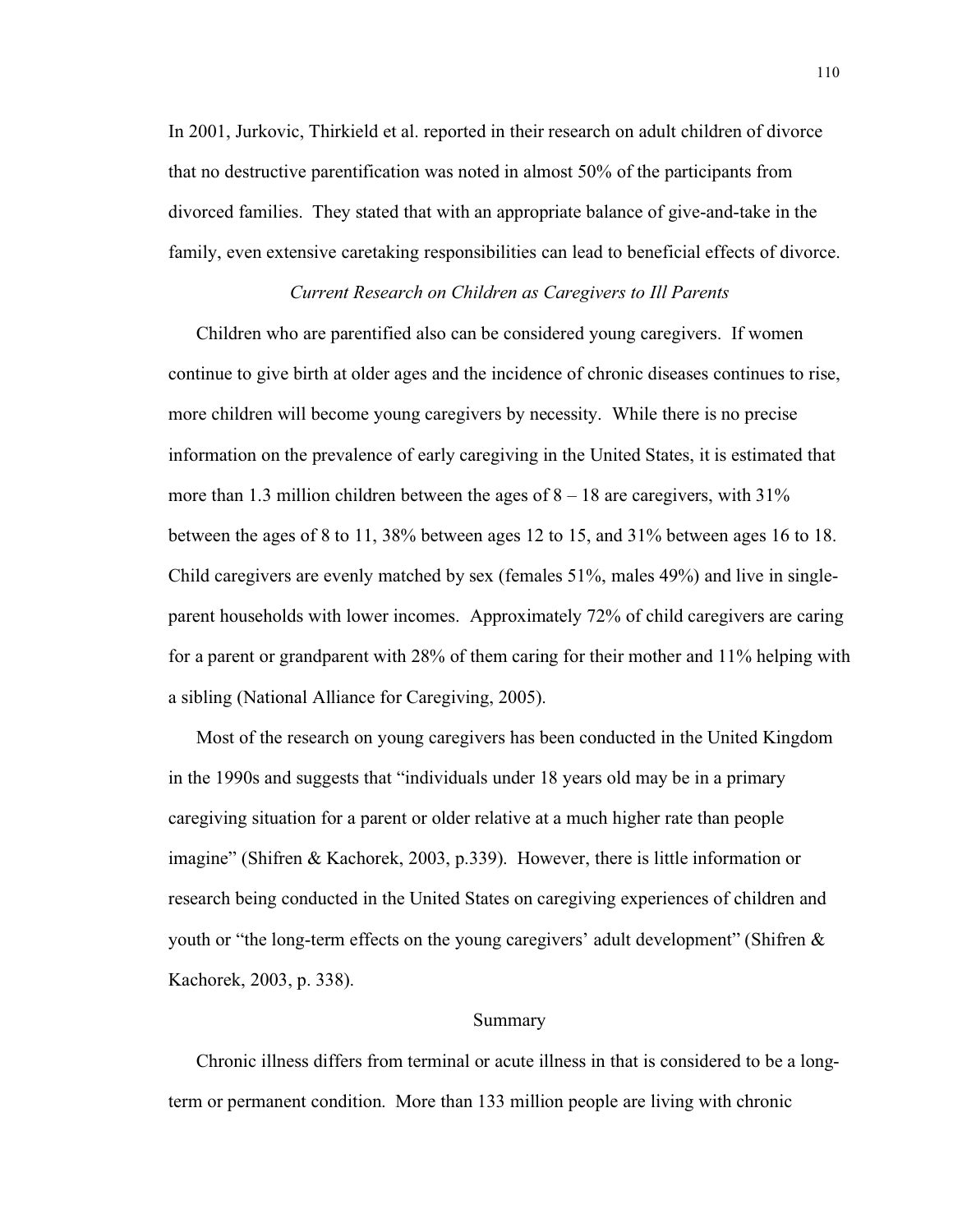diseases (Partnership for Solutions, 2004) and many of these people are in their childrearing stage of life. This statistic indicates that large numbers of children are living with chronically ill parents during their developmental years.

According to family systems theory, families are systems of interdependent, interacting individuals. They are made up of smaller units called subsystems which can include marital, parental, and sibling subsystems that have reciprocal influences on each other (Bradford & Barber, 2005). From a family systems perspective, when a mother develops a chronic illness, other subsystems also will be affected. Recent research has indicated that chronic illness of a family member affects the entire family system (Eriksson & Svedlund, 2006; Sholevar & Perkel, 1990; Steele, Forehand et al., 1997). For example, maternal chronic illness has been associated with depression, anxiety, and a sense of loss. Often, parenting becomes more difficult when mothers are restricted in their abilities to perform certain parenting tasks, are no longer available to participate in family/school functions, and need to rely on their children for help. Children's adjustment to their mother's illness depends on the child's age and developmental abilities. However, if the mother is depressed, there also is a greater risk of the child becoming depressed, and if the mother has chronic pain, there may be an increase in somatic complaints from the child (Hendren, 1990; Mikail & Baeyer, 1990).

The central focus of family development theory is on families as interacting groups of people. Each family member has specific roles. When one member of the family is unable to fulfill his/her role, other members may try to fill the vacancy. Parentification occurs when children attempt to fill the role of a parent. It becomes destructive when children perform extensive caretaking duties that are not age-appropriate, their activities are not acknowledged or reciprocated, and their duties violate generational boundaries.

The effect and extent of parentification in maternal chronic physical illness may be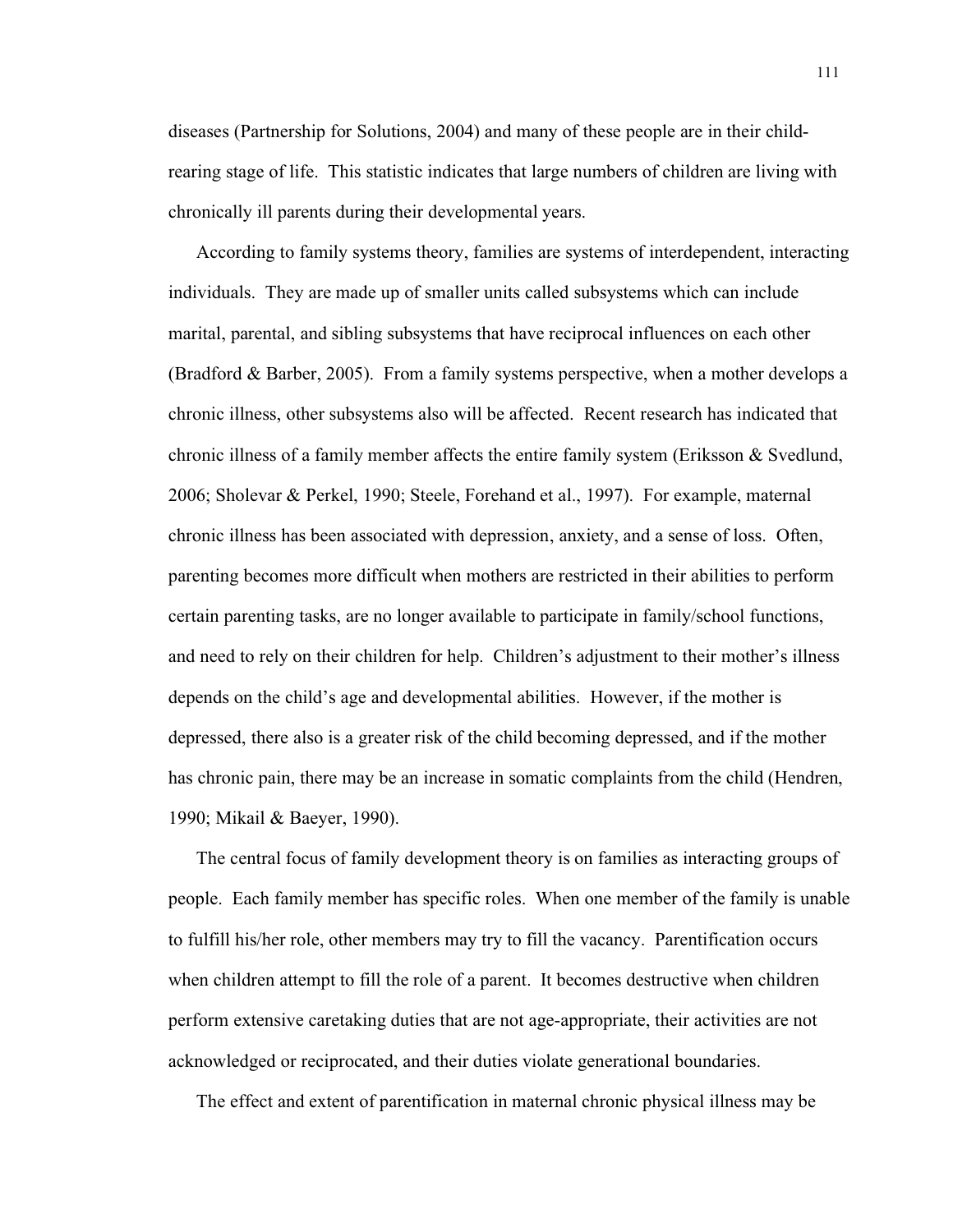moderated by the amount and type of perceived social support received by both the mother and child. Social support and social networks may provide a buffer against stress, anxiety, and depression associated with illness (Fyrand et al., 1997).

Studies on chronic illness have been conducted on the entire family, the chronically ill individual (particularly children), and the spouses of the ill member. There is a limited amount of research on the children of parents with chronic illness. Specifically, rheumatoid arthritis and many of its aspects have been studied extensively. Yet, little research has been done on mothers with rheumatoid arthritis and the effects of this illness on her children. In addition, fibromyalgia remains a complex and controversial condition that is poorly understood. The medical community and researchers cannot agree on its etiology, diagnosis, treatment or even whether it is a true disease, and no research has been conducted on mothers with fibromyalgia and how this illness may affect their children.

The present study was designed to focus on parental illness and the effects on children. As indicated above, a parent's chronic illness, as with any other family stressor, affects not only the parent but the family system. The responses to it may be multiple and diverse. One potential response to the parent's illness is that of a child's parentification. This study, building on related research, examined some of the many factors that may affect the likelihood of its occurrence. By doing so, the researcher sought to determine the extent and nature of parentification in adolescents with mothers who have fibromyalgia and rheumatoid arthritis in order to better understand the need for developing appropriate preventive and intervention strategies.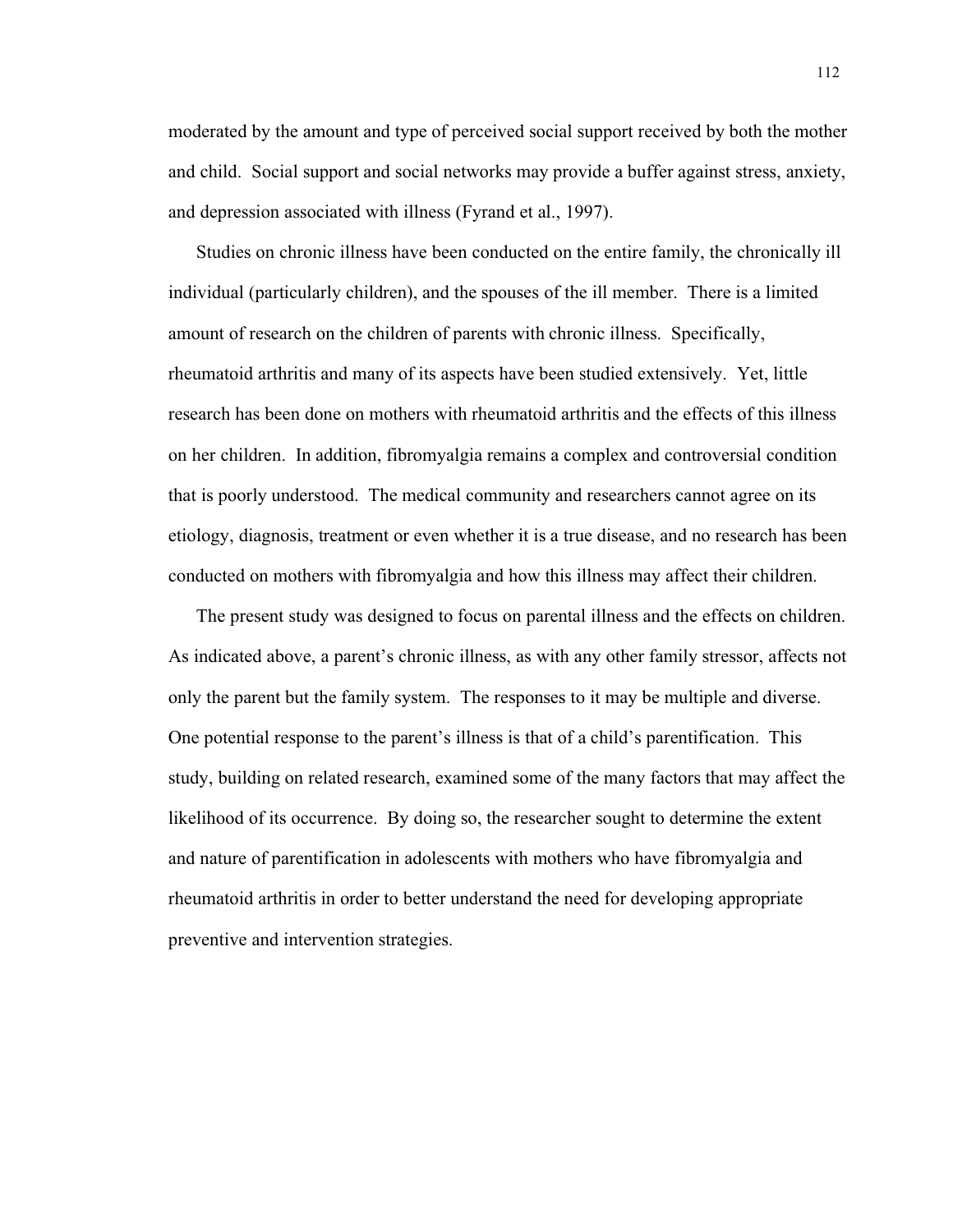#### Chapter 3

### **METHOD**

The primary purpose of this study was to explore the relationship of a mother's chronic physical illness (fibromyalgia [FM] and/or rheumatoid arthritis [RA]) to the parentification of her adolescent child. This chapter provides a detailed description of how this study was conducted. After reviewing participant demographics, the sample selection criteria and strategies for recruitment, measures for assessing the identified variables, and procedures for data collection, processing, and analysis are described. The chapter concludes with a description of the aspects of the study that limit the interpretation of the study findings.

### Study Sample

#### *Population Criteria*

The study sample was restricted to mothers ranging in age from 25-57 years who had been diagnosed with FM and/or RA by a practicing rheumatologist or physician, and who had at least one pre-adolescent or early to mid-adolescent child (ages 11-17) living at home. The effects of these diseases, however, could not be so severe that participants would be unable to complete written questionnaires. Also, to be able to complete the written assessments and communicate with the researcher, mothers and children needed to be reasonably fluent in English. Various family structures, including two-parent, singleparent, step- and blended families were included in this sample. If there were more than one adolescent child in the family, the oldest one within the required age range who had not been identified as requiring special education services was asked to participate in this study. To participate in this study, completed surveys from both the mother and child needed to be returned.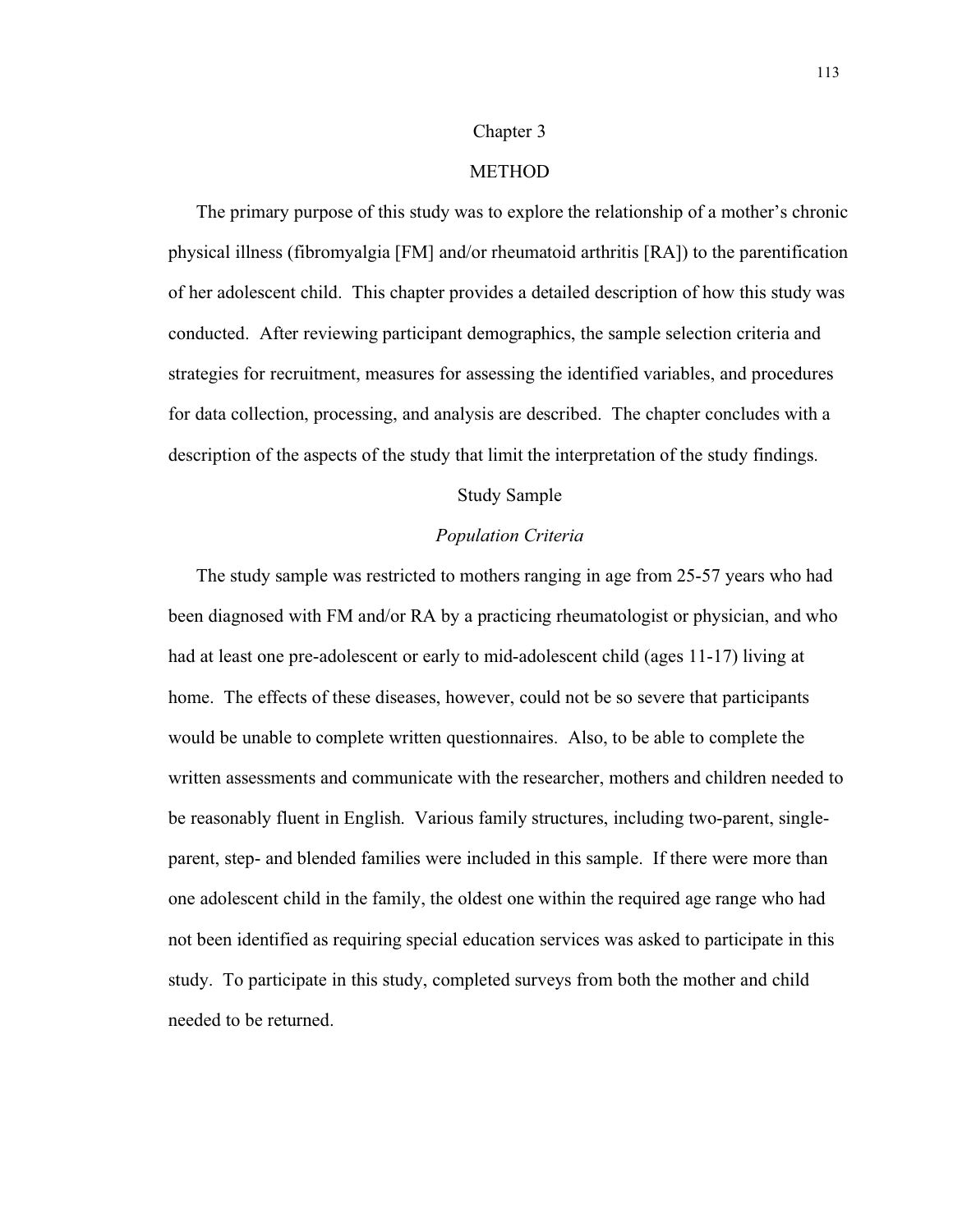#### *Sample Characteristics*

Six hundred packets (300 mother/child sets) were mailed to interested respondents across the country. Of these, 436 (218 mother/child sets), or 72.7% of the packets, were returned and 200 mother/child sets, or 91.7% of completed surveys, were used in the study. Eighteen (8.3%) of the returned surveys were disqualified or not used because five of the child respondents were older than 17 years, one child respondent was not living at home, one child respondent did not answer at least 80% of the items on the parentification survey, six children and two mothers did not return their surveys, two mothers completed their child's surveys, and one mother did not return a consent form.

The resulting sample included 200 mothers with a mean age of 42.3 years  $(SD = 5.94)$ , ranging from 29 to 57 years old. Six percent of the mothers reported that they had RA (*n* = 12), 79.5% (*n* = 159) reported FM, and 14.5% (*n* = 29) reported having both illnesses. The majority (87%,  $n = 174$ ) of the 200 mothers who participated in the study stated that they were Anglo/Caucasian; the remaining 26 participants indicated that they were Hispanic (*n*  $= 8$ ), American Indian ( $n = 9$ ), or African-American ( $n = 7$ ). The "other" category comprised the responses of 2 mothers who described themselves as multi-ethnic or of middle-eastern ethnicity. The majority of the mothers were living with their spouse or partner  $(75.5\%, n = 151)$ . Those who responded as single, never married, separated, divorced or widowed accounted for 24.5% (*n* =49) of participants. Forty-three mothers (21.5%) indicated that they had no college education, 126 (63%) reported some college or a Bachelor's degree, and 31 (15.5%) had pursued some post-graduate courses or received a Master's or Doctoral degree. The majority of participating mothers (58.5%, *n* = 117) stated that they were not working outside the home and described themselves as unemployed, retired, homemakers, or disabled. The remainder of participating mothers (41.5%,  $n = 83$ ) reported being employed full-time (27.5%,  $n = 55$ ) or part-time (14%,  $n =$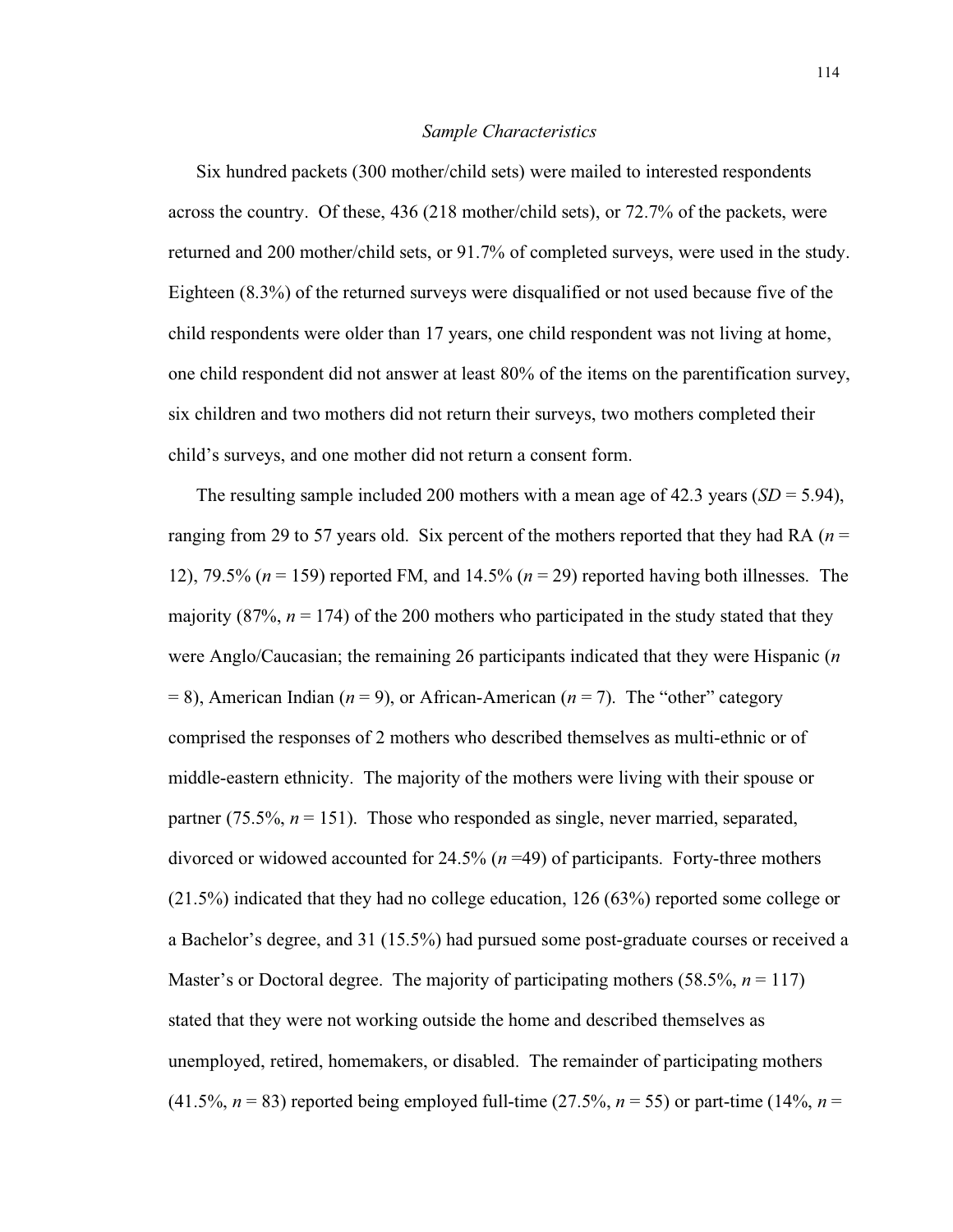28). The average household size reported was 4 people ( $M = 3.79$ ,  $SD = 1.17$ ), with the age range of 1-18 years for children living at home and the age range of 19-79 years for those 19 years and older at home.

Table 1

| Age                | Male | Female             | Total |  |  |  |  |  |  |  |
|--------------------|------|--------------------|-------|--|--|--|--|--|--|--|
| 11 to 14 year olds |      |                    |       |  |  |  |  |  |  |  |
| 11                 | 10   | 13                 | 23    |  |  |  |  |  |  |  |
| 12                 | 10   | 8                  | 18    |  |  |  |  |  |  |  |
| 13                 | 9    | 12                 | 21    |  |  |  |  |  |  |  |
| 14                 | 19   | 14                 | 33    |  |  |  |  |  |  |  |
| Total              | 48   | 47                 | 95    |  |  |  |  |  |  |  |
|                    |      | 15 to 17 year olds |       |  |  |  |  |  |  |  |
| 15                 | 13   | 15                 | 28    |  |  |  |  |  |  |  |
| 16                 | 14   | 27                 | 41    |  |  |  |  |  |  |  |
| 17                 | 27   | 9                  | 36    |  |  |  |  |  |  |  |
| Total              | 54   | 51                 | 105   |  |  |  |  |  |  |  |
| Grand<br>Total     | 102  | 98                 | 200   |  |  |  |  |  |  |  |

*Distribution of Age and Sex of Children in Study* \_\_\_\_\_\_\_\_\_\_\_\_\_\_\_\_\_\_\_\_\_\_\_\_\_\_\_\_\_\_\_\_\_\_\_\_\_\_

Two hundred children participated in this study. As seen in Table 1, sex was approximately equally divided with 51% (*n* = 102) males and 49% (*n* = 98) females. The children's ages ranged from 11-17 years ( $M = 14.5$ ,  $SD = 1.97$ ), with a mean age of 14.62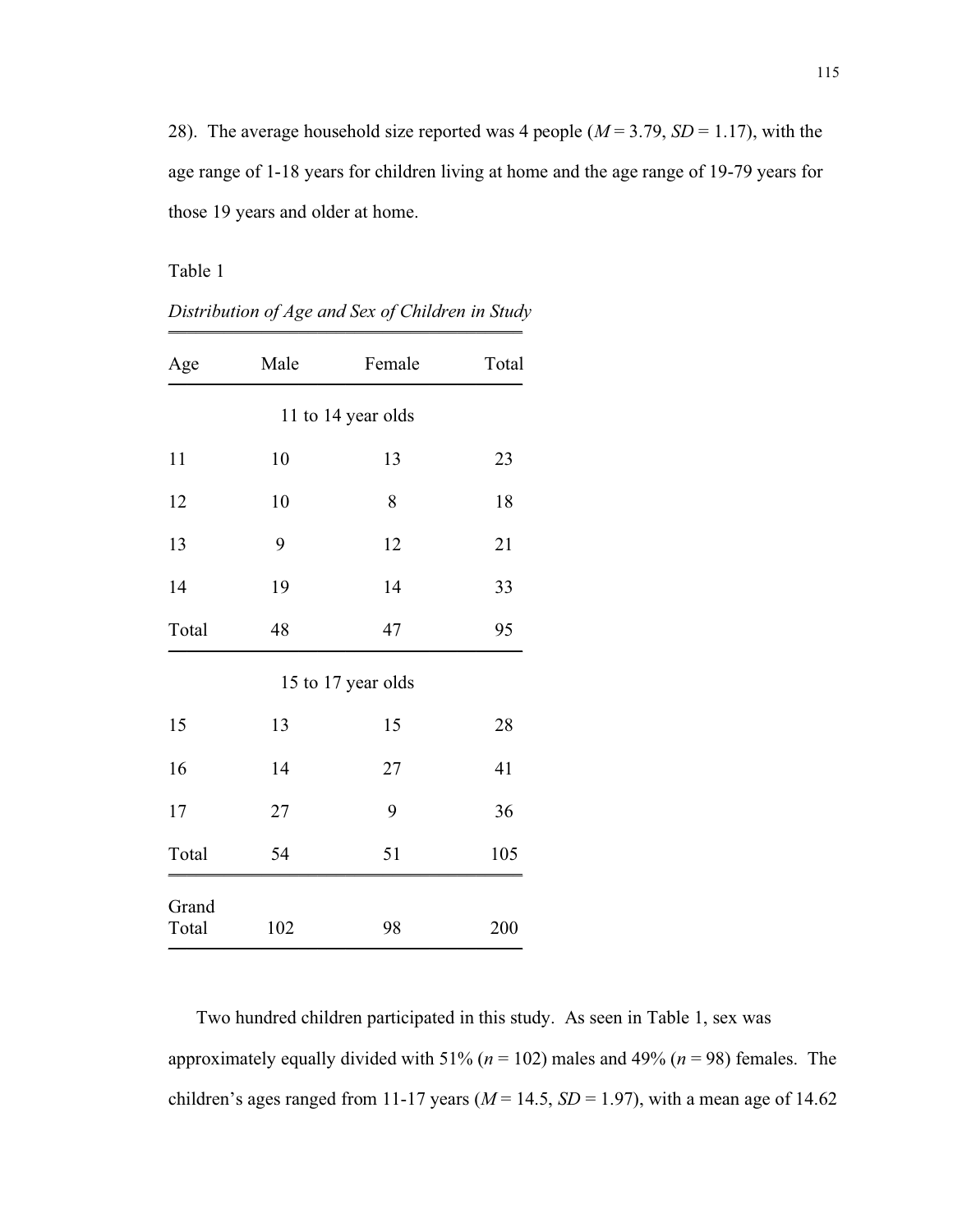(*SD =* 2.02) years for males and 14.30 (*SD =* 1.92) years for females. For children aged 11-14 years ( $n = 95$ ), the mean age of males was 12.77 years ( $SD = 1.19$ ) and the mean age for females was 12.57 years (*SD =* 1.19). The younger age group (11-14 years) consisted of 48 (50.5%) males and 47 (49.5%) females. For children aged 15-17 years (*n* = 105), the mean age of males was 16.26 years (*SD =* .83) and the mean age for females was 15.88 years (*SD =* .68). This older age group (15-17 years) consisted of 54 (51.4%) males and 51 (48.6%) females. The majority (87.5%,  $n = 175$ ) of the children in the sample indicated their ethnicity as Anglo/Caucasian;  $5.5\%$  ( $n = 11$ ) reported that they were Hispanic, Mexican American, or Latina; 3% (*n* = 6) stated that they were African-American; 1.5% (  $n = 3$ ) responded that they were Native American Indian; and  $1\%$  ( $n = 2$ ) answered as being Asian or Pacific Islanders. Under the "other" category, two children (1%) indicated that they were multi-ethnic. One child did not answer this question.

As shown in Table 2, the children were enrolled in grades 4 - 12 and two reported taking some college classes. The largest number of children  $(n = 41, 20.6%)$  attended grade 11. Most of these children ( $n = 168$ , 84%) were not employed. However, of the 32 employed children, 31% worked in the food service industry and 31% were office workers or sales clerks. The mean number of hours of work per week for the 32 (16%) employed children was 12.22 hours ( $Mdn = 10.50$ ,  $SD = 6.73$ ). The mean number of hours of free time reported by the youths ( $N = 183$ ) was 12.07 ( $Mdn = 8.0$ ,  $SD = 13.27$ ).

### Recruitment Strategies

After approval was received from the University of New Mexico's Human Subjects Institutional Review Board (UNM IRB) and a local hospital review board to conduct this research study, rheumatologists in local private practices were contacted. A list of practicing rheumatologists, who also were members of the American College of Rheumatology (ACR), was obtained from the ACR website member's directory. This site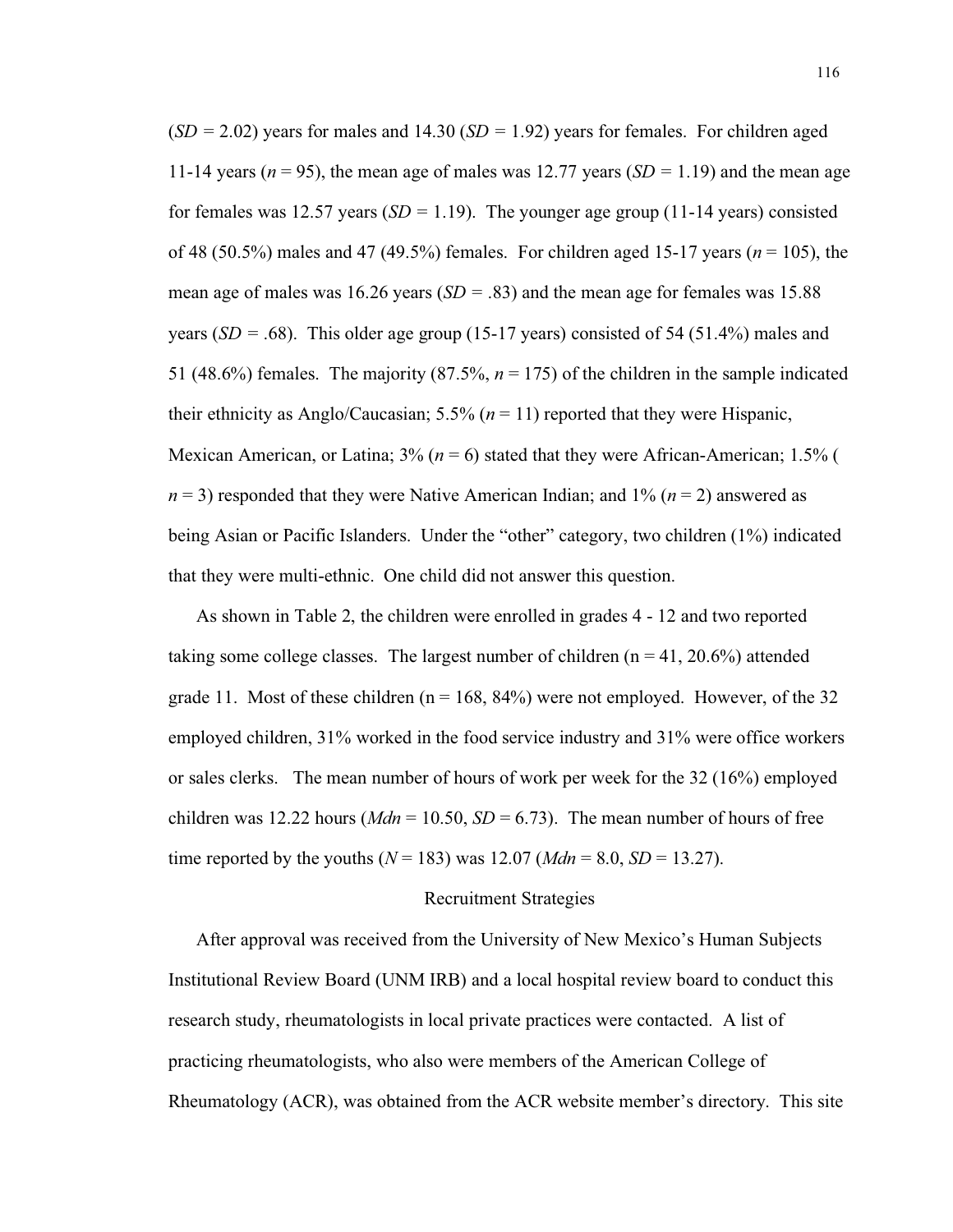# Table 2

| School Grade |                |                |                |                  |       |                  |         |             |              |                |                  |
|--------------|----------------|----------------|----------------|------------------|-------|------------------|---------|-------------|--------------|----------------|------------------|
| Age          | $\overline{4}$ | $\mathfrak{S}$ | 6              | $\boldsymbol{7}$ | $8\,$ | $\boldsymbol{9}$ | $10\,$  | 11          | 12           | $13^a$         | Total            |
| $11\,$       | $\mathbf 1$    | $\,8\,$        | 13             | $\mathbf{1}$     |       |                  |         |             |              |                | 23               |
| 12           |                |                | $\mathfrak{Z}$ | 15               |       |                  |         |             |              |                | $18\,$           |
| 13           |                |                |                | $\mathfrak{Z}$   | 16    | $\overline{2}$   |         |             |              |                | 21               |
| 14           |                |                |                |                  | 12    | $20\,$           | $\,1\,$ |             |              |                | 33               |
| 15           |                |                |                |                  | $\,1$ | $\sqrt{6}$       | 19      | $\mathbf 1$ | $\mathbf{1}$ |                | $28\,$           |
| 16           |                |                |                |                  |       |                  | 12      | $28\,$      | $\mathbf{1}$ |                | 41               |
| 17           |                |                |                |                  |       |                  |         | $12\,$      | $21\,$       | $\sqrt{2}$     | $35^b$           |
| Total        | $\mathbf{1}$   | $8\,$          | 16             | 19               | 29    | 28               | 32      | 41          | 23           | $\overline{2}$ | 199 <sup>b</sup> |

*Distribution of Children's Grade in School* \_\_\_\_\_\_\_\_\_\_\_\_\_\_\_\_\_\_\_\_\_\_\_\_\_\_\_\_\_\_\_\_\_\_\_\_\_\_\_\_\_\_\_\_\_\_\_\_\_\_\_\_\_\_\_\_\_\_\_\_\_\_\_\_\_\_\_\_\_\_

<sup>a</sup>Two high school seniors were taking college courses. <sup>b</sup>One 17-year-old male had dropped out of school.

also provided physicians' contact information. Additional names of rheumatologists were obtained from the city's telephone directory.

Working with rheumatologists (as opposed to working with other types of physicians) was preferred because rheumatologists are specifically trained to diagnose patients with FM and RA using explicit criteria developed by the ACR. FM is not considered to be a specific disease; it is believed to be a syndrome or a collection of symptoms that include widespread body pain, hypersensitivity to palpitation of certain specific body points (tender points), fatigue, disturbed sleep, memory and concentration problems, and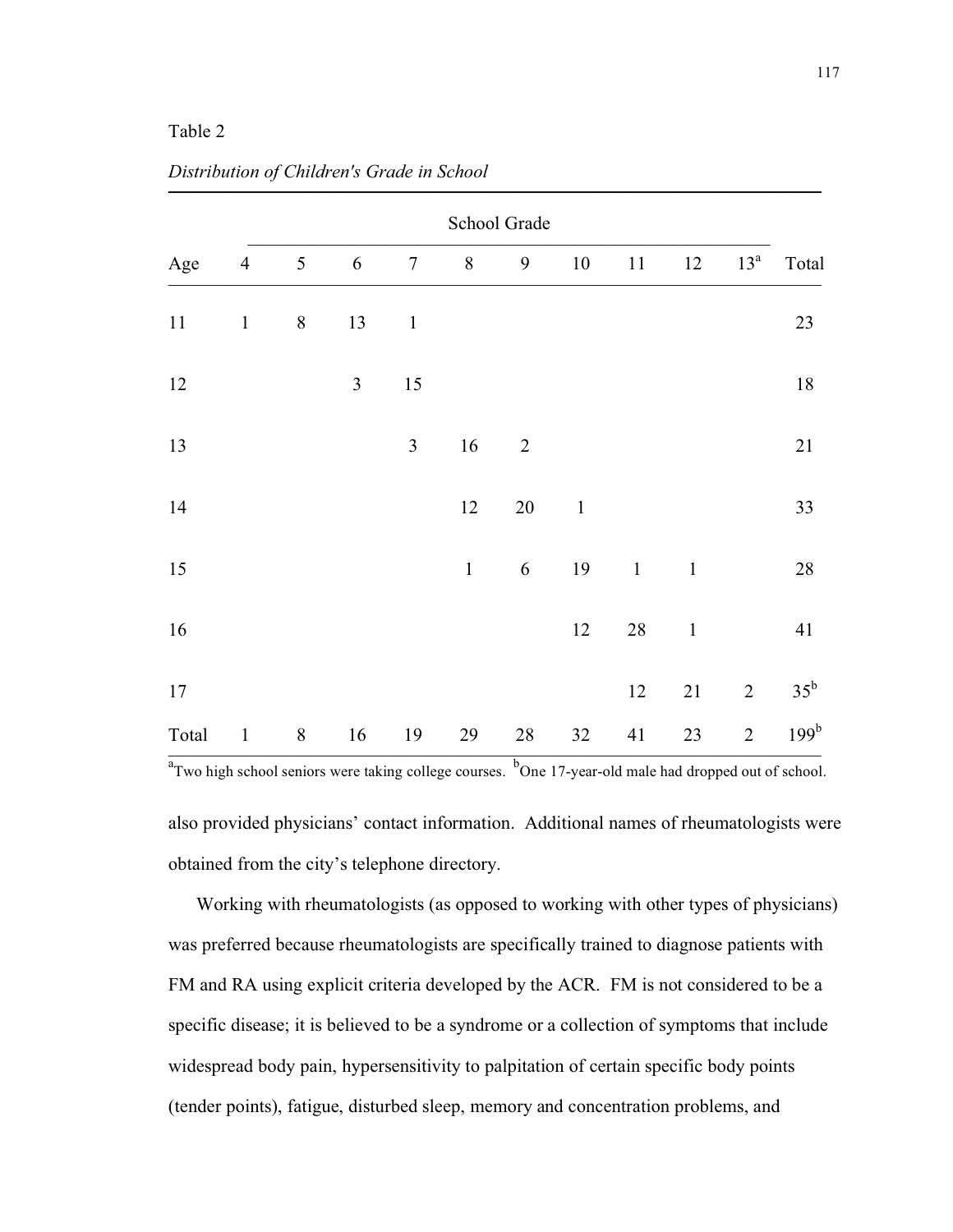depression and anxiety (Dailey, Bishop, Russell, & Fletcher, 1990; Hughes, 2006; Levine & Reichling, 2005). RA is considered to be a particular form of arthritis with unique symptoms, such as fatigue, occasional fever, malaise and tender, swollen, red, warm joints. Since both FM and RA have their own set of symptoms, it was important that participants in the study have official diagnoses of these illnesses. (As noted in the introductory chapter, these illnesses were chosen because although they are debilitating, they are not life threatening. Also, it was believed that the cyclic nature of FM and RA would allow the researcher to specifically investigate the amount of parentification that takes place during flare ups and remission.)

With permission from local rheumatologists, the author left flyers (see Appendix A) at the front desk of patients' waiting rooms. These provided a brief description of the study and furnished researcher contact information to potential voluntary participants. Letters explaining the study and accompanied by a stamped post card (see Appendices B and C) were attached to the flyers. If the contactees were interested in participating in this study, they were asked to return the enclosed post card that asked for their name, address, telephone number, best times to call, age of oldest child, and their willingness to have their child participate. Potential participants who returned post cards were contacted by telephone to discuss the purpose of the study, voluntary participation, and confidentiality (see Appendix D). If these women verbally agreed to participate, the researcher explained that consent/assent forms inviting their participation and the participation of their oldest child living at home would be included in their respective packets. (See Appendices E and F.) These consent forms described the study and assured them that participation was voluntary and individual responses would remain confidential so that no respondents could be identified. It was noted that risks were considered to be minimal and that potentially sensitive issues were few. However, in responding to questions, if painful memories or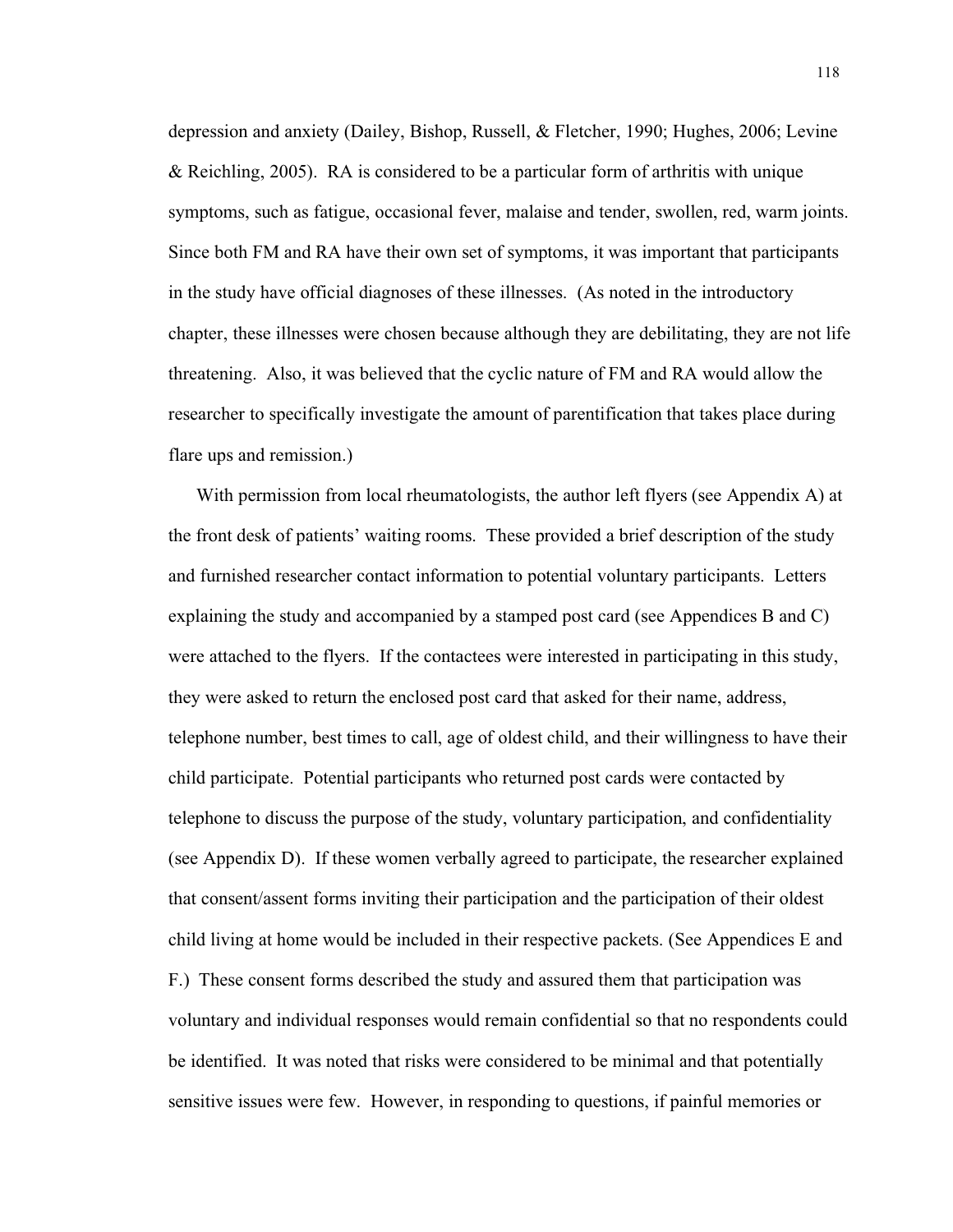concerns were raised, a list of counseling resources was offered. The author also explained that there would be no penalty for not participating and this would not affect the medical care/treatments they currently were receiving.

Since response rates were extremely low, an additional letter mailing and one reminder mailing were conducted at two- to three- week intervals. However, participation rates continued to remain exceedingly low; only two of the 150 desired mother/child pairs were recruited in 12 months. With the approval of the researcher's dissertation committee and the UNM IRB, the researcher implemented several modifications to the recruitment procedure. These modifications included: decreasing the required sample size from 150 mother/child sets to 75 mother/child sets, eliminating an originally proposed lengthy medical questionnaire (the Arthritis Impact Measurement Scales 2) to enable completion of surveys by the mother in 30 minutes or less, increasing the age range of youth participants from 11-16 years to 11-17 years, working with the local chapter of the Arthritis Foundation, contacting the Arthritis Foundation chapters nationwide (after receiving the Arthritis Foundation's approval), and contacting rheumatologists throughout the state. However, after an additional three months, only four of the required 75 mother/child participants had been recruited.

Initially, RA was the only illness to be studied. In an attempt to increase the number of participants, the Chief of Rheumatology at a local hospital and a nurse practitioner at the local Arthritis Center recommended that FM be added to the study as a second source of chronic physical illness. The researcher received approval from her dissertation committee and the UNM IRB to add this illness to the study. Approval also was given to contact major arthritis and FM websites, electronic mailing lists, and support groups located via the internet. Administrators of the following services were contacted and approval was provided to place ads and/or invitations on these sites: Co-Cure (www.co-cure.org), the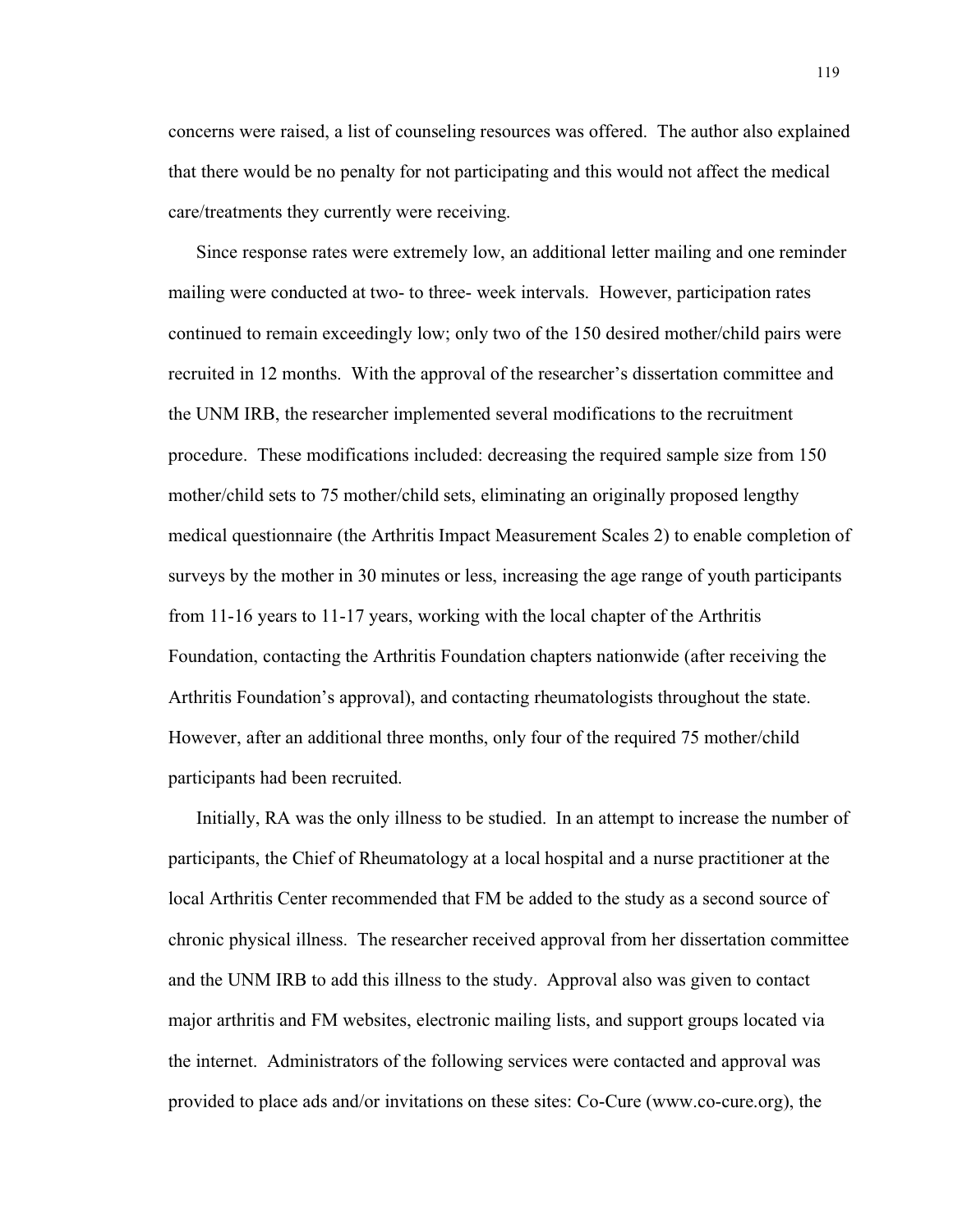National Fibromyalgia Association online newsletter (www.fmaware.org), the National Fibromyalgia Partnership's (www.fmpartnership.org) quarterly journal, Fibromyalgia Frontiers, and the Las Vegas FMS/CFS Support Group (http://communitylink.reviewjournal.com/lvrj/lvfcfs). Several list servs (FIBROM-L [www.fmscommunity.org], Fibrohugs [www.fibrohugs.com], and Reaching Out [www.reaching-out.info]) also provided information about this study to their members. The number of responses was overwhelming. In six months, 296 sets of surveys were mailed to potential participants.

### Variables and Measures

Two questionnaires were developed by the researcher, one each for both the mother and the child. The child's questionnaire contained 19 items and included questions on the following: background characteristics, perceived impact of the illness, the parent-child relationship, changes in child's life due to the mother's illness, and sources of support. The mother's questionnaire contained 34 items and addressed the same content areas as the child's questionnaire. A section on the characteristics of the mother's illness was added to her questionnaire.

Prior to the distribution of the researcher-developed questionnaires, a pilot study was conducted to assess the appropriateness and intelligibility of the wording and format of these instruments for the target populations. Twenty youth reviewed their questionnaire. They suggested the following: "[b]urdened is not a word that a 13-year-old uses a lot. Could you use another word?" The researcher substituted "bothered". Use "good" and "bad" instead of "positive" and "negative". One of the questions stated, "It is common for people of all ages to experience stress. What stresses have you experienced during the past year?" A child asked for examples of stress to be included in the question. As a result, these minor suggested editing changes were made.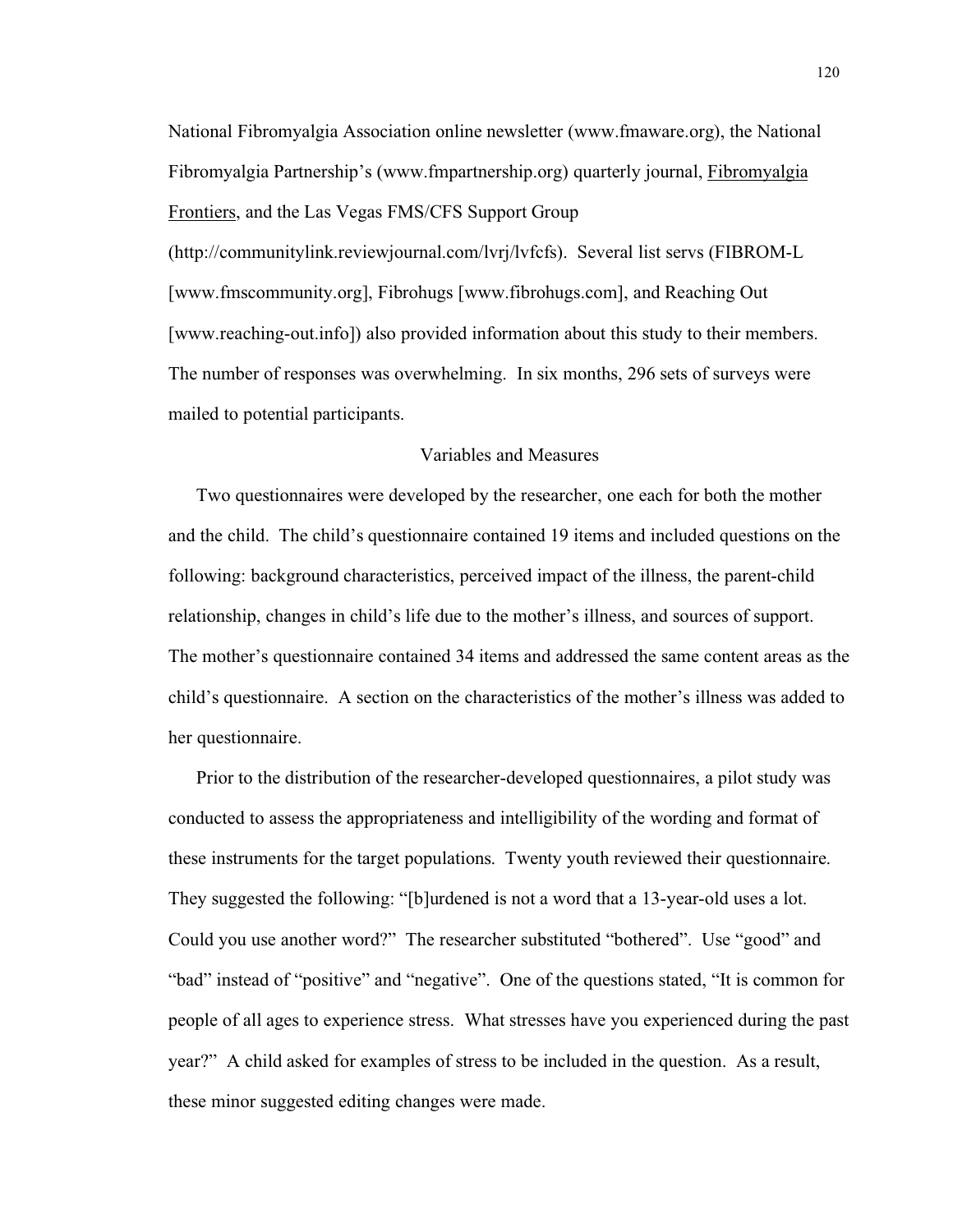Ten mothers reviewed the parent's questionnaire. One of the questions asked that the answer be filled in when it really needed to state, "Please circle the answer". Another mother suggested changing the statement, "Please list the typical responsibilities and duties the child in this study at home performs in the family" to "Are there any family responsibilities and duties that the child in this study usually performs?" Both of these changes were made. It also was determined that approximately 30 minutes would be needed to complete the mother's and child's questionnaires.

### *Demographic Variables*

#### *Mother*

To obtain demographic data, the self-report form developed by the researcher was completed by the mother. The form requested general background information such as age, ethnicity/race, marital status, educational level, employment status, and number, age, sex, and relationship to the mother of all people residing in the household. (See Appendix G.)

### *Child*

The targeted child was asked to complete the brief questionnaire developed by the researcher that provided information on age, sex, ethnicity/race, educational level, amount and type of employment, and hours per week in leisure activities. (See Appendix H.)

#### *Characteristics of Mother's Illness*

# *Medical History - Mother*

The mother's self-report questionnaire included a section on her medical history pertaining to FM and/or RA such as type, frequency, and severity of symptoms; number and length of flare ups; onset and length of diagnosis; and course of treatment during flare ups and remissions. (See Appendix G.)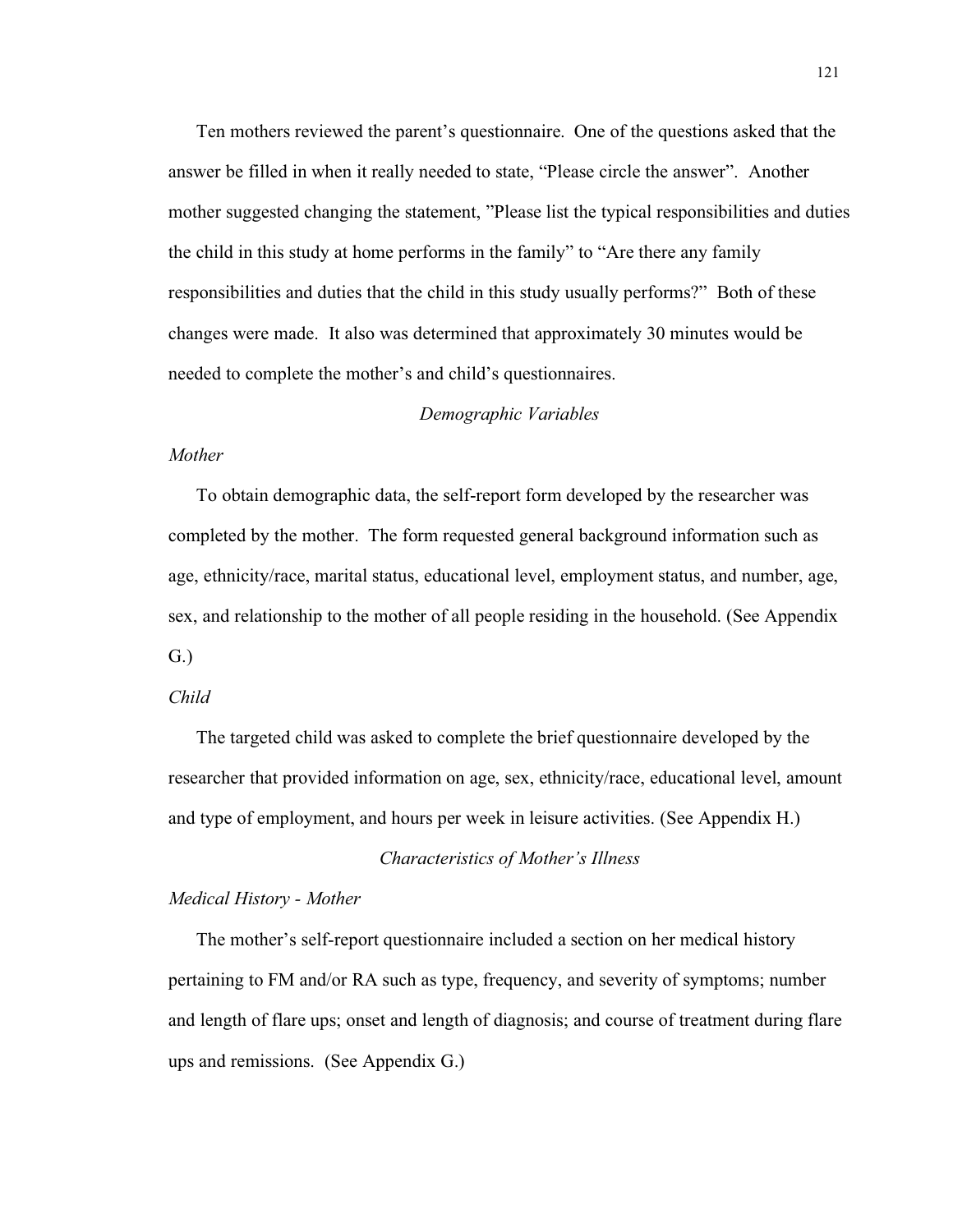### *Perceived Impact on Family*

The researcher-developed questionnaire for the mother also assessed the mother's perceptions of the influence (both positive and negative) of her illness on herself and her family, including the amount of burden experienced by herself and the targeted child, any perceived changes in the child's behavior at home and school, and the perceived quality of the parent-child relationship. (See Appendix G.)

The researcher-developed questionnaire for the child also asked him/her to describe perceived positive and negative aspects of the mother's illness and any changes that may have occurred during the past year in his/her school activities (e.g., grades, attendance, extracurricular activities) and leisure activities (e.g., hobbies, time with friends, activities outside of school). The youth also was asked to assess the quality of the relationship with his/her mother and the degree of burden felt from the mother's illness. (See Appendix H.)

### *Parentification*

#### *Mother*

To assess for possible past (intergenerational) parentification of the mother, a question was included in the researcher-developed questionnaire for the mother pertaining to types of additional responsibilities and duties the mother may have performed for her family when a parent was ill during her youth. (See Appendix G.)

### *Child*

The Parentification Questionnaire - Youth (PQ-Y), developed by Godsall and Jurkovic (1995), was used to assess the extent of the target child's parentification. This instrument is a later version of the authors' Parentification Questionnaire-Adult (PQ-A). Verb tenses were changed from past to present tense and the vocabulary lowered to a third-grade reading level. The number of true-false items was reduced from 42 to 20 and the true-false responses were changed to yes-no answers. Of these 20 questions, 15 of them indicate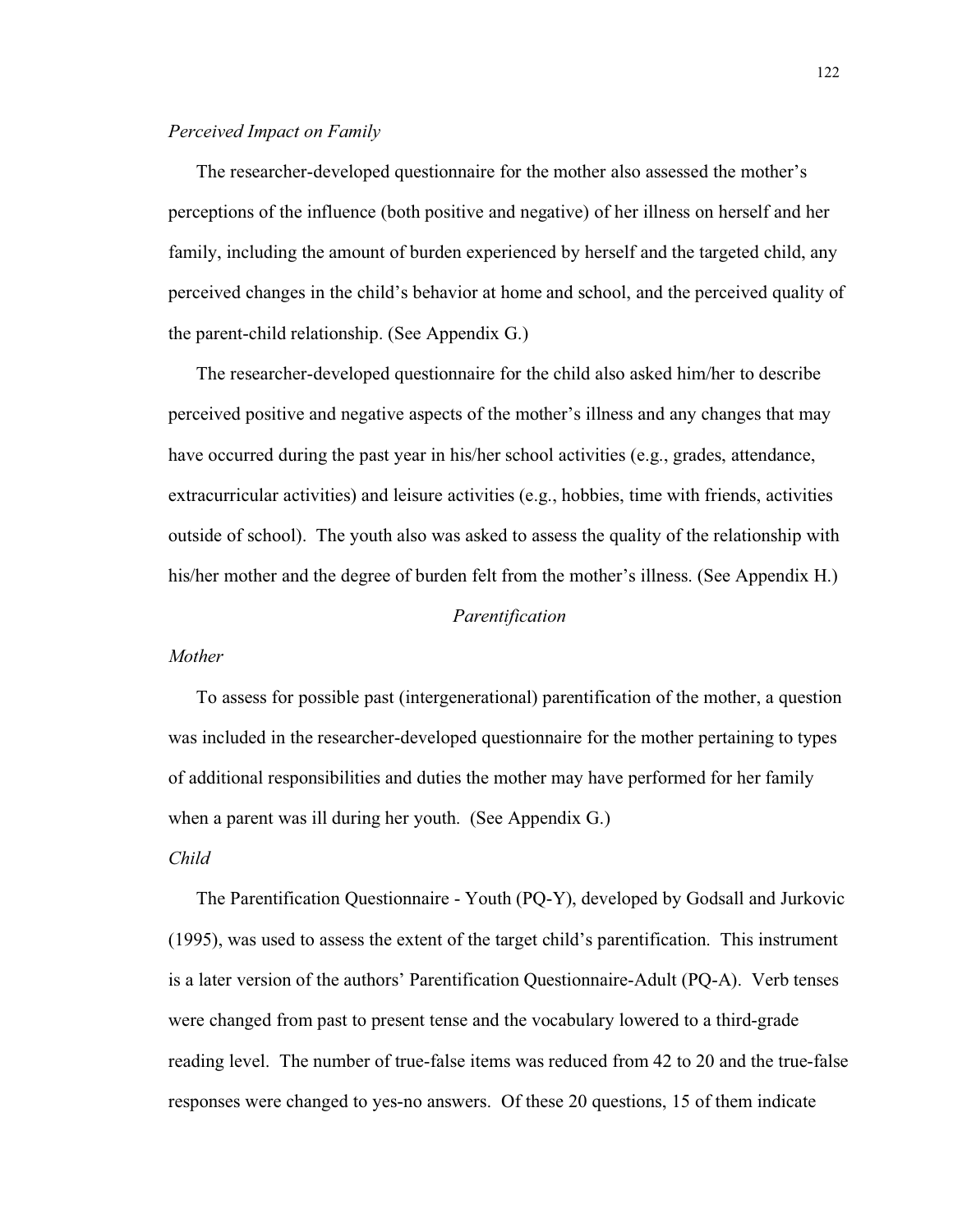parentification if answered "yes". The remaining 5 questions indicate parentification if answered "no".

The PQ-Y describes current life situations in the youth's family or what life was like while they were living at home (Godsall et al., 2004). Examples of statements are: "I often have to do other family members' chores", "I often feel like a referee in my family", and "It seems that people in my family bring me their problems". This measure has been found to be internally consistent (coefficient alpha  $= .75 - .83$ ). According to Godsall (1995), it is appropriate to use with heterogeneous groups of pre-adolescents and adolescents ages 10- 17. It is estimated to take approximately 10-15 minutes to complete (G. J. Jurkovic, personal communication, May 27, 2003).

### *Child's Family Responsibilities and Duties*

Types of responsibilities and duties performed by the child during flare ups and remissions of the mother's illness were assessed with items included in both the mother and child's questionnaires. (See Appendices G and H.)

### *Other Relevant Personal-Social Variables*

Perceived availability and satisfaction with sources of support was assessed with items included in both the mother and child's researcher-developed questionnaires. (See Appendices G and H.)

# Data Collection Procedures

After receiving approval from the mothers who volunteered to participate, the researcher mailed survey packets to them and their participating children. The mother's packet contained a set of instructions (see Appendix I), the researcher-developed questionnaire, two informed consent forms for her participation (both to be signed and one to be returned to the researcher), two parent/legal guardian forms (see Appendix J) providing permission for her child to participate in the study (both to be signed and one to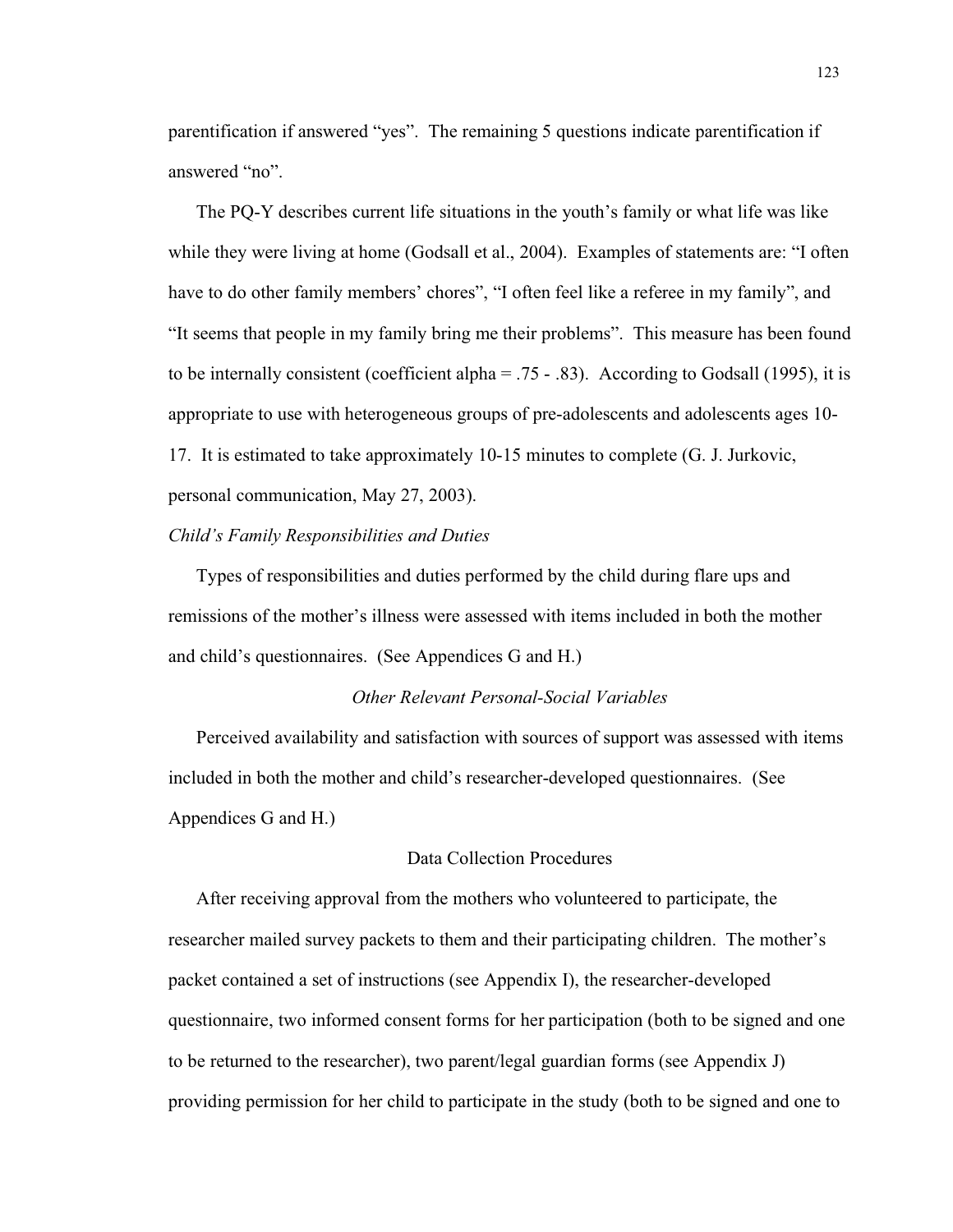be returned to the researcher), and a request for notification of results form (see Appendix K). The youth's packet contained a set of instructions (see Appendix L), the researcherdeveloped questionnaire, the Parentification Questionnaire – Youth (PQ-Y), three Assent forms (all to be signed, with one given to the mother, one kept by the youth, and one returned with the surveys) and a request for notification of results form. Stamped return envelopes were included in both the mother's and child's packets.

Data Processing and Analysis Procedures

### *Data Processing*

All questionnaires were coded to conceal participants' identities. Each mother/child team was assigned the same number with one additional letter - "A" for mother and "C" for child. These individual codes were used on all items throughout the study to provide confidentiality and to organize and interpret the data. All returned materials were filed and stored in a locked file at the researcher's home.

Prior to analysis, participants' responses to the questionnaire items were coded. Variables were assigned specific numbers or abbreviated names as identifiers. Attributes of variables (e.g., sex - male, female) were represented by numerical codes. Variable identifiers and codes were listed in a codebook. The resulting coded data were entered directly into a computer. Statistical analyses were completed by using the data analysis computer program Statistical Package for Social Sciences (SPSS) 11.0 for Macintosh. Prior to analysis, the data were checked for missing data and outliers. (Scores that were three standard deviations above or below the mean were considered as outliers.) No outliers were found. Cases with missing data were rechecked. Errors were located and recoded in the SPSS spreadsheet.

The mother and child questionnaires contained thirty open-ended items. Content analysis was conducted on responses to those items related to the specific research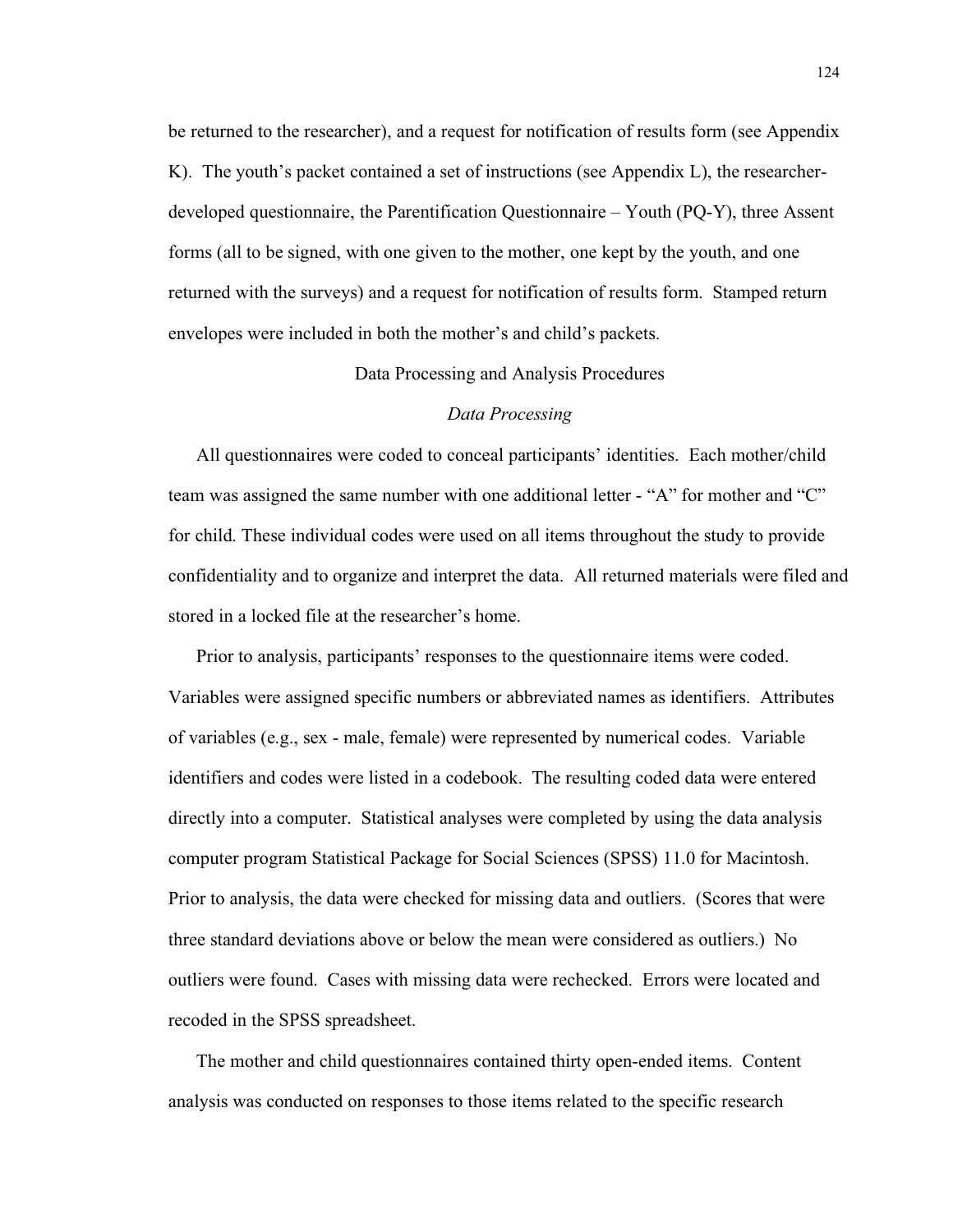questions in this study. Following the recording of all responses to each item, a reduced set of categories was developed for each question that represented a manageable number of distinct themes or ideas for which frequency distributions were singly obtained or in some cases, in combination. Following a review by the Chair of the Dissertation Committee and an ensuing discussion, these categories were finalized for subsequent analyses.

In coding the PQ-Y, it was found that 43 youths did not answer all 20 questions. Jurkovic (co-author of the PQ-Y) was contacted to determine how to treat the missing data (G. J. Jurkovic, personal communication, June 30, 2006). He advised the researcher to substitute the mean score for each question so that the overall mean for each question would be maintained. He also suggested that if less than 80% of the items on the questionnaire were answered, it should be disqualified because of validity issues.

#### *Data Analysis*

Initially, descriptive statistics were obtained for all coded responses to the parent and child questionnaires for the total sample, separately by the mother's illness, and where appropriate, by the child's sex. For each instrument, frequencies, percentages, and, where appropriate, measures of central tendency (mean, median, mode), and measures of variability (standard deviation and range) were calculated for every variable assessed. In addition to providing detailed descriptive information on the sample, such information was necessary to determine the appropriateness of the specific measures to be used in the subsequent analyses.

Prior to performing analyses to address the posed research questions and to better understand the meaning of the specific measure, correlations were obtained between all measures within and across variables. Scatter plots also were drawn to assess potential relationships. For instance, correlations were obtained among the demographic measures as well as between PQ-Y scores and all mother and child variables. This helped to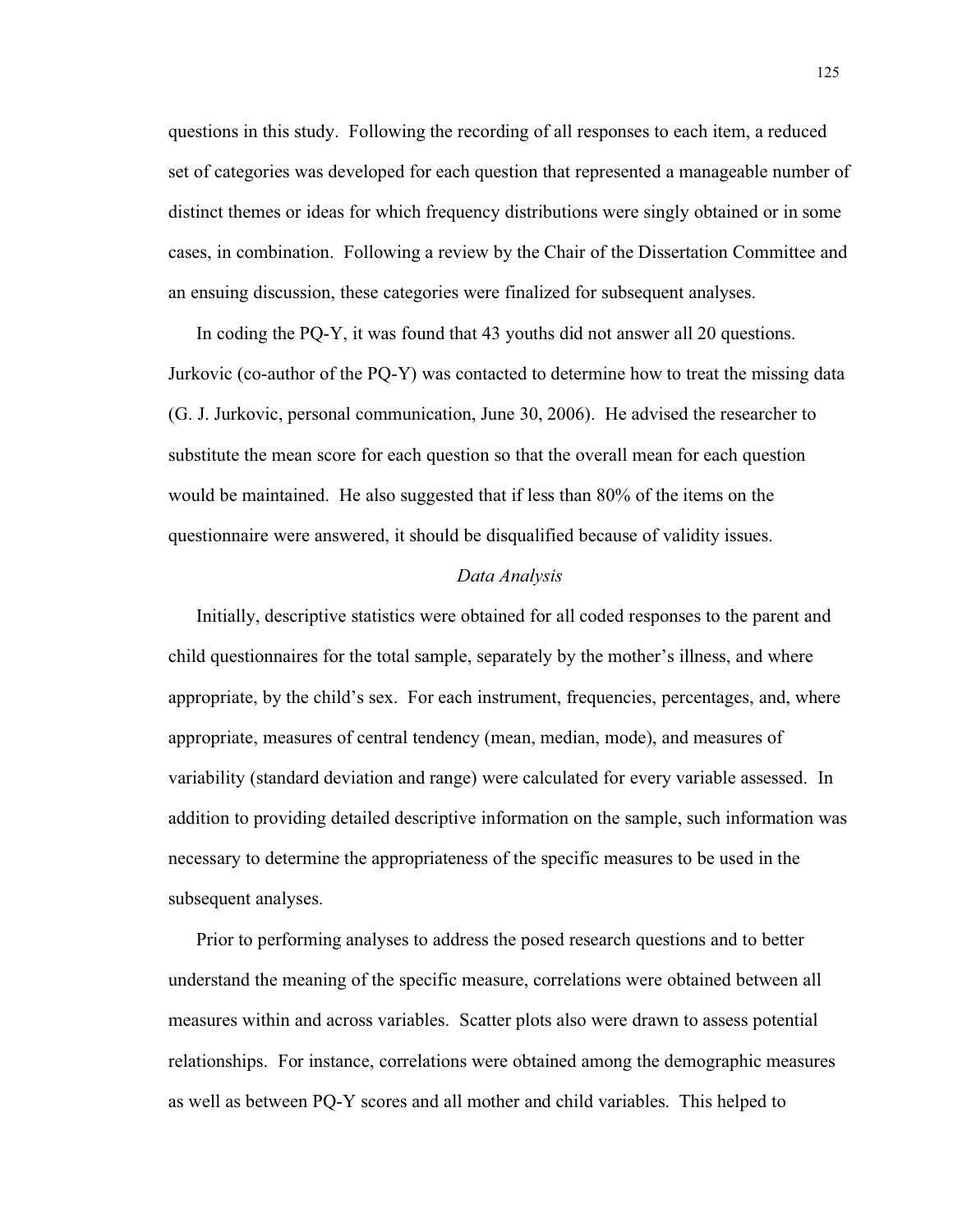determine which measures to use in the cross-domain analyses. Correlation, analysis of variance (ANOVA), and regression analyses were considered and if appropriate, conducted to further investigate the research questions.

#### Limitations of the Study

Due to the exploratory nature of this study, limitations were likely to occur because of conditions noted in the following paragraphs:

Obtaining an adequate sample size was an arduous process. The researcher believes that many mothers with RA may not have felt and/or may not have wanted to think that their illness affected their children, and consequently, they did not see a need to join the study. Due to medical advances, RA flare ups can be brought under control within 1-2 days given changes in or additional medications. Therefore, some mothers feel that they are able to lead fairly normal lives without interruptions and their children are not exposed to RA as a lengthy illness. Thus, they may not view themselves as appropriate for this type of study.

However, this apparently is not as true for mothers with FM. Many mothers with this illness said they wanted to participate because they were concerned about how their illness was affecting their children and family. Yet, many of them expressed concerns about participating and they directly contacted the researcher to ask how and where the results of this study were going to be used, whether the researcher was knowledgeable about FM, and whether the researcher had FM. They expressed concern about sharing information because in the past, their illness credibility had been compromised. They revealed that many in the medical community do not believe that FM is a physical illness and as patients, they have been ignored or patronized.

Sample selection and size also was restricted by the choice of the diseases (FM and RA) and the number of mothers with RA and/or FM who have children aged 11-17 living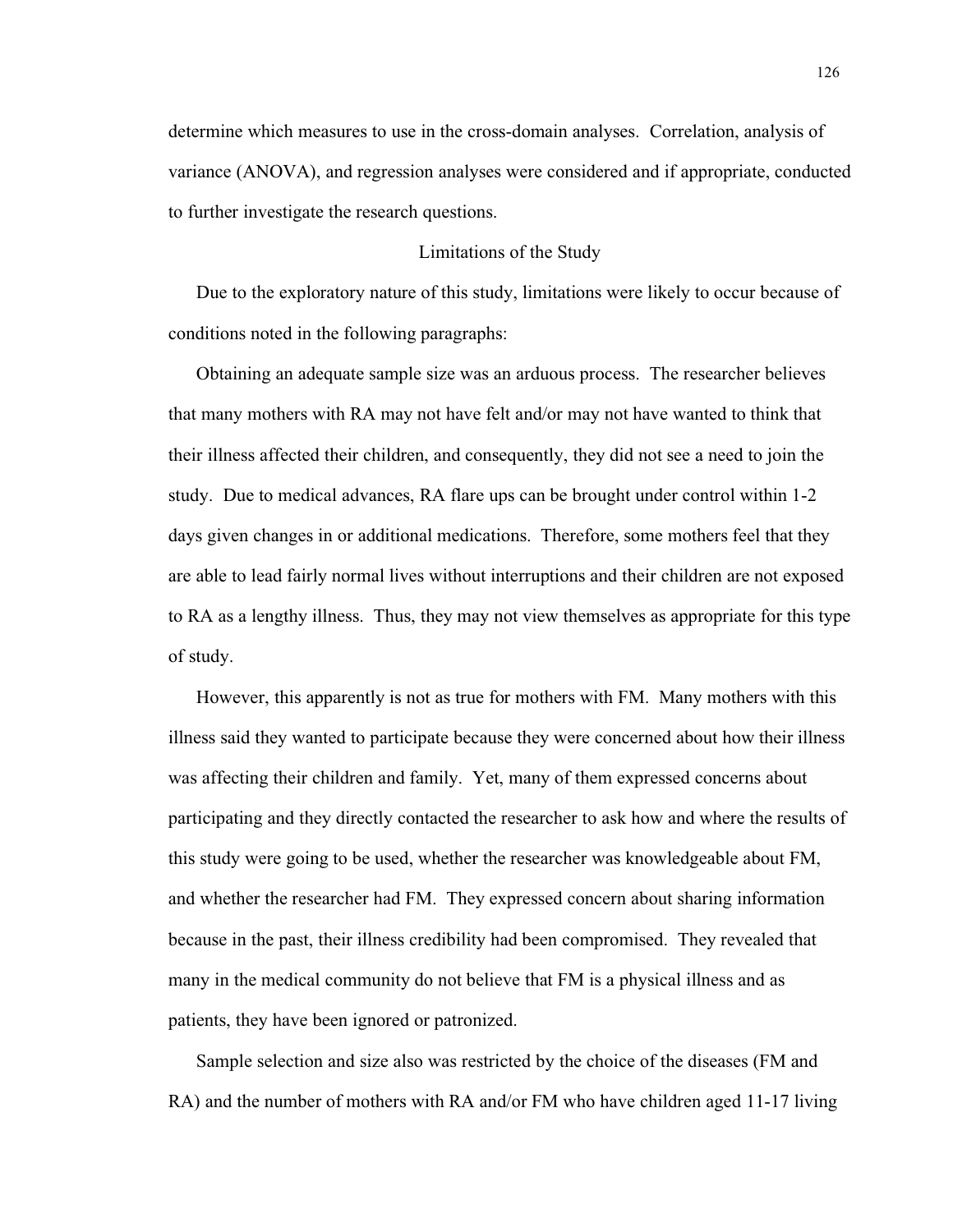with them. Since the majority of participants responded to invitations/ads placed on the internet, the representativeness of the study sample was partially limited to those who owned computers and/or had the necessary skills to access the websites. Also, mothers and children volunteered to take part in this study, thereby creating a non-random, selfselected sample.

Consequently, sample bias was present since participants may not be typical or representative of the population of physically chronically ill mothers or mothers with RA or FM. This study focused exclusively on only two rheumatic diseases (RA and FM) and any significant results are applicable only to people with these conditions who are similar in other characteristics to the study participants. Since participants were sought from rheumatology clinics and through internet FM and RA associations and support groups, they may represent people who are more severely affected by these illnesses (Barlow, 1998; DeVellis, 1995). People with less severe cases of FM or RA might have responded differently to the measures. Furthermore, they may have entered the study during a flare up of disease activity, but then improved before data collection was completed. This fluctuation in disease can bias the responses at any given time (Young, 1992). Also, significant differences in amount and type of medical care have been shown for those of minority and low-income status. The majority of mothers in the study were Caucasian and had attended college. Therefore, generalizability of the findings is limited to the research participants or people highly similar to the study sample.

Responses to self-report questionnaires may have been limited in reliability and validity because they were dependent on the participant's honesty, comprehension or interpretation of the questions, and desire to answer as s/he believed the researcher desired. Also, self-report measures generally assess only the individual's perceptions, although such perceptions may influence behavior. The retrospective nature of self-report also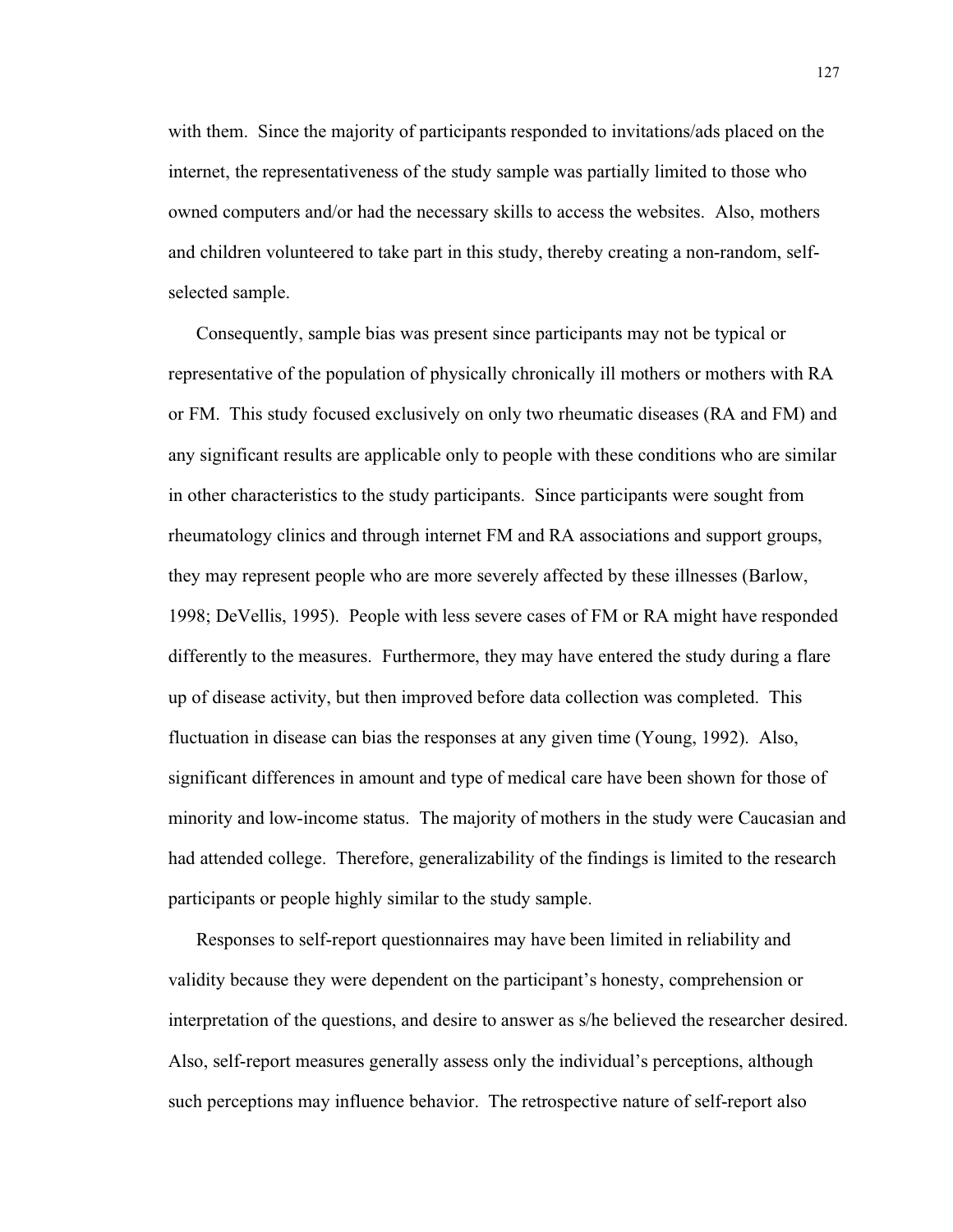assumes that people remember past events accurately, but recall bias may have influenced these reports (Katz, 1995; Sakalys, 1997; Zautra et al., 1997).

Measures of symptoms tend to ask respondents about symptoms they have experienced during a relatively brief time period (DeVellis, 1995). In this study, the mother's questionnaire asked participants to recall items that occurred during the past month. Unless FM and/or RA flare ups occurred during the four weeks prior to completing this measure, the responses may not have accurately captured what occurred during one of these episodes. Furthermore, due to the "fibro fog" that is characteristic of FM, these mothers may have had problems accurately recalling information.

There also may have been a threat to an instrument's internal validity from external changes that occurred. For example, during the past year, there has been considerable attention given to FM in the healthcare arena. Media attention to this illness has increased dramatically with the recent FDA approval of the first prescription drug to treat FM. It is possible that the news media may have presented information to the public that influenced participants' answers. In addition, contamination also may be an issue. In the general instructions, participants were asked not to discuss their responses until after they returned the questionnaires. However, they may not have complied with this request since some attended common physicians, support groups, and internet sites and they did not complete the materials at the same time. Also, although the parent and child were asked not to discuss their answers before mailing back their questionnaires, there still may have been a possible influence of the parent on the child's responses. For example, children's responses may have been affected by their fear of parents knowing/seeing their answers.

In addition, by using a standard questionnaire some of the study variables may not have been accurately measured. For example, the PQ-Y is designed for use with two-parent families. Questions #14 in the PQ-Y states, "My parents are very helpful to me when I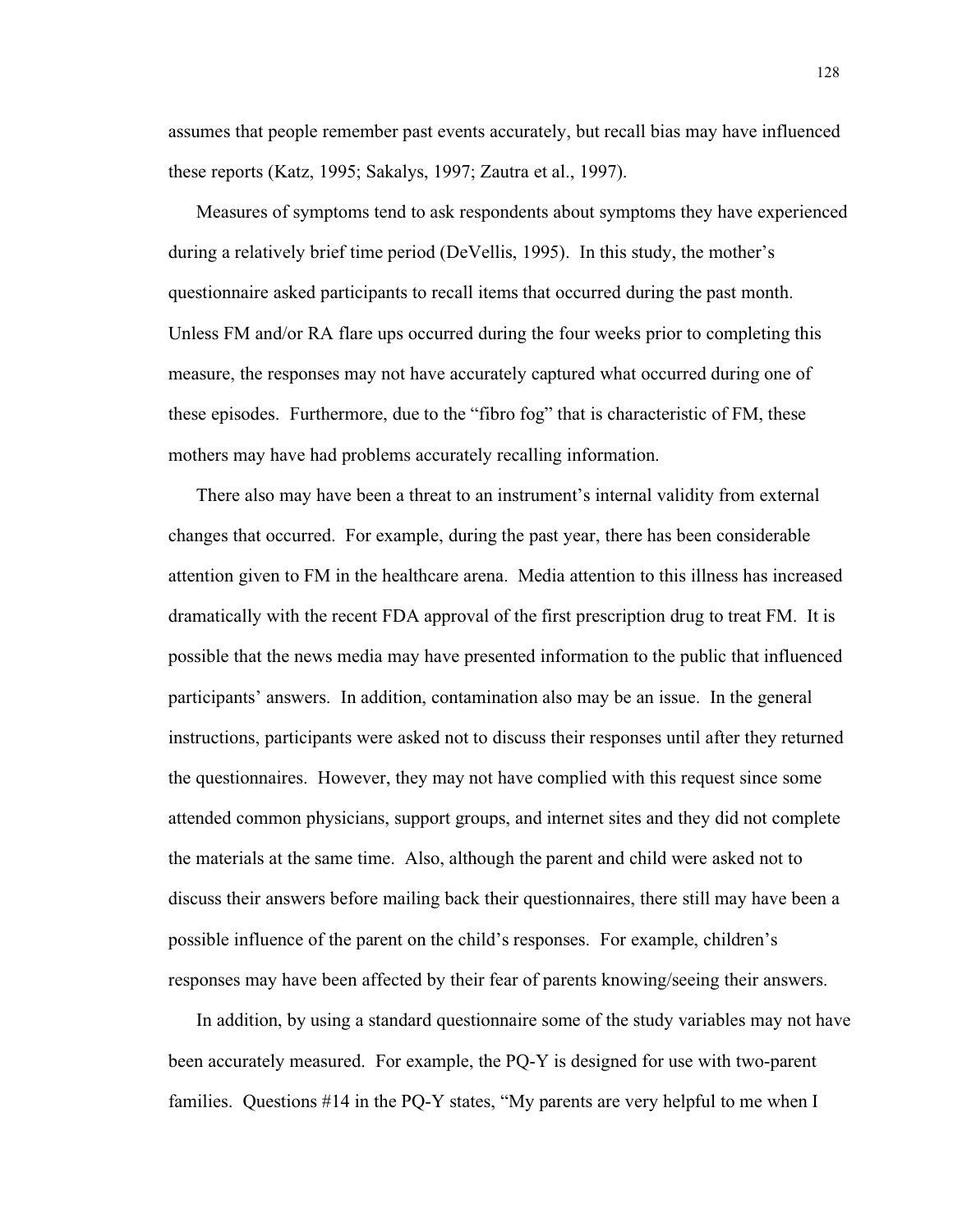have a problem." Questions #16 states, "My parents seem to disagree about everything." This study was not restricted to only that family type. Therefore, using this instrument with respondents in other family structures may have been inappropriate and may have yielded inaccurate results. Because of this concern, the researcher asked for and received permission from Jurkovic, co-author of the PQ-Y, to add the word "parent" to questions #14 and #16 (personal communication, November 3, 2003).

Accurate responses on the PQ-Y also may have been affected by the respondent's emotions such as unconscious anger toward parents or feelings of guilt or loyalty. While the PQ-Y identified respondents who perceived themselves as parentified, it is difficult to conclude that these people had actually experienced parentification (Davidson, 1986). Also, as Goglia (1982) noted, responses may have been affected if youth respondents were unaware of their role distortions; they may "under-report the parentification patterns which exist in their families" (p. 50).

Limitations of this study notwithstanding, it is believed that the findings of this research study have implications for intervention, prevention, and future research. It clearly is a topic that needed to be explored in order to expand the knowledge base on parentification so as to facilitate development of prevention and intervention strategies to further support children and their families.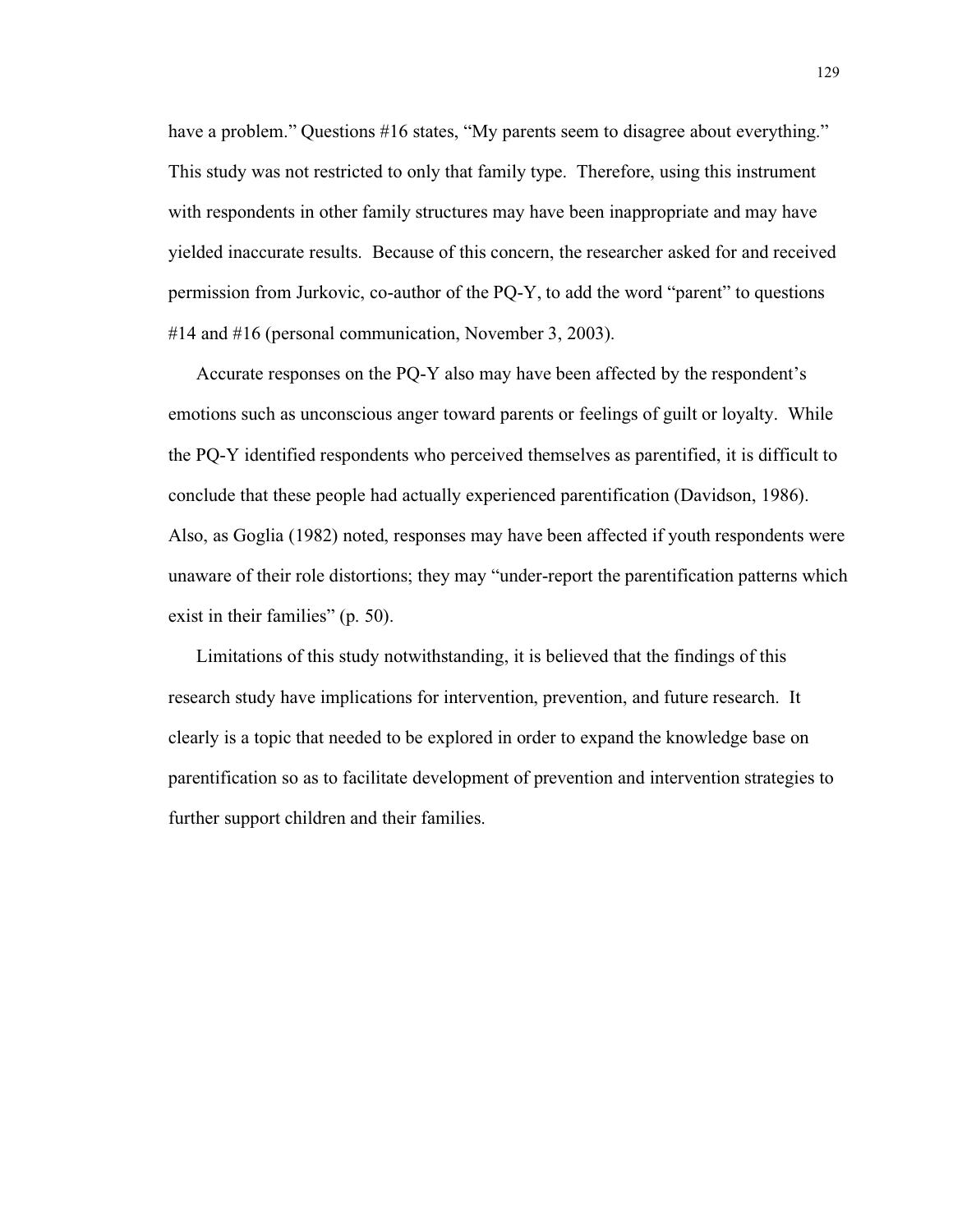# Chapter 4

# RESULTS

The purpose of this chapter is to provide the reader with a description of the study findings. Descriptive statistics for the various study measures are presented first, initially providing information on the mothers' and youths' medical histories. These are followed by descriptions of the mothers' and youths' reported feelings of burden by the mothers' illness, perceived positive and negative effects of the illness on their relationship, satisfaction with the support each received, reported family duties and responsibilities of the child, the closeness of the mother-child relationship, and reported changes in the child's life due to the mother's illness. This is followed by a description of the youths' PQ-Y (parentification) scores. Within the discussion of each measure, findings from correlational analyses conducted within domains are presented. The remainder of the chapter presents the results of the analyses for each of the posed research questions addressing the relationship of selected variables to the youths' parentification scores. The chapter concludes with a summary of the findings.

Descriptive Statistics for Study Variables

#### *Medical History*

## *Mother*

Rheumatoid arthritis (RA) was reported by 41 mothers. The mean age of onset noted was 30.39 years ( $Mdn = 35.0$ ,  $SD = 11.79$ ), with the reported age ranging between 3 to 48 years. The mean age given for when they were diagnosed was 34.85 years (*Mdn* = 36.0,  $SD = 11.21$ , with the age ranging between 4 to 51 years. The mean length of illness reported was 12.44 years  $(SD = 11.50)$ . Rheumatologists and/or primary care physicians reportedly made the diagnosis of RA in  $92.7\%$  of the cases ( $n = 38$ ).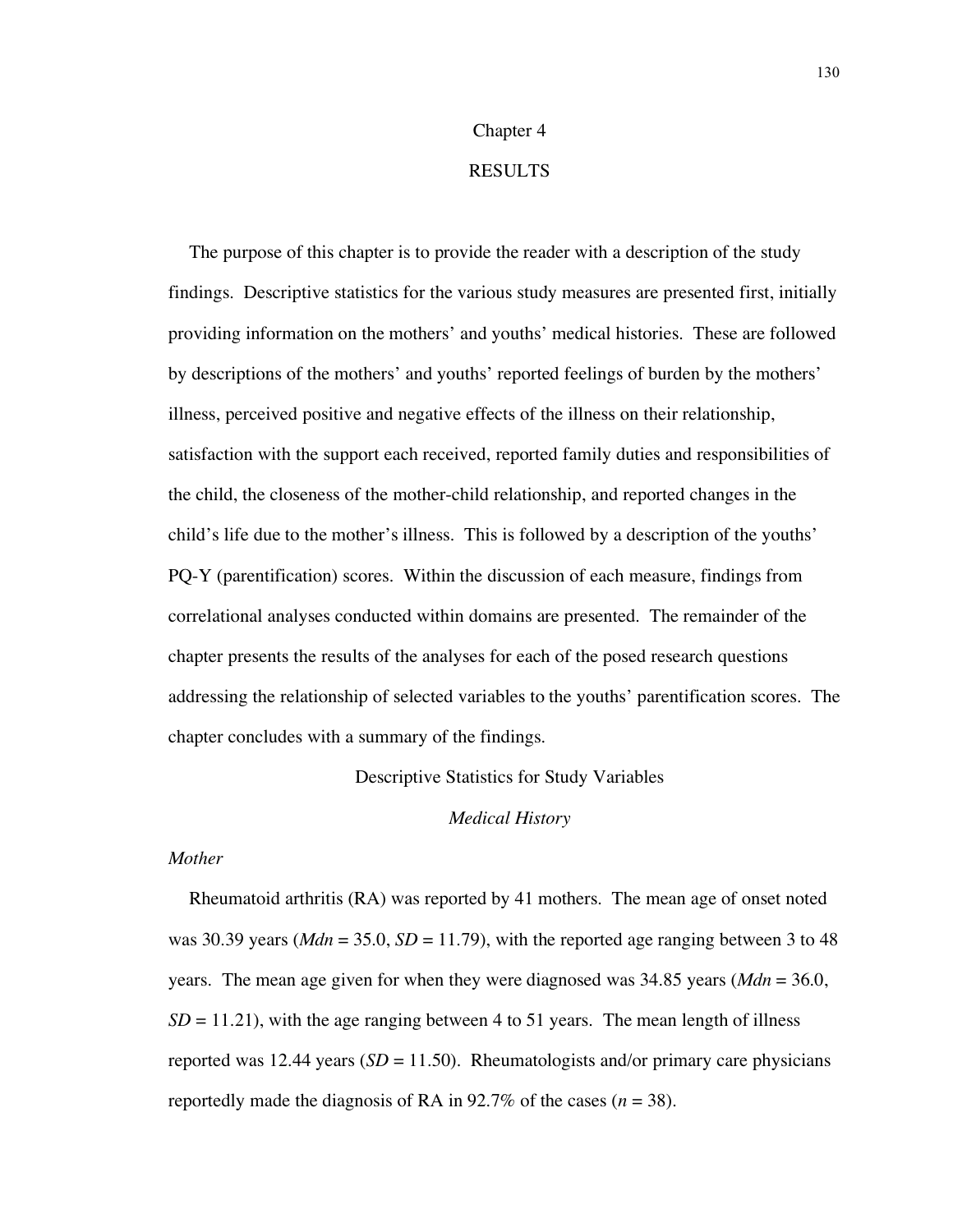Fibromyalgia (FM) was indicated by 188 mothers, with 29.62 as the mean age of onset for the 186 mothers who responded. Symptoms of FM were stated to have first occurred between the ages of 3-51 years ( $Mdn = 30.0$ ,  $SD = 9.75$ ,  $N = 187$ ). The reported mean age of FM diagnosis was 36.72 years ( $Mdn = 36.0$ ,  $SD = 6.53$ ), with the age ranging between 20 to 53 years. The mean length of illness reported was 12.68 years (*SD* = 9.26). In 87.8% of the cases ( $n = 165$ ), the diagnosis of FM was made by a rheumatologist and/or the mother's primary care physician.

On a scale of 1-5, the mean rating reported for severity of symptoms was 3.70. Sixtyone percent of the mothers  $(n = 122)$  rated the symptoms as very to extremely severe. The majority (79.5%,  $n = 159$ ) reported experiencing symptoms everyday, with only 1% ( $n = 2$ ) reporting no symptoms during the past month. RA and FM often are described as including flare ups and 74.4% of the 199 mothers  $(n = 148)$  reported this in the present study. At the time of completion of the questionnaire, the 140 mothers who responded to the question regarding flare ups,  $60\%$  ( $n = 84$ ) stated that they were experiencing flare ups and an additional 31.4% ( $n = 44$ ) reported they had undergone flare ups within the current or past month. The correlation between the length of the longest illness experienced and the severity of symptoms reported was not significant  $(r = -.05)$ .

Slightly more than one-third  $(34.2\%, n = 68)$  of the 199 mothers who responded claimed that during their childhood, their parent(s) had been chronically ill or unable to do things. Of these respondents,  $82.4\%$  ( $n = 56$ ) stated that their duties changed during such times. *Child*

When asked if they had any health problems,  $57.5\%$  of the children ( $n = 115$ ) responded that they did not. However, of the 85 children (42.5%) who reported health problems, most were female or between the ages of 11-14. Twenty-four (28.2%) were found in each of the following categories: males aged 11-14 years, females aged 11-14, and females aged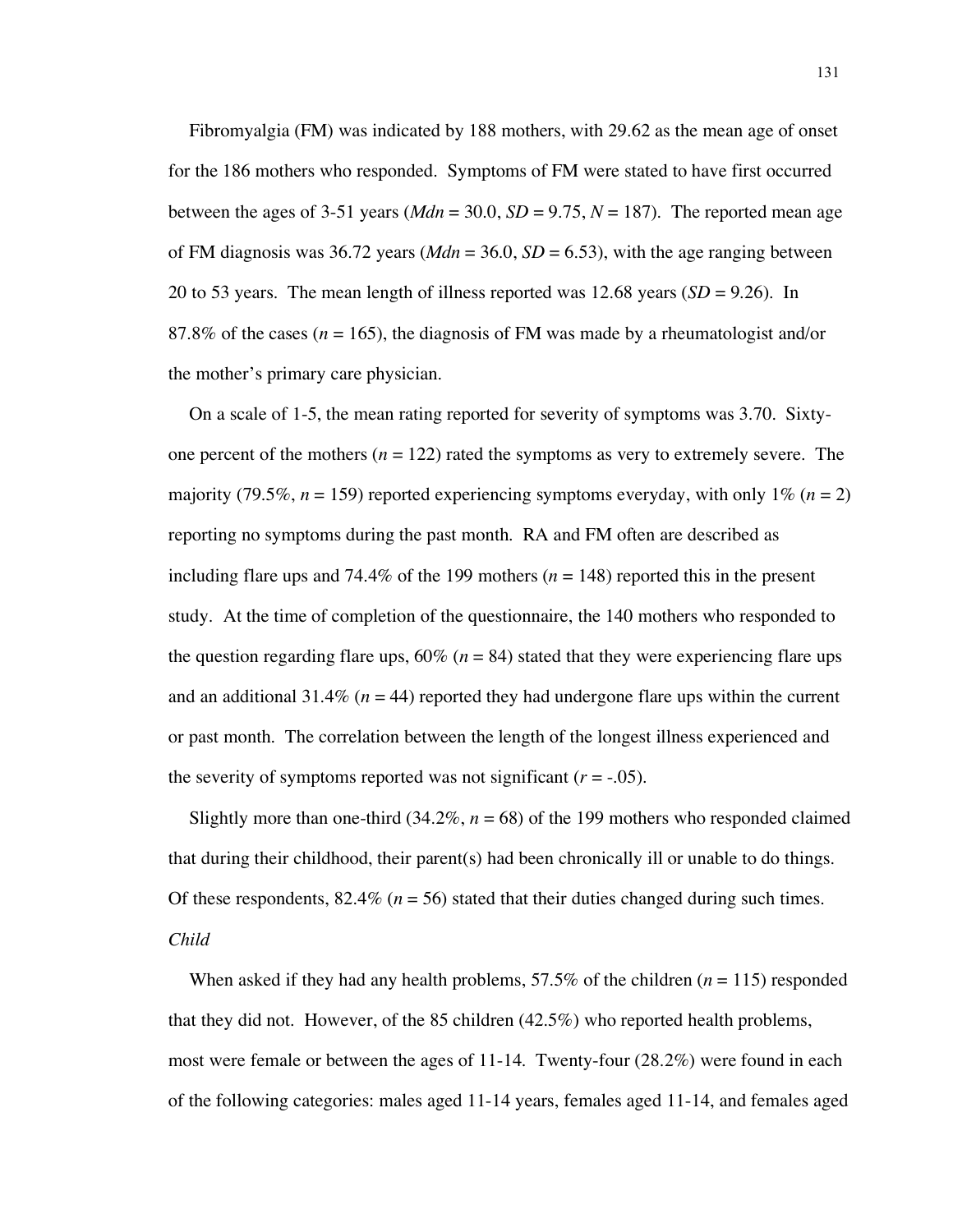15-17. The lowest reported incidence of illness was found in males aged 15-17 years (*n* = 13, 15.3%). The three most frequent health problems reported were asthma (*n* = 27), allergies ( $n = 17$ ), and ADD/ADHD ( $n = 14$ ). Other health problems noted by the children were anxiety, back problems, bipolar disorder, depression, diabetes, dyslexia, FM, gastroesophageal reflux disease, headaches/migraines, heart problems, irritable bowel syndrome, knee problems, obsessive/compulsive disease, overweight, pain, panic attacks, plantar fasciitis, and Raynaud's syndrome.

#### *Attitudes about Mother's Illness*

## *Mother*

On the average, mothers gave a rating of 3.99 (*SD* = .84) on a scale from 1 to 5 when responding to how burdened they felt by their illness. As can be seen in Table 3, 75.4% of the 199 mothers who responded  $(n = 150)$  said that they were very or extremely burdened, with only one person stating that she did not feel burdened by her illness. In addition, 96% of 198 mothers (*n*=190) reported that during the past year, they had experienced stresses due to RA and/or FM. Approximately  $44\%$  of the mothers  $(43.5\%, n = 87)$  said that they believed their child was somewhat burdened by their illness and another 27% (*n* = 54) stated that they felt their child was very or extremely burdened; however, 29.5% (*n* = 59) reported that their child was only slightly or not at all burdened by their illness. The vast majority of the mothers reported that their illness had affected their relationship with their child, with 142 of the 196 mothers who responded (72.4%) stating that there were positive effects and 171 of the 199 responding mothers (85.9%) reporting that there were negative effects.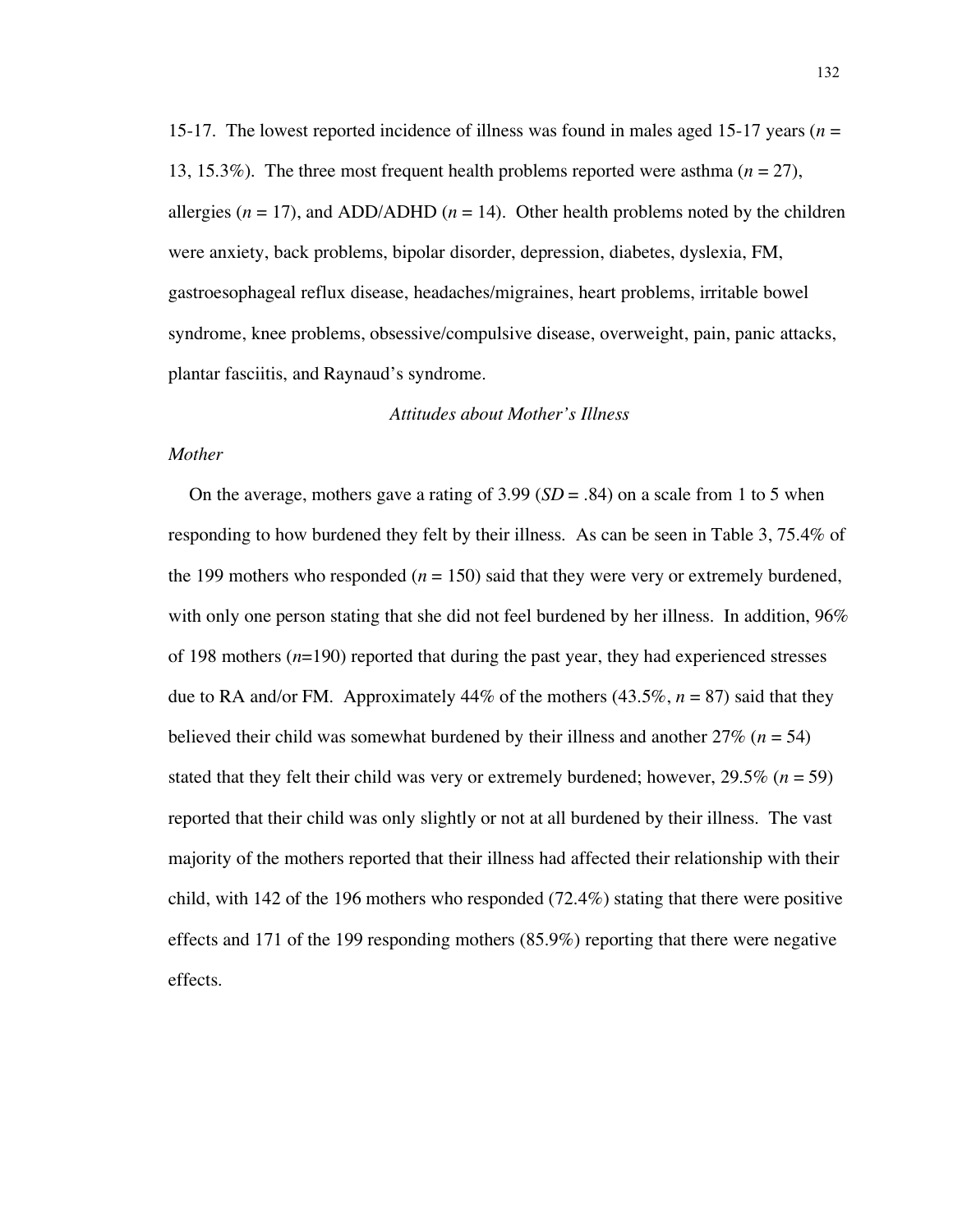## Table 3

 $\overline{a}$ 

| Level of   | How burdened<br>mother feels $(\% )$ |                        | How burdened child feels $(\% )$ |              |               |                 |                  |
|------------|--------------------------------------|------------------------|----------------------------------|--------------|---------------|-----------------|------------------|
| Burden     | She is<br>$N = 199$                  | Child is<br><b>200</b> | All<br>198                       | Males<br>102 | Females<br>96 | $11 - 14$<br>94 | $15 - 17$<br>104 |
|            |                                      |                        |                                  |              |               |                 |                  |
| Not at all | 0.5                                  | 7.5                    | 11.1                             | 15.7         | 6.3           | 11.7            | 10.6             |
| Slightly   | 4.0                                  | 22.0                   | 15.2                             | 14.7         | 15.6          | 14.9            | 15.4             |
| Somewhat   | 20.1                                 | 43.5                   | 34.8                             | 40.2         | 29.2          | 36.2            | 33.7             |
| Very       | 46.2                                 | 18.5                   | 28.3                             | 21.6         | 35.4          | 30.9            | 26.0             |
| Extremely  | 29.1                                 | 8.5                    | 10.6                             | 7.8          | 13.5          | 6.4             | 14.4             |

*How Burdened by Mother's Illness the Mother and Child Reported Feeling* 110<sup>h</sup> Durachea by Homer 5 Hiness the Homer and China Reported 1 centre

#### *Child*

When asked how bothered they felt by their mothers' illness, the children gave an average rating of  $3.12$  (*SD* = 1.14) on a scale of 1 to 5. As also can be seen in Table 3, of the 198 children who responded,  $38.9\%$  ( $n = 77$ ) described themselves as very to extremely burdened, 50% ( $n = 99$ ) as only slightly to somewhat burdened, and 11.1% ( $n = 22$ ) said that they were not burdened at all. Nearly thirty percent  $(29.4\%, n = 30)$  of the 102 males and almost half (49%,  $n = 47$ ) of the 96 females reported being very or extremely burdened. Thirty-seven percent  $(37.2\%, n = 35)$  of the 94 children aged 11-14 stated that they were very or extremely burdened by their mother's illness. For the 104 children aged 15-17 years,  $40.4\%$  of the youth ( $n = 42$ ) described themselves as being very or extremely burdened.

Additional analyses were conducted to assess the relationship between how burdened the mother felt by her illness and how burdened she felt her child was by her illness. A statistically significant correlation,  $r(197) = .42$ ,  $p < .0005$  (two-tailed), was obtained,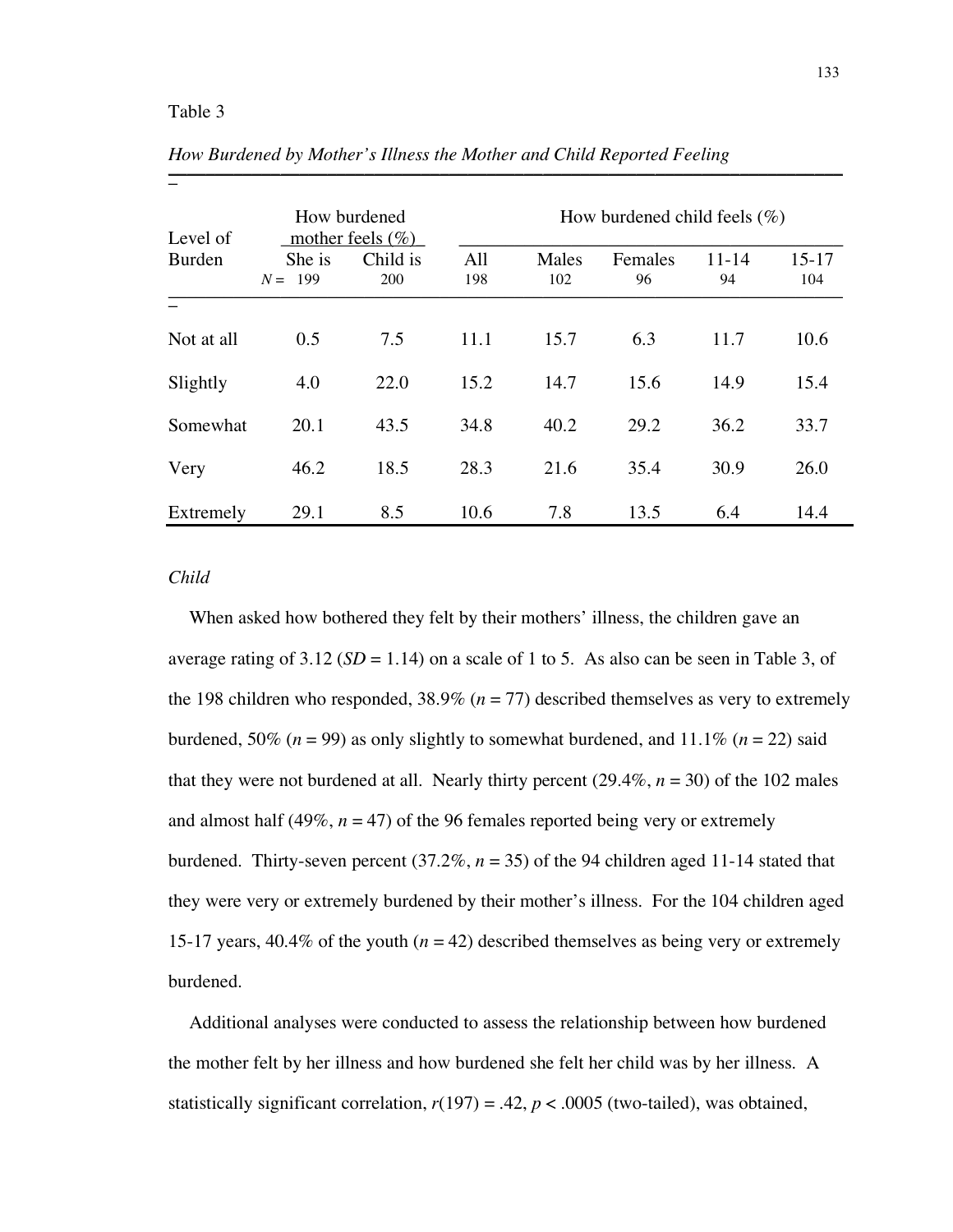suggesting that mothers who felt more burdened by their illness were more likely to believe that their child felt burdened by the mother's illness. Further analyses were conducted to assess whether this relationship differed significantly by the child's sex or age group (i.e., 11-14 years and 15-17 years). Correlations were statistically significant for both sons and daughters (for males  $r(99) = .40$ ,  $p < .0005$  and for females  $r(96) = .41$ ,  $p <$ .0005 (two-tailed)) and for both children 11-14 years old, *r*(92) = .40, *p* < .0005 (twotailed), and those 15-17 years old,  $r(103) = .46$ ,  $p < .0005$  (two-tailed). These analyses suggest that mothers in the study who felt burdened by their illness were more likely to believe that the target child was burdened by their illness regardless of that child's sex or age**.** In addition, a significant correlation was obtained between how burdened both the mother and target child felt by her illness,  $r(195) = .26$ ,  $p < .0005$  (two-tailed), indicating that when mothers felt burdened by their illness, their children also felt burdened, and the more mothers felt burdened, the more their children felt burdened.

Table 4 presents the percentage of children who reported positive and negative effects of their mother's illness both for the total group and separately by sex and age group. The majority of the 199 youths (65.8%,  $n = 131$ ) reported that their mother's illness had affected them in negative ways;  $40.7\%$  ( $n = 81$ ) of them noted it had affected them in positive ways. As can be seen, although the majority of both boys and girls stated that their mothers' illness had affected them negatively, a significantly higher percentage of girls than boys did so  $(75.3\% \text{ vs. } 56.9\%)$ . Although only 29.4%  $(n = 30)$  of the 102 boys responded that their mother's illness had affected them in positive ways, more than half  $(52.6\%, n = 51)$  of the 97 responding girls reported that it did. As can be seen when comparing the children's responses by age group, the percentages did not differ significantly, with younger and older youth reporting 37.2% to 43.8% positive effects and a significantly higher percentage (66%) in both age groups reporting negative effects.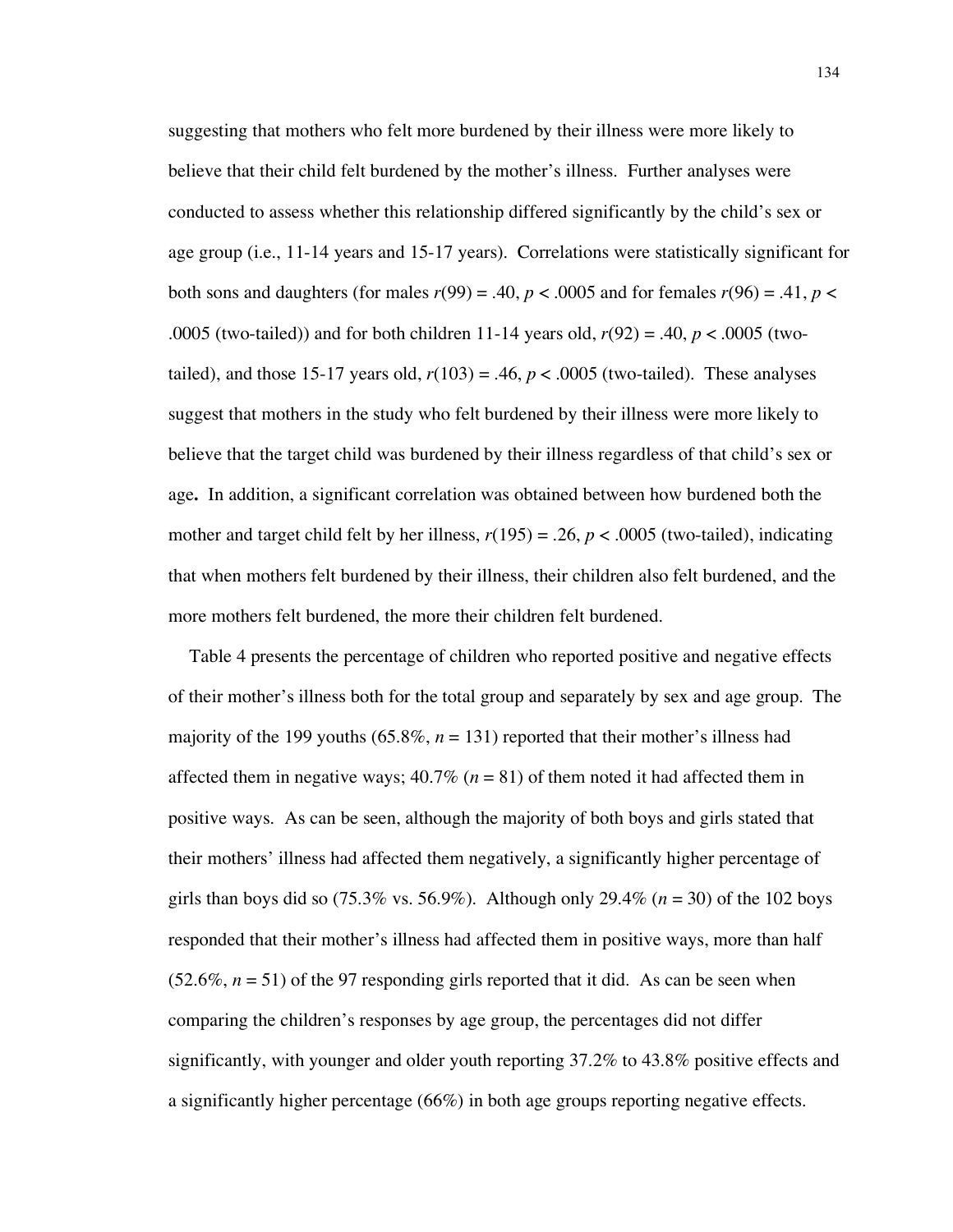Three fourths (75.5%) of the children  $(n = 151)$  responded that they had experienced stress during the past year due to their mother's illness.

## Table 4

|                | % of children affected |              |               |                 |                  |
|----------------|------------------------|--------------|---------------|-----------------|------------------|
| Effected       | All<br>$N = 199$       | Males<br>102 | Females<br>97 | $11 - 14$<br>94 | $15 - 17$<br>105 |
| Positively     |                        |              |               |                 |                  |
| Yes            | 40.7                   | 29.4         | 52.6          | 37.2            | 43.8             |
| N <sub>0</sub> | 59.3                   | 70.6         | 47.4          | 62.8            | 56.2             |
| Negatively     |                        |              |               |                 |                  |
| Yes            | 65.8                   | 56.9         | 75.3          | 66.0            | 65.7             |
| N <sub>o</sub> | 34.2                   | 43.1         | 24.7          | 34.0            | 34.3             |

*Perceived Positive and Negative Effects of Mother's Illness on Child* \_\_\_\_\_\_\_\_\_\_\_\_\_\_\_\_\_\_\_\_\_\_\_\_\_\_\_\_\_\_\_\_\_\_\_\_\_\_\_\_\_\_\_\_\_\_\_\_\_\_\_\_\_\_\_

## *Level of Support*

#### *Mother*

Of the 167 mothers who answered the question regarding support from their husband/partner, the majority of them (58.1%, *n* = 97) stated that their husband/partner provided support most of the time or always. All but two mothers responded as to how satisfied they were with the support and/or assistance they received, with their answers ranging across the categories from very dissatisfied (5.1%, *n* = 10), generally dissatisfied  $(11.6\%, n = 23)$ , somewhat dissatisfied  $(13.6\%, n = 27)$ , to somewhat satisfied or generally satisfied (27.8%,  $n = 55$  for both categories), and very satisfied (14.1%,  $n = 28$ ). The three most frequent sources of support indicated by these mothers were the target child (97%),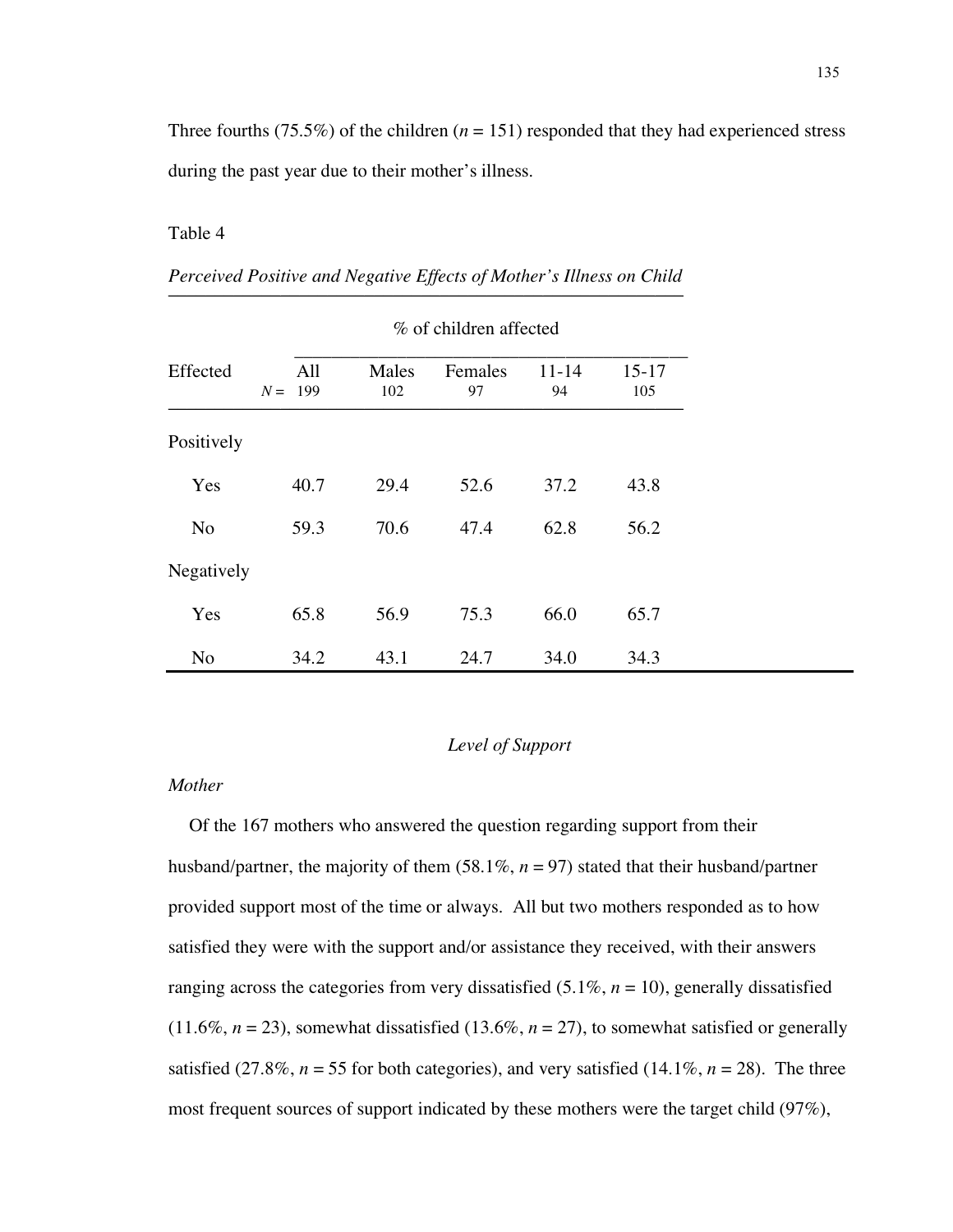other children in the home  $(94.5\%)$  and their husband/partner  $(91\%)$ . Although healthcare providers were listed as sources of support by 107 (53.5%) of the mothers, 24 (22.4%) of these respondents indicated that they rarely received support from them. Almost all the mothers ( $94\%$ ,  $n = 188$ ) reported that there were family responsibilities or duties that the child usually performed, and  $81.9\%$  ( $n = 163$ ) of the 199 mothers who responded stated that their children did additional things when the mothers had flare ups.

#### *Child*

During their mother's flare ups, 59.3% (*n* = 118) of the 199 children who responded indicated that they had received support. Approximately half of these youths  $(n = 175)$ reported that they were generally satisfied  $(26.9\%, n = 47)$  or very satisfied  $(22.9\%, n =$ 40) with the support or assistance that they received. However, a sizable number said that they were not. Eight percent  $(n = 14)$  of them stated that they were very dissatisfied, 6.9%  $(n = 12)$  said that they were generally dissatisfied, 14.9%  $(n = 26)$  reported being somewhat dissatisfied, and 20.6% (*n* = 36) indicated that they were only somewhat satisfied with the support that they received. Moreover, 81 or 40.7% of the 199 children reported that they had received no support. For the 118 children who indicated that they received support, the three most frequent sources noted were fathers (biological, step-, or adoptive) (70.3%), siblings (44.9%), and friends (35.6%). All but two of the 199 children who responded stated that they had family responsibilities or duties they usually perform at home. Sixty-eight percent of them  $(n = 136)$  indicated that during their mother's flare ups, they did additional things for her or the family.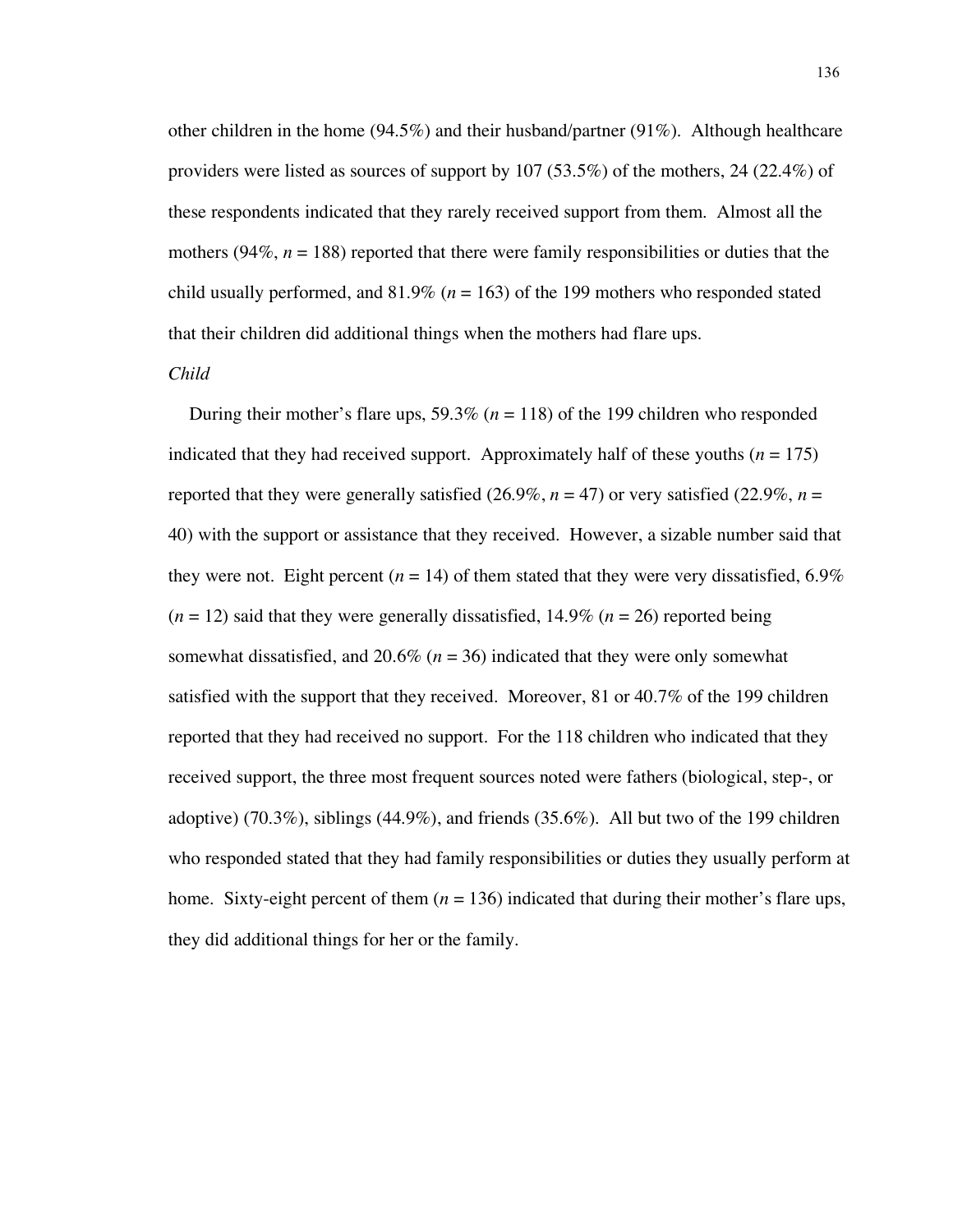## *Mother*

Eighty-three percent  $(n = 166)$  of the mothers reported that they had a very or extremely close relationship with the child in this study. One mother, however, indicated that she was not close at all to her child.

## *Child*

Approximately seventy five percent  $(n = 149)$  of the children reported that they were very or extremely close with their mother, with only two children stating that they were not close at all to their mothers. Significant differences in responses were not found by age or sex. More than three-fourths (77.5%) of the 102 boys (*n* = 79) and 71.4% of the 98 girls who responded  $(n = 70)$  reported that they were very or extremely close to their mothers. For the 95 youths aged 11-14, 77.9% ( $n = 74$ ) stated that they were very or extremely close to their mothers;  $71.4\%$  ( $n = 75$ ) of the 105 youths aged 15-17 years reported the same.

## *Perceived Changes in Child's Life Due to Mother's Illness*

Both the mother's and youth's survey contained questions that asked if there had been any changes in the child's life since the mother's illness. The areas of change referred to included school-related aspects (attendance, grades, activities), friends, activities outside of school, hobbies, and leisure behavior. The findings are presented in Table 5. As can be seen, with the exception of children in the 15-17 year-old group, both mothers and 11-14 year-old children reported that activities outside of school was the area where the most change had occurred in the child's life. Thirty-one percent of the 15-17 year-old youth (*n* = 105) stated that the biggest change had occurred with friends, with outside activities as the next most frequent area of change.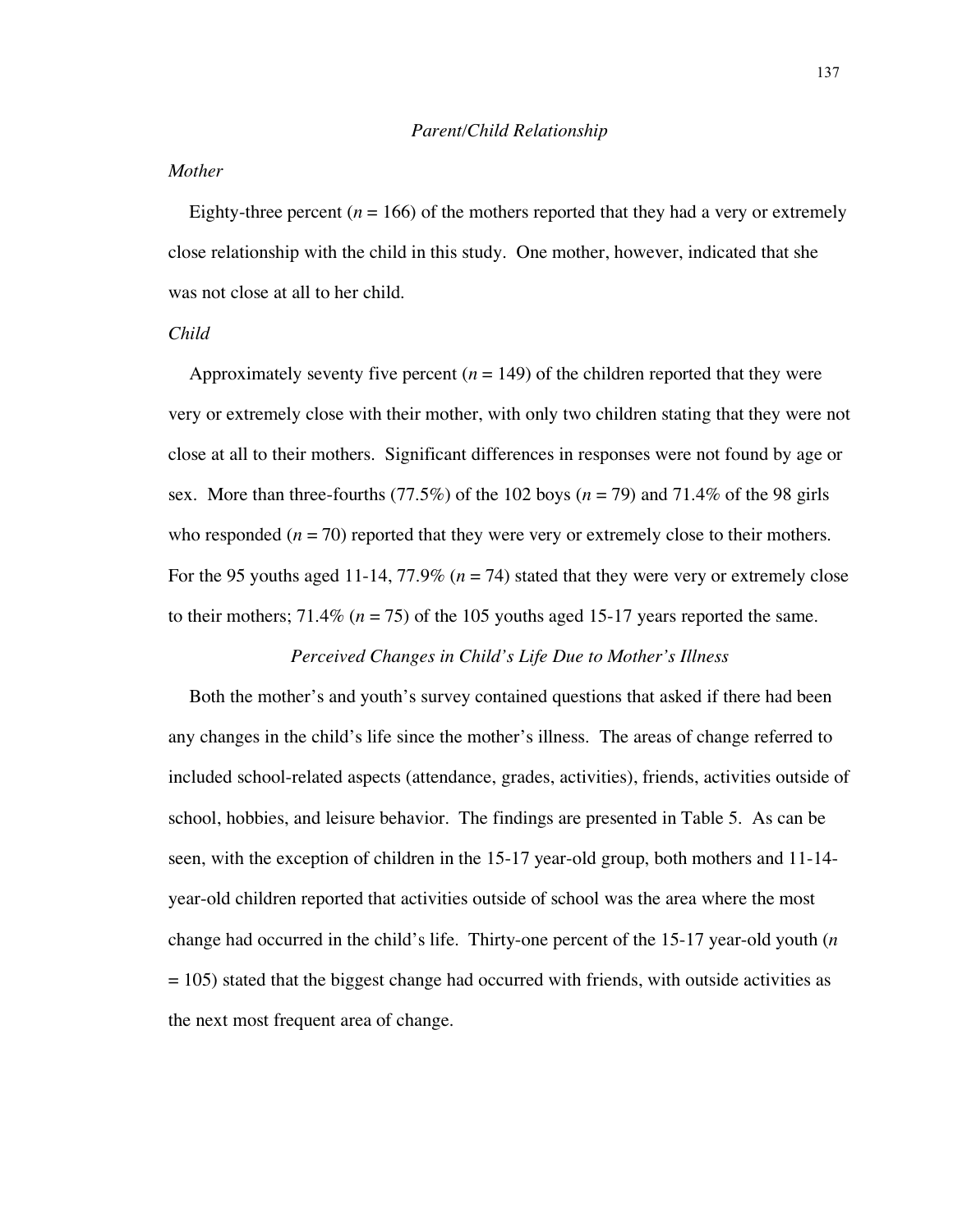# Table 5

| Group                   | Percent of group reporting there had been a change in these categories |                      |                         |         |                       |         |             |
|-------------------------|------------------------------------------------------------------------|----------------------|-------------------------|---------|-----------------------|---------|-------------|
| Providing<br>Assessment | School<br>Grades                                                       | School<br>Attendance | School<br>Activities    | Friends | Outside<br>Activities | Hobbies | Other       |
|                         |                                                                        |                      | All children            |         |                       |         |             |
| Mothers                 | 31.7                                                                   | 19.1                 | 25.6                    | 30.2    | 44.4                  | 22.2    | 34.3        |
| $\mathbf N$             | 199                                                                    | 199                  | 199                     | 199     | 198                   | 194     | 166         |
| Children                | 15.2                                                                   | 10.1                 | 14.6                    | 24.6    | 32.7                  | 17.2    | 16.2        |
| ${\bf N}$               | 198                                                                    | 199                  | 198                     | 199     | 199                   | 198     | 185         |
|                         |                                                                        |                      | Male children           |         |                       |         |             |
| Mothers                 | 28.7                                                                   | 13.9                 | 17.8                    | 26.7    | 41.6                  | 19.0    | 29.2        |
| $\mathbf N$             | 101                                                                    | 101                  | 101                     | 101     | 101                   | 100     | 89          |
| Males                   | 13.7                                                                   | 10.8                 | 9.8                     | 17.6    | 23.5                  | 10.9    | 10.4        |
| ${\bf N}$               | 102                                                                    | 102                  | 102                     | 102     | 102                   | 101     | 96          |
|                         |                                                                        |                      | Female children         |         |                       |         |             |
| Mothers                 | 34.7                                                                   | 24.5                 | 33.7                    | 33.7    | 47.4                  | 25.5    | 40.3        |
| $\mathbf N$             | 98                                                                     | 98                   | 98                      | 98      | 97                    | 94      | 77          |
| Females                 | 16.7                                                                   | 9.3                  | 19.8                    | 32.0    | 42.3                  | 23.7    | 22.5        |
| $\mathbf N$             | 96                                                                     | 97                   | 96                      | 97      | 97                    | 97      | 89          |
|                         |                                                                        |                      | 11-14 Year-old children |         |                       |         |             |
| Mothers                 | 34.7                                                                   | 21.1                 | 29.5                    | 31.6    | 54.3                  | 27.5    | 32.9        |
| N                       | 95                                                                     | 95                   | 95                      | 95      | 94                    | 91      | 79          |
| $11 - 14s$              | 12.8                                                                   | 11.7                 | 12.8                    | 17.0    | 39.4                  | 16.1    | 13.5        |
| N                       | 94                                                                     | 94                   | 94                      | 94      | 94                    | 93      | 89          |
|                         |                                                                        |                      | 15-17 Year-old children |         |                       |         |             |
| Mothers                 | 28.8                                                                   | 17.3                 | 22.1                    | 28.8    | 35.6                  | 17.5    | <u>35.6</u> |
| ${\bf N}$               | 104                                                                    | 104                  | 104                     | 104     | 104                   | 103     | 87          |
| $15 - 17s$              | 17.3                                                                   | 8.6                  | 16.3                    | 31.4    | 26.7                  | 18.1    | 18.7        |
| ${\bf N}$               | 104                                                                    | 105                  | 104                     | 105     | 105                   | 105     | 96          |

*Mothers' and Children's Reported Changes in Child's Life Due to Mother's Illness* 1. The merican character is responsed changes in character below to historic is runess

Underlined values are the highest percentage for each group.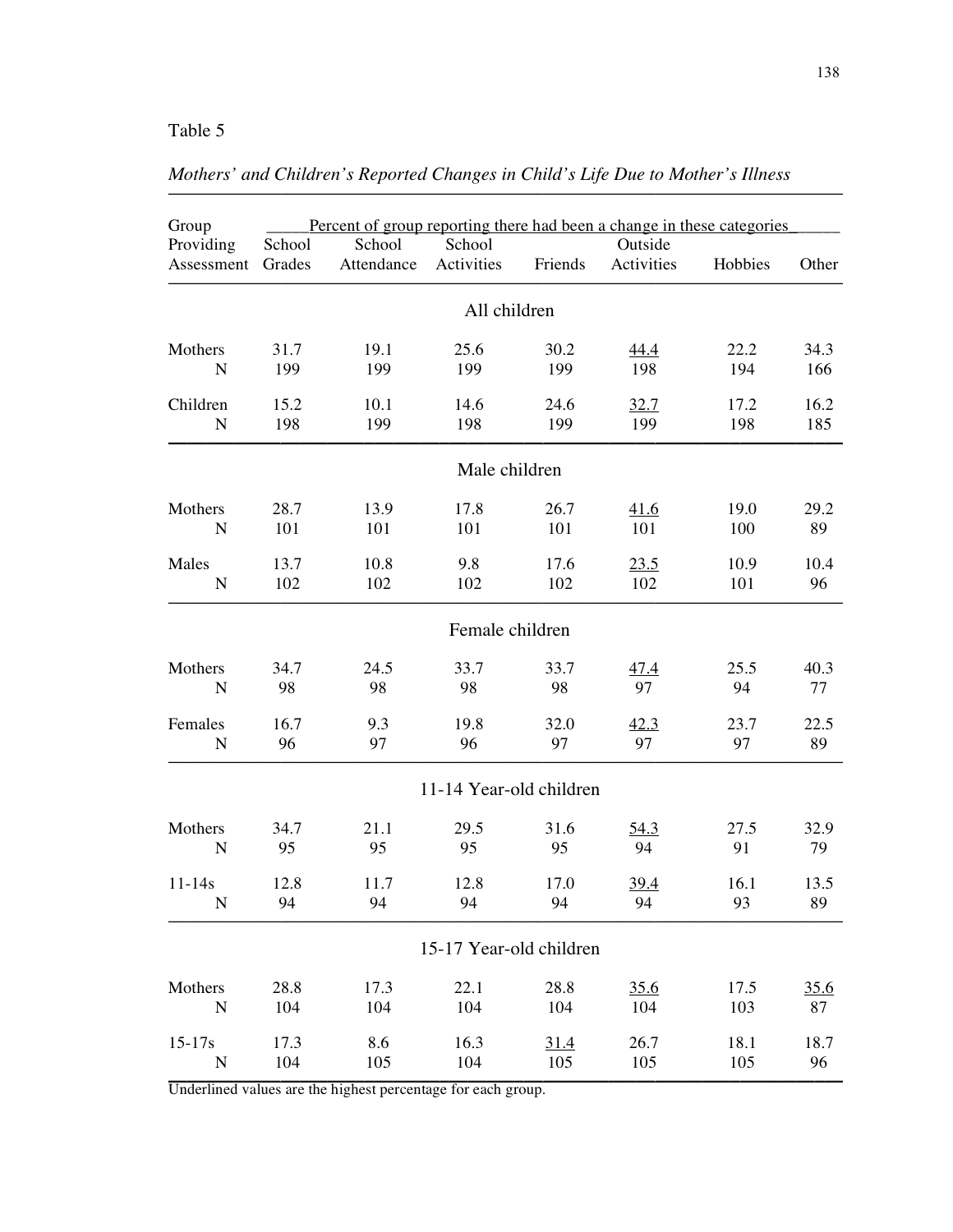#### *Parentification*

The Parentification Questionnaire – Youth (PQ-Y) was responded to by 200 children. Chronbach's alpha calculated for this sample of children was .78. This indicates a moderate index of internal consistency, thereby enabling the PQ-Y data to be used as a reliable measure of parentification for group purposes. However, forty-three children did not answer all 20 questions. As noted in Chapter 3, following the recommendation by Jurkovic (the co-author of the PQ-Y), the sample mean for the specific missing item was used to replace the missing item score. As seen in Table 6, using this procedure, the resulting PQ-Y mean Total Score was  $7.14$  ( $SD = 3.89$ ), and the range of parentification scores for the youths in the study was 0-18. The PQ-Y mean score for females was 7.97  $(SD = 4.29)$ ; for males it was  $6.33(SD = 3.29)$ . As would be expected, the older youths, aged 15-17, obtained a higher mean PQ-Y Total Score (7.71, *SD* = 3.93) than did those who were aged 11-14 years (6.50, *SD* = 3.78).

Study question 1 asked whether children's parentification scores differed significantly by the children's age or sex. To assess whether the PQ-Y Total Score differed significantly by age, one-way analysis of variance (ANOVA) of the PQ-Y Total Scores by youths' age grouped into two levels (11-14, 15-17) was conducted and yielded a statistically significant result of  $F(1, 199) = 4.92$ ,  $p = .028$ . To assess whether there was a significant difference in the mean PQ-Y Total Score by sex, an ANOVA also was calculated. This result also was statistically significant,  $F(1, 199) = 9.27$ ,  $p = .003$ . As indicated, significant differences were obtained by youth's age and sex, with older children and girls obtaining higher PQ-Y Total Scores.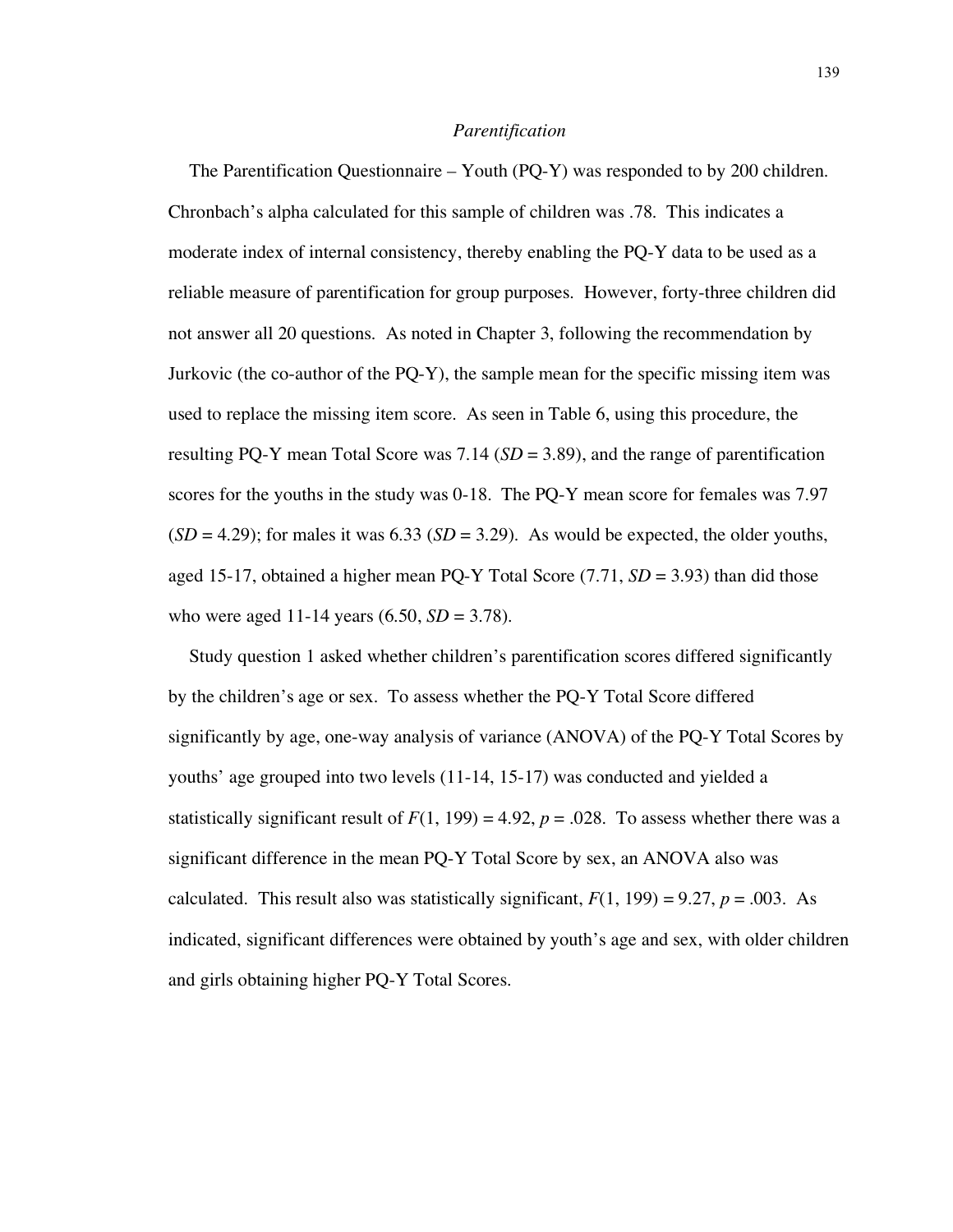## Table 6

| Child<br>Standard   |                  |      |           |      |       |       |
|---------------------|------------------|------|-----------|------|-------|-------|
| Group               | $\boldsymbol{N}$ | Mean | Deviation | Min  | Max   | Range |
|                     |                  |      |           |      |       |       |
| Males               |                  |      |           |      |       |       |
| 11 to 14            | 48               | 6.13 | 3.28      | 1.00 | 13.00 | 12.00 |
| 15 to 17            | 54               | 6.51 | 3.32      | 1.00 | 16.00 | 15.00 |
| All Males           | 102              | 6.33 | 3.29      | 1.00 | 16.00 | 15.00 |
| Females             |                  |      |           |      |       |       |
| 11 to 14            | 47               | 6.88 | 4.23      | 0.00 | 18.00 | 18.00 |
| 15 to 17            | 51               | 8.98 | 4.14      | 2.00 | 18.00 | 16.00 |
| All Females         | 98               | 7.97 | 4.29      | 0.00 | 18.00 | 18.00 |
| All Children        |                  |      |           |      |       |       |
| 11 to 14            | 95               | 6.50 | 3.78      | 0.00 | 18.00 | 18.00 |
| 15 to 17            | 105              | 7.71 | 3.93      | 1.00 | 18.00 | 17.00 |
| <b>Total Sample</b> | 200              | 7.14 | 3.89      | 0.00 | 18.00 | 18.00 |

*Parentification Scores (with Means Substituted for Missing Data)*

#### Relationship of Parentification to Selected Study Variables

## *Mothers' Illness*

Study Question 2 asked whether children's parentification scores were significantly related to selected characteristics of the mother's chronic illness (i.e., length of illness and severity of symptoms, or cyclic nature of the illness).

Pearson product-moment correlations were calculated to assess the relationship between the youths' PQ-Y scores and length of diagnosed illness and severity of symptoms. As seen in Table 7, the youths' parentification scores did not correlate significantly with their mothers' length of illness or reported severity of symptoms. Given the extent of inconsistencies in the mothers' responses concerning flare ups ("do the symptoms appear as flare ups and remissions", "how often", and "if so, how long"), it was decided to not analyze the relationship of the PQ-Y score to the reported incidence of flare ups.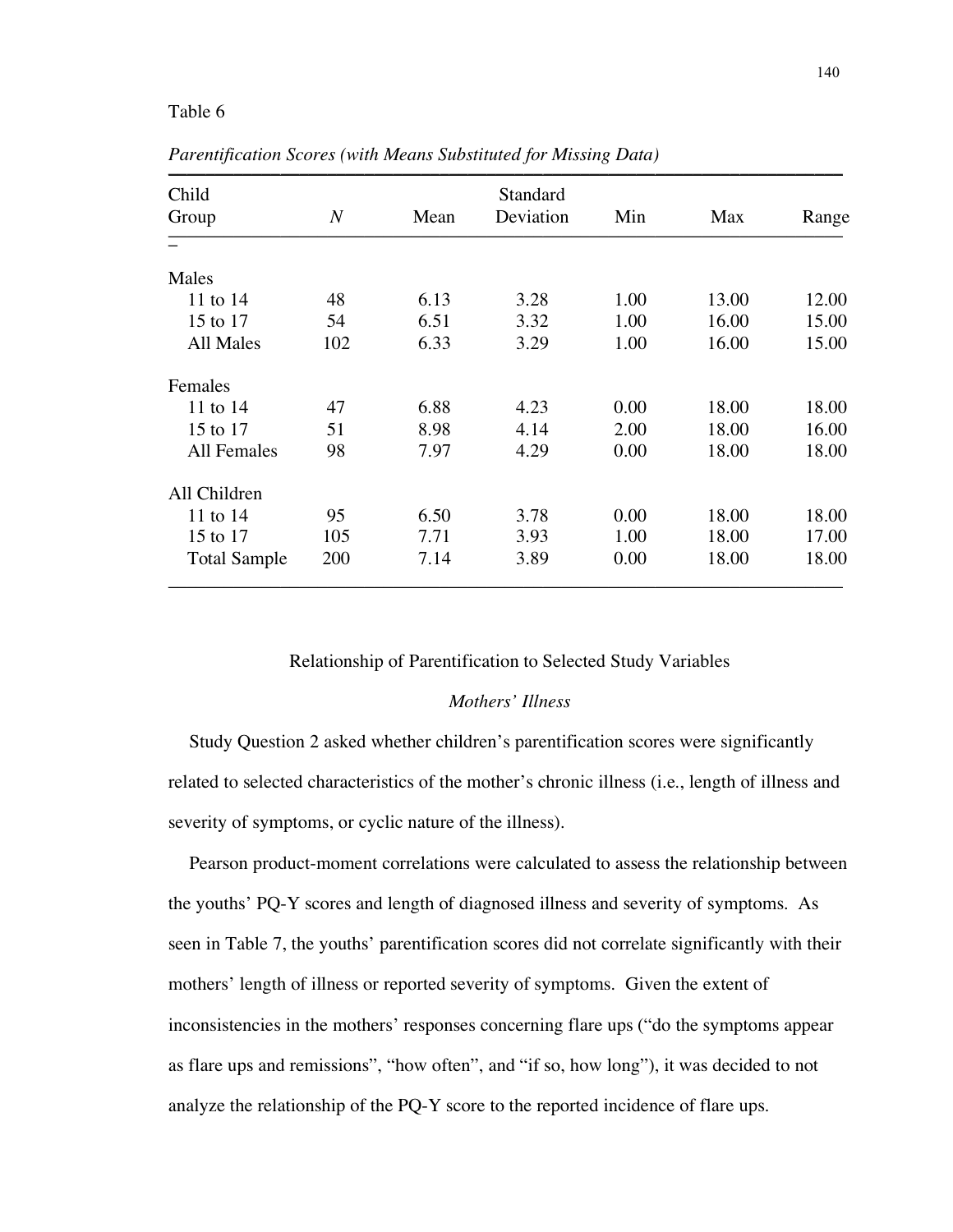## Table 7

| Characteristic<br>Child Group | df  | r       | p       |
|-------------------------------|-----|---------|---------|
| Length of Illness             |     |         |         |
| Males                         | 100 | .212    | $.033*$ |
| Females                       | 94  | $-.045$ | .663    |
| 11 to 14                      | 92  | .004    | .969    |
| 15 to 17                      | 102 | .056    | .572    |
| All Children                  | 196 | .052    | .469    |
| Severity of Symptoms          |     |         |         |
| Males                         | 100 | .080    | .427    |
| Females                       | 96  | .057    | .574    |
| 11 to 14                      | 93  | .152    | .142    |
| 15 to 17                      | 103 | .046    | .643    |
| All Children                  | 198 | .081    | .256    |

*Relationship of Mother's Length of Illness and Severity of Symptoms to Child's PQ-Y Score*  $\blacksquare$ 

\*significant at  $p < .05$ 

Next, to examine whether these findings might differ by sex or by age of the child, correlations were obtained for boys and girls and younger and older youths. The only statistically significant result obtained was between boys' PQ-Y Total Scores and their mothers' length of illness  $(r(100) = .21, p = .033$  (two-tailed)). The longer mothers were ill, the higher their sons' PQ-Y Total Score. In contrast, the correlation between girls' PQ-Y scores and their mothers' length of illness was only  $r(94) = -0.045$ ,  $p = 0.66$  (two-tailed), suggesting perhaps that daughters assumed family tasks at a younger age than sons.. There were no significant correlations obtained between the youths' PQ-Y Total Scores and the severity of their mothers' illness by sex or age of the youths, suggesting the influence of other factors on parentification in the home.

## *Mothers' Background Characteristics*

Study Question 3 asked whether children's parentification scores were significantly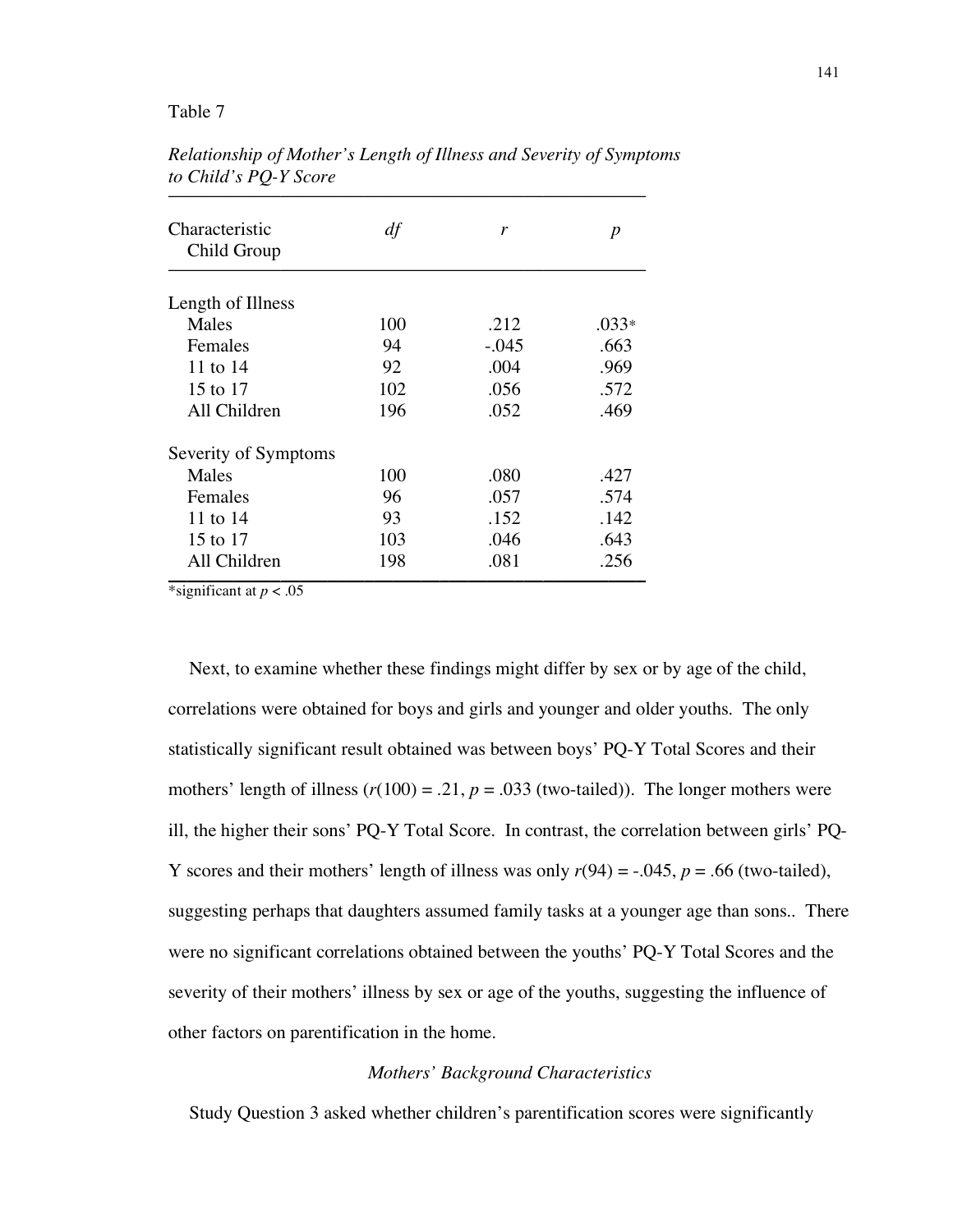related to their mothers' educational level, age, or marital status.

Pearson product-moment correlations were calculated to assess the relationship between youths' PQ-Y Total Scores and their mothers' educational level and age. No statistically significant relationships were obtained with  $r = .012$  and .063, respectively. Next, a series of ANOVAs were conducted to examine PQ-Y Total Scores by mother's educational level and marital status, each divided into two groups. As seen in Table 8, no statistically significant results were obtained. In addition, no significant results were obtained when similar analyses were conducted separately for both boys and girls and for younger and older youth.

Table 8

| www.com                                                                                                             |        |      |      |
|---------------------------------------------------------------------------------------------------------------------|--------|------|------|
| Characteristic                                                                                                      |        | F    |      |
| <b>Education Level</b><br>< 2 yrs college $(n=97, M=7.10, SD=3.94)$<br>2 or more years $(n=103, M=7.18, SD = 3.87)$ | 1, 199 | .022 | .883 |
| Marital Status<br>No Partner $(n=49, M=7.87, SD=4.06)$<br>Partner $(n=151, M=6.90, SD=3.82)$                        | 1, 199 | 2.33 | .129 |

*ANOVA Results Examining Child's PQ-Y Score by Mother's Educational Level and Marital Status*

## *Mothers' Perceived Support*

Study Question 4 asked whether children's parentification scores were significantly related to the mothers' perception of availability of and satisfaction with sources of support.

Pearson product-moment correlations were computed to assess the relationship between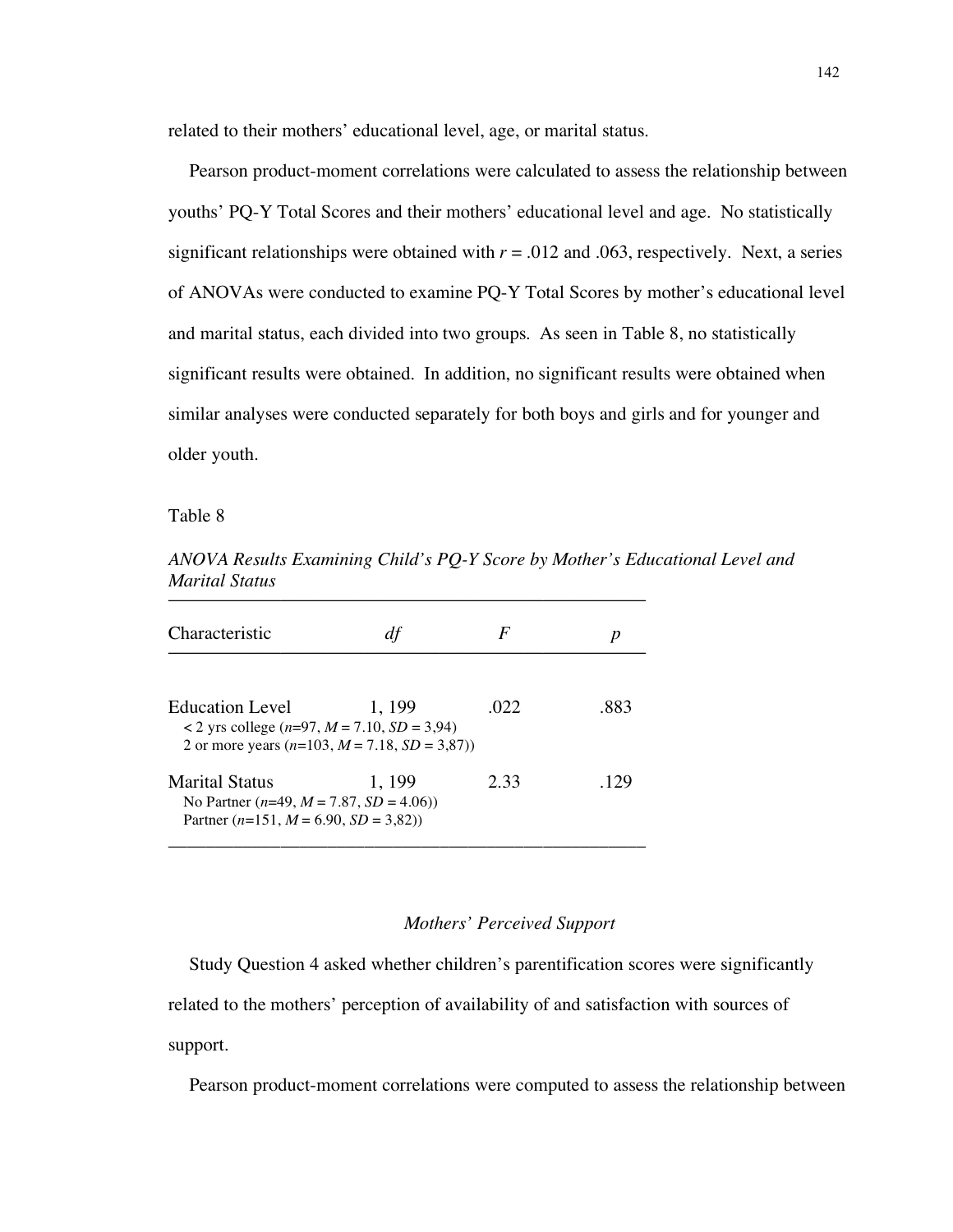the youths' PQ-Y Total Scores and their mothers' perceived amount of support from her husband/ partner and/or child in the study, and her satisfaction with the support she received.

The correlation of the youths' PQ-Y Total Scores with their mothers' satisfaction with sources of support was statistically significant with  $r(196) = -0.16$ ,  $p = 0.025$  (two-tailed). The lower the mother's reported satisfaction with the support or assistance that she received, the higher the child's PQ-Y Total Score. An one-way ANOVA comparing PQ-Y Total Scores with two levels of the mother's satisfaction with sources of support - very, generally, or somewhat dissatisfied vs. very, generally, or somewhat satisfied – also was significant,  $F(1, 196) = 5.36$ ,  $p = .022$ . The group of children whose mothers reported being very, generally, or somewhat dissatisfied had a significantly higher mean PQ-Y score ( $M = 8.10$ ,  $SD = 4.40$ ) than did those whose mothers reported being more satisfied  $(M = 6.72, SD = 3.62).$ 

Next, to examine whether these findings might differ by age or by sex of the child, separate correlations were obtained for boys and girls and for younger and older youth. As shown in Table 9, the only statistically significant result obtained was for children aged 11 to 14. The less satisfied that mothers were with their perceived sources of support, the higher their 11-14-year-old children's PQ-Y Total Scores. ANOVAs were conducted to compare PQ-Y Total Scores with the two levels of mothers' satisfaction for each subgroup of children. Two statistically significant results were found, indicating that girls, *F*(1, 97)  $= 4.38, p = .039$ , and children aged 11 to 14,  $F(1, 94) = 9.51, p = .003$ , had significantly higher PQ-Y Total Scores when their mothers were dissatisfied than when they were satisfied. For girls, the mean PQ-Y Total Score for dissatisfied mothers was  $9.35$  (*SD* = 4.90) versus 7.40 (*SD* = 3.90) for satisfied mothers. For children aged 11 to 14, the corresponding means were 8.27 (*SD* = 4.43) and 5.76 (*SD* = 3.22).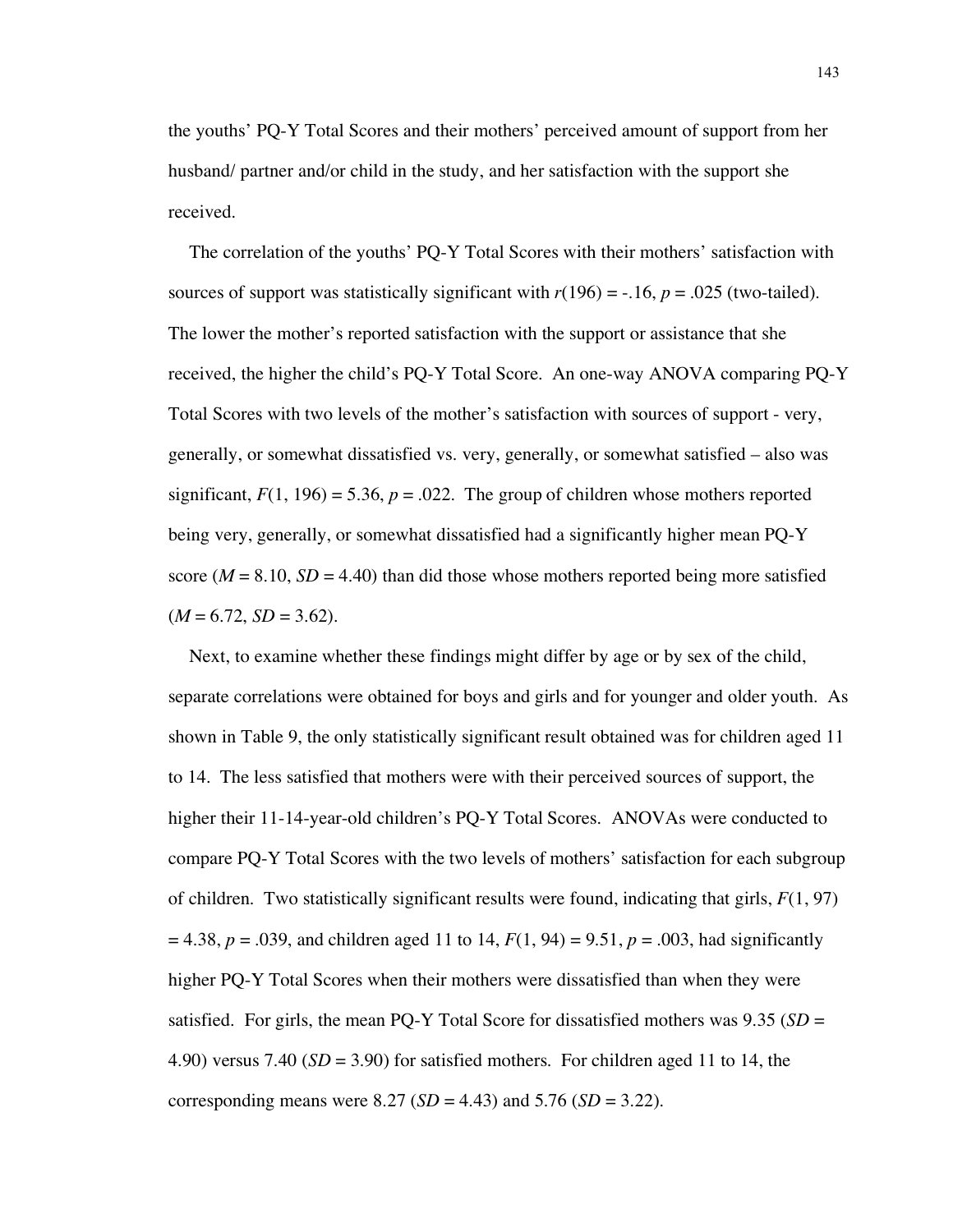## Table 9

| Child Group  | df  | r       | p       |
|--------------|-----|---------|---------|
| Males        | 98  | $-.167$ | .097    |
| Females      | 96  | $-.163$ | .110    |
| 11 to 14     | 93  | $-.252$ | $.014*$ |
| 15 to 17     | 101 | $-.071$ | .475    |
| All Children | 196 | $-.160$ | $.025*$ |

*Relationship of Mother's Satisfaction with Support to Child's PQ-Y Score* Letterwording of momer s bangachon win buppon to china s r

\*significant at  $p < .05$ 

#### Additional Analyses

An additional set of analyses was conducted in an attempt to better understand these parentification findings. Youths' PQ-Y Total Scores were compared to their reported feeling of support, the mother and child's reported perceived burden of the mother's illness, and how close each described their mother/child relationship.

#### *Children's Perceived Support*

The correlation of PQ-Y Total Scores with the youths' satisfaction with sources of support was significant,  $r(173) = -.37$ ,  $p < .0005$  (two-tailed), indicating that the higher the youth's satisfaction with sources of support, the lower his/her PQ-Y score. An ANOVA comparing youths' PQ-Y Total Scores with their satisfaction with sources of support (responses divided into two categories, somewhat, generally, or very dissatisfied and somewhat, generally, or very satisfied) also was significant,  $F(1, 174) = 9.64$ ,  $p = .002$ . Those children who reported that they were somewhat, generally, or very dissatisfied with their sources of support obtained a significantly higher mean PQ-Y Total Score (*M* = 8.64,  $SD = 4.16$ ) than did those children who reported that they were somewhat, generally or very satisfied with the support they received  $(M = 6.71, SD = 3.58)$ .

## *Perception of Illness as Burdensome*

The correlation between children's PQ-Y Total Scores and how burdened their mothers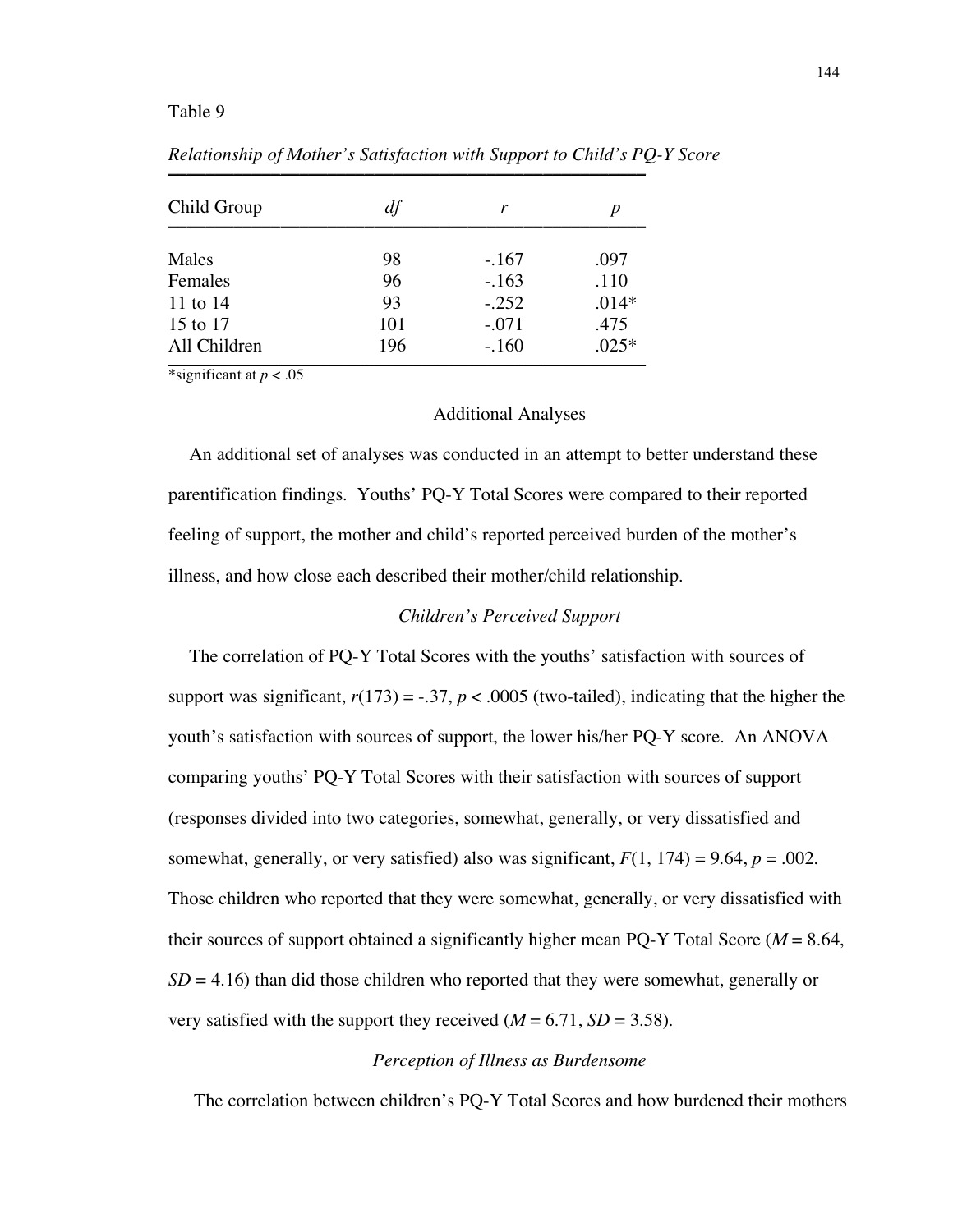reported feeling due to their illness was statistically significant,  $r(197) = .15$ ,  $p = .034$ (two-tailed), indicating that the more burdened a mother felt by her illness, the higher her child's PQ-Y Total Score. A significantly stronger correlation was obtained between the children's PQ-Y Total Scores and how burdened they felt by their mother's illness, *r*(196)  $= .38$ ,  $p < .0005$  (two-tailed). Therefore, the more burdened the children felt by their mothers' illness, the higher their PQ-Y Total Scores.

To examine this finding further, an ANOVA was performed. The dependent variable was youth's PQ-Y Total Score and the independent grouping variable was how burdened the child felt by her/his mother's illness. Responses were divided into two categories. Those children who reported that they felt not at all, or only slightly or somewhat burdened, had a significantly lower mean PQ-Y Total Score ( $M = 6.15$ ,  $SD = 3.30$ ) than did those children who reported that they were very or extremely burdened (*M* = 8.66, *SD*  $= 4.24$ ) with  $F(1, 199) = 21.98$ ,  $p < .0005$ .

#### *Closeness of Mother-Child Relationship*

#### *Mothers' Perception*

A statistically significant correlation,  $r(198) = -.29$ ,  $p < .0005$  (two-tailed), also was found between children's PQ-Y Total Scores and their mothers' reported closeness to the target child. Children of mothers who reported closer relationships with their children had lower PQ-Y Total Scores. A one-way ANOVA comparing youths' PQ-Y Total Scores and their mothers' perceived closeness to her child, with ratings divided into two categories (not at all, only slightly, or somewhat close vs. very or extremely close) was statistically significant  $(F(1, 199) = 6.94$ ,  $p = .009$ ). The children of mothers who reported being not at all, only slightly, or somewhat close to their child had a significantly higher mean PQ-Y Total Score ( $M = 8.72$ ,  $SD = 4.68$ ) than did those of mothers who reported being very or extremely close to their children  $(M = 6.81, SD = 3.64)$ .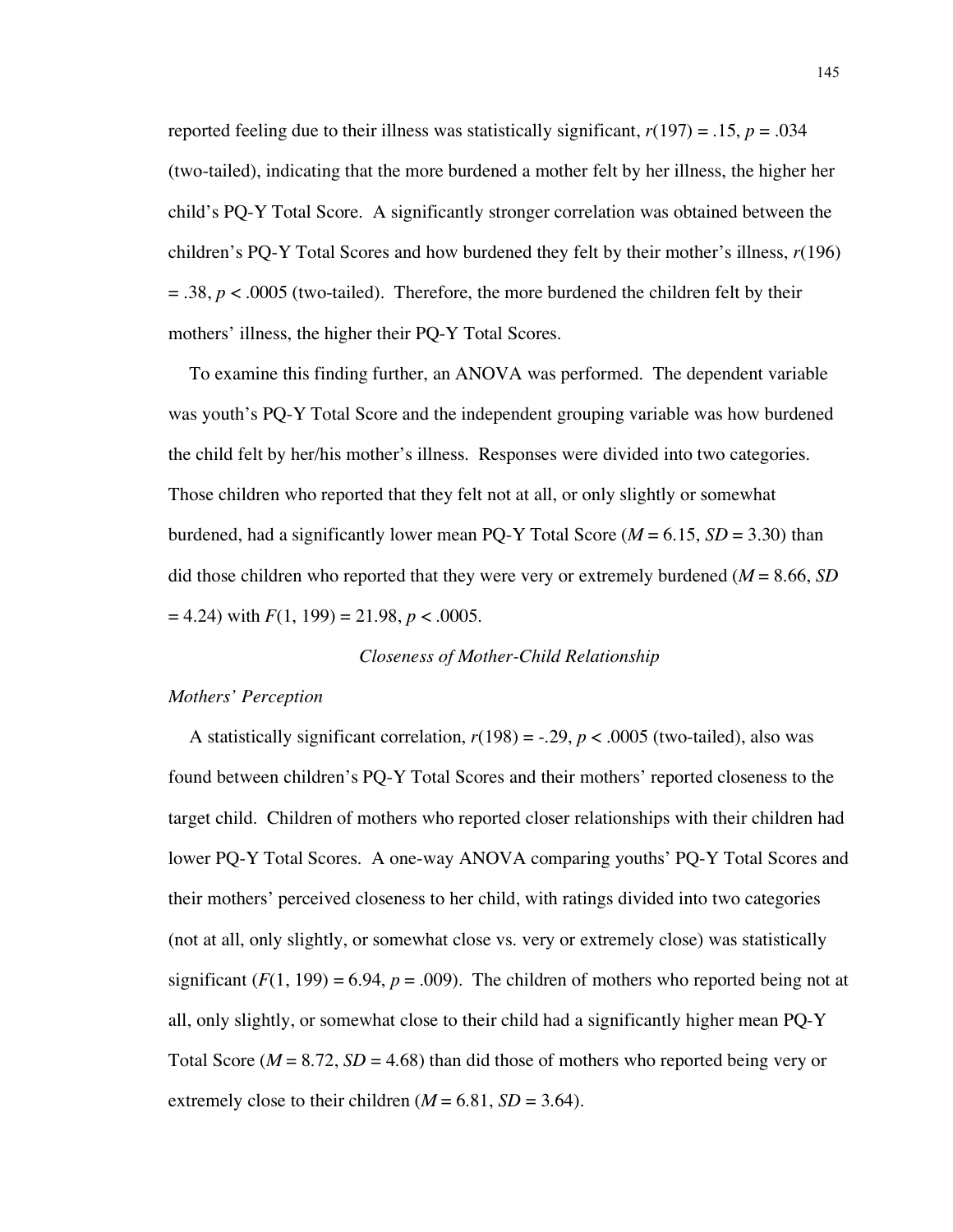Correlations also were computed to assess whether this relationship of youths' PQ-Y Total Scores to mothers' perceived closeness to their child differed according to the child's sex and age. A significant result was obtained for the female youth,  $r(96) = -0.42$ ,  $p < 0.0005$ (two-tailed), indicating that the closer to her daughter the mother reported feeling, the lower the child's PQ-Y Total Score, whereas the correlation for sons was not significant,  $r(100) = -.15$ ,  $p = .15$  (two-tailed). When age levels were compared, a significant correlation was obtained for both 11-14 year-olds,  $r(93) = -.34$ ,  $p = .001$  (two-tailed), and for 15-17 year-olds,  $r(103) = -.24$ ,  $p = .014$  (two-tailed). The closer to her child a mother reported feeling, the lower his/her PQ-Y Total Score across the sampled age range. *Children's Perception*

Similarly, a statistically significant correlation,  $r(198) = -.36$ ,  $p < .0005$  (two-tailed), was found between youths' PQ-Y Total Scores and their reported closeness to their mother. Children who reported that they had a very close relationship with their mother had lower PQ-Y Total Scores. An ANOVA comparing youths' PQ-Y Total Scores and their perceived closeness to their mother with ratings divided into two categories (not at all, slightly, or somewhat close vs. very or extremely close) was significant  $(F(1, 199) =$ 26.31,  $p < .0005$ ). The mean PQ-Y Total Score for the group of children who reported feeling closer to their mother ( $M = 6.36$ ,  $SD = 3.42$ ) was significantly lower than the mean PQ-Y Total Score of those children who reported feeling less close to their mother (*M* =  $9.41, SD = 4.31$ .

#### Summary

The majority of the 200 participating mothers in this study were Anglo/Caucasian, had some college or a Bachelor's degree, were not working outside the home, had FM rather than RA, and had their illness for an average of 12.87 years. The majority (79.5%) reported experiencing daily symptoms, with 61% rating them as very to extremely severe,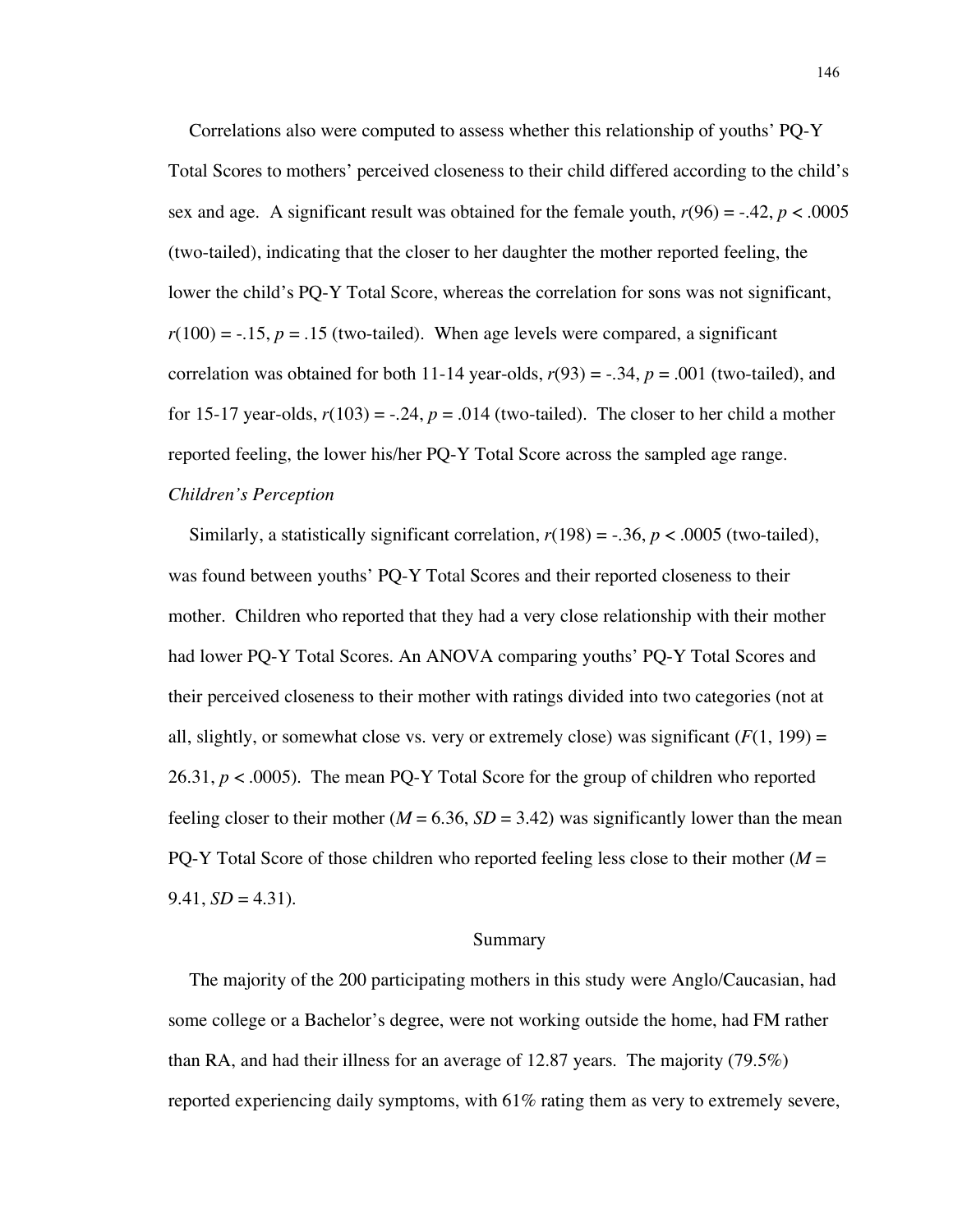and feeling very or extremely burdened by their illness. The more burdened mothers felt by their illness, the more burdened the children felt too. More than half of the mothers indicated that they were satisfied with the support and/or assistance they received and stated that their husband/partner provided some type of support most of the time or always. However, almost all of the mothers noted that the child in the study was the most frequent source of support. Although the mothers reported that their illness had affected their relationship with the target child in both positive and negative ways, the majority of them (83%) said that they felt very to extremely close to the child in the study.

The majority of the participating children also were Anglo/Caucasian, attended  $11<sup>th</sup>$ grade, were not employed, and reported having no health problems. However, 85 or 42.5% did note health problems. In addition, all but 22 (11.1%) reported feeling some degree of burden by their mother's illness, with  $38.9\%$  ( $n = 77$ ) stating that they felt very or extremely burdened, and 29.8% of the children  $(n = 52)$  reporting that they were not satisfied with the support that they received during their mother's flare ups of illness. During these times, they noted that they assumed additional family responsibilities and duties. Although a majority of the youth (65.8%) noted that their mother's illness had affected them in negative ways, a sizable percentage (40.7%), mostly girls, reported it had affected them in positive ways. Nearly three-fourths of the children (*n* = 149) indicated that they were very or extremely close to their mother.

Both the mothers and children reported changes in the child's life due to the mother's illness, with most referring to activities outside of school except for those ages 15-17. These older youth reported the greatest change was with friends, particularly not being able to spend as much time with them. Mothers of 15-17 year-olds also reported other changes affecting themselves such as having less physical stamina to participate in family activities, having less money to do things together as a family, needing more help in the home, and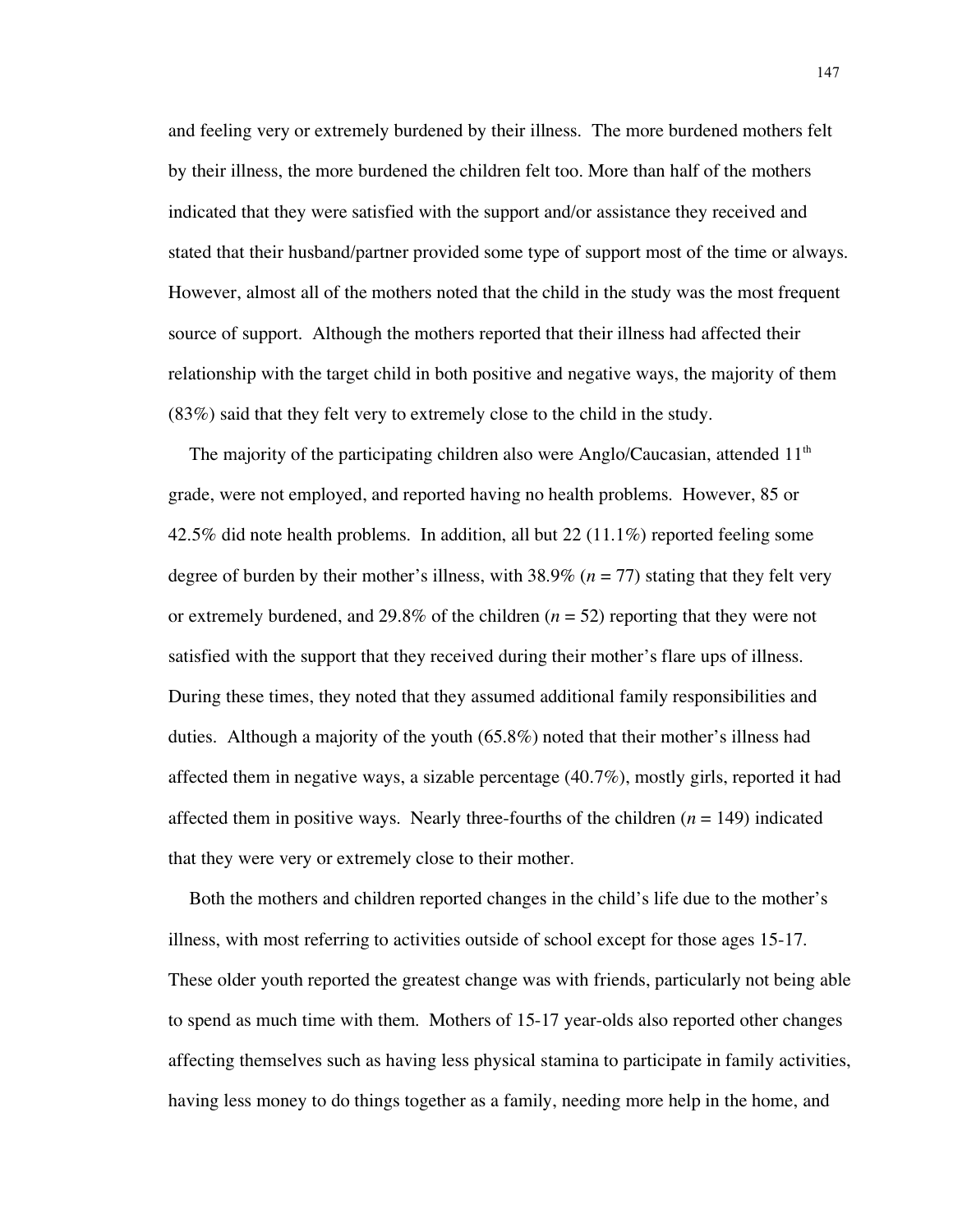having to ask the older children to provide more sibling care.

In assessing the posed study questions, the following findings were obtained: No statistically significant relationship was found for the total group between the reported extent of the youth's parentification and the type of the mother's illness (RA or FM), the length of the illness, or the severity of symptoms she reported. However, a significant correlation was obtained for boys between their PQ-Y Total Scores and their mothers' length of illness. The longer their mothers had been ill, the higher the sons' PQ-Y Total Score. Unfortunately, analysis of the relationship between a specific characteristic of these illnesses, flare ups, could not be conducted due to the extent of inconsistencies in the mothers' responses.

No statistically significant relationships were obtained overall between the youths' parentification scores and their mother's educational level, age, or marital status for the total group or when analyses were conducted separately for boys and girls and for younger and older youth.

Statistically significant relationships were found between the reported extent of parentification and the youth's age (the older the child, the higher the PQ-Y Total Score) and the youth's sex (girls obtained a higher mean PQ-Y Total Score than did boys). Youths whose mothers reported low satisfaction with the assistance or support that they received also obtained higher parentification scores. Lower parentification Total Scores were reported by those youths who expressed higher satisfaction with their sources of support and by those youths who reported that they had a very close relationship with their mothers. Youths whose mothers reported having closer relationships with them also obtained lower parentification scores.

In the following chapter, these findings are discussed and an attempt made to integrate them and suggest their implications for family professionals in practice and research.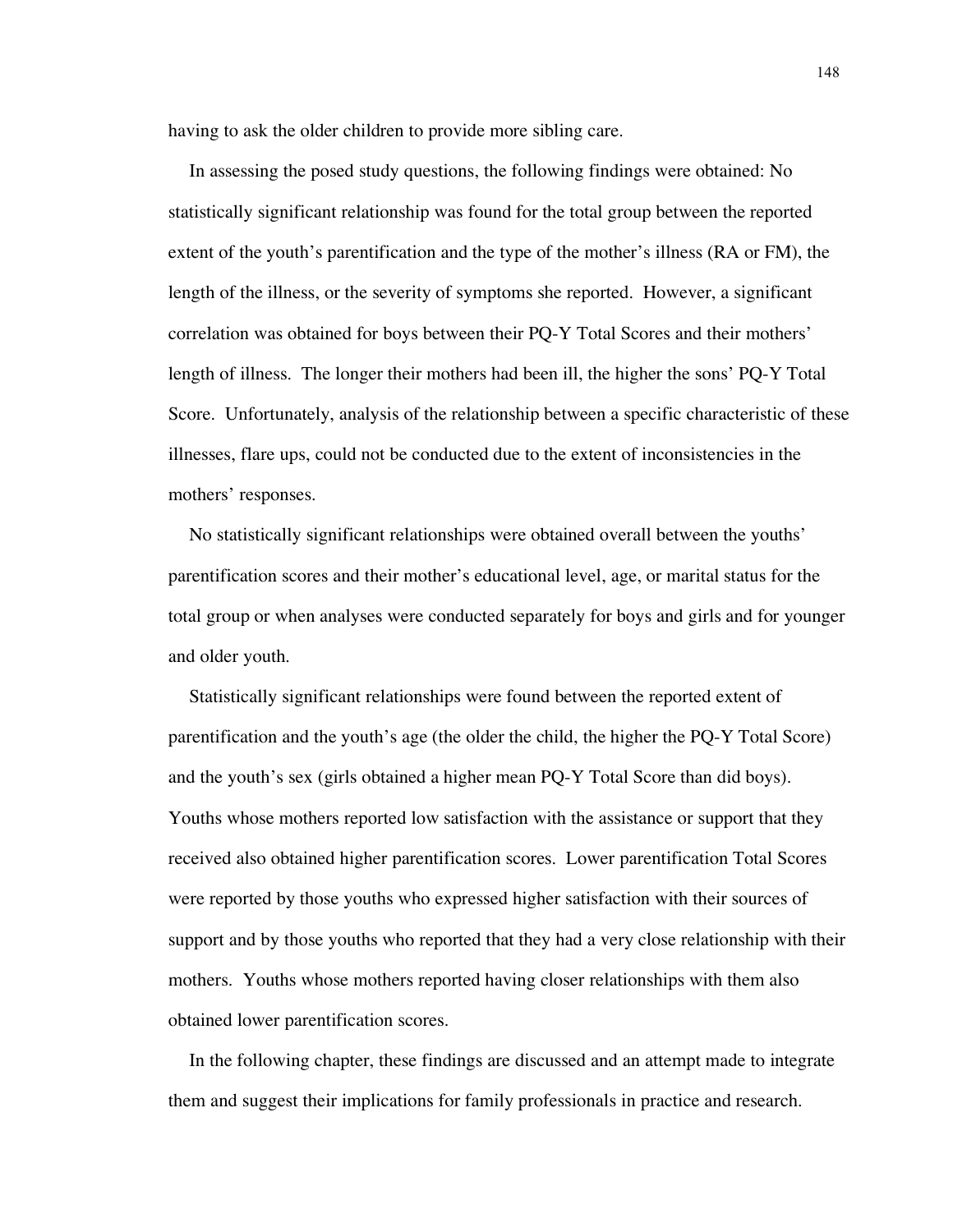#### Chapter 5

## DISCUSSION AND CONCLUSIONS

The primary purpose of this study was to explore the relationship between selected characteristics of mothers with fibromyalgia and/or rheumatoid arthritis and the extent of parentification of their preadolescent and adolescent children. In this chapter, findings from the four posed research questions are discussed relevant to existent research and theory. Implications of the findings for practice and suggestions for further research also are presented.

#### The Major Research Questions

## *Parentification of the Child by Age and Sex*

## *Age of Child*

It is expected that older children will have more responsibilities; this is an essential part of adolescent development and this was true for this study's participants. Older children (age 15-17) obtained higher parentification scores than did the younger children (11-14 years). As adolescents become older, increased demands on them may foster increased parent-child discord that could be reflected in parentification scores (Korneluk & Lee, 1998). If the tasks/demands made on the child are age-appropriate, not excessive, and acknowledged by parents, then parentification is viewed as a normal, healthy part of the child's maturation process.

#### *Sex of Child*

As noted by many across the centuries, women have been assumed by society to be nurturers and caregivers, thereby placing female children at a greater risk of parentification than males (Dale & Altschuler, 1999; London, 1989). In addition, "[w]hen the ill parent is the same gender, the child [is] more likely to assume some of the parent's roles" (Pedersen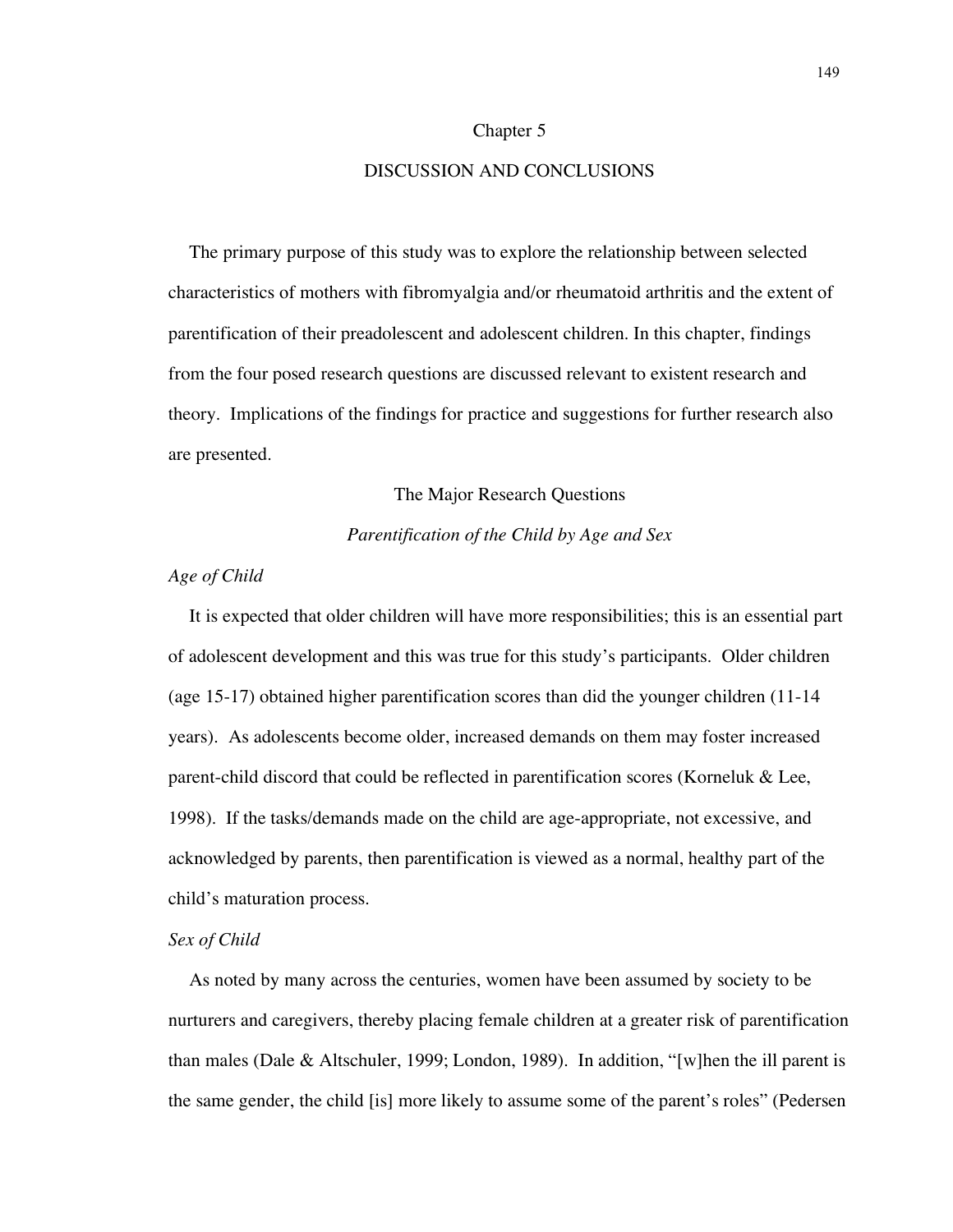& Revenson, 2005, p. 413). The present study's findings support this research; daughters obtained significantly higher parentification scores than did sons. However, girls often are described as more mature than boys. This may lead to them being given more responsibilities which in turn acts to support that view.

According to Winton (2003), at the adolescent stage of life development, girls should be focusing on separating themselves from their family and spending more time on selfdevelopment and peers. This requires that both mother and daughter develop new and different responses as they move through the adolescent stage. The relationship that a daughter has with her mother provides the daughter with a basis for development of her identity, autonomy, and connection (Spira & Kenemore, 2000). Typically, daughters move through the adolescent stage from being dependent on her mother to being interdependent with the mother. However, the mother's illness may disrupt this developmental transition and it often causes the daughter to take over the mother's role in the family. Instead of them forming an interdependent relationship, the mother now becomes dependent on the daughter – a reversal of roles. An additional task for these daughters is to be flexible enough to take on the mother's role when it is needed and yet, to relinquish this role when the mother's illness is stabilized and she is able to resume her activities. Those who are unable to do this may feel displaced and unneeded by their mothers.

#### *Parentification and Characteristics of Mother's Illness*

#### *Length of Illness*

One of the major research questions examined the relationship between the extent of parentification of children and characteristics of their mother's illness (i.e., length of illness and severity of symptoms). Although the correlation between the mothers' length of the diagnosed illness and youths' parentification scores was not significant for the total sample, boys' parentification scores were significantly higher for those whose mothers had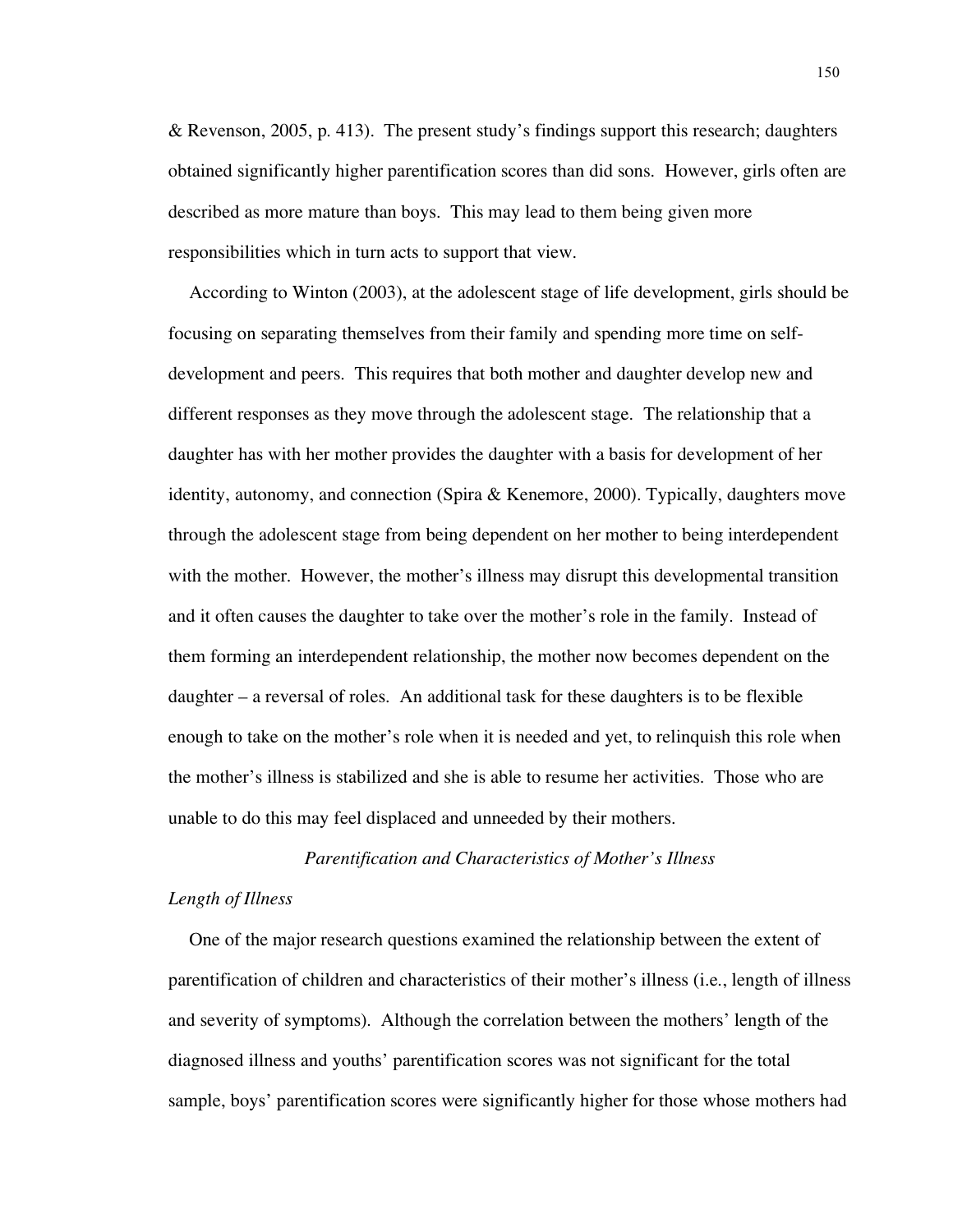been ill longer. According to family development theory, adolescence is a stage when a variety of developmental changes such as sexual identity, career development, intimacy, physical maturation, emotional separation from parents, and establishing a personal set of values and ethical principals occur (Chapin, 2000). During this transitional time, norms and roles of both parent and child generally change so that children can achieve greater independence and self-reliance, but family and societal norms have been found to differ for sons and daughters. As children become older, they may strive to balance the level of contributions they make to their family with those related to their individual development. This may be perceived as breaking away from the parent-adolescent relationship. When mothers have a lengthy illness, it may be more difficult for their children to seek autonomy and independence. Perhaps it is this struggle between achieving adolescent independence and meeting the mother's illness demands that creates a stronger sense of family burden for sons than daughters given stronger societal expectations for independence in sons. Or perhaps sons feel more uncomfortable with physical caring for their mothers because they feel it violates their emerging masculine gender role (Santrock, 1993).

#### *Severity of Symptoms*

Sixty-six percent of the mothers rated the severity of their symptoms as very to extremely severe and nearly 80% of the mothers experienced these symptoms on a daily basis. However, no significant correlation between mothers' reported severity of symptoms and parentification scores was obtained. Since most mothers reported the severity of their symptoms as very to extremely severe, the range of these scores may have been too restricted for this size sample to produce a significant result.

"One of the confusing observations in FMS research is pervasiveness of inconsistent findings" (Okifuji & Turk, 2002, p. 136). This is true for FM symptom severity. Murray & Murray (2006) found lower FM symptom severity scores reported by people who had an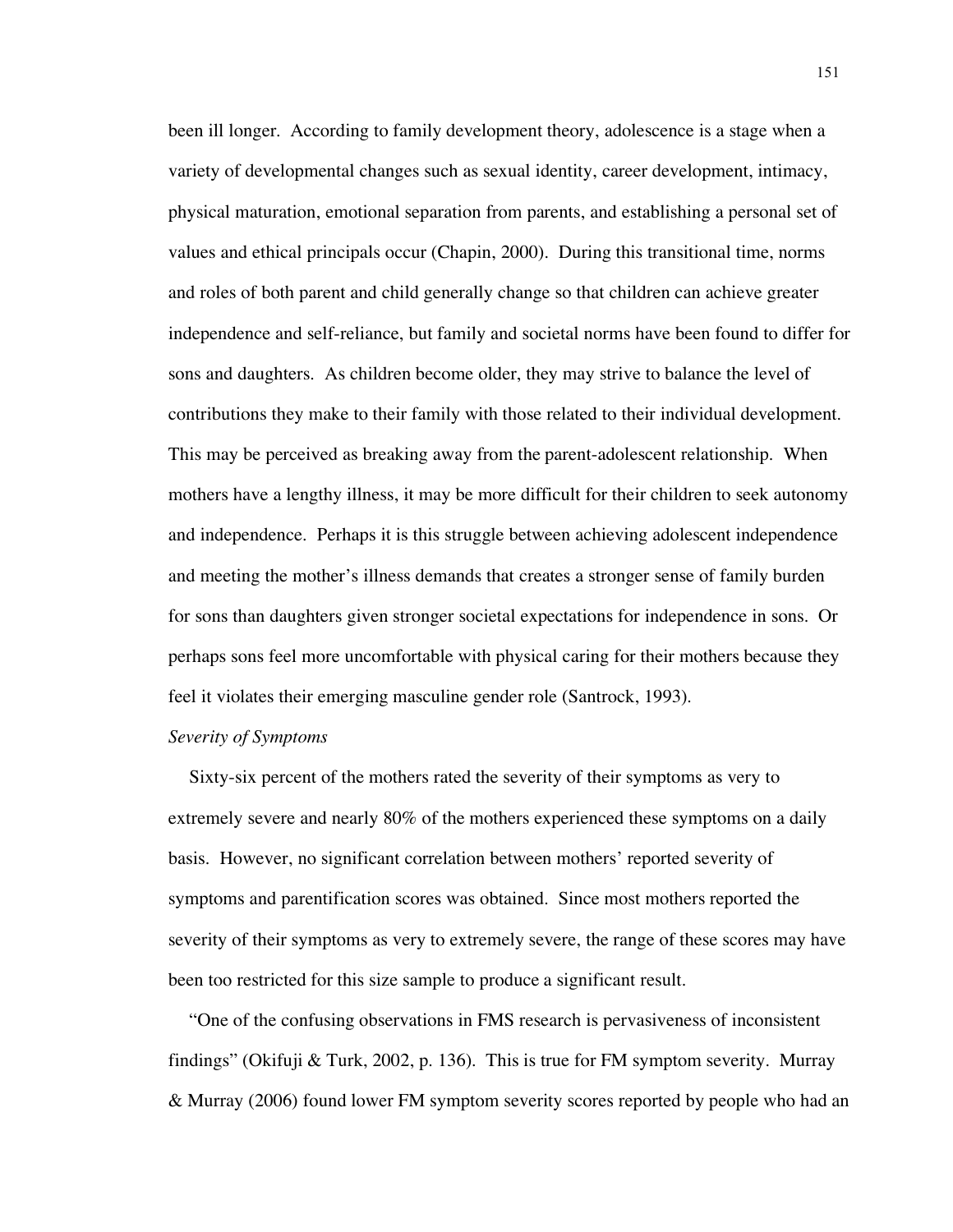education level of 17 years or more, were employed, had a household income level of \$60,000 or higher, and were aged 58 or older. However, in their study of clinical symptoms of FM (pain, fatigue, depression, and anxiety), Martinez, Panossian, Gavioli, and Gozzano (2005) found no significant association of these symptoms with family income or educational status.

# *Parentification and Characteristics of Mother's Background Mother's Education Level*

Significant relationships were not found between the mothers' educational level and their children's parentification scores. Several researchers had noted an association between lower formal education level and greater severity of RA and FM symptoms (Brekke et al., 2003; Eberhardt & Fex, 1995; Murray & Murray, 2006; Pedersen et al., 2006; Pincus & Callahan, 1993; Verbrugge et al., 1991; Vliet Vlieland et al., 1994; Young, 1992). It is assumed that those with more education seek additional information pertaining to their illness in order to advance their understanding of their condition. However, this study sample had very few participants with less than high school education. Moreover, those with more education have more access to healthcare. Only  $22\%$  ( $n = 25$ ) indicated that they had no post-high school education and the remaining participants'  $(n = 175)$ educational experiences ranged from taking some vocational or post-high school training through attaining doctoral degrees. Therefore, ANOVAs were conducted for two educational levels, those who had less than two years of college and those with two years or more of college. No statistically significant differences were obtained.

## *Mother's Age*

The correlation between mother's age and the child's PQ-Y score was .063 ( $p = .38$ ), which was not statistically significant. An ANOVA analyzing parentification scores by mothers' age divided into three levels (less than 37 years, 37 to 48 years, greater than 48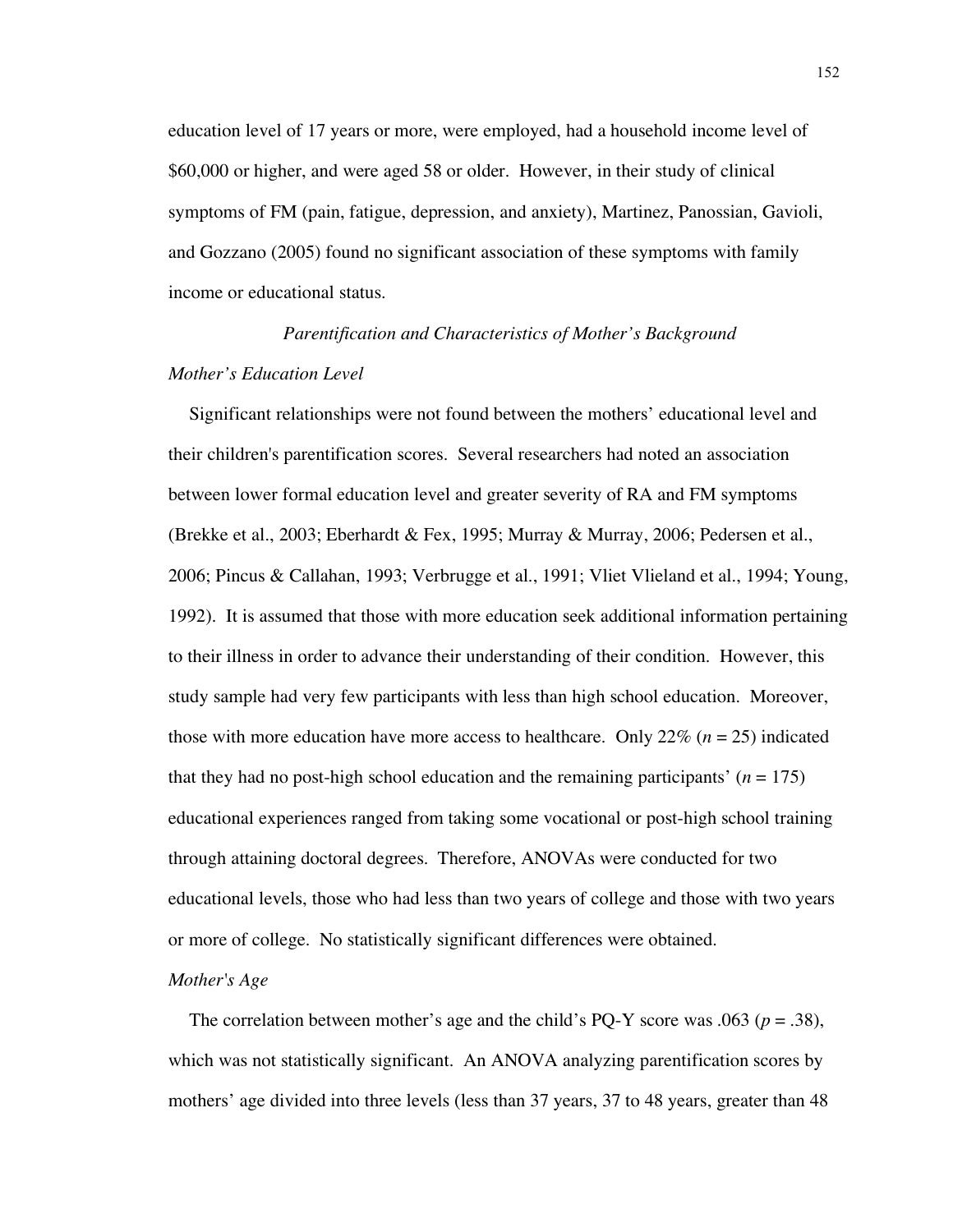years) also was conducted and no significant results were obtained. The group sizes differed greatly and this may have been a contributing factor. To have participated in this study, mothers needed to be between the ages of 25-57. This age range specifically was chosen because it encompasses the major child-rearing years of women's lives. During this stage, mothers also may work and be married. Adding a chronic illness to this stage of life affects the ability of women to meet their various role demands. No research has been found, however, pertaining to parentification as related to mothers' age.

## *Mother's Marital Status*

Research has shown that children whose parents were divorced experienced greater parentification because they were required to accept more family responsibilities as well as care for their ill mother (Chase, 1999; Goglia, 1982; Jurkovic, Thirkield et al., 2001; London, 1989; Peris & Emery, 2005; Winton, 2003). The absence of a parent through divorce creates changes in the family structure and more roles need to be filled by fewer people (Spira & Kenemore, 2000). However, the present study findings did not show this. This may have been due to the large difference between the number of mothers who were partnered ( $n = 151$ ) and those who had no partner ( $n = 49$ ). In addition, data were not collected with regard to the length of time a spouse or partner had been absent or the roles of other adults in the household who may have assumed some of the caregiving roles.

#### *Relationship of Parentification to Mother's Satisfaction with Support Received*

When social support provides a positive influence on the management of the mother's illness, the effects of the mother's illness have been shown to be less severe. A mother's perception of the adequacy of support received, rather than the amount and type of support, may better determine the outcome of her health. In this study, mothers who reported less satisfaction with the support or assistance they received had children who reported greater parentification. This may indicate that children are trying to compensate for the lack of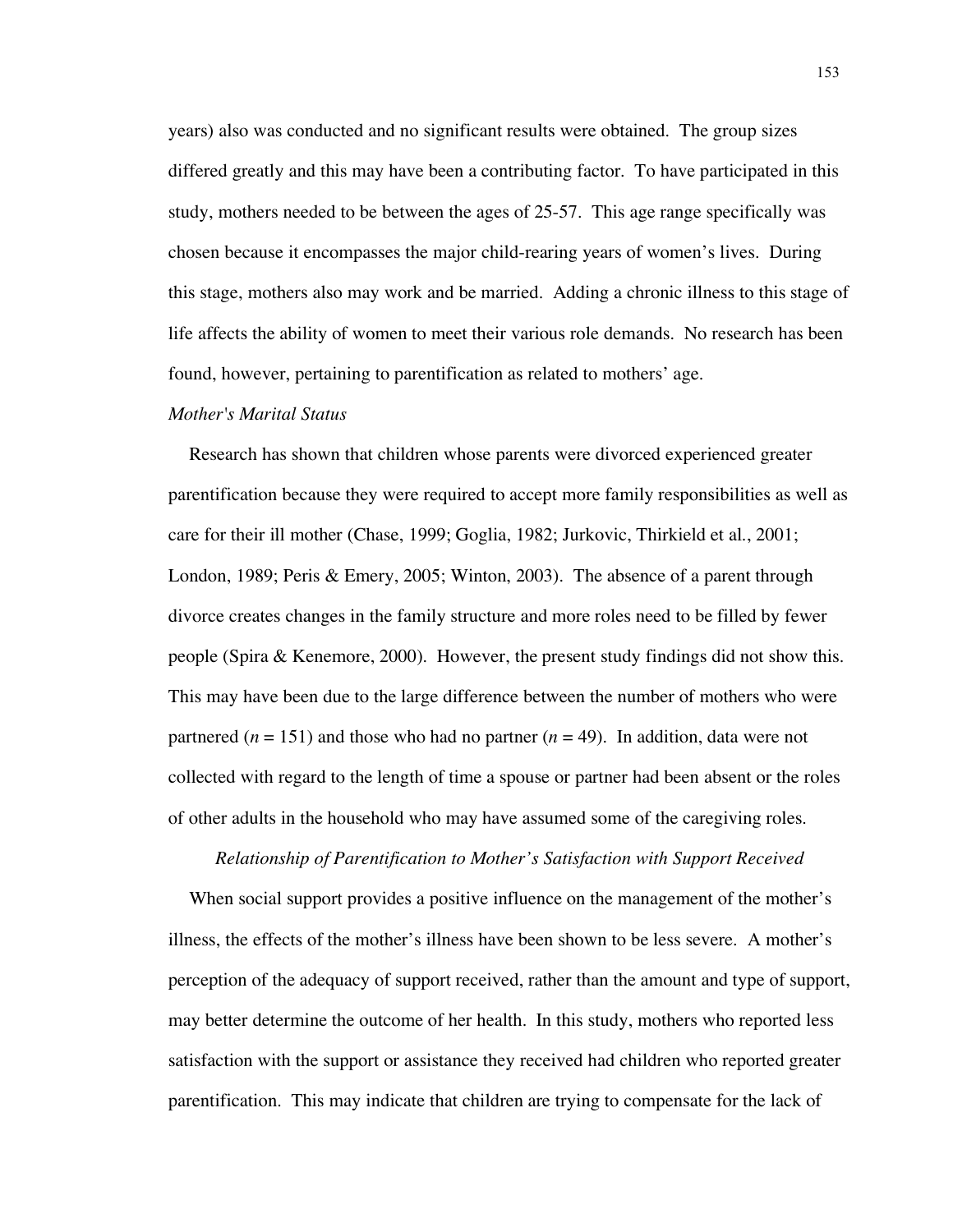support in their mothers' lives or that these mothers make more demands on them. Nearly all of the mothers (94%) stated that their children helped at home and when they were ill, 82% of the mothers reported that their children did additional things for the family as a whole and for them personally. In this study, the additional tasks consisted of instrumental support such as providing more sibling care and grocery shopping, as well as personal physical care of the mother. However, the receipt of instrumental support has been found to be associated with increased depression (Penninx et al., 1998), as it may be viewed by the mother as reflecting her inability to meet her role demands.

# Additional Findings Related to Parentification *Child's Satisfaction with Sources of Support*

In this study, the amount of parentification that the children reported that they were experiencing was related to their degree of satisfaction with their perceived support. Those children who reported more satisfaction with their sources of support said that they felt less parentified. It might be ventured that even if children have the same family demands, those without adequate support may perceive these demands more negatively. This reflects back to the definition of destructive parentification. If the children's responses to parental needs are not acknowledged or supported, then parentification is considered to be destructive.

## *Changes in Child's Life*

Some studies have reported that the areas most likely to be affected in young caregivers' lives are family life, school performance and attendance, time with friends, and social and recreational activities (Child Development Institute, n.d.; Lackey & Gates, 2001; Pakenham et al., 2006). These findings were supported in this study, with the most change reportedly occurring in activities outside of school for all youths except for those aged 15- 17. Mothers stated that activities outside of school changed for their child in the following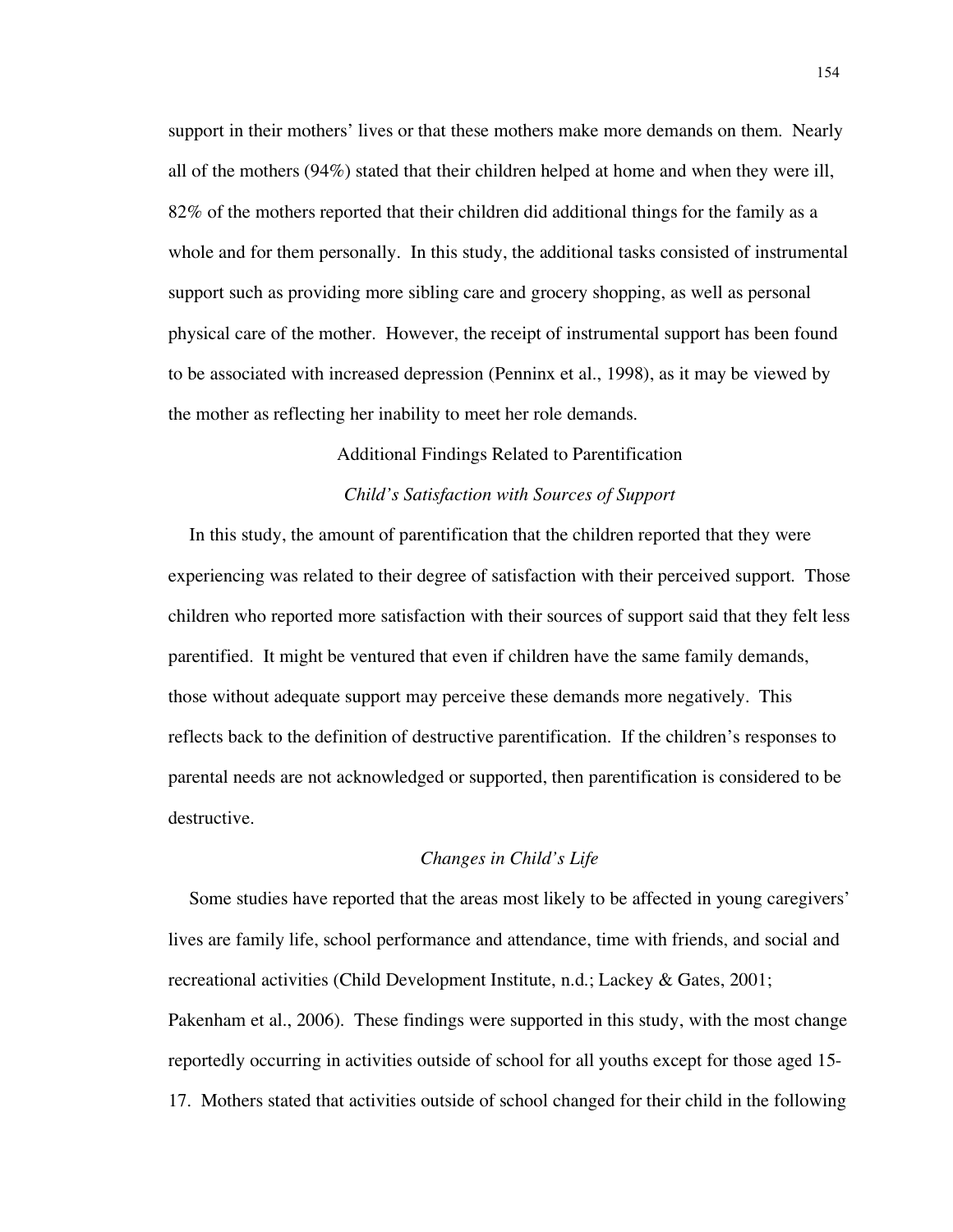ways: "decreased activities due to [my] feeling ill", "limited to 1 activity a week due to my fatigue", "curtailed", "not always able to take him places or have money to do things", "she worries about leaving me alone", and "busy cooking, cleaning, caring for me, not much time for anything but school."

For those children aged 15-17, the greatest reported change was in the area of friends. Friendships are necessary to provide support and promote positive adolescent development through enjoyment as well as intellectual, moral, and artistic stimulation (Walker & Sage, 2006). However, young caregivers "are less likely to than most children to have their friends visit them at home because of discomfort regarding their parent's illness" (Pakenham et al., 2006, p. 115). With regard to their child's friendships, mothers in this study stated that "at times he avoids them. Embarrassed or didn't know how to explain why I was sick a lot", "some of his friends don't know and/or can't understand [illness]", "I feel bad when he can't go outside with friends and they can't come inside either", [she] relies on friends to take her mind off things. Brings friends over to help her with housework", "She doesn't go out with her friends as much. She always waits to see how I am first – bad days she usually stays home", "limits friendships to school time as after school time activities with friends would tax my physical resources", and "I limit my child's socialization with friends based on how I am feeling and if I can tolerate a friend in my home or take my child to the friend's house". Children who are responsible for caring for their ill parents are more likely to not receive support from family and/or friends. However, support is essential for children to experience a sense of well-being.

## *Burden Associated with Mother's Illness*

Greater parentification was expressed by the child when the mother reported that she felt more burdened by her illness and when the child reported feeling more burdened by the mother's illness. From a family systems perspective, changes in roles within the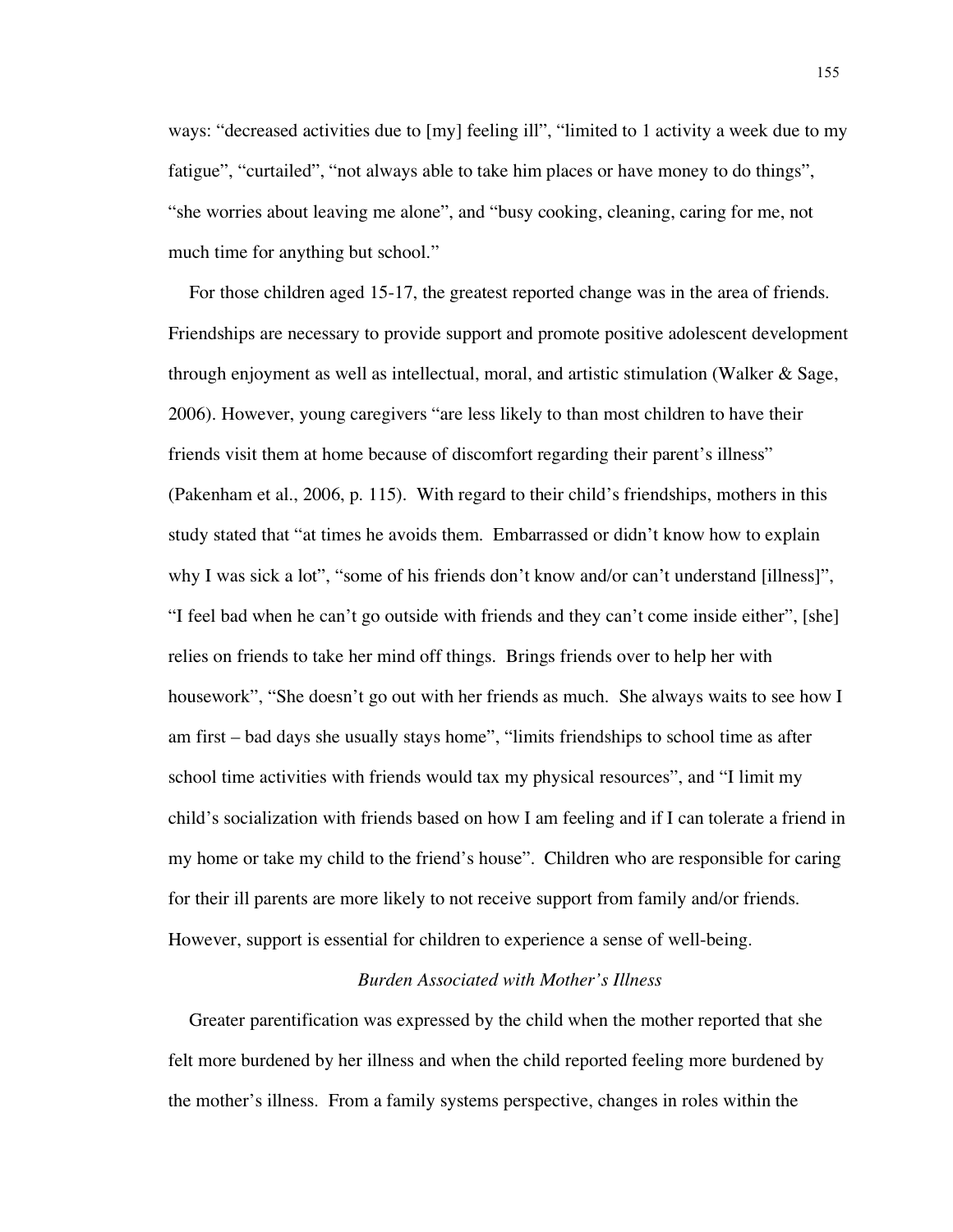family cause shifts in the division of labor and instability in the family system. From a family developmental perspective, for children to care for ill mothers requires "task demands that exceed their developmental capabilities" (Peris, 2006, p. 7). In turn, these changes can lead to learned helplessness, poor self-efficacy, low self-esteem, anxiety, and depression. The following are some of the responses to the youth's survey question "Do you think that your mother's illness has affected you in any bad (negative) or troublesome ways?" that may reflect why children feel burdened by their mothers' illness: "little stressed, sad, frustrated, impatient when she gets flares", "watch my mom sit in pain, nothing I can do about it", "worry that her condition will worsen", "sometimes I try to help her so much that it makes me feel neglected", "her disease has ruined most of the fun in my life", "she is unable to work so there is little money", "she makes me not want to complete what I do and not feel good about myself", "given me (& everyone) bigger loads of stress", "when she is ill I usually have more responsibility and feel like I have to take care of her", "frustration that comes with never knowing how mom is going to feel on any given day", "seeing my mom go through such pain and not being able to do anything upsets me in such a way that I can't express", "I stress about her well being and I worry all the time about her. It sometimes just adds to the everyday stress", "it has made me a depressed, sad miserable child who fails school, has no friends he can trust", and "sometimes I feel like I have no mother".

Mothers who felt burdened by their illness believed that their child felt the same way. This was regardless of the child's age or sex. When mothers reported feeling burdened by their illness, their children did so as well. And the greater the burden of the illness experienced by the mother, the more the child felt burdened by the mother's illness. When mothers are experiencing an exacerbation of the illness and feel less able to do things, they may ask for more help from the child. In turn, the child's burden from the illness increases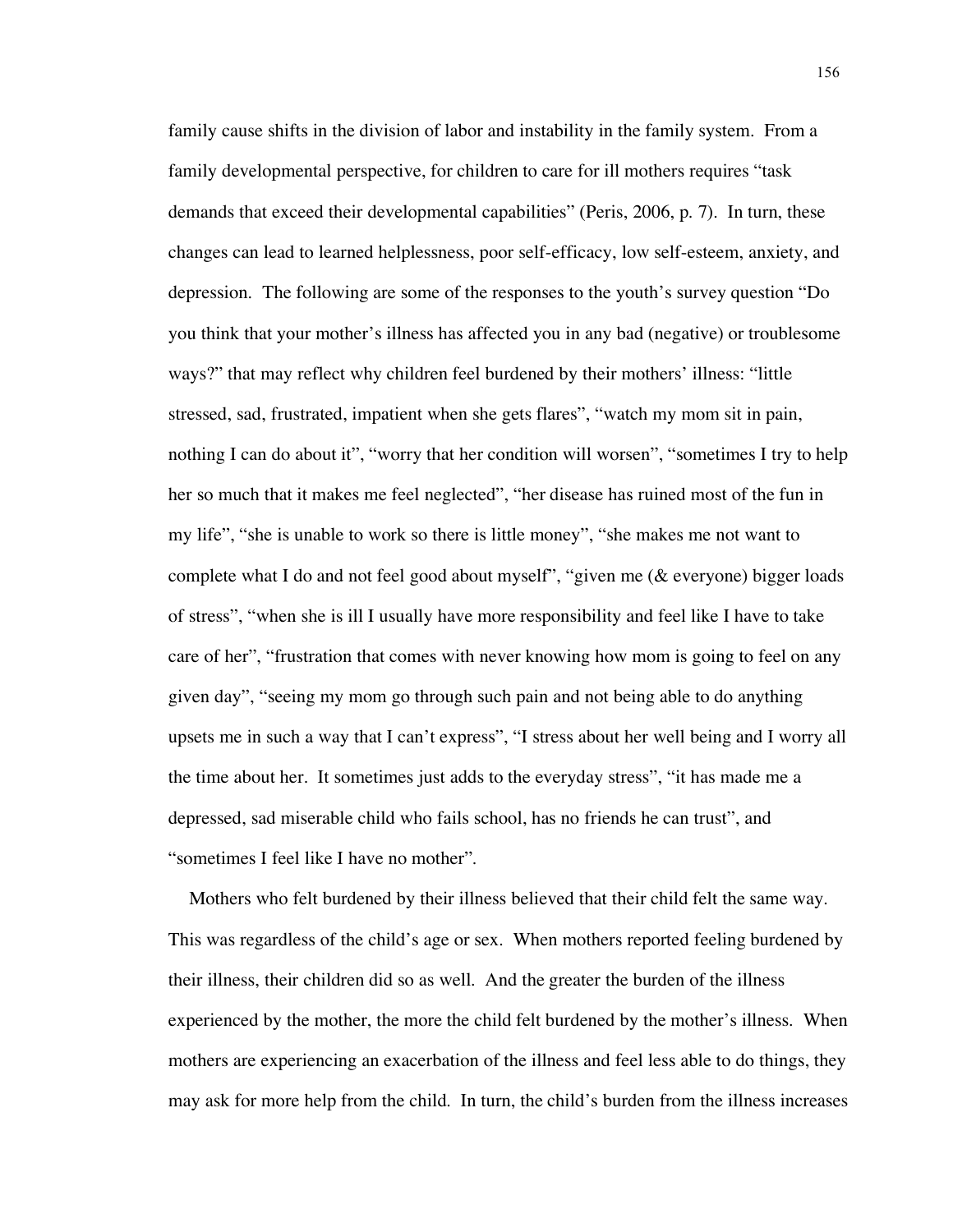too. These feelings from the child may be a direct result of what the mother expresses while she is ill and the number of demands made on the child during this time. Also, if children have close relationships with their mothers, they may instinctively "feel" the mother's burden and know when she is not feeling well without her having to express this. Some mothers stated [she] "has learned my body language" and [he] "can read my body movements".

It should be pointed out, however, that both mothers and children noted a number of positive effects of the mothers' illness such as the children becoming more compassionate, empathetic, and caring toward other people, and the family becoming closer in general. Several children stated that their mothers' illness has made them more spiritual. Two children reported efforts to increase community awareness of this illness. One child started a fundraiser to help aid FM research and the other child chose FM as a topic for a biology report that was presented to her class.

#### *Closeness of Mother–Child Relationship*

Developmental changes that typically occur during adolescence include the transformation of the parent-child relationship from one with camaraderie to one that exhibits a decrease in time spent with parents, family cohesion, and closeness and an increase in conflict (particularly in early adolescence) and in emotional distancing (Buist, Dekovic, Meeus, & van Aken, 2002; Seiffge-Krenke, 1999). In the mother-child dyad, conflict with daughters is reported to be more common than with sons. However, according to Seiffge-Krenke (1999), it is more characteristic for mother-daughter relationships to experience both closeness and conflict. In the present study, mothers who reported closer relationships with their children had children who reported feeling less parentified. A biased response might be expected from the mother with regard to the question, "How close a relationship do you have with the child in this study?" However,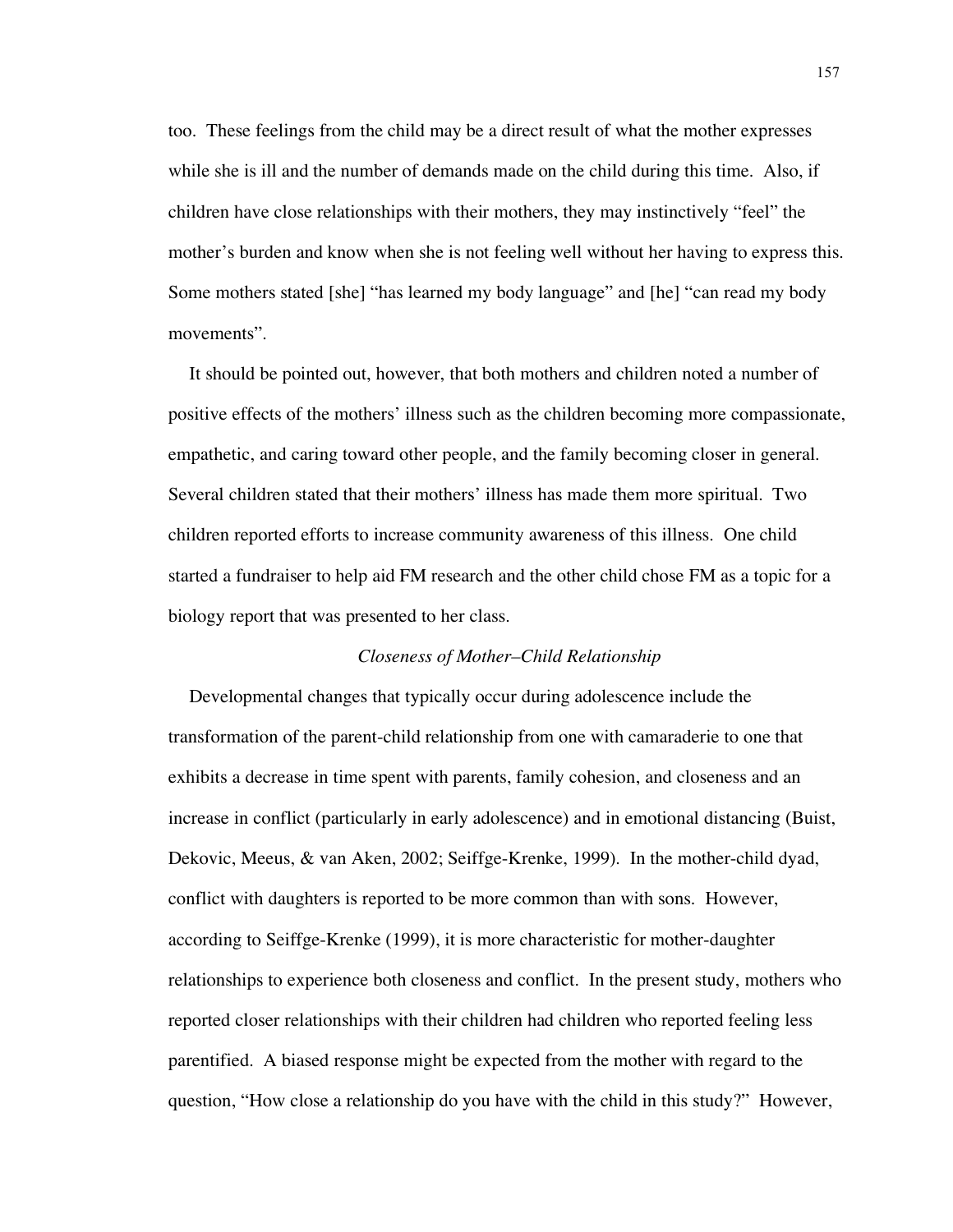in a closer relationship, the mother may be more sensitive to the child's needs and not demand inappropriate responsibilities or she may be more aware of the manner in which she requests that tasks be done. The closer a mother reported feeling toward her child, the less parentified the child reported feeling regardless of his/her age. In addition, the closer the mother said she felt to her daughter, the less parentified her daughter scored. This did not hold true for sons, perhaps in part due to the generally lower parentification scores sons obtained overall. Children who reported that they were very close to their mothers generally obtained lower parentification scores. Perhaps the closer they feel to their mother, the less they believe that chores and duties are unfair. In this study, there was only one mother who responded that she was not close to her child at all; this child reported the most parentification in this study and responded as parentified on 18 of the 20 questions on the PQ-Y.

Often parents believe that they become less important in the healthy development of their adolescents, but parent-child ties are strongly related to adolescent well-being. Parents need to provide warm, supportive, quality relationships for their adolescent children so that they can develop strong social competencies. This is extremely important because "[q]uality social relationships and good social skills play a role in healthy psychological development, academic success, and even later life relationships, such as marriage and parenting" (Child Trends Research Brief, July 2002, p. 3). It is important to recall that in this study, children aged 15-17 reported that the biggest change in their activities related to the mothers' illness was in the area of activities with friends.

## Implications for Practice

## *Fibromyalgia*

The majority of participants in this study had fibromyalgia and, therefore, the emphasis of this study has been on mothers with FM and on their families, particularly their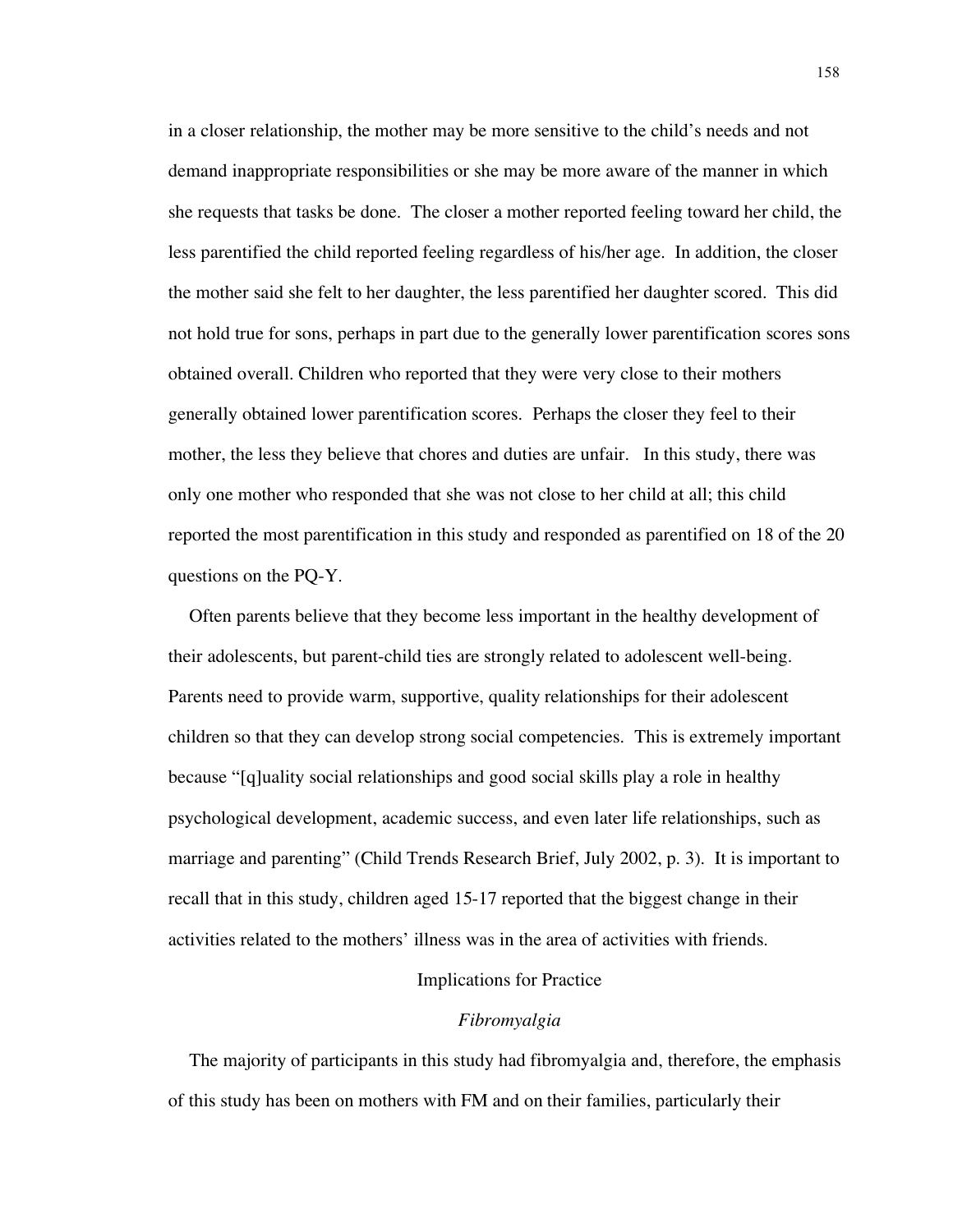adolescent children. From a family systems perspective, reciprocal patterns of interaction predict that when treating any individual in the family, changes will occur that will affect the remaining family members (Patterson, 1991). Innovative programs and practices need to incorporate levels beyond that of the individual and include the family and community. From a family development perspective, while treating the individual is imperative, it is important to work with all family members so that each of them can achieve the developmental tasks necessary for them to transition successfully to their next stage. *Individual Interventions*

"The fibromyalgia syndrome presents with a particularly unique and challenging symptomatology that makes it one of the most difficult and frustrating of all rheumatic diseases for patients, significant others, [family], and their health care practitioners to manage" (Preece, 2001, p. 96). The multifaceted nature of FM suggests that development of multimodal, individualized treatment programs may be necessary. Predominant responses from both mothers and children in this study centered around the inability of the mothers to partake in family events and provide transportation for the children due to her pain, extreme fatigue, and "brain fog". Therefore, these programs should aim at improving the debilitating symptoms of the illness so that mothers can resume their roles in the family and their interactions with family members. The programs also should promote aspects of exercise, medication education (alternative, non-pharmaceutical, and prescription), body pacing activities and ergonomics, occupational therapy, physical therapy, and stress management techniques such as emotional well-being and cognitive-behavioral therapy (Adams & Sim, 2005; Bernard et al., 2000; Da Costa et al., 2005; van Koulil et al., 2007; Orr et al., 1989; Rooks, 2007; Wallace et al., 2005). If recent research on subgroups of FM patients is correct, then programs developed for FM sufferers may need to address this issue and offer more tailored agendas (Koulil et al., 2007; Turk, 2002).

159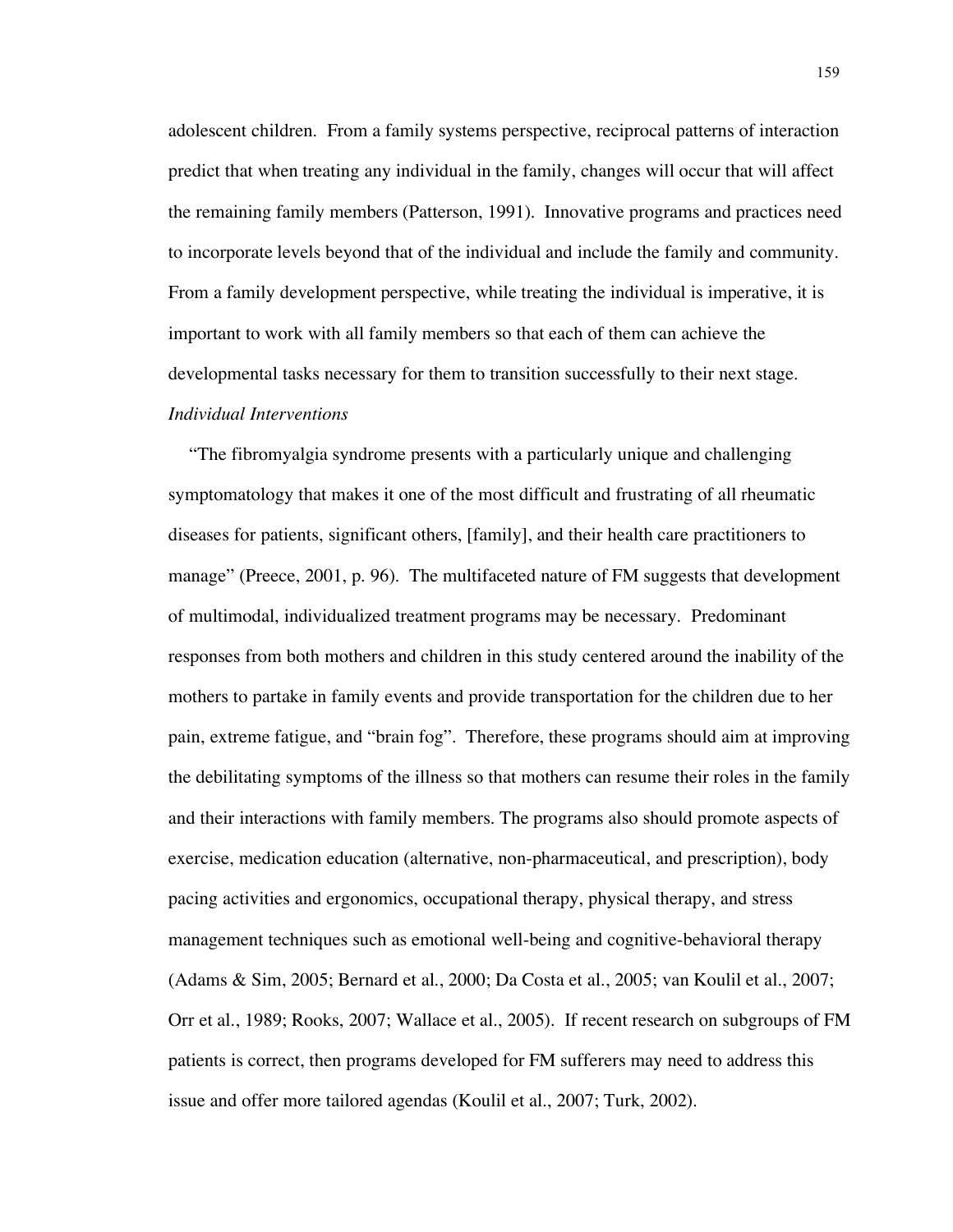#### *Family Interventions*

Higher levels of social support (social connectedness) have been associated with better health (Cronan & Bigatti, 2003; Hughes, Nosek, Howland, Groff, & Mullen, 2003). This holds true for the ill person and those related to her/him. Millea and Holloway (2000) have noted that an excellent way to provide support to mothers with FM and their families is to encourage attendance in support groups and online chat rooms. By incorporating a close family member such as the adolescent or significant other, they can learn about the illness, improve communication or interactions, and possibly ease some of the caregiving burden through new knowledge (Martire & Schulz, 2007). From a systems perspective, when family members cannot get clear facts as to why a family member is ill, the system becomes frozen in place, structural reorganization is not possible, and the system's boundaries are not able to be maintained (Buehler & Pasley, 2000). In this study, some children expressed their doubt about whether their mothers really were ill. "I think that she pretends to be sicker than she seems. My dad thinks FM is not that bad and she exaggerates." By having family members attend support groups, they will see how other people function with FM and learn that this is a valid illness.

Recently, it has been suggested that reciprocity may be an important element in intervention programs. "[M]erely receiving support may not be as potent as mutual exchanges of support" (Walker & Sage, 2006, p. 8). Interventions also may be more effective if recipients' support needs are more closely matched with potential sources of support. For example, "[s]ome people, particularly those who are highly introverted or independent, may not desire support, even if their networks are relatively small. In general, women are more likely than men to use social support as part of their efforts to cope with stress and adversity" (Walker & Sage, 2006, p. 8).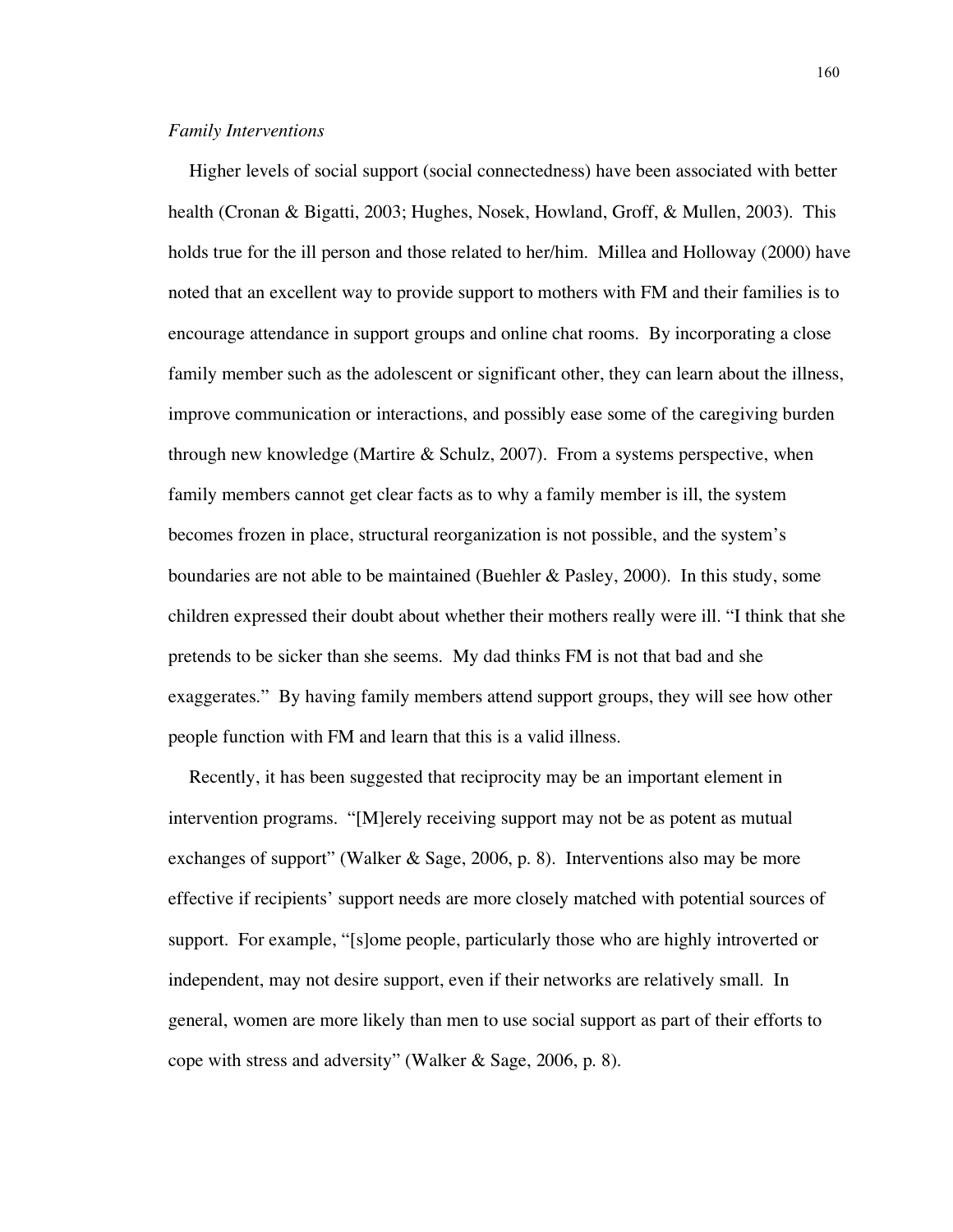#### *Community and National Interventions*

Social support from both within and outside the family system may moderate adjustment to illnesses for adults (Pedersen & Revenson, 2005). Patients often reach out to their physicians for social or emotional support (Riessman, 2000). However, physicians are usually not trained to provide this type of support and may become frustrated and see these patients as difficult. This is especially true for FM patients who have a multitude of questions that currently have no answers (Walker, Katon et al., 1997). Additionally, patients with FM want physicians to acknowledge their pain and suffering as credible and real, but this also frustrates the doctors because if these symptoms are acknowledged, the physicians have no guaranteed treatment to offer their patients (Geenen & Middendorp, 2006; Werner et al., 2004). Before interventions can be implemented, the illness and the ill person must be acknowledged and believed (Soderberg, Lundman, & Norberg, 1999; Sylvain & Talbot, 2002).

Community interventions need to enlist the support and backing of the local medical community to provide education and therapies. For example, many states in this country, including New Mexico, have arthritis self-help classes for FM and RA that ill patients and their significant other may attend. This is a community-sponsored event that is supported by the Arthritis Foundation. Recently, the National Fibromyalgia Association (NFA) announced that it is launching a nation-wide campaign to increase understanding of FM among patients, healthcare providers, and the public. This multifaceted campaign will include patient education materials, nationally broadcasted public service announcements, and an interactive Website – http://www.fibrohope.org/. This is the first exposure of this kind for FM and it is hoped that it will increase an understanding of this illness (NFA, 2007b).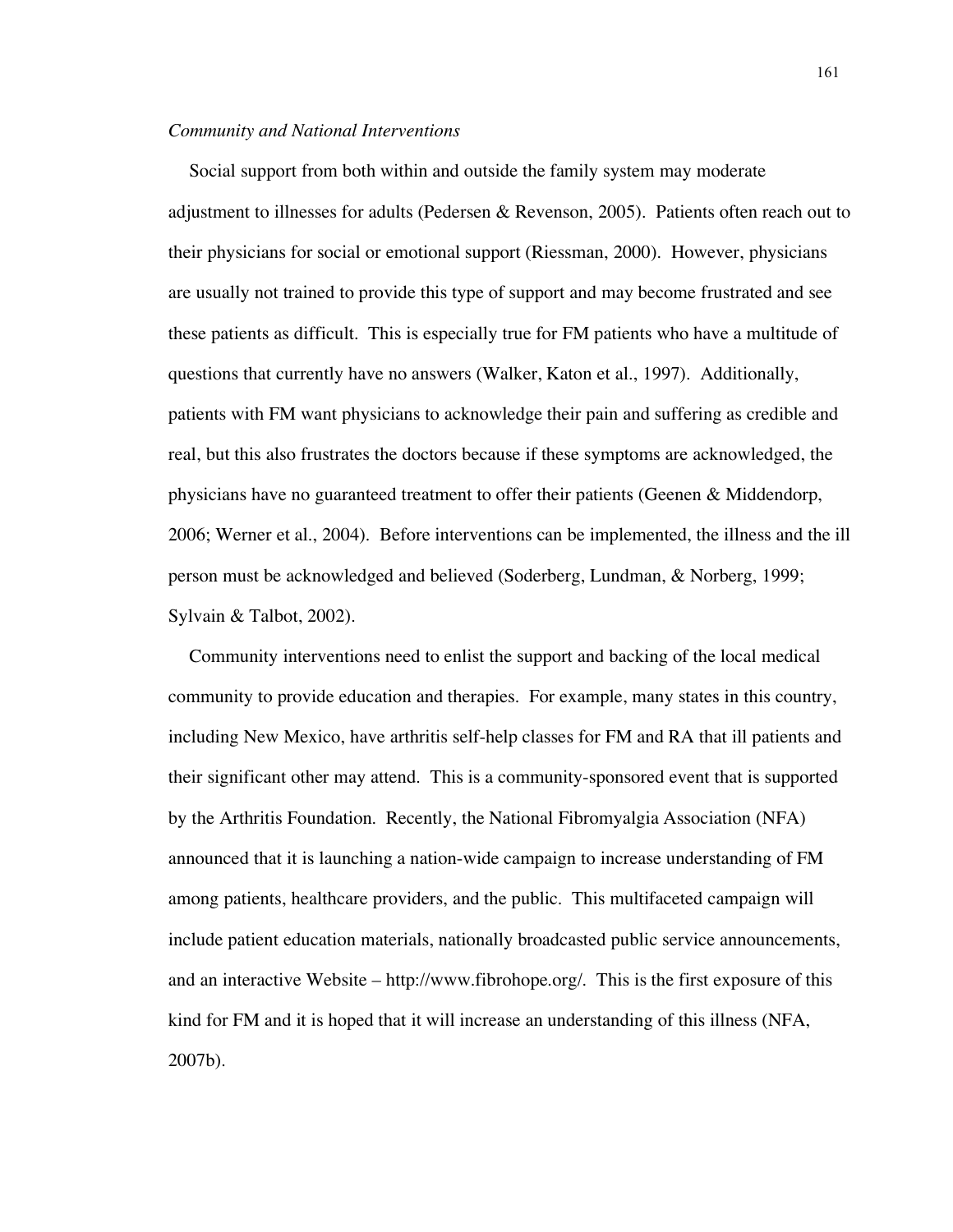#### *Parentification*

Young caregivers in the United States are an overlooked population when it comes to providing them with support. To date, this country has one program designed to help middle-school children who are caregivers. It is located in Palm Beach County, Florida, and is directed by Connie Siskowski (personal communication, May 25, 2007). The mission of this pilot project is "to recognize, support, and promote the awareness of dual role youth who are both students and young caregivers within their families" (American Association of Caregiving Youth [AACY], 2006). Services provided by this program include: young caregiver assessment, a support group for student-caregivers, information and education, linkages to community resources, caregiver skills training and communication, young caregiver camp or retreat, and respite (AACY, 2006).

The American Association of Caregiving Youth, the only organization of its kind, has been formed "to address the needs of pre-teens, teens, families, and professionals through education and awareness, research, and direct services in cooperation with social, educational, healthcare, government, and community corporations, organizations, and agencies on a local, regional, and national level" (AACY, 2007, p. 1). A second young caregivers' project "Caregiving Youth Project of Pinellas" is scheduled for Largo, Florida, in the near future.

[P]eople faced with a serious illness need an available network of interpersonal relations on which they can count for both emotional sustenance and practical help during periods of pain, disability, and uncertainty. Children of ill parents serve on this frontline. In essence, then, they occupy a dual role in the adjustment process: as a primary provider of emotional and instrumental support to the ill parent and as a family member who needs (additional) support in the face of a major and often long-lasting life stressor. (Pedersen & Revenson, 2005, p. 414)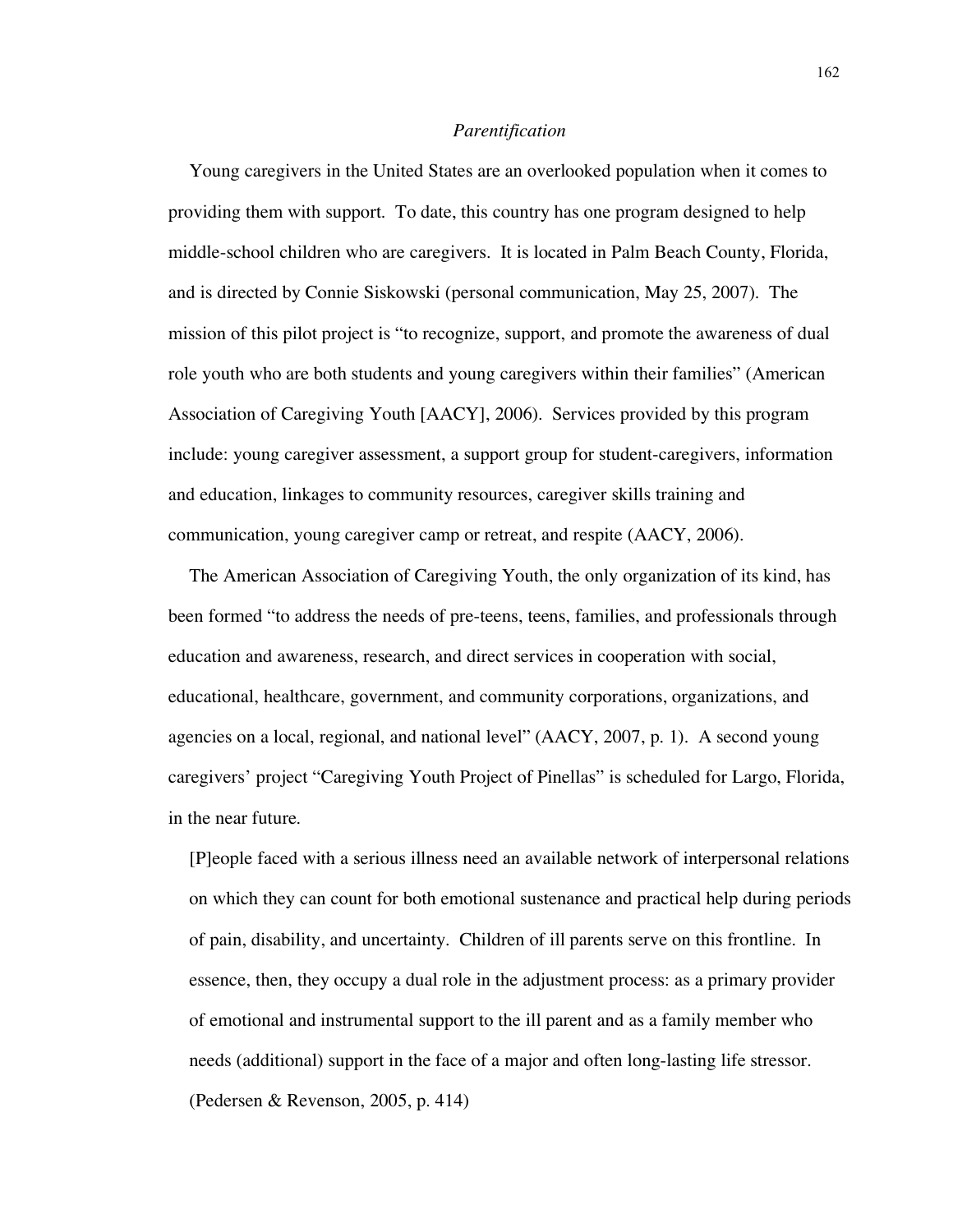#### *Additional Suggestions for Programs of Support*

The programs and practices described above focus on ways to support mothers with FM and their families. This researcher believes, however, that to strengthen these services, the mother also needs to be viewed as a person with a chronic illness. During the 1980s, much research was conducted in this area. By utilizing the knowledge and concepts gathered from this research and combining it with the current research on FM, stronger programs can be developed to meet the needs of the chronically ill mother and her family.

As mentioned in Chapter 2, developing a chronic illness is a life-changing event for both the mother and her family. It creates turmoil and change throughout all areas of their lives and often is accompanied by very strong emotions. Adolescence is known for being a time of turbulence and overwhelming emotions as well. If mothers become chronically ill during the adolescent stage of their children's lives, intense emotions can permeate the entire family system.

Chronic illness also is accompanied by a deep sense of loss and grief. The ill mother and her family must learn to adjust to the physical, social, and emotional loss of her. In addition, the family now needs to assume many of her roles and responsibilities. This forces them to experience more personal change and loss. The result is that when the mother becomes chronically ill, the entire family grieves and suffers deep losses. Since chronic illness is composed of a series of crises as the illness cycles through flare ups and remissions, these losses are experienced repeatedly and never cease.

The researcher believes that to develop strong support for parents and their children, individual and family programs should be designed. Programs for parents should incorporate topics on:

1. child and adolescent developmental stages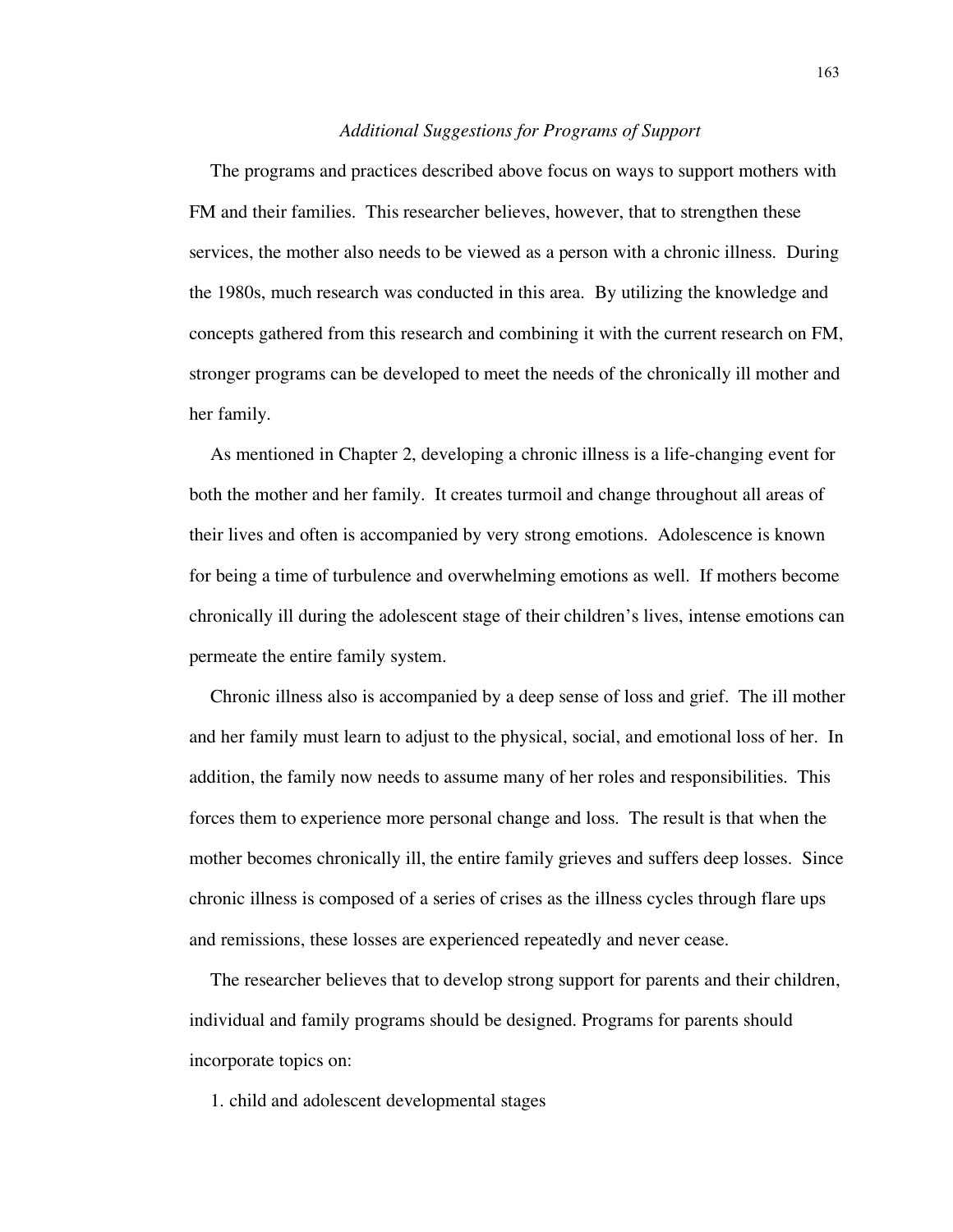- 2. anger and stress management
- 3. how families communicate
- 4. adjusting to grief and continual loss
- 5. parenting education
- 6. marriage and couples counseling

Programs for children should provide topics on:

- 1. child and adolescent developmental stages
- 2. anger and stress management
- 3. how families communicate
- 4. adjusting to grief and continual loss
- 5. being a health care provider how to lift, take temperatures, dispense medicines
- 6. caring for the home
- 7. cooking and nutrition
- 8. handling family finances
- 9. individual counseling

At some point, family counseling should be provided. Support programs should not be offered only once. Since chronic illness is ongoing and families change over time, these programs should be available continually to all members of the family.

Based on the findings of this study, it is recommended that chronically ill parents need to be guided to build support groups outside of their children. As children enter adolescence, they need to be able to pursue developmentally appropriate processes such as disengaging from parents. Schools should be a vehicle to offer counseling and support to children who are caregivers. In addition, to lessen the burden on their children, families of chronically ill mothers should be connected to general support services such as "Meals-on-Wheels".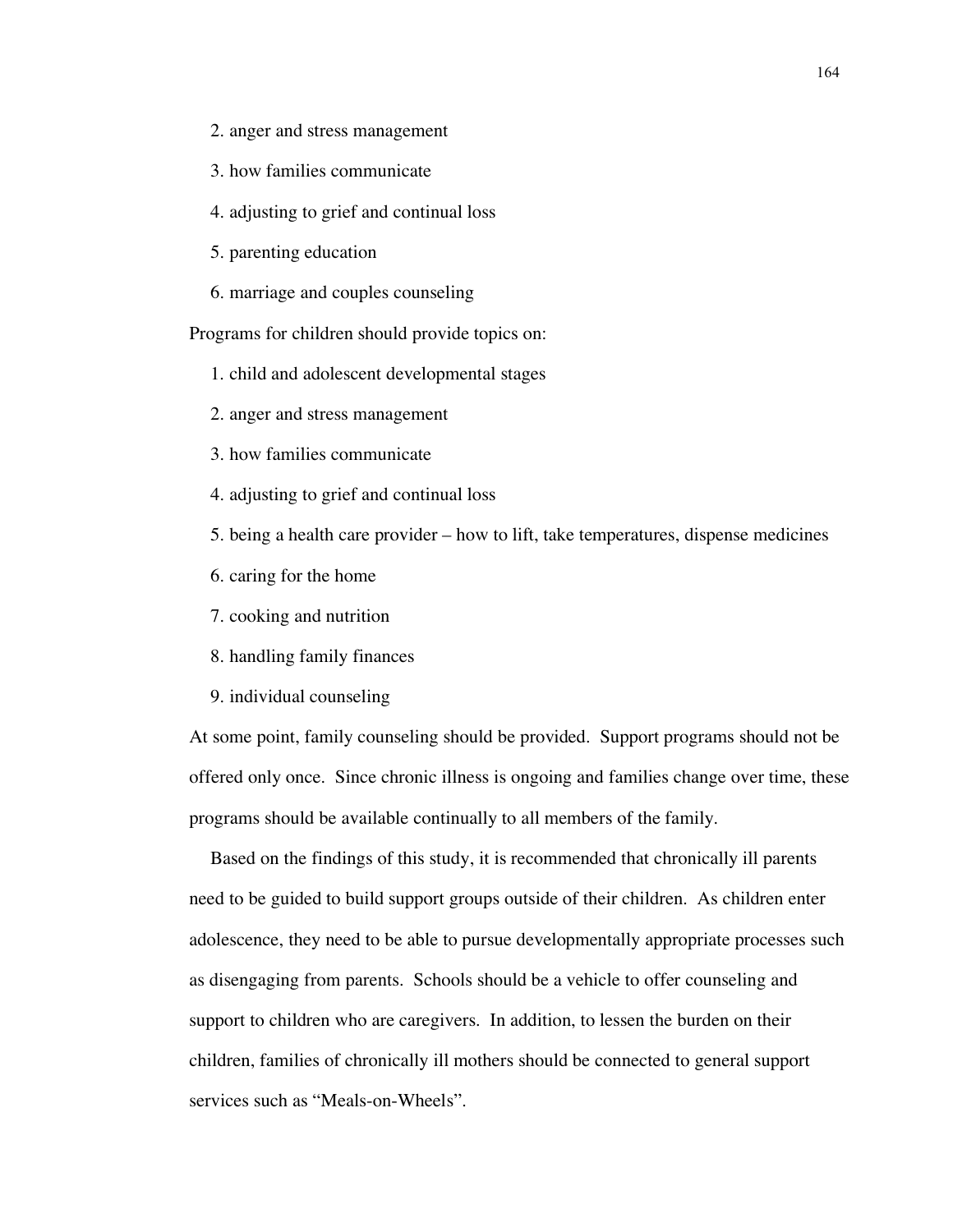#### Suggestions for Future Research

This study has provided suggestions for additional research. A replication of this study using a sample of adolescents and their fathers with FM as well as one that includes greater diversity in ethnicity and social-economic status is recommended. Several males called or e-mailed the researcher stating that FM attacks their segment of the population and no research has been done in this area. Moreover, this study relied on self-report measures. Future research is needed that includes more in-depth measures such as individual interviews with all members of the family and focus groups, especially for children and youths, who are more likely to express themselves among other youth than when responding to an adult.

Currently, there are several areas of study in FM predominately from a medical or science point-of-view: alternative therapies for treatment, medications, pain, sleep, and comorbidity associated with FM. It is suggested that other more family-oriented areas be considered for further study, such as FM and the role of emotional precipitants, children with FM, coping styles of FM parents and their children, family clustering/inheritance of FM, types and sources of social support for children and adolescents, and resiliency of children and parents with FM.

To date, there are 28 research articles containing parentification in their titles. However, very few are linked with medical situations that affect the family. Five articles pertain to alcoholism and 1 each pertain to AIDS and HIV. No articles include parentification and its relationship to chronic illness, RA or FM, or parents with physical and/or mental disabilities.

In addition, although the PQ-Y is described as a psychometrically sound instrument for children and youth that has been used in numerous studies and has revealed important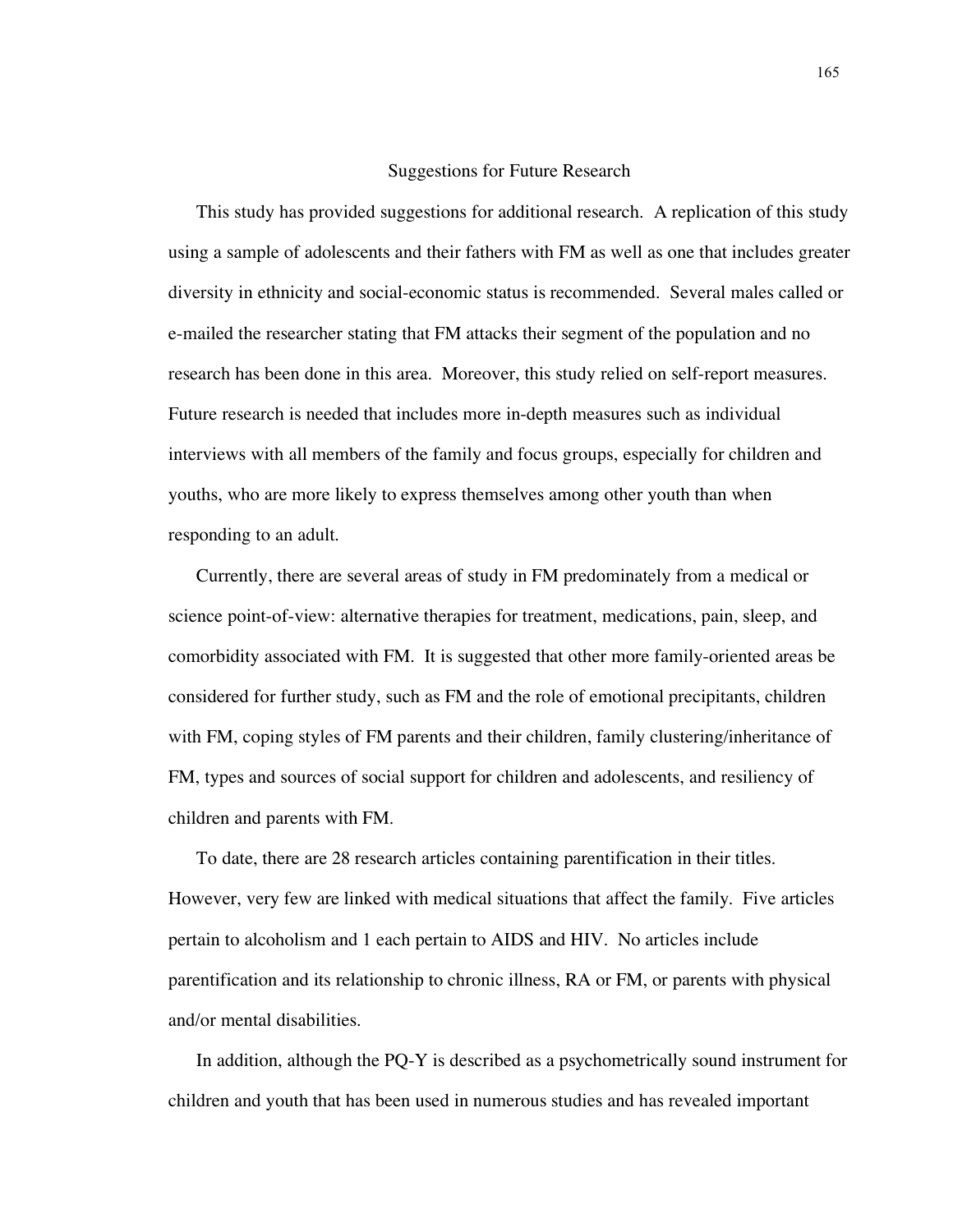variables such as "low self-esteem, risk behaviors, and parental alcoholism in a heterogeneous group of pre-adolescents and adolescents" (Godsall & Jurkovic, 1995, p.2), there still may be problems with this instrument in understanding parentification. The PQ-Y assesses the type of roles and responsibilities (expressive and instrumental) assumed by children in their families. However, it is not designed to capture the frequency or duration of these tasks or to ascertain how the participant feels about doing these tasks. Yet, without knowing the frequency or duration of responsibilities or how the child feels about completing these tasks, it is difficult to determine if there is destructive parentification. It is assumed that the higher the score on the PQ-Y, the greater the amount of parentification. A certain degree of parentification may be part of normal adolescent development. At what level (score) does this become a concern? The PQ-Y provides a quantified measure of parentification (Godsall, 1988), but it does not assess the type of parentification or the effect on the child. The researcher tried to account for this, at least in part, by directly assessing these factors.

There is a plethora of research studies pertaining to the extent and influence of social support for adults. However, little research has been conducted on the influence of such support on children. Lower support levels have been linked to poorer mental and physical health; in this study both mothers (55%) and children (42.5%) reported children's health problems. Peris (2006) stated that "the task of attempting to meet parental needs is sufficiently stressful to induce headaches, stomachaches, and other somatic symptoms" (p. 94). While there still is a "lack of knowledge about whether and how social support interventions work" with children, there is a professional consensus that "strengthening interpersonal and community ties is a promising resilience and development-promoting strategy for all children and families who are affected by mental health difficulties" (Walker & Sage, 2006, p. 3). This family systems approach also seems to be appropriate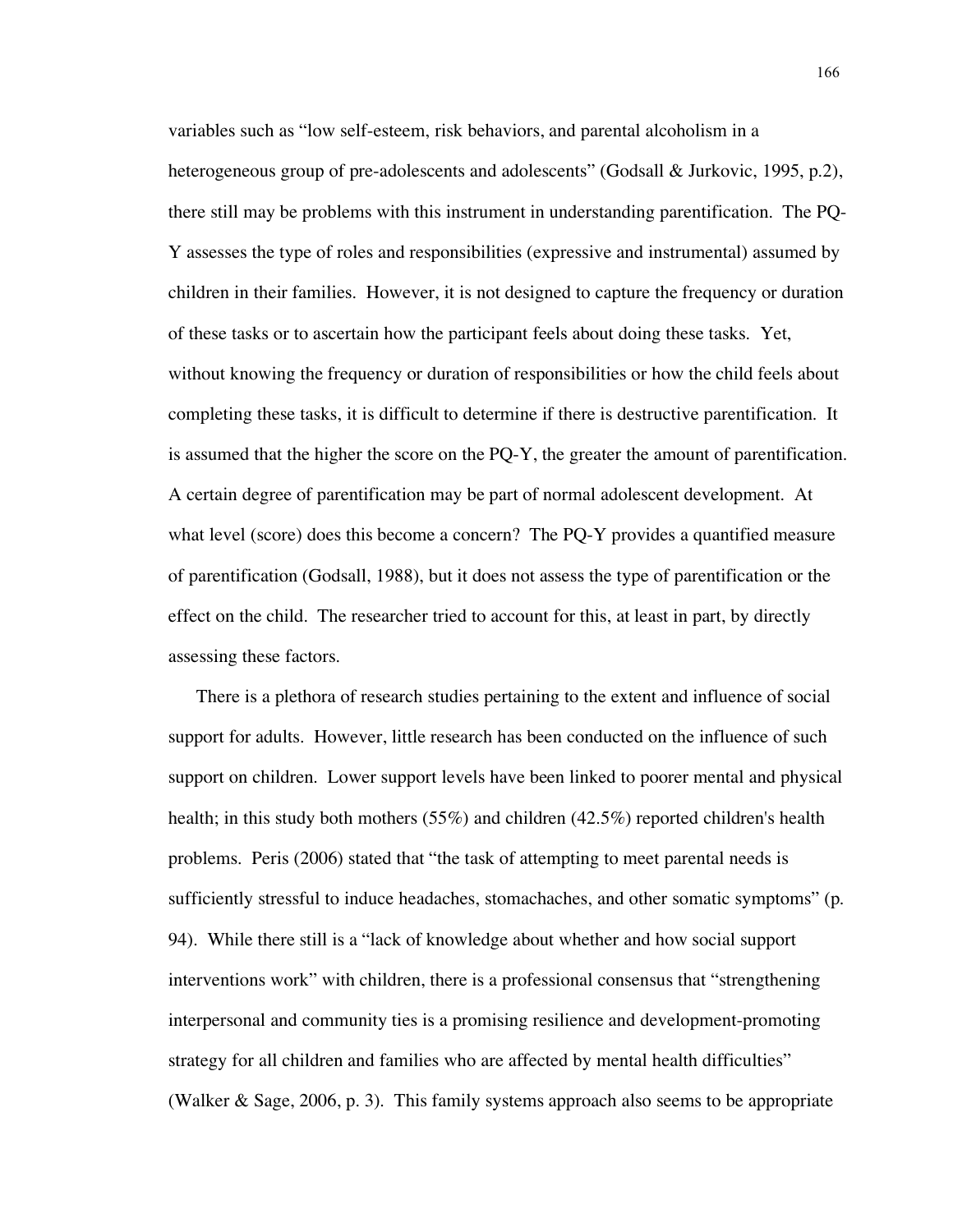for children and families with physical health problems. It is recommended that youth be helped to seek wider social networks that could include peers and other community people/groups.

While the United Kingdom and Australia have been conducting research on young caregivers in their countries for the past decade or more, children and adolescents in the United States who are living in families where there is a chronically ill parent are an overlooked population in research (Anderson & Smith, 2007; Shifren & Kachorek, 2003). There are no estimates on the hidden social and economic costs of unpaid caregiving supplied by children (Becker, 2007).

#### Summary

This study has provided a springboard for additional research regarding fibromyalgia and the effects on the family. For the 200 mothers and their pre-adolescent and adolescent children who participated in this study, the study findings suggest that when mothers are chronically ill, particularly with fibromyalgia, there appears to be greater parentification for: sons as the length of their mothers' illness increases, older children (age 15-17), daughters rather than sons, children of mothers who feel less satisfied with their sources of support and/or assistance, and children of mothers who feel more burdened by their illness. Parentification appeared less for children who reported more satisfaction with their sources of support, and whose mothers reported feeling closer to their children. This was especially evident for daughters when both they and their mother reported having a very close relationship. Additionally, when mothers feel burdened by their illness, they are more likely to report that their child feels burdened too.

Most changes in the children's lives occurred with fewer out-of-school activities due in part to the mothers' illness prohibiting them from being able to provide transportation for their children. Older children (age 15-17) felt that most of the changes in their lives due to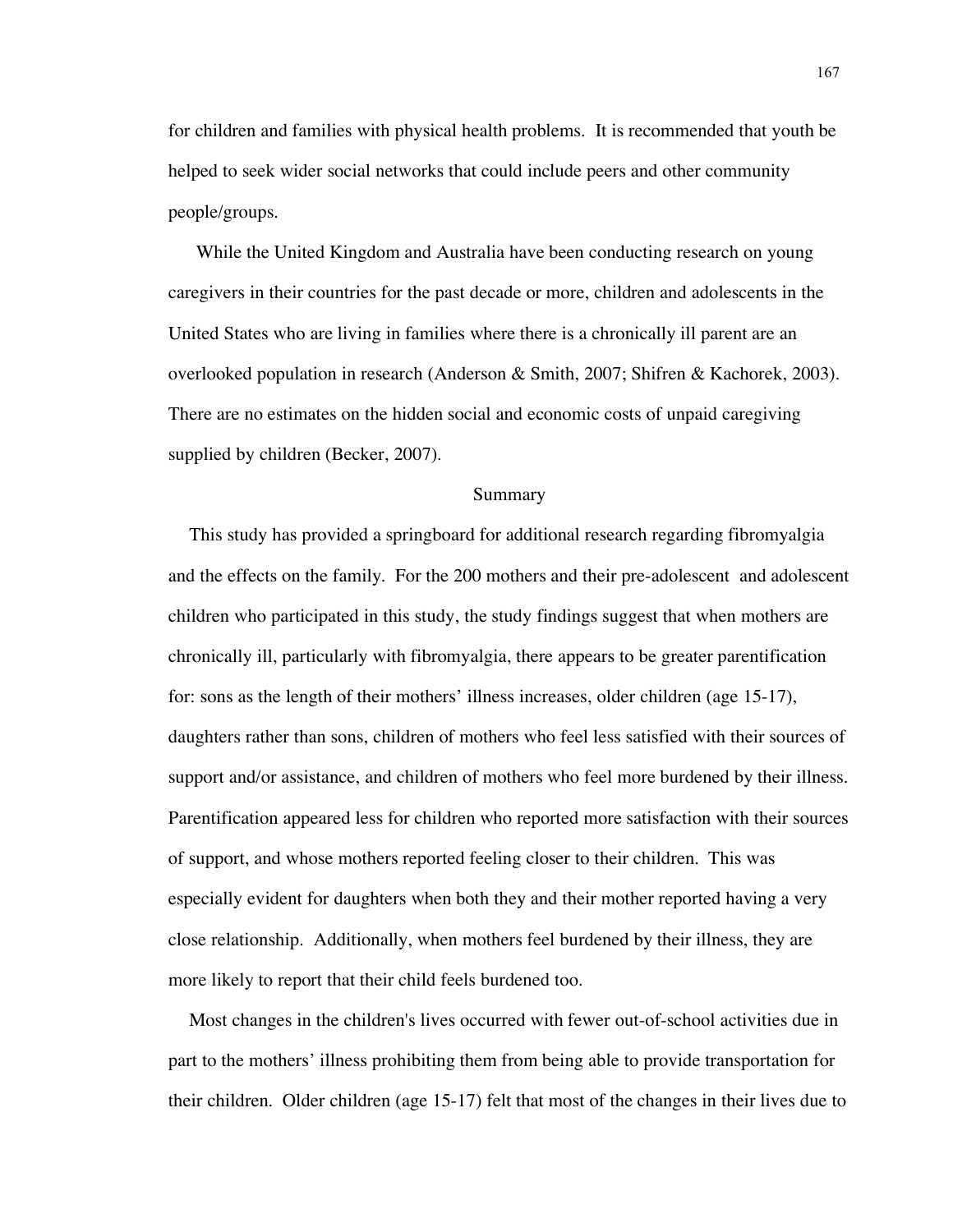their mothers' illness revolved around friends. In general, both mothers and children reported that they felt burdened by the mothers' illness.

The development of innovative programs and practices for those with FM needs to include the many levels of the interdependent systems impacting the individual such as the family, community, and society. In addition, young caregivers need to be supported in their efforts to handle their dual roles – caregiver and student - and the related developmental tasks of positive peer relationships and identity development. Projects providing educational and social support, such as the Caregiving Youth Project of Pinellas, need to be implemented across the nation.

There is a huge vacancy in research on chronically ill parents, fibromyalgia, and parentification. It is hoped that this study will stimulate the interest of family research professionals. With longer life-spans and medical advances and increasingly more grandparents as primary caregivers for their grandchildren, more children, adolescents, and adults will be living with ill or disabled parents and grandparents. We need to be better informed about the impact of these conditions on the family system and the preventative and intervention strategies that need to be developed and implemented.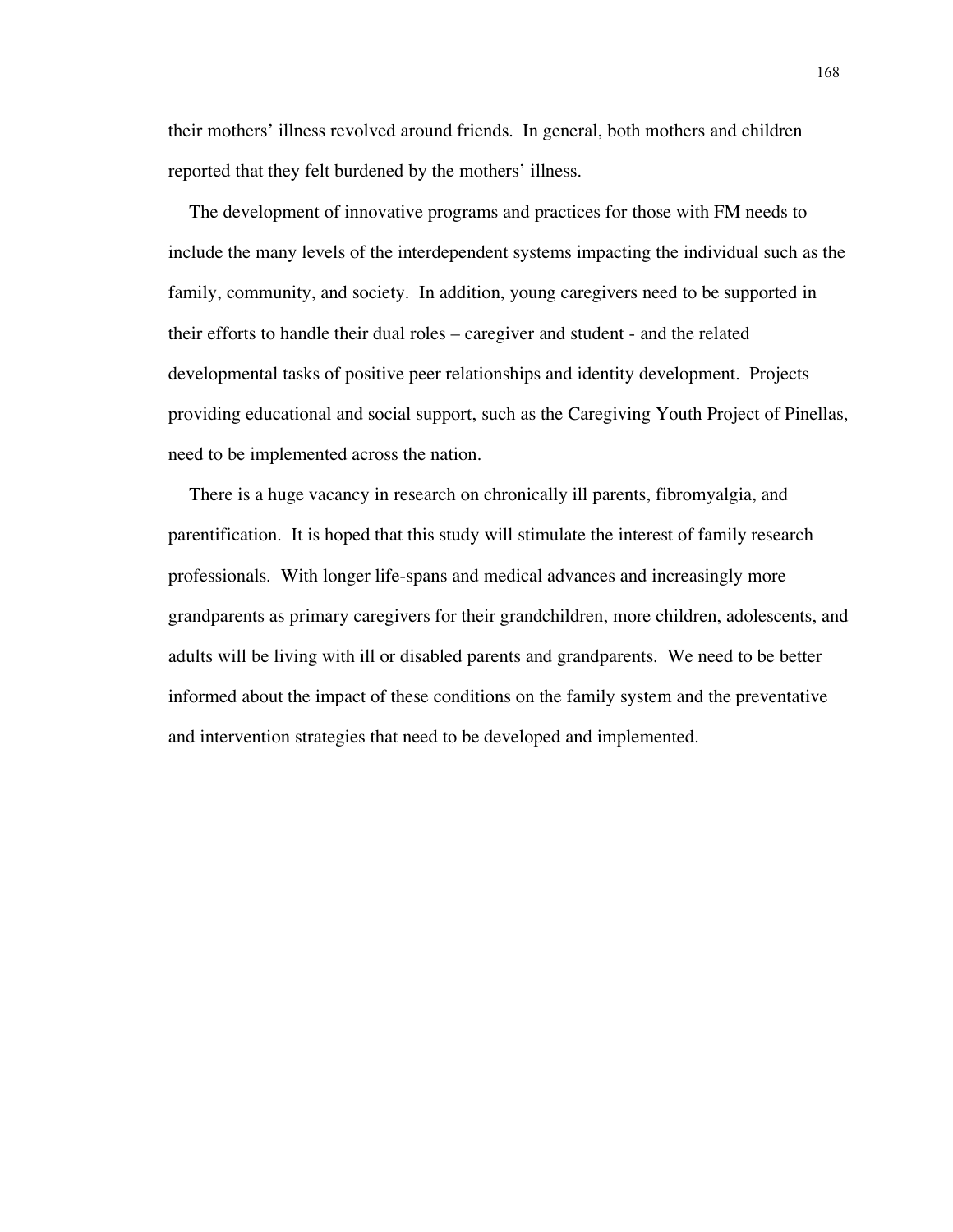# LIST OF APPENDICES

| APPENDIX E CONSENT TO PARTICIPATE IN RESEARCH  177         |  |
|------------------------------------------------------------|--|
|                                                            |  |
|                                                            |  |
|                                                            |  |
|                                                            |  |
| APPENDIX J PARENT/LEGAL GUARDIAN CONSENT FOR RESEARCH  198 |  |
|                                                            |  |
|                                                            |  |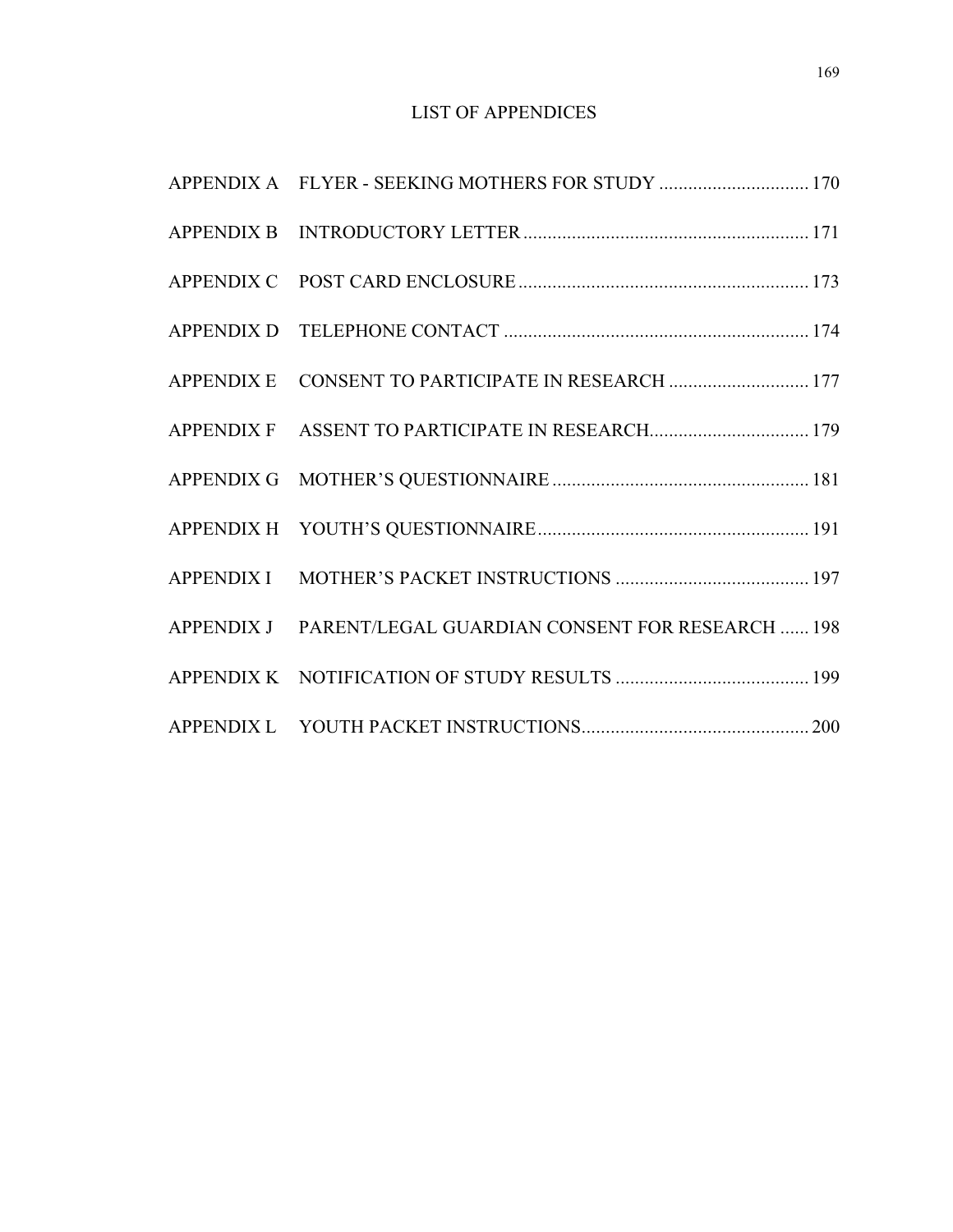Flyer - Seeking Mothers for Study

# **SEEKING MOTHERS WITH RHEUMATOID ARTHRITIS AND/OR**

# **FIBROMYALGIA**

Mothers are needed to participate in a new research study on how rheumatoid arthritis and/or fibromyalgia affects them and their families. This new research is being conducted by a University of New Mexico doctoral student in Family Studies. To participate in this study, you must be a woman between the ages of 25-57, have a child living with you between the ages of 11-17, and have been diagnosed with rheumatoid arthritis and/or fibromyalgia by a physician.

You and your child will be asked to provide 30 minutes of your time, at your convenience, to complete questionnaires.

To learn more about this study or to volunteer, you can contact Marie M. Duryea (researcher) at mduryea@unm.edu, call 1-505- XXX-YYYY, or return the attached post card.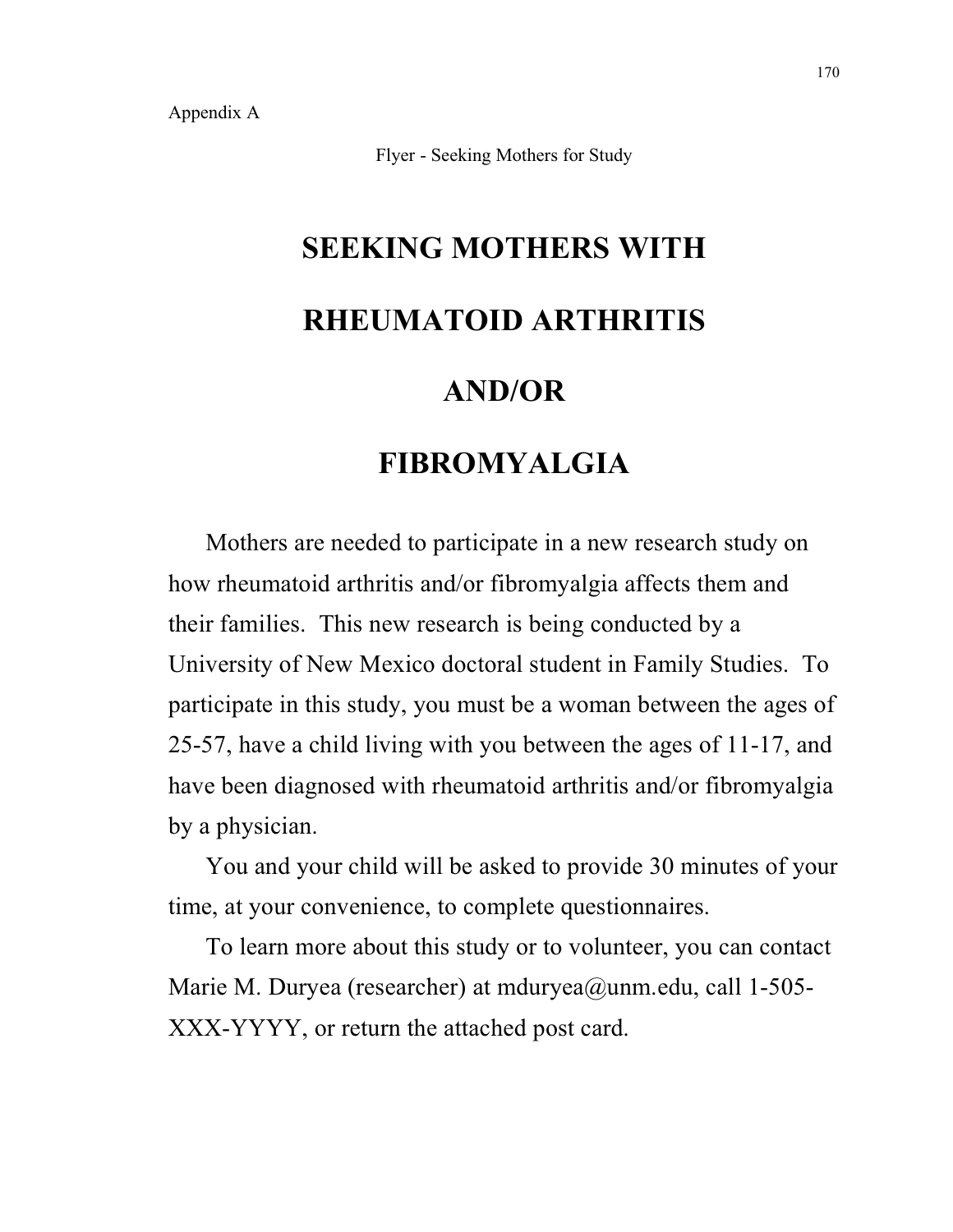#### Appendix B

#### Introductory Letter

Marie M. Duryea Albuquerque, NM (505) XXX-YYYY e-mail: mduryea@unm.edu

Dear Rheumatology Patient,

My name is Marie Duryea and I am a doctoral student in Family Studies at the University of New Mexico and I am not employed by Lovelace Sandia Health Systems. This letter is to tell you about a research study I am doing. The purpose of this study is to find out how rheumatoid arthritis affects women and their families. Since you have rheumatoid arthritis, I wish to invite you to participate in this study.

Your rheumatologist has given you this letter because (s)he feels that you may be interested in taking part in this study. (S)he is not being compensated for her/his involvement. I am the only one who will know if you choose or decline to participate in this study and your health care will not be affected by your choice.

To be included in this study, you must be between the ages of 25-57 years, have a child living with you between the ages of 11-16 years, have been diagnosed with rheumatoid arthritis by a physician, and have had rheumatoid arthritis for at least one year.

If you meet these requirements and are interested in having you and your child participate or learn more about this study, please complete the attached post card - giving your name, your oldest child's name and age, your mailing address, phone number, and best time to call you. Please return the post card to me within 10 days. By returning the postcard, you are only agreeing to be contacted by me and you may decline any further participation or contact at any time.

I will contact you to answer your questions and to set up a convenient place and time for you to receive a packet of forms that include questions about your arthritis, general background information, and your feelings about how arthritis has affected you and your family. The questionnaires will take about an hour each for you and your child to complete. All answers will be completely private. You also will be asked to sign a consent form explaining the study, your guarantee of privacy, and the right to refuse or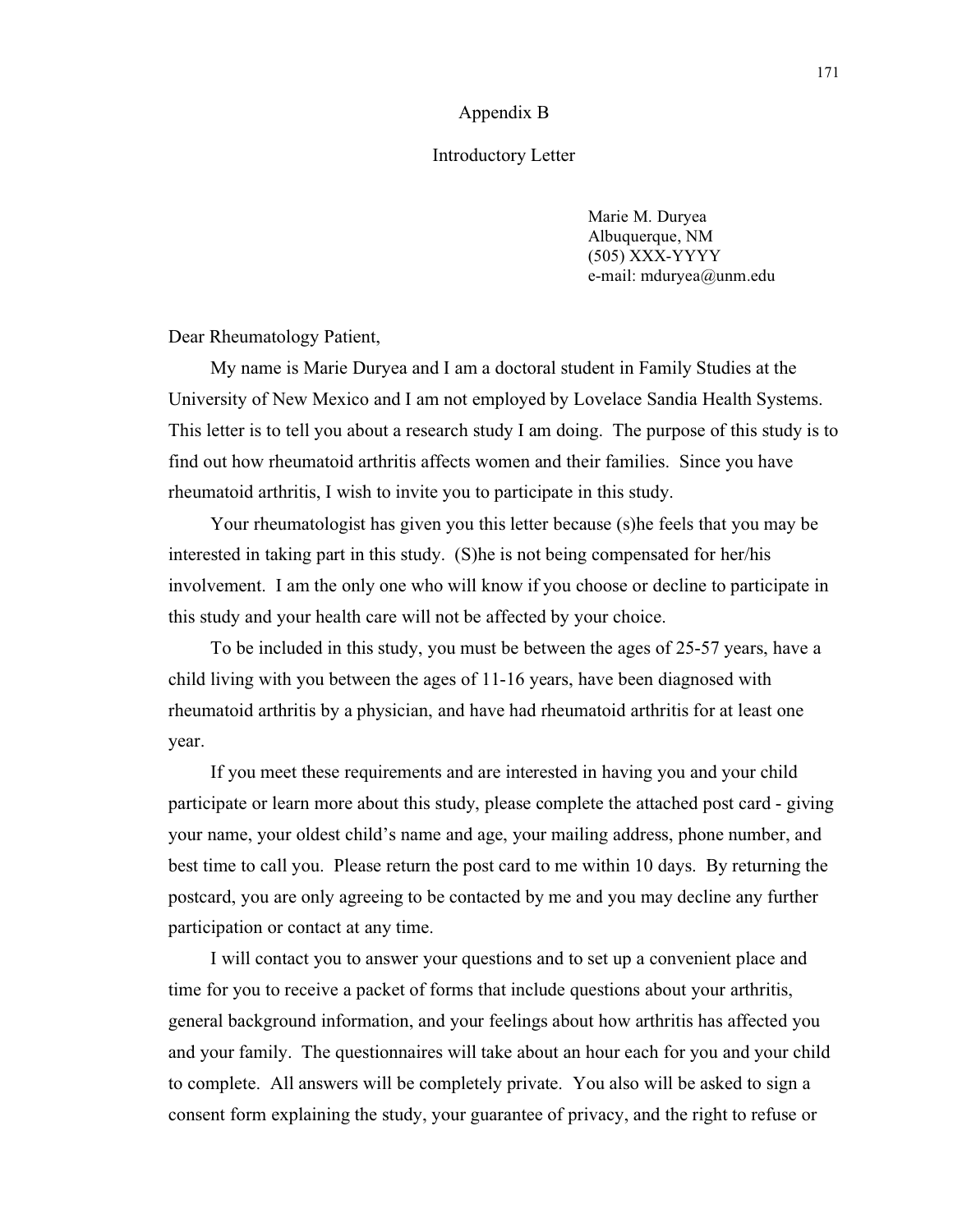withdraw from participating at any time with no penalty. After completing the surveys, both your name and that of the participating child will be entered into a drawing for \$50. This is a one-time only drawing and your odds are one to approximately 300.

Since your doctor is not involved in this research study, please contact me with any questions or concerns you may have at: Marie Duryea, 9512 Candle Lane NE, Albuquerque, NM, 87111, (505)-xxx-xxxx. You also may contact the Chair of my dissertation committee, Dr. Virginia Shipman, IFCE, Simpson Hall, MSC05 3040, 1 University, Albuquerque, NM 87131, (505) 277 - 4063. If you have other concerns or complaints, contact the Institutional Review Board at the University of New Mexico, Professor Jose Rivera, Scholes Hall, Room 255, Albuquerque, NM 87131, (505) 277 - 2257.

Please give serious thought to taking part in this study. Your participation will help us to better understand mothers with rheumatoid arthritis and how illness may affect their children. It is hoped that the information that you provide will suggest ways that health providers and family professionals can better help other women in similar situations. Sincerely,

Marie M. Duryea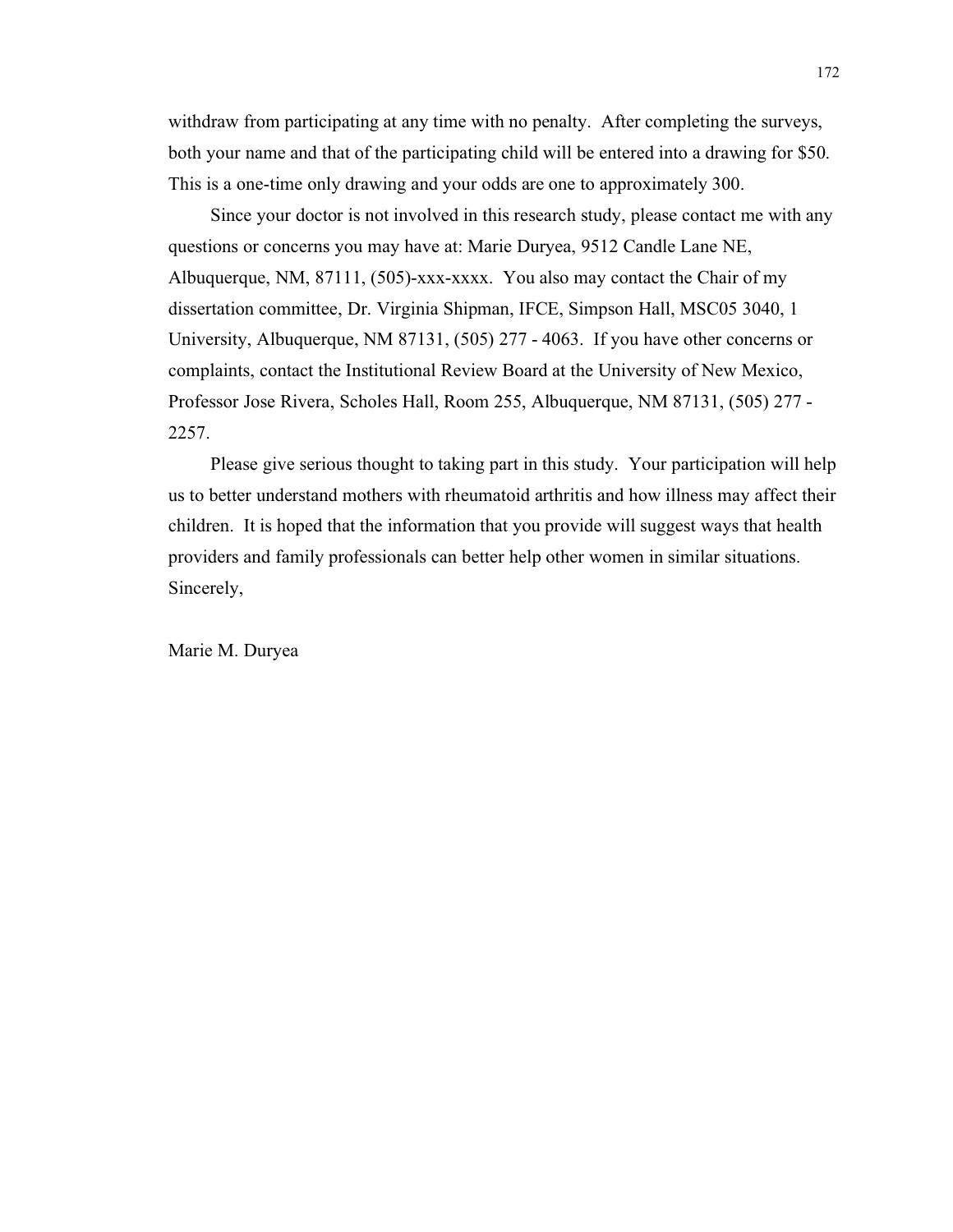#### Appendix C

#### Post Card Enclosure

(Place on post card and enclose with introductory/recruitment letter)

If you are interested in participating or learning more about this study, please complete the following information and drop it in the mail. Thank you!

| Your Name: |  |
|------------|--|
|            |  |

\_\_\_\_\_\_\_\_\_\_\_\_\_\_\_\_\_\_\_\_\_\_\_\_\_\_\_\_\_\_\_\_\_\_\_\_\_\_\_\_\_\_\_\_\_\_\_\_\_\_\_\_  $\mathcal{L}_\text{max}$  and the contract of the contract of the contract of the contract of the contract of the contract of the contract of the contract of the contract of the contract of the contract of the contract of the contrac \_\_\_\_\_\_\_\_\_\_\_\_\_\_\_\_\_\_\_\_\_\_\_\_\_\_\_\_\_\_\_\_\_\_\_\_\_\_\_\_\_\_\_\_\_\_\_\_\_\_\_\_

Your mailing address:

Your phone number:

Best days and times to call you:

Name of oldest child between ages 11-16 who is living at home with you:\_\_\_\_\_\_\_\_\_\_\_\_\_\_\_\_\_\_\_\_\_\_\_\_\_\_\_\_\_\_

\_\_\_\_\_\_\_\_\_\_\_\_\_\_\_\_\_\_\_\_\_\_\_\_\_\_\_\_\_\_\_\_\_\_\_\_\_\_\_\_\_\_\_\_\_\_\_\_\_\_\_\_  $\frac{1}{2}$  ,  $\frac{1}{2}$  ,  $\frac{1}{2}$  ,  $\frac{1}{2}$  ,  $\frac{1}{2}$  ,  $\frac{1}{2}$  ,  $\frac{1}{2}$  ,  $\frac{1}{2}$  ,  $\frac{1}{2}$  ,  $\frac{1}{2}$  ,  $\frac{1}{2}$  ,  $\frac{1}{2}$  ,  $\frac{1}{2}$  ,  $\frac{1}{2}$  ,  $\frac{1}{2}$  ,  $\frac{1}{2}$  ,  $\frac{1}{2}$  ,  $\frac{1}{2}$  ,  $\frac{1$  $\mathcal{L}_\text{max}$  and the contract of the contract of the contract of the contract of the contract of the contract of the contract of the contract of the contract of the contract of the contract of the contract of the contrac

Circle this child's age: 11 12 13 14 15 16 and sex: Male Female

Please drop this post card into the mail **within 10 days**. I will call you to discuss the study in more detail.

Thank you.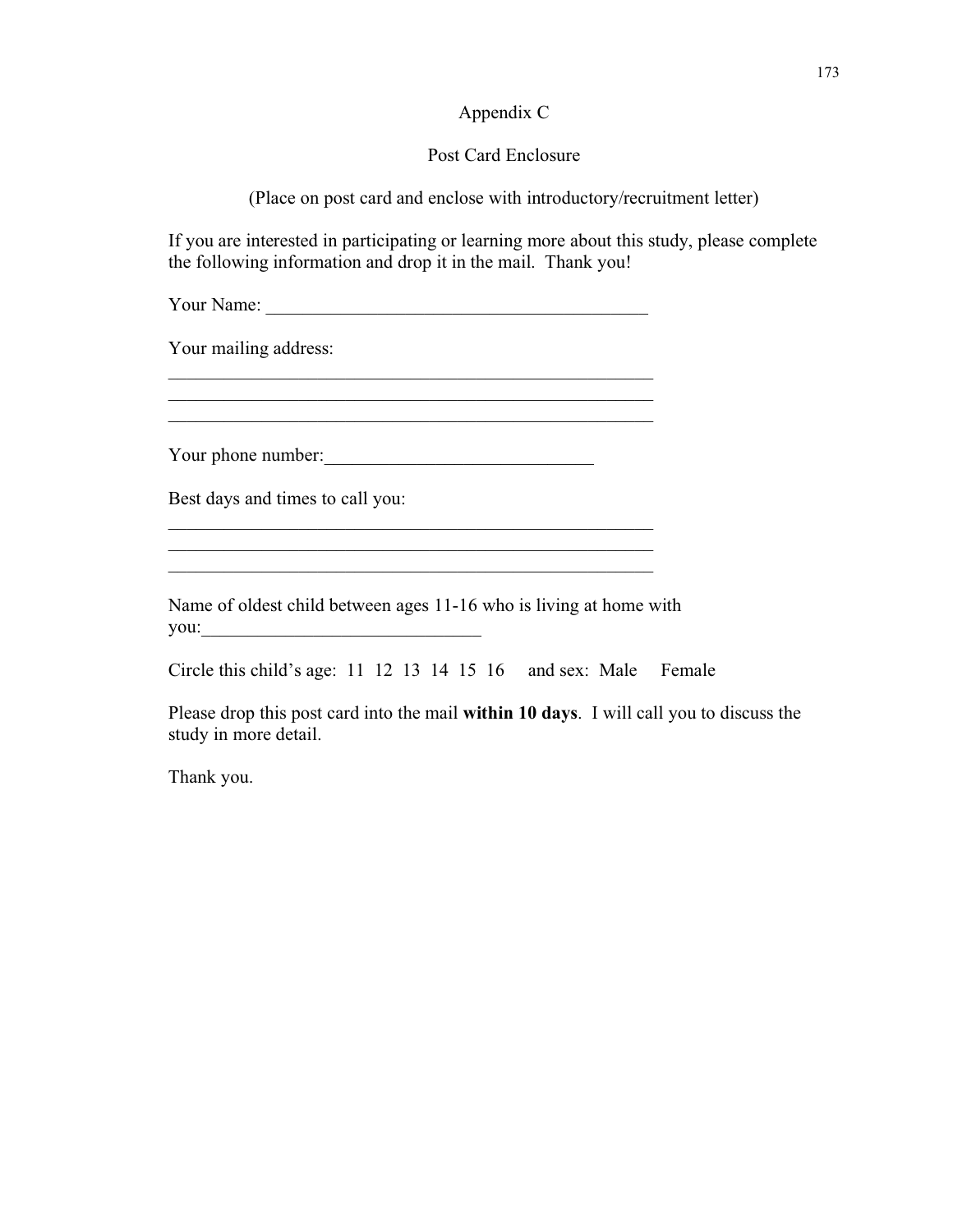#### Appendix D

#### Telephone Contact

"Hello, may I speak with The Book of The Hi, my name is Marie Duryea and I am from the University of New Mexico's Family Studies program. Awhile ago, you expressed an interest in having you and your child participate in a research study on mothers with rheumatoid arthritis and how it affects you and your family. I am calling today to ask if you would like to volunteer to participate in this study. (YES NO) If NO, "Thank you for your time."

If YES, " Are you the parent or guardian of your oldest child who is living with you?" (YES NO)

If NO, "May I speak to her/his parent/guardian to ask for consent for her/him to participate in this study if she/he is willing to do so?"

If NOT PARENT/GUARDIAN, "A parent consent form will need to be signed before s/he can complete the materials for the study. How would this best be done?"

If YES, "Will you allow her/him to participate, if she/he is willing to do so?" (YES NO) If NO, "Thank you for your time."

If YES, "This is great. Thank you! I need to read a short statement about the study to you. It will only take a minute. Any information that you or your child provides to me will be kept confidential and won't be able to be traced back to either of you. You and your child may change your minds about participating at any time and may stop at any point while completing the surveys. It will take about one hour for each of you to complete the questionnaires. After completing the questionnaires, both of your names will be entered into a drawing for \$50.

I will provide a packet of materials to both you and your child. A copy of this statement is included in both packets as a Consent Form. Each of you will be asked to sign one.

May I deliver the packets of materials to you and child at your next rheumatologist appointment? (YES NO)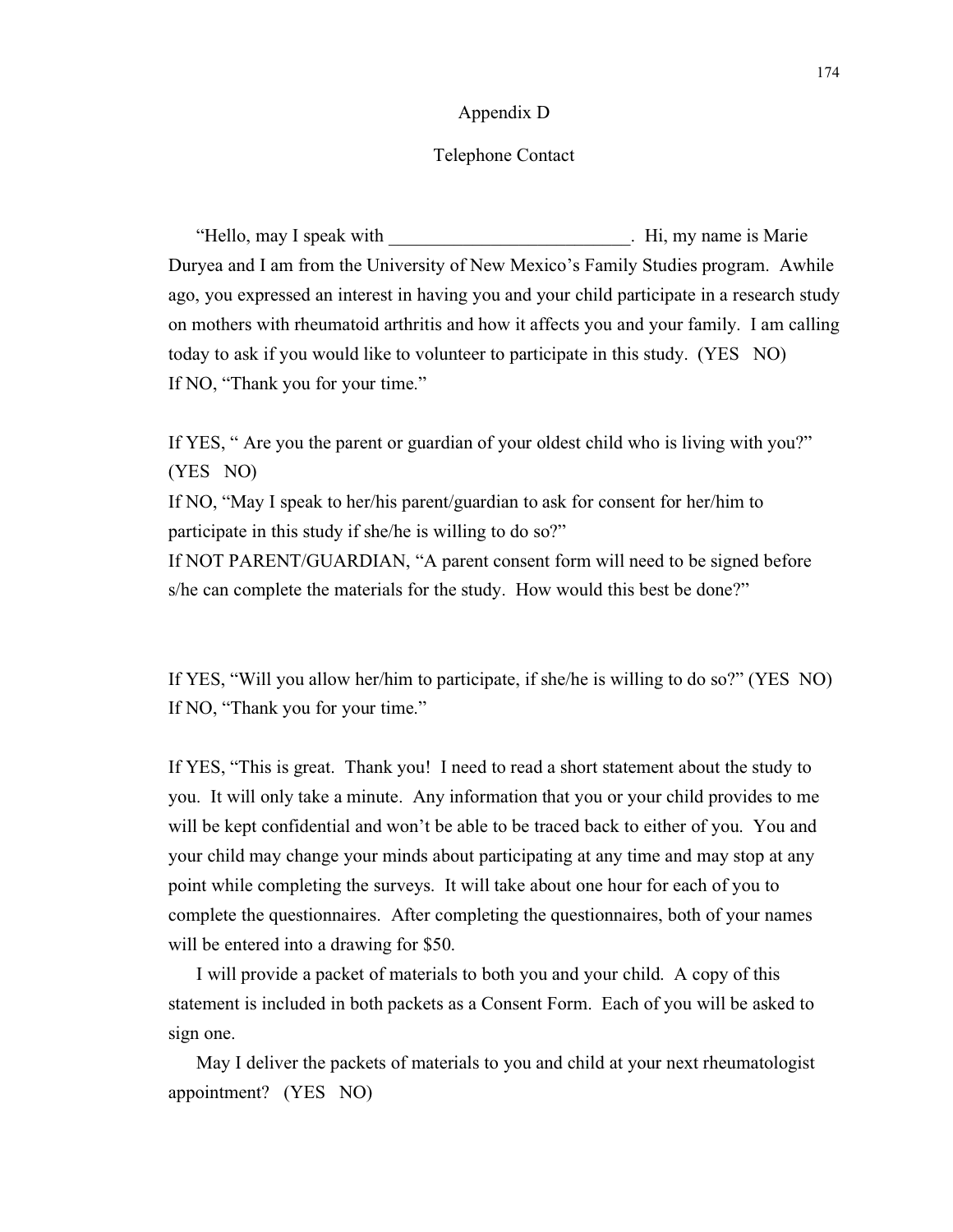If YES, "Great! I'll call you a few days before the appointment to set up where we can meet. In the meantime, if you have any questions or concerns feel free to call me at 505- 828-0768. I would like to thank you for taking the time to talk to me today."

If NO, "Would it be more convenient if I mailed the packets to you and

\_\_\_\_\_\_\_\_\_\_\_\_\_\_?

(YES NO)

If YES, "To what address should I mail these?"

Stamped and addressed envelopes will be included in the packets. After completing the questionnaires, please put them in the envelope and drop them in a mailbox.

\_\_\_\_\_\_\_\_\_\_\_\_\_\_\_\_\_\_\_\_\_\_\_\_\_\_\_\_\_\_\_\_\_\_\_\_\_\_\_\_\_\_\_\_\_\_\_\_\_\_\_\_\_\_\_\_\_\_\_\_\_\_\_\_\_\_\_

If NO, "What is the best way I get these to you?"

If you have any further questions about this study, you may call me at 505-xxx-xxxx, my advisor, Dr. Virginia Shipman at 505-277-4063, or the Chair of the UNM Human Subjects Institutional Review Board, Dr. Jose Rivera at 505-277-2257.

I would like to thank you for taking the time to talk to me today.

"Is it possible to speak with your oldest child now? I would like to explain the study to him/her and see if (s)he has any questions."

If NO, "When would be a convenient time to call him/her?"

If YES, "Hi \_\_\_\_\_\_\_\_\_. I am Marie Duryea and I have been talking to your mother about being in a study that I am doing on mothers with arthritis and how it affects them and their families. She thinks that you might like to be part of this study. Am I right?

If NO, "Well, thank you for speaking with me today."

If YES, "This is great! Let me tell you a bit about it. You will be given two questionnaires to fill out. They will take about 1 hour to complete. One questionnaire asks about some general background information such as your age, grade in school, work,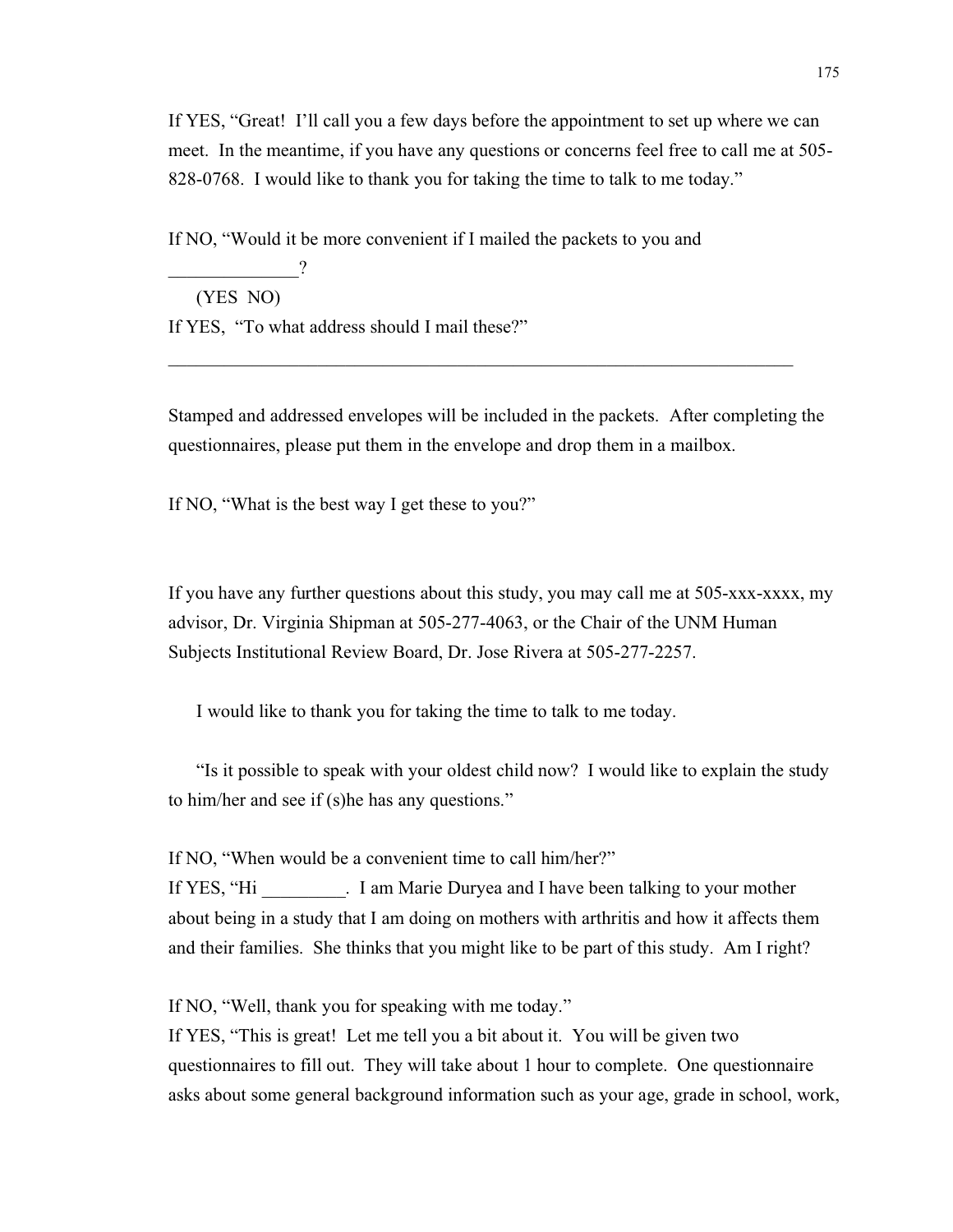and leisure activities, as well as asking for your thoughts and feelings about your mother's illness. The second questionnaire asks about life in your family."

"If you decide to take part in this study, please understand that participation is strictly voluntary. Refusing to take part in this study will not be held against you. You are free to stop at any time with no penalty to you, nor will it affect your mother's health care treatment. You may refuse to answer any particular question that you wish. There are no known harmful effects in participating."

"The information you give will be used for research purposes only. No one, except me, will know how you answered the questions given to you. Any information that you give in connection with this study will remain confidential and will be disclosed only with your permission."

"When both you and your mother have completed the questionnaires, each of your names will be entered into a \$50 drawing."

"You will receive the packet of questionnaires soon. There will be two assent forms for you to sign. You are to keep one and return the other one with your answered questionnaires."

"Do you have any questions for me? If you think of any questions or have any concerns feel free to call me at 505-XXX-YYYY. I would like to thank you for taking the time to talk to me today."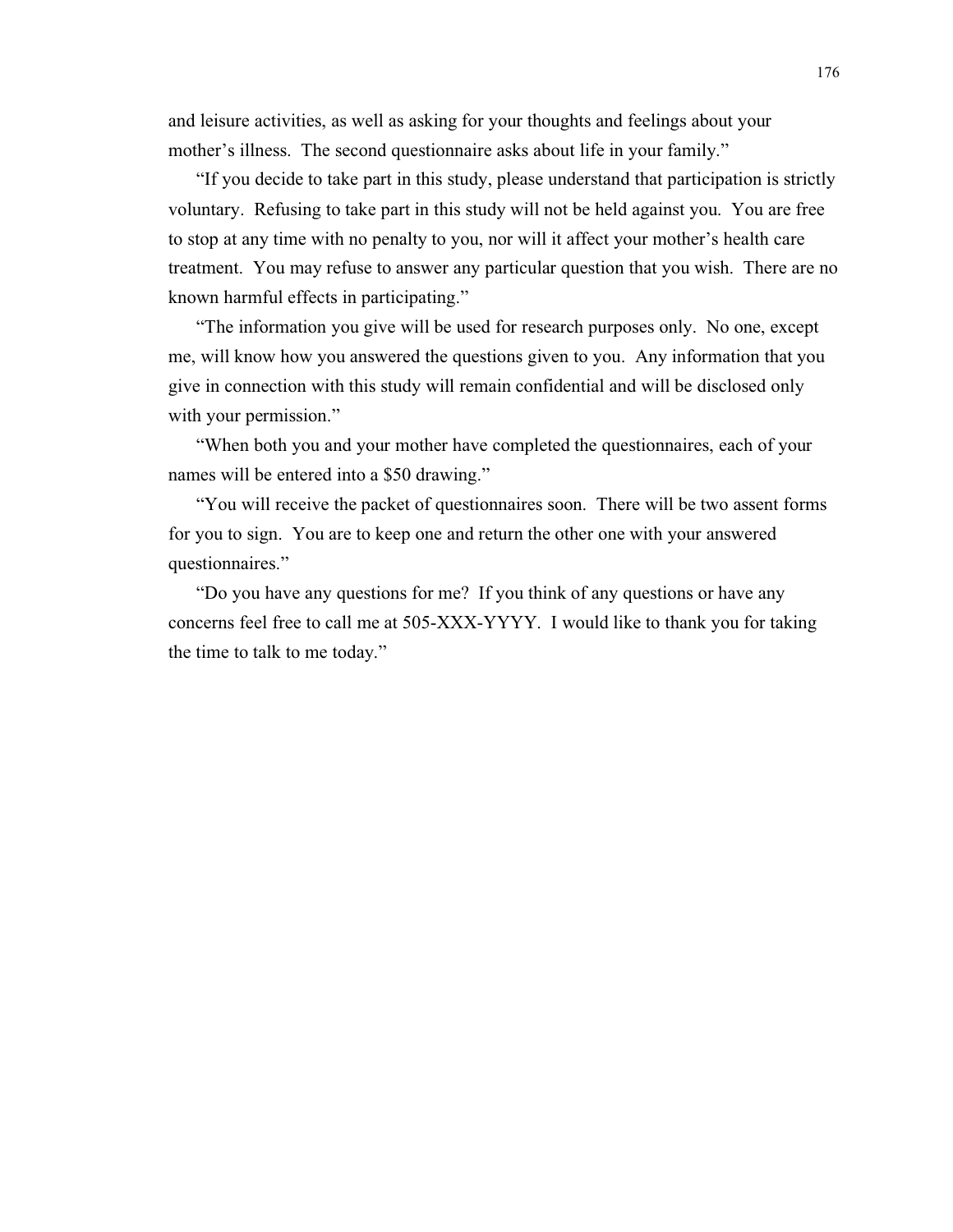#### Appendix E

#### Consent To Participate In Research

You have been asked to participate in a research study conducted by Marie Duryea, a doctoral student, from the Family Studies program at the University of New Mexico. This study is being done as part of the requirements for completion of my Ph.D. in Family Studies.

You were selected as a possible participant in this study because you have been diagnosed with rheumatoid arthritis for at least one year, are between the ages of 25-57, have a child age 11-17 living at home with you, and can physically complete the written questionnaires. Also, you have indicated an interest in being this study.

This is a research study of mothers with rheumatoid arthritis and the effects this may have on their children. Very little research has been done in this area. The goal of this study is to increase understanding of the relationship between mothers' chronic illness and the impact of this on their children.

You will be given one questionnaire which takes about 30 minutes to complete. The questionnaire contains sections on general background information, medical history, and impact of the illness. Your oldest child between the ages of 11-17 will receive two questionnaires to complete which also will take about 30 minutes. One questionnaire asks for some general background information such as your child's age, grade in school, work, and free-time activities, as well as asking for her/his thoughts and feelings about your illness. The second questionnaire asks about life in your family. When you are done with your questionnaire, please place it in the stamped and addressed return envelope and mail it back to me. You are asked to not discuss these questionnaires with anyone until they have been completed and mailed.

After completing the questionnaires, both your name and that of your participating child will be entered into a drawing for \$50. A one-time drawing will be held after information has been collected from all participants. The odds of winning are approximately one in 150.

Although there are no known harmful effects in participating, you may be asked some questions that deal with personal or emotional matters, such as illness related stress, tensions, moods or feelings, parent-child relationships in the family, positive and negative aspects of the illness, and the burden of the illness. You may refuse to answer any questions that you wish. A list of appropriate counseling agencies will be available if you feel a need to contact them to discuss these issues further.

Although I cannot guarantee that you will receive any direct benefits for participating in this study, your participation will help us to better understand mothers with rheumatoid arthritis and how illness may affect their children. It is hoped that the information you provide will suggest ways that health providers and family professionals can better help other women in similar situations. It also is hoped that the findings will encourage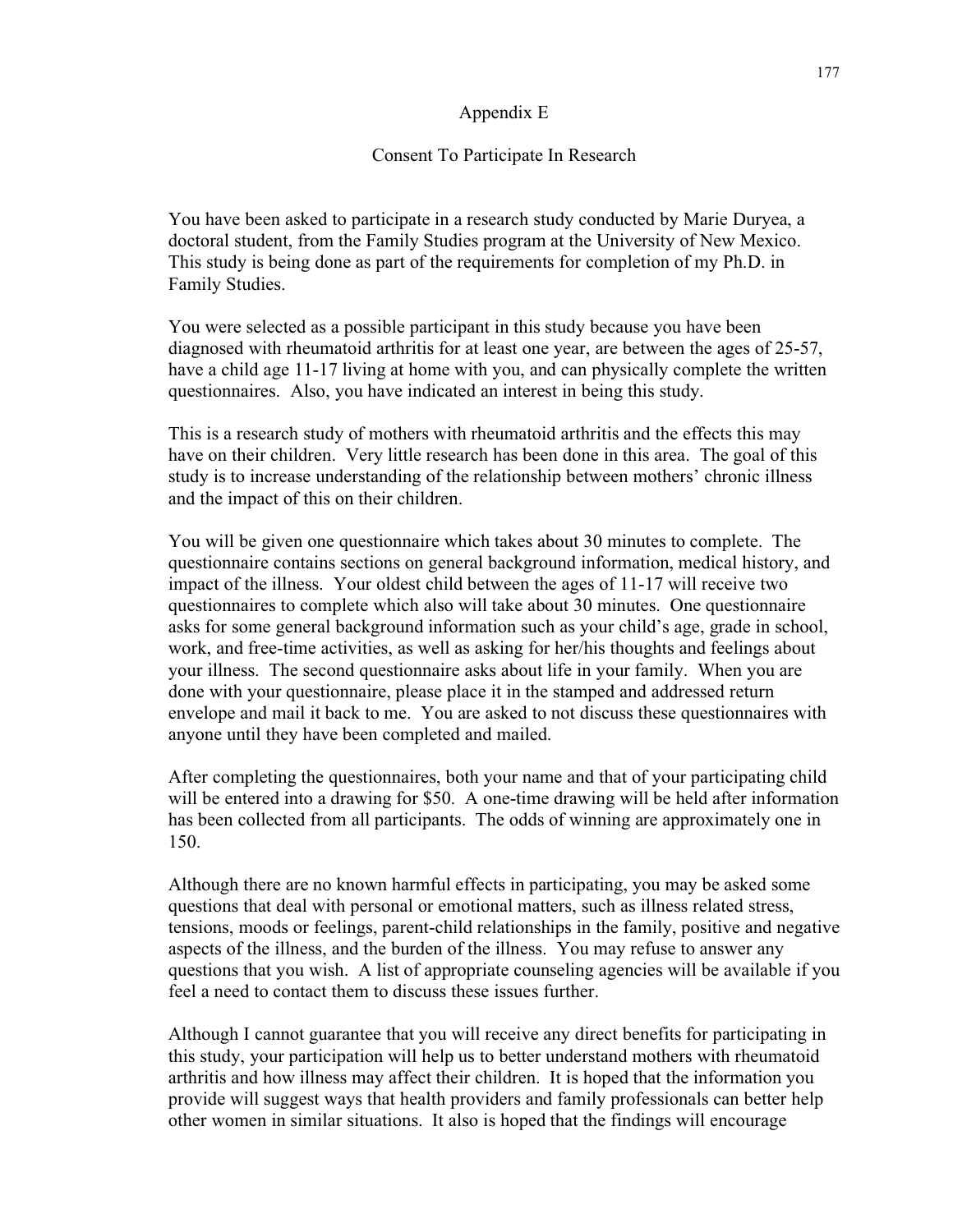further research on chronically ill mothers and their children and will benefit other mothers with rheumatoid arthritis.

Any information obtained in connection with this study and that can be identified with you will remain confidential and will be disclosed only with your permission or as required by law. The information you give will be used for research purposes only and will not go into your medical records. No one, except myself, will know how you personally answered the questions given to you. To assure confidentiality, all returned materials will be filed and stored in a locked file at my home.

You can choose whether to participate in this study or not. If you volunteer to participate, you may withdraw at any time without penalty or loss of benefits to which you might otherwise be entitled. Refusing to take part in or withdrawing from this study will not be held against you or affect your doctor/patient relationship or treatment. The investigator may withdraw you from this research if circumstances arise which warrant doing so. For example, information is needed from both you and your child for this study to take place. If one person decides to not participate, then the other person will be withdrawn from the study.

If you have any questions or concerns about the research, please feel free to contact me at: Marie Duryea, 9512 Candle Lane NE, Albuquerque, NM, 87111, (505)-XXX-YYYY. You also may contact the Chair of my dissertation committee, Dr. Virginia Shipman**,** IFCE, Simpson Hall, MSC05 3040, 1 University, Albuquerque, NM 87131, (505) 277 - 4063. If you have other concerns or complaints, contact the Institutional Review Board at the University of New Mexico, Professor Jose Rivera**,** Scholes Hall, Room 255, Albuquerque, NM 87131, (505) 277 - 2257.

#### **SIGNATURE OF RESEARCH PARTICIPANT**

I understand the procedures described above. My questions have been answered to my satisfaction, and I agree to participate in this study. Two copies of this form have been provided to me. I will keep one for my records and return the second copy with my questionnaire.

\_\_\_\_\_\_\_\_\_\_\_\_\_\_\_\_\_\_\_\_\_\_\_\_\_\_\_\_\_\_\_\_\_\_\_\_\_\_\_\_ \_\_\_\_\_\_\_\_\_\_\_\_\_\_

\_\_\_\_\_\_\_\_\_\_\_\_\_\_\_\_\_\_\_\_\_\_\_\_\_\_\_\_\_\_\_\_\_\_\_\_\_\_\_\_ \_\_\_\_\_\_\_\_\_\_\_\_\_\_

Name of Participant (please print)

 $\overline{\phantom{a}}$  , and the set of the set of the set of the set of the set of the set of the set of the set of the set of the set of the set of the set of the set of the set of the set of the set of the set of the set of the s

Signature of Participant Date

# **SIGNATURE OF INVESTIGATOR**

In my judgment, the participant is voluntarily and knowingly giving informed consent and possesses the legal capacity to give informed consent to participate in this research study.

Signature of Investigator or Designee Date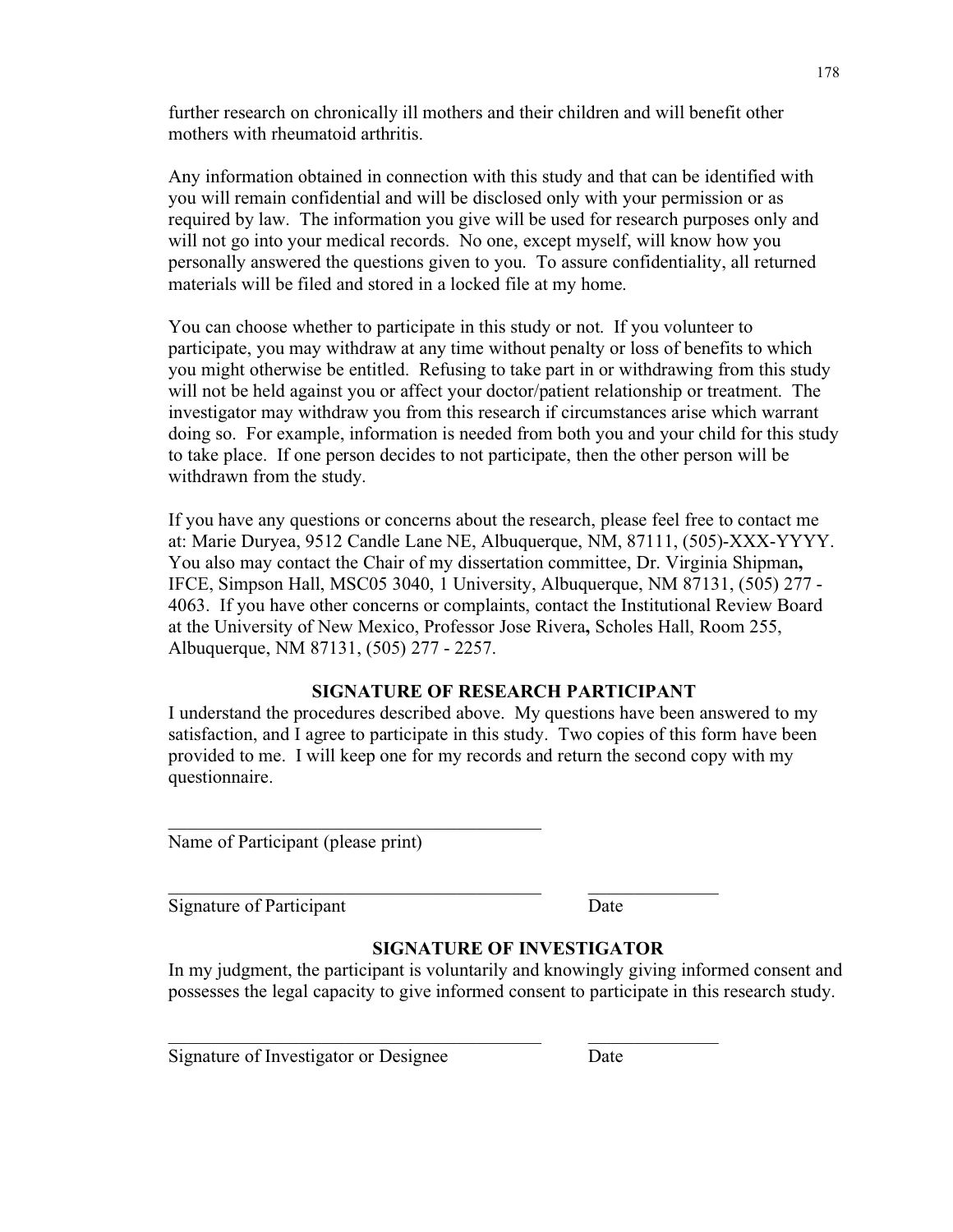#### Appendix F

#### Assent To Participate In Research

My name is Marie Duryea, and I am a graduate student at UNM majoring in Family Studies. I am asking you to take part in a research study I am doing for my doctoral degree because I am trying to learn more about how having a mother with rheumatoid arthritis affects children and families.

If you agree to be in this study, you will be be given two questionnaires to fill out. One questionnaire asks about some general background information such as your age, grade in school, work, and free-time activities, as well as asking for your thoughts and feelings about your mother's illness. The second questionnaire asks about life in your family. They will take about 30 minutes to do and then you are to mail them back to me in the envelope that comes with them. You are asked to not discuss these questionnaires with anyone until they have been completed and mailed.

After completing the questionnaires, both your name and that of your mother will be put into a drawing for \$50. A one-time only drawing will be held after the questionnaires have been collected from all the people taking part in this study. Your chances of winning will be about one in 150.

Some of the questions are personal and ask you about your feelings, how you deal with family responsibilities, and how your mother's illness may affect you. You do not have to answer any of the questions if you do not want to or if they make you feel too uncomfortable. If you feel like you need to talk to someone after answering these questionnaires, I can give you a list of places you can contact. No one, except me, will know how you answered the questions given to you.

Very little is known about how children are affected by their mother's illness. Taking part in this study will give doctors and family professionals new information on ways to help mothers with rheumatoid arthritis and their children.

Please talk this over with your mother before you decide whether or not to participate. I will also ask your mother to give her permission for you to take part in this study. But even if she says "yes", you can still decide not to do this. Remember, being in this study is up to you. No one will be upset if you don't want to participate or even if you change your mind later and want to stop.

You can ask any questions that you have about the study. If you have any questions later, you can e-mail me at: mduryea@unm.edu or call me at (505) XXX-YYYY or the chair of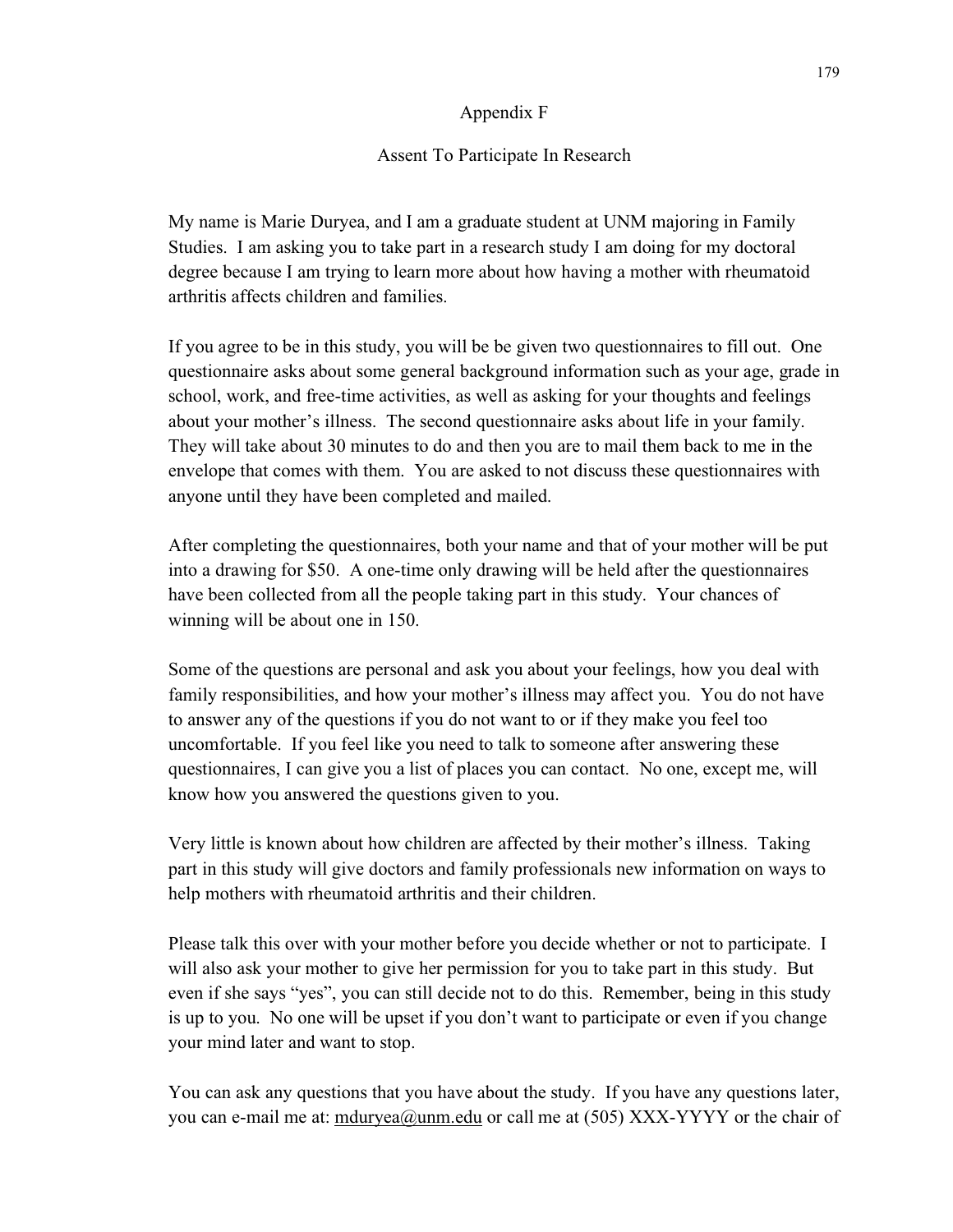my dissertation committee, Professor Virginia Shipman at (505) 277-4063.

\_\_\_\_\_\_\_\_\_\_\_\_\_\_\_\_\_\_\_\_\_\_\_\_\_\_\_\_\_\_\_\_\_\_\_\_\_\_\_\_ \_\_\_\_\_\_\_\_\_\_\_\_\_\_

Signing your name means that you agree to be in this study. After you have signed all three (3) forms, keep one copy for yourself, give one copy to your mother, and mail one copy back to me along with your two questionnaires. Thank you.

Name of Child/Youth (please print)

\_\_\_\_\_\_\_\_\_\_\_\_\_\_\_\_\_\_\_\_\_\_\_\_\_\_\_\_\_\_\_\_\_\_\_\_\_\_

Signature of Child/Youth Date

\_\_\_\_\_\_\_\_\_\_\_\_\_\_\_\_\_\_\_\_\_\_\_\_\_\_\_\_\_\_\_\_\_\_\_\_\_\_\_\_ \_\_\_\_\_\_\_\_\_\_\_\_\_\_

Signature of Investigator or Designee Date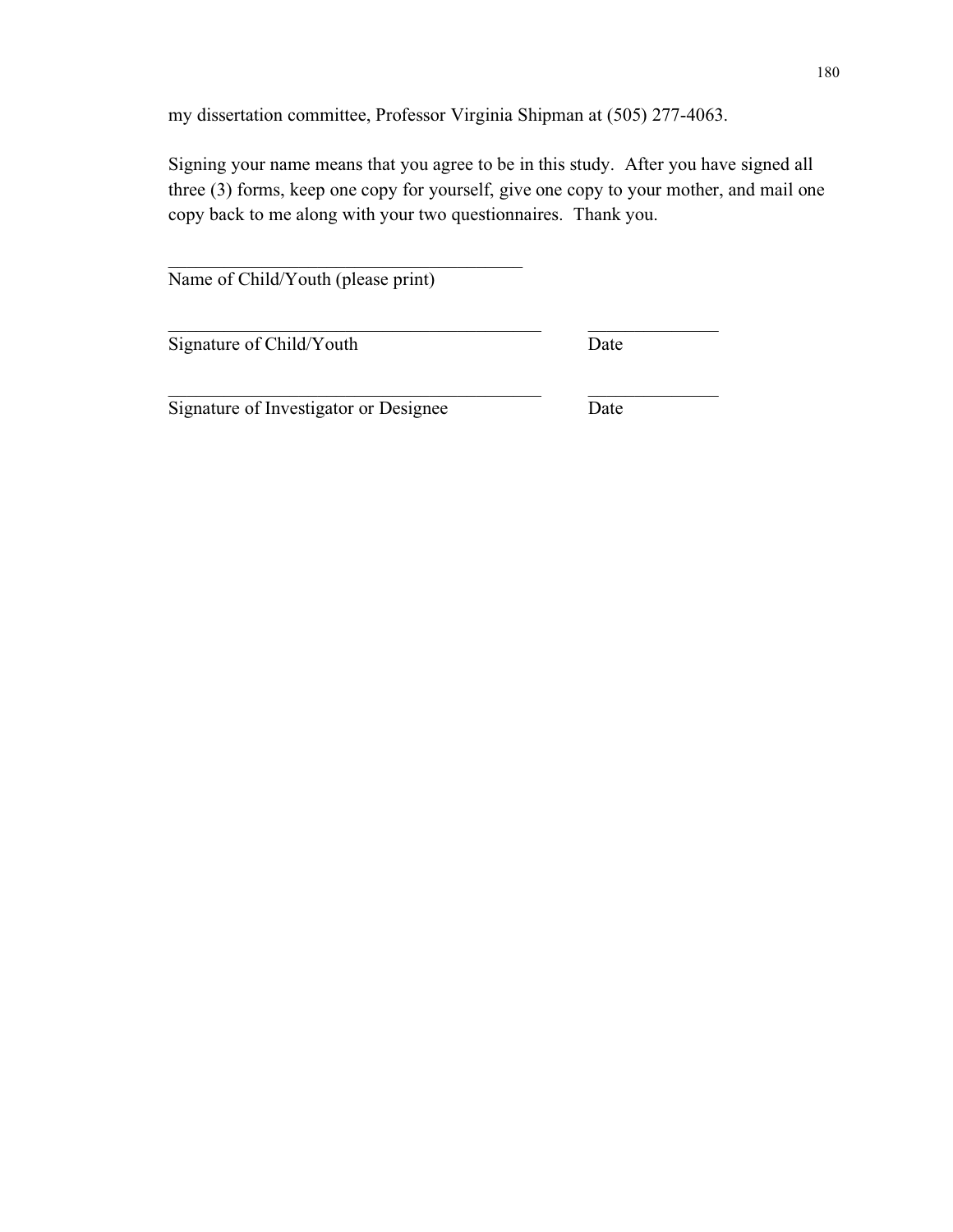Appendix G

Code # A000

Mother's Questionnaire

Please print your name and today's date on the lines below.

First Name Middle Initial Last Name

\_\_\_\_\_\_\_\_\_\_\_\_\_\_\_\_\_\_\_\_\_\_\_\_\_\_\_\_\_\_\_\_\_\_\_\_\_\_\_\_\_\_\_\_\_\_\_\_\_\_\_\_\_\_\_\_\_\_\_\_\_\_\_\_\_\_\_\_\_\_\_\_\_\_\_\_

Today's Date:\_\_\_\_\_\_\_\_\_\_\_\_\_\_\_\_\_\_\_\_\_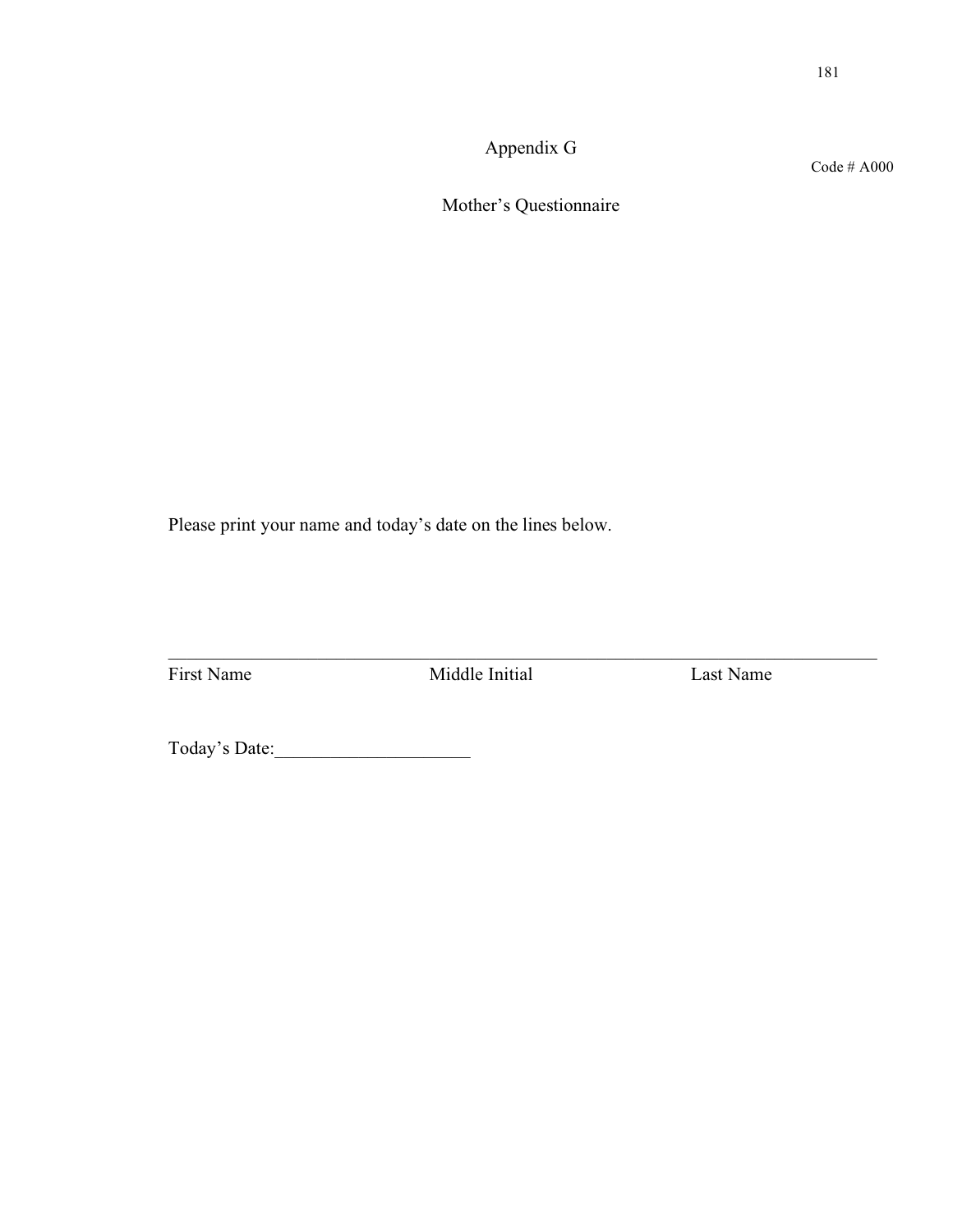## **Questionnaire for Mothers**

Directions: Please fill in the blanks or check the appropriate answer. This information will remain confidential and it will only be used to better understand the participants in this study. There are no right or wrong answers, so please answer each of these questions as honestly as possible. Please do not discuss the questions or your answers with anyone until you have mailed back the questionnaires. **Your answers are VERY important to this research study.**

### **Part I. Background Information**

1. What is your age? \_\_\_\_\_ years

- 2. What is your ethnicity/race?
- \_\_\_a. African-American
- \_\_\_b. Anglo/Caucasian
- \_\_\_c. Asian or Pacific Islander
- \_\_\_d. Hispanic/Mexican American/Latina
- Le. Native American Indian (Please specify tribe.) \_\_\_\_\_\_\_\_\_\_\_\_\_\_\_\_\_\_\_\_\_\_\_\_\_\_\_\_\_
- f. Other (Please specify.)

#### 3. What is your current marital status?

- \_\_\_a. Single or never married
- \_\_\_b. Married or living with a partner
- \_\_\_c. Separated
- \_\_\_d. Divorced
- \_\_\_e. Widowed

# 4. What is the highest level of education you have completed?

- \_\_\_a. Less than seven years of school
- \_\_\_b. Grades seven through nine
- \_\_\_c. Grades ten through eleven
- \_\_\_d. High school graduate or GED certificate
- \_\_\_e. Post high school trade or vocational training
- \_\_\_f. Some college courses
- \_\_\_g. Two years of college and/or Associate's degree
- \_\_\_h. College graduate (bachelor's degree)
- \_\_\_i. Some post-graduate courses
- \_\_\_j. Master's degree
- \_\_\_k. Doctoral degree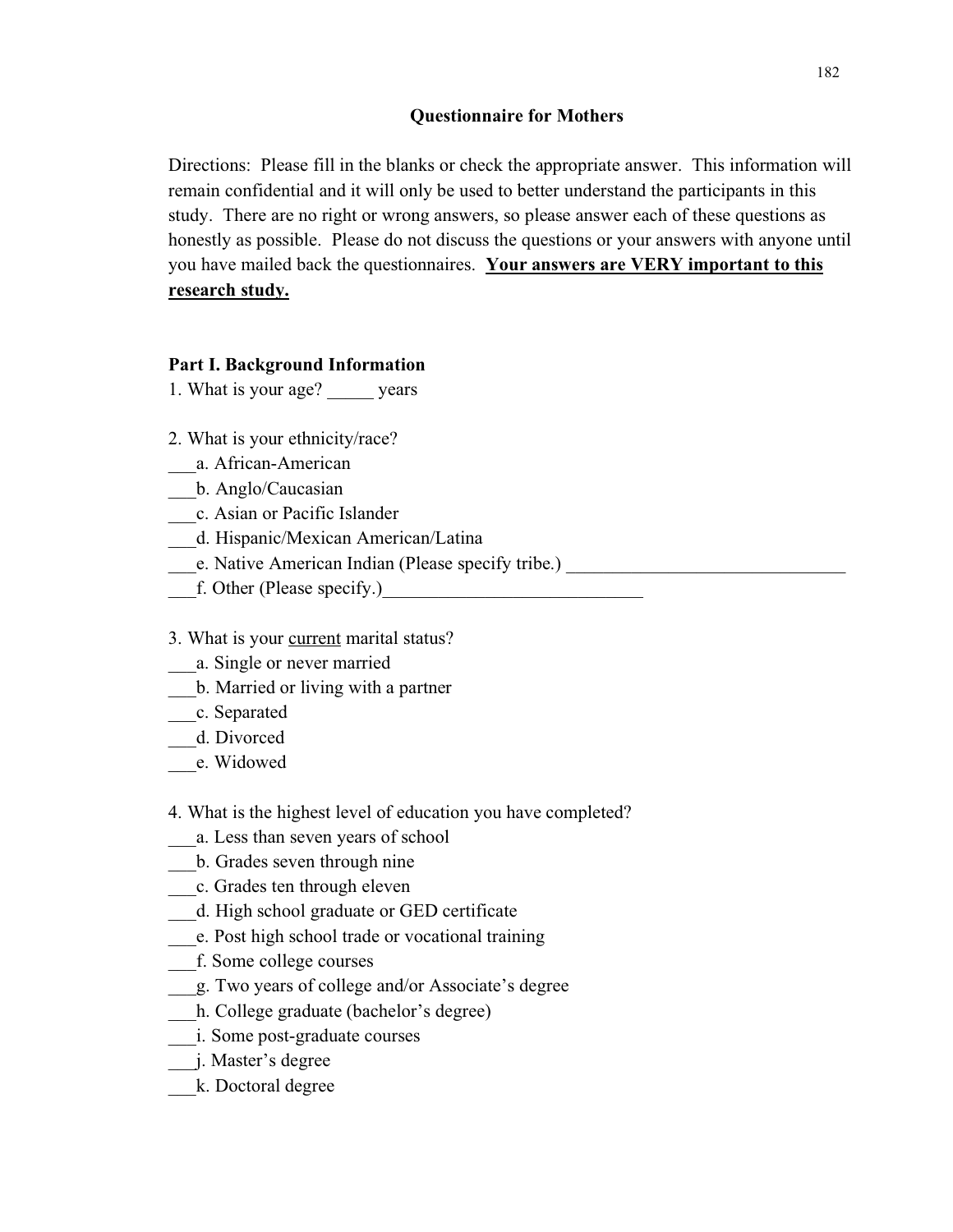|  |  |  |  | 5. What is your current work/employment situation? |
|--|--|--|--|----------------------------------------------------|
|  |  |  |  |                                                    |

| a. Full-time employment (35 or more hours per week) |
|-----------------------------------------------------|
|-----------------------------------------------------|

\_\_\_b. Part-time employment

1. Number of hours per week hours

\_\_\_c. Unemployed

\_\_\_d. Retired

Le. Other (Please explain.)<br>
Le. Other (Please explain.)

6. Your occupation is/was

7. How many persons age 19 and older are living in your home?

Beginning with yourself, please list their sex, age, and relationship to you in the form below:

|    | Adult's first name | <u>Sex</u> | Age      | Relationship to you |
|----|--------------------|------------|----------|---------------------|
| a. | YOU                | Female     | $\gamma$ | self                |
| b. |                    |            |          |                     |
| c. |                    |            |          |                     |
| d. |                    |            |          |                     |
| e. |                    |            |          |                     |
| f. |                    |            |          |                     |
| g. |                    |            |          |                     |

8. How many children under age 19 are living in your home?

Please list these children's ages (from oldest to youngest), sex, and relationship to you. If necessary, use additional space on back of page.

| <u>Age</u> |       | Sex (Male or Female) | Relationship to you |
|------------|-------|----------------------|---------------------|
| a.         | years |                      |                     |
| b.         | years |                      |                     |
| c.         | years |                      |                     |
| d.         | years |                      |                     |
| e.         | years |                      |                     |
| f.         | years |                      |                     |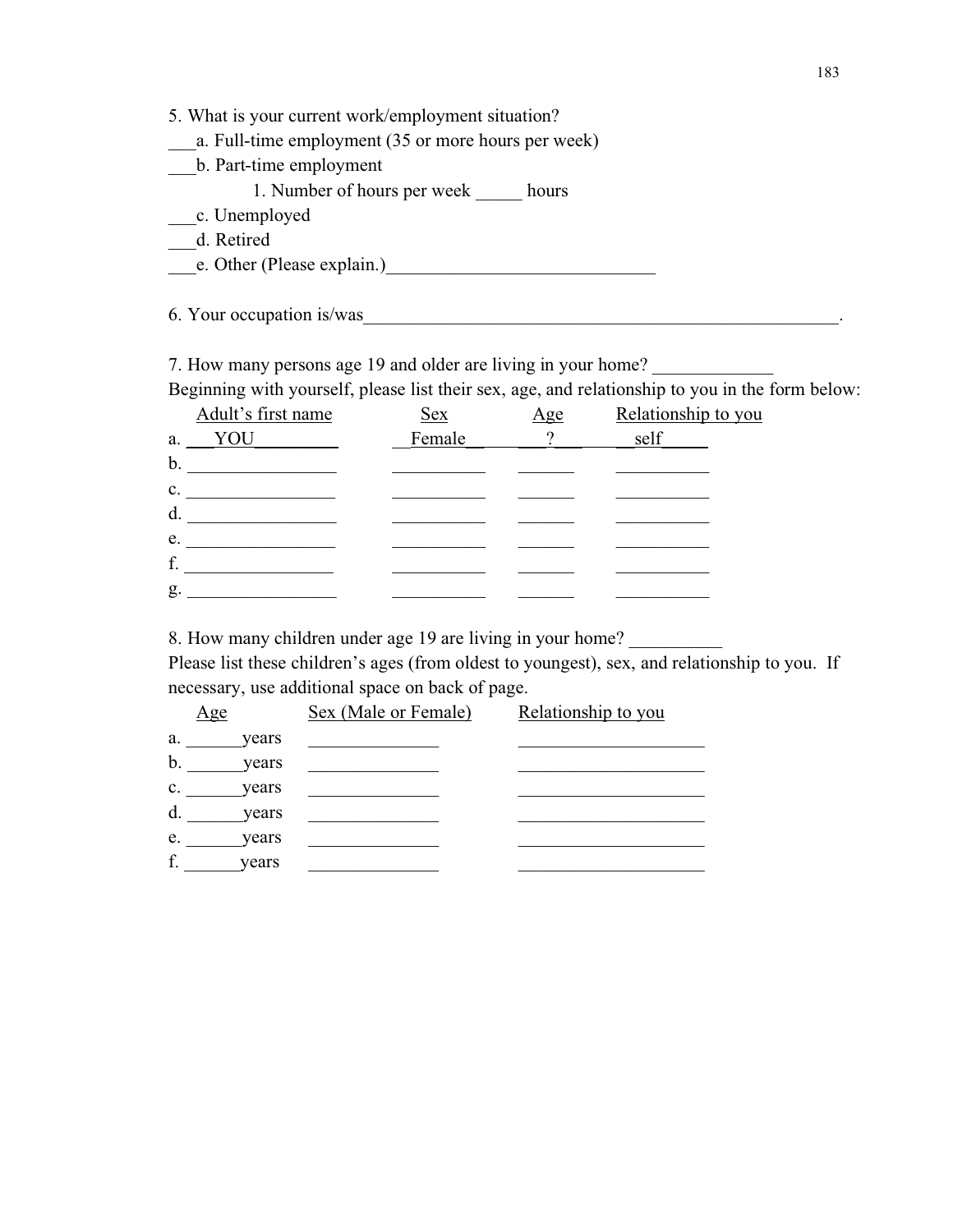# **Part II. Medical History**

| al e 11. Incuical Indebi<br>1. I have the following illness(es):                                                         |
|--------------------------------------------------------------------------------------------------------------------------|
| a. rheumatoid arthritis                                                                                                  |
| b. fibromyalgia                                                                                                          |
| c. both rheumatoid arthritis and fibromyalgia                                                                            |
| 2. At what age did you begin having rheumatoid arthritis symptoms? years<br>I do not have rheumatoid arthritis.          |
| 3. At what age did you begin having fibromyalgia symptoms? ______ years<br>I do not have fibromyalgia.                   |
| 4. At what age were you diagnosed as having rheumatoid arthritis? _________ years<br>I do not have rheumatoid arthritis. |
| 5. At what age were you diagnosed as having fibromyalgia? years<br>I do not have fibromyalgia.                           |
| 6. Did a rheumatologist diagnose your rheumatoid arthritis?<br>a. Yes                                                    |
| b. No Who gave you a diagnosis of rheumatoid arthritis?                                                                  |
| 7. Did a rheumatologist diagnose your fibromyalgia?<br>a. Yes                                                            |
| b. No Who gave you a diagnosis of fibromyalgia?                                                                          |
| 8. What parts of the body does your illness mainly affect?                                                               |
|                                                                                                                          |
| 9. What symptoms do you have?                                                                                            |
|                                                                                                                          |

\_\_\_\_\_\_\_\_\_\_\_\_\_\_\_\_\_\_\_\_\_\_\_\_\_\_\_\_\_\_\_\_\_\_\_\_\_\_\_\_\_\_\_\_\_\_\_\_\_\_\_\_\_\_\_\_\_\_\_\_\_\_\_\_\_\_\_\_\_\_\_\_\_\_

10. In general, how severe are your symptoms?

\_\_\_a. Not severe at all

- b. Only slightly severe
- \_\_\_c. Somewhat severe
- \_\_\_d. Very severe
- \_\_\_e. Extremely severe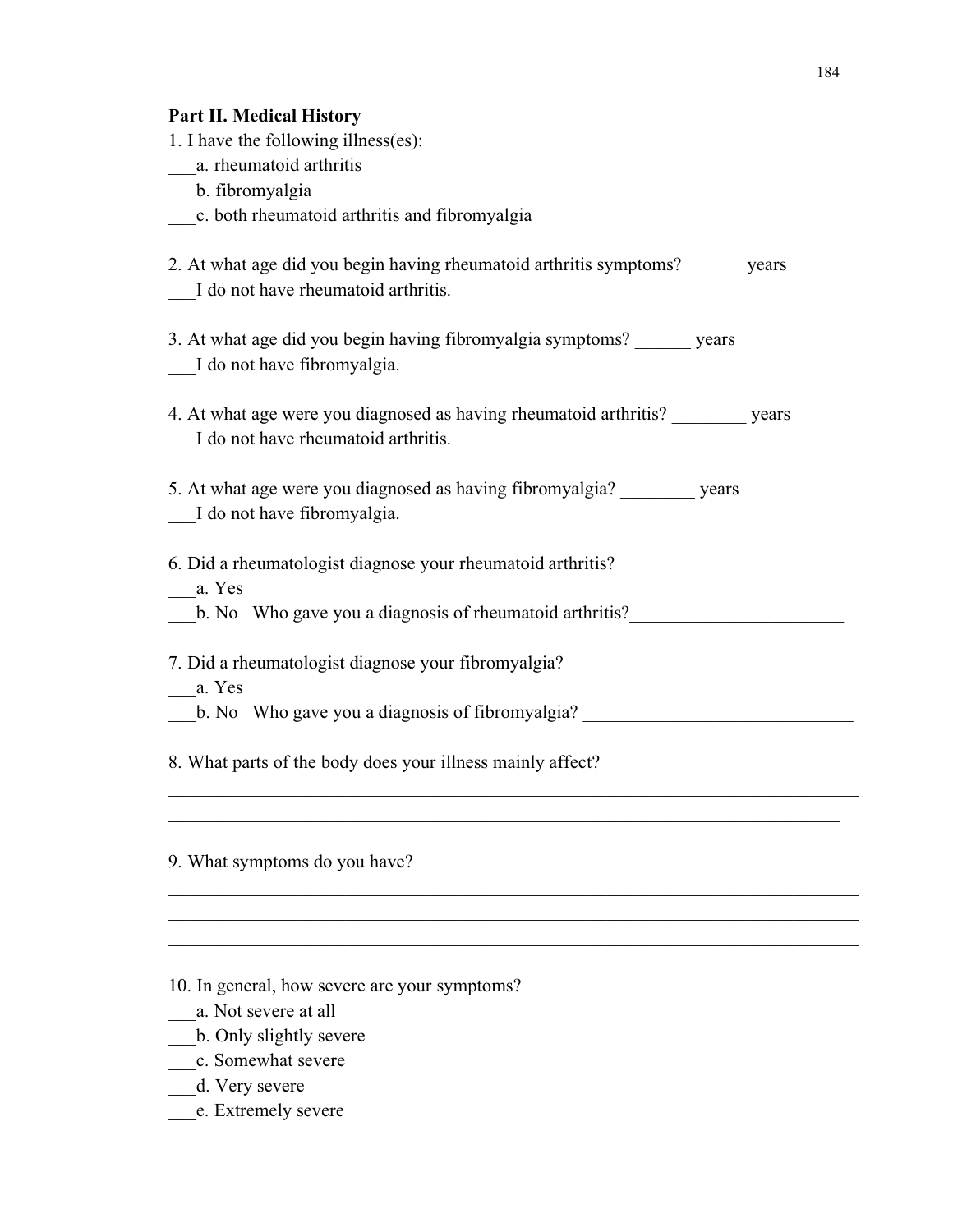11. During the past month, how often have you had these symptoms?

- \_\_\_a. Not at all
- \_\_\_b. A few days
- \_\_\_c. Once a week
- \_\_\_d. 2-6 days a week
- \_\_\_e. Every day

12. Do your symptoms appear as flare ups and remissions?

- \_\_\_a. No
- \_\_\_b. Yes
- 1. About how often do you experience these flare ups?
- 2. How long do the flare ups usually last?
- 3. When was your last flare up? \_\_\_\_\_\_\_\_\_\_\_\_\_\_\_\_\_\_\_\_\_\_\_\_\_ (month/year)

\_\_\_\_\_\_\_\_\_\_\_\_\_\_\_\_\_\_\_\_\_\_\_\_\_\_\_\_\_\_\_\_\_\_\_\_\_\_\_\_\_\_\_\_\_\_\_\_\_\_\_\_\_\_\_\_\_\_\_\_\_\_\_\_\_\_\_\_\_\_\_\_\_ \_\_\_\_\_\_\_\_\_\_\_\_\_\_\_\_\_\_\_\_\_\_\_\_\_\_\_\_\_\_\_\_\_\_\_\_\_\_\_\_\_\_\_\_\_\_\_\_\_\_\_\_\_\_\_\_\_\_\_\_\_\_\_\_\_\_\_\_\_\_\_\_\_ \_\_\_\_\_\_\_\_\_\_\_\_\_\_\_\_\_\_\_\_\_\_\_\_\_\_\_\_\_\_\_\_\_\_\_\_\_\_\_\_\_\_\_\_\_\_\_\_\_\_\_\_\_\_\_\_\_\_\_\_\_\_\_\_\_\_\_\_\_\_\_\_\_

13. Does treatment of your illness change during flare ups?

 $\equiv$  a. No

\_\_\_b. Yes In what ways?

#### **Part III. Impact of Illness**

1. How burdened do you feel by your illness?

- \_\_\_a. Not burdened at all
- \_\_\_b. Only slightly burdened
- \_\_\_c. Somewhat burdened
- \_\_\_d. Very burdened
- \_\_\_e. Extremely burdened

2. When you are having a flare up or difficulties due to your illness, who provides support or assistance to you? (Check all that apply.) How often do you receive support or assistance from each source you checked? **1 - never, 2- rarely, 3 - sometimes, 4 - most of the time, 5 - always** If you need more space, please continue on back of page.

| Source of Support         | Frequency $(1-5)$ |
|---------------------------|-------------------|
| a. Husband/Partner        | a.                |
| b. Child in study         |                   |
| c. Other children in home |                   |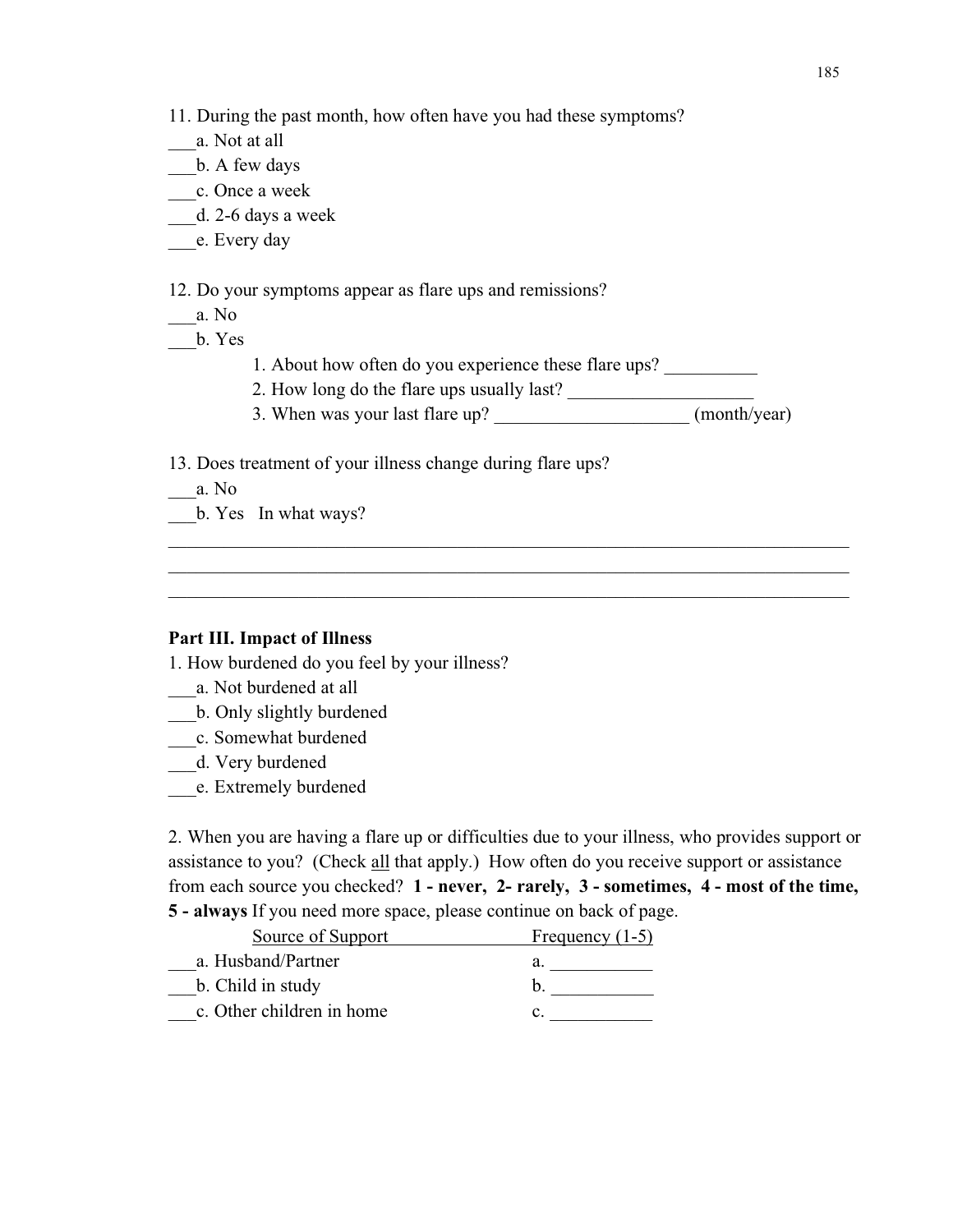| Source of Support                                                                                                                                                                                                           | Frequency $(1-5)$                                                                                                                                                                                                                                                                                                                                                                                                                                                                                                                                     |
|-----------------------------------------------------------------------------------------------------------------------------------------------------------------------------------------------------------------------------|-------------------------------------------------------------------------------------------------------------------------------------------------------------------------------------------------------------------------------------------------------------------------------------------------------------------------------------------------------------------------------------------------------------------------------------------------------------------------------------------------------------------------------------------------------|
| d. Other household member(s). List relationship to you:                                                                                                                                                                     |                                                                                                                                                                                                                                                                                                                                                                                                                                                                                                                                                       |
| $d_1$ .                                                                                                                                                                                                                     | $d_1$ .                                                                                                                                                                                                                                                                                                                                                                                                                                                                                                                                               |
| $d_2$ and $d_3$ and $d_4$ and $d_5$ and $d_7$ and $d_8$ and $d_9$ and $d_9$ and $d_9$ and $d_9$ and $d_9$ and $d_9$ and $d_9$ and $d_9$ and $d_9$ and $d_9$ and $d_9$ and $d_9$ and $d_9$ and $d_9$ and $d_9$ and $d_9$ and | $d_2$ .                                                                                                                                                                                                                                                                                                                                                                                                                                                                                                                                               |
| $d_2$ .                                                                                                                                                                                                                     | $d_3$ .                                                                                                                                                                                                                                                                                                                                                                                                                                                                                                                                               |
| e. Other family members(s) not living in household. List relationship to you:                                                                                                                                               |                                                                                                                                                                                                                                                                                                                                                                                                                                                                                                                                                       |
| $e_1$ .                                                                                                                                                                                                                     | $e_1$ .                                                                                                                                                                                                                                                                                                                                                                                                                                                                                                                                               |
| $e_{\gamma}$ .                                                                                                                                                                                                              | $e_2$ .                                                                                                                                                                                                                                                                                                                                                                                                                                                                                                                                               |
| $e_3.$                                                                                                                                                                                                                      | $e_3$ .                                                                                                                                                                                                                                                                                                                                                                                                                                                                                                                                               |
| f. Friend $(s)$                                                                                                                                                                                                             |                                                                                                                                                                                                                                                                                                                                                                                                                                                                                                                                                       |
| g. Healthcare providers                                                                                                                                                                                                     | g.                                                                                                                                                                                                                                                                                                                                                                                                                                                                                                                                                    |
| h. Clergy/other adults from place of worship                                                                                                                                                                                | h.                                                                                                                                                                                                                                                                                                                                                                                                                                                                                                                                                    |
| i. Others. List relationship to you:                                                                                                                                                                                        |                                                                                                                                                                                                                                                                                                                                                                                                                                                                                                                                                       |
| $i_1$ .                                                                                                                                                                                                                     | $\begin{array}{c} \begin{array}{c} \begin{array}{c} \begin{array}{c} \end{array} \\ \begin{array}{c} \end{array} \end{array} \end{array} \end{array} \end{array} \end{array} \end{array} \begin{array}{c} \begin{array}{c} \begin{array}{c} \end{array} \\ \begin{array}{c} \end{array} \end{array} \end{array} \begin{array}{c} \begin{array}{c} \end{array} \end{array} \end{array} \begin{array}{c} \begin{array}{c} \end{array} \end{array} \end{array} \begin{array}{c} \begin{array}{c} \end{array} \end{array} \end{array} \begin{array}{c} \$ |
| $1_2$ .                                                                                                                                                                                                                     |                                                                                                                                                                                                                                                                                                                                                                                                                                                                                                                                                       |
|                                                                                                                                                                                                                             |                                                                                                                                                                                                                                                                                                                                                                                                                                                                                                                                                       |

 $\Box$ j. No one

3. How satisfied are you with the support and/or assistance you receive?

- \_\_\_a. Very dissatisfied
- \_\_\_b. Generally dissatisfied
- \_\_c. Somewhat dissatisfied
- \_\_\_d. Somewhat satisfied
- \_\_\_e. Generally satisfied
- \_\_\_f. Very satisfied

#### **Part IV. Parent/Child Relations**

1. In general, how close a relationship do you have with the child in this study?

- \_\_\_\_\_\_ a. Not close at all
- \_\_\_b. Only slightly close at times
- \_\_\_\_c. Somewhat close
- \_\_\_d. Very close
- \_\_\_d. Extremely close

2. During the teenage years, there are often many changes in parent-child relationships. During the past year, what changes have you experienced in your relationship with the child in this study?

\_\_\_\_\_\_\_\_\_\_\_\_\_\_\_\_\_\_\_\_\_\_\_\_\_\_\_\_\_\_\_\_\_\_\_\_\_\_\_\_\_\_\_\_\_\_\_\_\_\_\_\_\_\_\_\_\_\_\_\_\_\_\_\_\_\_\_\_\_\_\_\_\_\_ \_\_\_\_\_\_\_\_\_\_\_\_\_\_\_\_\_\_\_\_\_\_\_\_\_\_\_\_\_\_\_\_\_\_\_\_\_\_\_\_\_\_\_\_\_\_\_\_\_\_\_\_\_\_\_\_\_\_\_\_\_\_\_\_\_\_\_\_\_\_\_\_\_\_ \_\_\_\_\_\_\_\_\_\_\_\_\_\_\_\_\_\_\_\_\_\_\_\_\_\_\_\_\_\_\_\_\_\_\_\_\_\_\_\_\_\_\_\_\_\_\_\_\_\_\_\_\_\_\_\_\_\_\_\_\_\_\_\_\_\_\_\_\_\_\_\_\_\_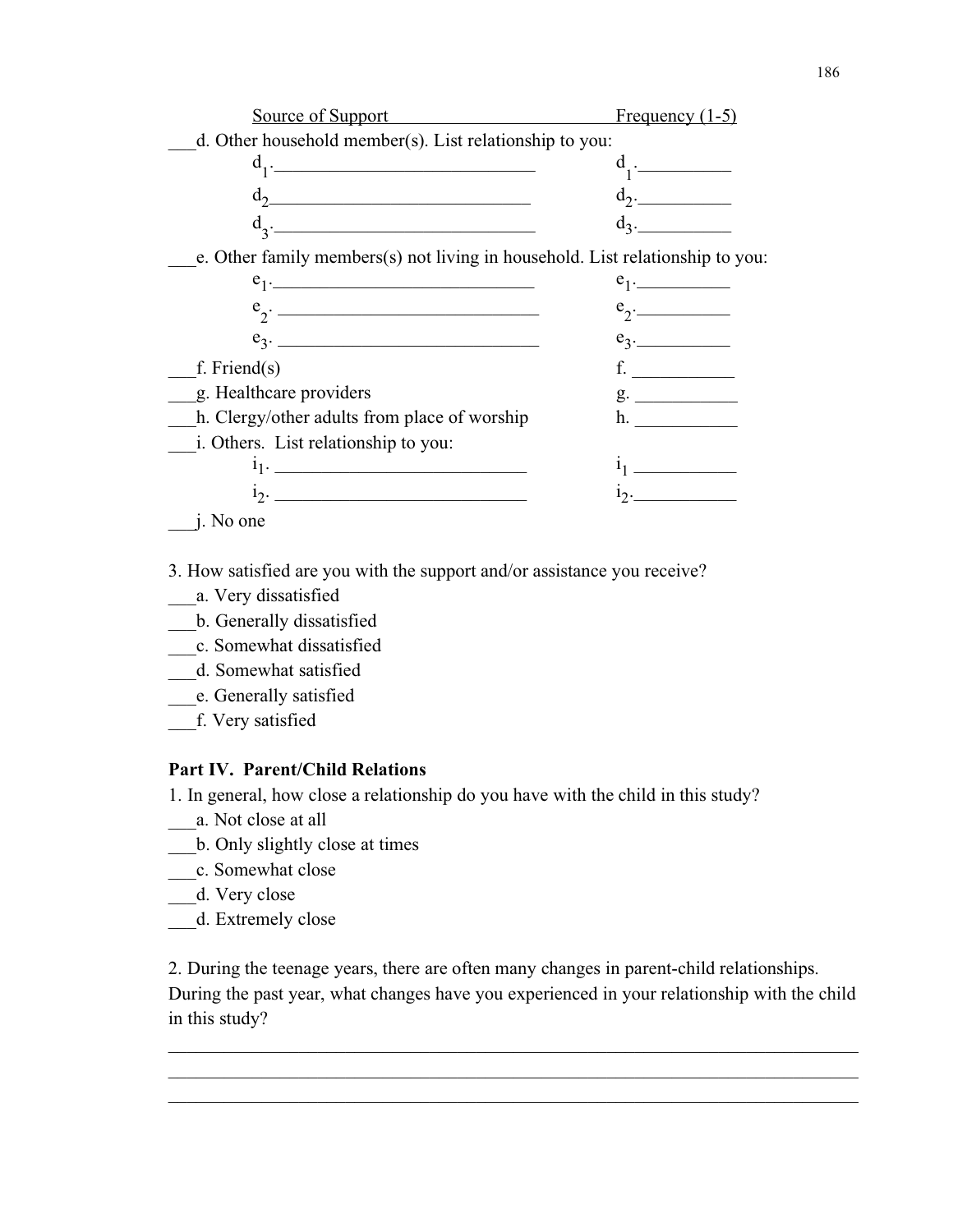3. When a mother is ill, there can be both positive and negative ways that relationships can be affected.

3a. Do you think that your illness has affected your relationship with the child in this study in any positive or good ways?

\_\_\_\_\_\_\_\_\_\_\_\_\_\_\_\_\_\_\_\_\_\_\_\_\_\_\_\_\_\_\_\_\_\_\_\_\_\_\_\_\_\_\_\_\_\_\_\_\_\_\_\_\_\_\_\_\_\_\_\_\_\_\_\_\_\_\_\_\_\_\_\_\_\_ \_\_\_\_\_\_\_\_\_\_\_\_\_\_\_\_\_\_\_\_\_\_\_\_\_\_\_\_\_\_\_\_\_\_\_\_\_\_\_\_\_\_\_\_\_\_\_\_\_\_\_\_\_\_\_\_\_\_\_\_\_\_\_\_\_\_\_\_\_\_\_\_\_\_ \_\_\_\_\_\_\_\_\_\_\_\_\_\_\_\_\_\_\_\_\_\_\_\_\_\_\_\_\_\_\_\_\_\_\_\_\_\_\_\_\_\_\_\_\_\_\_\_\_\_\_\_\_\_\_\_\_\_\_\_\_\_\_\_\_\_\_\_\_\_\_\_\_\_

\_\_\_1. No 2. Yes In what ways?

3b. Do you think that your illness has affected your relationship with the child in this study in any negative or troublesome ways?

\_\_\_\_\_\_\_\_\_\_\_\_\_\_\_\_\_\_\_\_\_\_\_\_\_\_\_\_\_\_\_\_\_\_\_\_\_\_\_\_\_\_\_\_\_\_\_\_\_\_\_\_\_\_\_\_\_\_\_\_\_\_\_\_\_\_\_\_\_\_\_\_\_\_ \_\_\_\_\_\_\_\_\_\_\_\_\_\_\_\_\_\_\_\_\_\_\_\_\_\_\_\_\_\_\_\_\_\_\_\_\_\_\_\_\_\_\_\_\_\_\_\_\_\_\_\_\_\_\_\_\_\_\_\_\_\_\_\_\_\_\_\_\_\_\_\_\_\_ \_\_\_\_\_\_\_\_\_\_\_\_\_\_\_\_\_\_\_\_\_\_\_\_\_\_\_\_\_\_\_\_\_\_\_\_\_\_\_\_\_\_\_\_\_\_\_\_\_\_\_\_\_\_\_\_\_\_\_\_\_\_\_\_\_\_\_\_\_\_\_\_\_\_

\_\_\_1. No 2. Yes In what ways?

4. How bothered or burdened do you feel the child in this study is by your illness?

\_\_\_a. Not bothered or burdened at all

\_\_\_b. Only slightly bothered or burdened

\_\_\_c. Somewhat bothered or burdened

\_\_\_d. Very bothered or burdened

\_\_\_e. Extremely bothered or burdened

5. Children usually change with development and with new friends, etc. Since your illness, have there been changes for the child in this study in any of the following areas? If you answer YES to any of the questions, explain how it has changed and to what extent, if any, you think the changes are due to your illness. **1 - not at all, 2- only a little bit, 3 somewhat, 4 - a lot, 5 - very much so** If necessary, use additional space on back of page.

\_\_\_\_\_\_\_\_\_\_\_\_\_\_\_\_\_\_\_\_\_\_\_\_\_\_\_\_\_\_\_\_\_\_\_\_\_\_\_\_\_\_\_\_\_\_\_\_\_\_\_\_\_\_\_\_\_\_\_\_\_\_\_\_\_\_\_\_\_\_\_\_\_\_  $\_$  , and the set of the set of the set of the set of the set of the set of the set of the set of the set of the set of the set of the set of the set of the set of the set of the set of the set of the set of the set of th

a. School Grades

 $-1.$  No

\_\_\_2. Yes In what ways?

A. Extent due to illness?  $(1, 2, 3, 4 \text{ or } 5)$ 

b. School Attendance

\_\_\_1. No

2. Yes In what ways?

A. Extent due to illness?  $(1, 2, 3, 4 \text{ or } 5)$ 

\_\_\_\_\_\_\_\_\_\_\_\_\_\_\_\_\_\_\_\_\_\_\_\_\_\_\_\_\_\_\_\_\_\_\_\_\_\_\_\_\_\_\_\_\_\_\_\_\_\_\_\_\_\_\_\_\_\_\_\_\_\_\_\_\_\_\_\_\_\_\_\_\_ \_\_\_\_\_\_\_\_\_\_\_\_\_\_\_\_\_\_\_\_\_\_\_\_\_\_\_\_\_\_\_\_\_\_\_\_\_\_\_\_\_\_\_\_\_\_\_\_\_\_\_\_\_\_\_\_\_\_\_\_\_\_\_\_\_\_\_\_\_\_\_\_\_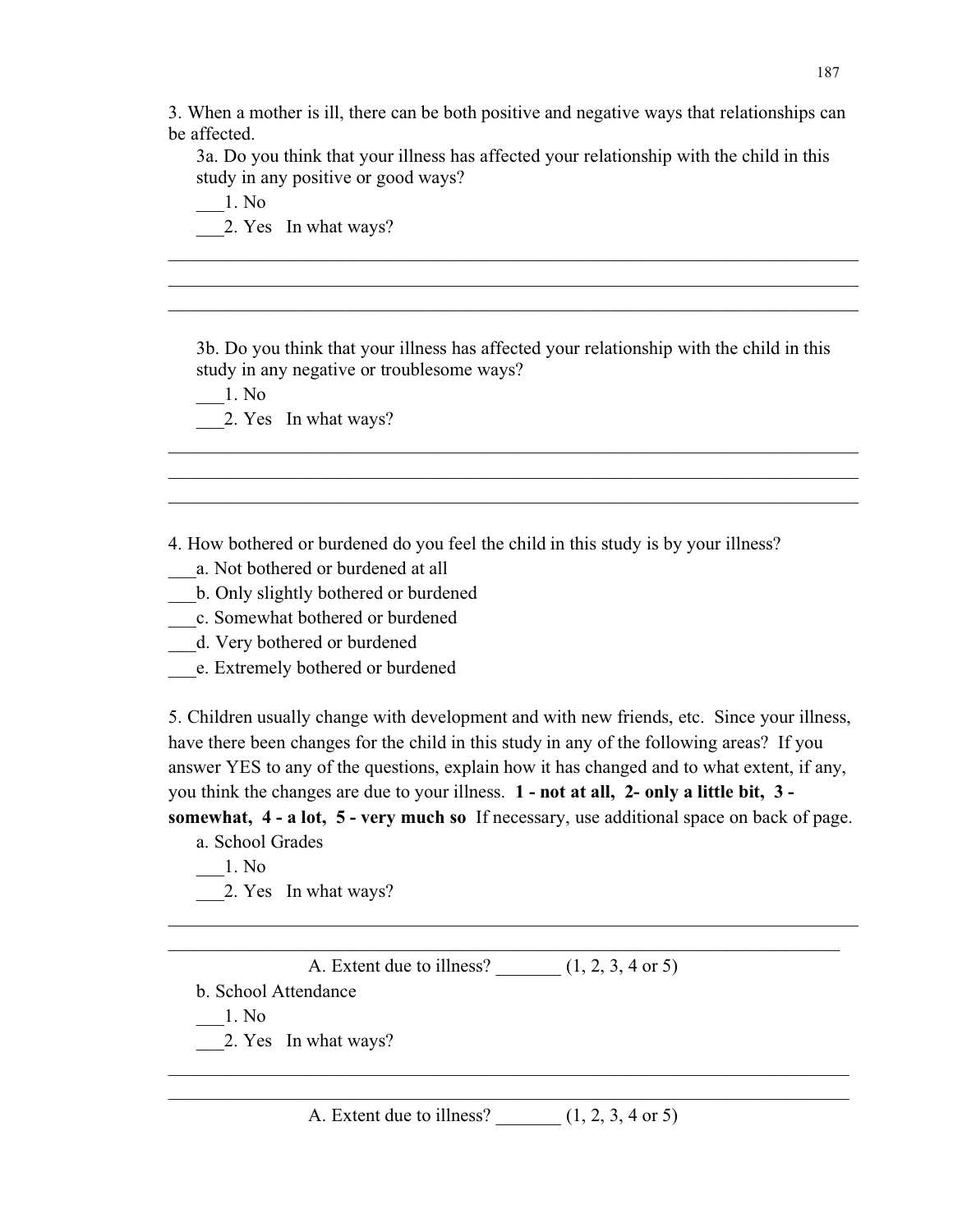| 2. Yes In what ways?<br>A. Extent due to illness? $(1, 2, 3, 4 \text{ or } 5)$<br>d. Friends<br>1. No<br>2. Yes In what ways?<br>A. Extent due to illness? $(1, 2, 3, 4 \text{ or } 5)$<br>e. Activities outside of school<br>1. No<br>2. Yes In what ways?<br>A. Extent due to illness? $(1, 2, 3, 4 \text{ or } 5)$<br>f. Hobbies<br>1. No<br>2. Yes In what ways?<br>A. Extent due to illness? $(1, 2, 3, 4 \text{ or } 5)$<br>g. Other ways?<br>1. No<br>2. Yes (Please describe.)<br>A. Extent due to illness? $(1, 2, 3, 4 \text{ or } 5)$<br>6. Are there any family responsibilities and duties the child in this study usually performs?<br>a. No<br>b. Yes (Please list what they are.) | c. School Activities<br>1. No |  |
|---------------------------------------------------------------------------------------------------------------------------------------------------------------------------------------------------------------------------------------------------------------------------------------------------------------------------------------------------------------------------------------------------------------------------------------------------------------------------------------------------------------------------------------------------------------------------------------------------------------------------------------------------------------------------------------------------|-------------------------------|--|
|                                                                                                                                                                                                                                                                                                                                                                                                                                                                                                                                                                                                                                                                                                   |                               |  |
|                                                                                                                                                                                                                                                                                                                                                                                                                                                                                                                                                                                                                                                                                                   |                               |  |
|                                                                                                                                                                                                                                                                                                                                                                                                                                                                                                                                                                                                                                                                                                   |                               |  |
|                                                                                                                                                                                                                                                                                                                                                                                                                                                                                                                                                                                                                                                                                                   |                               |  |
|                                                                                                                                                                                                                                                                                                                                                                                                                                                                                                                                                                                                                                                                                                   |                               |  |
|                                                                                                                                                                                                                                                                                                                                                                                                                                                                                                                                                                                                                                                                                                   |                               |  |
|                                                                                                                                                                                                                                                                                                                                                                                                                                                                                                                                                                                                                                                                                                   |                               |  |
|                                                                                                                                                                                                                                                                                                                                                                                                                                                                                                                                                                                                                                                                                                   |                               |  |
|                                                                                                                                                                                                                                                                                                                                                                                                                                                                                                                                                                                                                                                                                                   |                               |  |
|                                                                                                                                                                                                                                                                                                                                                                                                                                                                                                                                                                                                                                                                                                   |                               |  |
|                                                                                                                                                                                                                                                                                                                                                                                                                                                                                                                                                                                                                                                                                                   |                               |  |
|                                                                                                                                                                                                                                                                                                                                                                                                                                                                                                                                                                                                                                                                                                   |                               |  |
|                                                                                                                                                                                                                                                                                                                                                                                                                                                                                                                                                                                                                                                                                                   |                               |  |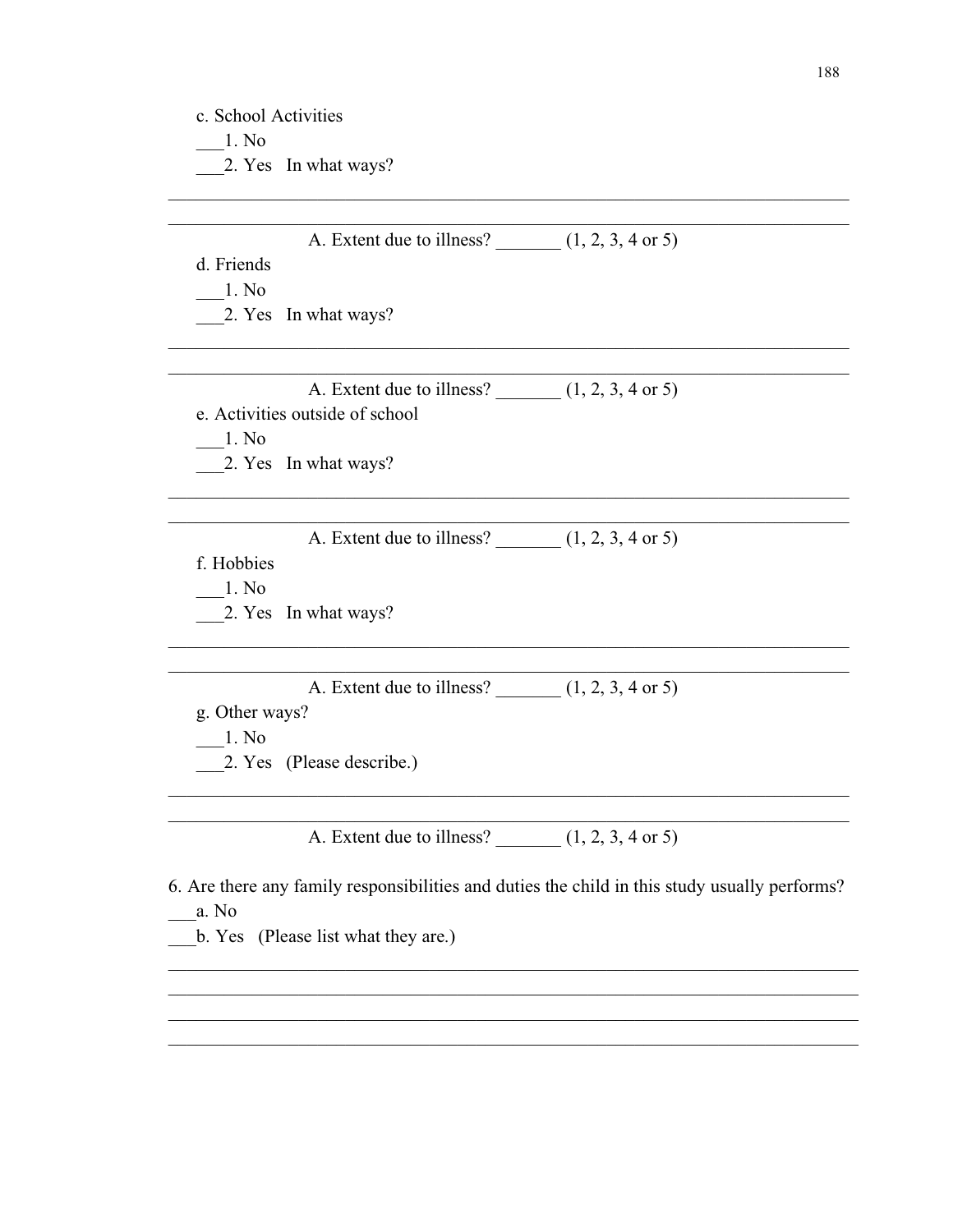| 7. During flare ups in your illness, does he/she do additional things for you or the family? |  |
|----------------------------------------------------------------------------------------------|--|
|----------------------------------------------------------------------------------------------|--|

\_\_\_\_\_\_\_\_\_\_\_\_\_\_\_\_\_\_\_\_\_\_\_\_\_\_\_\_\_\_\_\_\_\_\_\_\_\_\_\_\_\_\_\_\_\_\_\_\_\_\_\_\_\_\_\_\_\_\_\_\_\_\_\_\_\_\_\_\_\_\_\_\_\_ \_\_\_\_\_\_\_\_\_\_\_\_\_\_\_\_\_\_\_\_\_\_\_\_\_\_\_\_\_\_\_\_\_\_\_\_\_\_\_\_\_\_\_\_\_\_\_\_\_\_\_\_\_\_\_\_\_\_\_\_\_\_\_\_\_\_\_\_\_\_\_\_\_\_ \_\_\_\_\_\_\_\_\_\_\_\_\_\_\_\_\_\_\_\_\_\_\_\_\_\_\_\_\_\_\_\_\_\_\_\_\_\_\_\_\_\_\_\_\_\_\_\_\_\_\_\_\_\_\_\_\_\_\_\_\_\_\_\_\_\_\_\_\_\_\_\_\_\_ **\_\_\_\_\_\_\_\_\_\_\_\_\_\_\_\_\_\_\_\_\_\_\_\_\_\_\_\_\_\_\_\_\_\_\_\_\_\_\_\_\_\_\_\_\_\_\_\_\_\_\_\_\_\_\_\_\_\_\_\_\_\_\_\_\_\_\_\_\_\_\_\_\_\_**

\_\_\_a. No

b. Yes (Please list what these are.)

8. People with illnesses often experience stress. In the past year, have you experienced stresses due to your rheumatoid arthritis and/or fibromyalgia?

\_\_\_\_\_\_\_\_\_\_\_\_\_\_\_\_\_\_\_\_\_\_\_\_\_\_\_\_\_\_\_\_\_\_\_\_\_\_\_\_\_\_\_\_\_\_\_\_\_\_\_\_\_\_\_\_\_\_\_\_\_\_\_\_\_\_\_\_\_\_\_\_\_\_ \_\_\_\_\_\_\_\_\_\_\_\_\_\_\_\_\_\_\_\_\_\_\_\_\_\_\_\_\_\_\_\_\_\_\_\_\_\_\_\_\_\_\_\_\_\_\_\_\_\_\_\_\_\_\_\_\_\_\_\_\_\_\_\_\_\_\_\_\_\_\_\_\_\_ \_\_\_\_\_\_\_\_\_\_\_\_\_\_\_\_\_\_\_\_\_\_\_\_\_\_\_\_\_\_\_\_\_\_\_\_\_\_\_\_\_\_\_\_\_\_\_\_\_\_\_\_\_\_\_\_\_\_\_\_\_\_\_\_\_\_\_\_\_\_\_\_\_\_ \_\_\_\_\_\_\_\_\_\_\_\_\_\_\_\_\_\_\_\_\_\_\_\_\_\_\_\_\_\_\_\_\_\_\_\_\_\_\_\_\_\_\_\_\_\_\_\_\_\_\_\_\_\_\_\_\_\_\_\_\_\_\_\_\_\_\_\_\_\_\_\_\_\_

\_\_\_a. No \_\_\_b. Yes What were they?

9. Does the child in this study have any health problems?

\_\_\_a. No

b. Yes (Please list them.)

10. While you were growing up, were either of your parents chronically ill or unable to do things around the home and/or with the family?

\_\_\_\_\_\_\_\_\_\_\_\_\_\_\_\_\_\_\_\_\_\_\_\_\_\_\_\_\_\_\_\_\_\_\_\_\_\_\_\_\_\_\_\_\_\_\_\_\_\_\_\_\_\_\_\_\_\_\_\_\_\_\_\_\_\_\_\_\_\_\_\_\_\_ \_\_\_\_\_\_\_\_\_\_\_\_\_\_\_\_\_\_\_\_\_\_\_\_\_\_\_\_\_\_\_\_\_\_\_\_\_\_\_\_\_\_\_\_\_\_\_\_\_\_\_\_\_\_\_\_\_\_\_\_\_\_\_\_\_\_\_\_\_\_\_\_\_\_ \_\_\_\_\_\_\_\_\_\_\_\_\_\_\_\_\_\_\_\_\_\_\_\_\_\_\_\_\_\_\_\_\_\_\_\_\_\_\_\_\_\_\_\_\_\_\_\_\_\_\_\_\_\_\_\_\_\_\_\_\_\_\_\_\_\_\_\_\_\_\_\_\_\_ \_\_\_\_\_\_\_\_\_\_\_\_\_\_\_\_\_\_\_\_\_\_\_\_\_\_\_\_\_\_\_\_\_\_\_\_\_\_\_\_\_\_\_\_\_\_\_\_\_\_\_\_\_\_\_\_\_\_\_\_\_\_\_\_\_\_\_\_\_\_\_\_\_\_

\_\_\_\_\_\_\_\_\_\_\_\_\_\_\_\_\_\_\_\_\_\_\_\_\_\_\_\_\_\_\_\_\_\_\_\_\_\_\_\_\_\_\_\_\_\_\_\_\_\_\_\_\_\_\_\_\_\_\_\_\_\_\_\_\_\_\_\_\_\_\_\_\_ \_\_\_\_\_\_\_\_\_\_\_\_\_\_\_\_\_\_\_\_\_\_\_\_\_\_\_\_\_\_\_\_\_\_\_\_\_\_\_\_\_\_\_\_\_\_\_\_\_\_\_\_\_\_\_\_\_\_\_\_\_\_\_\_\_\_\_\_\_\_\_\_\_

\_\_\_a. No

\_\_\_b. Yes Did your responsibilities or duties change at such times?

 $\frac{1}{2}$ . No

\_\_\_2. Yes In what ways?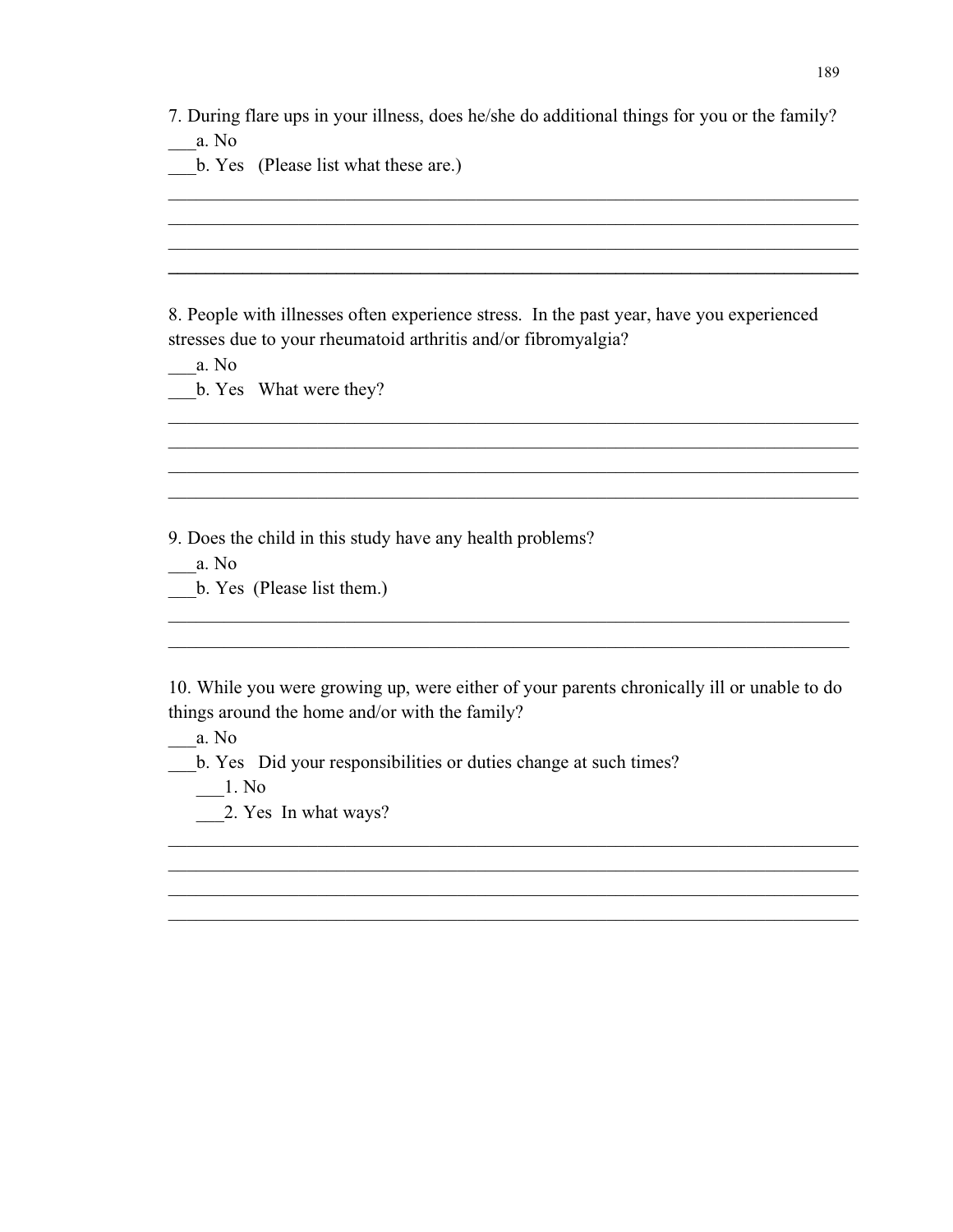Any other information or comments you wish to add would be very much appreciated.



Thank you for your help by completing this questionnaire!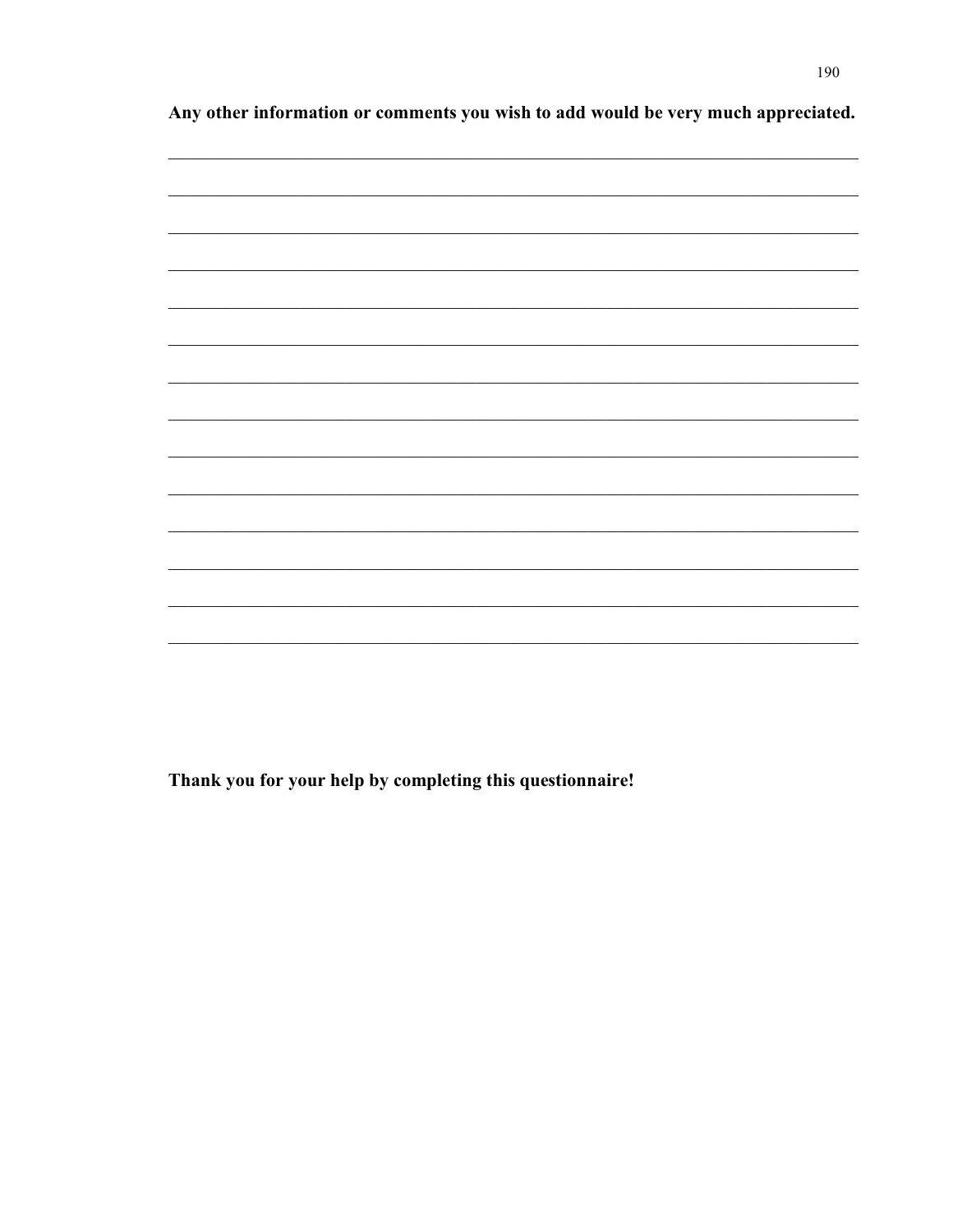Appendix H

Code # Y000

Youth's Questionnaire

Please print your name and today's date on the lines below.

\_\_\_\_\_\_\_\_\_\_\_\_\_\_\_\_\_\_\_\_\_\_\_\_\_\_\_\_\_\_\_\_\_\_\_\_\_\_\_\_\_\_\_\_\_\_\_\_\_\_\_\_\_\_\_\_\_\_\_\_\_\_\_\_\_\_\_\_\_\_\_\_\_ First Name Middle Initial Last Name

Today's Date:\_\_\_\_\_\_\_\_\_\_\_\_\_\_\_\_\_\_\_\_\_\_\_\_\_\_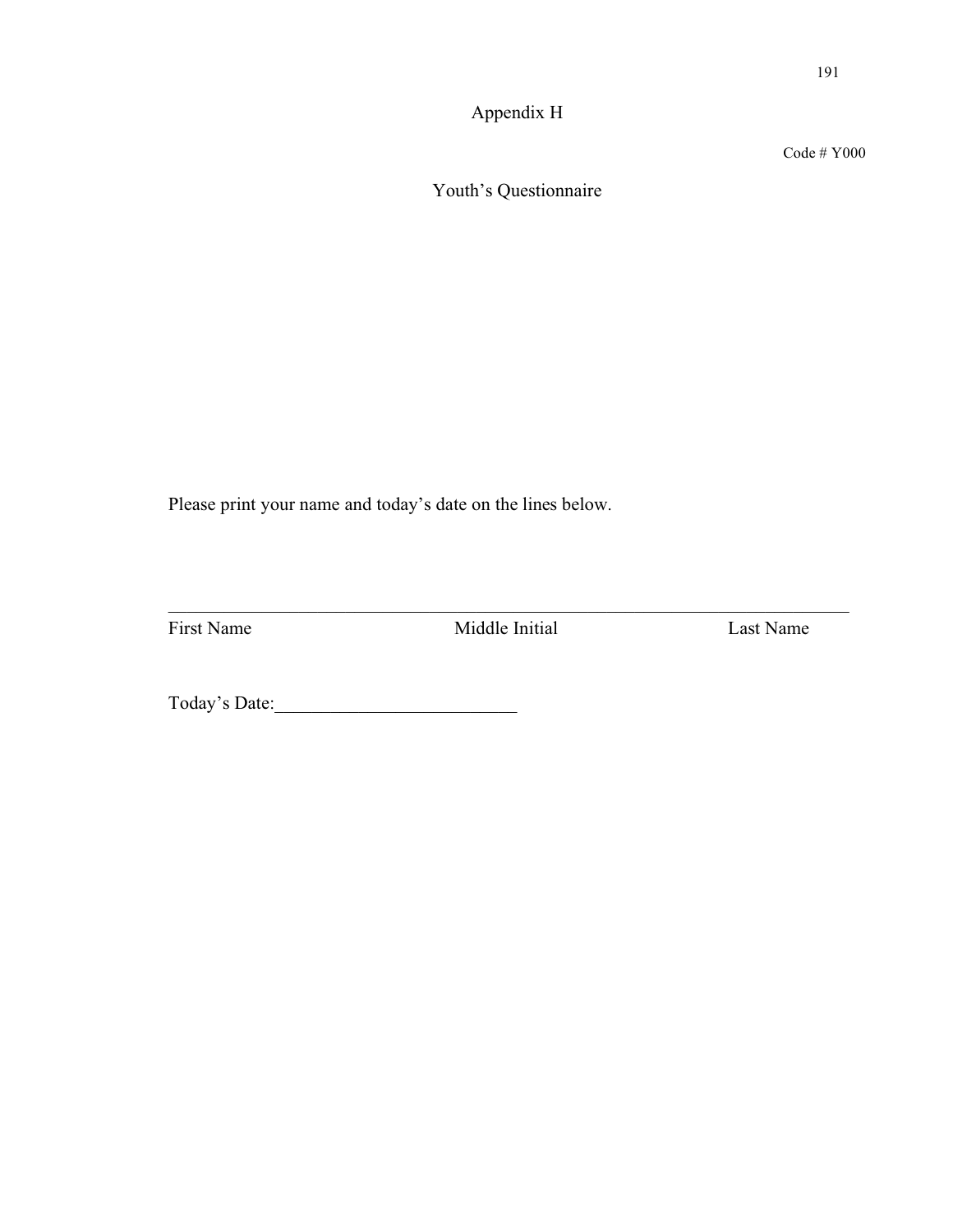Directions: Please fill in the blanks or check the appropriate answers. This information will remain confidential and it will only be used to better understand the participants in this study. There are no right or wrong answers, so please answer each of these questions as honestly as possible. Please do not discuss the questions or your answers with anyone until you have mailed back the questionnaires. Your answers are VERY important to this research study!

### **Part I. Background Information**

1. What is your age? years

2. What is your sex?

\_\_\_a. Male

\_\_\_b. Female

3. What is your ethnicity/race?

- \_\_\_a. African-American
- \_\_\_b. Anglo/Caucasian

\_\_\_c. Asian or Pacific Islander

- \_\_\_d. Hispanic/Mexican American/Latina
- \_\_\_e. Native American Indian
- f. Other (Please specify.)

 $\mathcal{L}_\mathcal{L}$  , and the set of the set of the set of the set of the set of the set of the set of the set of the set of the set of the set of the set of the set of the set of the set of the set of the set of the set of th

4. What grade are you in school?

- 5. What is your current job situation?
- \_\_\_a. Not working

\_\_\_b. Working

1. What do you do?

2. What is the average number of hours you work per

week? hours

6. During the school year, how many hours a week do you spend in free-time activities outside of home and the regular school day? hours

7. Please list the three (3) ways you spend most of your free time.

1. \_\_\_\_\_\_\_\_\_\_\_\_\_\_\_\_\_\_\_\_\_\_\_\_\_\_\_\_\_\_\_\_\_\_\_\_\_\_\_\_\_\_\_\_\_\_\_\_\_\_\_\_  $2.$  $3.$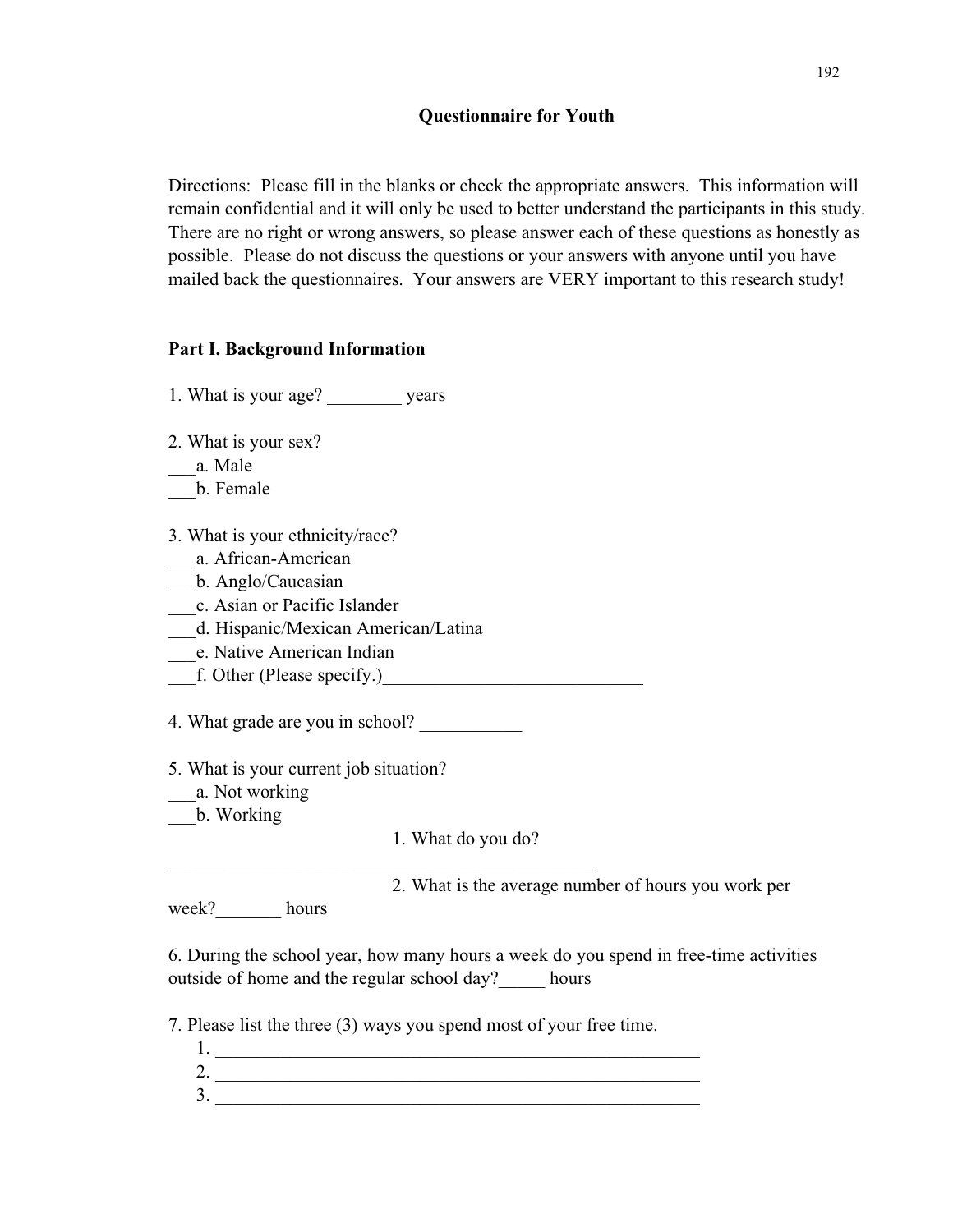#### **Part II. Impact of Illness**

1. Which of the following illnesses does your mother have:

- \_\_\_a. rheumatoid arthritis
- \_\_\_b. fibromyalgia
- \_\_\_c. both rheumatoid arthritis and fibromyalgia

2. How bothered do you feel by your mother's illness?

- \_\_\_a. Extremely bothered
- \_\_\_b. Very bothered
- \_\_\_\_\_c. Somewhat bothered
- \_\_\_d. Only slightly bothered
- \_\_\_e. Not bothered at all

3. When your mother is having a flare up of her illness, do you receive support or help from anyone?

\_\_\_\_\_\_\_\_\_\_\_\_\_\_\_\_\_\_\_\_\_\_\_\_\_\_\_\_\_\_\_\_\_\_\_\_\_\_\_\_\_\_\_\_\_\_\_\_\_\_\_\_\_\_\_\_\_\_\_\_\_\_\_\_\_\_\_\_\_\_\_\_\_\_ \_\_\_\_\_\_\_\_\_\_\_\_\_\_\_\_\_\_\_\_\_\_\_\_\_\_\_\_\_\_\_\_\_\_\_\_\_\_\_\_\_\_\_\_\_\_\_\_\_\_\_\_\_\_\_\_\_\_\_\_\_\_\_\_\_\_\_\_\_\_\_\_\_\_

\_\_\_1. No

2. Yes (Check all that apply.)

\_\_\_a. Mother

\_\_\_b. Father

\_\_\_c. Step or adoptive parent

\_\_\_d. Brother(s)

\_\_\_e. Sister(s)

\_\_\_f. Other family member(s)

1. How are they related to you?

- \_\_\_g. Special boyfriend or girlfriend
- h. Other friend(s)

\_\_\_i. Teachers/Coaches

\_\_\_j. School counselors

- \_\_\_k. Clergyman or other adults from your place of worship
- \_\_\_l. Others (Please describe their relationship to you.)
- 4. How satisfied are you with the support and/or assistance you receive?
- \_\_\_a. Very dissatisfied
- \_\_\_b. Mostly dissatisfied
- \_\_c. Somewhat dissatisfied
- \_\_\_d. Somewhat satisfied
- \_\_\_e. Mostly satisfied
- \_\_\_f. Very satisfied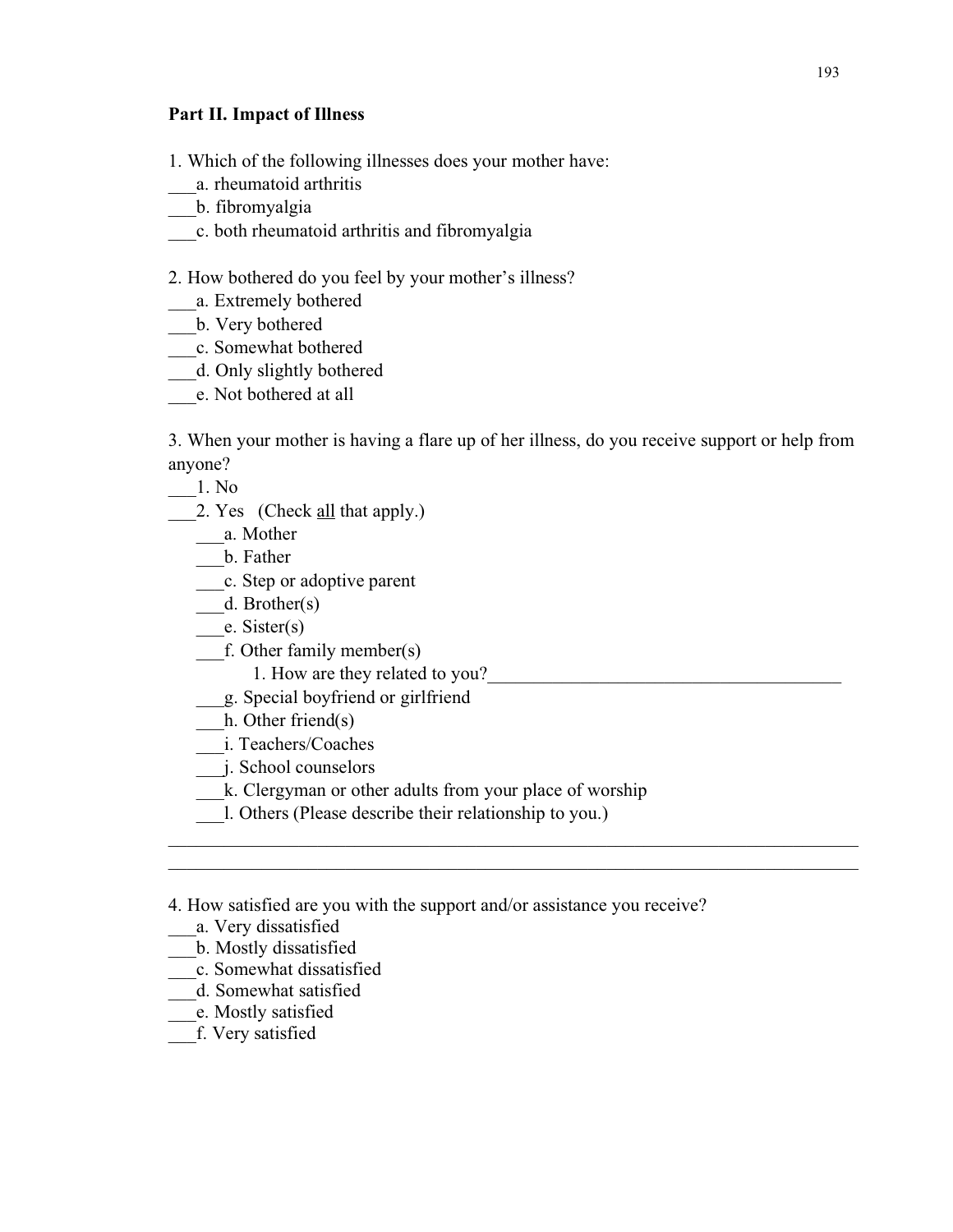5. How close do you feel you and your mother are?

- \_\_\_a. Extremely close
- \_\_\_b. Very close
- \_\_\_\_c. Somewhat close
- \_\_\_d. Only slightly close
- \_\_\_e. Not close at all

6. During the teenage years, there often are many changes in relationships. In the past year, what changes have you experienced in your relationship with your mother?

\_\_\_\_\_\_\_\_\_\_\_\_\_\_\_\_\_\_\_\_\_\_\_\_\_\_\_\_\_\_\_\_\_\_\_\_\_\_\_\_\_\_\_\_\_\_\_\_\_\_\_\_\_\_\_\_\_\_\_\_\_\_\_\_\_\_\_\_\_\_\_\_\_\_ \_\_\_\_\_\_\_\_\_\_\_\_\_\_\_\_\_\_\_\_\_\_\_\_\_\_\_\_\_\_\_\_\_\_\_\_\_\_\_\_\_\_\_\_\_\_\_\_\_\_\_\_\_\_\_\_\_\_\_\_\_\_\_\_\_\_\_\_\_\_\_\_\_\_ \_\_\_\_\_\_\_\_\_\_\_\_\_\_\_\_\_\_\_\_\_\_\_\_\_\_\_\_\_\_\_\_\_\_\_\_\_\_\_\_\_\_\_\_\_\_\_\_\_\_\_\_\_\_\_\_\_\_\_\_\_\_\_\_\_\_\_\_\_\_\_\_\_\_ \_\_\_\_\_\_\_\_\_\_\_\_\_\_\_\_\_\_\_\_\_\_\_\_\_\_\_\_\_\_\_\_\_\_\_\_\_\_\_\_\_\_\_\_\_\_\_\_\_\_\_\_\_\_\_\_\_\_\_\_\_\_\_\_\_\_\_\_\_\_\_\_\_\_

- 7. When mothers are ill, there can be both good and bad effects on the family. 7a. Do you think your mother's illness has affected you in any good (positive) ways?
	- \_\_\_1. No
	- 2. Yes If so, in what ways?
	- 7b. Do you think your mother's illness has affected you in any bad (negative) or troublesome ways?

\_\_\_\_\_\_\_\_\_\_\_\_\_\_\_\_\_\_\_\_\_\_\_\_\_\_\_\_\_\_\_\_\_\_\_\_\_\_\_\_\_\_\_\_\_\_\_\_\_\_\_\_\_\_\_\_\_\_\_\_\_\_\_\_\_\_\_\_\_\_\_\_\_\_ \_\_\_\_\_\_\_\_\_\_\_\_\_\_\_\_\_\_\_\_\_\_\_\_\_\_\_\_\_\_\_\_\_\_\_\_\_\_\_\_\_\_\_\_\_\_\_\_\_\_\_\_\_\_\_\_\_\_\_\_\_\_\_\_\_\_\_\_\_\_\_\_\_\_ \_\_\_\_\_\_\_\_\_\_\_\_\_\_\_\_\_\_\_\_\_\_\_\_\_\_\_\_\_\_\_\_\_\_\_\_\_\_\_\_\_\_\_\_\_\_\_\_\_\_\_\_\_\_\_\_\_\_\_\_\_\_\_\_\_\_\_\_\_\_\_\_\_\_ \_\_\_\_\_\_\_\_\_\_\_\_\_\_\_\_\_\_\_\_\_\_\_\_\_\_\_\_\_\_\_\_\_\_\_\_\_\_\_\_\_\_\_\_\_\_\_\_\_\_\_\_\_\_\_\_\_\_\_\_\_\_\_\_\_\_\_\_\_\_\_\_\_\_

- \_\_\_1. No
- 2. Yes If so, in what ways?

8. Have any of the following things changed since your mother became ill with rheumatoid arthritis and/or fibromyalgia? If you answer YES to any of the questions, explain how it has changed. If you need more space, please use the back of this page.

\_\_\_\_\_\_\_\_\_\_\_\_\_\_\_\_\_\_\_\_\_\_\_\_\_\_\_\_\_\_\_\_\_\_\_\_\_\_\_\_\_\_\_\_\_\_\_\_\_\_\_\_\_\_\_\_\_\_\_\_\_\_\_\_\_\_\_\_\_\_\_\_\_\_ \_\_\_\_\_\_\_\_\_\_\_\_\_\_\_\_\_\_\_\_\_\_\_\_\_\_\_\_\_\_\_\_\_\_\_\_\_\_\_\_\_\_\_\_\_\_\_\_\_\_\_\_\_\_\_\_\_\_\_\_\_\_\_\_\_\_\_\_\_\_\_\_\_\_ \_\_\_\_\_\_\_\_\_\_\_\_\_\_\_\_\_\_\_\_\_\_\_\_\_\_\_\_\_\_\_\_\_\_\_\_\_\_\_\_\_\_\_\_\_\_\_\_\_\_\_\_\_\_\_\_\_\_\_\_\_\_\_\_\_\_\_\_\_\_\_\_\_\_

\_\_\_\_\_\_\_\_\_\_\_\_\_\_\_\_\_\_\_\_\_\_\_\_\_\_\_\_\_\_\_\_\_\_\_\_\_\_\_\_\_\_\_\_\_\_\_\_\_\_\_\_\_\_\_\_\_\_\_\_\_\_\_\_\_\_\_\_\_\_\_\_\_ \_\_\_\_\_\_\_\_\_\_\_\_\_\_\_\_\_\_\_\_\_\_\_\_\_\_\_\_\_\_\_\_\_\_\_\_\_\_\_\_\_\_\_\_\_\_\_\_\_\_\_\_\_\_\_\_\_\_\_\_\_\_\_\_\_\_\_\_\_\_\_\_\_

\_\_\_\_\_\_\_\_\_\_\_\_\_\_\_\_\_\_\_\_\_\_\_\_\_\_\_\_\_\_\_\_\_\_\_\_\_\_\_\_\_\_\_\_\_\_\_\_\_\_\_\_\_\_\_\_\_\_\_\_\_\_\_\_\_\_\_\_\_\_\_\_\_\_ \_\_\_\_\_\_\_\_\_\_\_\_\_\_\_\_\_\_\_\_\_\_\_\_\_\_\_\_\_\_\_\_\_\_\_\_\_\_\_\_\_\_\_\_\_\_\_\_\_\_\_\_\_\_\_\_\_\_\_\_\_\_\_\_\_\_\_\_\_\_\_\_\_\_ \_\_\_\_\_\_\_\_\_\_\_\_\_\_\_\_\_\_\_\_\_\_\_\_\_\_\_\_\_\_\_\_\_\_\_\_\_\_\_\_\_\_\_\_\_\_\_\_\_\_\_\_\_\_\_\_\_\_\_\_\_\_\_\_\_\_\_\_\_\_\_\_\_\_ \_\_\_\_\_\_\_\_\_\_\_\_\_\_\_\_\_\_\_\_\_\_\_\_\_\_\_\_\_\_\_\_\_\_\_\_\_\_\_\_\_\_\_\_\_\_\_\_\_\_\_\_\_\_\_\_\_\_\_\_\_\_\_\_\_\_\_\_\_\_\_\_\_\_

- a. School Grades
	- \_\_\_1. No
- 2. Yes In what ways?
- b. School Attendance
- \_\_\_1. No
- 2. Yes In what ways?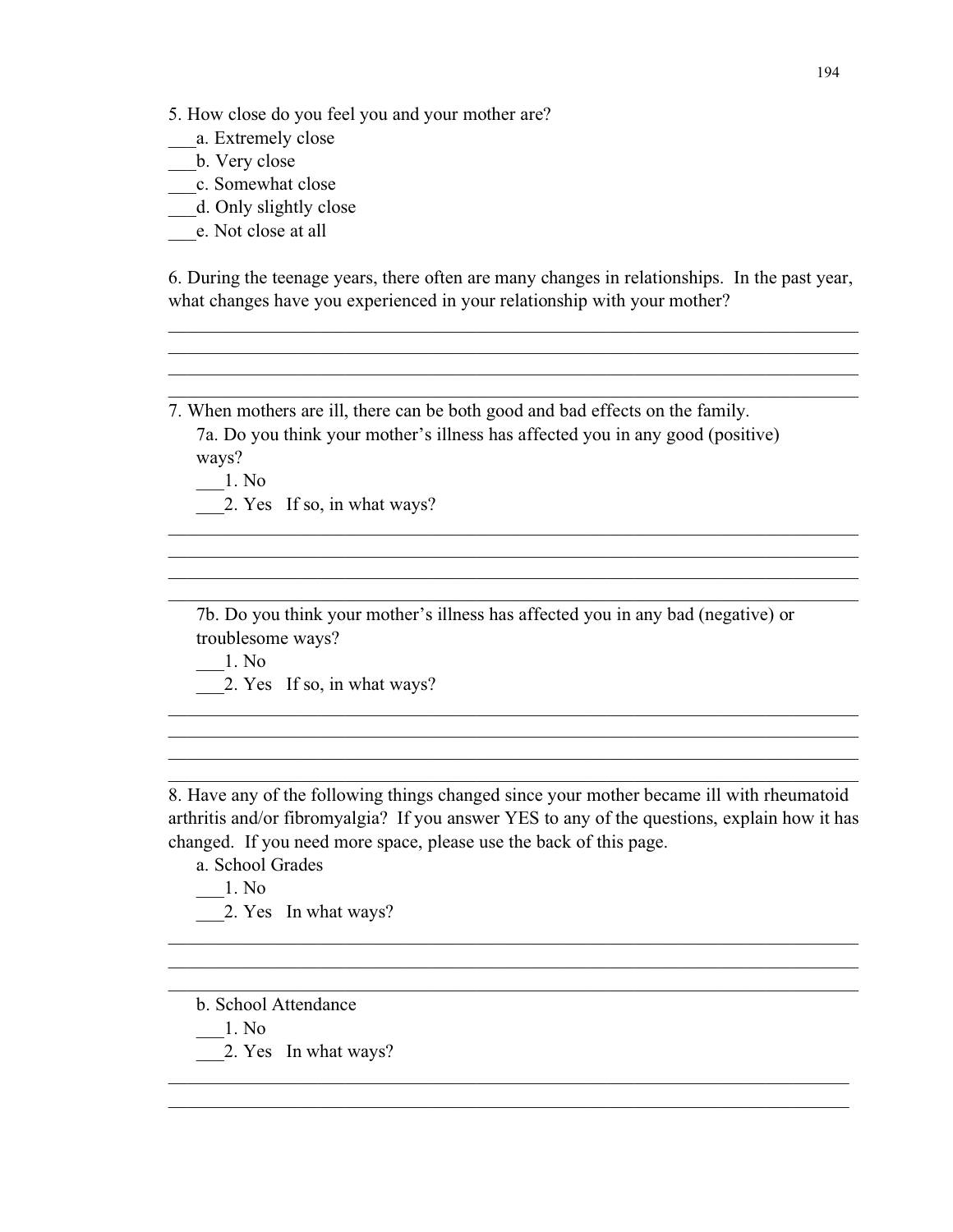c. School Activities 1. No 2. Yes In what ways?

d. Friends  $\frac{1}{2}$ . No 2. Yes In what ways?

e. Activities outside of school  $-1.$  No  $\frac{2}{2}$ . Yes In what ways?

f. Hobbies 1. No 2. Yes In what ways?

g. Other ways?  $-1.$  No 2. Yes (Please describe.)

9. Please list the responsibilities, chores, and duties you have in the family. If you need more space, please use the back of this page.

<u> 1980 - Johann John Stoff, deutscher Stoffen und der Stoffen und der Stoffen und der Stoffen und der Stoffen u</u>

10. During flare ups of your mother's illness, do you do any additional things for her or other family members?

 $\frac{a. N_0}{a}$ 

b. Yes (Please list these additional responsibilities and/or duties.)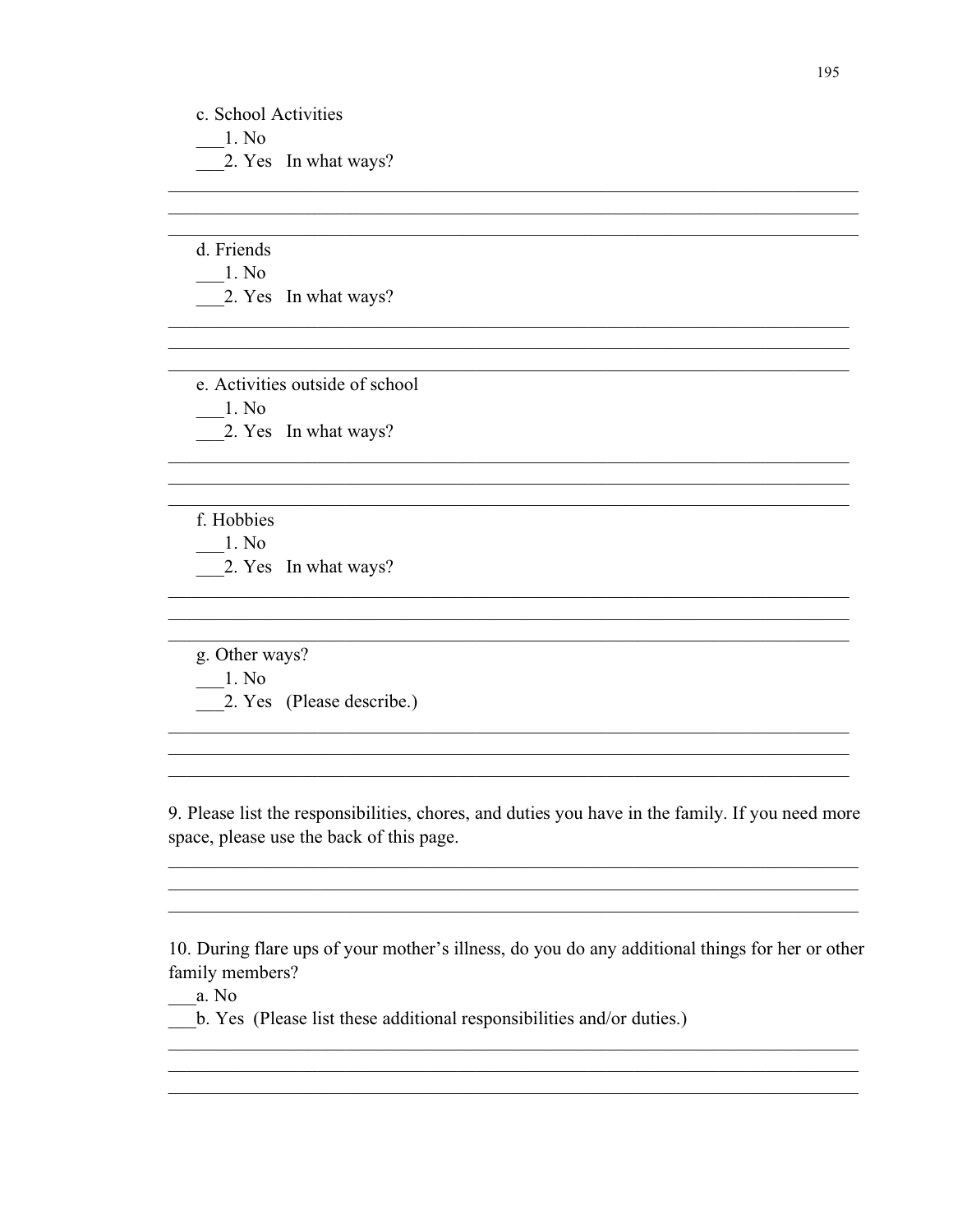11. It is common for people of all ages to experience stress from such things as worries, fears, relationships with friends, and/or pressure from peers, family members, teachers, school, job, etc.

11a. What stresses have you experienced during the past year?

11b. What stresses due to your mother's illness have you experienced during the past year?

11c. How do you usually handle any stress you experience?

12. Do you have any health problems?

- $a. No$
- b. Yes (Please list them.)

I really would like to hear any additional concerns, information, or comments that you may have. These can be written here.

THANK YOU very much for your help by completing this questionnaire!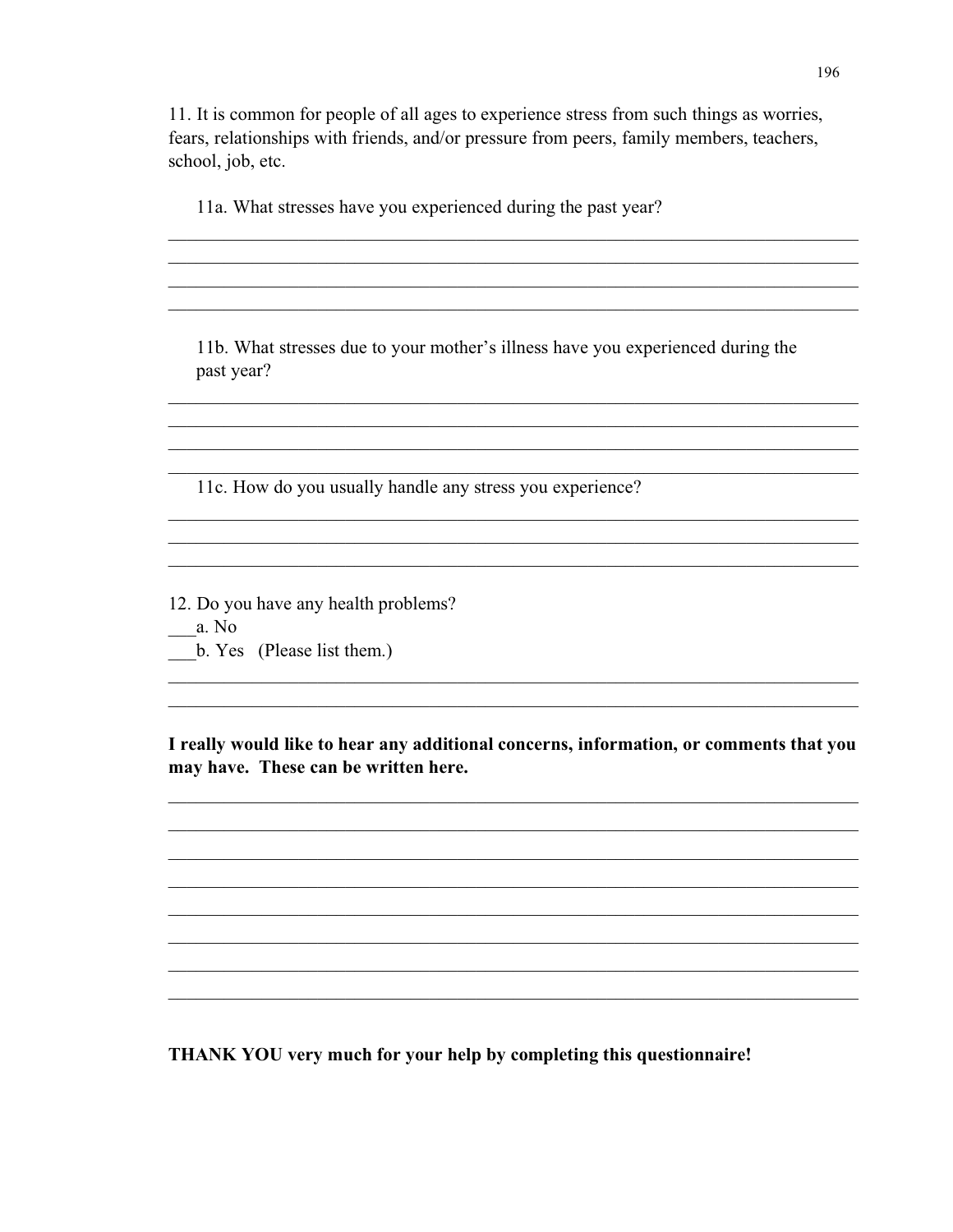### Appendix I

### Mother's Packet Instructions

Dear  $\_\_\_\_\_\_\$ 

Thank you for contacting me.

Here is the questionnaire to be completed by you for the study on mothers with rheumatoid arthritis and/or fibromyalgia and the effects on them and their children.

This questionnaire has three sections. The first section provides needed information to help describe in general the people who took part in the study, what their families are like, and their general health. The second section provides information about your rheumatoid arthritis and/or fibromyalgia, the symptoms, flare-ups, and treatment. The third section provides information on the impact of rheumatoid arthritis and/or fibromyalgia on you and your child.

Take your time to complete this questionnaire. There are no right or wrong answers. Just answer honestly based on how you feel or what you believe. If you wish to discuss your answers with others, please do so only after you have mailed the questionnaire back.

When you are done, **three** items should be returned to me. Please put the **one (1) survey, one (1) copy of your signed Consent Form, and one (1) copy of the Parent/Legal Guardian form** in the return envelope and mail it to me. Thank you!

I appreciate the time you have spent in helping me with this very important research. Once I receive the completed questionnaires, your name and that of your child will be entered into a one-time drawing for \$50. Your chances of winning are about 1 in 150.

Thank you,

Marie M. Duryea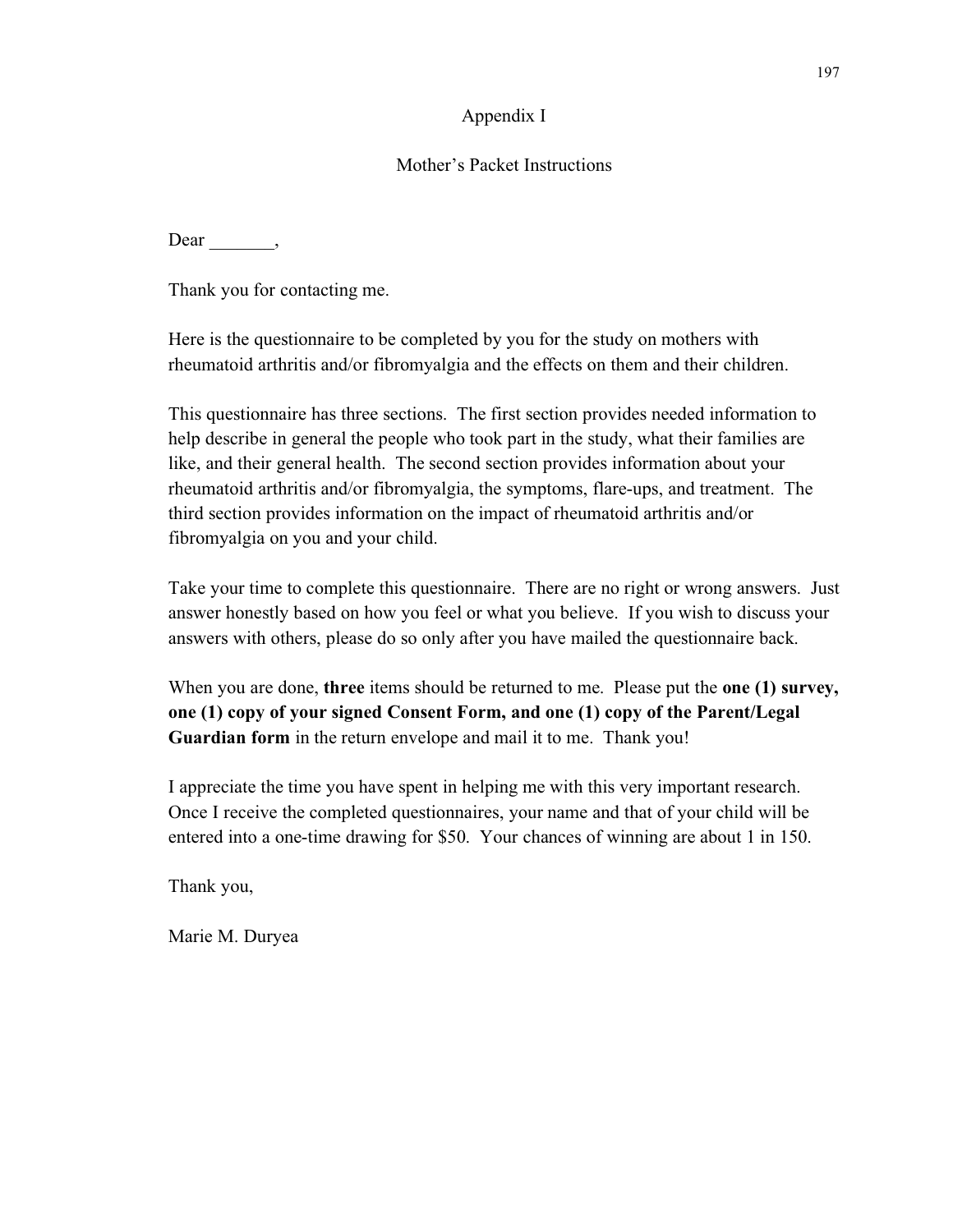#### Appendix J

### Parent/Legal Guardian Consent for Research

I, the undersigned, am the parent or legal guardian of and I agree to have him/her participate in a research project on mothers with rheumatoid arthritis and the effects of it on them and their children. This study is being conducted by Marie M. Duryea, a doctoral student from the Family Studies Program at the University of New Mexico. As part of this project, my child will independently complete two questionnaires that will take approximately 1 hour of his/her time.

My child has volunteered to participate in this study and realizes there will be no penalty for withdrawing at any time. All information will be held in the strictest confidence. Two copies of this form have been provided to me. I will keep one for my records and return the second copy with my two questionnaires.

Date: Signature of Parent/Guardian:

Date: Signature of Researcher: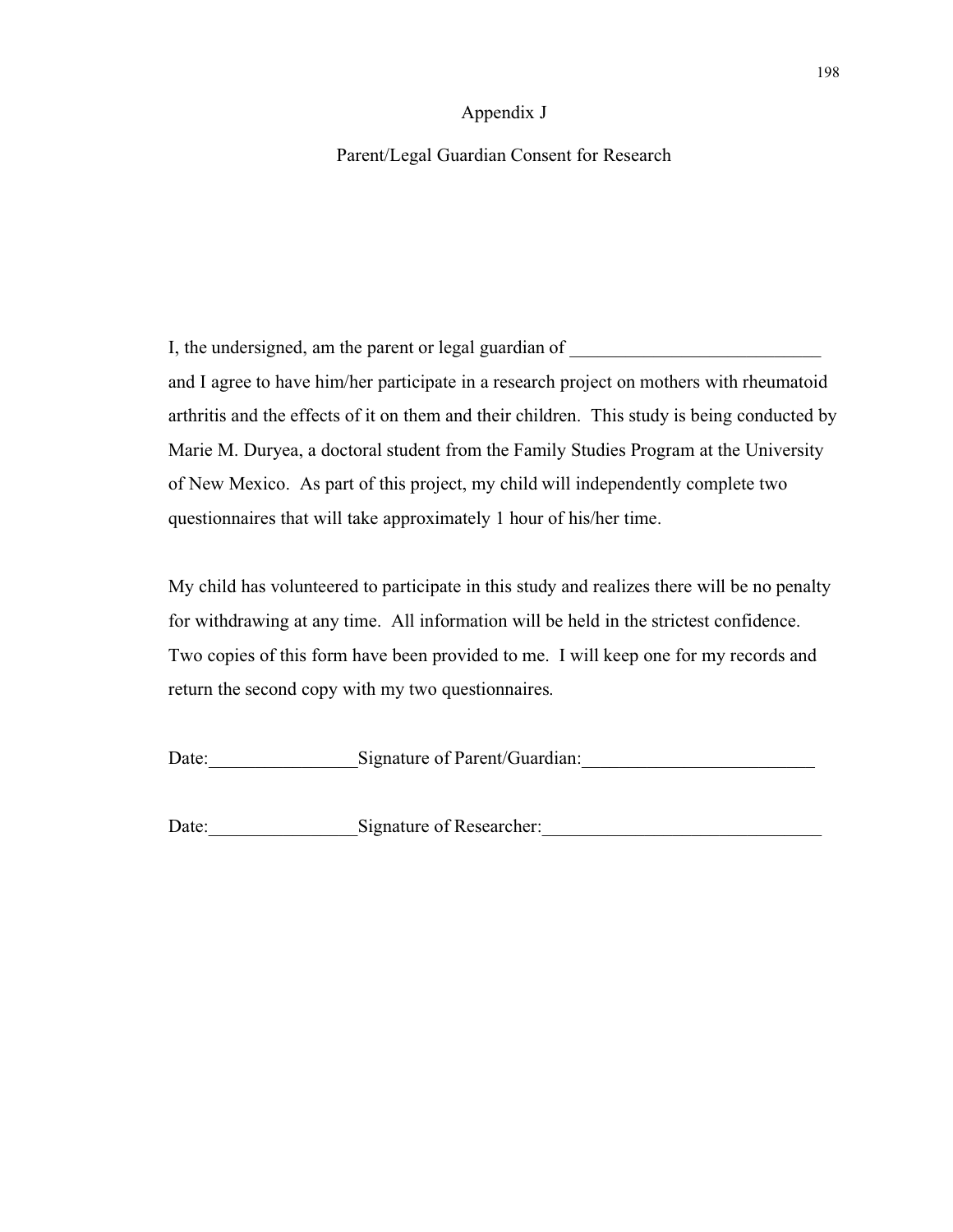#### Appendix K

# Notification of Study Results

If you choose to participate and would like the results of this study, please provide the following information so I can contact you when the report is completed:

**\_\_\_** I wish to receive a copy of the results of this study.

Name: \_\_\_\_\_\_\_\_\_\_\_\_\_\_\_\_\_\_\_\_\_\_\_\_\_\_\_\_\_\_\_\_\_\_\_\_\_\_\_\_\_

Address: \_\_\_\_\_\_\_\_\_\_\_\_\_\_\_\_\_\_\_\_\_\_\_\_\_\_\_\_\_\_\_\_\_\_\_\_\_\_\_\_

Please mail this page back to me with your completed questionnaire(s).

\_\_\_\_\_\_\_\_\_\_\_\_\_\_\_\_\_\_\_\_\_\_\_\_\_\_\_\_\_\_\_\_\_\_\_\_\_\_\_

# **Thank you!**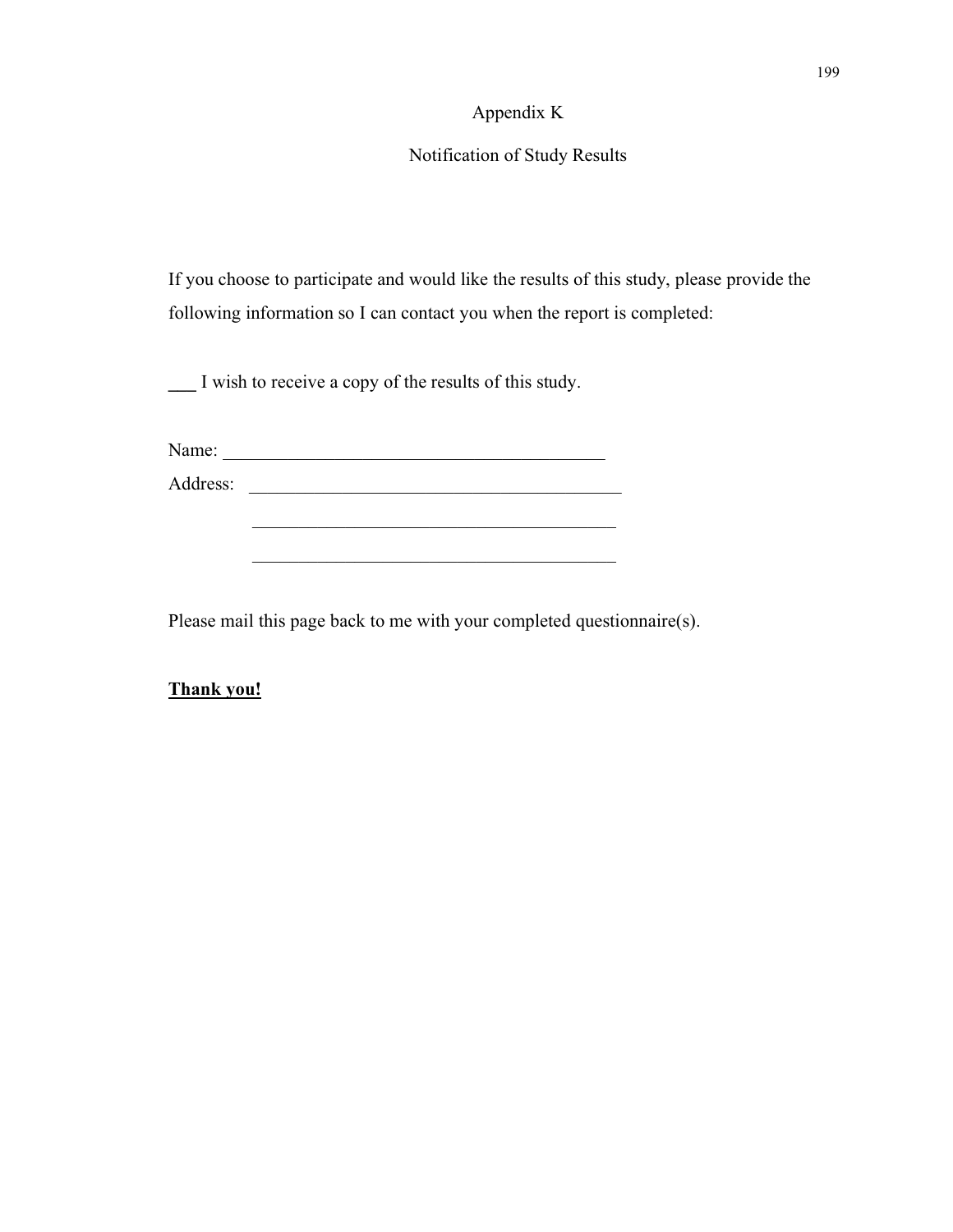## Appendix L

## Youth Packet Instructions

Dear \_\_\_\_\_,

Here are your questionnaires to be completed for the study on mothers with rheumatoid arthritis and/or fibromyalgia and their children. There are two (2) questionnaires that you are to complete:

1). Youth's Questionnaire - The first section provides needed information to describe the people who took part in the study, the ways you spend your free time, and your job situation. The second section provides information about your relationship with your mother and the effect of your mother's disease(s) on you.

2) Family Life Questionnaire - Youth - This questionnaire describes some of the things that may be going on in your life right now, especially in your family.

Take your time to complete these questionnaires. There are no right or wrong answers. Just answer honestly based on how you feel or what you believe.

When you are done, **three** items should be returned to me. Please put in the enclosed return envelope the **two (2) questionnaires and one (1) signed Assent Forms** and mail it to me. Please don't discuss the questions or your answers with others until the questionnaires are mailed. Thank you!

I appreciate the time you have spent in helping me with this very important research. Once I receive the completed questionnaires from you and your mother, both of your names will be entered into a one-time drawing for \$50. Your chances of winning are about 1 to 150.

Thank you,

Marie M. Duryea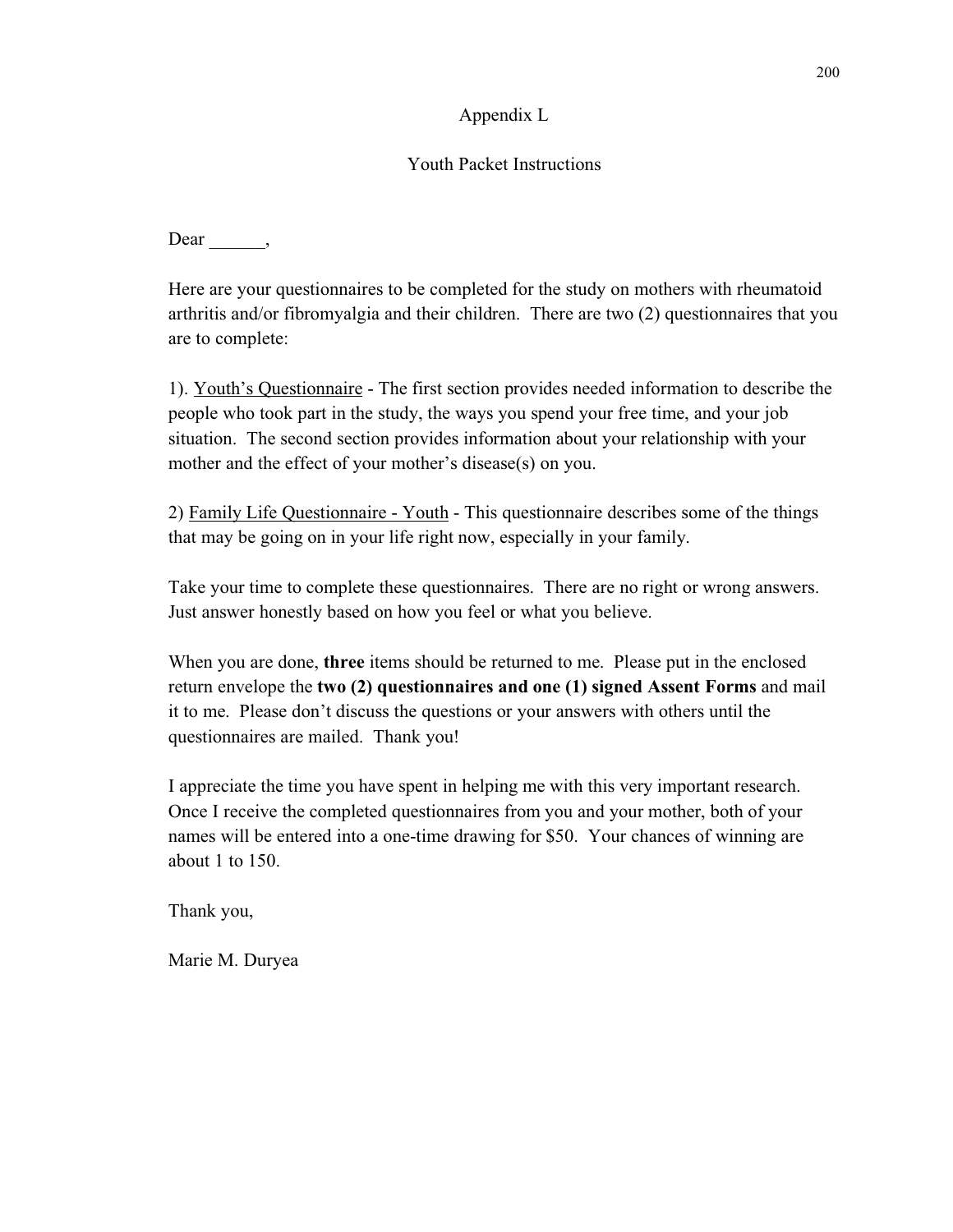## References

- Abbott Laboratories. (2007, July 20). Rheumatoid Arthritis: Serious but manageable with treatment. Retrieved July 20, 2007, from http://www.ra.com/ra/rastore/cgi-bin/ ProdDetEv\_Cat\_200149\_NavRoot\_303\_ProdID\_200823.htm
- Ablin, J. N., Cohen, H., & Buskila, D. (2006). Mechanisms of disease: Genetics of fibromyalgia. Nature Clinical Practice Rheumatology, 2, 671-678.
- Abraido-Lanza, A. F., & Revenson, T. A. (2006). Illness intrusion and psychological adjustment to rheumatic diseases: A social identity framework. Arthritis & Rheumatism, 55, 224-232.
- Adams, N., & Sim, J. (2005). Rehabilitation approaches in fibromyalgia. Disability and Rehabilitation, 27, 711-723.
- Affleck, G., Urrows, S., Tennan, H., & Higgins, P. (1997). A dual pathway model of daily stressor effects on rheumatoid arthritis. Annals of Behavioral Medicine, 19, 161-170.
- Ahlstrom, G. (2007). Experiences of loss and chronic sorrow in persons with severe chronic illness. Journal of Clinical Nursing, 16(3a), 76-83.
- Aldridge, J., & Becker, S. (1999). Children as carers: The impact of parental illness and disability on children's caring roles. Journal of Family Therapy, 21, 303-320.
- Allaire, S. (1988). How a chronically ill mother manages. American Journal of Nursing, 88, 46-49.
- Almeida, D. M., Wethington, E., & Chandler, A. L. (1999). Daily transmission of tensions between marital dyads and parent-child dyads. Journal of Marriage and the Family, 61, 49-61.
- Altschuler, J., & Dale, B. (1999). On being an ill parent. Clinical Child Psychology and Psychiatry, 4, 23-37.
- Altschuler, J., Dale, B., & Byng-Hall, J. (1997). Working with chronic illness: A family approach. Hampshire, England: Macmillan.
- Altschuler, J., Dale, B., & Sass-Booth, A. (1999). Supporting children when a parent is physically ill: Implications for educational psychologists and schools. Educational Psychology in Practice, 15, 25-32.
- American Association of Caregiving Youth (AACY). (2006, April 5). Caregiving Youth Project. Retrieved May 25, 2007, from http://www.aacy.org/objectives.htm
- American Association of Caregiving Youth (AACY). (2007, January 14). About AACY. Retrieved May 25, 2007, from http://www.aacy.org/aacy/about.htm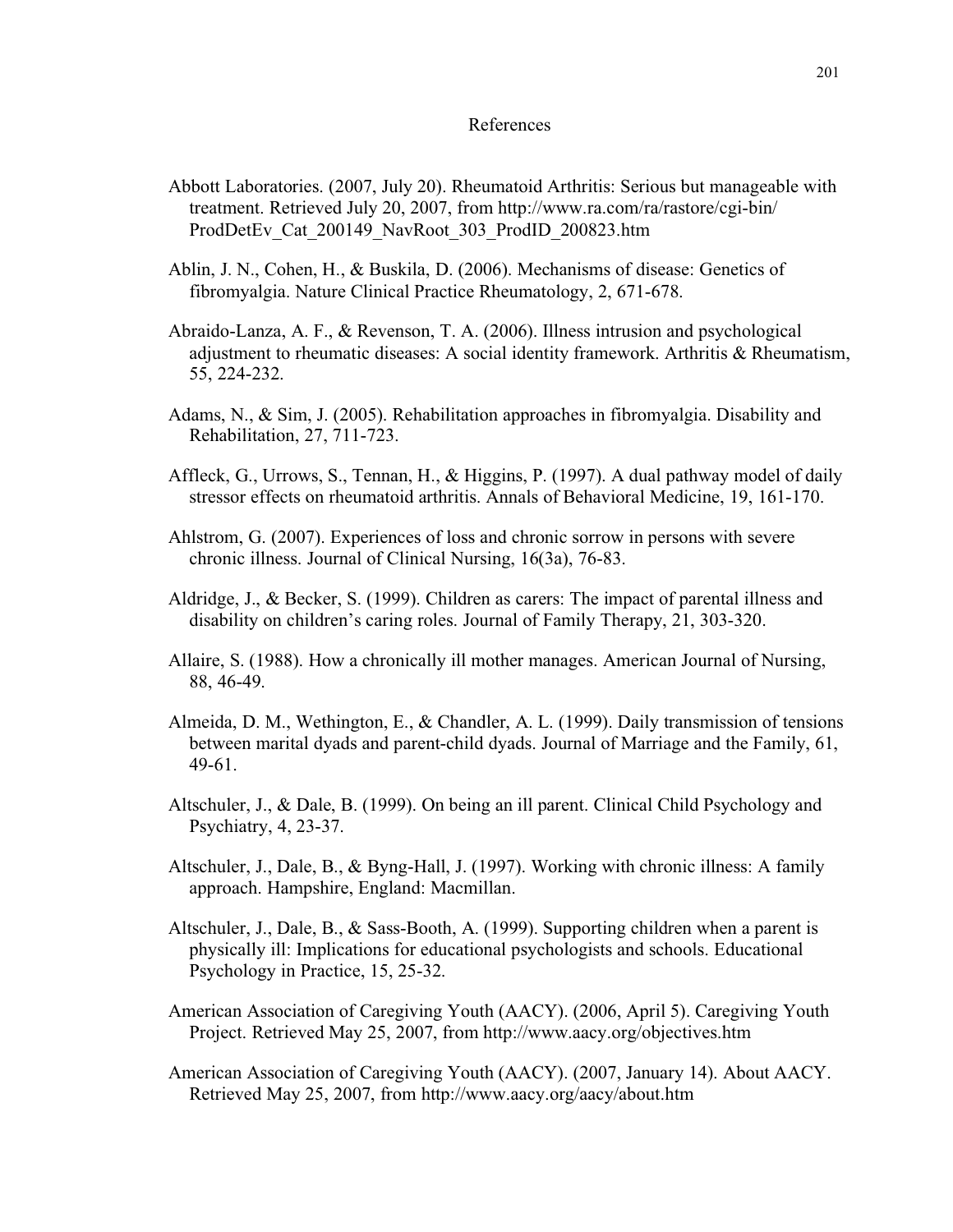- American Chronic Pain Association. (n.d.). *What is chronic pain?* Retrieved September 15, 2003, from http://www.theacpa.org/whatispain.htm
- Amir, M., Neumann, L., Bor, O., Shir, Y., Rubinow, A., & Buskila, D. (2000). Coping styles, anger, social support, and suicide risk of women with fibromyalgia syndrome. *Journal of Musculoskeletal Pain, 8*(3)*,* 7-20.
- Anderberg, U. M., Forsgren, T., Ekselius, I., Marteinsdottir, I., & Hallman, J. (1999). Personality traits on the basis of the Temperament and Character Inventory in female fibromyalgia syndrome patients. *Nordic Journal of Psychiatry, 53,* 353-359.
- Anderberg, U. M., Marteinsdottir, I., Theorell, T., & von Knorring, L. (2000). The impact of life events in female patients with fibromyalgia and in female healthy controls. *European Psychiatry, 15,* 295-301.
- Anderson, G. F. (2003). Physician, public, and policymaker perspectives on chronic conditions. *Archives of Internal Medicine, 163,* 437-442.
- Anderson, J. M., Blue, C., & Lau, A. (1991). Women's perspectives on chronic illness: Ethnicity, ideology and restructuring of life. *Social Science & Medicine, 33,* 101-113.
- Anderson, J. W., & Smith, G. S. (2007). Parental chronic illness: What does it mean for adolescent development? *Family Focus, 52,* F17-F18.
- Anderson, S. V., & Bauwens, E. E. (1981). *Chronic health problems.* St. Louis: C.V. Mosby.
- Ang, D. C., Choi, H., Kroenke, K., & Wolfe, F. (2005). Comorbid depression is an independent risk factor for mortality inpatients with rheumatoid arthritis. *Journal of Rheumatology, 32,* 1013-1019.
- Angst, J. (1999). Major depression in 1998: Are we providing optimal therapy? *Journal of Clinical Psychiatry, 60*(Suppl. 6)*,* 5-9.
- Antai-Otong, D. (2005). Depression and fibromyalgia syndrome (fms): Pharmacologic considerations. *Perspectives in Psychiatric Care, 41,* 146-148.
- Arango, M. A., & Cano, P. O. (1998). A potential moderating role of stress in the association of disease activity and psychological status among patients with rheumatoid arthritis. *Psychological Reports, 83,* 147-157.
- Armistead, L., Klein, K., & Forehand, R. (1995). Parental physical illness and child functioning. *Clinical Psychology Review, 15,* 409-422.
- Armstrong, D. J., Meenagh, G. K., Bickle, I., Lee, A. S. H., Curran, E. S., & Finch, M. B. (2007). Vitamin D deficiency is associated with anxiety and depression in fibromyalgia. *Clinical Rheumatology, 26,* 551-554.

Arnett, F. C., Edworthy, S. M., Bloch, D. A., McShane, D. J., Fries, J. F., Cooper, N. S., et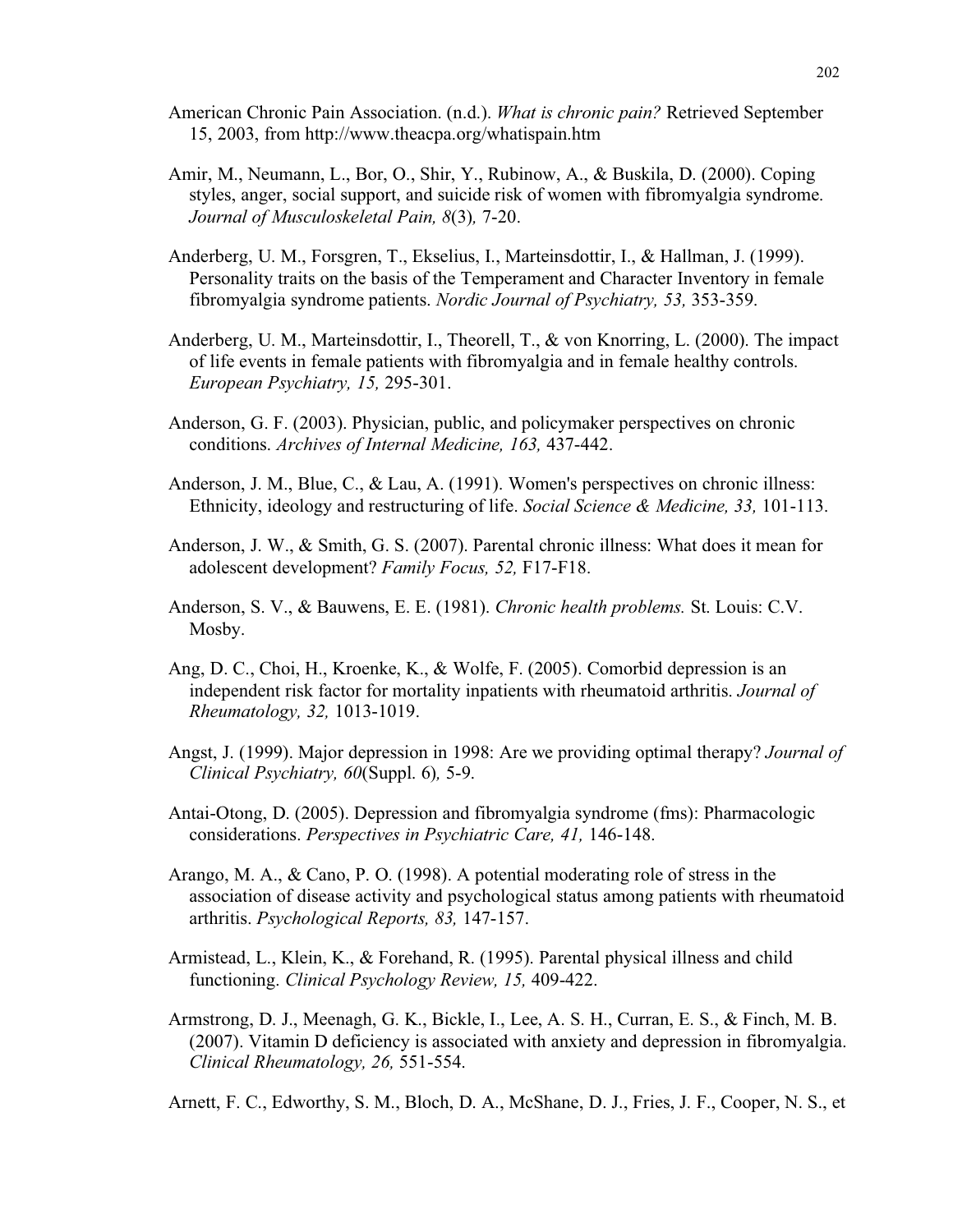al. (1988). The American Rheumatism Association 1987 revised criteria for the classification of rheumatoid arthritis. *Arthritis & Rheumatism, 31,* 315-324.

- Arno, P. S. (2006, January 25). *Economic value of family caregiving: 2004.* Paper presented at the Care Coordination & the Caregiver Forum. Retrieved May 15, 2007, from www.thefamilycaregiver.org/pdfs/PA\_2004.ppt
- Arthritis Foundation. (2007a). *Fibromyalgia.* Retrieved July 30, 2007, from http://ww2.arthritis.org/conditions/DiseaseCenter/Fibromyalgia/fibromyalgia.asp
- Arthritis Foundation. (2007b). *How to beat fatigue.* Retrieved August 22, 2007, from http://www.arthritis.org/how-to-beat-fatigue-1.php
- Arthritis Foundation. (2007c). *Rheumatoid arthritis.* Retrieved July 15, 2007, from http://www.arthritis.org/disease-center.php?disease\_id=31
- Aydin, G., Basar, M. M., Keles, I., Ergun, G., Orkun, S., & Batislam, E. (2006). Relationship between sexual dysfunction and psychiatric status in premenopausal women with fibromyalgia. *Urology, 67,* 156-161.
- Barlow, J. (1998). Setting a research agenda for psychosocial rheumatology. *Journal of Psychosomatic Research, 44,* 619-623.
- Barlow, J. H., Cullen, L. A., Foster, N. E., Harrison, K., & Wade, M. (1999). Does arthritis influence perceived ability to fulfill a parenting role? Perceptions of mothers, fathers and grandparents. *Patient Education and Counseling, 37,* 141-151.
- Barlow, J. H., Turner, A. P., & Wright, C. C. (1998). Sharing, caring, and learning to take control: Self-management training for people with arthritis. *Psychology, Health & Medicine, 3,* 387-393.
- Barnett, B., & Parker, G. (1998). The parentified child: Early competence or childhood deprivation? *Child Psychology & Psychiatry Review, 3,* 146-155.
- Barrett, E. M., Scott, D. G. I., Wiles, N. J., & Symmons, D. P. M. (2000). The impact of rheumatoid arthritis on employment status in the early years of disease: A UK community-based study. *Rheumatology, 39,* 1403-1409.
- Baumgartner, E., Finckh, A., Cedraschi, C., & Vischer, T. L. (2002). A six year prospective study of a cohort of patients with fibromyalgia. *Annals of the Rheumatic Diseases, 61,* 644-645.
- Bazzichi, L., Rossi, A., Massimetti, G., Giannaccini, G., Giuliano, T., De Feo, F., et al. (2007). Cytokine patterns in fibromyalgia and their correlation with clinical manifestations. *Clinical and Experimental Rheumatology, 25,* 225-230.
- Beardslee, W. R., Versage, E. M., & Gladstone, T. R. G. (1998). Children of affectively ill parents: A review of the past 10 years. *Journal of the American Academy of Child & Adolescent Psychiatry, 37,* 1134-1141.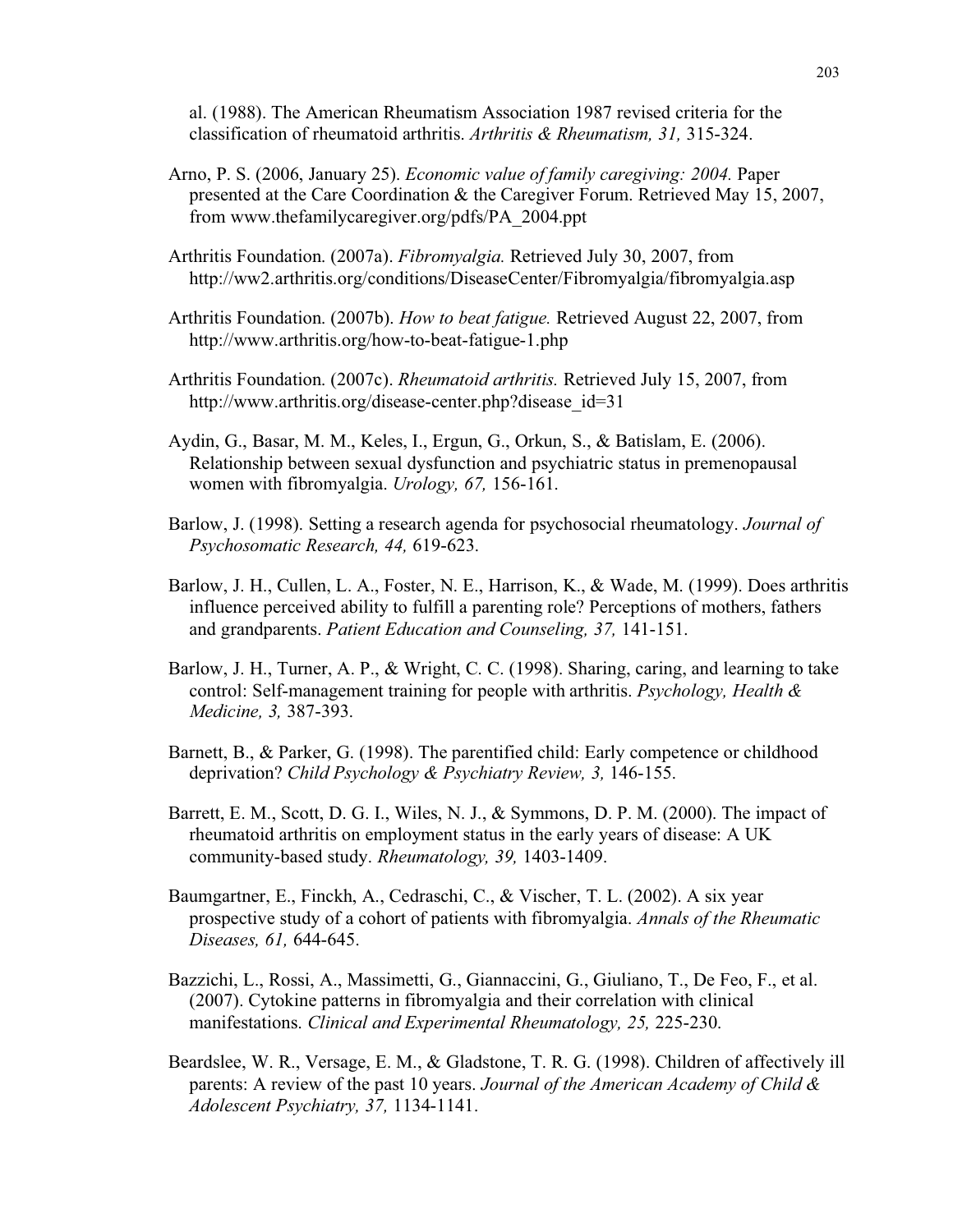- Becker, S. (2007). Global perspectives on children's unpaid caregiving in the family. *Global Social Policy, 7,* 23-50.
- Bediako, S. M., & Friend, R. (2004). Illness-specific and general perceptions of social relationships in adjustment to rheumatoid arthritis: The role of interpersonal expectations. *Annals of behavioral Medicine, 28,* 203-210.
- Bedson, J., McCarney, R., & Croft, P. (2004). Labelling chronic illness in primary care: A good or a bad thing? *British Journal of General Practice, 54,* 932-938.
- Bellow, S. M., Boris, N. W., Larrieu, J. A., Lewis, M. L., & Elliot, A. (2005). Conceptual and clinical dilemma in defining and assessing role reversal in young child-caregiver relationships. *Journal of Emotional Abuse, 5*(2/3), 43-66.
- Bennett, R. (2007). *An overview for the newly diagnosed patient.* Retrieved July 30, 2007, from the National Fibromyalgia Association Web site: http://www.fmaware.org/site/PageServer?pagename=fibromyalgia\_overview
- Bennett, R. M. (1986). Fibrositis: Evolution of an enigma. *Journal of Rheumatology, 13,* 676-678.
- Bennett, R. M. (1996). Fibromyalgia and the disability dilemma: A new era in understanding a complex, multidimensional pain syndrome. *Arthritis & Rheumatism, 39,* 1627-1634.
- Bennett, R. M., Jones, J., Turk, D. C., Russel, I. J., & Matallana, L. (2007, March 9). An internet survey of 2,596 people with fibromyalgia [Electronic version]. *BMC Musculoskeletal Disorders, 8*(27)*,* 1-11.
- Berger, A., Dukes, E., Martin, S., Edelsberg, J., & Oster, G. (2007). Characteristics and healthcare costs of patients with fibromyalgia syndrome. *International Journal of Clinical Practice, 61,* 1498-1508.
- Berkman, L. (1986). Social networks, support, and health: Taking the next step forward. *American Journal of Epidemiology, 123,* 559-562.
- Berman, E., & Napier, A. (2000). The midlife family: Dealing with adolescents, young adults, and the marriage in transition. In W. C. Nichols, M. A. Pace-Nichols, D. S. Becvar & A. Y. Napier (Eds.), *Handbook of family development and intervention* (pp. 208-234). New York: Wiley.
- Bernard, A. L., Prince, A., & Edsall, A. A. (2000). Identification of the health educator's role in the management of fibromyalgia syndrome through an examination of patients' needs. *International Electronic Journal of Health Education, 3,* 19-27.
- Berndt, D. J., & Zinn, D. (1988). Stressful life events and adolescent depressive symptomatology. In E. J. Anthony & C. Chiland (Eds.), *The child in his family: Vol. 8. Perilous development: Child raising and identity formation under stress* (pp. 353- 362)*.* New York: Wiley.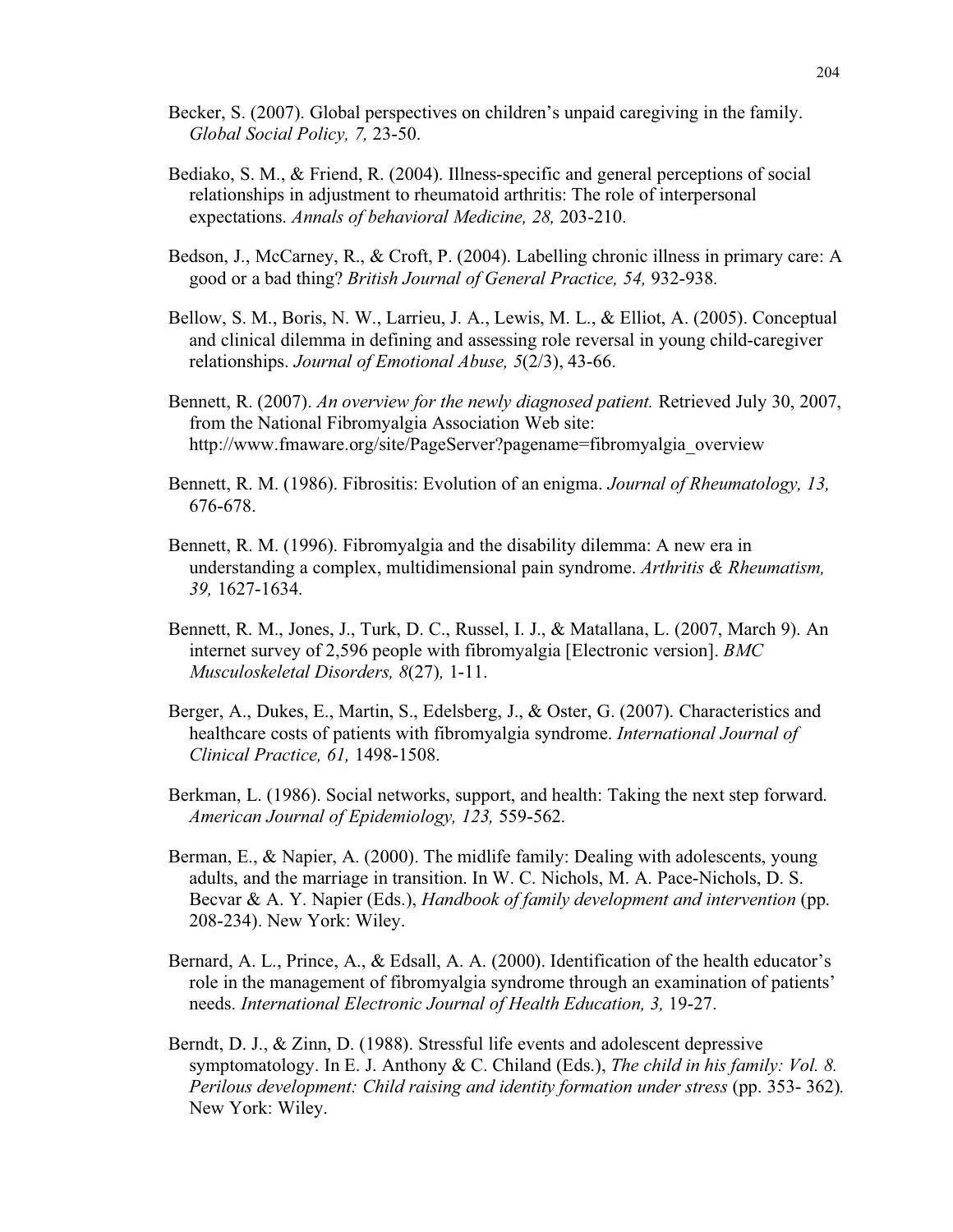- Bernstein, A. B. (2001). Motherhood, health status, and health care. *Women's Health Issues, 11,* 173-184.
- Bertalanffy, L. von. (1975). *Perspectives on general systems theory: Scientificphilosophical studies*. New York: George Braziller.
- Betchen, S. J. (1996). Parentified pursuers and childlike distances in marital therapy. *Family Journal: Counseling and Therapy for Couples and Families, 4,* 100-108.
- Bigatti, S. M., & Cronan, T.A. (2001). Effects of maternal depression on the efficacy of a literacy intervention program. *Child Psychiatry and Human Development, 32,* 147-162.
- Birtane, M., Uzunca, K., Tastekin, N., & Tuna, H. (2007). The evaluation of quality of life in fibromyalgia syndrome: A comparison with rheumatoid arthritis by using SF-36 Health Survey. *Clinical Rheumatology, 26,* 679-684.
- Blackford, K. A. (1992). Strategies for intervention and research with children or adolescents who have a parent with multiple sclerosis. *Axon, 14,* 50-54.
- Blackford, K. A. (1998). Mother to daughter: The shaping of a girl's values in the context of a parent with chronic illness. In S. Abbey & A. O'Reilly, *Redefining motherhood: Changing identities and patterns* (pp. 145-158)*.* Toronto: Second Story Press.
- Bolwijn, P. H., Van Santen-Hoeufft, M. H. S., Baars, H. M. J., & van der Linden, S. (1994). Social network characteristics in fibromyalgia or rheumatoid arthritis. *Arthritis Care & Research, 7,* 46-49.
- Bolwijn, P. H., Van Santen-Hoeufft, M. H. S., Baars, H. M. J., Kaplan, C. D., & van der Linden, S. (1996). Social network characteristics of fibromyalgia patients compared with healthy controls. *Arthritis Care & Research, 9,* 18-26.
- Bonder, B. R. (1986). Family systems and Alzheimer's disease: An approach to treatment. *Physical & Occupational Therapy in Geriatrics, 5*(2)*,* 13-24.
- Book, C., Saxne, T., & Jacobsson, L. T. H. (2005). Prediction of mortality in rheumatoid arthritis based on disease activity markers. *Journal of Rheumatology, 32,* 430-434.
- Borduin, C. M., & Mann, B. J. (1988). On keeping out of the briar patch: A familyecological systems approach to treating the behavior problems of creative adolescents. *Psychotherapy Patient, 4,* 75-90.
- Boss, P. (1986). Psychological absence in the intact family: A systems approach to a study of fathering. *Marriage & Family Review, 10,* 11-39.
- Boss, P. (1991). Ambiguous loss. In F. Walsh & M. McGoldrick (Eds.), *Living beyond loss: Death in the family* (pp. 164-175). New York: W. W. Norton.
- Boss, P. (1992). Primacy of perception in family stress theory and measurement. *Journal of Family Psychology, 6,* 113-119.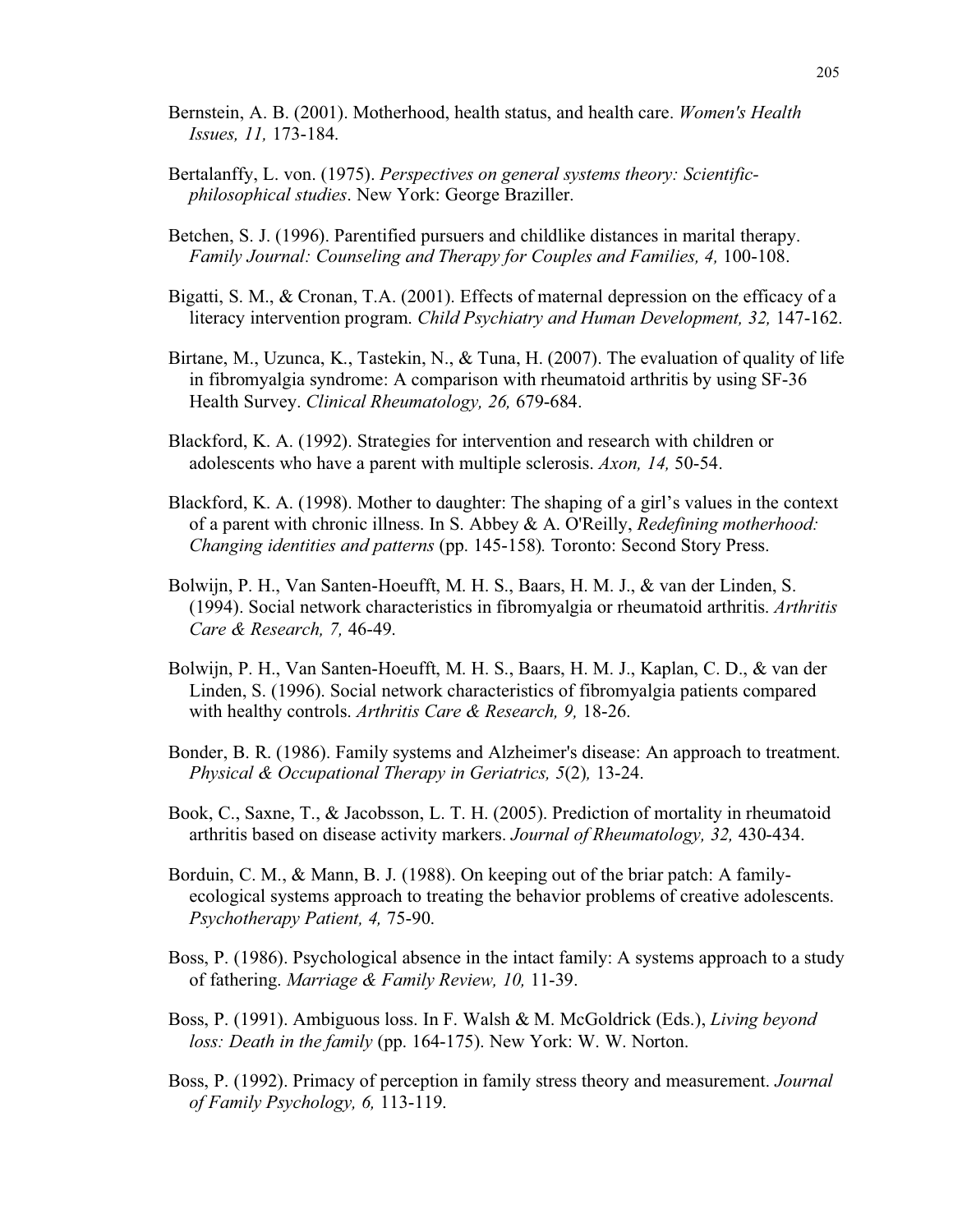- Boss, P. (1999). *Ambiguous loss: Learning to live with unresolved grief.* Cambridge, MA: Harvard University Press.
- Boss, P. (2007). Ambiguous loss theory: Challenges for scholars and practitioners. *Family Relations, 56,* 105-111.
- Boss, P. G. (1980). Normative family stress: Family boundary changes across the life-span. *Family Relations, 29,* 445-450.
- Boss, P., & Couden, B. A. (2002). Ambiguous loss from chronic physical illness: Clinical interventions with individuals, couples, and families. *Journal of Clinical Psychology, 58,* 1351-1360.
- Boszormenyi-Nagy, I., & Spark, G. M. (1973). *Invisible loyalties: Reciprocity in intergenerational family therapy.* New York: Harper & Row.
- Braden, C. J. (1993). Research program on learned response to chronic illness experience: Self-help model. *Holistic Nursing Practice, 8,* 38-44.
- Bradford, K., & Barber, B. K. (2005). Interparental conflict as intrusive family process. *Journal of Emotional Abuse, 5*(2/3), 143-167.
- Brekke, M., Hjortdahl, P., & Kvien, T. K. (2003). Changes in self-efficacy and health status over 5 years: A longitudinal observational study of 306 patients with rheumatoid arthritis. *Arthritis & Rheumatism, 49,* 342-348.
- Brennan, P. A., Le Brocque, R., & Hammen, C. (2003). Maternal depression, parent-child relationships, and resilient outcomes in adolescence. *Journal of the American Academy of Child & Adolescent Psychiatry, 42,* 1469-1477.
- Brenner, A. (1984). *Helping children cope with stress.* Lexington, MA: Lexington Books.
- Brock, G. W., & Barnard, C. P. (1999). *Procedures in marriage and family therapy.* Boston: Allyn and Bacon.
- Broderick, C. B. (1993). *Understanding family process: Basics of family systems theory.* Newbury Park, CA: Sage.
- Brody, G. H., Flor, D. L., Hollett-Wright, N., McCoy, J. K., & Donovan, J. (1999). Parentchild relationships, child temperament profiles and children's alcohol use norms. *Journal of Studies on Alcohol, Supplement, 13,* 45-51.
- Bryant, J. L. (2006). *Understanding the intergenerational transmission of parentification.* Unpublished master's thesis, Ohio State University, Columbus.
- Brummel-Smith, K. (1994). Human development and aging. In R. B. Taylor (Ed.), *Family medicine: Principles and practice* (4th ed., pp. 5-9). New York: Springer-Verlag.
- Buchholz, E. S., & Haynes, R. (1983). Sometimes I feel like a motherless child: Role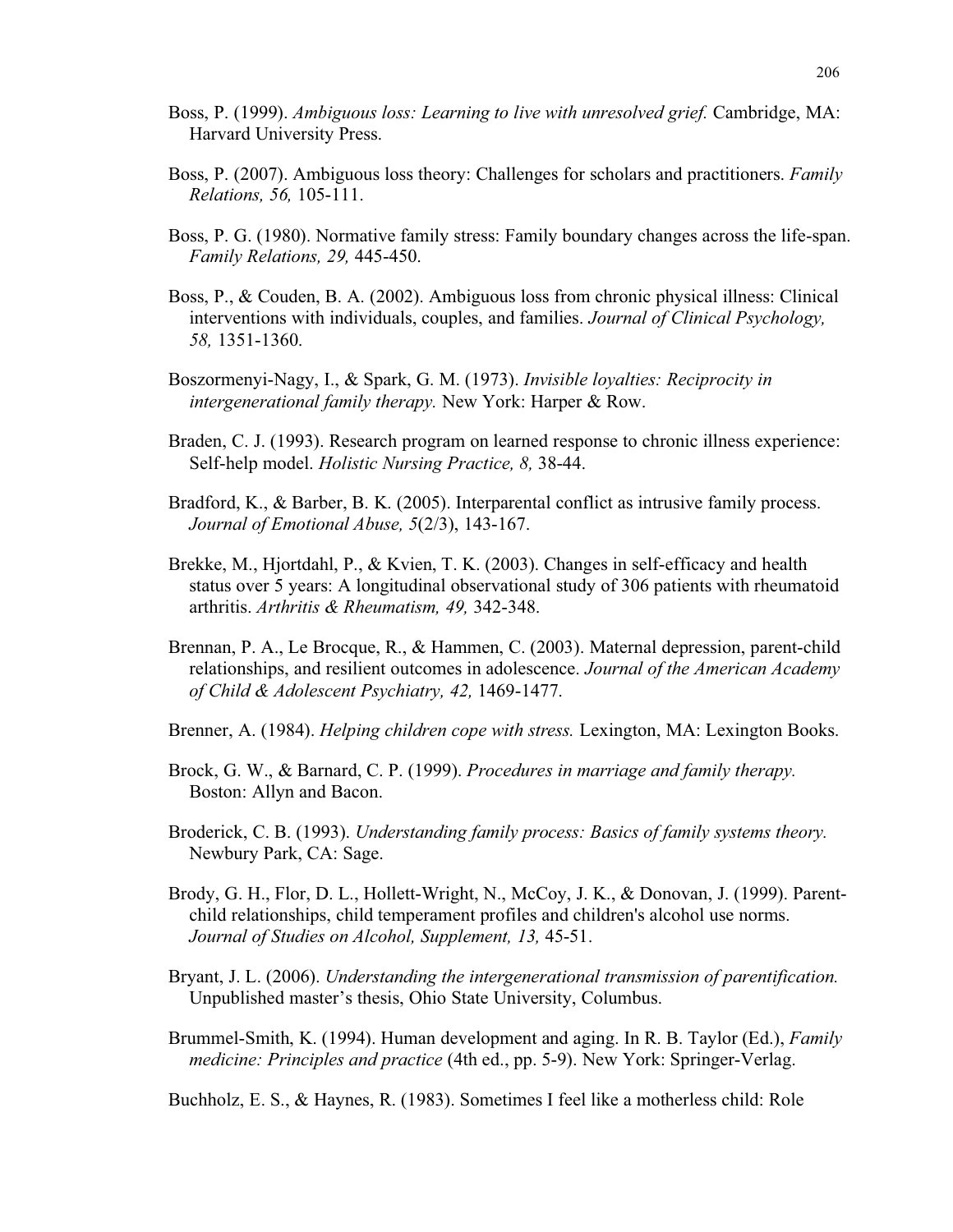reversal as a form of parental neglect. *Dynamic Psychotherapy, 1,* 99-107.

- Buehler, C., & Pasley, K. (2000). Family boundary ambiguity, marital status, and child adjustment. *Journal of Early Adolescence, 20,* 281-308.
- Buesing, A. R. (2005). A conservative, cost-effective approach to fibromyalgia. *Journal of the American Academy of Physician Assistants, 18*(9)*,* 32-37.
- Buist, K. L., Dekovic, M., Meeus, W., & van Aken, M. A. G. (2002). Developmental patterns in adolescent attachment to mother, father, and sibling. *Journal of Youth and Adolescence, 31,* 167-176.
- Burckhardt, C. S. (2006). Multidisciplinary approaches for management of fibromyalgia. *Current Pharmaceutical Design, 12,* 59-66.
- Burckhardt, C. S., Archenholtz, B., Mannerkorpi, K., & Bjelle, A. (1993). Quality of life of Swedish women with fibromyalgia syndrome, rheumatoid arthritis or systemic lupus erythematosus. *Journal of Musculoskeletal Pain, 1,* 199-207.
- Burge, D., & Hammen, C. (1991). Maternal communication: Predictors of outcome at follow-up in a sample of children at high and low risk for depression. *Journal of Abnormal Psychology, 100,* 174-180.
- Burke, L. (2003). The impact of maternal depression on familial relationships. *International Review of Psychiatry, 15,* 243-255.
- Burnett, G., Jones, R. A., Bliwise, N. G., & Ross, L. T. (2006). Family unpredictability, parental alcoholism, and the development of parentification. *American Journal of Family Therapy, 34,* 181-189.
- Burt, K. B., Van Dulmen, M. H. M., Carlivati, J., Egeland, B., Sroufe, L. A., Forman, D. R., et al. (2005). Mediating links between maternal depression and offspring psychology: The importance of independent data. *Journal of Child Psychology and Psychiatry, 46,* 490-400.
- Buskila, D., Cohen, H., Neumann, L., & Ebstein, R. P. (2004). An association between fibromyalgia and the dopamine D4 receptor exon III repeat polymorphism and the relationship to novelty seeking personality traits. *Molecular Psychology, 9,* 730-731.
- Buskila, D., & Sarzi-Puttini, P. (2006). Biology and therapy of fibromyalgia: Genetic aspects of fibromyalgia syndrome. *Arthritis Research & Therapy, 8,* 218-222.
- Butcher, L. A. (1994). A family-focused perspective on chronic illness. *Rehabilitation Nursing, 19,* 70-74.
- Byng-Hall, J. (2002). Relieving parentified children's burdens in families with insecure attachment patterns. *Family Process, 41,* 375-388.

Campbell, T. L. (1995). Research reports: Families and chronic illness reconsidered.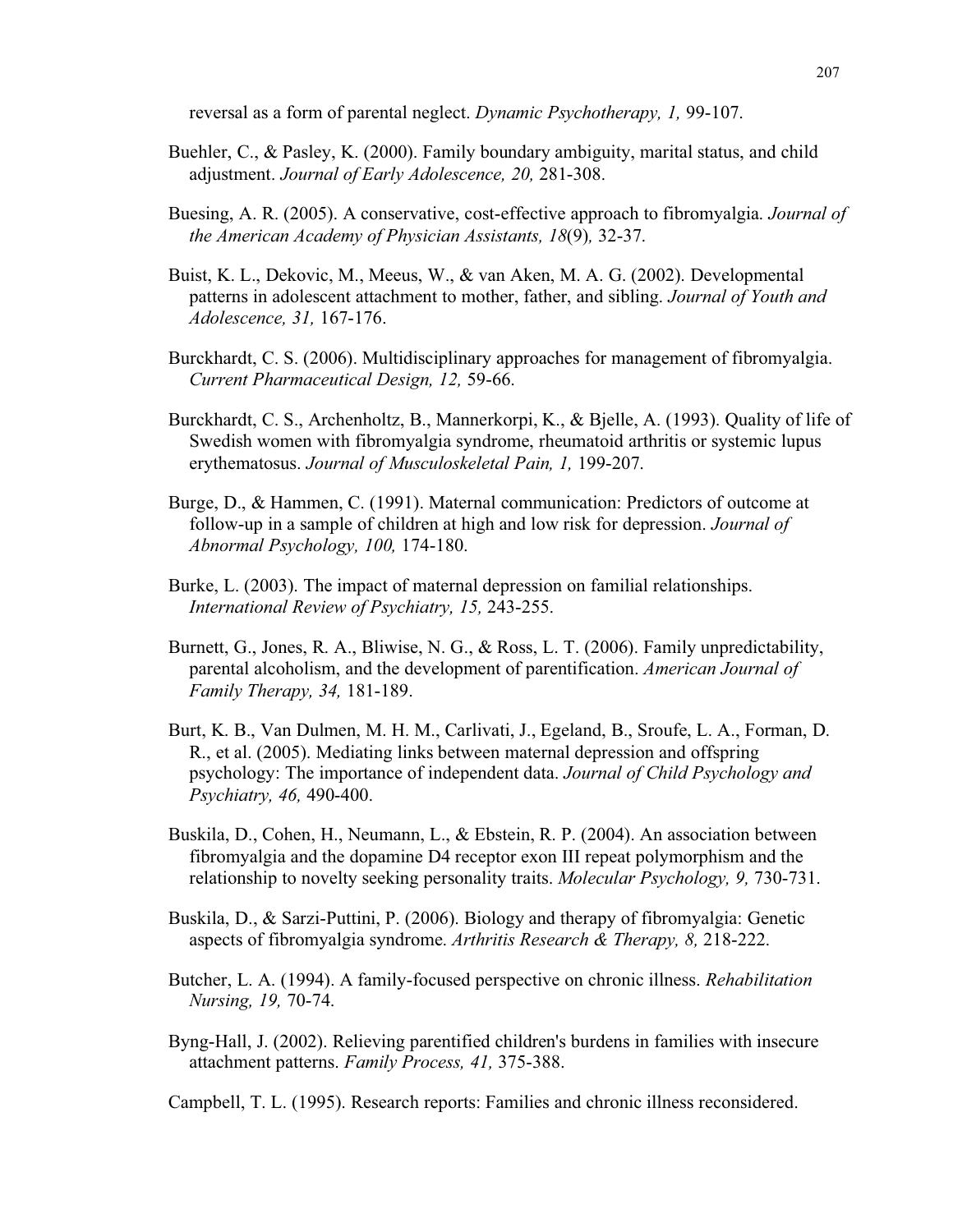*Family Systems Medicine, 13,* 109-118.

- Campbell, T. L. (2002). Needed: More research on role of family in physical illness. *National Council on Family Relations Report, 47,* F19-F20.
- Canary, D. J., Cupach, W. R., & Messman, S. (1995). *Relationship conflict: Conflict in parent-child, friendship, and romantic relationships.* Thousand Oaks, CA: Sage.
- Cannon, C. A., & Cavanaugh, J. C. (1998). Chronic illness in the context of marriage: A systems perspective of stress and coping in chronic obstructive pulmonary disease. *Families, Systems, and Health, 16,* 401-418.
- Carette, S., Surtees, P. G., Wainwright, N. W. J., Khaw, K., Symmons, D. P. M., & Silman, A. J. (2000). Role of life events and childhood experiences in development of rheumatoid arthritis. *Journal of Rheumatology, 27,* 2123-2130.
- Carr, A., Hewlett, S., Hughes, R., Mitchell, H., Ryan, S., Carr, M., et al. (2003). Rheumatology outcomes: The patient's perspective. *Journal of Rheumatology, 30,* 880- 883.
- Carroll, J. J., & Robinson, B. E. (2000). Depression and parentification among adults as related to parental workaholism and alcoholism. *Family Journal: Counseling and Therapy for Couples and Families, 8,* 360-367.
- Carter, E. A., & McGoldrick, M. (1989). *The changing family life cycle: A framework for family therapy* (2nd ed.)*.* Boston: Allyn and Bacon.
- Carty, E., Conine, T., Holbrook, A., & Riddell, L. (1993). Childbearing and parenting with a disability or chronic illness. *Midwifery Today and Childbirth Education, 28,* 17-19, 40-42.
- Catanzaro, M. (1990). Transitions in midlife adults with long-term illness. *Holistic Nursing Practice, 4*(3), 65-73.
- Catlin, A., Cowan, C., Heffler, S., & Washington, B. (2007). National health spending in 2005: The slowdown continues. *Health Affairs, 26*, 142-153.
- Centers for Disease Control and Prevention (CDC). (1999). *National arthritis action plan: A public health strategy.* Retrieved August 22, 2007, from http://ww2.arthritis.org/resources/ActionPlanInterior.pdf
- Centers for Disease Control and Prevention (CDC). (2003, April). *The power of prevention: Reducing the health and economic burden of chronic disease.* Retrieved May 30, 2007, from http://www.cdc.gov/nccdphp/publications/PowerOfPrevention /pdfs/power\_of\_prevention.pdf
- Centers for Disease Control and Prevention (CDC). (2007). *Targeting arthritis: Reducing disability for nearly 19 million Americans.* Retrieved May 17, 2007, from http://www.cdc.gov/nccdphp/publications/AAG/arthritis.htm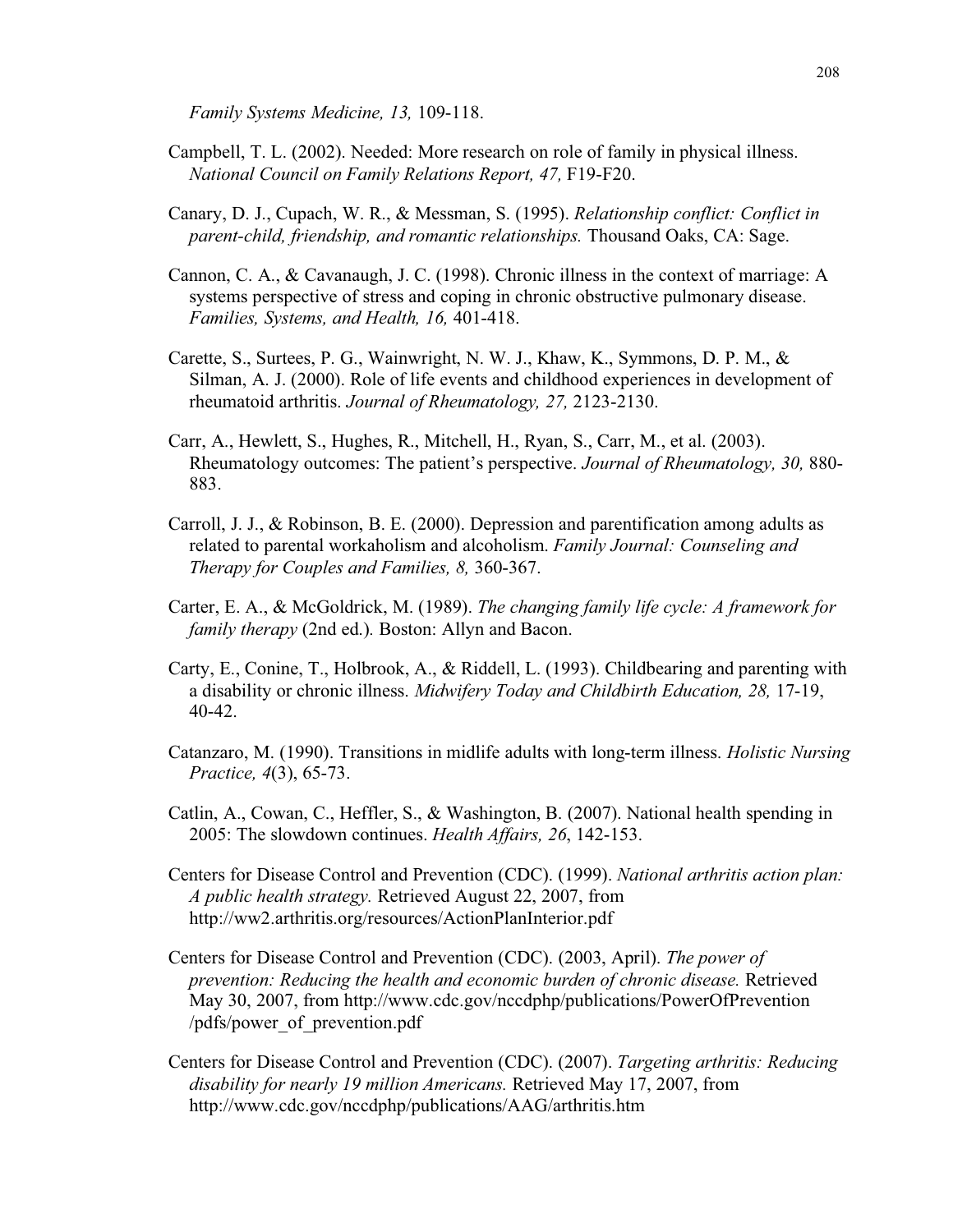- Centers for Disease Control and Prevention, National Center for Chronic Disease Prevention and Health Promotion. (2003, May 5). *Arthritis.* Retrieved October 21, 2003, from http://www.cdc.gov/nccdphp/arthritis/index.htm
- Centers for Disease Control and Prevention, National Center for Chronic Disease Prevention and Health Promotion. (2007). *Quick Stats on Arthritis.* Retrieved May 16, 2007, from http://www.cdc.gov/arthritis/pressroom/
- Chaney, G. (2002). An integrated approach to understanding and treating childhood parentification (Doctoral dissertation, Widener University, 2001). *Dissertation Abstracts International, 62,* 11B.
- Chaney, J. M., Mullins, L. L., Wagner, J. L., Hommel, K A., Page, M C., Doppler, M J. (2004). A longitudinal examination of causal attributions and depression symptomology in rheumatoid arthritis. *Rehabilitation Psychology, 49,* 126-133.
- Chapin, J. R. (2000). Adolescent sex and mass media: A developmental approach. *Adolescence, 35,* 799-811*.*
- Chapman, D. P., Perry, G. S., & Strine, T. W. (2005). The vital link between chronic disease and depressive disorders. *Preventing Chronic Disease, 2,* Article 14*.* Retrieved August 22, 2007, from http://www.cdc.gov/pcd/issues/2005/jan/04\_0066.htm
- Chase, N. D. (1999). Parentification: An overview of theory, research, and societal issues. In N. D. Chase (Ed.), *Burdened children: Theory, research, and treatment of parentification* (pp. 3-33)*.* Thousand Oaks, CA: Sage.
- Chase, N. D. (2001). Parentified children grow-up: Dual patterns of high and low functioning. In B. E. Robinson & N. D. Chase (Eds.), *High-performing families: Causes, consequences, and clinical solutions* (pp. 157-189). Alexandria, VA: American Counseling Association.
- Chase, N. D., Deming, M. P., & Wells, M. C. (1998). Parentification, parental alcoholism, and academic status among young adults. *American Journal of Family Therapy, 26,* 105-114.
- Child Development Institute. (n. d.). *Models of adolescent transitions.* Retrieved August 14, 2007, from http://www.childdevelopmentinfo.com/development/teens\_stages.shtml
- Child Trends Research Brief. (2002, July). *Helping teens develop healthy social skills and relationships: What the research shows about navigating adolescence.* Retrieved August 22, 2007, from http://www.childtrends.org/Files//Child\_Trends-2002\_07\_01\_RB\_TeenSocialSkills.pdf
- Choi, H. K. (2004). Diet and rheumatoid arthritis: Red meat and beyond. *Arthritis & Rheumatism, 50,* 3745-3747.
- Ciccone, D. S., Elliot, D. K., Chandler, H. K., Nayak, S., & Raphael, K. G. (2005). Sexual and physical abuse in women with fibromyalgia syndrome: A test of the trauma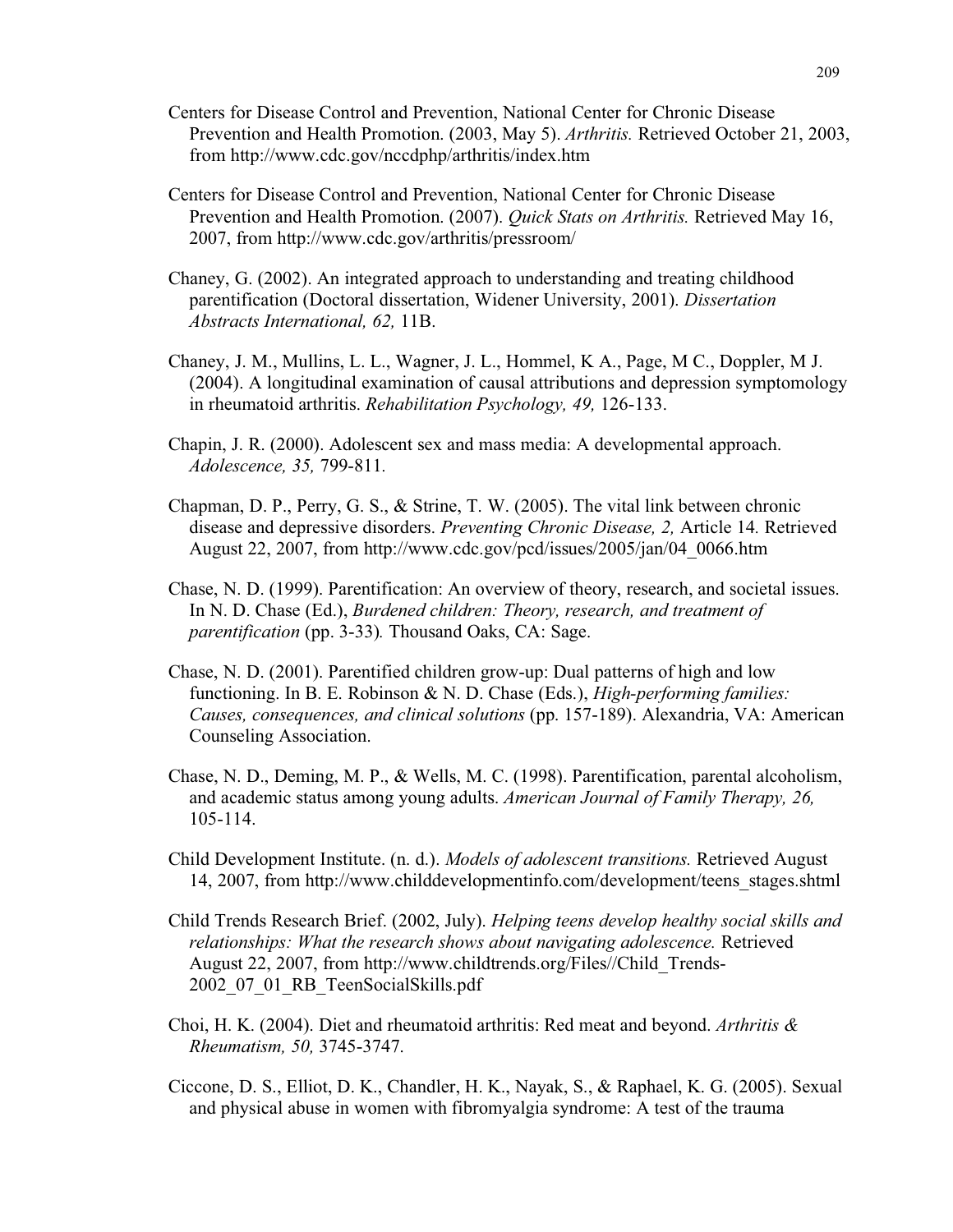hypothesis. *Clinical Journal of Pain, 21,* 378-386.

- Cigrang, J. A., Hryshko-Mullen, A., & Peterson, A. L. (2003). Spontaneous reports of religious coping by patients with chronic physical illness. *Journal of Clinical Psychology in Medical Settings, 10,* 133-137.
- Clauw, D. J. (2007). Fibromyalgia: Update on mechanisms and management. *Journal of Clinical Rheumatology, 13*(2)*,* 102-109.
- Clayton, A. H., & West, S. G. (2006). Combination therapy in fibromyalgia. *Current Pharmaceutical Design, 12,* 11-16.
- Coale, H. W. (1999). Therapeutic rituals and rites of passage: Helping parentified children and their families. In N. D. Chase (Ed.), *Burdened children: Theory, research, and treatment of parentification* (pp. 132-140). Thousand Oaks, CA: Sage.
- Cohen, H., Buskila, D., Neumann, L., & Ebstein, R. P. (2002). Confirmation of an association between fibromyalgia and serotonin transporter promoter region (5- HTTLPR) polymorphism, and relationship to anxiety-related personality traits. *Arthritis & Rheumatism, 46*(3)*,* 845-847.
- Collier, J. A. (1990). Developmental and systems perspectives on chronic illness. *Holistic Nursing Practice, 5,* 1-9.
- Conrad, M., & Hammen, C. (1989). Role of maternal depression in perceptions of child maladjustment. *Journal of Consulting & Clinical Psychology, 57,* 663-667.
- Coyne, J. C. (1995). Intervention in close relationships to improve coping with illness. In R. F. Lyons, M. J. L. Sullivan, & P. G. Ritvo, *Relationships in chronic illness and disability* (pp. 96-124)*.* Thousand Oaks, CA: Sage.
- Crain, W. (1992). *Theories of development: Concepts and applications* (3rd ed.). Englewood Cliffs, NJ: Prentice-Hall.
- Crane, C., & Martin, M. (2004). Illness-related parenting in mothers with functional gastrointestinal symptoms. *American Journal of Gastroenterology, 99,* 694-702.
- Crofford, L. J. (2005). The relationship of fibromyalgia to neuropathic pain syndromes. *Journal of Rheumatology, 32*(Suppl. 75)*,* 41-45.
- Croft, P., Rigby, A. S., Boswell, R., Schollum, J., & Silman, A. (1993). The prevalence of chronic widespread pain in the general population. *Journal of Rheumatology, 20,* 710- 713.
- Cronan, T. A., & Bigatti, S. M. (2003). Chronic illness: Psychological and physical characteristics of women with osteoarthritis and fibromyalgia. *Psychology Science, 45*(Suppl. 2)*,* 63-74.
- Cronan, T. A., Serber, E. R., Walen, H. R., & Jaffe, M. (2002). The influence of age on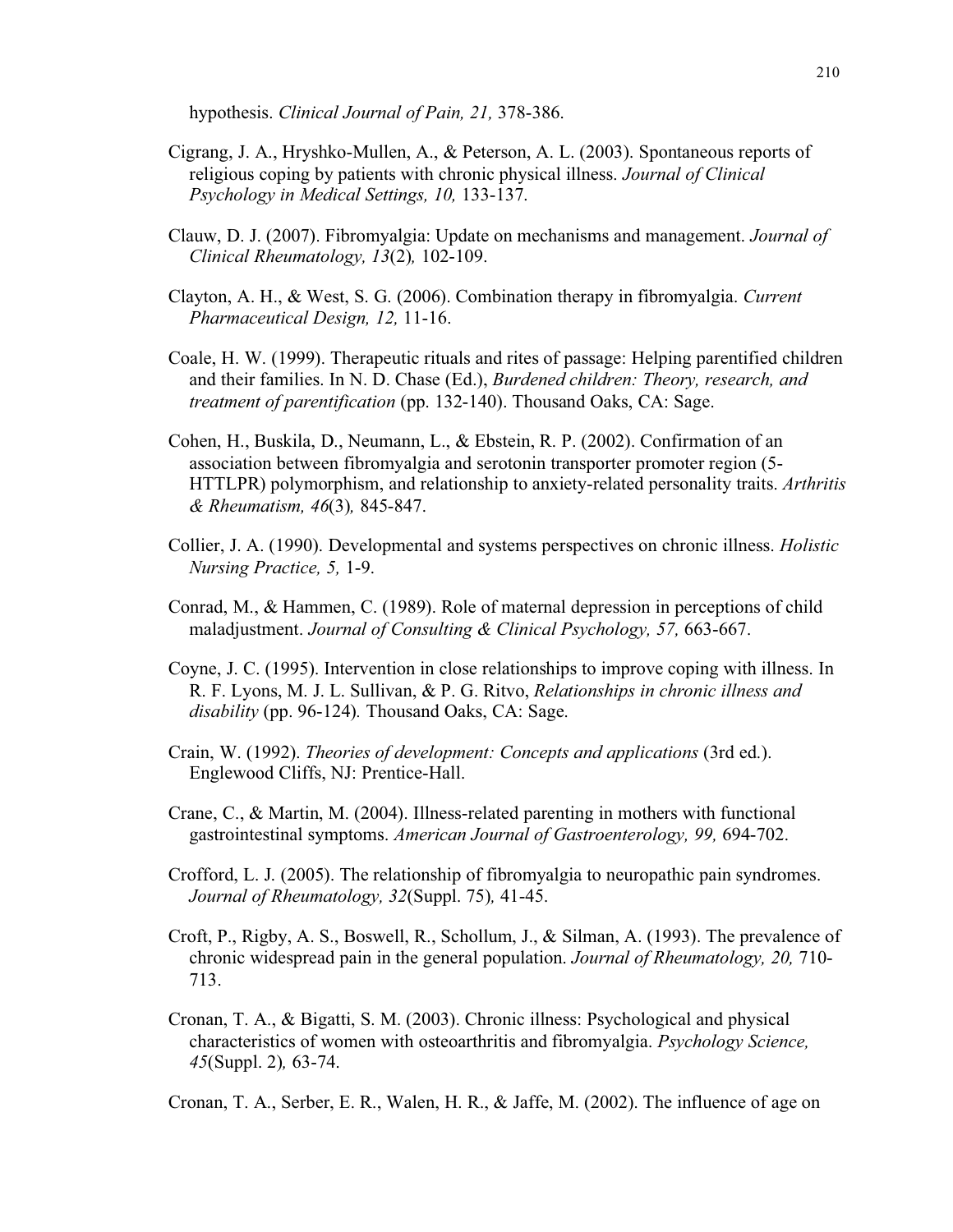fibromyalgia symptoms. *Journal of Aging and Health, 14,* 370-384.

- Crooks, V. A. (2007). Exploring the altered daily geographies and lifeworlds of women living with fibromyalgia syndrome: A mixed-method approach. *Social Science & Medicine, 64,* 577-588.
- Cruz, B. A., Catalan-Soares, B., & Proietti, F. (2006). Higher prevalence of fibromyalgia in patients infected with human T cell lymphotropic virus type I. *Journal of Rheumatology, 33,* 2300-2303.
- Cumsille, P. E., & Epstein, N. (1994). Family cohesion, family adaptability, social support, and adolescent depressive symptoms in outpatient clinic families. *Journal of Family Psychology, 8,* 202-214.
- Cunningham, M. M., & Jillings, C. (2006). Individuals' descriptions of living with fibromyalgia. *Clinical Nursing Research, 15,* 258-273.
- Da Costa, D., Abrahamowicz, M., Lowensteyn, L., Bernatsky, S., Dritsa, M., Fitzcharles, M. A., et al. (2005). A randomized clinical trial of an individualized home-based exercise programme for women with fibromyalgia. *Rheumatology, 44,* 1422-1427.
- Dailey, P. A., Bishop, G. D., Russell, I. J., & Fletcher, E. M. (1990). Psychological stress and the fibrositis/fibromyalgia syndrome. *Journal of Rheumatology, 17,* 1380-1385.
- Dale, B., & Altschuler, J. (1999). In sickness and in health: The development of alternative discourses in work with families with parental illness. *Journal of Family Therapy, 21,* 267-283.
- Danoff-Burg, S., & Revenson, T. A. (2005). Benefit-finding among patients with rheumatoid arthritis: Positive effects on interpersonal relationships. *Journal of Behavioral Medicine, 28,* 91-103.
- D'Arcy, Y., & McCarberg, B. H. (2005). New fibromyalgia pain management recommendations. *Journal for Nurse Practitioners, 1,* 218-225.
- Davidson, D. L. (1986). *The nature of parentification in older adolescents and young adults living away from home.* Unpublished master's thesis, Georgia State University.
- Davis, J. M., & Gershtein, C. M. (2003). Screening for depression in patients with chronic illness: Why and how? *Disease Management and Health Outcomes, 11,* (6), 375-378. Retrieved August 22, 2007, from http://www.ingentaconnect.com/content/adis/dmho/2003/00000011/00000006/art00003
- Davis, D. A., Luecken, L. J., & Zautra, A. J. (2005). Are reports of childhood abuse related to the experience of chronic pain in adulthood? A meta-analytic review of the literature. *Clinical Journal of Pain, 21,* 398-405.
- Davis, M. C., Zautra, A. J., & Reich, J. W. (2001). Vulnerability to stress among women in chronic pain from fibromyalgia and osteoarthritis. *Annals of Behavioral Medicine, 23,*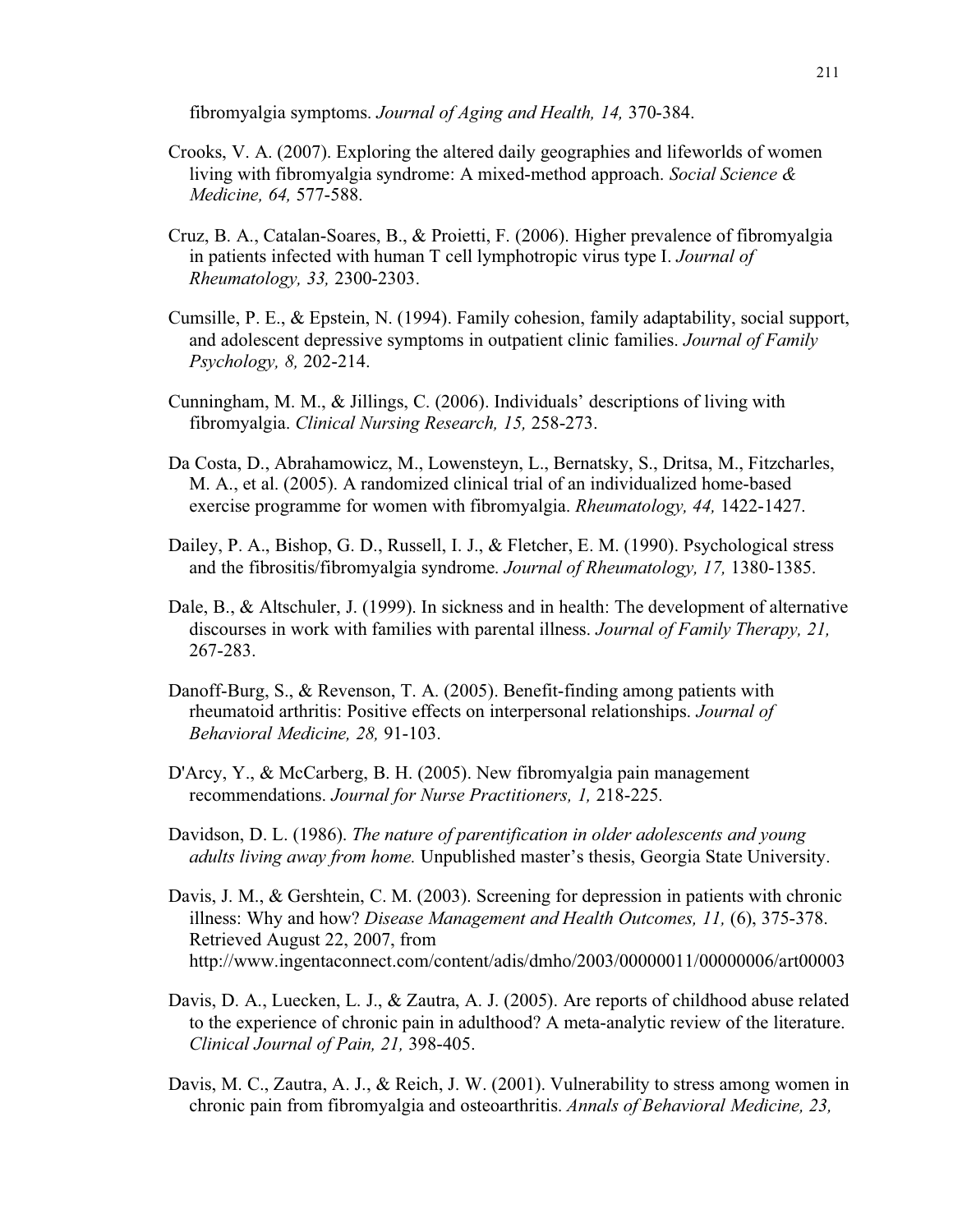215-226.

- Davison, K. P., Pennebaker, J. W., & Dickerson, S. S. (2000). Who talks? The social psychology of support groups. *American Psychologist, 55,* 205-217.
- Day, R. D. (1995). Family-systems theory. In R. D. Day, K. R. Gilbert, D. H. Settles & W. R. Burr, *Research theory in family science* (pp. 91-101). Pacific Grove, CA: Brooks/Cole.
- D'Cruz, P. (2002). Engulfing darkness: The impact of HIV/AIDS on the family. *Families in Society, 83,* 416-430.
- De Civita, M., Bernatsky, S., & Dobkin, P. L. (2004). The role of depression in mediating the association between sexual abuse history and pain in women with fibromyalgia. *Psychology, Health & Medicine 9,* 450-455.
- Dedhia, H. V., & DiBartolomeo, A. (2002). Rheumatoid arthritis. *Critical Care Clinics, 18,* 841-854.
- Dekkers, W. J. M. (2001). Autonomy and dependence: Chronic physical illness and decision-making capacity. *Medicine, Health Care and Philosophy, 4,* 185-192.
- Delmar, C., Boje, T., Dylmer, D., Forup, L., Jakobsen, C., Moller, M., et al. (2005). Achieving harmony with oneself: Life with a chronic illness. *Scandinavian Journal of Caring Sciences, 19,* 204-212.
- Delmar, C., Boje, T., Dylmer, D., Forup, L., Jakobsen, C., Moller, M., et al. (2006). Independence/dependence – a contradictory relationship? Life with a chronic illness. *Scandinavian Journal of Caring Sciences, 20,* 261-268.
- Depression in children and adolescents. (2000, November 13). *Housecall From Mayo Clinic Health Oasis.* Message posted to Housecall electronic mailing list, archived at http://www.mayoclinic.com/health/housecall-newsletter/Housecallarchive
- DesRosier, M. B., Catanzaro, M., & Pillar, J. (1992). Living with chronic illness: Social support and the well spouse perspective. *Rehabilitation Nursing, 17,* 87-91.
- Dessein, P. H., & Joffee, B. I. (2006). When is a patient with rheumatoid arthritis at risk for cardiovascular disease? *Journal of Rheumatology, 33,* 201-203.
- DeVellis, B. M. (1995). The psychological impact of arthritis: Prevalence of depression. *Arthritis Care & Research, 8,* 284-289.
- Devins, G. M. (2006). Psychologically meaningful activity, illness intrusiveness, and quality of life. *Arthritis & Rheumatism, 55,* 172-174.
- Devins, G. M., Edworthy, S. M., Paul, L. C., Mandin, H., Seland, T. P., & Klein, G. M. (1993). Illness intrusiveness and depressive symptoms over the adult years: Is there a differential impact across chronic conditions? *Canadian Journal of Behavioural*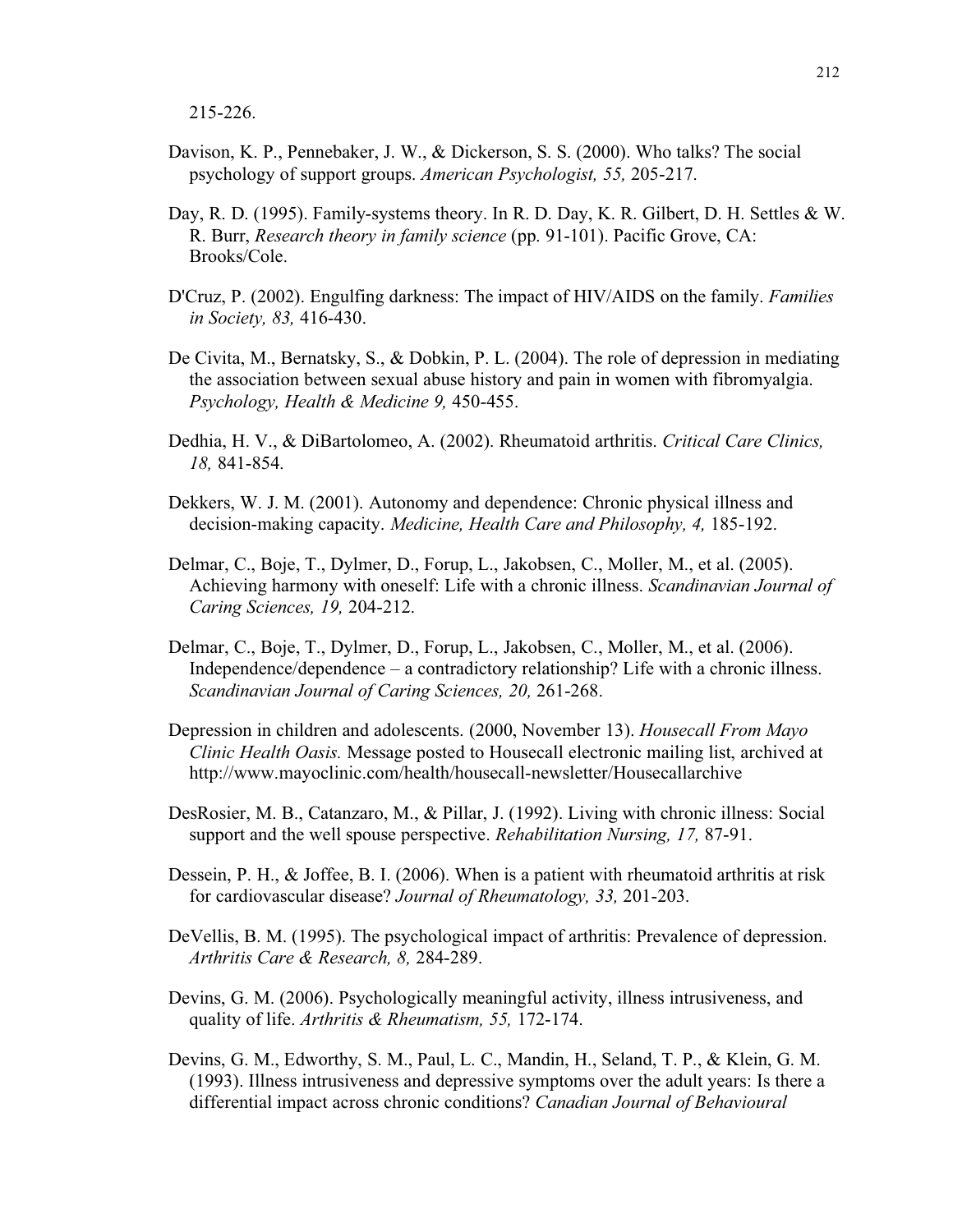*Science, 25,* 400-413.

- DiCaccavo, A. (2006). Working with parentification: Implications for clients and counselling psychologists. *Psychology and Psychotherapy: Theory, Research and Practice, 79,* 469-478.
- Dick, B., Eccleston, C., & Crombez, G. (2002). Attentional functioning in fibromyalgia, rheumatoid arthritis, and musculoskeletal pain patients. *Arthritis & Rheumatism, 47,* 639-644.
- Dickens, C., & Creed, F. (2001). The burden of depression in patients with rheumatoid arthritis. *Rheumatology, 40,* 1327-1330.
- Dickens, C., Jackson, J., Tomenson, B., Hay, E., & Creed, F. (2003). Association of depression and rheumatoid arthritis. *Psychosomatics, 44,* 209-215.
- Dickens, C., McGowan, L., Clark-Carter, D., & Creed, F. (2002). Depression in rheumatoid arthritis: A systematic review of the literature with meta-analysis. *Psychosomatic Medicine, 64,* 52-60.
- Dimond, M., & Jones, S. L. (1983). *Chronic illness across the life span*. Norwalk, CN: Appleton-Century-Crofts.
- Dobkin, P. L., Da Costa, D., Abrahamowicz, M., Dritsa, M., Du Berger, R., Fitzcharles, M., et al. (2006). Adherence during an individualized home based 12-week exercise program in women with fibromyalgia. *Journal of Rheumatology, 33,* 333-341.
- Dobkin, P. L., De Civita, M., Abrahamowicz, M., Bernatsky, S., Schulz, J., Sewitch, M., et al. (2003). Patient-physician discordance in fibromyalgia. *Journal of Rheumatology, 30,* 1326-1334.
- Dobkin, P. L., Sita, A., & Sewitch, M. J. (2006). Predictors of adherence to treatment in women with fibromyalgia. *Clinical Journal of Pain, 22,* 286-294.
- Donnelly, G. F. (1993). Chronicity: Concept and reality. *Holistic Nursing Practice, 8*(1), 1- 7.
- Doran, M. (2007). Rheumatoid arthritis and diabetes mellitus: Evidence for an association? *Journal of Rheumatology, 34,* 460-462.
- Dougall, A. L., & Baum, A. (2001). Stress, health, and illness. In A. Baum, T. A. Revenson, & J. E. Singer (Eds.), *Handbook of Health Psychology* (pp. 321-337). Mahwah, NJ: Lawrence Erlbaum.
- Drewes, A. M. (1999). Pain and sleep disturbances with special reference to fibromyalgia and rheumatoid arthritis. *Rheumatology, 38,* 1035-1038.
- Drotar, D. (1994). Impact of parental health problems on children: Concepts, methods, and unanswered questions. *Journal of Pediatric Psychology, 19,* 525-536.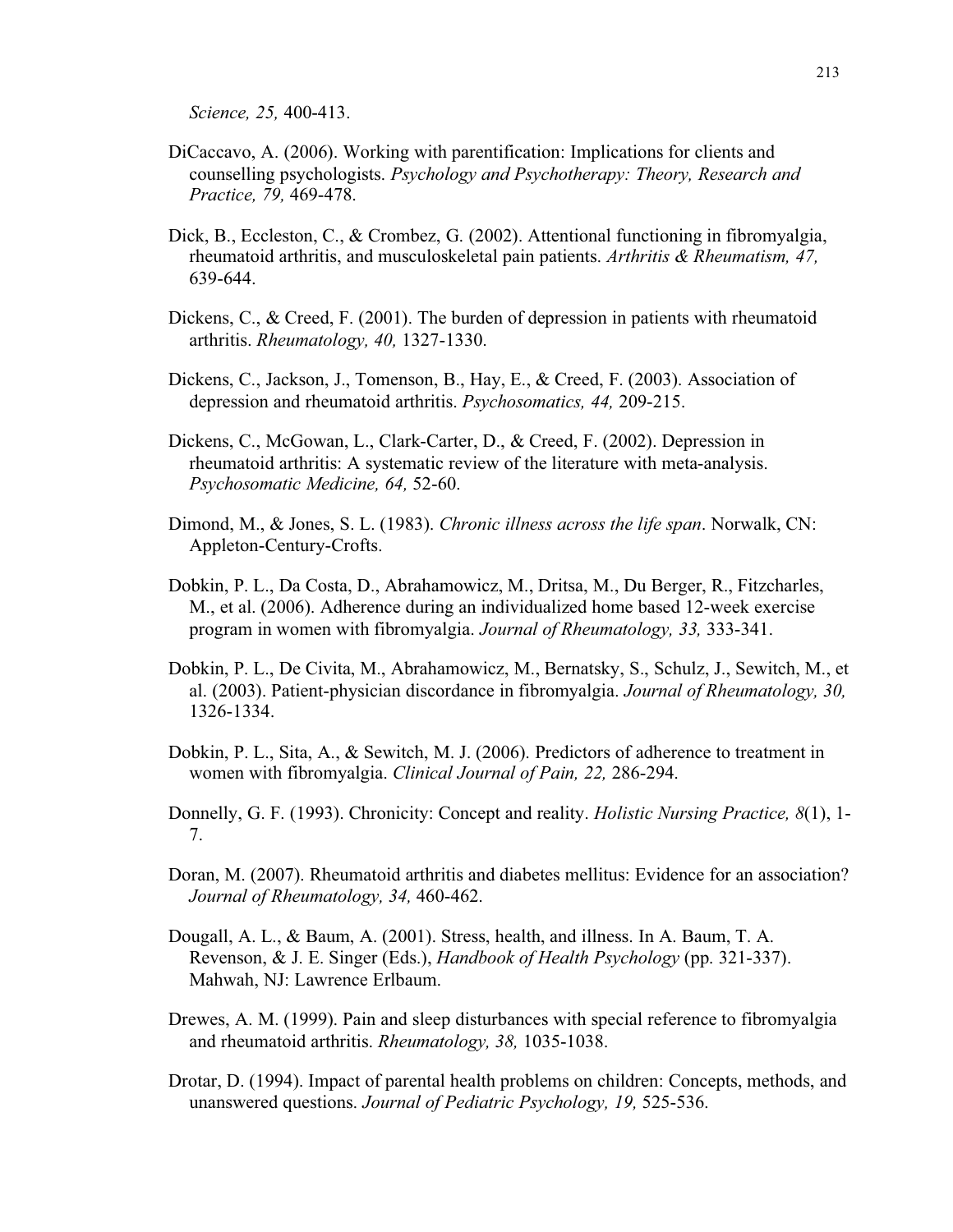- Dworkin, R. H., & Fields, H. L. (2005). Fibromyalgia from the perspective of neuropathic pain. *Journal of Rheumatology, 32*(Suppl. 75)*,* 1-5.
- Dwyer, K. A. (1997). Psychosocial factors and health status in women with rheumatoid arthritis: Predictive models. *American Journal of Preventive Medicine, 13,* 66-72.
- Earley, L., & Cushway, D. (2002). The parentified child. *Clinical Child Psychology and Psychiatry, 7,* 163-178.
- Eberhardt, K., & Fex, E. (1995). Functional impairment and disability in early rheumatoid arthritis: Development over 5 years. *Journal of Rheumatology, 22,* 1034-1042.
- Eberhardt, K., Larsson, B. M., & Nived, K. (1993). Early rheumatoid arthritis: Some social, economical, and psychological aspects. *Scandinavian Journal of Rheumatology, 22,* 119-123.
- Eberhardt, K., Larsson, B. M., Nived, K., & Lindgvist, E. (2007). Work disability in rheumatoid arthritis: Development over 15 years and evaluation of predictive factors over time. *Journal of Rheumatology, 34,* 481-487.
- Ebringer, A., & Rashid, T. (2006). Rheumatoid arthritis is an autoimmune disease triggered by Proteus urinary tract infection. *Clinical and Developmental Immunology, 13,* 41-48.
- Edinger, J. D., Wohlgemuth, W. K., Krystal, A. D., & Rice, J. R. (2005). Behavioral insomnia therapy for fibromyalgia patients. *Archives of Internal Medicine, 165,* 2527- 2535.
- Edwards, R. R., Bingham, C. O., III, Bathon, J., & Haythornthwaite, J. A. (2006). Catastrophizing and pain in arthritis, fibromyalgia, and other rheumatic diseases. *Arthritis & Rheumatism, 55,* 325-332.
- Ekselius, L., Bengtsson, A., & von Knorring, L. (1998). Personality traits as determined by means of the Karolinska Scales of Personality in patients with fibromyalgia. *Journal of Musculoskeletal Pain, 6*(2)*,* 35-49.
- Endresen, G. K. M. (2003). Mycoplasma blood infection in chronic fatigue and fibromyalgia syndromes. *Rheumatology International, 23*(5). Retrieved August 3, 2007, from http://www.springerlink.com/content/pw0j0ek2wc3tdyj6/
- Eriksson, M., & Svedlund, M. (2006). Intruder: Spouses' narratives about life with a chronically ill partner. *Journal of Clinical Nursing, 15,* 324-333.
- Evans, S., & Keenan, T. R. (2007). Parents with chronic pain: Are children equally affected by fathers as mothers in pain? A pilot study. *Journal of Child Health Care, 11,* 143-157.
- Evers, A. W. M., Kraaimaat, F. W., Geenen, R., & Bijlsma, J. W. J. (1998). Psychosocial predictors of functional change in recently diagnosed rheumatoid arthritis patients.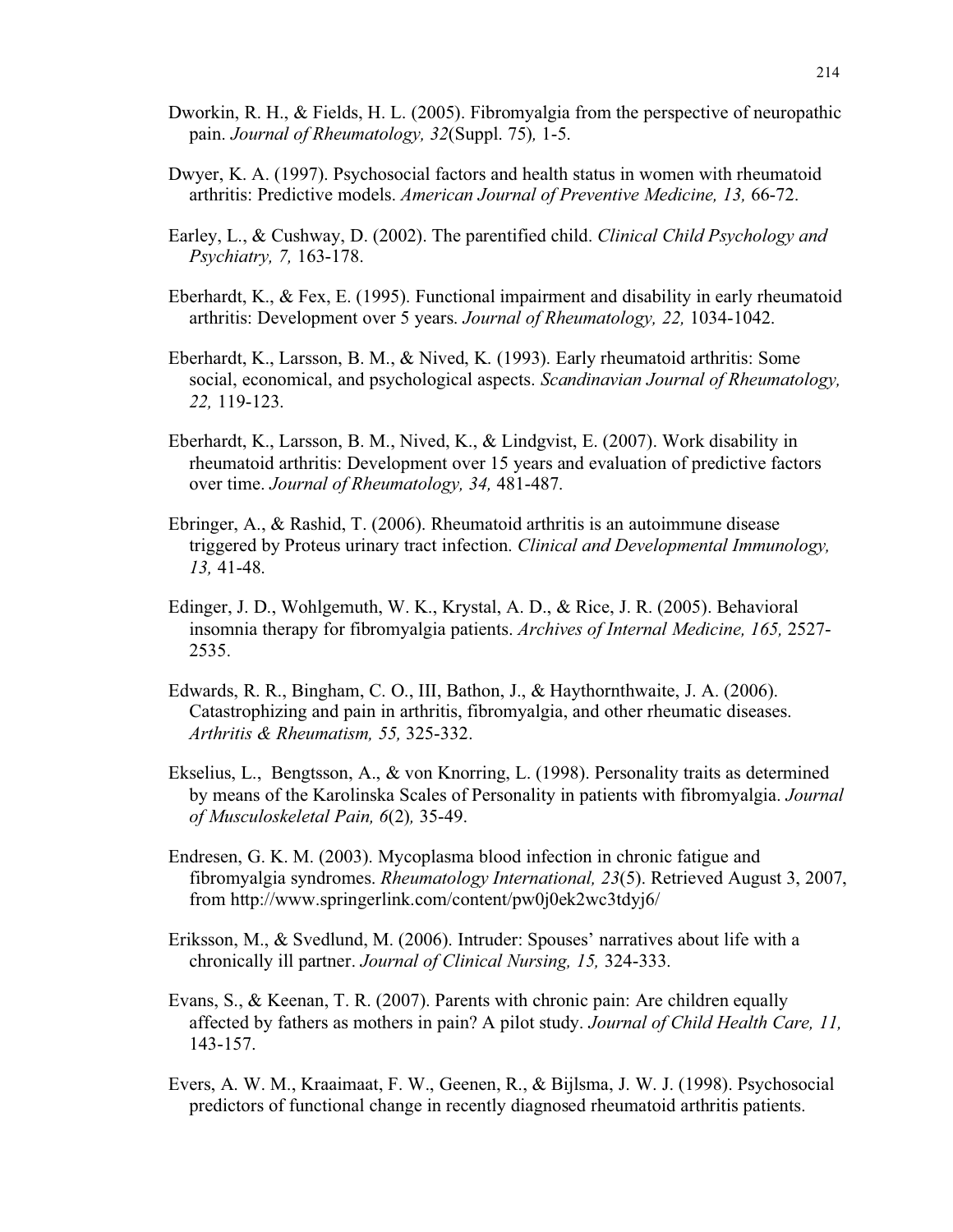*Behaviour Research & Therapy, 36,* 179-193.

- Fan, P. T. (2004). Fibromyalgia and chronic fatigue syndrome. *APLAR Journal of Rheumatology, 7,* 219-231.
- Farragher, T. M., & Bruce, I. N. (2006). Cardiovascular risk in inflammatory rheumatic diseases: Loose ends and common threads. *Journal of Rheumatology, 33, 2105-2107.*
- Fassbender, K., Samborsky, W., Kellner, M., Muller, W., & Lautenbacher, S. (1997). Tender points, depressive and functional symptoms: Comparison between fibromyalgia and major depression. *Clinical Rheumatology, 16,* 76-79.
- Ferrari, R. R., & Russell, A. S. (2007). Fibromyalgia: 30 years of drug-seeking behavior. *Nature Clinical Practice Rheumatology, 3*(2)*,* 62-63.
- Fiddler, M. A. (1997). Rheumatoid arthritis and pregnancy: Issues for consideration in clinical management. *Arthritis Care & Research, 10,* 264-272.
- Fierro, M. P. (2006). *TrendsAlert: Costs of chronic diseases: What are states facing?* Retrieved May 20, 2007, from http://www.healthystates.csg.org/NR/rdonlyres/ E42141D1-4D47-4119-BFF4-A2E7FE81C698/0/Trends\_Alert.pdf
- Fillingim, R. B., & Edwards, R. R. (2005). Is self-reported childhood abuse history associated with pain perception among healthy young women and men? *Clinical Journal of Pain, 21,* 387-397.
- Fisher, L., & Chalder, T. (2003). Childhood experiences of illness and parenting in adults with chronic fatigue syndrome. *Journal of Psychosomatic Research, 54,* 439-443.
- Fleishman, R. M. (2005). Is there a need for new therapies for rheumatoid arthritis? *Journal of Rheumatology, 32*(Suppl. 73), 3-7.
- Fontaine, K. (2007). *Fibromyalgia.* Retrieved July 30, 2007, from the Johns Hopkins Arthritis Center Web site: http://www.hopkins-arthritis.org/arthritis-info/fibromyalgia/
- Forrest, M. S. (n. d.). *Learning how to defend your personal territory is a critical part of recovery from childhood sexual abuse.* Retrieved March 7, 2001, from http://www.healingwoman.org/boundry.htm
- Foster, N. E., Wade, M. I., Harrison, K., & Barlow, J. H. (1998). Being a parent with arthritis: The therapist's viewpoint. *Journal of Interprofessional Care, 12,* 437-440.
- Frankel, K. A., & Harmon, R. J. (1996). Depressed mothers: They don't always look as bad as they feel. *Journal of the American Academy of Child & Adolescent Psychiatry, 35,* 289-298.
- Franks, H. M., Cronan, T. A., & Oliver, K. (2004). Social support in women with fibromyalgia: Is quality more important than quantity? *Journal of Community Psychology, 32,* 425-438.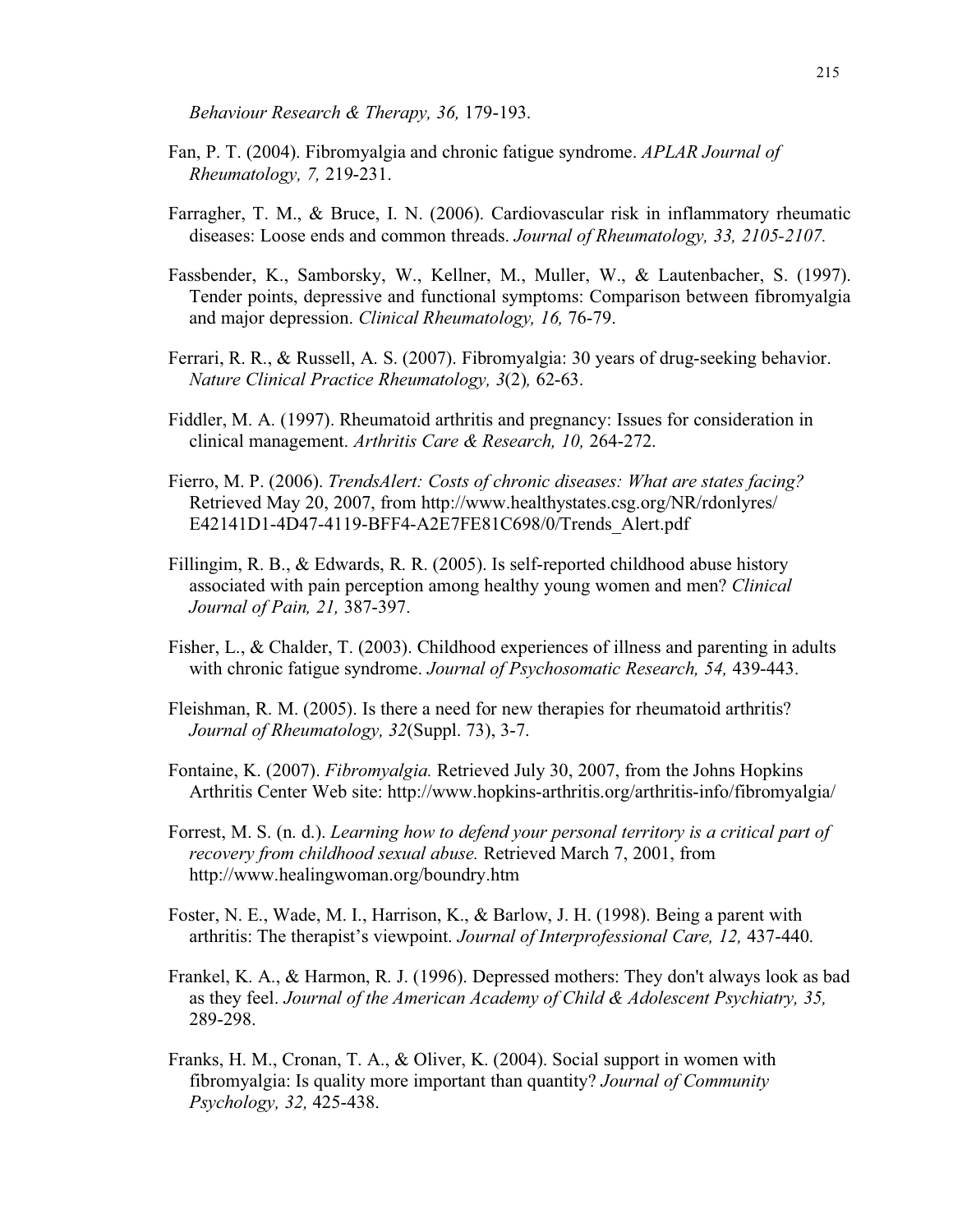- Friedman, H. S., & Booth-Kewley, S. (1987). The "disease-prone personality": A metaanalytic view of the construct. *American Psychologist, 42,* 539-555.
- Friedman, M. M. (1992). *Family nursing: Theory and practice* (3rd ed.)*.* Norwalk, CT: Appleton & Lange.
- Friedman, M. M., & Miller, K. (1992). Family Developmental Theory. In M. M. Friedman, *Family nursing: Theory and practice* (3rd ed.) (pp. 81-107). Norwalk, CT: Appleton & Lange.
- Fyrand, L., Moum, T., Finset, A., & Glennas, A. (2002). The impact of disability and disease duration on social support of women with rheumatoid arthritis. *Journal of Behavioral Medicine, 25,* 251-268.
- Fyrand, L., Moum, T., Finset, A., & Glennas, A. (2003). The effect of social network intervention for women with rheumatoid arthritis. *Family Process, 42,* 71-89.
- Fyrand, L., Moum, T., Finset, A., Wichstrom, L., & Glennas, A. (2001). Social support in female patients with rheumatoid arthritis compared to healthy controls. *Psychology, Health & Medicine, 6,* 429-439.
- Fyrand, L., Wichstrom, L., Moum, T., Glennas, A., & Kvien, T. K. (1997). The impact of personality and social support on mental health for female patients with rheumatoid arthritis. *Social Indicators Research, 40,* 285-298.
- Gallant, M. P. (2003). The influence of social support on chronic illness self-management: A review and directions for research. *Health Education and Behavior, 30*(2), 170-195.
- Gansky, S. A., & Plesh, O. (2007). Widespread pain and fibromyalgia in a biracial cohort of young women. *Journal of Rheumatology, 314,* 810-817.
- Garrison, M. E. B., Norem, R. H., & Malia, J. A. (1996). Family life events and family hassles as multiple indicators of stressors. *Family Perspective, 30,* 221-240.
- Geenen, R., & Middendorp, H. van. (2006). The ostrich strategy towards affective issues in alexithymic patients with fibromyalgia. *Patient Education and Counseling, 60,* 97-99.
- George, R. L., & Cristiani, T. S. (1986). *Counseling: Theory and practice.* Englewood Cliffs, NJ: Prentice-Hall.
- Giesecke, T., Williams, D. A., Harris, R. E., Cupps, T. R., Tian, X., Tian, X. T., et al. (2003). Subgrouping of fibromyalgia patients on the basis of pressure-pain thresholds and psychological factors. *Arthritis & Rheumatism, 48,* 2916-2922.
- Godsall, R. E. (1988). *The relation of parentification to moral development and locus of control.* Unpublished master's thesis, Georgia State University, Atlanta.
- Godsall, R. E. (1995). Why some kids do well in bad situations: The effects of parentification and parental impairment on childhood self-esteem (Doctoral dissertation,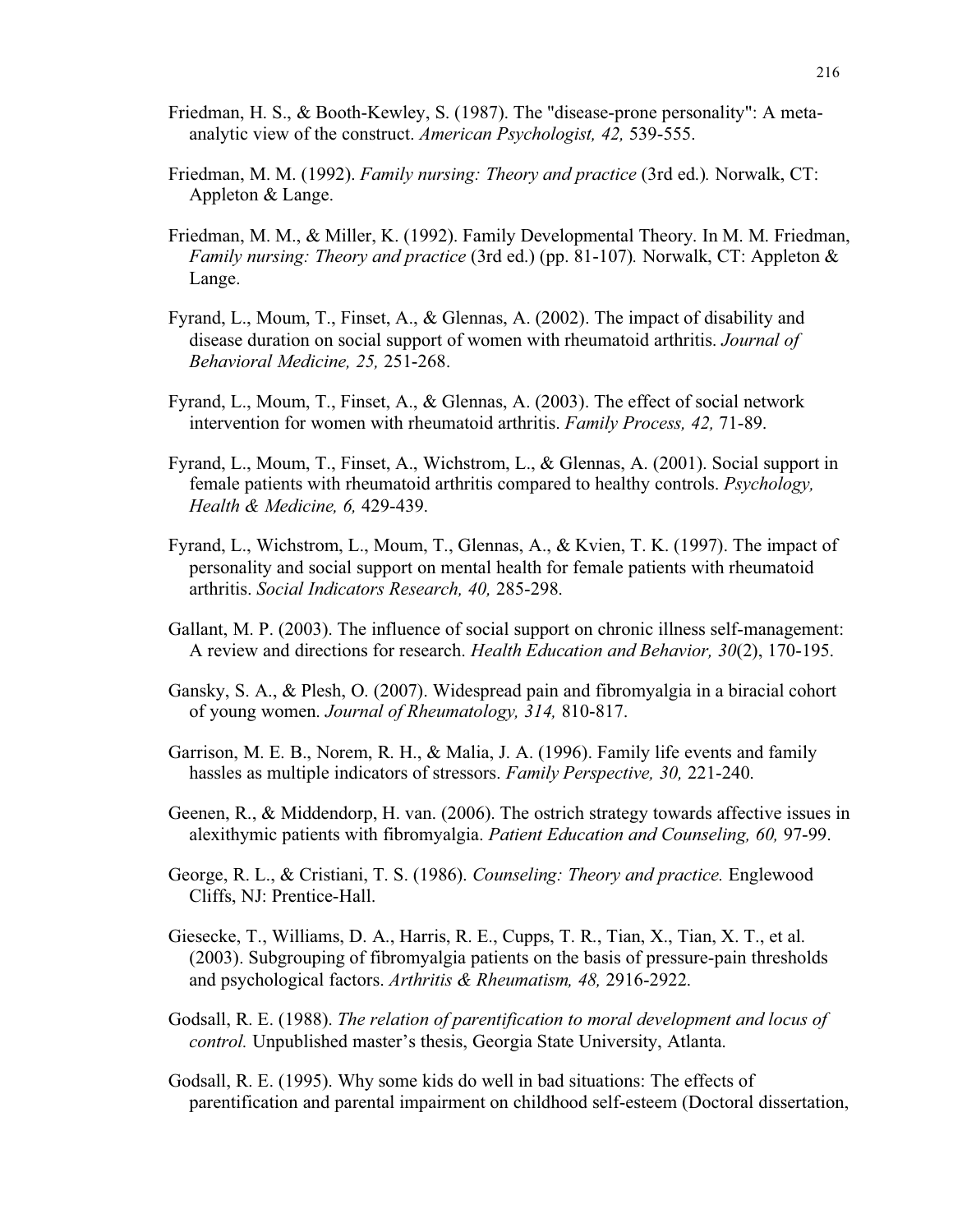Georgia State University, 1995). *Dissertation Abstracts International, 56,* 06B.

- Godsall, R., & Jurkovic, G. J. (1995). *Parentification Questionnaire-Youth (PQ-Y).* Unpublished manuscript, Georgia State University.
- Godsall, R. E., Jurkovic, G. J., Emshoff, J., Anderson, L., & Stanwyck, D. (2004). Why some kids do well in bad situations: Relation of parental alcohol misuse and parentification to children's self-concept. *Substance Use and Misuse, 39,* 789-809.
- Goglia, L. R. (1982). *An exploration of the long-term effects of parentification.* Unpublished master's thesis, Georgia State University, Atlanta.
- Goglia, L. R., Jurkovic, G. J., Burt, A. M., & Burge-Callaway, K. G. (1992). Generational boundary distortions by adult children of alcoholics: Child-as-parent and child-as-mate. *American Journal of Family Therapy, 20,* 291-299.
- Goldenberg, D. L. (1995). Fibromyalgia: Why such controversy? *Annals of the Rheumatic Diseases, 54,* 3-5.
- Goldenberg, D. L. (1999). Fibromyalgia syndrome a decade later: What have we learned? *Archives of Internal Medicine, 159,* 777-785.
- Goodheart, C. D., & Lansing, M. H. (1997). *Treating people with chronic disease: A psychological guide.* Washington, DC: American Psychological Association.
- Gordon, D., Burge, D., Hammen, C., Adrian, C., Jaenicke, C., & Hiroto, D. (1989). Observations of interactions of depressed women with their children. *American Journal of Psychiatry, 146,* 50-55.
- Gordon, P. A., Feldman, D., & Crose, R. (1998). The meaning of disability: How women with chronic illness view their experiences [Electronic version]. *Journal of Rehabilitation, 64*(3)*,* 5-11.
- Gregg, C. H., Robertus, J. L., & Stone, J. B. (1989). *The psychological aspects of chronic illness.* Springfield, IL: Charles C. Thomas.
- Grey, M. (1992). Suprasystems and chronic conditions. In D. P. Hymovich & G. A. Hagopian (Eds.), *Chronic illness in children and adults: A psychosocial approach* (pp. 82-94). Philadelphia: Saunders.
- Gruber, A. J., Hudson, J. I., & Pope, H. G., Jr. (1996). Management of treatment-resistant depression in disorders on the interface of psychiatry and medicine. *Psychiatric Clinics of North America, 19,* 351-369.
- Gur, A., Cevik, R., Nas, K., Sarac, A. J., & Ozen, S. (2006). Quality of life in young fibromyalgia patients and effect of depression. *APLAR Journal of Rheumatology, 9,* 70- 78.

Hadler, N. M., & Greenhalgh, S. (2005). Labeling woefulness: The social construction of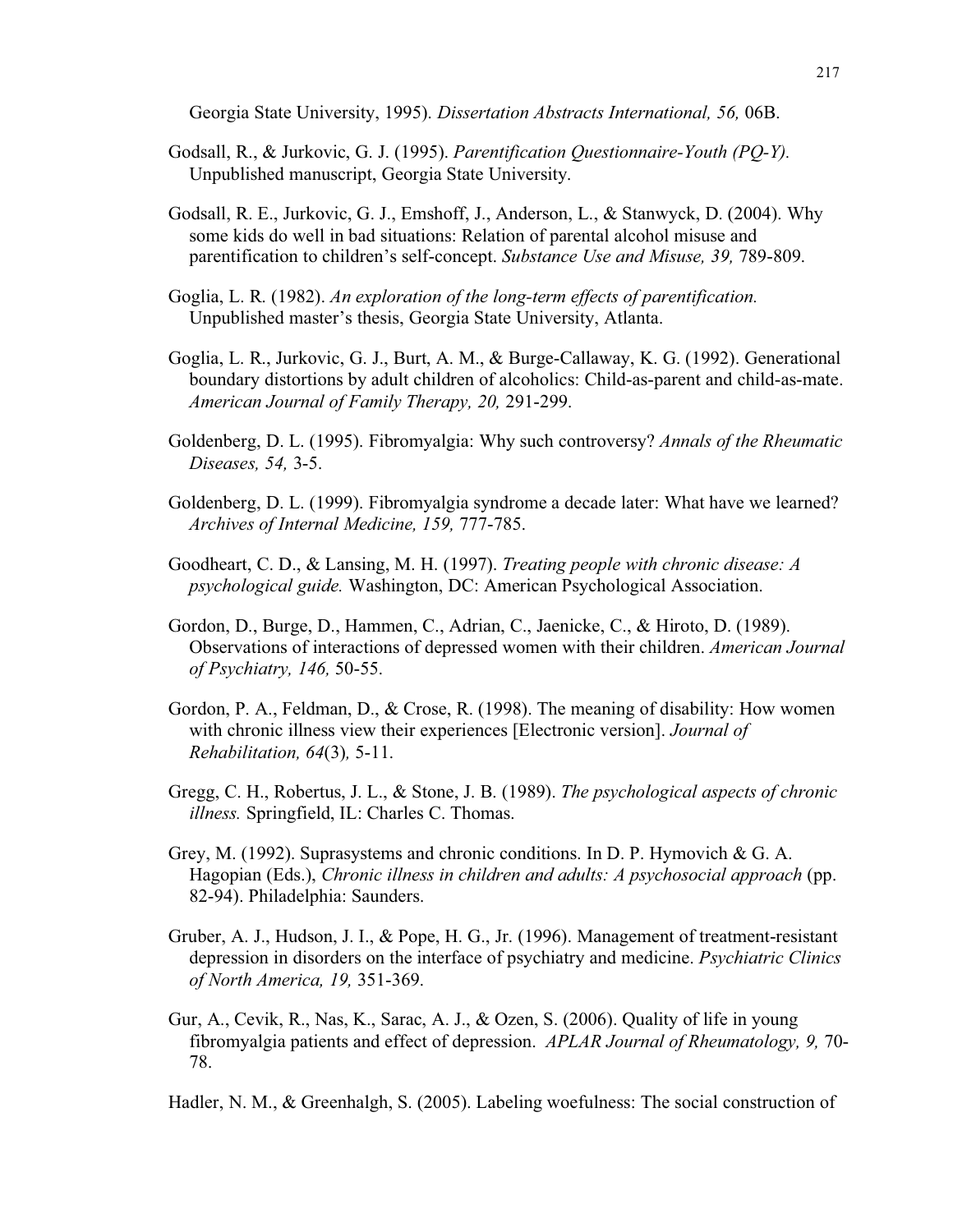fibromyalgia. *Spine, 30*(1)*,* 1-4.

- Hagen, K. B., Smedstad, L. M., Uhlig, T., & Kvien, T. K. (1999). The responsiveness of health status measures in patients with rheumatoid arthritis: Comparison of diseasespecific and generic instruments. *Journal of Rheumatology, 26,* 1474-1480.
- Haigh, R. C., McCabe, C. S., Halligan, P. W., & Blake, D. R. (2003). Joint stiffness in a phantom limb: Evidence of central nervous system involvement in rheumatoid arthritis. *Rheumatology, 42,* 888-892.
- Hallegua, D. S., & Wallace, D. J. (2005). Managing fibromyalgia: A comprehensive approach. *Journal of Musculoskeletal Medicine, 22,* 382-390.
- Hamilton, E. B., Jones, M., & Hammen, C. (1993). Maternal interaction style in affective disordered, physically ill, and normal women. *Family Process, 32,* 329-340.
- Hammen, C. L., Adrian, C., Gordon, D., Burge, D., Jaenicke, C., & Hiroto, D. (1987). Children of depressed mothers: Maternal strain and symptom predictors of dysfunction. *Journal of Abnormal Psychology, 96,* 190-198.
- Hammen, C., & Brennan, P. A. (2003). Severity, chronicity, and timing of maternal depression and risk for adolescent offspring diagnoses in a community sample. *Archives of General Psychiatry, 60,* 253-258.
- Hamner, T. J., & Turner, P. H. (2001). *Parenting in contemporary society* (4th ed.)*.* Boston: Allyn and Bacon.
- Hankin, B. L., Mermelstein, R., & Roesch, L. (2007). Sex differences in adolescent depression: Stress exposure and reactivity. *Child Development, 78,* 279-295.
- Hannan, M. T. (1996). Epidemiologic perspectives on women and arthritis: An overview. *Arthritis Care & Research, 9,* 424-434.
- Harth, M., & Nielson, W. R. (2007). The fibromyalgia tender points: Use them or lose them? A brief review of the controversy. *Journal of Rheumatology, 34,* 914-922.
- Hartos, J. L., & Power, T. G. (2000). Relations among single mothers' awareness of their adolescents' stressors, maternal monitoring, mother-adolescent communication, and adolescent adjustment. *Journal of Adolescent Research, 15,* 546-563.
- Hatchett, L., Friend, R., Symister, P., & Wadhwa, N. (1997). Interpersonal expectations, social support, and adjustment to chronic illness. *Journal of Personality & Social Psychology, 73,* 560-573.
- Hawley, D. J., & Wolfe, F. (1993). Depression is not more common in rheumatoid arthritis: A 10-year longitudinal study of 6,153 patients with rheumatic disease. *Journal of Rheumatology, 20,* 2025-2031.
- Hawley, D. J., Wolfe, F., Cathey, M. A., & Roberts, F. K. (1991). Marital status in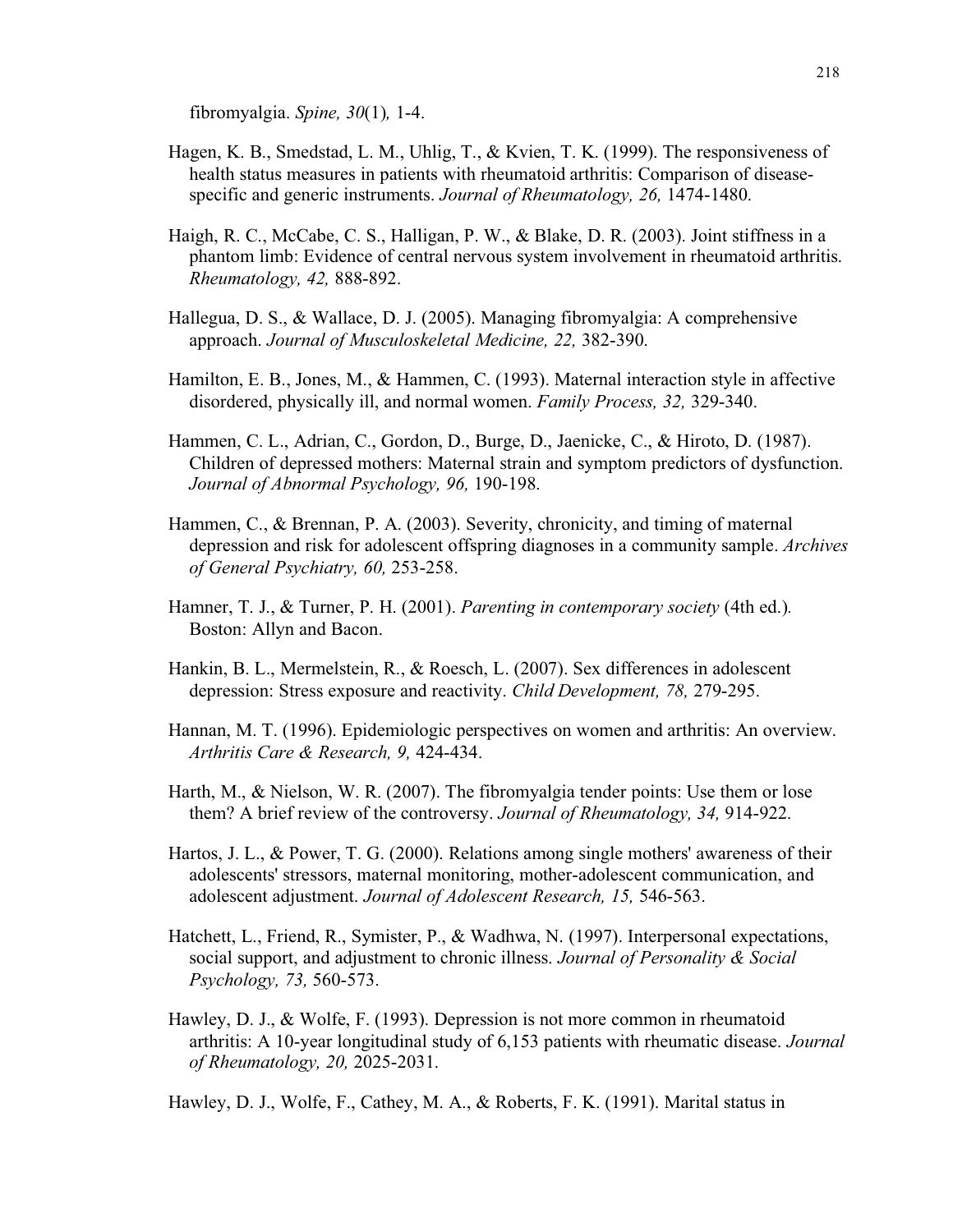rheumatoid arthritis and other rheumatic disorders: A study of 7,293 patients. *Journal of Rheumatology, 18,* 654-660.

- Hayden, S. (1993). Chronically ill and "feeling fine": A study of communication and chronic illness. *Journal of Applied Communication Research, 21,* 263-278.
- Hazen, N., Jacobvitz, D., & McFarland, L. (2005). Antecedents of boundary disturbances in families with young children: Intergenerational transmission and parent-infant caregiving patterns. *Journal of Emotional Abuse, 5*(2/3), 85-110.
- Heffler, S., Smith, S., Keehan, S., Clements, M. K., Won, G., & Zezza, M. (2003, February 7). Health spending projections for 2002-2012. *Health Affairs – Web Exclusive.* Retrieved May 21, 2007, from http://content.healthaffairs.org/cgi/reprint/hlthaff.w3.54v1.pdf
- Heijmans, M., De Ridder, D., & Bensing, J. (1999). Dissimilarity in patients' and spouses' representations of chronic illness: Exploration of relations to patient adaptation. *Psychology & Health, 14,* 451-466.
- Hellgren, L. (1969). Marital status in rheumatoid arthritis. *Acta Rheumatologica Scandinavica, 15,* 271-276.
- Henderson, A. D., Sayger, T. V., & Horne, A. M. (2003). Mothers and sons: A look at the relationship between child behavior problems, marital satisfaction, maternal depression, and family cohesion. *Family Journal: Counseling for Couples and Families, 11,* 33-41.
- Hendren, R. L. (1990). Stress in adolescence. In L. E. Arnold (Ed.), *Childhood stress* (pp. 248-264). Oxford, England: John Wiley & Sons.
- Henriksson, C. M. (1994). Long-term effects of fibromyalgia on everyday life. A study of 56 patients. *Scandinavian Journal of Rheumatology, 23,* 36-41.
- Herken, H., Gursoy, S., Yetkin, O. E., Virit, O., & Esgi, K. (2001). Personality characteristics and depression level of female patients with fibromyalgia syndrome. *International Medical Journal, 8,* 41-44.
- Herman, J., & Hirschman, L. (1981). Families at risk for father-daughter incest. *American Journal of Psychiatry, 138,* 967-970.
- Hinde, R. A. (1989). Reconciling the family systems and the relationships approaches to child development. In K. Kreppner & R. M. Lerner (Eds.), *Family systems and life-span development* (pp. 149-163)*.* Hillsdale, NJ: L. Erlbaum.
- Hirsch, B. J., Moos, R. H., & Reischl, T. M. (1985). Psychosocial adjustment of adolescent children of a depressed, arthritic, or normal parent. *Journal of Abnormal Psychology, 94,* 154-164.
- Hobfoll, S. E., & Spielberger, C. D. (1992). Family stress: Integrating theory and measurement. *Journal of Family Psychology, 6,* 99-112.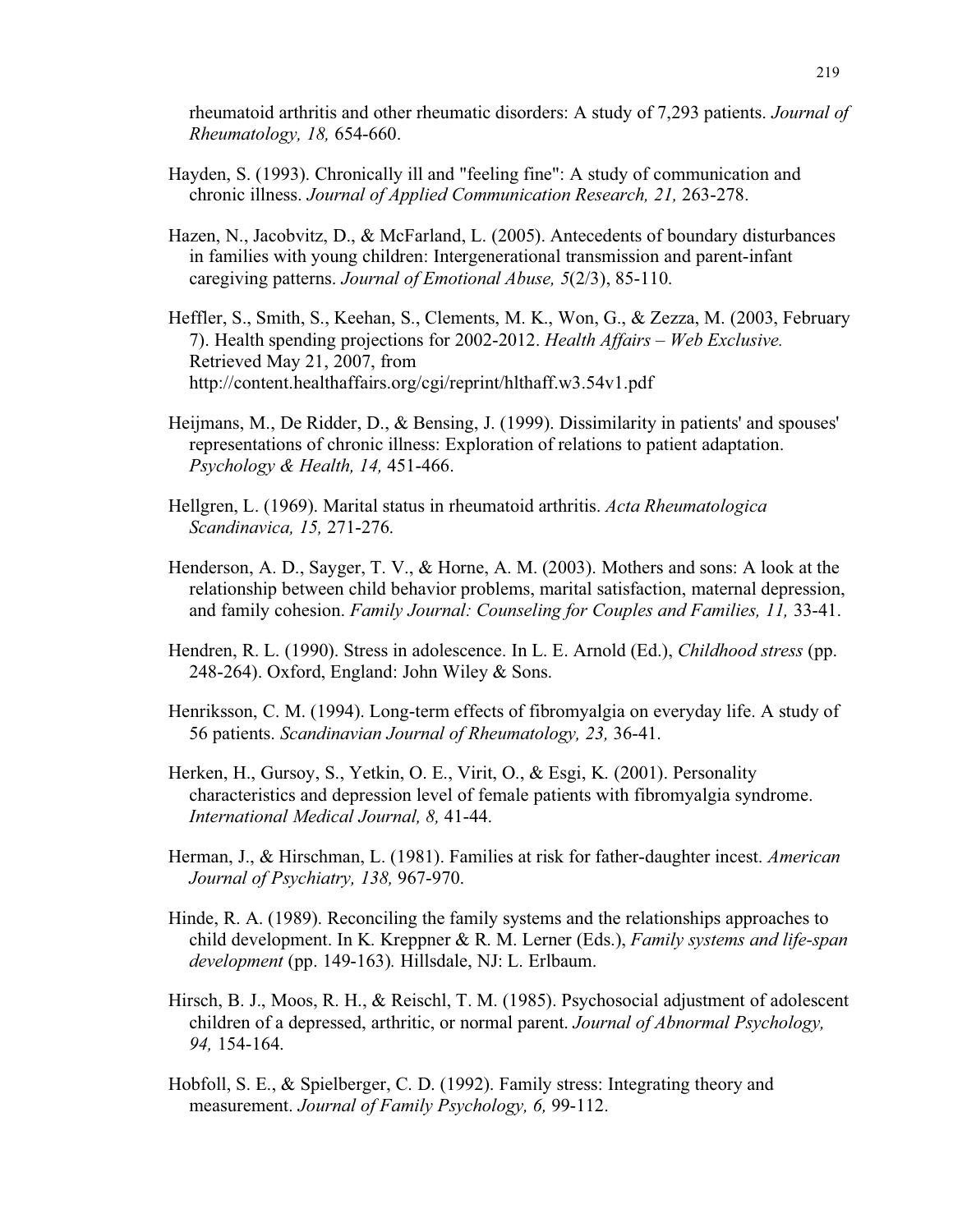- Holm, M. B., Rogers, J. C., & Kwoh, C. K. (1998). Predictors of functional disability in patients with rheumatoid arthritis. *Arthritis Care & Research, 11,* 346-355.
- Hootman, J., Bolen, J., Helmick, C., & Langmaid, G. (2006). Prevalence of doctordiagnosed arthritis and arthritis –attributable activity limitation – United States, 2003- 2005. *Morbidity and Mortality Weekly Report, 55*, 1089-1092*.* Retrieved May 17, 2007, from http://www.cdc.gov/mmwr/preview/mmwrhtml/mm5540a2.htm
- Howes, M. J., Hoke, L., Winterbottom, M., & Delafield, D. (1994). Psychosocial effects of breast cancer on the patient's children. *Journal of Psychosocial Oncology, 12*(4)*,* 1-21.
- Hudson, J. I., Arnold, L. M., Keck, P. E., Auchenbach, M. B., & Pope, H. G. (2004). Family study of fibromyalgia and affective spectrum disorder. *Biological Psychiatry, 56,* 884-891.
- Hughes, L. (2006). Physical and psychological variables that influence pain in patients with fibromyalgia. *Orthopedic Nursing, 25*(2)*,* 112-119.
- Hughes, R. B., Nosek, M. A., Howland, C. A., Groff, J. Y., & Mullen, P. D. (2003). Health promotion for women with physical disabilities: A pilot study. *Rehabilitation Psychology, 48,* 182-188.
- Hughes, R. B., Robinson-Whelen, S., Taylor, H. B., Swedlund, N., & Nosek, M. A. (2004). Enhancing self-esteem in women with physical disabilities. *Rehabilitation Psychology, 49,* 295-302.
- Humphrey, J. H. (1998). *Helping children manage stress: A guide for adults.* Washington, DC: Child & Family Press.
- Huyser, B., & Parker, J. C. (1998). Stress and rheumatoid arthritis: An integrative review. *Arthritis Care & Research, 11,* 135-145.
- Hyde, N. D. (1986). Covert incest in women's lives: Dynamics and directions for healing. *Canadian Journal of Community Mental Health, 5,* 73-83.
- Hymovich, D. P., & Hagopian, G. A. (Eds.). (1992). *Chronic illness in children and adults: A psychosocial approach.* Philadelphia: Saunders.
- Inanici, F., & Yunus, M. B. (2004). History of fibromyalgia: Past to present. *Current Pain and Headache Reports, 8,* 369-378.
- Institute of Health and Aging, Robert Wood Johnson Foundation. (1996, November). *Chronic care in America: A 21st century challenge* Retrieved September 16, 1999, from http://www.rwjf.org/publications/publicationsPdfs/ Chronic Care in America.pdf
- Isik, A., Koca, S. S., Ozturk, A., & Mermi, O. (2007). Anxiety and depression in patients with rheumatoid arthritis. *Clinical Rheumatology, 26,* 872-878.
- Jacob, T., & Johnson, S. L. (1997). Parent-child interaction among depressed fathers and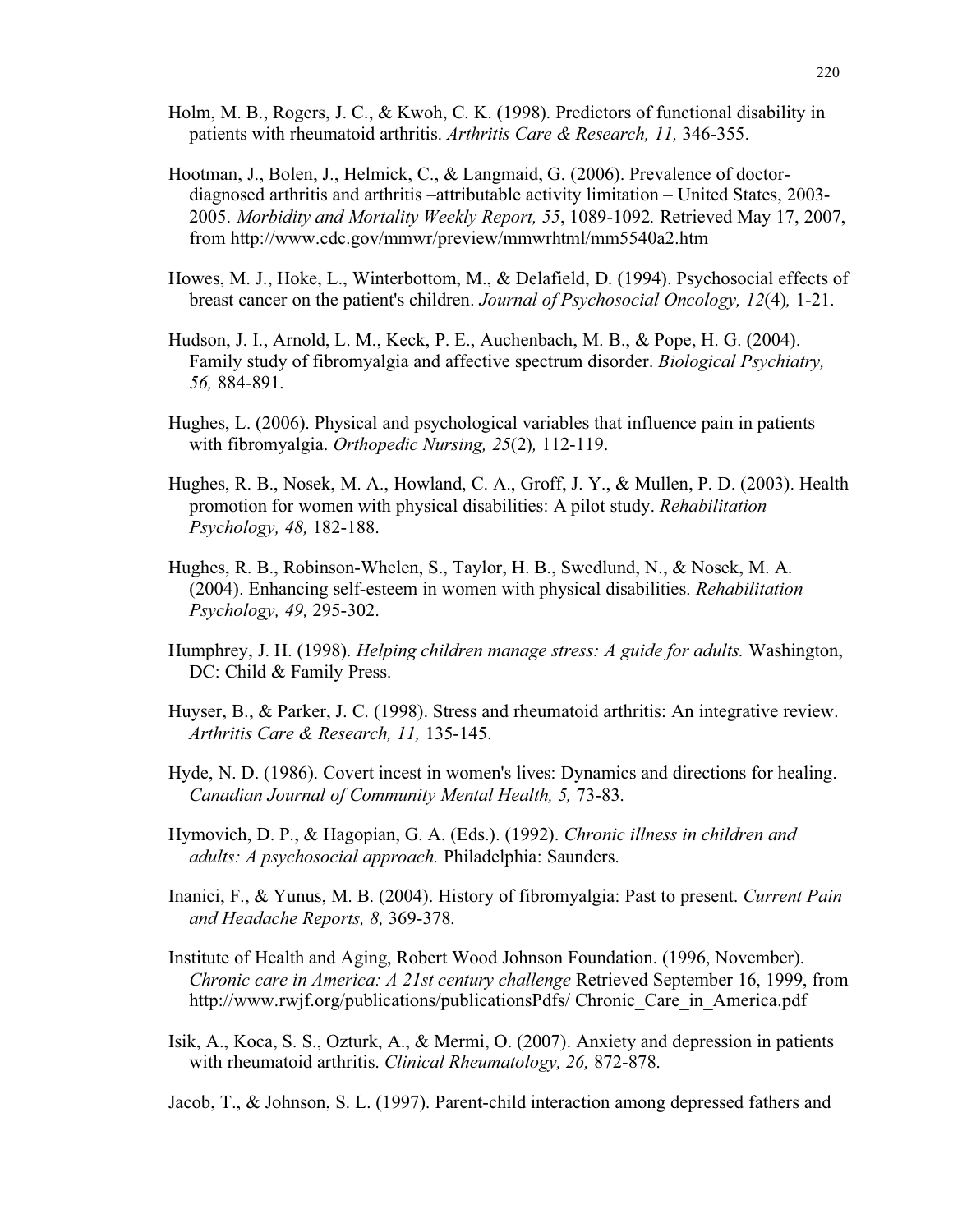mothers: Impact on child functioning. *Journal of Family Psychology, 11,* 391-409.

- Jacobvitz, D. B., & Bush, N. F. (1996). Reconstructions of family relationships: Parentchild alliances, personal distress, and self-esteem. *Developmental Psychology, 32,* 732- 743.
- Jacobvitz, D., Riggs, S., & Johnson, E. (1999). Cross-sex and same-sex family alliances: Immediate and long-term effects on sons and daughters. In N. D. Chase (Ed.), *Burdened children: Theory, research, and treatment of parentification* (pp. 34-55)*.* Thousand Oaks, CA: Sage.
- Jamison, R. N., & Walker, L. S. (1992). Illness behavior in children of chronic pain patients. *International Journal of Psychiatry in Medicine, 22,* 329-342.
- Janssen, N. M., Karnad, D. R., & Guntupalli, K. K. (2002). Rheumatological diseases in the intensive care unit: Epidemiology, clinical approach, management, and outcome. *Critical Care Clinics, 18,* 729-748.
- Jantti, J. K., Kaarela, K., Belt, E. A., & Kautiainen, H. J. (2002). Incidence of severe outcome in rheumatoid arthritis during 20 years. *Journal of Rheumatology, 29,* 688-692.
- Jepsen, D. A., & Dickson, G. L. (2003). Continuity in life-span career development: Career exploration as a precursor to career establishment. *Career Development Quarterly, 51,* 217-233.
- Joachim, G., & Acorn, S. (2000). Stigma of visible and invisible chronic conditions. *Journal of Advanced Nursing, 32,* 243-248.
- Johnson, J. E., & Johnson, K. E. (2006). Ambiguous chronic illness in women: A community health nursing concern. *Journal of Community Health Nursing, 23,* 159-167.
- Johnson, R. (1988). Family development theories. In M. Stanhope & J. Lancaster, *Journal of Community Health Nursing, 23,* 159-167*.*
- Johnston, M., Martin, D., Martin, M., & Gumaer, J. (1992). Long-term parental illness and children: Perils and promises. *School Counselor, 39,* 225-231.
- Jones, E. (1993). *Family systems therapy; Developments in the Milan-systemic therapies.* New York: Wiley.
- Jones, G. T., Silman, A. J., & Macfarlane, G. J. (2004). Parental pain is not associated with pain in the child: A population based study. *Annals of the Rheumatic Diseases, 63,* 1152-1154.
- Jones, K. D., Deodhar, P., Lorentzen, A., Bennett R. M., & Deodhar, A. A. (2007). Growth hormone perturbations in fibromyalgia: A review. *Seminars in Arthritis & Rheumatism, 36,* 357-379.

Jones, R. A., & Wells, M. (1996). An empirical study of parentification and personality.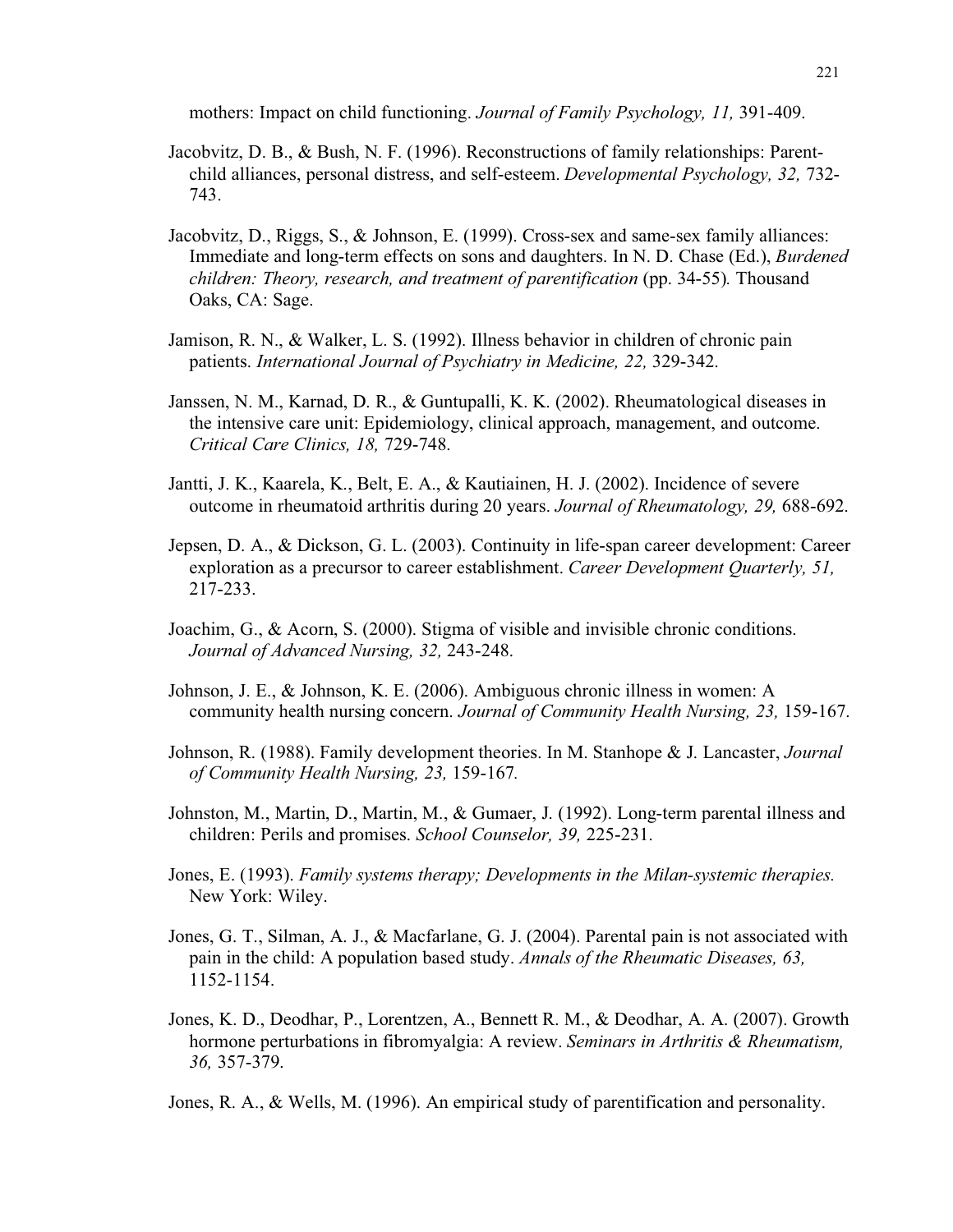*American Journal of Family Therapy, 24,* 145-152.

- Jurkovic, G. J. (1997). *Lost childhoods: The plight of the parentified child.* New York: Brunner/Mazel.
- Jurkovic, G. J. (1998). Destructive parentification in families: Causes and consequences. In L. L'Abate (Ed.), *Family psychopathology: The relational roots of dysfunctional behavior* (pp. 37-255)*.* New York: Guilford Press.
- Jurkovic, G. J., Jessee, E. H., & Goglia, L. R. (1991). Treatment of parental children and their families: Conceptual and technical issues. *American Journal of Family Therapy, 19,* 302-315.
- Jurkovic, G. J., Kuperminc, G. P., Sarac, T., & Weisshaar, D. (2005). Role of filial responsibility in the post-war adjustment of Bosnian young adolescents. *Journal of Emotional Abuse, 5*(4), 219-235.
- Jurkovic, G. J., Morrell, R., & Casey, S. (2001). Parentification in the lives of high-profile individuals and their families: A hidden source of strength and distress. In B. E. Robinson & N. D. Chase (Eds.), *High-performing families: Causes, consequences, and clinical solutions* (pp. 129-155). Alexandria, VA: American Counseling Association.
- Jurkovic, G. J., Thirkield, A., & Morrell, R. (2001). Parentification of adult children of divorce: A multidimensional analysis. *Journal of Youth and Adolescence, 30,* 245-257.
- Kahan, J. S., Mitchell, J. M., Kemp, B. J., & Adkins, R. H. (2006). The results of a 6 month treatment for depression on symptoms, life satisfaction, and community activities among individuals aging with a disability. *Rehabilitation Psychology, 51,* 13-22.
- Kane, J. (1991). *Be sick well: A healthy approach to chronic illness.* Oakland, CA: New Harbinger.
- Kaplan, R. M., Schmidt, S. M., & Cronan, T. A. (2000). Quality of well-being in patients with fibromyalgia. *Journal of Rheumatology, 27,* 785-789.
- Karpel, M. A. (1976). Intrapsychic and interpersonal processes in the parentification of children (Doctoral dissertation, University of Massachusetts, 1977). *Dissertation Abstracts International, 38,* 01B.
- Kassum, A., & Patten, S. B. (2006). Major depression, fibromyalgia, and labour force participation: A population-based cross-sectional study. *BMC Musculoskeletal Disorders, 7.* Retrieved on August 22, 2007, from http://www.biomedcentral.com/content/pdf/1471-2474-7-4.pdf
- Katon, W., & Ciechanowski, P. (2002). Impact of major depression on chronic medical illness. *Journal of Psychosomatic Research, 53,* 859-863.
- Katon, W., & Sullivan, M. D. (1990). Depression and chronic medical illness. *Journal of Clinical Psychiatry, 51*(Suppl. 6)*,* 3-11.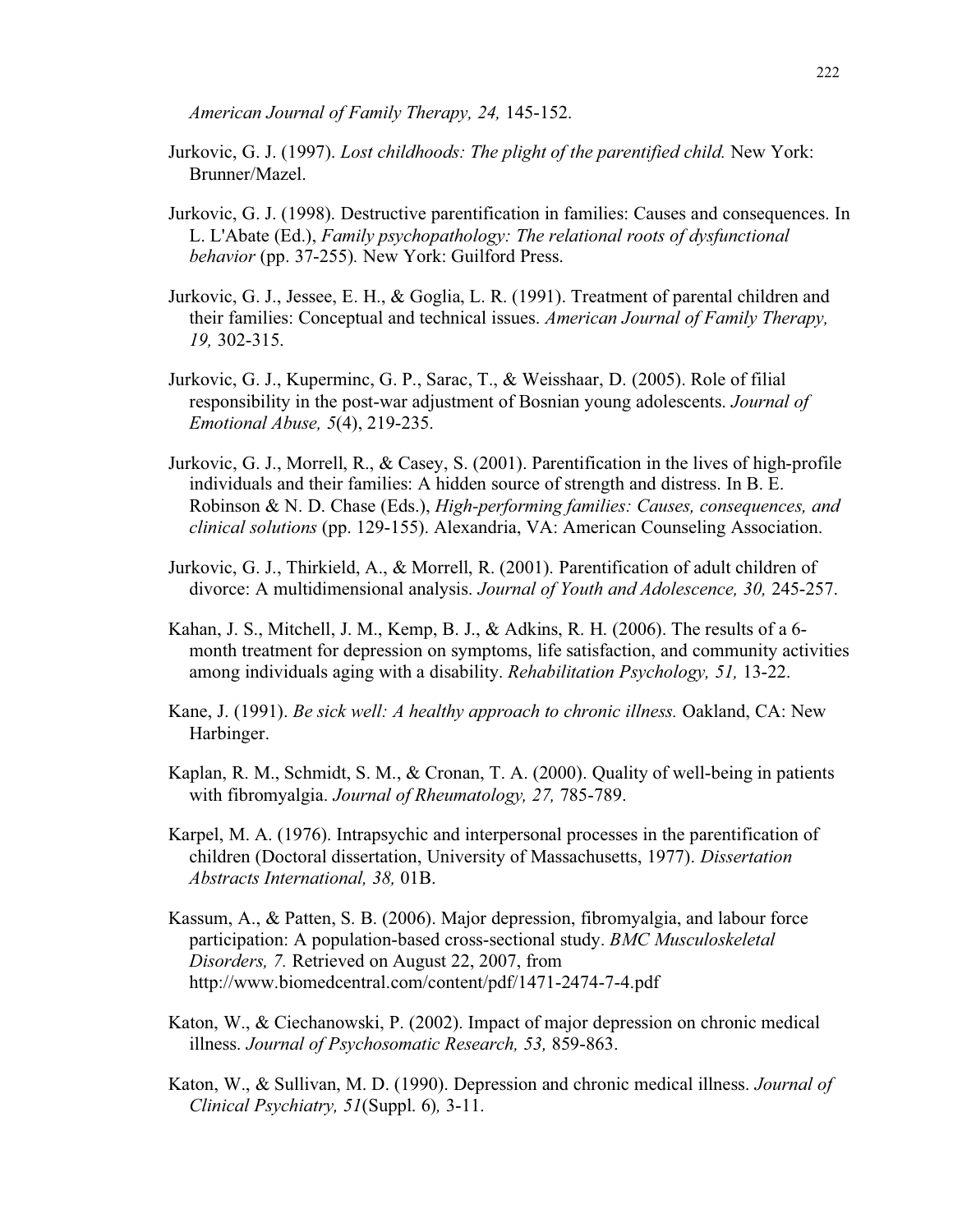- Katz, A. S., & Kravitz, H. M. (1996). Fibromyalgia, depression, and alcoholism: Family history study. *Journal of Rheumatology, 23,* 149-154.
- Katz, D. L., Green, L., Ali, A., & Faridi, Z. (2007). The pain of fibromyalgia syndrome is due to muscle hypoperfusion induced by regional vasomotor dysregulation. *Medical Hypotheses, 69,* 517-525.
- Katz, P. P. (1995). The impact of rheumatoid arthritis on life activities. *Arthritis Care & Research, 8,* 272-278.
- Katz, P. P. (1998). The stresses of rheumatoid arthritis: Appraisals of perceived impact and coping efficacy. *Arthritis Care & Research, 11,* 9-22.
- Katz, P. P. (2006). Childbearing decisions and family size among women with rheumatoid arthritis. *Arthritis & Rheumatism, 55,* 217-223.
- Katz, P. P., & Alfieri W. S. (1997). Satisfaction with abilities and well-being: Development and validation of a questionnaire for use among persons with rheumatoid arthritis. *Arthritis Care & Research, 10,* 89-98.
- Katz, P. P., & Criswell, L. A. (1996). Difference in symptom reports between men and women with rheumatoid arthritis. *Arthritis Care & Research, 9,* 441-448.
- Katz, P. P., & Yelin, E. H. (1993). Prevalence and correlates of depressive symptoms among persons with rheumatoid arthritis. *Journal of Rheumatology, 20,* 790-796.
- Katz, P. P., & Yelin, E. H. (1994). Life activities of persons with rheumatoid arthritis with and without depressive symptoms. *Arthritis Care & Research, 7,* 69-77.
- Katz, P. P., & Yelin, E. H. (1995). The development of depressive symptoms among women with rheumatoid arthritis: The role of function. *Arthritis & Rheumatism, 38,* 49- 56.
- Katz, S. I. (n. d.). *Statement on Fiscal Year 2001 President's Budget Request for the National Institutes of Health.* Retrieved May 16, 2007, from NIAMS Web site: http://www.niams.nih.gov/ne/reports/congree\_rep/open2001.htm
- Keefe, F. J., Affleck, G., Lefebvre, J. C., Starr, K., Caldwell, D. S., & Tennen, H. (1997). Pain coping strategies and coping efficacy in rheumatoid arthritis: A daily process analysis. *Pain, 69,* 35-42.
- Keefe, F. J., Kashikar-Zuck, S., Robinson, E., Salley, A., Beaupre, P., Caldwell, D., et al. (1997). Pain coping strategies that predict patients' and spouses' ratings of patients' selfefficacy. *Pain, 73,* 191-199.
- Keigher, S., Zabler, B., Robinson, N., Fernandez, A., & Stevens, P. E. (2005). Young caregivers of mothers with HIV: Need for supports. *Children and Youth Services Review, 27,* 881-904.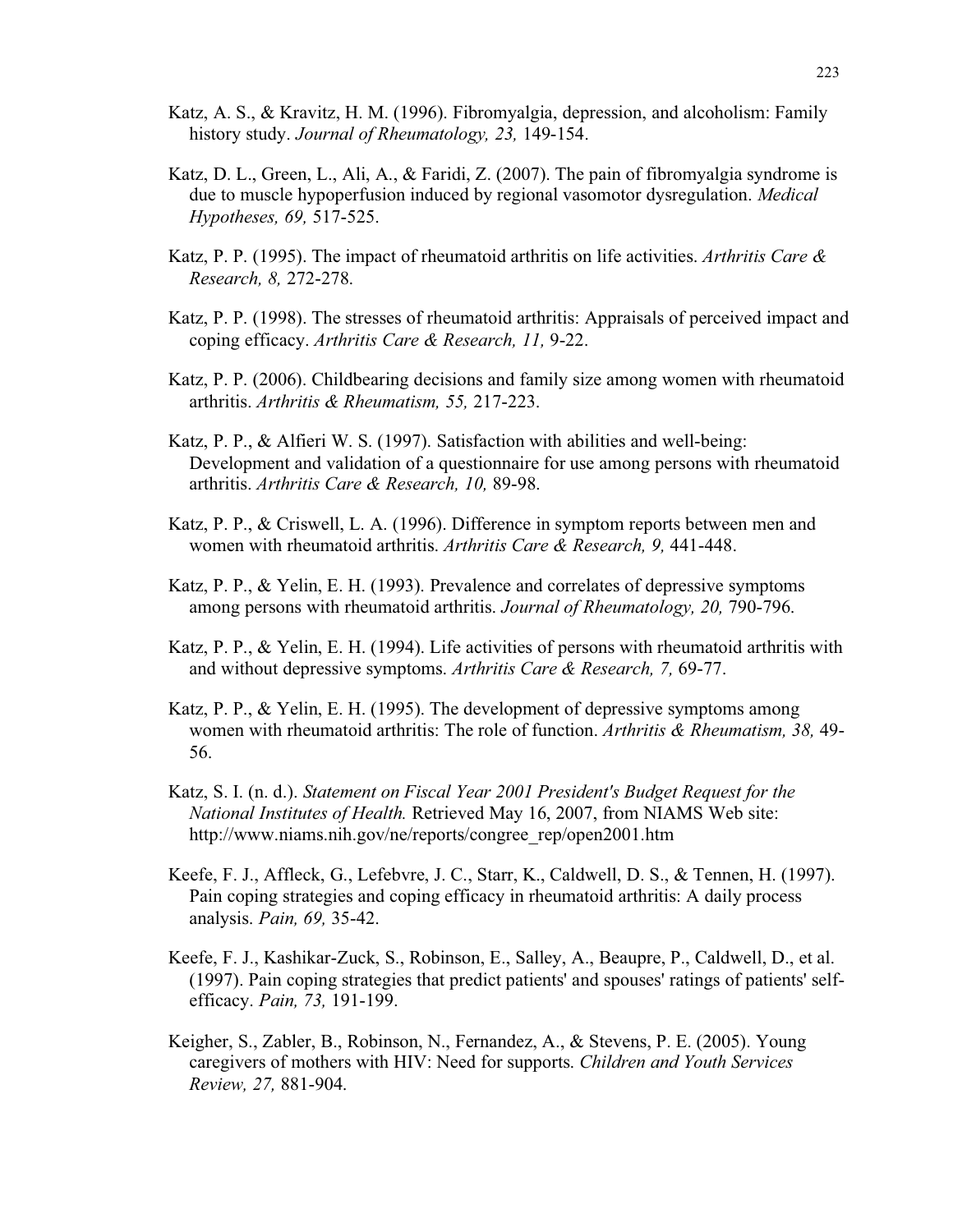- Keller, M. B., Beardslee, W. R., Dorer, D. J., Lavori, P. W., Samuelson, M. A., & Klerman, G. R. (1986). Impact of severity and chronicity of parental affective illness on adaptive functioning and psychopathology in children. *Archives of General Psychiatry, 43,* 930-937.
- Kelley, M. L., French, A., Bountress, K., Keefe, H. A., Schroeder, V., Steer, K., et al. (2007). Parentification and family responsibilities in the family of origin of adult children of alcoholics. *Addictive Behaviors, 32,* 675-685.
- Kendal, S. A., Elert, J., Ekselius, L., & Gerdle, B. (2002). Are perceived muscle tension, electromyographic hyperactivity and personality traits correlated in the fibromyalgia syndrome? *Journal of Rehabilitation Medicine, 34,* 73-79.
- Kennedy, N., & Stokes, E. (2002). Measuring and evaluating rheumatoid arthritis. *British Journal of Therapy and Rehabilitation, 9,* 357-364.
- Kerig, P. K. (2005). Revisiting the construct of boundary dissolution: A multidimensional perspective. *Journal of Emotional Abuse, 5*(2/3), 5-42.
- Kerns, R. D., & Weiss, L. H. (1994). Family influences on the course of chronic illness: A cognitive-behavioral transactional model. *Annals of Behavioral Medicine, 16,* 116-121.
- Kim-Cohen, J., Moffitt, T. E., Taylor, A., Pawlby, S. J., & Caspi, A. (2005). Maternal depression and children's antisocial behavior. *Archives of General Psychiatry, 62,* 173- 181.
- King, R. (2003, January 10). *Arthritis, rheumatoid.* Retrieved October 21, 2003, from eMedicine.com web site http://www.emedicine.com/emerg/topic48.htm
- Klein, K., Forehand, R., Armistead, L., & Long, P. (1997). Delinquency during the transition to early adulthood: Family and parenting predictors from early adolescence. *Adolescence, 32*(125)*,* 61-80.
- Klein, R. A., & Landau, M. G. (1992). *Healing the body betrayed: A self-paced, self-help guide to regaining psychological control of your chronic illness.* Minneapolis, MN: DCI/CHRONIMED.
- Klein, D. M., & White, J. M. (1996). *Family theories: An introduction.* Thousand Oaks, CA: Sage.
- Klocke, R., Cockcroft, J. R., Taylor, G. J., Hall, I. R., & Blake, D. R. (2003). Arterial stiffness and central blood pressure, as determined by pulse wave analysis, in rheumatoid arthritis. *Annals of Rheumatic Diseases, 62,* 414-418.
- Kocaman, N., Kutlu, Y., Ozkan, M., & Ozkan, S. (2007). Predictors of psychosocial adjustment in people with physical disease. *Journal of Clinical Nursing, 16,* 6-16.
- Korneluk, Y. G., & Lee, C. M. (1998). Children's adjustment to parental physical illness. *Clinical Child and Family Psychology Review, 1,* 179-193.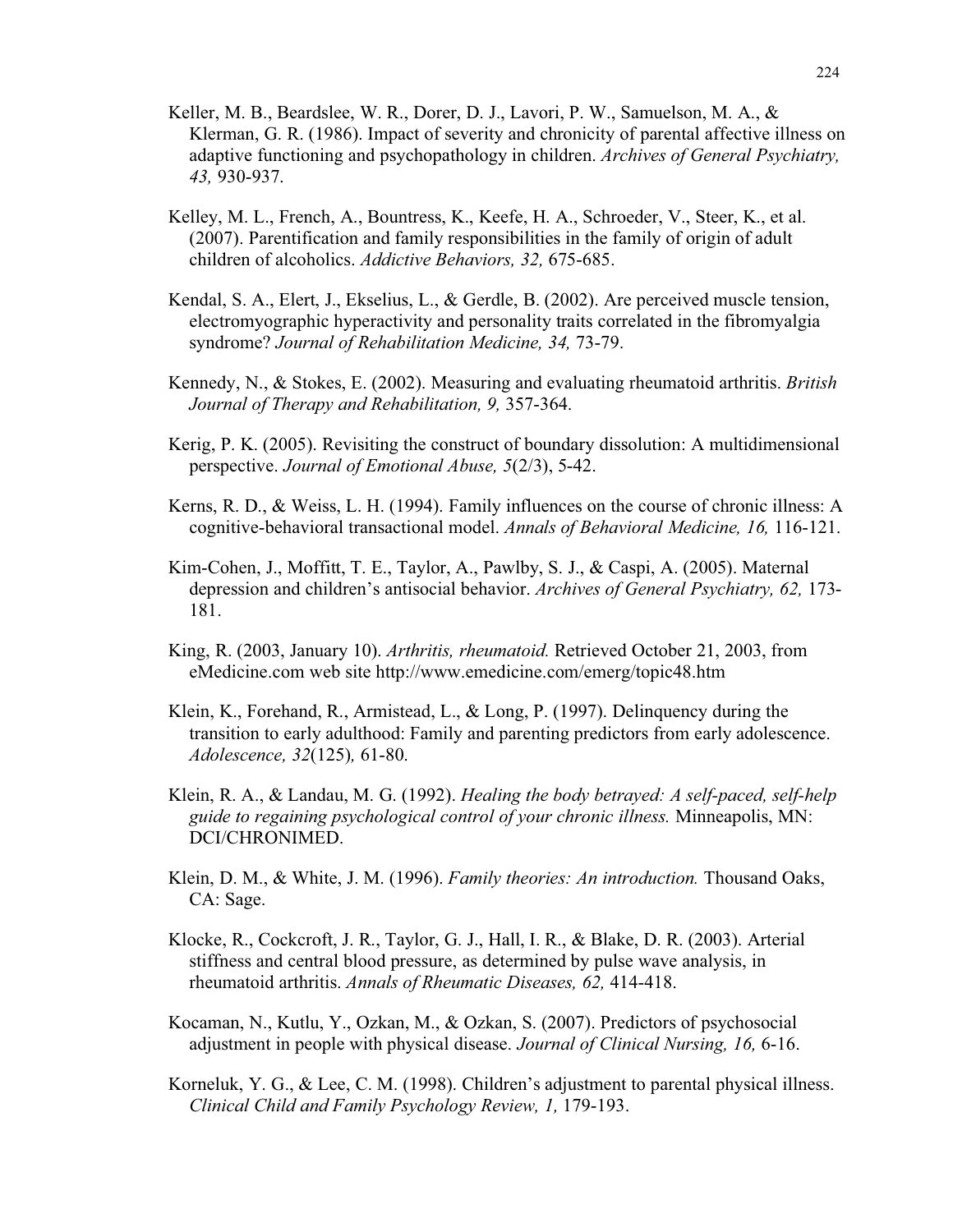- Kralik, D., van Loon, A., & Visentin, K. (2006). Resilience in the chronic illness experience. *Educational Action Research, 14,* 187-201.
- Kreklewetz, C. (1995). *Parenting themes for incest survivor mothers with daughters.* Unpublished master's thesis, University of Manitoba, Canada.
- Krishnan, E., Sokka, T., & Hannonen, P. (2003). Smoking-gender interaction and risk for rheumatoid arthritis [Electronic version]. *Arthritis Research & Therapy, 5,* 158-162.
- Kroot, E. J. A., van Leeuwen, M. A., van Rijswijk, M. H., Prevoo, M. L. L., Van't Hof, M. A., van de Putte, L. B. A., et al. (2000). No increased mortality in patients with rheumatoid arthritis: Up to 10 years of follow up from disease onset. *Annals of Rheumatic Diseases, 59,* 954-958.
- Kubler-Ross, E. (1975). *Death: The final stage of growth.* Englewood Cliffs, NJ: Prentice-Hall.
- Kurtze, N., Gundersen, K. T., & Sveback, S. (1998). Role of anxiety and depression in fatigue and patterns of pain among subgroups of fibromyalgia patients. *British Journal of Medical Psychology, 71,* 185-194.
- Kurtze, N., Gundersen, K. T., & Sveback, S. (1999). Quality of life, functional disability and lifestyle among subgroups of fibromyalgia patients: The significance of anxiety and depression. *British Journal of Medical Psychology, 72,* 471-484.
- Kurtze, N., & Svebak, S. (2005). A county population of males given the diagnosis of fibromyalgia syndrome, comparison with fibromyalgia syndrome females regarding pain, fatigue, anxiety, and depression: The Nord-Trondelag Health Study. *Journal of Musculoskeletal Pain, 13,* 11-18.
- Lackey, N. R., & Gates, M. F. (2001). Adults' recollections of their experiences as young caregivers of family members with chronic physical illnesses. *Journal of Advanced Nursing, 34,* 320-328.
- Lackner, S. L. (1999). Chronic illness and social support: Understanding interaction (Doctoral dissertation, University of Calgary, Canada, 1999). *Dissertation Abstracts International, 60,* 07A.
- Lautenschlager J. (2000). Present state of medication therapy in fibromyalgia syndrome. *Scandinavian Journal of Rheumatology, 29*(Suppl. 113)*,* 32-36.
- Lazicki-Puddy, T. A. (2001). *Parentification in middle childhood.* Unpublished master's thesis, University of Kansas, Lawrence.
- Leake, N. B. (2001). Looks can be deceiving: The behind-the-scenes battle of fibromyalgia. *Advance for Nurse Practitioners, 9*(6)*,* pp. 40-44, 46, 51-52, 55-56.
- Leavitt F., & Katz, R. S. (2006). Distraction as a key determinant of impaired memory in patients with fibromyalgia. *Journal of Rheumatology, 33,* 127-132.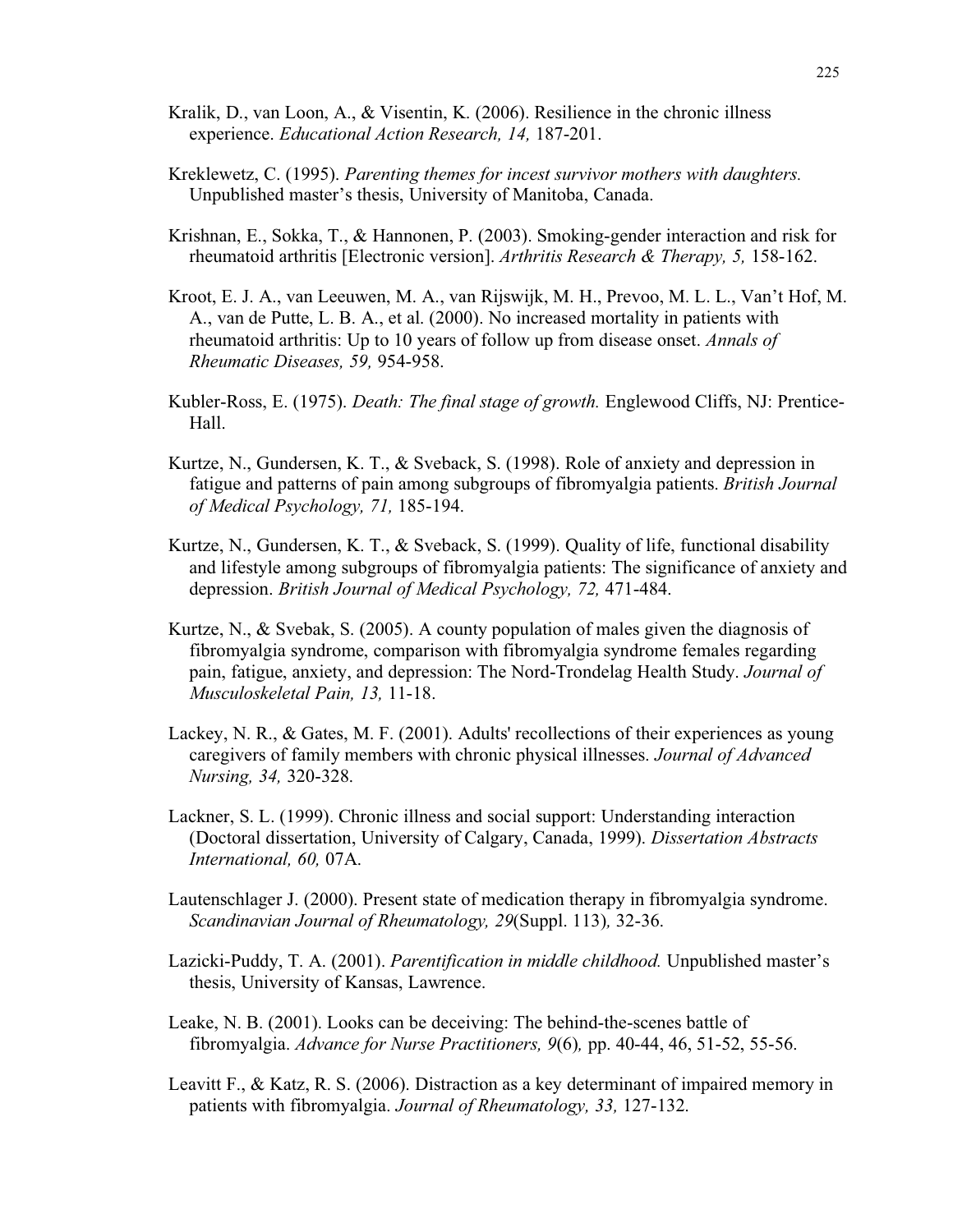- Ledingham, J., Doherty, S., & Doherty, M. (1993). Primary fibromyalgia syndrome: An outcome study. *British Journal of Rheumatology, 32,* 139-142.
- Leeb, B. F., Andel, I., Sautner, J., Nothnagl, T., & Rintelen. B. (2004). The DAS28 in rheumatoid arthritis and fibromyalgia patients. *Rheumatology, 43,* 1504-1507.
- Lefebvre, J. C., Keefe, F. J., Affleck, G., Raezer, L. B., Starr, K., Caldwell, D. S., et al. (1999). The relationship of arthritis self-efficacy to daily pain, daily mood, and daily pain coping in rheumatoid arthritis patients. *Pain, 80,* 425-435.
- Leftwich, M. J. T., & Collins, F. L. (1994). Parental smoking, depression, and child development: Persistent and unanswered questions. *Journal of Pediatric Psychology, 19,* 557-569.
- LeMaistre, J. (1985). *Beyond rage: The emotional impact of chronic physical illness.* Oak Park, IL: Alpine Guild.
- Lemstra, M., & Olszynski, W. P. (2005). The effectiveness of multidisciplinary rehabilitation in the treatment of fibromyalgia: A randomized controlled trial. *Clinical Journal of Pain, 21,* 166-174.
- Leon, K., & Rudy, D. (2005). Family processes and children's representations of parentification. *Journal of Emotional Abuse, 5*(2/3), 111-142.
- Leventhal, H., Leventhal, E. A., & Nguyen, T. V. (1985). Reaction of families to illness: Theoretical models and perspectives. In D. C. Turk & R. D. Kerns (Eds.), *Health, illness and families: A life-span perspective* (pp. 108-145). New York: John Wiley & Sons.
- Levine, J. D., & Reichling, D. B. (2005). Fibromyalgia: The nerve of that disease. *Journal of Rheumatology, 75,* 29-37.
- Lewis, F. M., Hammond, M. A., & Woods, N. F. (1993). The family's functioning with newly diagnosed breast cancer in the mother: The development of an explanatory model. *Journal of Behavioral Medicine, 16,* 351-370.
- Lewis, F. M., Woods, N. F., Hough, E. E., & Bensley, L. S. (1989). The family's functioning with chronic illness in the mother: The spouse's perspective. *Social Science & Medicine, 29,* 1261-1269.
- Litman, T. J. (1974). The family as a basic unit in health and medical care: A socialbehavioral overview. *Social Science & Medicine, 8,* 495-519.
- Livneh, H., Martz, E., & Bodner, T. (2006). Psychosocial adaptation to chronic illness and disability: A preliminary study of its factorial structure. *Journal of Clinical Psychology in Medical Settings, 13,* 251-261.
- Locke, T. F., & Newcomb, M. D. (2004). Child maltreatment, parent alcohol- drug-related problems, polydrug problems, and parenting practices: A test of gender differences and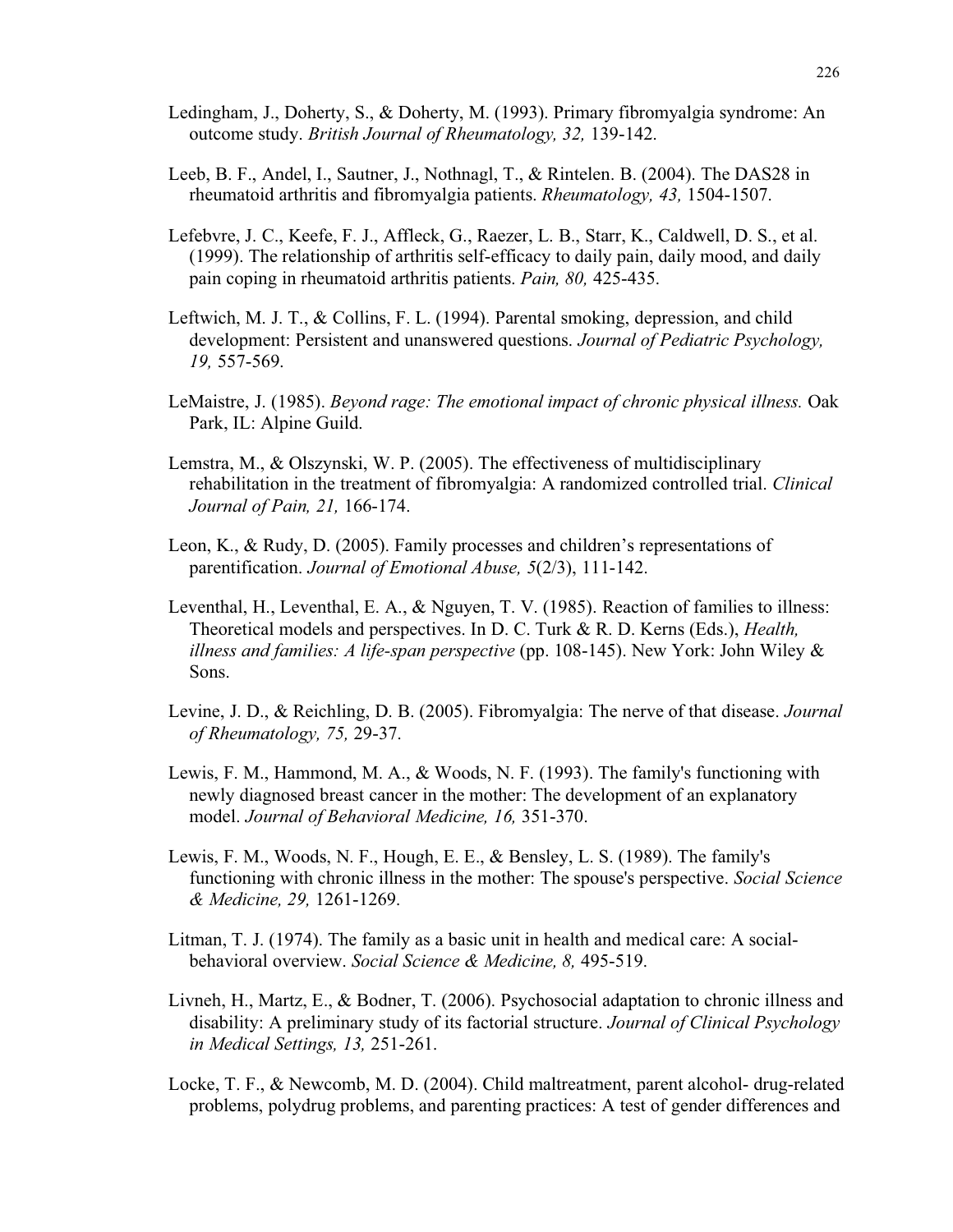four theoretical perspectives. *Journal of Family Psychology, 18,* 120-134.

- Lofgren, M., Ekholm, J., & Ohman, A. (2006). 'A constant struggle': Successful strategies of women in work despite fibromyalgia. *Disability and Rehabilitation, 28,* 447-455.
- London, J. (1989). *Parental marital status and parentification: A study of childhood family environment and intimacy in young adulthood.* Unpublished doctoral dissertation, University of Colorado, Boulder.
- Lyons, A. L., Carlson, G. A., Thurm, A. E., Grant, K. E., & Gipson, P. Y. (2006). Gender differences in early risk factors for adolescent depression among low-income urban children. *Cultural Diversity and Ethnic Minority Psychology, 12,* 644-657.
- Lyons, R. F., Sullivan, M. J. L., & Ritvo, P. G. (1995). *Relationships in chronic illness and disability.* Thousand Oaks, CA: Sage.
- MacGregor, A. J., & Steer, S. E. (2006). Translating genetic information into clinical disease risk in rheumatoid arthritis. *Journal of Rheumatology, 33,* 2376-2378.
- Machold, K. P., Stamm, T. A., Eberl, G. J. M., Nell, V. K. P., Dunky, A., Uffmann, M., et al. (2002). Very recent onset arthritis: Clinical, laboratory, and radiological findings during the first year of disease. *Journal of Rheumatology, 29,* 2278-2287.
- Machtey, I. (1997). Chlamydia pneumoniae antibodies in myalgia of unknown cause (including fibromyalgia). *British Journal of Rheumatology, 36,* 1134.
- Macionis, J. J. (1987). *Sociology.* Englewood Cliffs, NJ: Prentice-Hall.
- Mahalik, J., Shigaki, C. L., Baldwin, D., & Johnstone, B. (2006). A review of employability and worksite interventions for persons with arthritis and osteoarthritis. *Work, 26,* 303-311.
- Mancuso, C. C., Rincon, M., Sayles, W., & Paget, S. A. (2006). Psychosocial variables and fatigue: A longitudinal study comparing individuals with rheumatoid arthritis and healthy controls. *Journal of Rheumatology, 33,* 1496-1502.
- Mann, C., & Dieppe, P. (2006). Different patterns of illness-related interaction in couples coping with rheumatoid arthritis. *Arthritis & Rheumatism, 55,* 279-286.
- Mann, D. L. (2007, July 5). New fibromyalgia treatment. *Arthritis Today.* Retrieved July 20, 2007, from http://www.arthritis.org/new-fibro-treatment.php
- Martin, M. T. (1996). Mother-daughter relations in divorced families: Parentification and internalizing and relationship problems (Doctoral dissertation, University of Virginia, 1995). *Dissertation Abstracts International, 56,* 09B.
- Martinez, J. E., Panossian, C., Gavioli, F., & Gozzano, J. O. A. (2005). Comparative study of clinical characteristics and type of assistance for patients with fibromyalgia syndrome treated in a public health system versus private medical care: Relationships to formal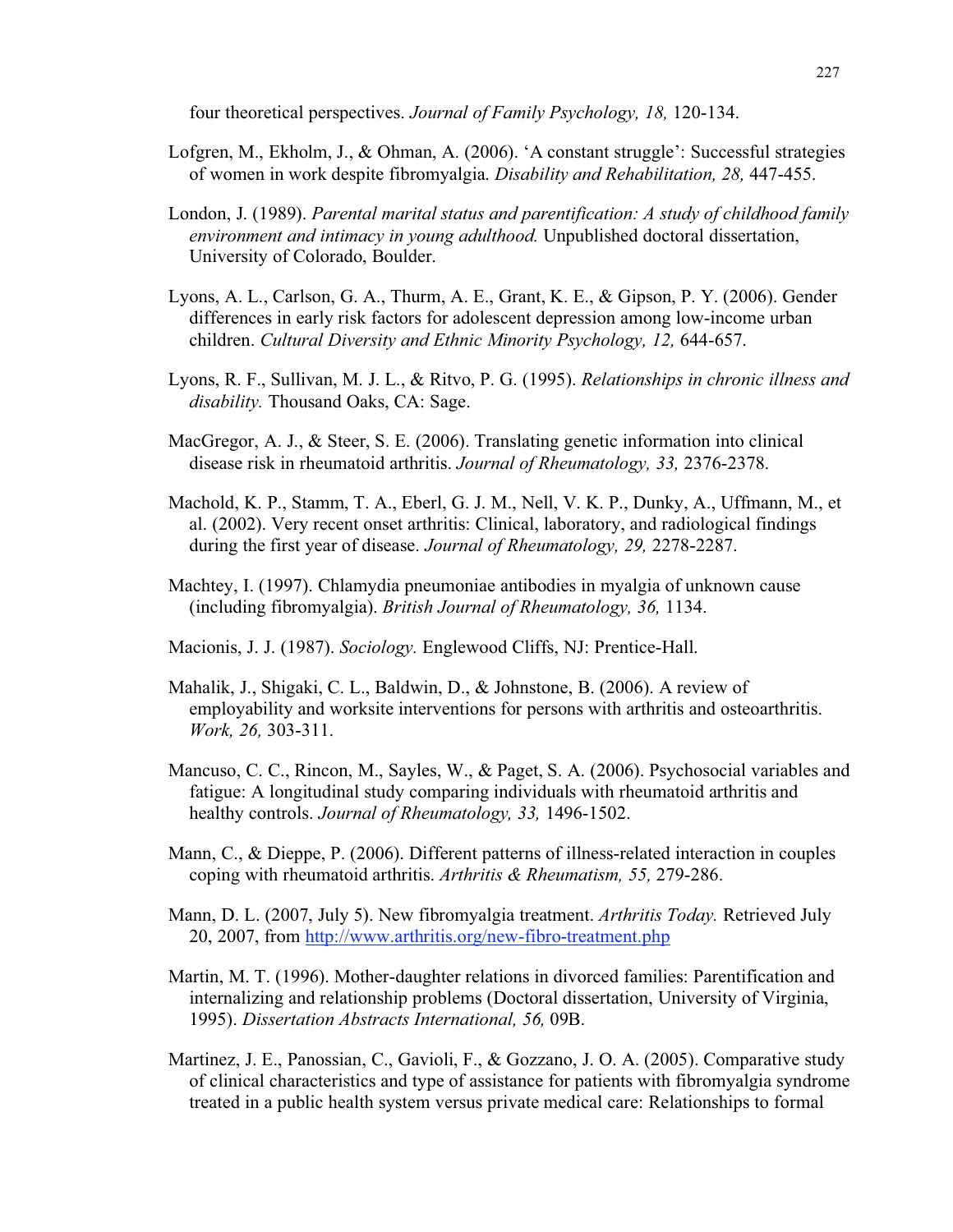education and income. *Journal of Musculoskeletal Pain, 13,* 15-19.

- Martire, L. M., & Schulz, R. (2007). Involving family in psychosocial interventions for chronic illness. *Current Directions in Psychological Science, 16,* 90-94.
- May, J. (1992). Rebalancing the mobile: The impact of chronic illness/disability on the family. *Journal of Rheumatology, 19*(Suppl. 33)*,* 2-5.
- Mayo Foundation for Medical Education and Research (MFMER), Mayo Clinic. (2006, March 3). *Rheumatoid arthritis.* Retrieved July 19, 2007, from http://www.mayoclinic.com/health/rheumatoid-arthritis/DS00020
- Mayo Foundation for Medical Education and Research (MFMER), Mayo Clinic. (2007, June 25). *Fibromyalgia.* Retrieved July 30, 2007, from http://www.mayoclinic.com/health/fibromyalgia/DS00079
- McDuffie, F. C. (1985). Morbidity impact of rheumatoid arthritis on society. *American Journal of Medicine, 78*(Suppl. 1A)*,* 1-5.
- McLean. S. A., & Clauw, D. J. (2005). Biomedical models of fibromyalgia. *Disability and Rehabilitation, 27,* 659 - 665.
- McLean. S. A., & Clauw, D. J., Abelson, J. L., & Liberzon I. (2005). The development of persistent pain and psychological morbidity after motor vehicle collision: Integrating the potential role of stress response systems into a biopsychosocial model. *Psychosomatic Medicine, 67,* 783 - 790.
- McLeod, J. D. (1991). Childhood parental loss and adult depression. *Journal of Health & Social Behavior, 32,* 205-220.
- McQuade, D. V. (2002). Negative social perception of hypothetical workers with rheumatoid arthritis. *Journal of Behavioral Medicine, 25,* 205-217.
- Mease, P. (2005). Fibromyalgia syndrome: Review of clinical presentation, pathogenesis, outcome measures, and treatment. *Journal of Rheumatology, 32*(Suppl. 75), 6-21.
- Medsger, A. R., & Robinson, H. (1972). A comparative study of divorce in rheumatoid arthritis and other rheumatic diseases. *Journal of Chronic Diseases, 25,* 269-275.
- Meenan, R. F., Kazis, L. E., Anthony, J. M., & Wallin, B. A. (1991). The clinical and health status of patients with recent-onset rheumatoid arthritis. *Arthritis & Rheumatism, 34,* 761-765.
- Mengshoel, A. M., & Forre, O. (1993). Pain and fatigue in patients with rheumatic disorders. *Clinical Rheumatology, 12,* 515-521.
- Menzies, V., Taylor, A. G., & Bourguignon C. (2006). Effects of guided imagery on outcomes of pain, functional status, and self-efficacy in persons diagnosed with fibromyalgia. *Journal of Alternative and Complementary Medicine, 12*(1)*,* 23-30.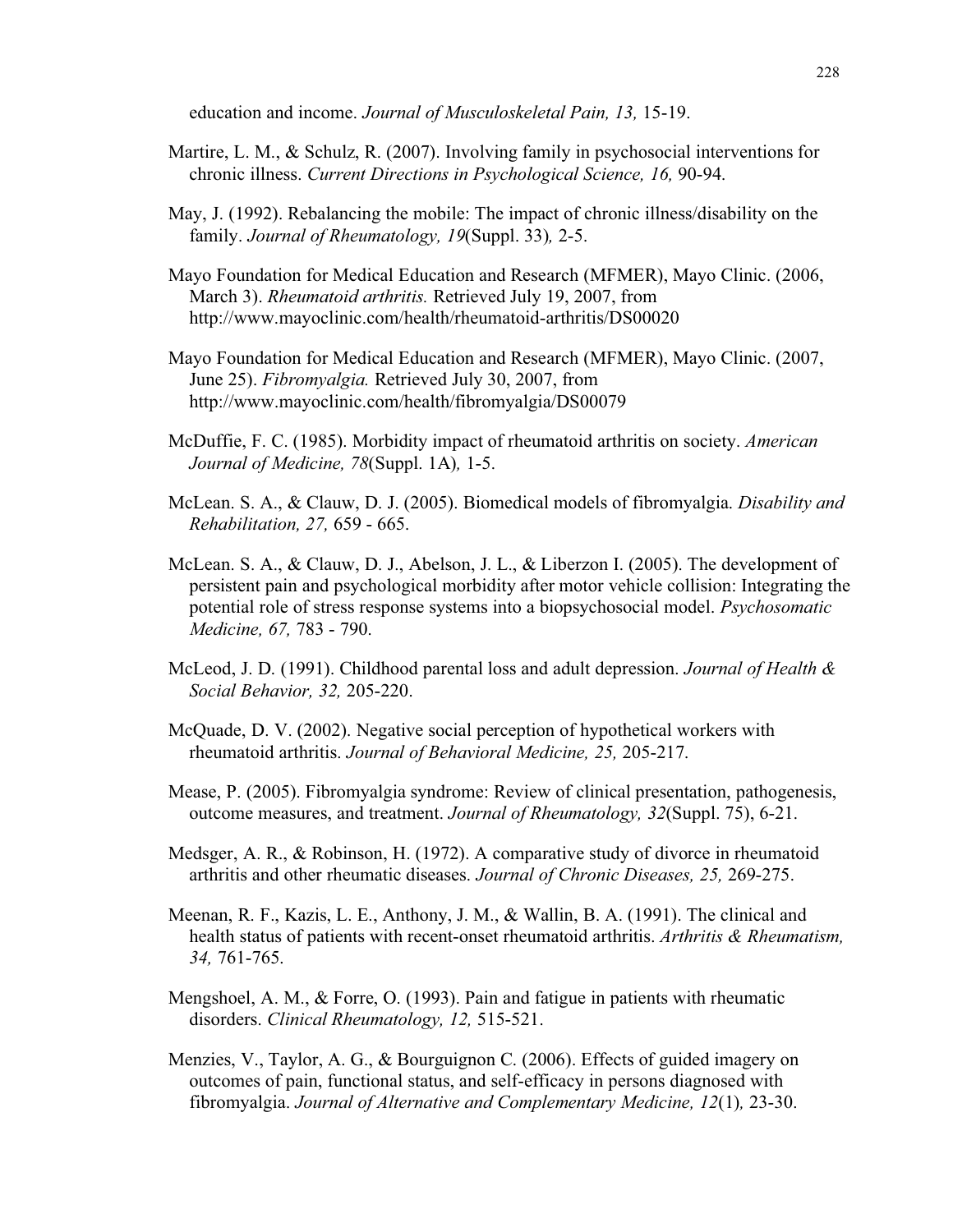- MetLife Mature Market Institute and National Alliance for Caregiving. (2006). *The MetLife caregiving cost study: Productivity losses to U.S. business.* Retrieved May 15, 2007, from http://www.caregiving.org/data/Caregiver%20Cost%20Study.pdf
- Michielson, H. J., Van Houdenhove, B., Leirs, I., Vandenbroeck, A., & Onghena, P. (2006). Depression, attribution style, and self-esteem in chronic fatigue syndrome and fibromyalgia patients: Is there a link? *Clinical Rheumatology, 25,* 183-188.
- Mikail, S. F., & von Baeyer, C. L. (1990). Pain, somatic focus, and emotional adjustment in children of chronic headache sufferers and controls. *Social Science & Medicine, 31,* 51-59.
- Mikulincer, M., & Florian, V. (1996). Emotional reactions to interpersonal losses over the life span. In C. Magai & S. H. McFadden (Eds.), *Handbook of emotion, adult development, and aging* (pp. 269-285)*.* San Diego, CA: Academic Press.
- Milbrand, L. (2006, November/December). Through the eyes of children. *Arthritis Today,* 71-75.
- Millea, P. J., & Holloway, R. L. (2000). Treating fibromyalgia. *American Family Physician, 62*(7), 1575-1587.
- Minnock, P., FitzGerald, O., & Bresnihan, B. (2003). Women with established rheumatoid arthritis perceive pain as the predominant impairment of health status. *Rheumatology, 42,* 995-1000.
- Minuchin, S., Montalvo, B., Guerney, B. G., Jr., Rosman, B. L., & Schumer, F. (1967). *Families of the slums: An exploration of their structure and treatment.* New York: Basic Books.
- Montoya, P., Larbig, W., Braun, C., Preissl, H., & Birbaumer, N. (2004). Influence of social support and emotional context on pain processing and magnetic brain responses in fibromyalgia. *Arthritis & Rheumatism, 50,* 4035-4044.
- Moran, M. G. (1996). Psychiatric aspects of rheumatology. *Psychiatric Clinics of North America, 19,* 575-587.
- Morehead, K., & Fye, K. H. (2005). Early diagnosis of RA: The therapeutic implications. *Journal of Musculoskeletal Medicine, 22,* 599-606.
- Morgan, J., Sanford, M., & Johnson, C. (1992). The impact of a physically ill parent on adolescents: Cross-sectional findings from a clinic population. *Canadian Journal of Psychiatry, 37,* 423-427.
- Mukherjee, S., Sloper, P., & Lewin, R. (2002). Meaning of parental illness to children: The case of inflammatory bowel disease. *Child: Care, Health and Development, 28,* 479- 485.
- Murray, C. E., & Murray, T. L. (2006). Analysis of variance in fibromyalgia symptom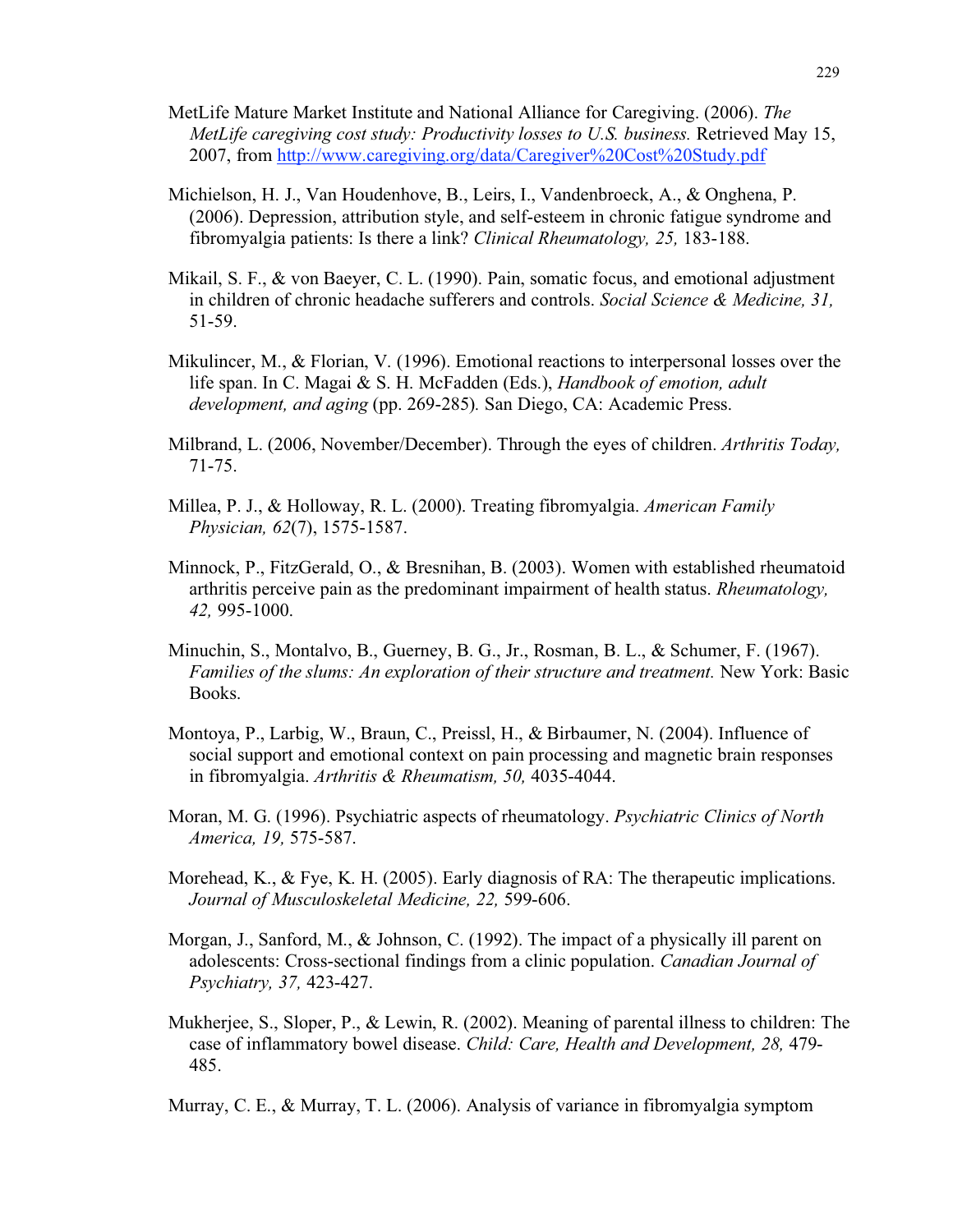severity related to demographic variables. *Journal of Musculoskeletal Pain, 14,* 15-20.

- Murray, L., Halligan, S. L., Adams, G., Patterson, P., & Goodyear, I. M. (2006). Socioemotional development in adolescents at risk for depression: The role of maternal depression and attachment style. *Development and Psychopathology, 18,* 489-516.
- Murray, T. L., Daniels, M. H., & Murray, C. E. (2006). Differentiation of self, perceived stress, and symptom severity among patients with fibromyalgia syndrome. *Families, Systems, and Health, 24,* 147-159.
- Naranjop, A., Ojeda, S., Francisco, F., Erausquin, C., Rua-Figueroa, I., & Rodriguez-Lozano, C. (2002). Fibromyalgia in patients with rheumatoid arthritis is associated with higher scores of disability. *Annals of Rheumatic Diseases, 61,* 660-661.
- National Alliance for Caregiving, United Hospital Fund. (2005, September). *Young caregivers in the U.S.* Retrieved August 22, 2007, from http://www.caregiving.org/data/youngcaregivers.pdf
- National Center for Health Statistics. (2006). *Health, United States, 2006: With chartbook on trends in the health of Americans.* Retrieved May 20, 2007, from http://www.cdc.gov/nchs/data/hus/hus06.pdf
- National Fibromyalgia Association (NFA). (2007a). *Fibromyalgia.* Retrieved Jul 30, 2007, from http://www.fmaware.org/site/PageServer?pagename=fibromyalgia
- National Fibromyalgia Association (NFA). (2007b). *NFA launches 'facing fibromyalgia, finding hope', a new fibromyalgia education campaign.* Retrieved August 9, 2007, from http://www.fmaware.org/site/News2?page=NewsArticle&id=5963&JServSessionIdr005  $=y5k391uu75.\text{app13a}$
- National Institute of Arthritis and Musculoskeletal and Skin Diseases (NIAMS), National Institutes of Health. (2004a). *Handout on health: Rheumatoid arthritis.* Retrieved July 19, 2007, from http://www.niams.nih.gov/hi/topics/arthritis/rahandout.htm
- National Institute of Arthritis and Musculoskeletal and Skin Diseases (NIAMS), National Institutes of Health. (2004b). *Questions and answers about fibromyalgia.* Retrieved July 30, 2007, from http://www.niams.nih.gov/hi/topics/fibromyalgia/fibrofs.htm
- National Institute of Arthritis and Musculoskeletal and Skin Diseases (NIAMS), National Institutes of Health. (2005, March). *What is fibromyalgia?* Retrieved July 30, 2007, from http://www.niams.nih.gov/hi/topics/fibromyalgia/fffibro.htm#a
- National Institute of Nursing Research, National Institutes of Health. (1997, March 12). *Summary of the Capitol Hill briefing on women's health and chronic illness.* Retrieved May 20, 2002, from http://www.nih.gov/ ninr/about/legislation/caphillfriends.htm
- National Library of Medicine, National Institutes of Health. (2005, August 19). *MEDLINEplus: Medical Encyclopedia: Rheumatoid arthritis.* Retrieved July 27, 2007, from http://www.nlm.nih.gov/medlineplus/ency/article/000431.htm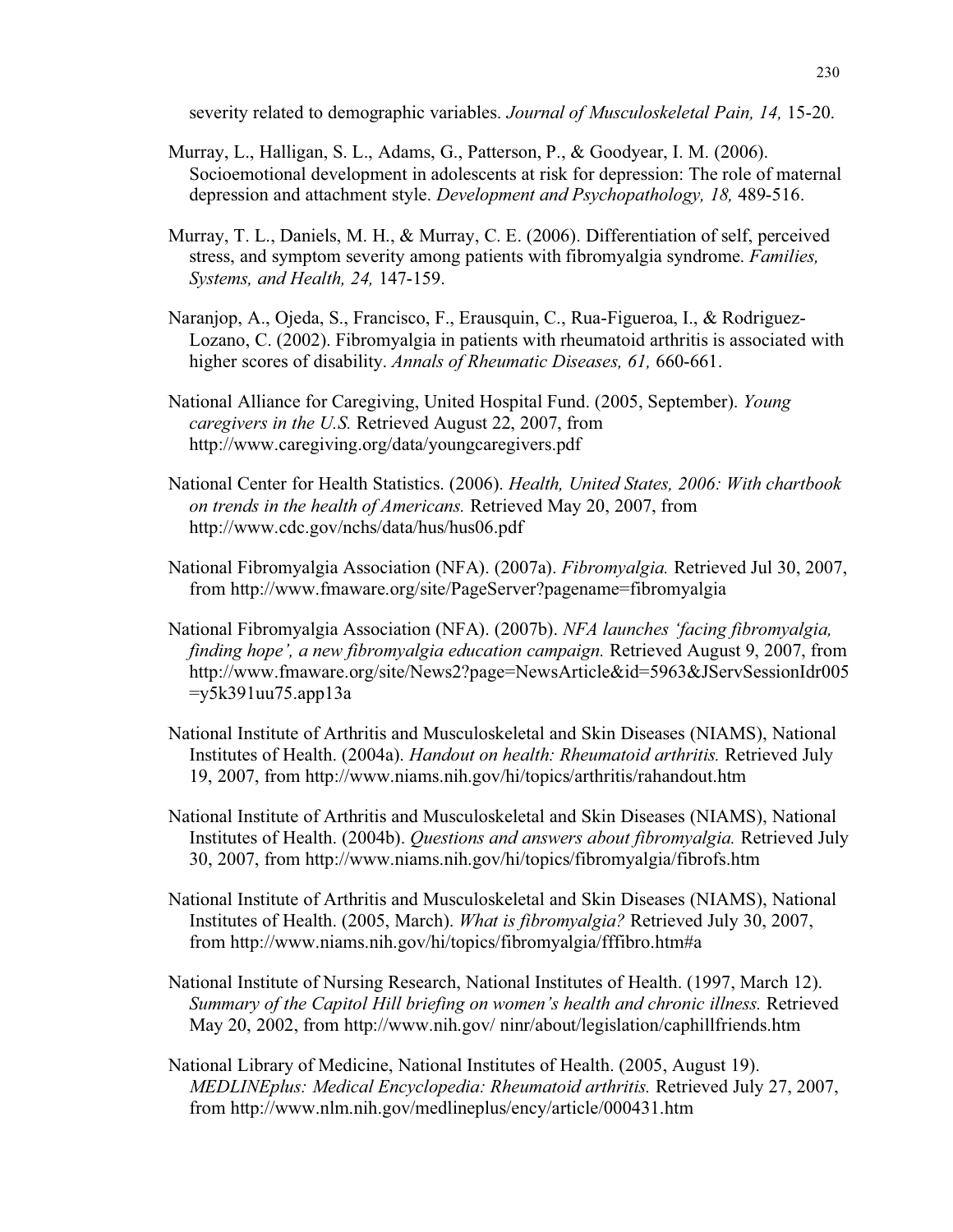- National Library of Medicine, National Institutes of Health. (2006, May 3). *MEDLINEplus: Medical Encyclopedia: Fibromyalgia.* Retrieved July 30, 2007, from http://www.nlm.nih.gov/medlineplus/ency/article/000427.htm
- Navarro, A. M., Voetsch, K. P., Liburd, L. C., Giles, H. W, & Collins, J. L. (2007). Charting the future of community health promotion: Recommendations from the National Expert Panel on community health promotion. *Preventing Chronic Disease 4*(3)*.* Retrieved June 29, 2007, from http://www.cdc.gov/pcd/issues/2007/jul/07\_0013.htm
- Nelson, D. R., Hammen, C., Brennan, P. A., & Ullman, J. B. (2003). Impact of maternal depression on adolescent adjustment: The role of expressed emotion. *Journal of Consulting and Clinical Psychology, 71,* 935-944.
- Neugebauer, A., Katz, P. P., & Pasch, L. A. (2003). Effect of valued activity disability, social comparisons, and satisfaction with ability on depressive symptoms in rheumatoid arthritis. *Health Psychology, 22,* 253-262.
- Newbrough, J. R., Simpkins C. G., & Maurer, H. (1985). A family development approach to studying factors in the management and control of childhood diabetes. *Diabetes Care, 8,* 83-92.
- Nichols, W. C., & Everett, C. A. (1986). *Systemic family therapy: An integrative approach.* New York: Guilford Press.
- Nichols, W. C., & Pace-Nichols, M. A. (2000). Family development and family theory. In W. C. Nichols, M. A. Pace-Nichols, D. S. Becvar & A. Y. Napier (Eds.), *Handbook of family development and intervention* (pp. 3-22). New York: Wiley.
- Nordahl, H. M., & Stiles, T. C. (2007). Personality styles in patients with fibromyalgia, major depression and healthy controls. *Annals of General Psychiatry, 6.* Retrieved August 22, 2007, from http://www.annals-general-psychiatry.com/content/pdf/1744- 859X-6-9.pdf
- Norman, S. B., & Lang, A. J. (2005). The functional impact of anxiety sensitivity in the chronically physically ill. *Depression and Anxiety, 21,* 154-160.
- O'Connor, T. G., Hetherington, E. M., & Reiss, D. (1998). Family systems and adolescent development: Shared and nonshared risk and protective factors in nondivorced and remarried families. *Development & Psychopathology, 10,* 353-375.
- Ofluoglu, D., Berker, N., Güven, Z., Canbulat, N., Yilmaz, I. T., & Kayhan, O. (2005). Quality of life in patients with fibromyalgia syndrome and rheumatoid arthritis. *Clinical Rheumatology, 24,* 490-492.
- Okifuji, A., & Turk, D. C. (2002). Stress and psychophysiological dysregulation in patients with fibromyalgia syndrome. *Applied Psychophysiology, 27,* 129-141.

Okifuji, A., Turk, D. C., & Sherman, J. J. (2000). Evaluation of the relationship between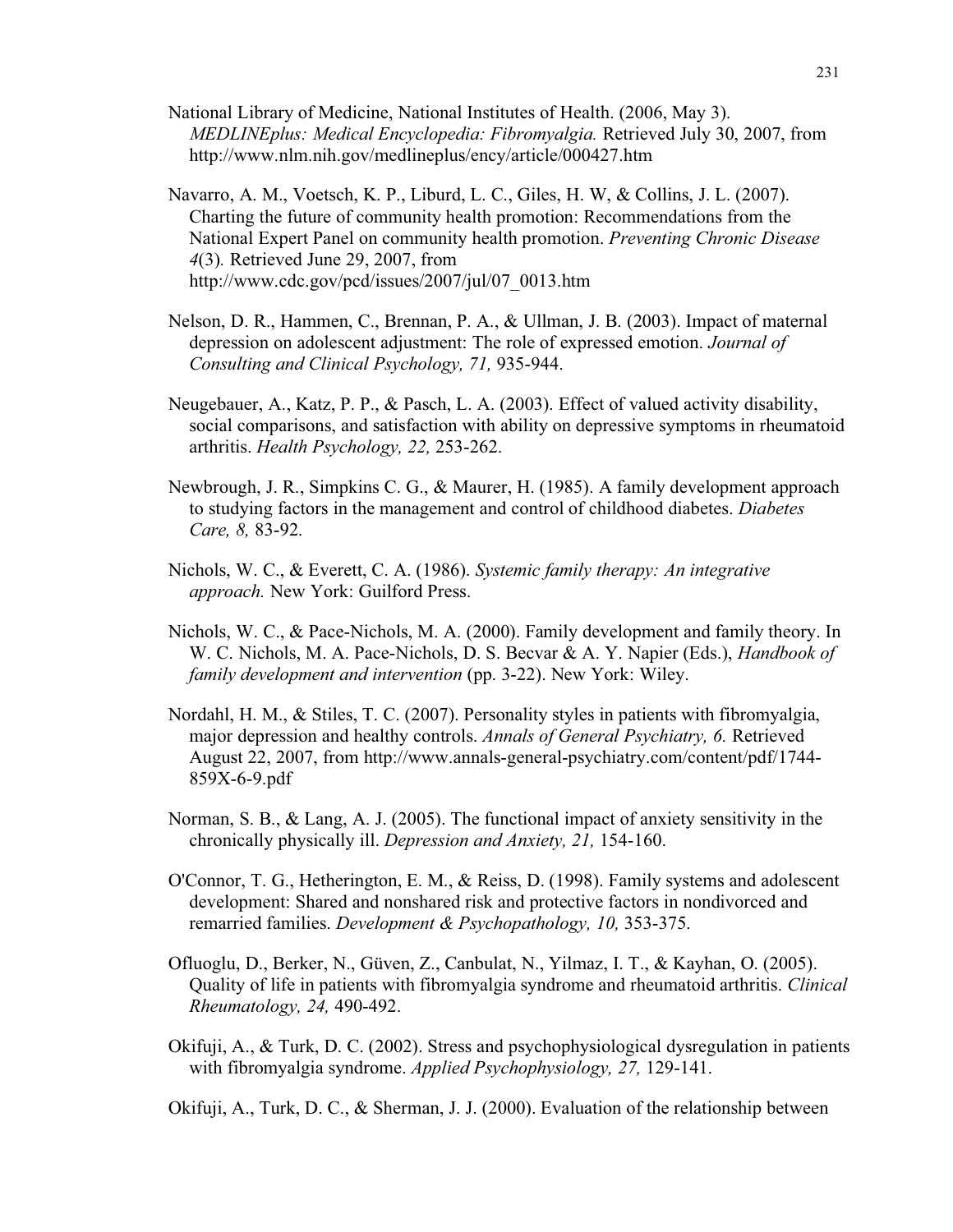depression and fibromyalgia syndrome: Why aren't all patients depressed? *Journal of Rheumatology, 27,* 212-219.

- Oliver, K., Cronan, T. A., Walen, H. R., & Tomita, M. (2001). Effects of social support and education on health care costs for patients with fibromyalgia. *Journal of Rheumatology, 28,* 2711-2719.
- Oliver, J. E., & Silman, A. J. (2006). Risk factors for the development of rheumatoid arthritis. *Scandinavian Journal of Rheumatology, 35,* 169-174.
- Olson, D. H., & Lavee, Y. (1989). Family systems and family stress: A family life cycle perspective. In K. Kreppner & R. M. Lerner (Eds.), *Family systems and life-span development* (pp. 165-195). Hillsdale, NJ: Lawrence Erlbaum.
- Olson, M., & Gariti, P. (1993). Symbolic loss in horizontal relating: Defining the role of parentification in addictive/destructive relationships. *Contemporary Family Therapy, 15,* 197-208.
- O'Neill, E. S., & Morrow, L. L. (2001). The symptom experience of women with chronic illness. *Journal of Advanced Nursing, 33,* 257-268.
- Onen, S. H., Onen, F., Courpron, P., & Dubray, C. (2005). How pain and analgesics disturb sleep. *Clinical Journal of Pain, 21,* 422-431.
- Orengo, C. A., Wei, S. H., Molinari, V. A., Hale, D. D., & Kunik, M. E. (2001). Functioning in rheumatoid arthritis: The role of depression and self-efficacy. *Clinical Gerontologist, 23*(3/4), 45-56.
- Orr, S. T., James, S. A., Burns. B. J., & Thompson, B. (1989). Chronic stressors and maternal depression: Implications for prevention. *American Journal of Public Health, 79,* 1295-1296.
- Padilla, G. V., & Perez, E. (1995). Minorities and arthritis. *Arthritis Care & Research, 8,* 251-256.
- Pakenham, K. I., Bursnall, S., Chiu, J., Cannon, T., & Okochi, M. (2006). Psychosocial impact of caregiving on young people who have a parent with an illness or disability: Comparisons between young caregivers and noncaregivers. *Rehabilitation Psychology, 51,*113-126.
- Palamino, R. A., Nicassio, P. M., Greenberg, M. A., & Medina, E. P., Jr. (2007). Helplessness and loss as mediators between pain and depressive symptoms in fibromyalgia. *Pain, 129,* 185-194.
- Papadopoulos, L. (1995). The impact of illness on the family and the family's impact on illness. *Counseling Psychology Quarterly, 8,* 27-34.
- Parker, J. C., & Wright, G. E. (1997). Assessment of psychological outcomes and quality of life in the rheumatic diseases. *Arthritis Care & Research, 10,* 406-412.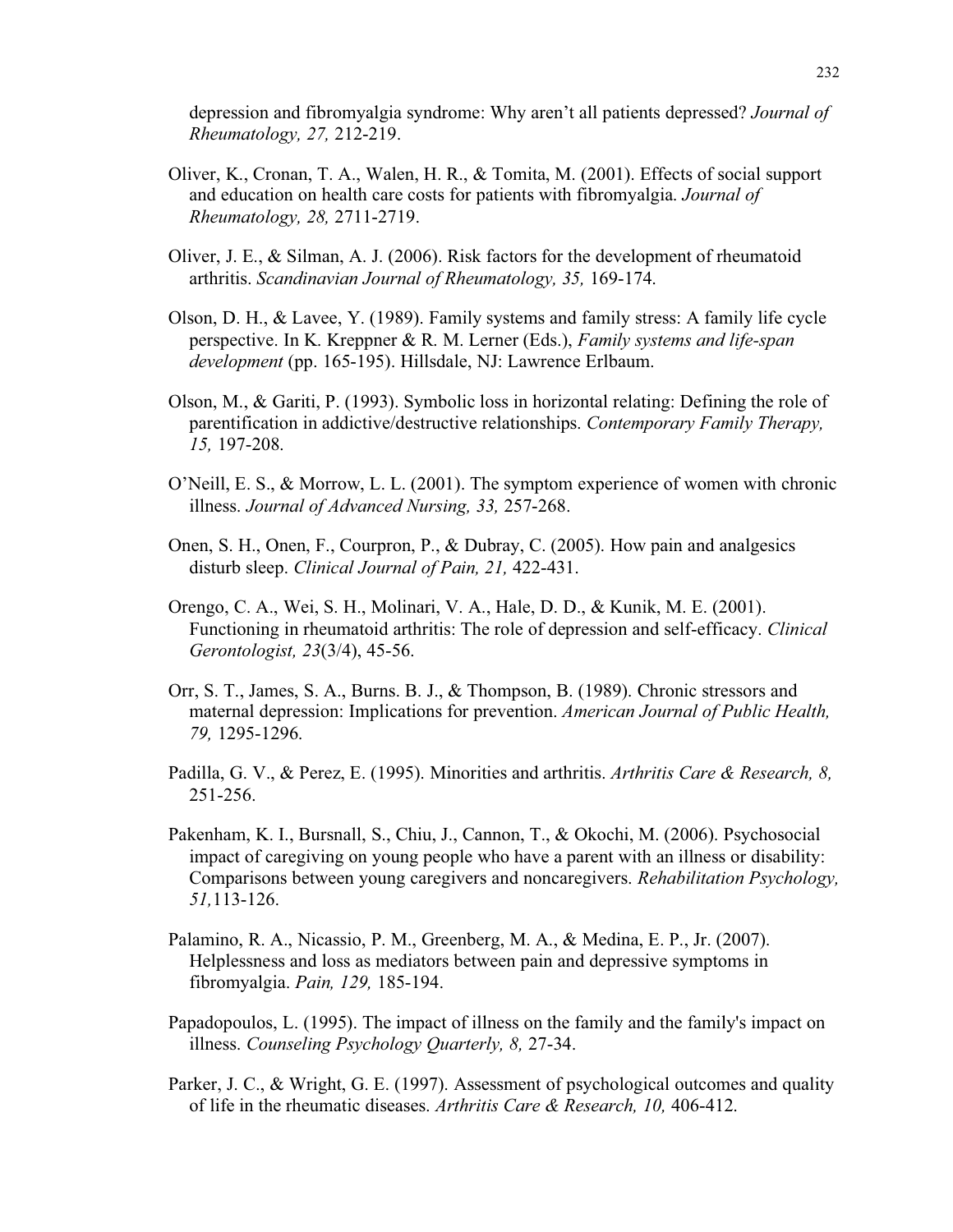- Partnership for Solutions. (2001). *Rapid growth expected in Americans who have chronic conditions.* Retrieved May 15, 2007, from http://www.partnershipforsolutions/statistics/prevalence.html
- Partnership for Solutions. (2004). *Chronic conditions: Making the case for on-going care.* Retrieved May 15, 2007, from http://www.partnershipforsolutions.org/DMS/files/chronicbook2004.pdf
- Pascoe, J. M., Stolfi, A., & Ormond, M. B. (2006). Correlates of mother's persistent depressive symptoms: A national study. *Journal of Pediatric Health Care, 20,* 261-269.
- Pasley, K. (1987). Family boundary ambiguity: Perceptions of adult stepfamily members. In G. Handel & G. G. Whitchurch, *The psychosocial interior of the family* (4th ed.) (pp. 139-158). New York: Aldine de Gruyter.
- Paterson, B. L. (2003). Koala has claws: Applications of the shifting perspectives model in research of chronic illness. *Qualitative Health Research, 13,* 987-994.
- Patterson, J. M. (1988a). Chronic illness in children and the impact on families. In C. S. Chilman, E. W. Nunnally & F. M. Cox (Eds.), *Chronic illness and disability* (pp. 69- 107)*.* Newbury Park, CA: Sage.
- Patterson, J. M. (1988b). Families experiencing stress. *Family Systems Medicine, 6,* 202- 237.
- Patterson, J. M. (1991). Family systems perspective for working with youth with disability. *Pediatrician, 18,* 129-141.
- Patterson, J. M., & Garwick, A. W. (1994). Levels of meaning in family stress theory. *Family Process, 33,* 287-304.
- Patterson, J. M., & Garwick, A. W. (1998). Theoretical linkages: Family meanings and sense of coherence. In H. I. McCubbin, E. A. Thompson, A. I. Thompson & J. E. Fromer (Eds.), *Stress, coping, and health in families: Sense of coherence and resiliency* (pp. 71-89). Thousand Oaks, CA: Sage.
- Paulson, S. E., & Sputa, C. L. (1996). Patterns of parenting during adolescence: Perceptions of adolescents and parents. *Adolescence, 31,* 369-381.
- Pearce, J. M. S. (2004). Myofascial pain, fibromyalgia or fibrositis? *European Neurology, 52*(2)*,* 67-72.
- Pedersen, M., Jacobsen, S., Klarlund, M., & Frisch, M. (2006). Socioeconomic status and risk of rheumatoid arthritis: A Danish case-control study. *Journal of Rheumatology, 33,* 1069-1074.
- Pedersen, S., & Revenson, T. A. (2005). Parental illness, family functioning, and adolescent well-being: A family ecology framework to guide research. *Journal of Family Psychology, 19,* 404-419.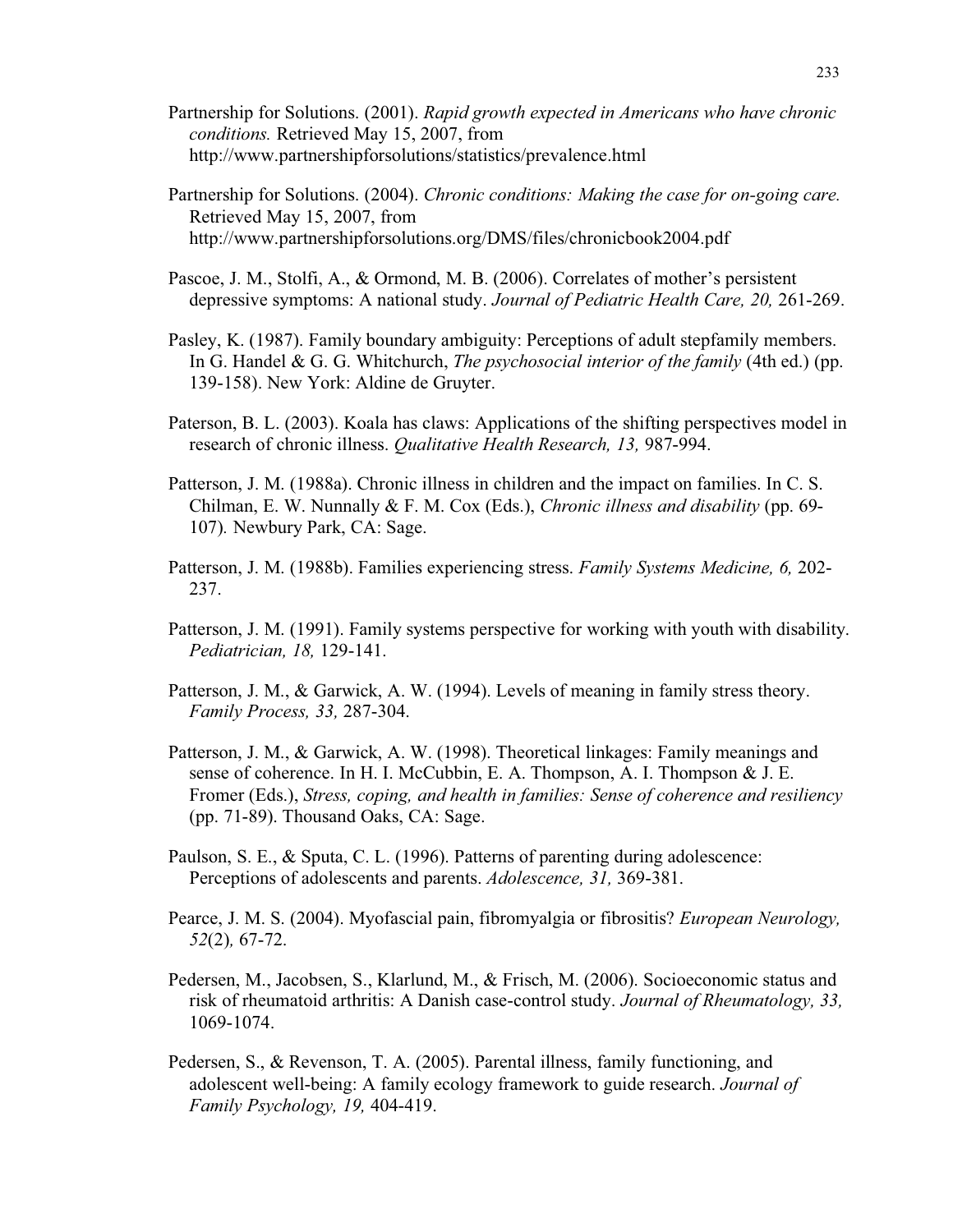- Penninx, B. W. J. H., van Tilburg, T., Boeke, A. J. P., Deeg, D. J. H., Kriegsman, D. M. W., & van Eijk, J. T. M. (1998). Effects of social support and personal coping resources on depressive symptoms: Different for various chronic diseases? *Health Psychology, 17,* 551-558.
- Penninx, B. W. J. H., van Tilburg, T., Deeg, D. J. H., Kriegsman, D. M. W., Boeke, A. J. P., & van Eijk, J. T. M. (1997). Direct and buffer effects of social support and personal coping resources in individuals with arthritis. *Social Science & Medicine, 44,* 393-402.
- Penrod, J. R., Bernatsky, S., Adam, V., Baron, M., Dayan, N., & Dobkin, P. L. (2004). Health services costs and their determinants in women with fibromyalgia. *Journal of Rheumatology, 31,* 1391-1398.
- Peris, T. S. (2006). *An investigation of emotional parentification in adolescence.* Unpublished doctoral dissertation, University of Virginia, Charlottesville.
- Peris, T. S., & Emery, E. E. (2005). Redefining the parent-child relationship following divorce: Examining the risk for boundary dissolution. *Journal of Emotional Abuse, 5*(4), 169-189.
- Peterson, E. L. (2007). Fibromyalgia: Management of a misunderstood disorder. *Journal of the American Academy of Nurse Practitioners, 19,* 341–348.
- Pfeiffer, A., Thompson, J. M., Nelson, A., Tucker, S., Luedtke, C., Finnie, S., et al. (2003). Effects of a 1.5-day multidisciplinary outpatient treatment program for fibromyalgia: A pilot study. *American Journal of Physical Medicine and Rehabilitation, 82,* 186-191.
- Pincus, T., & Callahan, L. F. (1993). What is the natural history of rheumatoid arthritis? *Rheumatic Disease Clinics of North America, 19,* 123-152.
- Plach, S. K., Heidrich, S. M., & Waite, R. M. (2003). Relationship of social role quality to psychological well-being in women with rheumatoid arthritis. *Research in Nursing & Health, 26,* 190-202.
- Plach, S. K., Napholz, L., & Kelber, S. T. (2005). Social, health, and age differences associated with depressive disorders in women with rheumatoid arthritis. *International Journal of Aging and Human Development, 61,* 179-194.
- Pollachek, J. B. (2001). The relationship of hardiness, social support, and health promoting behaviors to well-being in chronic illness. (Doctoral dissertation, Rutgers University, 2001). *Dissertation Abstracts International, 62,* 01B.
- Potter, P. T., & Zautra, A. J. (1997). Stressful life events' effects on rheumatoid arthritis disease activity. *Journal of Consulting and Clinical Psychology, 65,* 319-323.
- Powell, J. W., Denton, R., & Mattsson, A. (1995). Adolescent depression: Effects of mutuality in the mother-adolescent dyad and locus of control. *American Journal of Orthopsychiatry, 65,* 263-273.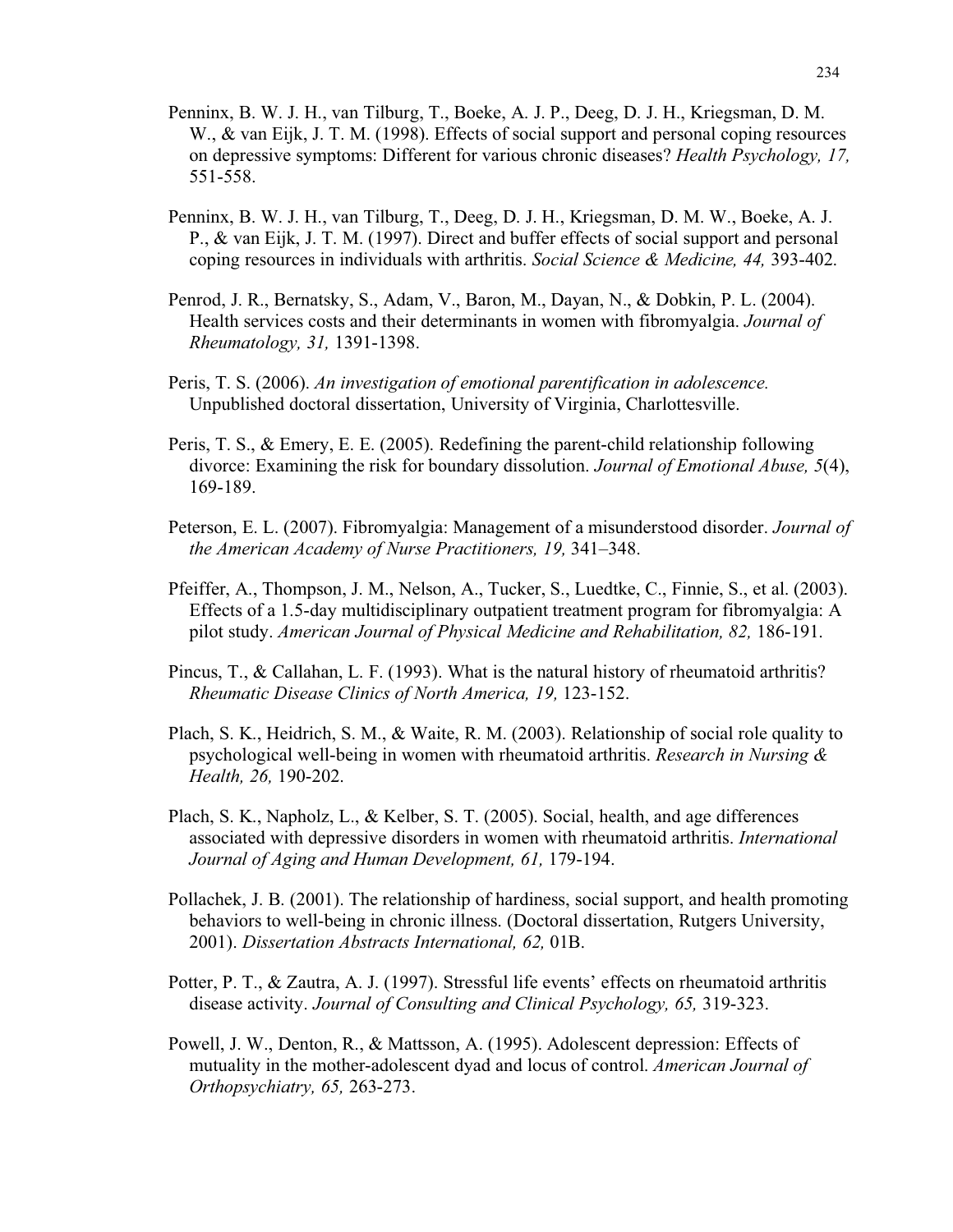- Power, P. W. (1977). The adolescent's reaction to chronic illness of a parent: Some implications for family counseling. *American Journal of Family Therapy, 5,* 70-78.
- Powers, R. (1993). Fibromyalgia: An age-old malady begging for respect. *Journal of General Internal Medicine, 8,* 93-105.
- Preece, J. C. (2001). *Relationship between family resilience and the successful management of fibromyalgia.* Unpublished doctoral dissertation, Syracuse University, Syracuse.
- Price, D. P., & Staud, R. (2005). Neurobiology of fibromyalgia syndrome. *Journal of Rheumatology, 32*(Suppl. 75)*,* 22-28.
- Primomo, J. (1989). Patterns of chronic illness management, psychosocial development, family and social environment and adaptation among diabetic women (Doctoral dissertation, University of Washington, 1989). *Dissertation Abstracts International, 50,* 08B.
- Primomo, J., Yates, B. C., & Woods, N. F. (1990). Social support for women during chronic illness: The relationship among sources and types to adjustment. *Research in Nursing & Health, 13,* 153-161.
- Rankin, S. H., & Weekes, D. P. (1989). Life-span development: A review of theory and practice for families with chronically ill members. *Scholarly Inquiry for Nursing Practice, 3,* 3-22.
- Raphael, K. G., Janal, M. N., Nayak, S., Schwartz, J. E., & Gallagher, R. M. (2004). Familial aggregation of depression in fibromyalgia: A community-based test of alternate hypotheses. *Pain, 110,* 449-460.
- Reeves, P. M. (1999). The archetype of the parentified child: A psychosomatic presence. In N. D. Chase (Ed.), *Burdened children: Theory, research, and treatment of parentification* (pp. 171-184)*.* Thousand Oaks, CA: Sage.
- Reich, J. W., Olmsted, M. E., & van Puymbroeck, C. M. (2006). Illness uncertainty, partner caregiver burden and support, and relationship satisfaction in fibromyalgia and osteoarthritis patients. *Arthritis & Rheumatism, 55,* 86-93.
- Reisine, S.T. (1995). Arthritis and the family. *Arthritis Care & Research, 8,* 265-271.
- Reisine, S., & Fifield, J. (1992). Expanding the definition of disability: Implications for planning, policy, and research. *Milbank Quarterly, 70,* 491-508.
- Reisine, S., & Fifield, J. (1995). Family work demands, employment demands and depressive symptoms in women with rheumatoid arthritis. *Women & Health, 22*(3), 25- 45.
- Reisine, S., Fifield, J., Walsh, S. J., & Dauser, D. (2004). Employment and quality of life outcomes among women with fibromyalgia compared to healthy controls. *Women and*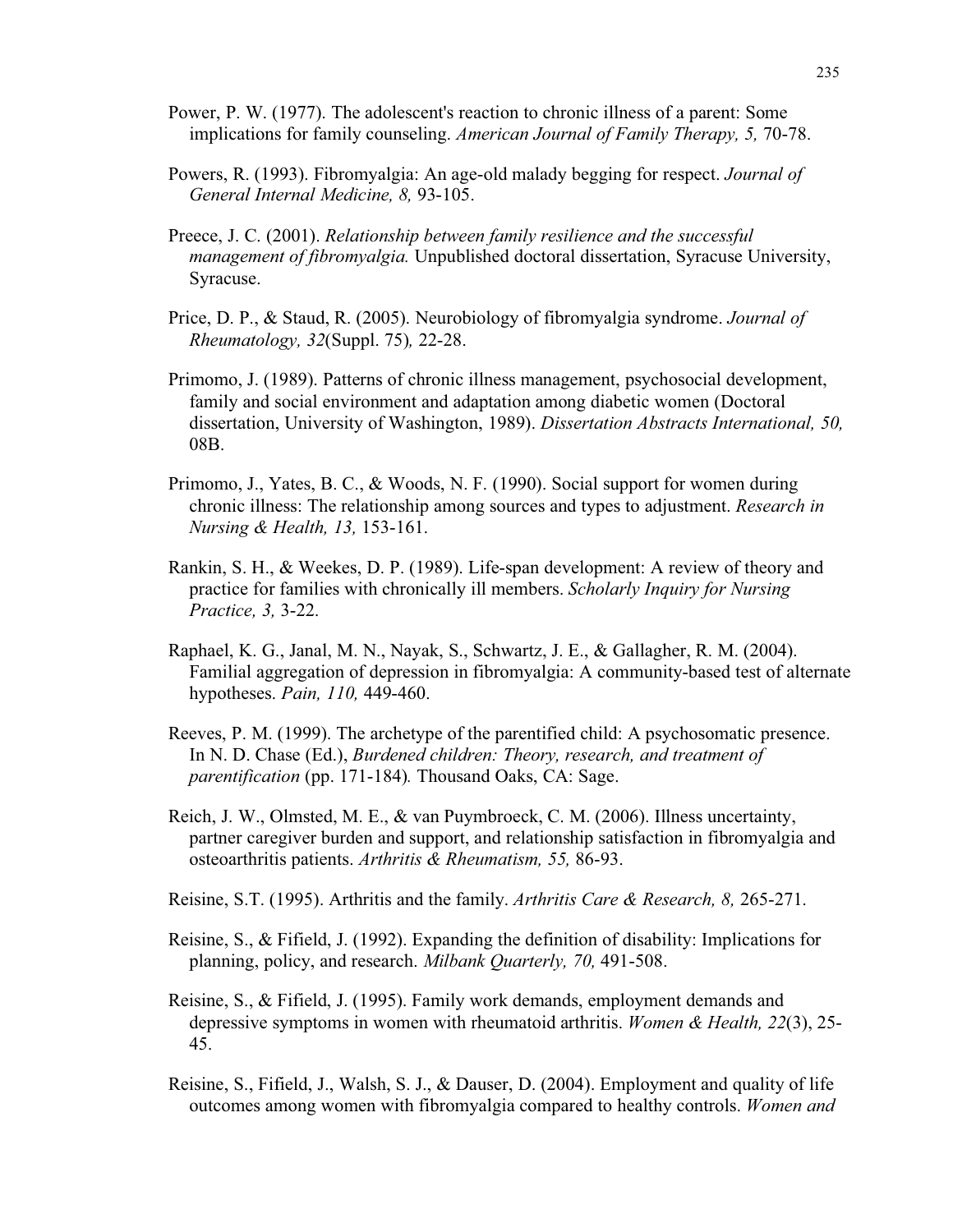*Health, 39*(4)*,* 1-20.

- Reisine, S., Fifield, J., Walsh, S. J., & Feinn, R. (2003). Do employment and family work affect the health status of women with Fibromyalgia? *Journal of Rheumatology, 30,* 2045-2053.
- Research America, Peter D. Hart Research Associates. (2003, August). *America speaks: Pain in America.* Retrieved September 15, 2003, from http://www.researchamerica.org/opinions/Pain\_poll\_report.pdf
- Resnick, M. D., Bearman, P. S., Blum, R. W., Bauman, K. E., Harris, K. M., Jones, J., et al. (1997). Protecting adolescents from harm: Findings from the National Longitudinal Study of Adolescent Health. *Journal of the American Medical Association, 278,* 823- 832.
- Reveille, J. D. (2005). Genetic studies in the rheumatic diseases: Present status and implications for the future. *Journal of Rheumatology,* (Suppl. 72), 10-13.
- Revenson, T. A. (1994). Social support and marital coping with chronic illness. *Annals of Behavioral Medicine, 16,* 122-130.
- Revenson, T. A., Schiaffino, K. M., Majerovitz, D. S., & Gibofsky, A. (1991). Social support as a double-edged sword: The relation of positive and problematic support to depression among rheumatoid arthritis patients. *Social Science & Medicine, 33,* 807- 813.
- Reynolds, M. D. (1983). The development of the concept of fibrositis. *Journal of the History of Medicine, 38,* 5-35.
- Rice, K., Herman, M., & Petersen, A. (1993). Coping with challenge in adolescence: A conceptual model and psycho-educational intervention. *Journal of Adolescence, 16,* 235-251.
- Richards, L., & Siegfried, D. R. (2006, May-June). Recharged! *Arthritis Today.* Retrieved May 18, 2006, from the Arthritis Foundation Web site: http://ww2.arthritis.org/ resources/arthritistoday/ 2006\_archives/2006\_05\_06/Recharged\_p1.asp
- Richards, S., & Cleare, A. (2000). Treating fibromyalgia. *Rheumatology, 39,* 343-346.
- Riedel, M. C. (1998). Women living with AIDS: How do family role tasks affect the custody plans and mental health of their adolescent children? (Doctoral dissertation, Columbia University, 1998). *Dissertation Abstracts International, 58,* 12A.
- Riessman, F. (2000). A demand-side cure for the chronic illness crisis. *Social Policy, 30,* 14-19.

Risman, B. J. (2002). The gender of divorce. *Women's Review of Books, 19*(12)*,* 19-20.

Robert Woods Johnson Foundation (2006). *Partnership for Solutions: Better lives for*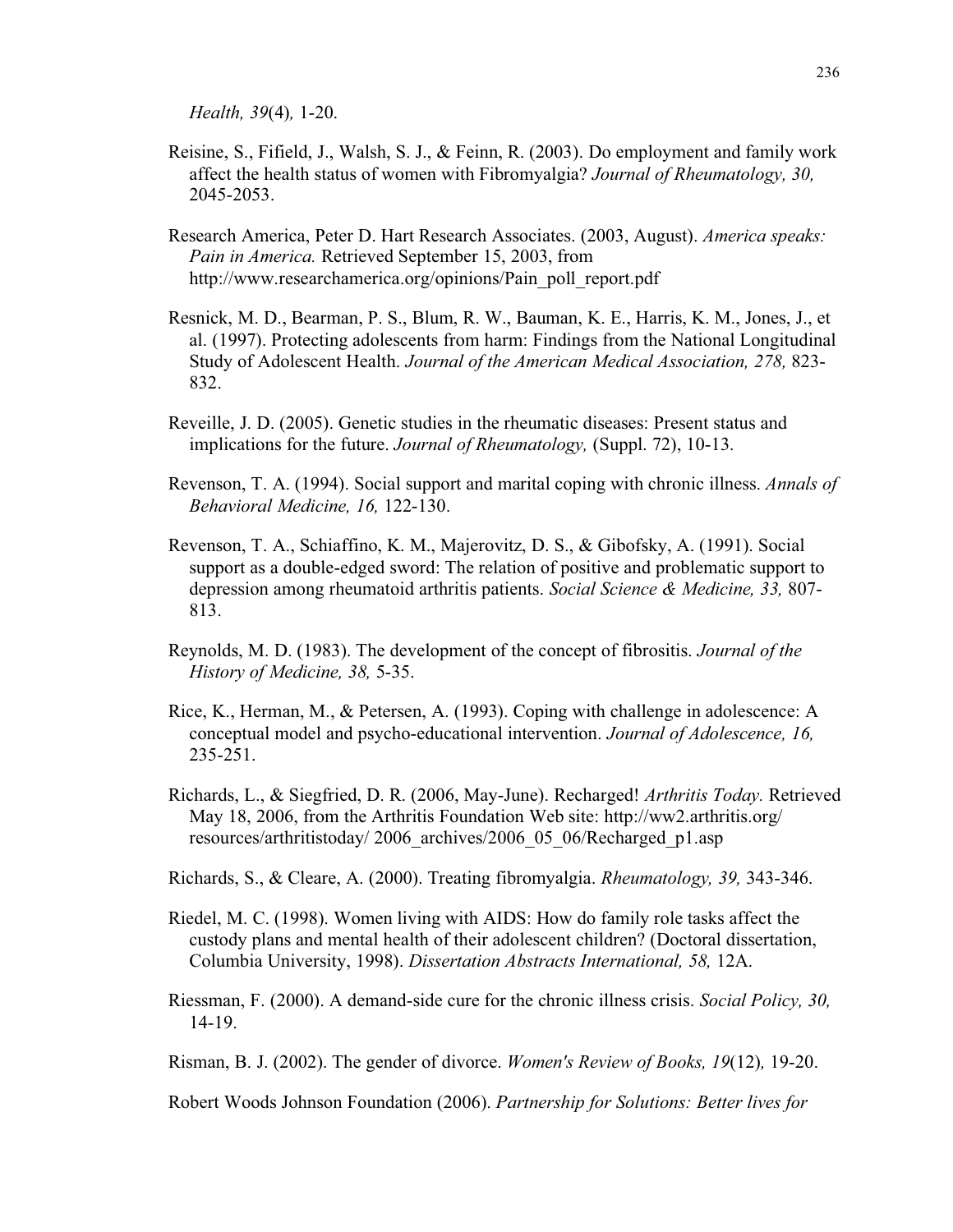*people with chronic conditions.* Retrieved May 15, 2007, from http://www.rwjf.org/reports/npreports/betterlives.htm

- Roberts, L. (1987). Family systems theory in medical practice. In M. A. Crouch & L. Roberts (Eds.), *The family in medical practice: A family systems primer* (pp. 50-73)*.* New York: Springer-Verlag.
- Robila, M., & Krishnakumar, A. (2006). Impact of maternal depression and parenting behaviors on adolescents' psychological functioning in Romania. *Journal of Child and Family Studies, 15,* 71-82.
- Robinson, B. E. (1999). Workaholic children: One method of fulfilling the parentification role. In N. D. Chase (Ed.), *Burdened children: Theory, research, and treatment of parentification* (pp. 56-76)*.* Thousand Oaks, CA: Sage.
- Robinson, B. E. (2001). Workaholism and family functioning: A psychological profile of family members. In B. E. Robinson & N. D. Chase (Eds.), *High-performing families: Causes, consequences, and clinical solutions* (pp. 3-22). Alexandria, VA: American Counseling Association.
- Robinson, B. E., & Chase, N. D. (Eds.). (2001). *High-performing families: Causes, consequences, and clinical solutions.* Alexandria, VA: American Counseling Association.
- Robinson, R. L. (2004). Economic cost and epidemiological characteristics of patients with fibromyalgia claims [Reply to letter to the editor]. *Journal of Rheumatology, 31,* 195.
- Robinson, R. L., Birnbaum, H. G., Morley, M. A., Sisitsky, T., Greenberg, P. E., & Claxton, A. J. (2003). Economic cost and epidemiological characteristics of patients with fibromyalgia claims. *Journal of Rheumatology, 30,* 1318-1325.
- Rodgers, R. H., & White, J. M. (1993). Family development theory. In P. G. Boss, W. J. Doherty, R. LaRossa, W. R. Schumm & S. K. Steinmetz, *Sourcebook of family theories and methods: A contextual approach,* (pp. 225-257). New York: Plenum Press.
- Rolland, J. S. (1984). Toward a psychosocial typology of chronic and life-threatening illness. *Family Systems Medicine, 2,* 245-263.
- Rolland, J. S. (1987a). Chronic illness and the life cycle: A conceptual framework. *Family Process, 26,* 203-221.
- Rolland, J. S. (1987b). Family illness paradigms: Evolution and significance. *Family Systems Medicine, 5,* 482-503.
- Rolland, J. S. (1988). Family systems and chronic illness: A typological model. In F. Walsh & C. Anderson (Eds.), *Chronic disorders and the family* (pp. 143-168). New York: Hawthorn Press.

Rolland, J. S. (1991). Helping families with anticipatory loss. In F. Walsh & M.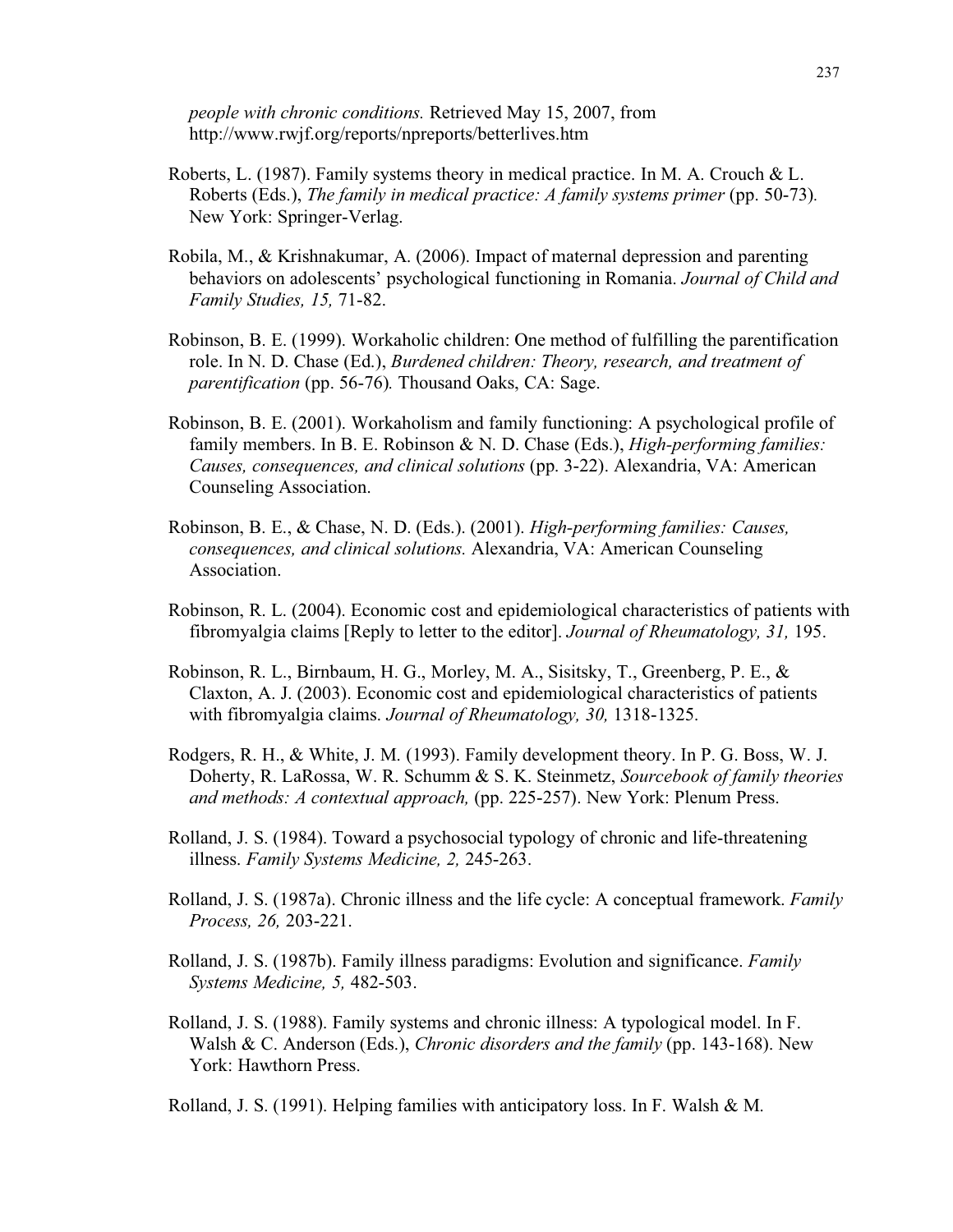McGoldrick (Eds.), *Living beyond loss: Death in the family* (pp. 144-163). New York: W. W. Norton.

- Rolland, J. S. (1998). Beliefs and collaboration in illness: Evolution over time. *Families, Systems, and Health, 16,* 7-25.
- Rolland, J. S. (1999). Parental illness and disability: A family systems framework. *Journal of Family Therapy, 21,* 242-266.
- Rooks, D. S. (2007). Fibromyalgia treatment update. *Current Opinion in Rheumatology, 19,* 111-117.
- Rosenblatt, P. C. (1994). *Metaphors of family systems theory: Toward new constructions.* New York: Guilford Press.
- Rossi, L. (2006). *Baby girls born to mothers burdened by stress may be at risk for fibromyalgia*. Paper presented at the International Congress of Neuroendocrinology, June 19-22, 2006. Abstract retrieved July 19, 2006, from http://www.upmc.com/ Communications/MediaRelations/Research/Articles/FibromyalgiaRisks.htm
- Rothschild, S. K. (1992). The family with a member who has cancer. *Primary Care, 19,* 835-852.
- Roy, R., Thomas, M., Mogilevsky, I., & Cook, A. (1994). Influence of parental chronic pain on children: Preliminary observations. *Headache Quarterly, 5,*20-26.
- Royer, A. (1995). Living with chronic illness. *Research in the Sociology of Health Care, 12,* 25-48.
- Rubin, J. J. (2005). Psychosomatic pain: New insights and management strategies. *Southern Medical Journal, 98,* 1099-1110.
- Rupp, I., Boshuizen, H. C., Roorda, L. D., Dinant, H. J., Jacobi, C. E., & van den Bos, G. A. M. (2006). Poor and good health outcomes in rheumatoid arthritis: The role of comorbidity. *Journal of Rheumatology, 33,* 1488-1495.
- Russell, I. J. (2004). Developments in the fibromyalgia syndrome. *Journal of Musculoskeletal Pain, 12*(3/4)*,* 47-57.
- Ryan, P. (1992). Facilitating behavior change in the chronically ill. In J. F. Miller, *Coping with chronic illness: Overcoming powerlessness* (2nd ed.) (pp. 376-396). Philadelphia: F. A. Davis.
- Ryan, S. (1999). Rheumatology Part 4: Psychosocial issues: Rheumatological conditions can have a major impact on all aspects of well-being. *Professional Nurse, 14,* 509-512.
- Ryan, S., Hassell, A., Dawes, P., & Kendall, S. (2003). Control perceptions in patients with rheumatoid arthritis: The impact of the medical consultation. *Rheumatology, 42,* 135-140.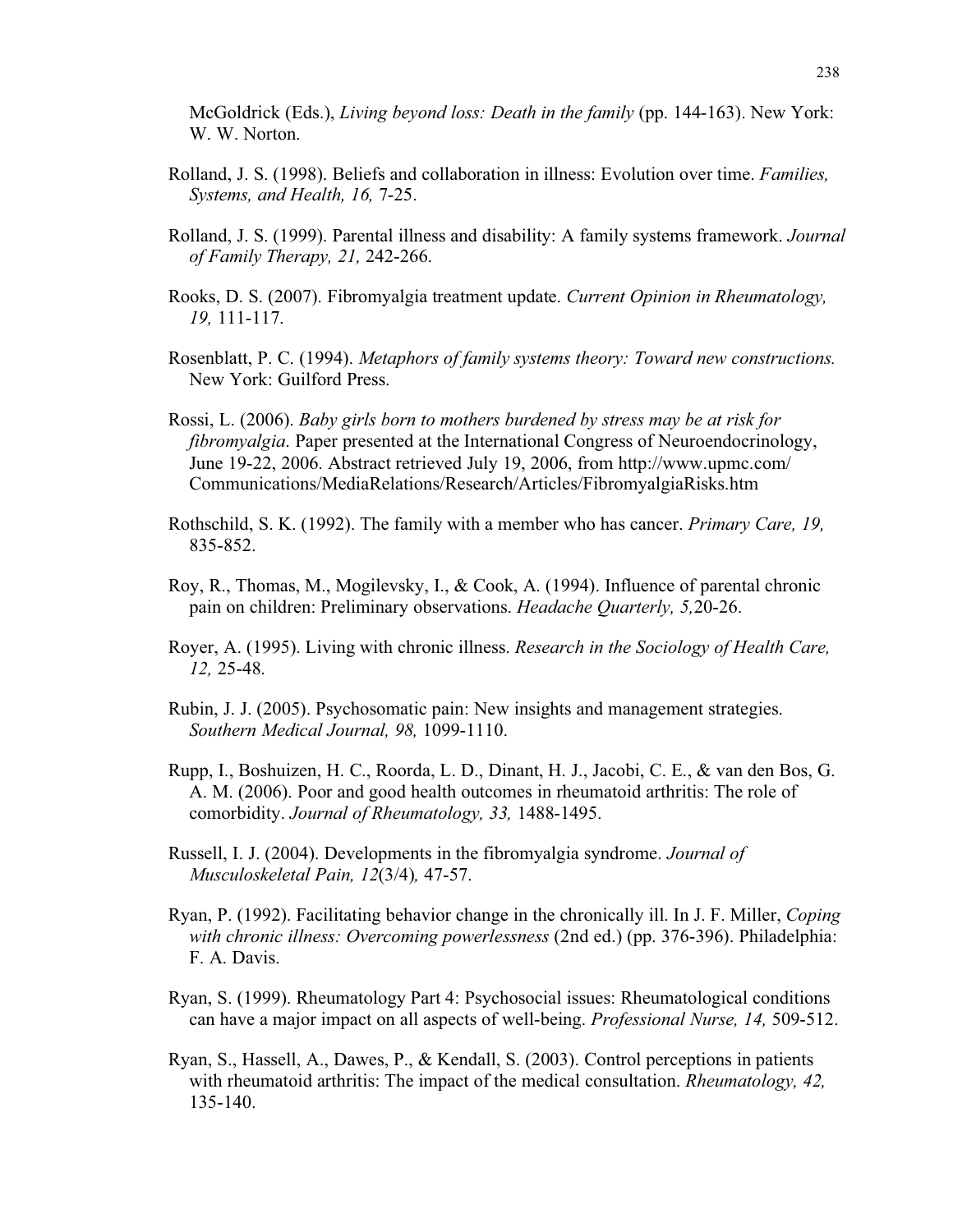- Sacks, J. J., & Sniezek, J. E. (2003). Targeting arthritis: The nation's leading cause of disability. In *Promising Practices in chronic disease prevention and control: A public health framework for action* (pp. 5-1 to 5-18). Retrieved May 20, 2007, from http://www.cdc.gov/nccdphp/publications/PromisingPractices/pdfs/ PromisingPractices.pdf
- Sakalys, J. A. (1997). Illness behavior in rheumatoid arthritis. *Arthritis Care & Research, 10,* 229-237.
- Salovoy, P., Rothman, A. J., Detweiler, J. B., & Steward, W. T. (2000). Emotional states and physical health. *American Psychologist, 55,* 110-121.
- Sansone, R. A., Levengood, J. V., & Sellbom, M. (2004). Psychological aspects of fibromyalgia research vs. clinician impressions. *Journal of Psychosomatic Research, 56,* 185-188.
- Santrock, J. W. (1993). *Adolescence: An introduction* (5th ed.). Madison, WI: Brown & Benchmark.
- Sapp, S. (1992). Living with chronic illness: A family perspective. *Catholic World, 235,* 223-227.
- Saunders, K., Von Korff, M., LeResche, L., & Mancl, L. (2007). Relationship of common pain conditions in mothers and children. *Clinical Journal of Pain, 23,* 204-213.
- Schaefer, K. M. (1995a). Struggling to maintain balance: A study of women living with fibromyalgia. *Journal of Advanced Nursing, 21,* 95-102.
- Schaefer, K. M. (1995b). Women living in paradox: Loss and discovery in chronic illness. *Holistic Nursing Practice, 9*(3), 63-74.
- Schaefer, K. M. (2004). Breastfeeding in chronic illness: The voices of women with fibromyalgia. *American Journal of Maternal and Child Nursing, 29,* 248-253.
- Schilling, J. (1981). Ethical issues related to chronic disease. In S. V. Anderson & E. E. Bauwens, *Chronic Health Problems: Concepts and application* (pp. 291-317). St. Louis: C.V. Mosby.
- Schimming, J. L. (2001). Parentification within divorced single-parent families and adolescent psychosocial functioning (Doctoral dissertation, University of Toledo, 2000). *Dissertation Abstracts International, 61,* 8B.
- Schleicher, H., Alonso, C., Shirtcliff, E. A., Muller, D., Loevinger, B. L., & Coe, C. L. (2005). In the face of pain: The relationship between psychological well-being and disability in women with fibromyalgia. *Psychotherapy and Psychosomatics, 74,* 231- 239.
- Schoenfeld-Smith, K., Petroski, G. F., Hewett, J. E., Johnson, J. C., Wright, G. E., Smarr, K. L., et al. (1996). A biopsychological model of disability in rheumatoid arthritis.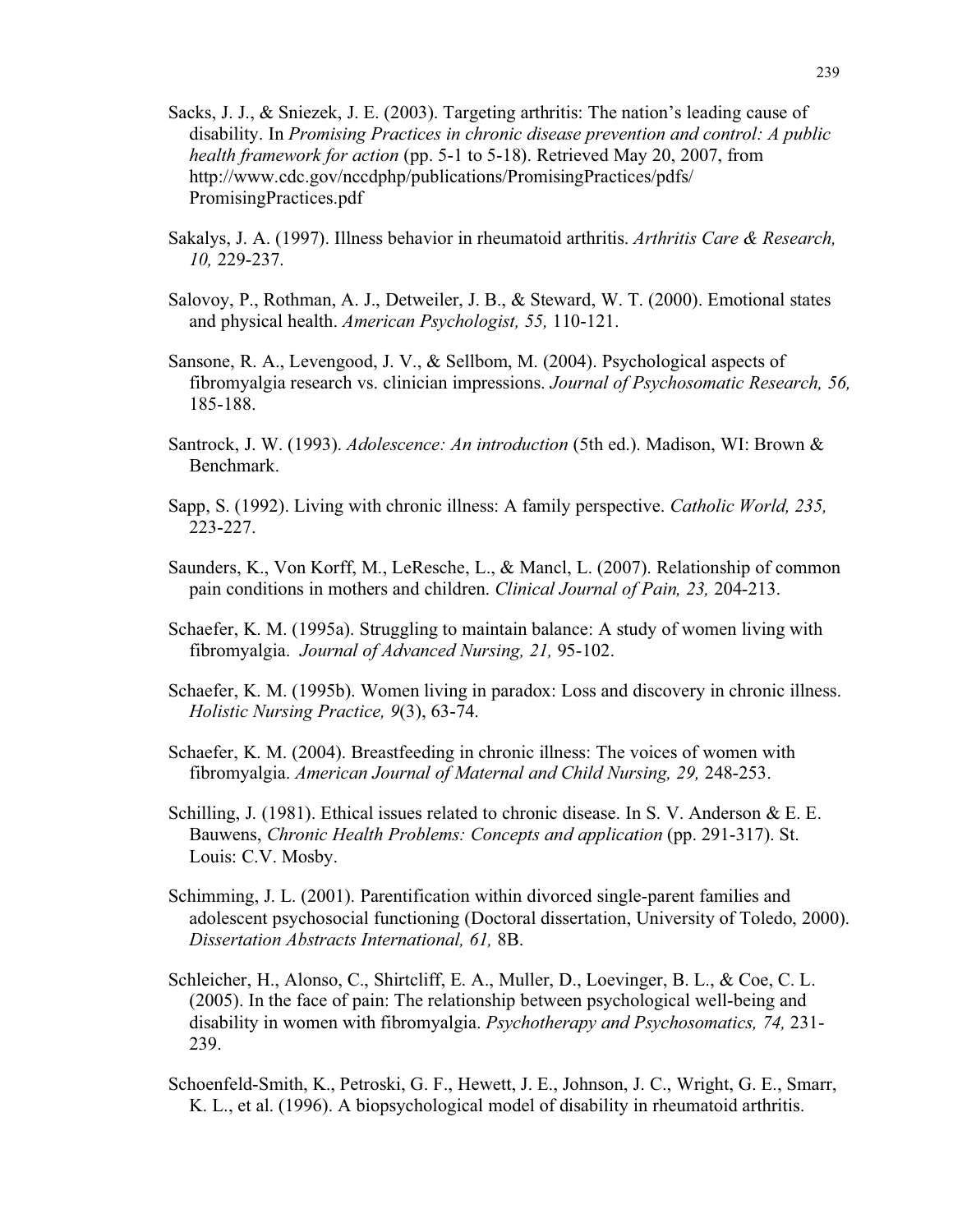*Arthritis Care & Research, 9,* 368-375.

- Schoofs, N., Bambini, D., Ronning, P., Bielak, E., & Woehl, J. (2004). Death of a lifestyle: The effects of social support and healthcare support on the quality of life of persons with fibromyalgia and/or chronic fatigue syndrome. *Orthopedic Nursing, 23,* 364-374.
- Scudds, R. A., Rollman, G. B., Harth, M., & McCain, G. A. (1987). Pain perception and personality measures as discriminators in the classification of fibrositis. *Journal of Rheumatology, 14,* 563-569.
- Segal, J. (1998). The role of a parent's illness in the emotional experience of a child: Evidence from Klein's Narrative of a Child Analysis. *Psychodynamic Counselling, 4,* 487-504.
- Seiffge-Krenke, I. (1999). Families with daughters, families with sons: Different challenges for family relationships and marital satisfaction? *Journal of Youth and Adolescence, 28,* 325-332.
- Sessions, M. W. (1987). Influence of parentification on professional role choice and interpersonal style (Doctoral dissertation, Georgia State University, 1986). *Dissertation Abstracts International, 47,* 12B.
- Shaffer, A., & Sroufe, L. A. (2005). Developmental and adaptational implications of generational boundary dissolution: Findings from a prospective, longitudinal study. *Journal of Emotional Abuse, 5*(2/3), 67-84.
- Shapiro, J. R., Anderson, D. A., & Danoff-Burg, S. (2005). A pilot study of the effects of behavioral weight loss treatment on fibromyalgia symptoms. *Journal of Psychosomatic Research, 59,* 275-282.
- Shaul, M. P. (1995). From early twinges to mastery: The process of adjustment in living with rheumatoid arthritis. *Arthritis Care & Research, 8,* 290-297.
- Shaul, M. P. (1997). Transitions in chronic illness: Rheumatoid arthritis in women. *Rehabilitation Nursing, 22,* 199-205.
- Shaver, J. L. F., Wilbur, J., Robinson, F. P., Wang, E., & Buntin, M. S. (2006). Women's health issues with fibromyalgia syndrome. *Journal of Women's Health, 15,* 1035-1045.
- Shiel, W. C. Jr. (2007a). *Fibromyalgia (Fibrositis).* Retrieved July 30, 2007, from http://www.medicinenet.com/fibromyalgia/article.htm
- Shiel, W. C. Jr. (2007b). *Rheumatoid Arthritis.* Retrieved July 20, 2007, from http://www.medicinenet.com/rheumatoid\_arthritis/article.htm
- Shifflett, K., & Cummings, E. M. (1999). A program for educating parents about the effects of divorce and conflict on children: An initial evaluation. *Family Relations, 48,* 79-90.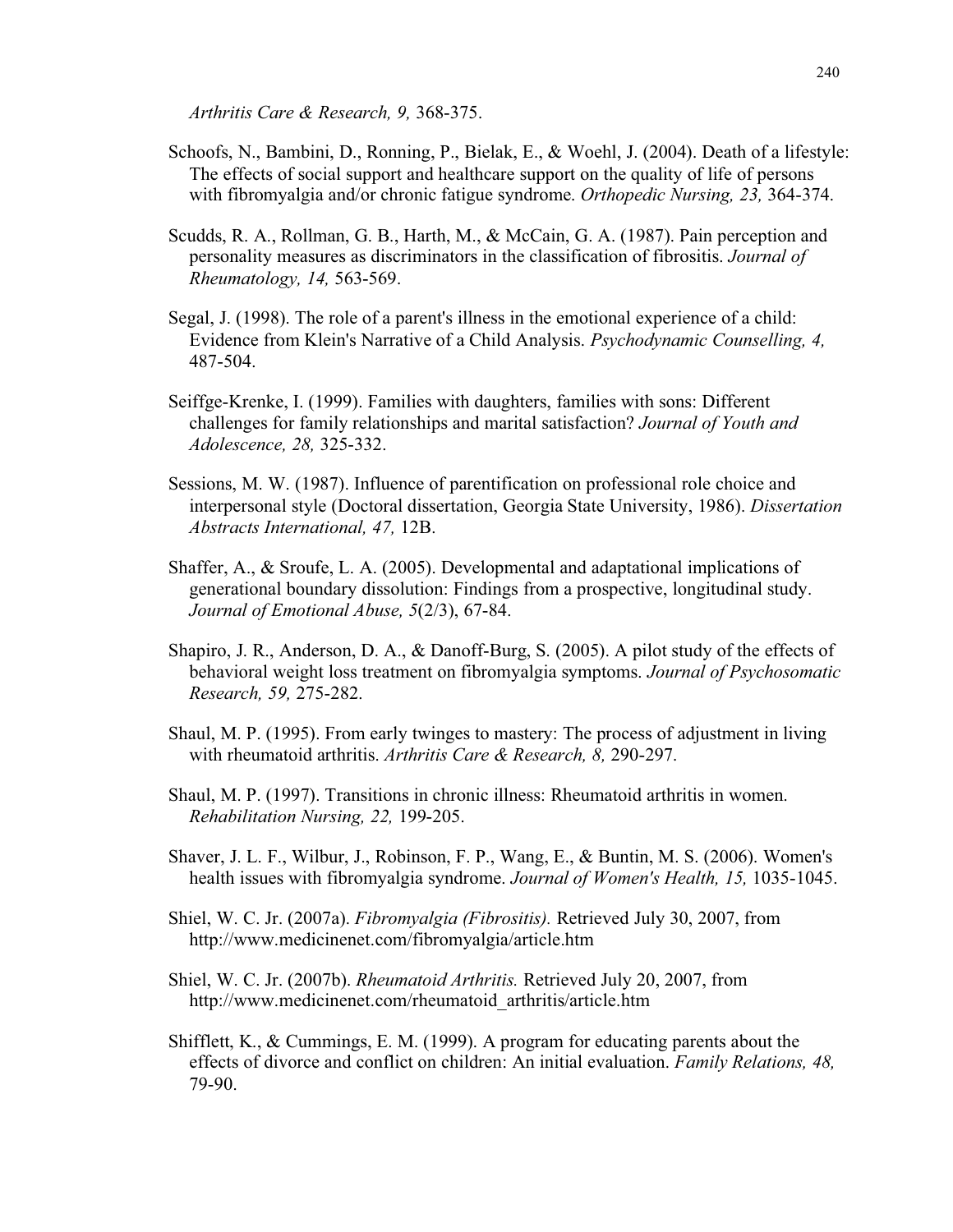- Shifren, K., & Kachorek, L. V. (2003). Does early caregiving matter? The effects on young caregivers' adult mental health. *International Journal of Behavioral Development, 27,* 338-346.
- Sholevar, G. P., & Perkel, R. (1990). Family systems intervention and physical illness. *General Hospital Psychiatry, 12,* 363-372.
- Simon, G. E., Von Korff, M., & Lin, E. (2005). Clinical and functional outcomes of depression treatment inpatients with and without chronic medical illness. *Psychological Medicine, 35,* 271-279.
- Simons, R. L., Chao, W., Conger, R. D., & Elder, G. H. (2001). Quality of parenting as mediator of the effect of childhood defiance on adolescent friendship choices and delinquency: A growth curve analysis. *Journal of Marriage & the Family, 63,* 63-79.
- Singh, B. B., Wu, W. S., Hwang, S. H., Khorsan, R., Der-Martirosian, C., Vinjamury, S. P., et al. (2006). Effectiveness of acupuncture in the treatment of fibromyalgia. *Alternative Therapies in Health and Medicine, 10*(2)*,* 34-41.
- Skouen, J. S., Grasdal, A., & Haldorsen, E. M. H. (2006). Return to work after comparing outpatient multidisciplinary treatment programs versus treatment in general practice for patients with chronic widespread pain. *European Journal of Pain, 10,* 145-152.
- Smith, B. W., & Zautra, A. J. (2002). The role of personality in exposure and reactivity to interpersonal stress in relation to arthritis disease activity and negative affect in women. *Health Psychology, 21,* 81-88.
- Smith, C. A., & Wallston, K. A. (1992). Adaptations in patients with chronic rheumatoid arthritis: Application of a general model. *Health Psychology, 11,* 151-162.
- Smith, S., Freeland, M., Heffler, S., & McKusick, D. (1998). The next ten years of health spending: What does the future hold? *Health Affairs, 17*(5)*,* 128-140.
- Smythe, H. (1986). Tender points: Evolution of concepts of the fibrositis/fibromyalgia syndrome. *American Journal of Medicine, 81*(Suppl. 3A)*,* 2-6.
- Snelling, J. (1990). The role of the family in relation to chronic pain: Review of the literature. *Journal of Advanced Nursing, 15,* 771-776.
- Söderberg, S., Lundman, B., & Norberg, A. (1999). Struggling for dignity: The meaning of women's experiences of living with fibromyalgia. *Qualitative Health Research, 9,* 575- 587.
- Söderberg, S., & Norberg, A. (1995). Metaphorical pain language among fibromyalgia patients. *Scandinavian Journal of Caring Sciences, 9,* 55-59.
- Soderlin, M. K., Hakala, M., & Nieminen, P. (2000). Anxiety and depression in a community-based rheumatoid arthritis population. *Scandinavian Journal of Rheumatology, 29,* 177-183.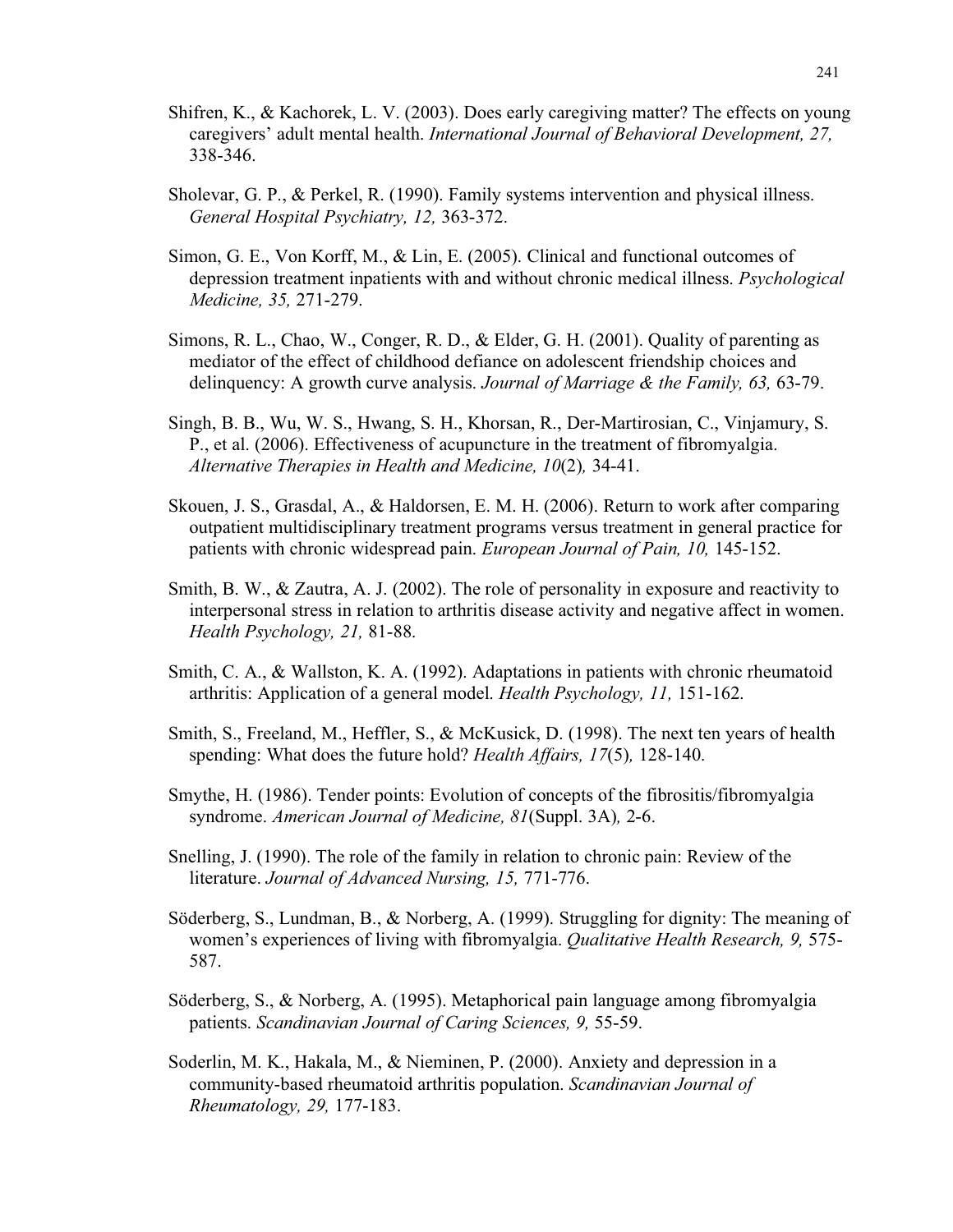- Solomon, D. H., Karlson, E. W., Rimm, E. B., Cannuscio, C. C., Mandl, L. A., Manson, J. E., et al. (2003). Cardiovascular morbidity and mortality in women diagnosed with rheumatoid arthritis. *Circulation, 107,* 1303-1307.
- Spence, S. H., Najman, J. M., Bor, W., O'Callaghan, M. J., & Williams, G. M. (2002). Maternal anxiety and depression, poverty and marital relationship factors during early childhood as predictors of anxiety and depressive symptoms in adolescence. *Journal of Child Psychology and Psychiatry, 43,* 457-469.
- Spira, M., & Kenemore, E. (2000). Adolescent daughters of mothers with breast cancer: Impact and implications. *Clinical Social Work Journal, 28,* 183-195.
- Stanton, A. L., Revenson, T. A., & Tennen, H. (2007). Health psychology: Psychological adjustment to chronic disease. *Annual Review of Psychology, 58,* 565-592.
- Steele, R. G., Forehand, R., & Armistead, L. (1997). The role of family processes and coping strategies in the relationship between parental chronic illness and childhood internalizing problems. *Journal of Abnormal Child Psychology, 25,* 83-94.
- Steele, R. G., Tripp, G., Kolchick, B. A., Summers, P., & Forehand, R. (1997). Family members' uncertainty about parental chronic illness: The relationship of hemophilia and HIV infection to child functioning. *Journal of Pediatric Psychology, 22,* 577-591.
- Stein, J. A., Riedel, M., & Rotheram-Borus, M. J. (1999). Parentification and its impact on adolescent children of parents with AIDS. *Family Process, 38,* 193-208.
- Stein, M. B., Cox, B. J., Afifi, T. O., Belik, S., & Sareen, J. (2006). Does co-morbid depressive illness magnify the impact of chronic illness?: A population-based perspective. *Psychological Medicine, 36,* 587-596.
- Steinmetz, S. K., Clavan, S., & Stein, K. F. (1990). *Marriage and realities: Historical perspectives.* New York: Harper & Row.
- Stetz, K. M., Lewis, F. M., & Primomo, J. (1986). Family coping strategies and chronic illness in the mother. *Family Relations, 35,* 515-522.
- Stone, A. A., Broderick, J. E., Porter, L. S., & Kaell, A. T. (1997). The experience of rheumatoid arthritis pain and fatigue: Examining momentary reports and correlates over one week. *Arthritis Care & Research, 10,* 185-193.
- Stratz, T., Fiebich, B., Haus, U., & Müller, W. (2004). Influence of tropisetron on the serum substance P levels in fibromyalgia patients. *Scandinavian Journal of Rheumatology, 33*(Suppl.119)*,* 41-43.
- Strine, T. W., Chapman, D.P., Kobau, R., & Balluz, L. (2005). Associations of selfreported anxiety symptoms with health-related quality of life and health behaviors. *Social Psychiatry and Psychiatric Epidemiology, 40,* 432-439.

Strömbeck, B., Ekdah, C., Manthorpe, R., Wikström, I., & Jacobsson, L. (2000). Health-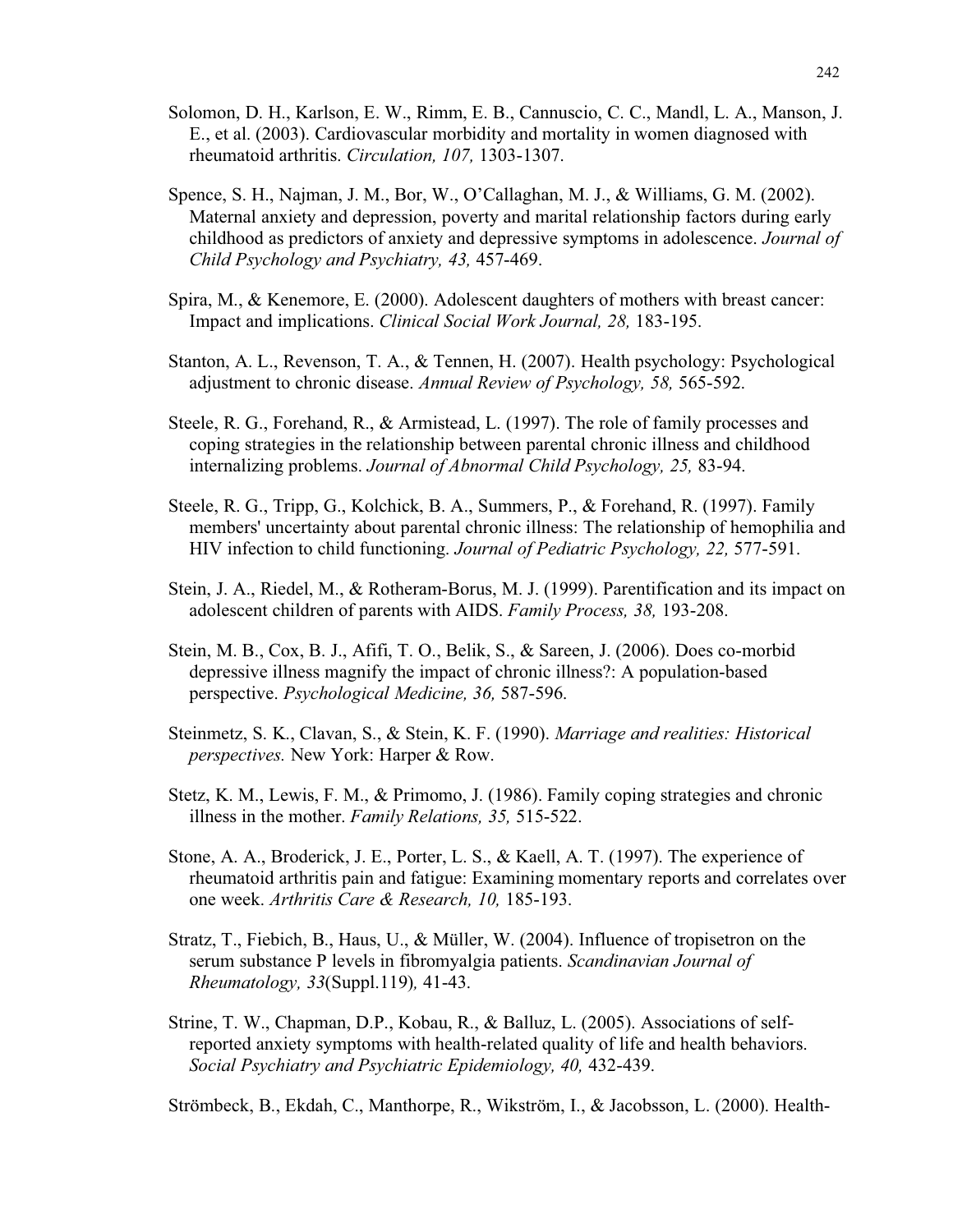related quality of life in primary Sjögren's syndrome, rheumatoid arthritis and fibromyalgia compared to normal population data using SF-36. *Scandinavian Journal of Rheumatology, 29,* 20-28.

- Strozier, A. M., Jr. (1996). Families with chronic illness and disabilities. In M. Harway (Ed.). *Treating the changing family: Handling normative and unusual events* (pp. 246- 270)*.* New York: Wiley.
- Stuifbergen, A. (1987). The impact of chronic illness on families. *Family & Community Health, 9*(4)*,* 43-51.
- Sylvain, H., & Talbot, L. R. (2002). Synergy towards health: A nursing intervention model for women living with fibromyalgia, and their spouses. *Journal of Advanced Nursing, 38,* 264-273.
- Symister, P., & Friend, R. (2003). The influence of social support and problematic support on optimism and depression in chronic illness: A prospective study evaluating selfesteem as a mediator. *Health Psychology, 22,* 123-129.
- Symmons, D. P. M. (2002). Epidemiology of rheumatoid arthritis: Determinants of onset, persistence and outcome. *Best Practice and Research Clinical Rheumatology, 16,* 707- 722.
- Telford, K., Kralik, D., & Koch, T. (2006). Acceptance and denial: Implications for people adapting to chronic illness: Literature review. *Journal of Advanced Nursing, 55,* 457- 464.
- Tennen, H., Affleck, G., & Zautra, A. (2006). Depression history and coping with chronic pain: A daily process analysis. *Health Psychology, 25,* 370-379.
- Teyber, E. (1992). *Helping children cope with divorce.* San Francisco: Jossey-Bass.
- Teyber, E. (2001). *Helping children cope with divorce* (2nd ed.)*.* San Francisco: Jossey-Bass.
- Theadom, A., Cropley, M., & Humphrey, K. L. (2007). Exploring the role of sleep and coping in quality of life in fibromyalgia. *Journal of Psychosomatic Research, 62,* 145- 151.
- Theis, K. A., Murphy, L., Hootman, J. M., Helmick, C. G., & Yelin, E. (2007). Prevalence and correlates of arthritis-attributable work limitation in the US population among persons ages 18-64: 2002 National Health Interview survey data. *Arthritis & Rheumatism, 57,* 355-363.
- Thieme, K., Turk, D.C., & Flor, H. (2004). Comorbid depression and anxiety in fibromyalgia syndrome: Relationship to somatic and psychosocial variables. *Psychosomatic Medicine, 66,* 837-844.

Thomas, A. M., Forehand, R., & Neighbors, B. (1995). Change in maternal depressive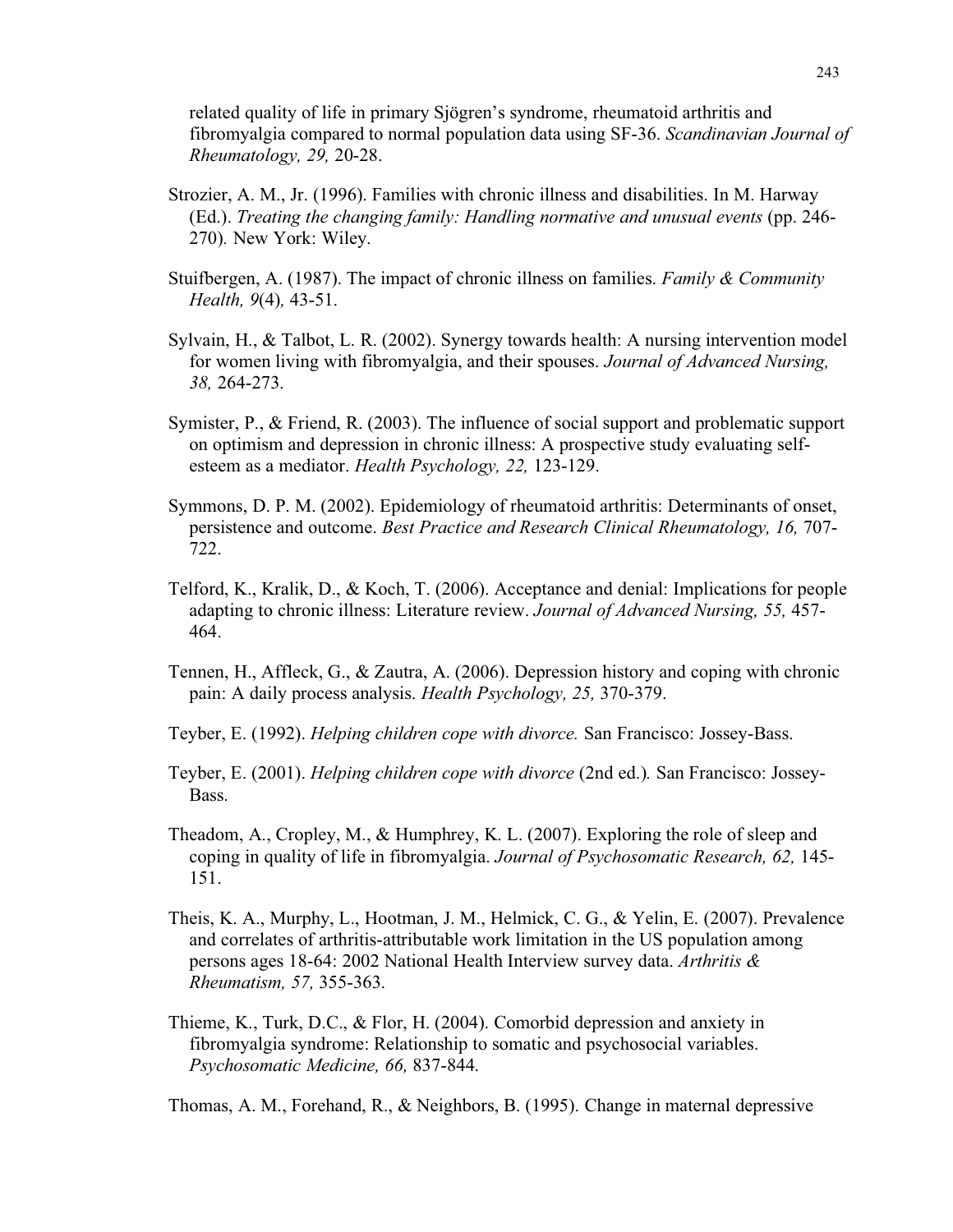mood: Unique contributions to adolescent functioning over time. *Adolescence, 30,* 43- 52.

- Thorne, S. E. (1990). Mothers with chronic illness: A predicament of social construction. *Health Care for Women International, 11,* 209-221.
- Thorne, S. E. (1993). *Negotiating health care: The social context of chronic illness.* Newbury Park, CA: Sage.
- Thorne, S., McCormick, J., & Carty, E. (1997). Deconstructing the gender neutrality of chronic illness and disability. *Health Care for Women International, 18,* 1-16.
- Thorne, S., & Paterson, B. (1998). Shifting images of chronic illness. *Journal of Nursing Scholarship, 30,* 173-178.
- Tishler, M., Levy, O., Maslakov, I., Bar-Chaim, S., & Amit-Vazina, M. (2006). Neck injury and fibromyalgia: Are they really associated? *Journal of Rheumatology, 33,* 1183-1185.
- Toombs, S. K. (1993). The metamorphosis: The nature of chronic illness and its challenge to medicine. *Journal of Medical Humanities, 14,* 223-231.
- Tot, S., Sahin, G., Oral, T., & Verimli, A. (2004). Primary fibromyalgia and depression: The role of relatives in fibromyalgia. *Pain Clinic, 16,* 261-267.
- Tourinho, T. F., Stein, A., Castro, J. A. S., & Brenol, J. C. T. (2005). Rheumatoid arthritis: Evidence for bone loss in premenopausal women. *Journal of Rheumatology, 32,* 1020- 1025.
- Treharne, G. J., Lyons, A. C., Booth, D. A., & Kitas, G. D. (2007). Psychological wellbeing across 1 year with rheumatoid arthritis: Coping resources as buffers of perceived stress. *British Journal of Health Psychology, 12,* 323-345.
- Trygg, T., Lundberg, G., Rosenlund, E., Timpka, T., & Gerdle, B. (2002). Personality characteristics of women with fibromyalgia and of women with chronic neck, shoulder, or low back complaints in terms of Minnesota Multiphasic Personality Inventory and Defense Mechanism Technique modified. *Journal of Musculoskeletal Pain, 10*(3)*,* 33- 55.
- Turk, D. C. (2002). Suffering and dysfunction in fibromyalgia syndrome. *Journal of Musculoskeletal Pain, 10,* 85-96.
- Turk, D. C., & Kerns, R. D. (1985). The family in health and illness. In D. C. Turk & R. D. Kerns (Eds.), *Health, illness and families: A life-span perspective* (pp. 1-22). New York: John Wiley & Sons.
- United States Food and Drug Administration. (2007, June 21). *FDA approves first drug for treating fibromyalgia.* Retrieved Jul 13, 2007, from http://www.fda.gov/bbs/topics/NEWS/2007/NEW01656.html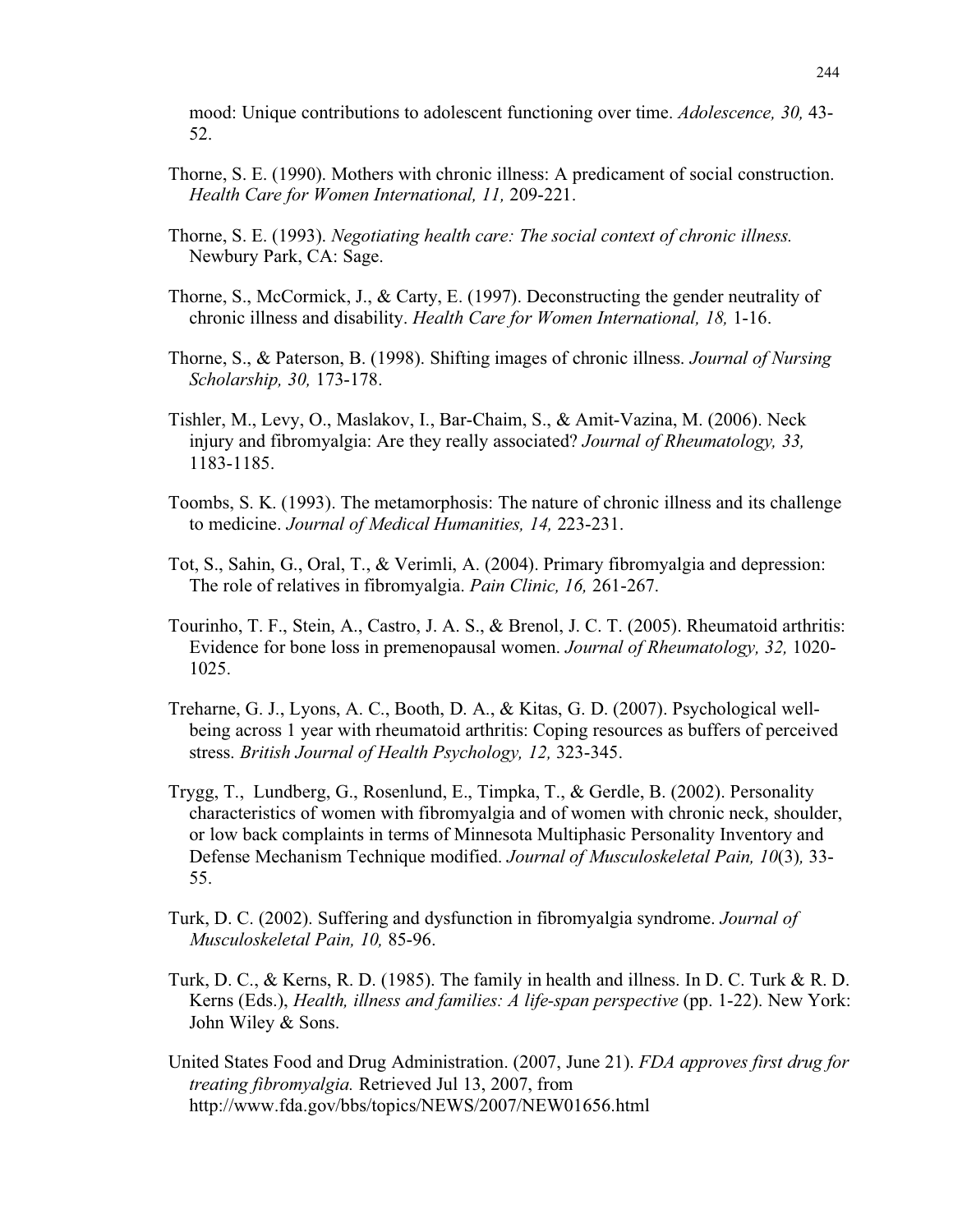- Valleau, M. P., Bergner, R. M., & Horton, C. B. (1995). Parentification and caretaker syndrome: An empirical investigation. *Family Therapy, 22,* 157-164.
- VanDyke, M. M., Parker, J. C., Smarr, K. L., Hewett, J. E., Johnson, G. E., & Slaughter, J. R., et al. (2004). Anxiety in rheumatoid arthritis. *Arthritis & Rheumatism, 51,* 408-412.
- Van Houdenhove, B., & Luyten, P. (2006). Stress, depression and fibromyalgia. *Acta Neurologica Belgica, 106*(4)*,* 149-156.
- Van Koulil, S., Effting, M., Kraaimaat, F. W., van Lankveld, W., van Helmond, T., Cats, H., et al. (2007). Cognitive-behavioural therapies and exercise programmes for patients with fibromyalgia: State of the art and future directions. *Annals of Rheumatic Diseases, 66,* 571-581.
- Van Mens-Verhulst, J., Radtke, H. L., & Spence, C. D. (2004). Private struggle of mothers with asthma: A gender perspective on illness management. *Patient Education and Counseling, 54,* 79-86.
- Verbrugge, L. M., Gates, D. M., & Ike, R. W. (1991). Risk factors for disability among U. S. adults with arthritis. *Journal of Clinical Epidemiology, 44,* 167-182.
- Veronie, L., & Fruehstorfer, D. B. (2001). Gender, birth order and family role identification among adult children of alcoholics. *Current Psychology, 20,* 53-67.
- Verstappen, S. M. M., Jacobs, J. W. G., Kruize, A. A., Ehrlich, J. C., van Albada-Kuipers, G. A., Verkleij, H., et al. (2007). Trends in economic consequences of rheumatoid arthritis over two subsequent years. *Rheumatology, 46,* 968-974.
- Vliet Vlieland, T. P., Buitenhuis, N. A., van Zeben, D., Vandenbroucke, J. P., Breedveld, F. C., & Hazes, J. M. (1994). Sociodemographic factors and the outcome of rheumatoid arthritis in young women. *Annals of the Rheumatic Diseases, 53,* 803-806.
- Wainwright, D., Calnan, M., O'Neil, C., Winterbottom, A., & Watkins, C. (2006). When pain in the arm is all 'in the head': The management of medically unexplained suffering in primary care. *Health, Risk & Society, 8,* 71-88.
- Walen, H. R., Cronan, P. A., & Bigatti, S. M. (2001). Factors associated with healthcare costs in women with fibromyalgia. *American Journal of Managed Care, 7,* SP39-SP47.
- Walker, E. A., Katon, W. J., Keegan, D., Gardner, G., & Sullivan, M. (1997). Predictors of physician frustration in the care of patients with rheumatological complaints. *General Hospital Psychiatry, 19,* 315-323.
- Walker, E. A, Keegan, D., Gardner, G., Sullivan, M., Bernsein, D., & Katon, W. J. (1997). Psychosocial factors in fibromyalgia compared with rheumatoid arthritis: II. Sexual, physical, and emotional abuse and neglect. *Psychosomatic Medicine, 59,* 572-577.
- Walker, J., & Sage, M. (2006). Strengthening social support: Research implications for interventions in children's mental health. *Focal Point: Research, Policy, and Practice in*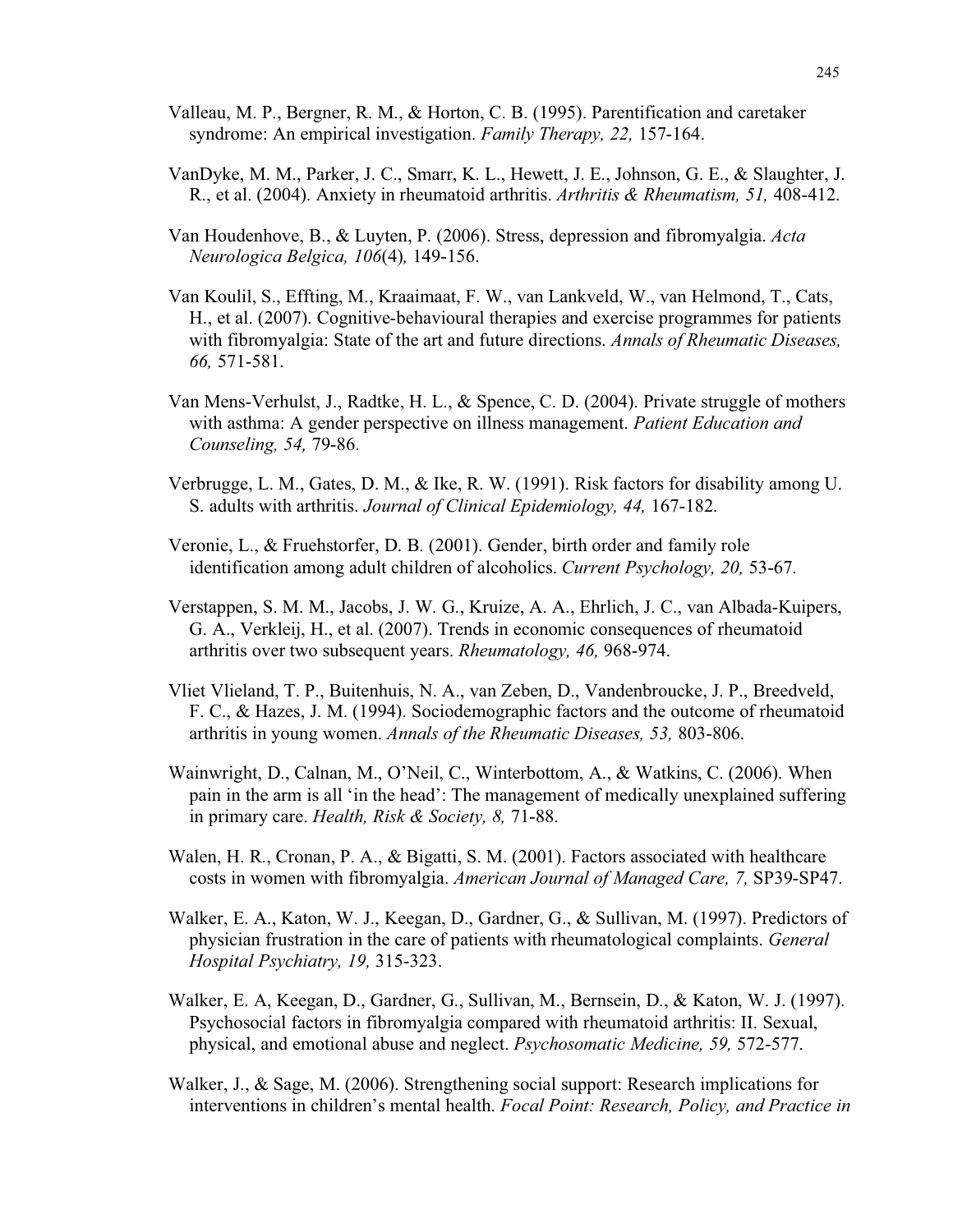*Children's Mental Health, 20*(1) 3-9. Retrieved August 22, 2007, from http://www.rtc.pdx.edu/pgFPW06TOC.php

- Walker, J. P. (2001). Protective familial factors leading to low levels of substance use among children of alcoholics (Doctoral dissertation, Michigan State University, 2001). *Dissertation Abstracts International, 62,* 03B.
- Walker, J. P., & Lee, R. E. (1998). Uncovering strengths of children of alcoholic parents. *Contemporary Family Therapy, 20,* 512-538.
- Wallace, D. J. (1997). The fibromyalgia syndrome. *Annals of Medicine, 29,* 9-21.
- Wallace, D. J., Clauw, D. J., & Hallegua, D. S. (2005). Addressing behavioral abnormalities in fibromyalgia. *Journal of Musculoskeletal medicine, 11,* 562-581.
- Walsh, F., & McGoldrick, M. (1991). Loss and the family: A systemic perspective. In F. Walsh & M. McGoldrick (Eds.), *Living beyond loss: Death in the family* (pp. 1-29). New York: W. W. Norton.
- Walsh, J. D. (1998). *Launching without wings: An exploration of the impact of parentification on late adolescence.* Unpublished master's thesis, Kansas State University, Manhattan.
- Walsh, J. D., Blanchard, E. B., Kremer, J. M., & Blanchard, C. G. (1999). The psychosocial effects of rheumatoid arthritis on the patient and the well partner. *Behaviour Research and Therapy, 37,* 259-271.
- Ward, C. (1999, April). Growing up too soon*. University of Queensland Family Centre Newsletter.* Retrieved August 4, 2001, from http://www2.psy.uq.edu.au/ family/ ANews1-1999.html
- Ward, C. (n.d.). *Parentification and children's adjustment to parental divorce.* Retrieved March 6, 2001, from University of Queensland Family Centre*.* Web site: http://www2.psy.uq.edu.au/family/Parentification.html
- Ward, M. M. (1994). Are patient self-report measures of arthritis activity confounded by mood? A longitudinal study of patients with RA. *Journal of Rheumatology, 21,* 1046- 1050.
- Watson, D. J., Rhodes, T., & Guess, H. A. (2003). All-cause mortality and vascular events among patients with rheumatoid arthritis, osteoarthritis, or no arthritis in the UK general practice research database. *Journal of Rheumatology, 30,* 1196-1202.
- Weinert, C. (2000). Social support in cyberspace for women with chronic illness. *Rehabilitation Nursing, 25,* 129-135.
- Weinert, C., Cudney, S., & Winters, C. (2005). Social support in cyberspace. *CIN: Computers, Informatics, Nursing, 23,* 7-15.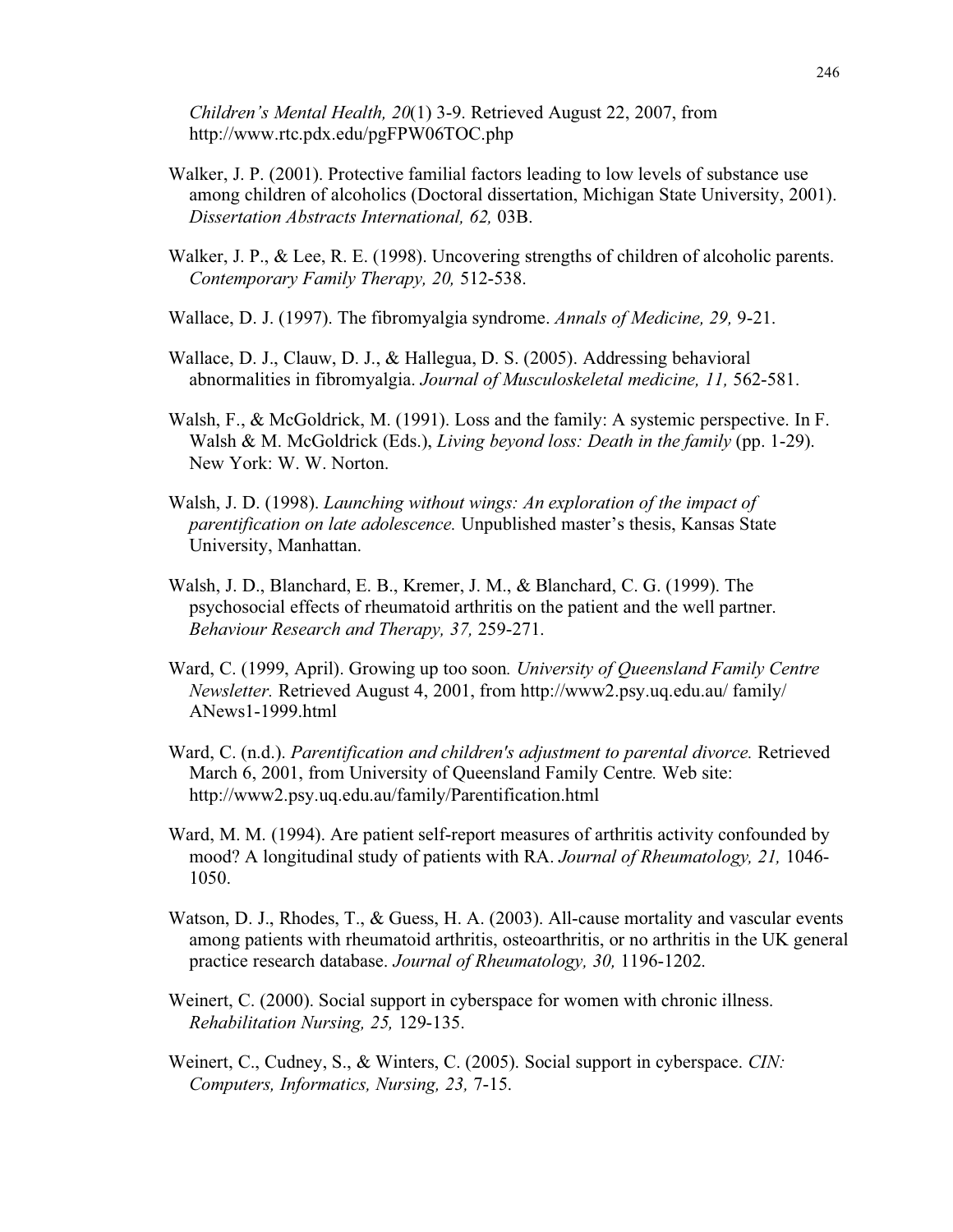- Weir, P. T., Harlan, G. A., Nkoy, F. L., Jones, S. S., Hegman, K. T., Gren, L. H., et al. (2006). The incidence of fibromyalgia and its associated comorbidities. *Journal of Clinical Rheumatology, 12*(3)*,* 124-128.
- Weissbecker, I., Floyd, A., Dedert, E., Salmon, P., & Sephton, S. (2006). Childhood trauma and diurnal cortisol disruption in fibromyalgia syndrome. *Psychoneuroendocrinology, 31,* 312-324.
- Wells, M., Glickauf-Hughes, C., & Jones, R. (1999). Codependency: A grass roots construct's relationship to shame-proneness, low self-esteem, and childhood parentification. *American Journal of Family Therapy, 27,* 63-71.
- Wells, M., & Jones, R. (1998). Relationship among childhood parentification, splitting, and dissociation: Preliminary findings. *American Journal of Family Therapy, 26,* 331- 339.
- Wells, M., & Jones, R. (1999). Object relations therapy for individuals with narcissistic and masochistic parentification styles. In N. D. Chase (Ed.), *Burdened children: Theory, research, and treatment of parentification* (pp. 117-131)*.* Thousand Oaks, CA: Sage.
- Wells, M., & Jones, R. (2000). Childhood parentification and shame-proneness: A preliminary study. *American Journal of Family Therapy, 28,* 19-27.
- Wells, M., & Miller, R. (2001). High performance, parentification, and personality development from an object relations perspective. In B. E. Robinson & N. D. Chase (Eds.), *High-performing families: Causes, consequences, and clinical solutions* (pp. 95- 127). Alexandria, VA: American Counseling Association.
- Werner, A., Isaksen, L. W., & Malterud, K (2004). I am not the kind of woman who complains of everything: Illness stories on self and shame in women with chronic pain. *Social Science & Medicine, 59*, 1035-1045.
- West, M. L., & Keller, A. E. R. (1991). Parentification of the child: A case study of Bowlby's compulsive care-giving attachment pattern. *American Journal of Psychotherapy, 45,* 425-431.
- Whiffen, V. E., Kerr, M. A., & Kallos-Lilly, V. (2005). Maternal depression, adult attachment, and children's emotional distress. *Family Process, 44,* 93-103.
- Whitchurch, G. G., & Constantine, L. L. (1993). Systems theory. In P. Boss & W. J. Doherty (Eds.), *Sourcebook of family theories and methods: A contextual approach* (pp. 325-355). New York: Plenum Press.
- White, K. P. (2004). Fibromyalgia: The answer is blowin' in the wind. *Journal of Rheumatology, 31,* 636-639.
- White, N. E., Richter, J. M., & Fry, C. (1992). Coping, social support, and adaptation to chronic illness. *Western Journal of Nursing Research, 14,* 211-224.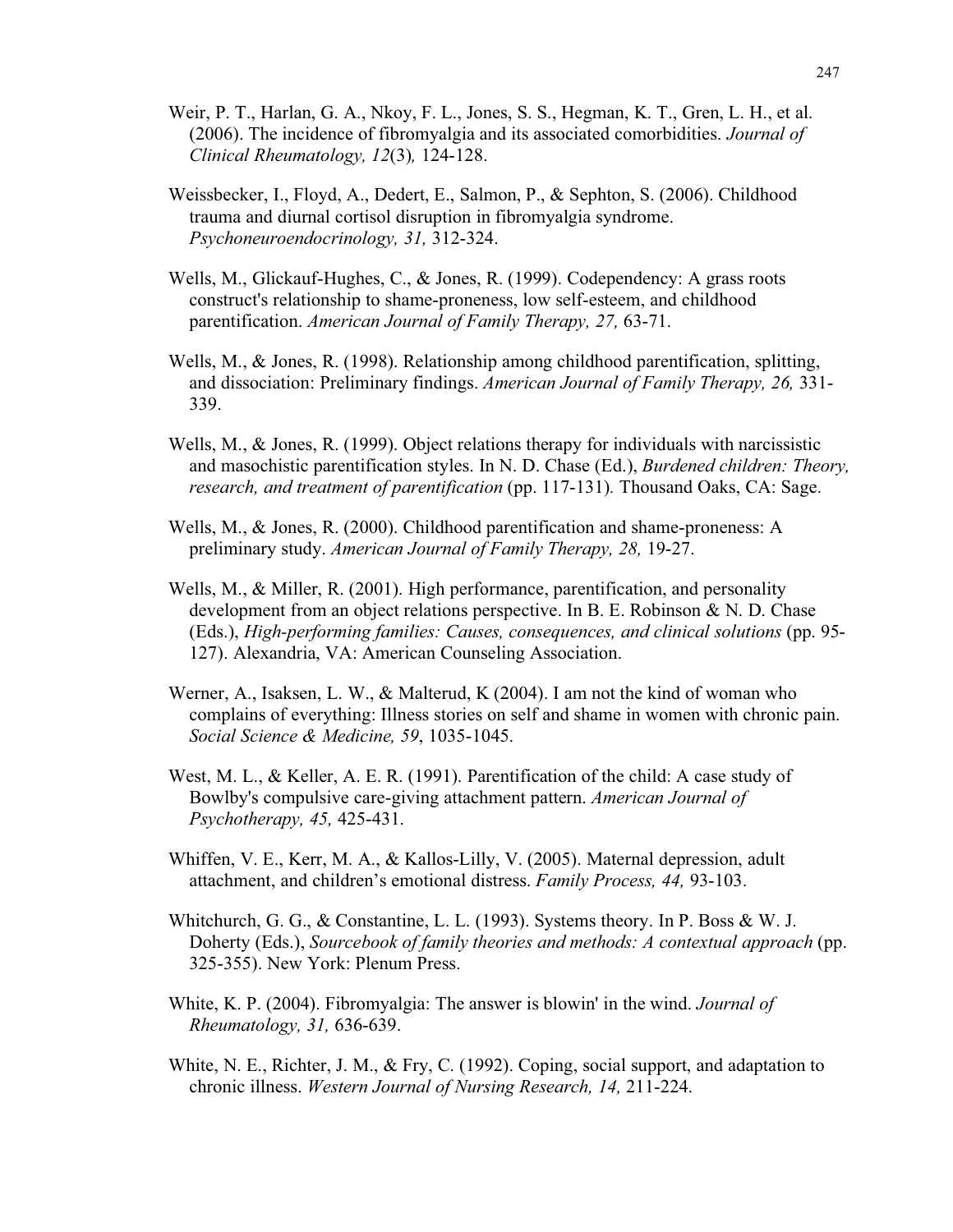- Wills, T. A, & Fegan, M. F. (2001). Social networks and social support. In A. Baum, T. A. Revenson, & J. E. Singer, *Handbook of Health Psychology* (pp. 209-234). Mahwah, NJ: Lawrence Erlbaum.
- Winton, C. A. (2003). *Children as caregivers: Parental and parentified children.* Boston: Allyn and Bacon.
- Wise, E. M., & Isaacs, J. D. (2005). Management of rheumatoid arthritis in primary care: an educational need? *Rheumatology, 44,* 1337-1338.
- Wolfe, F. (1988). Fibrositis, fibromyalgia, and musculoskeletal disease: The current status of the fibrositis syndrome. *Archives of Physical Medicine and Rehabilitation, 69,* 527- 531.
- Wolfe, F. (1990). Fibromyalgia. *Rheumatic Disease Clinics of North America, 16,* 681- 698.
- Wolfe, F. (1997). The fibromyalgia problem. *Journal of Rheumatology, 24,* 1247-1249.
- Wolfe, F., Freundlich, B., & Straus, W. L. (2003). Increase in cardiovascular and cerebrovascular disease in rheumatoid arthritis. *Journal of Rheumatology, 30,* 36-40.
- Wolfe, F., & Hawley, D. J. (1993). The relationship between clinical activity and depression in rheumatoid arthritis. *Journal of Rheumatology, 20,* 2032-2037.
- Wolfe, F., Michaud, K., & Li, T. (2006). Sleep disturbance in patients with rheumatoid arthritis: Evaluation by medical outcomes study and visual analog sleep scales. *Journal of Rheumatology, 33,* 1942-1951.
- Wolfe, F., Smythe, H. A., Yunus, M. B., Bennett, R. M., Bombardier, C., Goldenberg, D.L., et al. (1990). The American College of Rheumatology 1990 criteria for the classification of fibromyalgia. *Arthritis & Rheumatism, 33,* 160-172.
- Wolkin, J. R. (1985). Childhood parentification: An exploration of long-term effects (Doctoral dissertation, Georgia State University, 1984). *Dissertation Abstracts International, 45,* 08B.
- Woods, N. F., & Lewis, F. M. (1995). Women with chronic illness: Their views of their families' adaptation. *Health Care for Women International, 16,* 135-148.
- Worsham, N. L., Compas, B. E., & Ey, S. (1997). Children's coping with parental illness. In S. A. Wolchik & I. N. Sandler (Eds.), *Handbook of children's coping: Linking theory and intervention* (pp. 195-213). New York: Plenum Press.
- Wright, G. E., Parker, J. C., Smarr, K. L., Schoenfeld-Smith, K., Buckelew, S. P., Slaughter, J. R., et al. (1996). Risk factors for depression in rheumatoid arthritis. *Arthritis Care & Research, 9,* 264-273.

Yazici, Y., Kautiainen, H., & Sokka, T. (2007). Differences in clinical status measures in